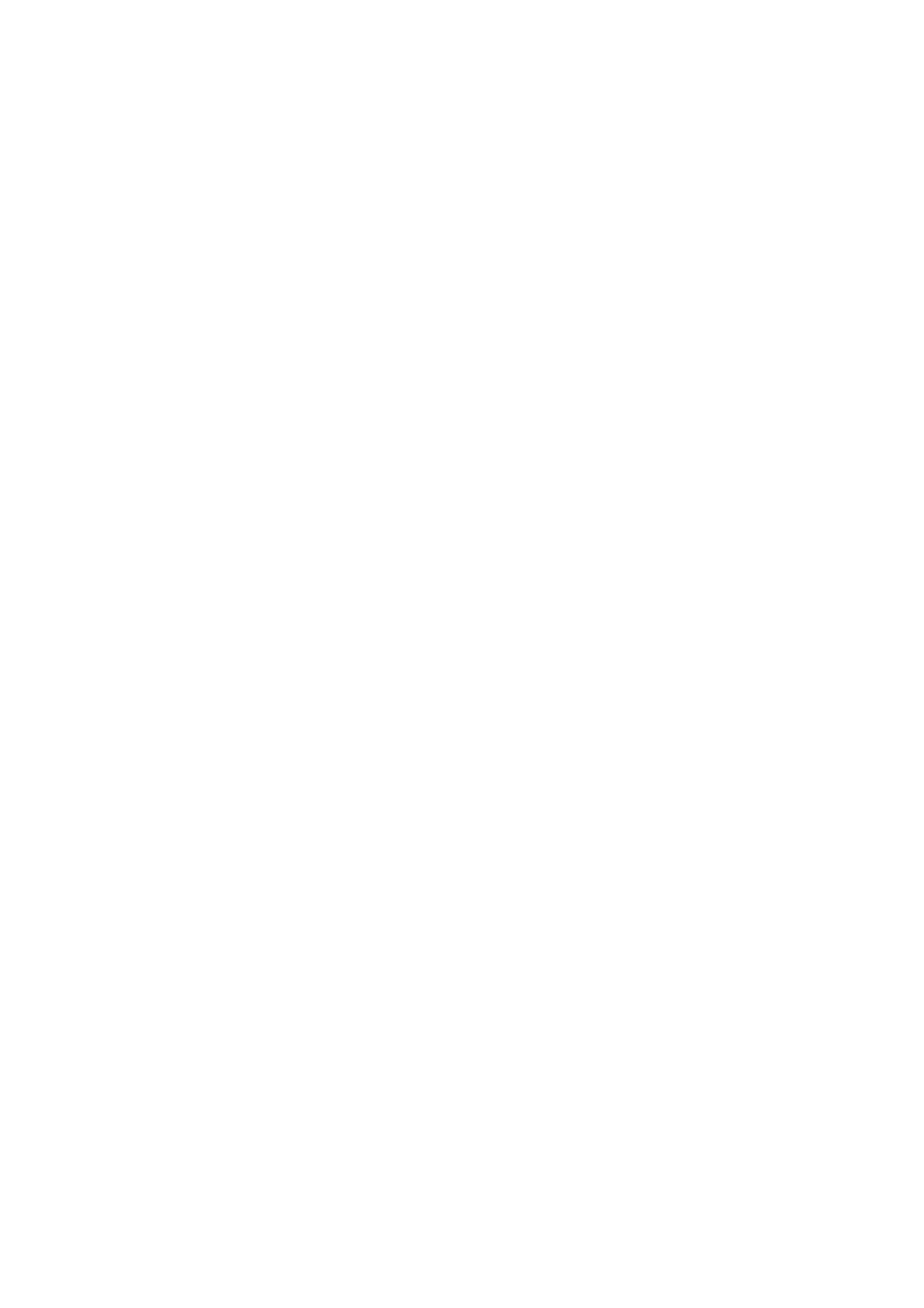# Road Traffic (Vehicle Standards) Regulations 1977

# **Contents**

# Part 1 — Preliminary and general provisions

| 101.  | Citation                                             | 1              |
|-------|------------------------------------------------------|----------------|
| 102.  | Revocation                                           | 1              |
| 103A. | Application                                          | 1              |
| 103B. | Limited application of regulations to vehicles       |                |
|       | manufactured on or after 1 July 1988                 | 2              |
| 104.  | Interpretation                                       | $\overline{3}$ |
| 105.  | Penalties                                            | 13             |
| 106.  | Offences                                             | 17             |
| 107.  | Vehicles may be ordered off the road                 | 19             |
| 108.  | Offence of tampering with a speed limiter device     | 21             |
| 109.  | Power to test vehicles                               | 21             |
| 110.  | Height of lamps and devices                          | 22             |
| 111.  | Steering gear                                        | 22             |
| 112.  | Turning circle                                       | 23             |
| 113.  | Driver's view                                        | 24             |
| 114.  | Television receivers                                 | 24             |
| 115.  | Engine number                                        | 24             |
| 116.  | Reverse gear                                         | 24             |
| 117.  | Physical disability of driver — special construction |                |
|       | of vehicle                                           | 24             |
| 118.  | Requirements for automatic transmission              | 25             |
| 119.  | Head restraints                                      | 25             |
| 120.  | Internal sun visors                                  | 25             |
| 121.  | Glare reduction                                      | 26             |

Ceased on 01 Nov 2002 Version 03-c0-06 Page i Extract from www.slp.wa.gov.au, see that website for further information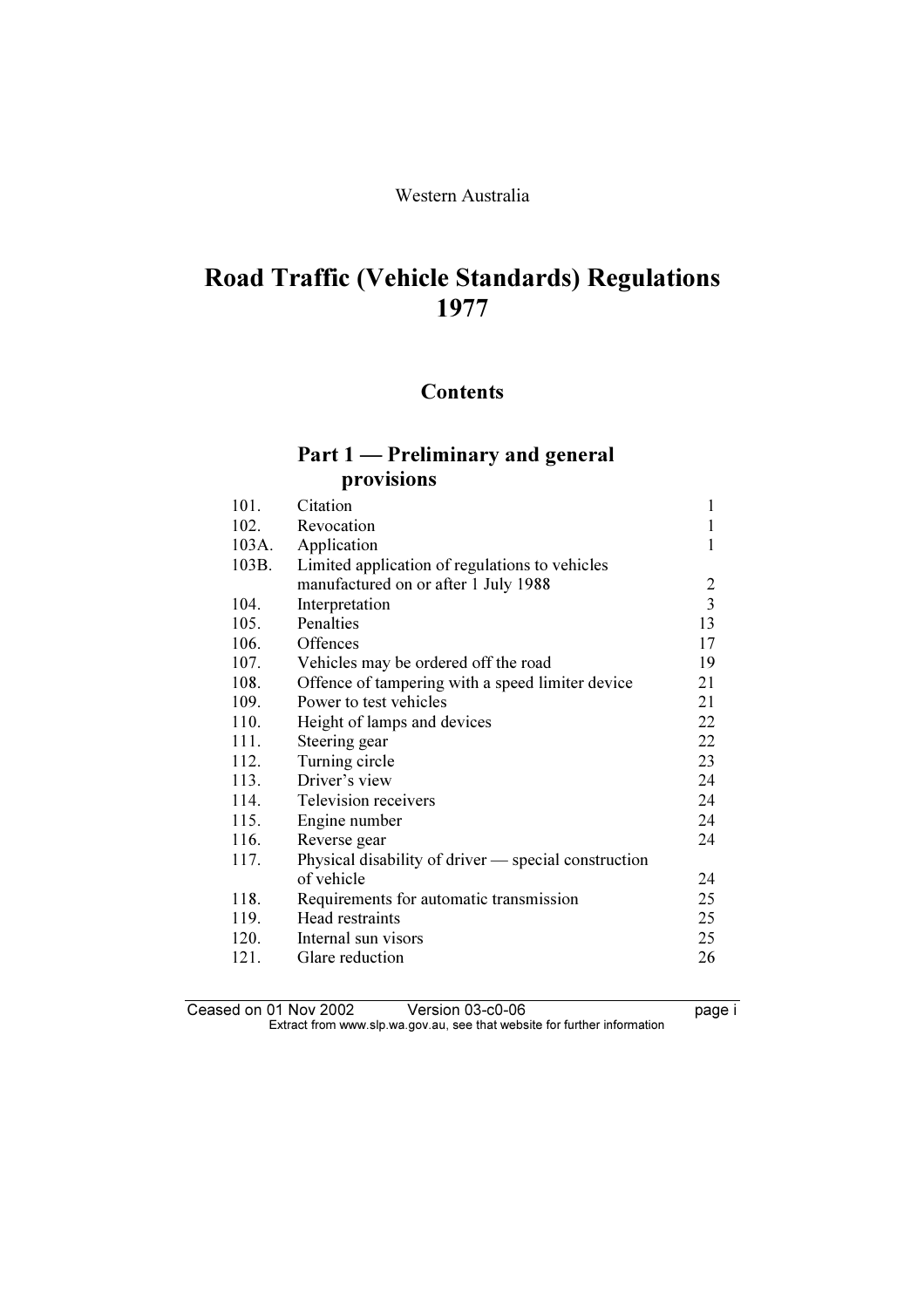#### **Contents**

| 122. | Location of instruments                                         | 26 |
|------|-----------------------------------------------------------------|----|
|      |                                                                 | 26 |
| 123. | Instrument panel                                                |    |
| 124. | Chassis body or equipment extensions or                         |    |
|      | alterations                                                     | 26 |
| 125. | Particulars of vehicles to be supplied                          | 29 |
| 126. | Vehicle identification number                                   | 29 |
|      | Part $2$ — Lighting equipment —                                 |    |
|      | lamps and reflectors                                            |    |
| 201. | Lamps                                                           | 31 |
| 202. | Headlamps                                                       | 31 |
| 203. | Headlamps on motor cycles and three-wheeled                     |    |
|      | vehicles                                                        | 31 |
| 204. | Headlamps: General requirements                                 | 33 |
| 205. | Alternative headlamps                                           | 36 |
| 206. | Parking lamps                                                   | 36 |
| 207. | Rear lamps                                                      | 37 |
| 208. | Rear reflectors                                                 | 38 |
| 209. | Stop lamps                                                      | 39 |
| 210. | Signal lights                                                   | 40 |
| 211. | Lights on vehicles under tow                                    | 42 |
| 212. | Reversing signal lamps                                          | 42 |
|      | Part 3 — Additional lamps and                                   |    |
|      | reflectors required on large                                    |    |
|      | vehicles                                                        |    |
| 301. |                                                                 | 44 |
| 302. | Requirements for certain motor vehicles<br>Rigid motor vehicles | 44 |
| 303. | Articulated vehicles                                            | 44 |
| 304. | Trailers                                                        | 45 |
| 305. | Motor vehicles hauling pole-type trailers                       | 46 |
| 306. | Pole-type trailers                                              | 46 |
| 307. | Cranes                                                          | 47 |
| 308. | Colours of clearance lamps, sidemarker lamps and                |    |
|      | reflectors                                                      | 48 |
| 309. | Mounting of clearance lamps, sidemarker lamps                   |    |
|      | and reflectors                                                  | 48 |
| 310. | Visibility of clearance and lamps and sidemarker                |    |
|      | lamps                                                           | 50 |
|      |                                                                 |    |

page ii Version 03-c0-06 Ceased on 01 Nov 2002  $\mathbf{F}$  from which was the set that we besite for further information  $\mathbf{F}$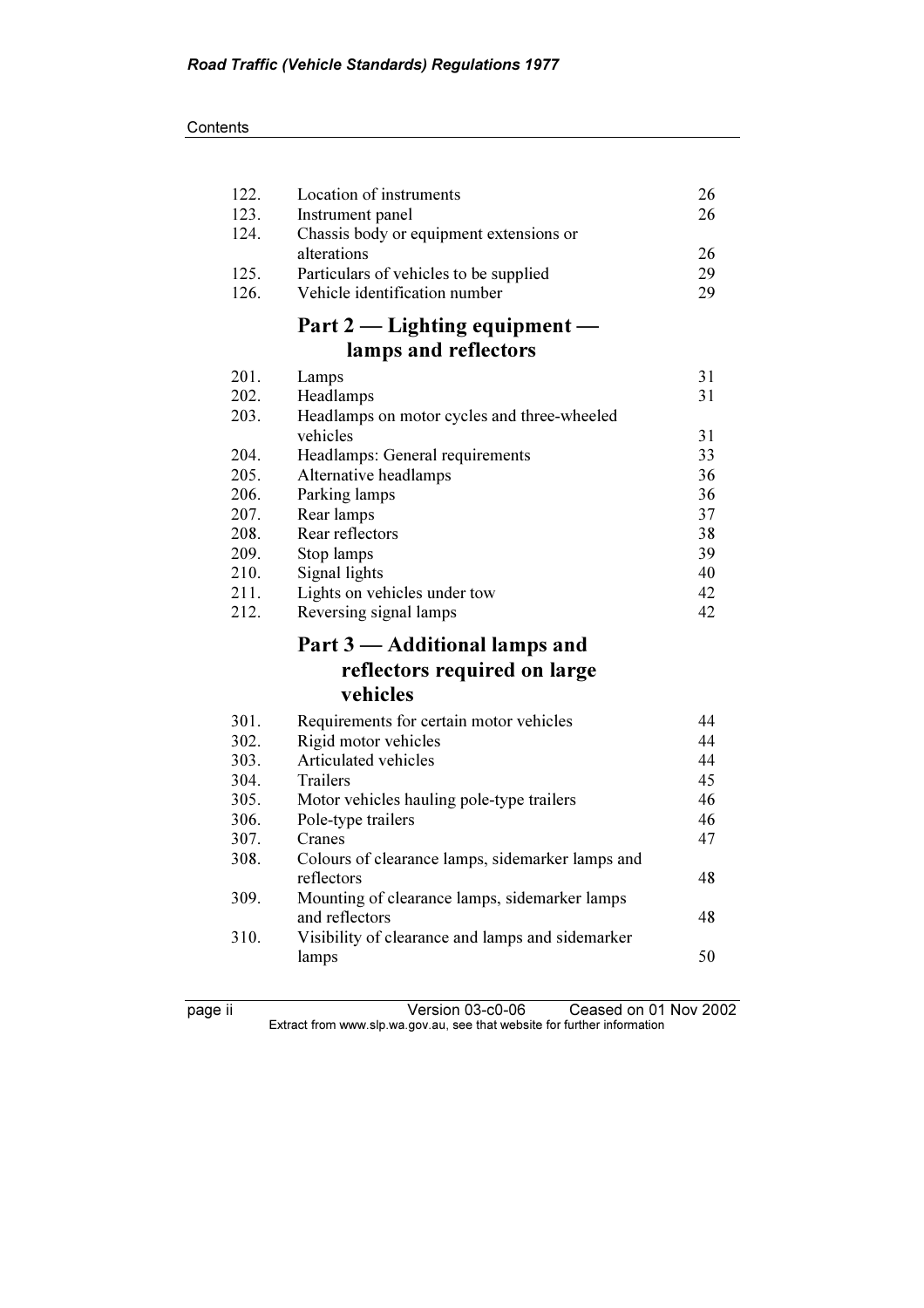| 311. | Rear marking plates                                | 50 |
|------|----------------------------------------------------|----|
| 312. | Installation                                       | 50 |
| 313. | Specifications                                     | 51 |
|      | Part 4 – Optional lamps and                        |    |
|      | reflectors                                         |    |
| 401. | Optional rearward facing lamps and reflectors      | 54 |
| 402. | Optional forward facing lamps and reflectors       | 54 |
| 403. | Interior lighting                                  | 55 |
| 404. | Flashing warning lights                            | 55 |
| 405. | Fog lamps                                          | 58 |
| 406. | Spot or search lamps                               | 60 |
| 407. | Optional clearance and sidemarker lamps on rigid   |    |
|      | motor vehicle of 2.2 m or more in width            | 60 |
| 408. | Fitting of illuminated signs                       | 60 |
|      | Part 5 — Lamps and reflectors —                    |    |
|      | general provisions                                 |    |
| 501. | Lamps — General requirements                       | 62 |
| 502. | Lamps and reflectors to be provided unless vehicle |    |
|      | exempted                                           | 62 |
| 503. | Requirements in regard to reflectors               | 62 |
| 504. | Electric wiring                                    | 63 |
|      | Part 6 — Braking equipment                         |    |
| 601. | <b>Brakes</b>                                      | 64 |
| 602. | Brakes on motor cycles                             | 68 |
| 603. | <b>Brakes</b> on trailers                          | 68 |
| 604. | Performance ability of brakes                      | 70 |
| 605. | Brake systems                                      | 72 |
| 606. | Heavy trailer braking systems                      | 72 |
| 607. | Testing of efficiency of brakes                    | 72 |
|      | Part 7 — Provision of mudguards                    |    |
| 701. | Mudguards on wheels on foremost axle               | 73 |
| 702. | Mudguards for wheels on rearmost axle              | 73 |
| 703. | Width of mudguard                                  | 74 |
| 704. | Motor cycle mudguards                              | 75 |
| 705. | Condition of mudguards                             | 75 |

Ceased on 01 Nov 2002 Version 03-c0-06 Version 03-c0-06  $\mathbf{F}$  from which was the set that we besite for further information  $\mathbf{F}$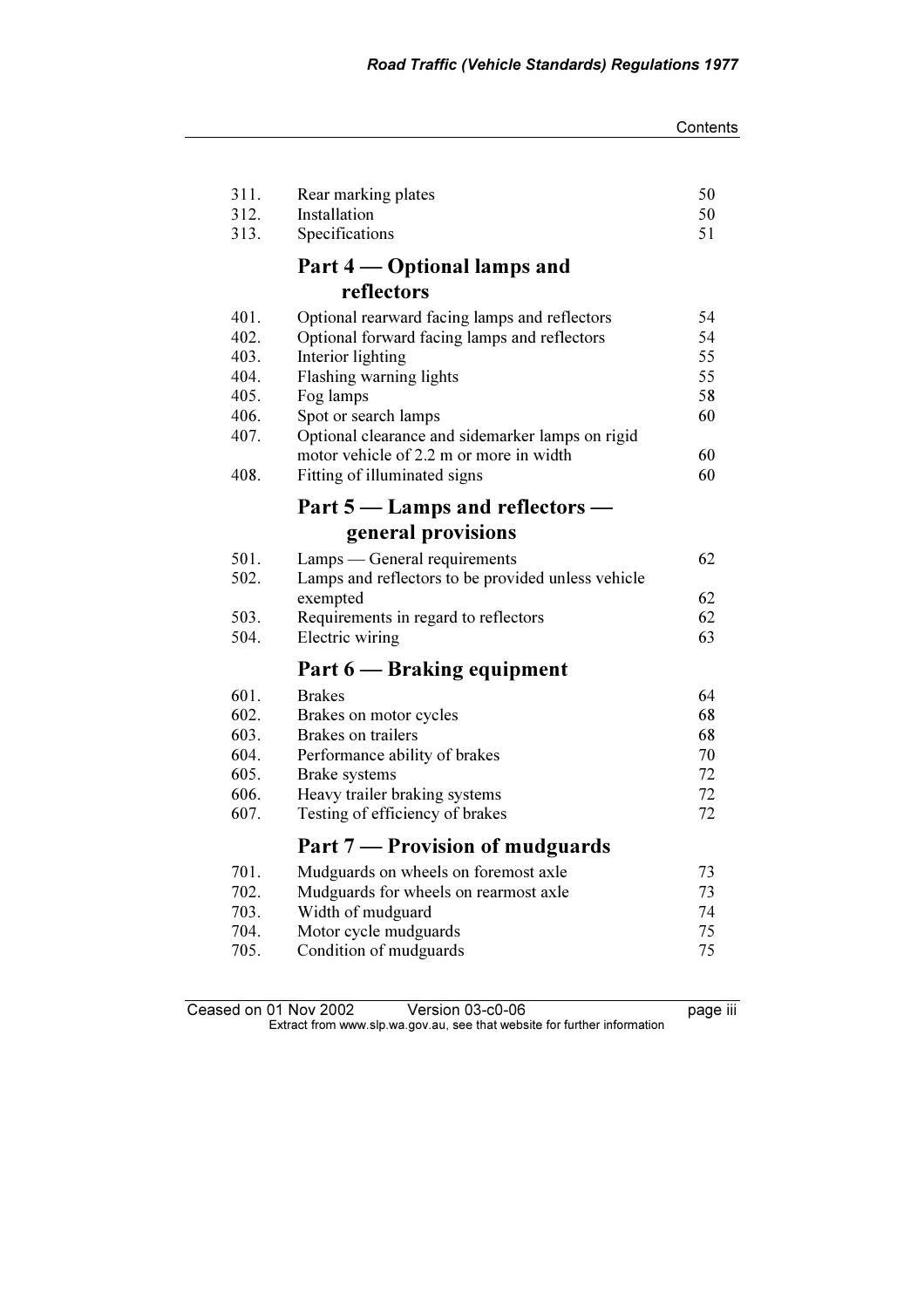#### **Contents**

| 706.   | Visibility of mudguards                            | 76 |
|--------|----------------------------------------------------|----|
|        | Part 8 – Tyres and rims                            |    |
| 801.   | Provision of pneumatic or flat metal tyres         | 77 |
| 802.   | Requirements for tyres                             | 77 |
| 803.   | Carrying capacity for tyres and rims               | 78 |
| 804.   | Safety rims                                        | 79 |
|        | Part 9 – Signalling devices                        |    |
| 901.   | Signalling devices — requirements                  | 80 |
| 902.   | Requirements of signalling devices generally       | 80 |
| 903.   | Construction and fitting of signalling devices     | 81 |
| 904.   | Flashing lamp turn right and turn left signalling  |    |
|        | devices                                            | 82 |
| 905.   | Fitting of flashing lamp devices in certain cases  | 83 |
|        | Part 10 — Other equipment                          |    |
| 1001.  | Drip trays                                         | 85 |
| 1002.  | Safety glass                                       | 85 |
| 1003.  | Windows                                            | 86 |
| 1004.  | Warning device                                     | 86 |
| 1005.  | Windscreen wiper                                   | 87 |
| 1006.  | Rear vision mirror                                 | 88 |
| 1007.  | Fittings for licence plates                        | 89 |
| 1008.  | Silencer                                           | 90 |
| 1009.  | Motor vehicle noise                                | 90 |
| 1010.  | Seat belts and anchorages                          | 91 |
| 1011.  | Seats and seat anchorages                          | 93 |
| 1012.  | Windscreen washers                                 | 93 |
| 1013.  | Pipes and tubing                                   | 94 |
| 1014.  | Door latches and hinges                            | 94 |
| 1015.  | Demisting of windscreens                           | 94 |
| 1016.  | Forward body panel latches                         | 95 |
| 1017.  | Anti-theft locks                                   | 95 |
| 1017A. | Requirement to fit immobilizers                    | 96 |
| 1017B. | Classes of vehicles to be fitted with immobilizers | 97 |
| 1018.  | Child-restraining devices                          | 97 |
| 1019.  | Speedometers                                       | 98 |
| 1020.  | Fuel tanks                                         | 98 |
| 1021.  | Emission control                                   | 99 |

page iv Version 03-c0-06 Ceased on 01 Nov 2002  $\mathbf{F}$  from which was the set that we besite for further information  $\mathbf{F}$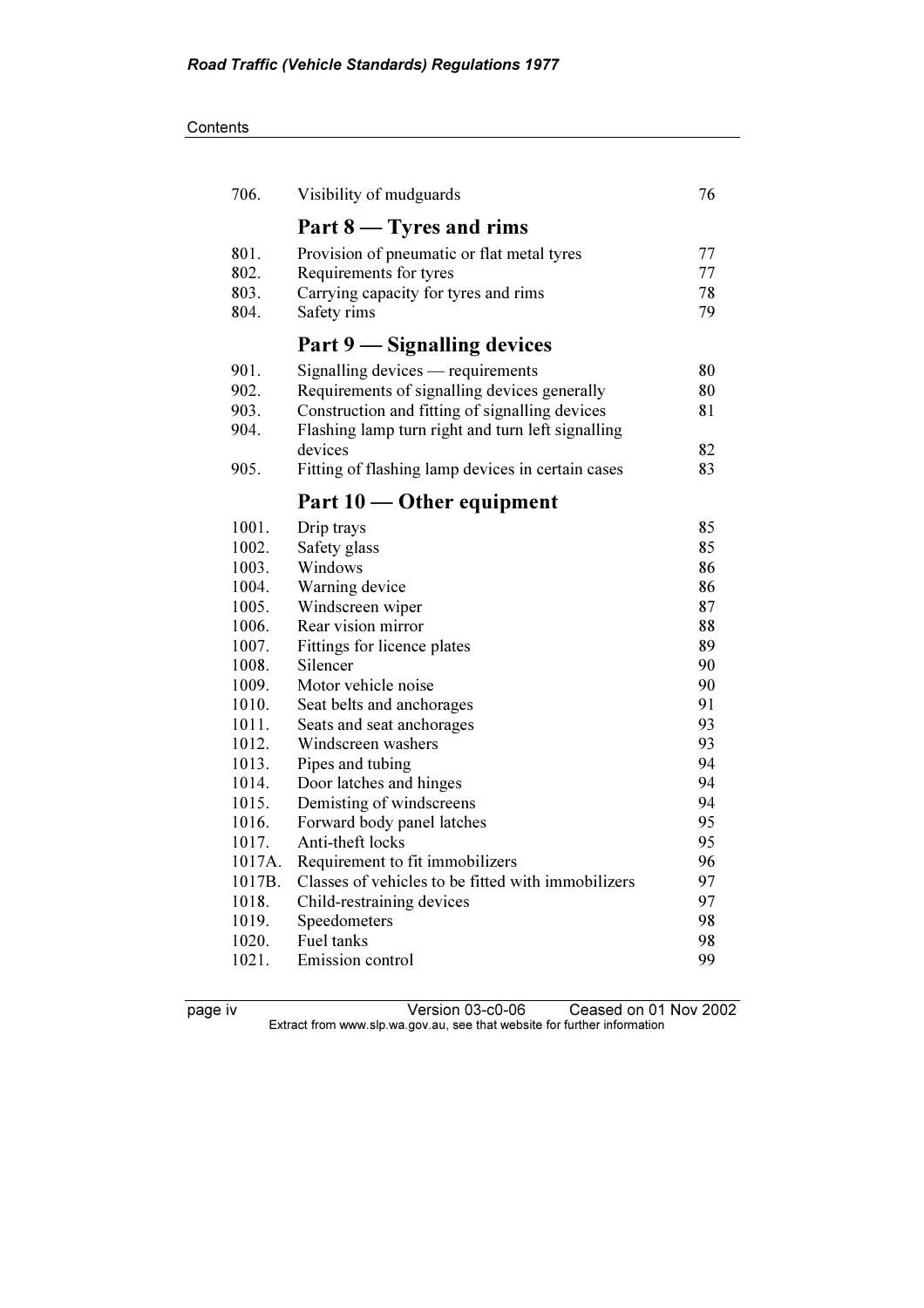#### **Contents**

| 1022.                 | Crank case and fuel system emissions                                           | 100        |
|-----------------------|--------------------------------------------------------------------------------|------------|
| 1023.                 | Side doors                                                                     | 100        |
| 1024.                 | Front, side and tail boards to be fitted to certain                            |            |
| 1025.                 | vehicles                                                                       | 100<br>101 |
| 1026.                 | Cigarette lighters<br>Conditions applying to Liquefied Petroleum Gas           | 101        |
| 1027.                 | Speed limiter devices                                                          | 102        |
|                       | Part 11 — Loading and dimensions of                                            |            |
|                       | vehicles                                                                       |            |
| 1101.                 | Axle group configurations permitted on vehicles                                | 104        |
| 1102.                 | Maximum length                                                                 | 106        |
| 1103.                 | Rear overhang                                                                  | 108        |
| 1104.                 | Maximum projection of load and equipment                                       | 109        |
| 1105.                 | Ground clearance                                                               | 111        |
| 1106A.                | Roads or routes for use of oversize vehicles                                   | 112        |
| 1107.                 | Special permits to exceed prescribed dimensions                                | 113        |
| 1107A.                | Accreditation certificate                                                      | 116        |
|                       | Part 11A — Construction, equipment                                             |            |
|                       | and other requirements for                                                     |            |
|                       | vehicles manufactured on or                                                    |            |
|                       | after 1 July 1988                                                              |            |
| 1108.                 | Vehicles to conform to Australian Design Rules                                 | 118        |
|                       | Part 12 – Danger and annoyance                                                 |            |
| 1201.                 | Avoidance of danger, smell, smoke, etc.                                        | 119        |
| 1202.                 | Lubrication, fuel control and exhaust                                          | 119        |
| 1203.                 | Noise and vibration                                                            | 119        |
| 1204.                 | Dangerous fittings                                                             | 120        |
|                       | Part 13 - Trailer couplings and                                                |            |
|                       | safety chains                                                                  |            |
|                       |                                                                                |            |
| 1301.<br>1302.        | Trailer coupling                                                               | 121<br>121 |
| 1303.                 | Trailer couplings general specifications<br>Part not applicable to motor cycle | 123        |
|                       |                                                                                |            |
|                       | Part 14 – Mass limits                                                          |            |
| 1401.                 | Restrictions on mass of vehicles                                               | 124        |
| Ceased on 01 Nov 2002 | Version 03-c0-06                                                               | page v     |
|                       | Extract from www.slp.wa.gov.au, see that website for further information       |            |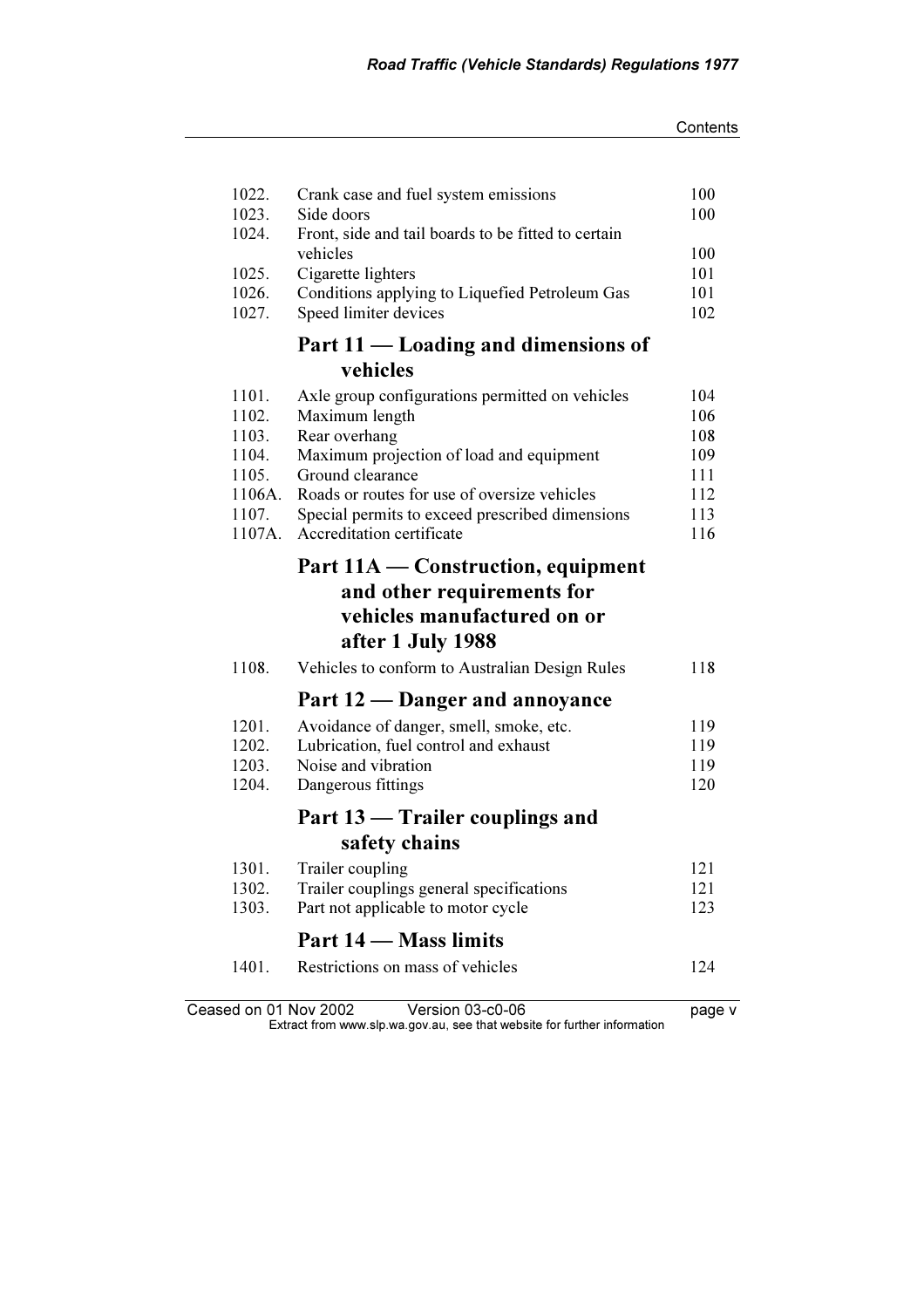| 1401A.<br>1402.<br>1403. | Roads or routes for use of overmass vehicles<br>Special permits to carry excess mass<br>Ascertainment of laden masses or tare | 135<br>136<br>138 |
|--------------------------|-------------------------------------------------------------------------------------------------------------------------------|-------------------|
|                          | Part 15 – General provisions for<br>public passenger carrying<br>vehicles                                                     |                   |
| 1501.                    | Ventilation                                                                                                                   | 140               |
| 1502.                    | Fire extinguishers                                                                                                            | 140               |
| 1503.                    | First aid kit                                                                                                                 | 140               |
| 1504.                    | Speedometer                                                                                                                   | 141               |
|                          | Part 16 – Special provisions for                                                                                              |                   |
|                          | omnibuses and school buses                                                                                                    |                   |
| 1601.                    | Aisle and aisle width                                                                                                         | 142               |
| 1602.                    | Entrance and exit                                                                                                             | 142               |
| 1603.                    | Head room (interior height)                                                                                                   | 143               |
| 1604.                    | <b>Steps</b>                                                                                                                  | 144               |
| 1605.                    | Guard rails and safety partitions                                                                                             | 145               |
| 1606.                    | Inside mirror                                                                                                                 | 145               |
| 1607.                    | Hand straps                                                                                                                   | 145               |
| 1608.                    | Floor                                                                                                                         | 145               |
| 1609.                    | Fuel tank and filler pipe                                                                                                     | 146               |
| 1610.                    | Emergency exits                                                                                                               | 146               |
| 1611.                    | Seats for passengers                                                                                                          | 148               |
| 1612.                    | Driver's seat                                                                                                                 | 148               |
| 1613.                    | Interior doors                                                                                                                | 149               |
| 1614.                    | Passenger stop signal                                                                                                         | 149               |
| 1615.                    | Signalling device for driver                                                                                                  | 149               |
| 1616.                    | Furniture and appointments                                                                                                    | 149               |
| 1617.                    | Interior lighting                                                                                                             | 150               |
| 1618.                    | Special requirements for double deck omnibuses                                                                                | 150               |
| 1619.                    | Painting numbers and signs                                                                                                    | 150               |
| 1620.                    | Construction and alteration of chassis                                                                                        | 151               |
| 1621.                    | Cleaning of omnibus                                                                                                           | 151               |
| 1622.                    | Number of passengers to be carried                                                                                            | 151               |

page vi Version 03-c0-06 Ceased on 01 Nov 2002  $\mathbf{F}$  from which was the set that we besite for further information  $\mathbf{F}$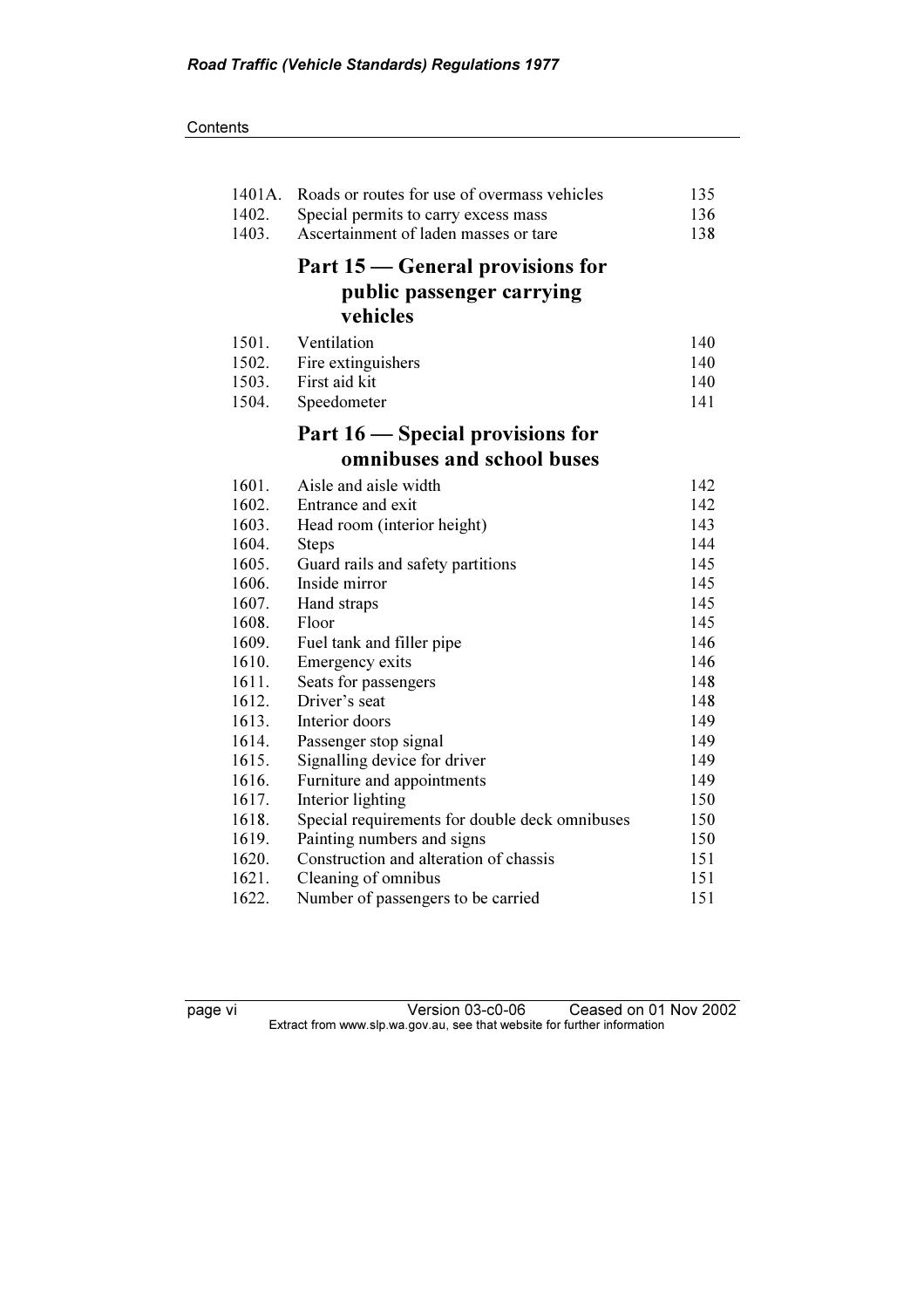# Part 17 — Special conditions for particular classes of vehicles

| 1701. | Ventilation                                        | 154 |
|-------|----------------------------------------------------|-----|
| 1702. | Forward control, rear engine and underfloor engine |     |
|       | type vehicles $-$ protection for driver            | 154 |
| 1704. | Steam vehicles — brakes                            | 154 |
| 1705. | Articulated vehicle                                | 155 |
| 1706. | Sleeper berths                                     | 155 |
| 1707. | Trailer type caravans                              | 156 |
| 1708. | Compression ignition engines                       | 157 |
| 1709. | Lavatories and wash basins on motor vehicles and   |     |
|       | trailers                                           | 157 |
| 1710. | Rear end protection                                | 158 |
| 1711. | Visibility of tray                                 | 159 |

# Part 18 — Special provisions for motor cycles

| 1801. | Side-car                     | 160 |
|-------|------------------------------|-----|
| 1802. | Fittings for number plates   | 160 |
| 1803. | Motor cycle and trailer      | 160 |
|       | 1804. Pillions and footrests | 160 |
|       | 1805. Handlebars             | 161 |
|       | 1806. Chain guard            | 161 |
|       | 1807. Rear vision mirrors    | 161 |

# Part 20 — Vehicles drawn by animal

# power

| 2001. | Interpretation                       | 163 |
|-------|--------------------------------------|-----|
| 2002. | Front and rear lights                | 163 |
| 2003. | Rear reflectors                      | 163 |
| 2004. | Front clearance lamps                | 164 |
| 2005. | Rear clearance lamps or reflectors   | 165 |
| 2006. | Requirements in regard to reflectors | 165 |
| 2007. | Light on projecting load             | 166 |
| 2008. | Maximum dimensions                   | 166 |
| 2009. | Projecting loads                     | 166 |
| 2010. | <b>Brakes</b>                        | 167 |
|       |                                      |     |

| Ceased on 01 Nov 2002 | Version 03-c0-06                                                         | page vii |
|-----------------------|--------------------------------------------------------------------------|----------|
|                       | Extract from www.slp.wa.gov.au, see that website for further information |          |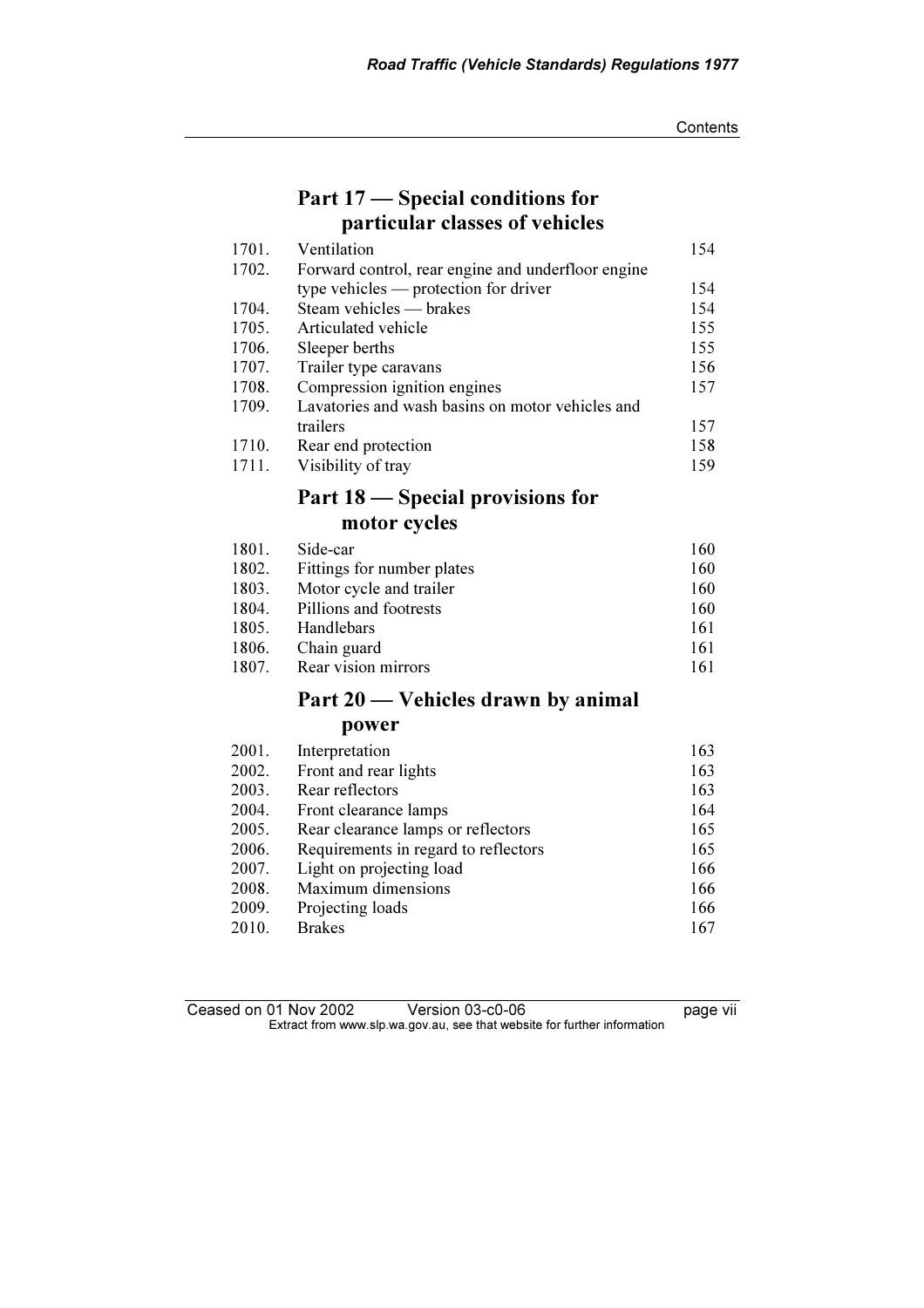**Contents** 

# Part 30 — Special provisions for pedal cycles

| 3001. | <b>Brakes</b>                 | 168 |
|-------|-------------------------------|-----|
| 3002. | <b>Bell</b>                   | 168 |
| 3003. | Handle bar                    | 168 |
| 3004. | Rake and angle of front forks | 168 |
| 3005. | Width of load                 | 168 |
| 3006. | Reflector                     | 169 |
| 3007. | Lights                        | 169 |
| 3008. | Colour of rear mudguard       | 170 |
| 3009. | Reflectors                    | 170 |
| 3010. | Child carrying seats          | 170 |
|       | <b>Notes</b>                  |     |
|       | Compilation table             | 172 |

page viii Version 03-c0-06 Ceased on 01 Nov 2002 Extract from www.slp.wa.gov.au, see that website for further information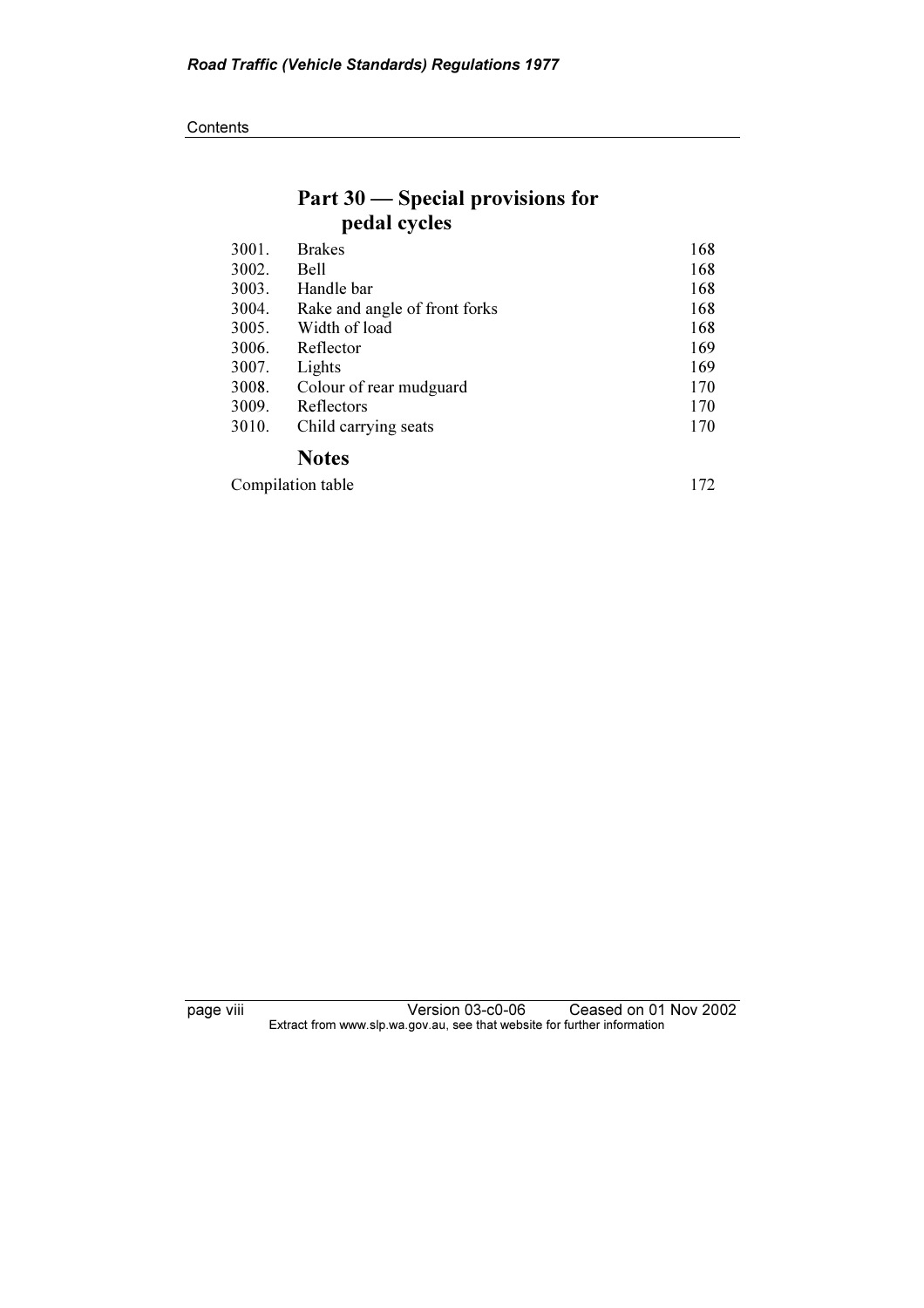Western Australia

Road Traffic Act 1974

# Road Traffic (Vehicle Standards) Regulations 1977

# Part 1 — Preliminary and general provisions

## 101. Citation

 These regulations may be cited as the Road Traffic (Vehicle Standards) Regulations 1977<sup>1</sup>.

[Regulation 101 amended in Gazette 28 Sep 1990 p. 5073.]

## 102. Revocation

- (1) The Road Traffic (Vehicle Weights) Regulations 1975, published in the Government Gazette on 29 May 1975 and all amendments thereto are revoked.
- (2) The Vehicle Standards Regulations 1975, published in the Government Gazette on 29 May 1975 and all amendments thereto are revoked.
- [103. Repealed in Gazette 8 Jun 1990 p. 2684.]

# 103A. Application

 (1) Subject to subregulation (3), in so far as these regulations apply to vehicles, with the exception of regulation 1403(6), they apply to vehicles on roads and the prohibition of, or the restriction on, the standing, using or driving of vehicles relates to the doing of those things on roads.

Ceased on 01 Nov 2002 Version 03-c0-06 page 1<br>Extract from www.slp.wa.gov.au, see that website for further information  $\mathbf{F}$  from which was the set that we besite for further information  $\mathbf{F}$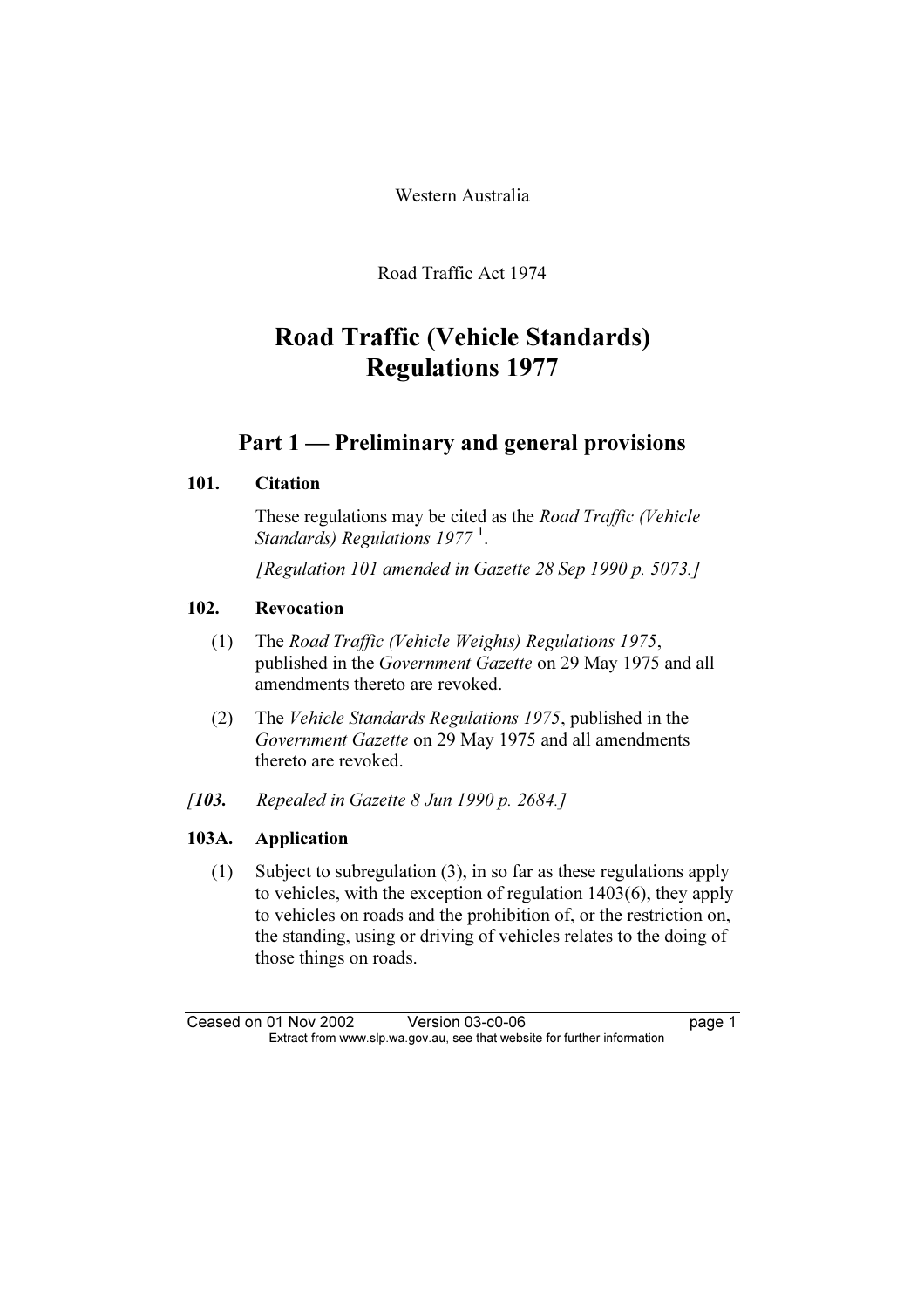- r. 103B
	- (2) The prohibition by these regulations of the standing, using or driving of vehicles does not apply where any of those things are done in conformity with a limited licence issued, or a limited registration effected, under the Act or any other Act, or are done in conformity with a permit lawfully issued by a competent authority.
	- (3) Notwithstanding subregulation (1), these regulations shall not apply to vehicles where the vehicles are —
		- (a) used for the purpose of road maintenance or road construction;
		- (b) situated between traffic signs on a road maintenance or road construction site;
		- (c) operated by or under the control of a competent authority; and
		- (d) fitted with a lamp displaying intermittent flashes as described in regulation 404.
	- (4) When there is an inconsistency between a provision of these regulations and a provision of the Road Traffic (Towed Agricultural Implements) Regulations 1990<sup>2</sup>, the latter provision prevails to the extent of that inconsistency.

 [Regulation 103A amended in Gazette 8 Sep 1989 p. 3175; 28 Sep 1990 p. 5073; 22 Sep 2000 p. 5439.]

#### 103B. Limited application of regulations to vehicles manufactured on or after 1 July 1988

 The following provisions do not apply to vehicles manufactured on or after 1 July 1988 to which the Australian Design Rules  $apply -$ 

- (a) in Part 1, regulations 110, 111(2), (3), (4), (5), (8) and (9), 112, 115, 116 and 118 to 123 inclusive; and
- (b) Parts 2 to 11 inclusive, 13, 15, 16 and 18 (other than regulations 307, 404, 408, 607, 802, 803(5), 1002(4),

page 2 Version 03-c0-06 Ceased on 01 Nov 2002<br>Extract from www.slp.wa.gov.au, see that website for further information  $\mathbf{F}$  from which was the set that we besite for further information  $\mathbf{F}$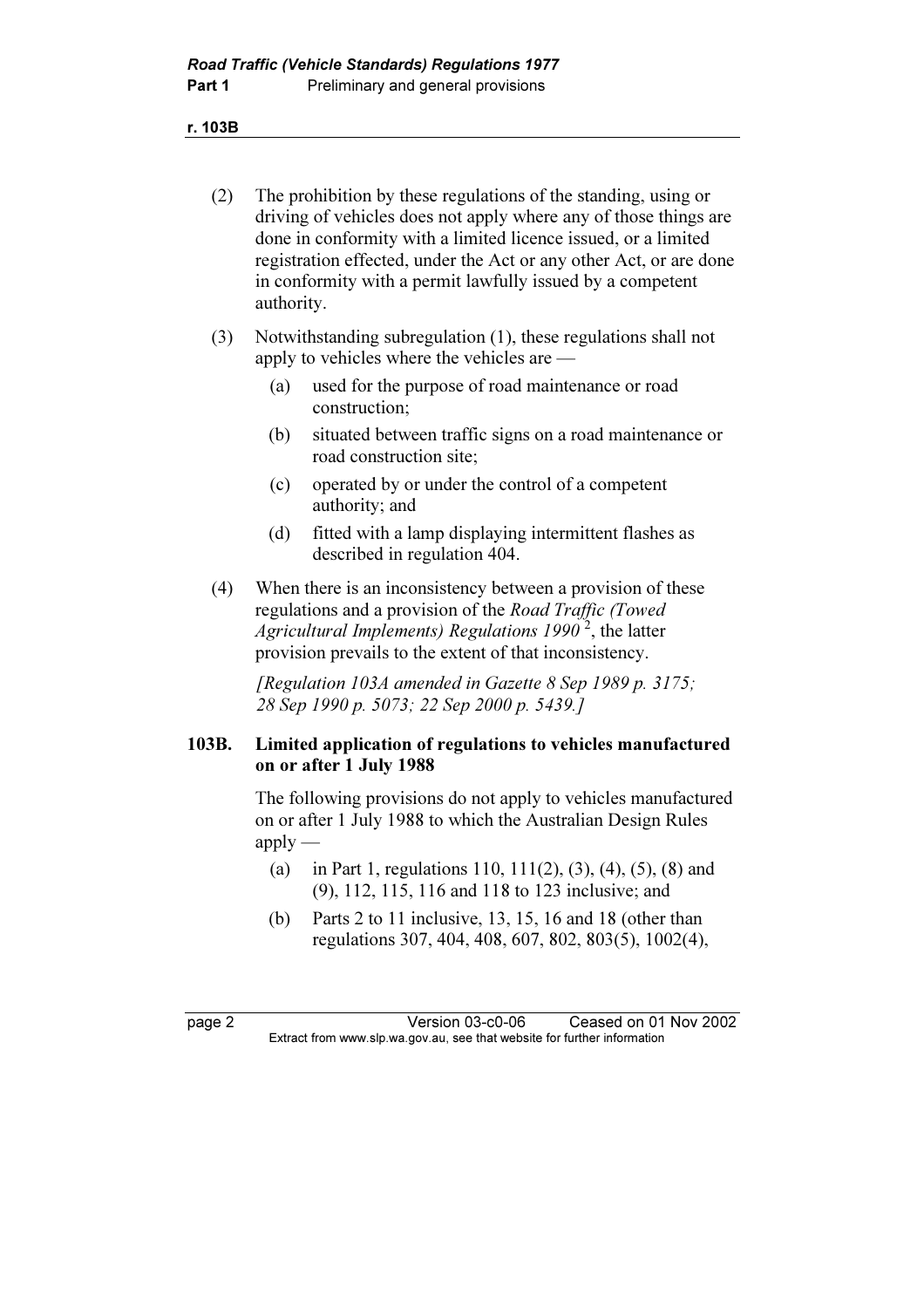1004, 1008, 1017A, 1017B, 1027, 1104, 1107, 1503, 1619 and 1622).

 [Regulation 103B inserted in Gazette 8 Jun 1990 p. 2684; amended in Gazette 22 Feb 1991 p. 909; 13 Dec 1991 p. 6244; 2 Feb 1999 p. 354.]

#### 104. Interpretation

(1) In these regulations, unless the contrary intention appears —

"aggregate mass", in relation to a vehicle means the maximum permitted laden mass of the vehicle, calculated or determined in accordance with Part 14;

"alternative headlamp" means a lamp which is lighted in place of a headlamp by a dipping device;

"articulated vehicle" means a motor vehicle hauling a semi-trailer;

#### "Australian Design Rule" means —

- (a) in relation to a vehicle manufactured before 1 July 1988, a design rule contained in the publication titled "Australian Design Rules for Motor Vehicle Safety — 2nd Edition", issued by the Commonwealth Department of Transport as at 30 June 1988; and
- (b) in relation to a vehicle manufactured on or after 1 July 1988, a design rule contained in the publication titled "Australian Design Rules for Motor Vehicles and Trailers — 3rd Edition", issued by the Commonwealth Department of Transport and Communications as at 1 January 1992;

"axle" means the axis of rotation of wheels whether power driven or freely rotating and whether in one or more segments which are nominally in line and regardless of the number of wheels carried thereon;

#### "bicycle" means —

 (a) any 2 wheeled vehicle, not being a scooter, that is designed to be propelled solely by human power;

Ceased on 01 Nov 2002 Version 03-c0-06 page 3<br>Extract from www.slp.wa.gov.au, see that website for further information  $\mathbf{F}$  from which was the set that we besite for further information  $\mathbf{F}$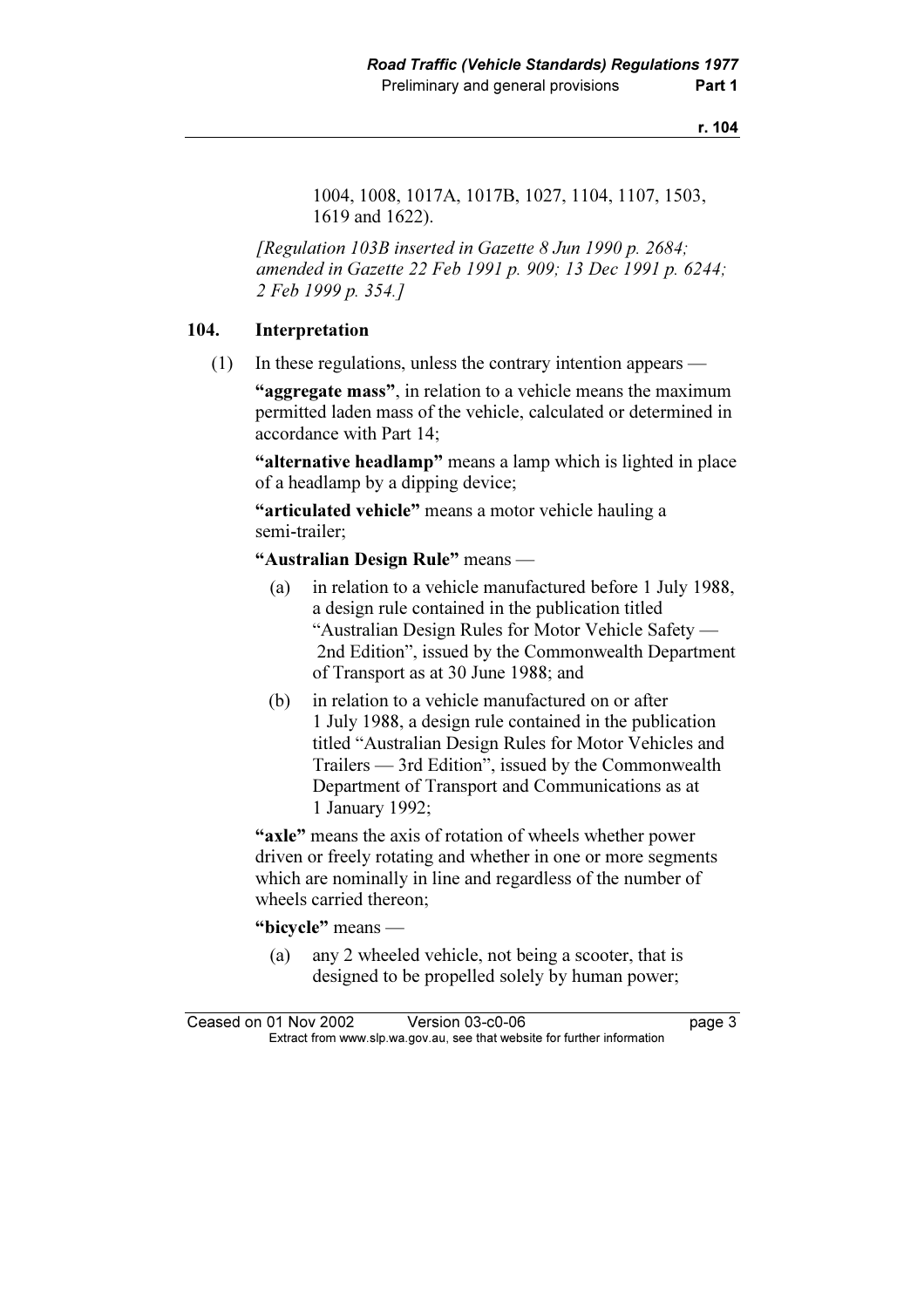- (b) any 3 wheeled vehicle, intended for use on a road, that is designed to be propelled solely by human power; or
- (c) a 2 wheeled or 3 wheeled vehicle which is a power assisted pedal cycle;

 "braking system" includes all the mechanism by which a brake on a motor vehicle is operated;

 "centre of an axle or an axle group" means a transverse line extending the full width of the vehicle located -

- (a) in the case of one axle at the centre of that axle;
- (b) in the case of an axle group with 2 axles
	- (i) where both axles are fitted with equal numbers of tyres, midway between those 2 axles;
	- (ii) where one axle is fitted with twice the number of tyres as the other, one third of the way from the axle fitted with the greater number of tyres towards the axle fitted with the lesser number of tyres;

and

 (c) in the case of an axle group with 3 or more axles, midway between the extreme axles of the group;

"clearance lamp" means a lamp that, when lighted, provides an indication of the width of a motor vehicle together with its load or equipment, either from the front or from the rear of the vehicle;

 "competent authority" means any government department, government instrumentality, statutory authority or municipality;

"converter dolly trailer" means a unit consisting of an axle or axle group, a lower half of the fifth wheel coupling and a draw-bar, which is designed and used for attachment towards the front of a semi-trailer;

"derivative", in relation to a passenger car, means a motor vehicle of the same make as a factory produced passenger car and in which the forward part of the body form and the greater

page 4 Version 03-c0-06 Ceased on 01 Nov 2002<br>Extract from www.slp.wa.gov.au, see that website for further information  $\mathbf{F}$  from which was the set that we besite for further information  $\mathbf{F}$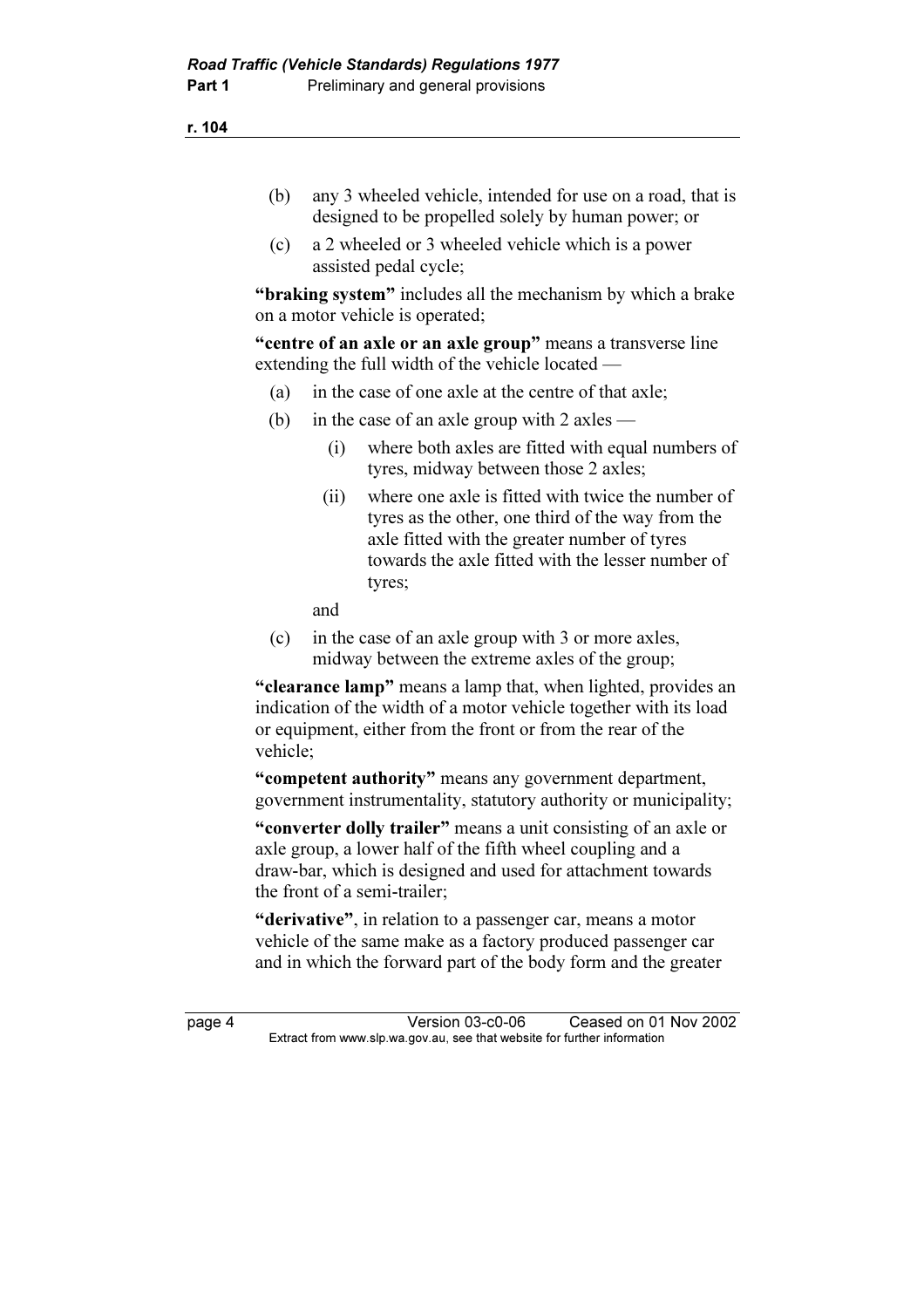part of the mechanical equipment are the same as those in the passenger car;

"dipped" in relation to the main beam of light projected by the headlamp of a motor vehicle, means directed downward and sideward in accordance with these regulations; and when the beam is so directed, the light is said to be on low beam, otherwise the light is on high beam;

"dipping device" means a device by which the driver of a motor vehicle, while retaining his normal driving position, can cause the main beam or beams of light from the headlamp or headlamps of his vehicle to be dipped;

"draw bar length" means the horizontal distance from the centre line of the towing pivot to the centre of the leading axle or axle group of the trailer;

 "goods vehicle" means a motor vehicle constructed, equipped or fitted for the conveyance of goods or merchandise, and includes a trailer and a tractor which is designed and used for drawing other vehicles and so constructed as not to carry any load thereon either directly or imposed as part of the weight of the vehicle being drawn;

"gross combination mass", in relation to a road train or an articulated vehicle or a motor vehicle towing a trailer means the maximum permitted laden mass of the combination vehicle, calculated or determined in accordance with Part 14;

"gross trailer mass rating" means the manufacturers specified maximum loaded trailer or semi-trailer mass for which compliance with the Australian Design Rule referred to in regulation 606 has been or can be established, or where no gross trailer mass rating is specified by the manufacturers, the maximum practical laden mass determined in accordance with Part 14;

 "ground clearance" means the minimum vertical distance from the underside of a motor vehicle or trailer or other vehicle drawn by a motor vehicle, except the tyres, wheels and wheel hubs, to the surface of a road, when the motor vehicle, trailer or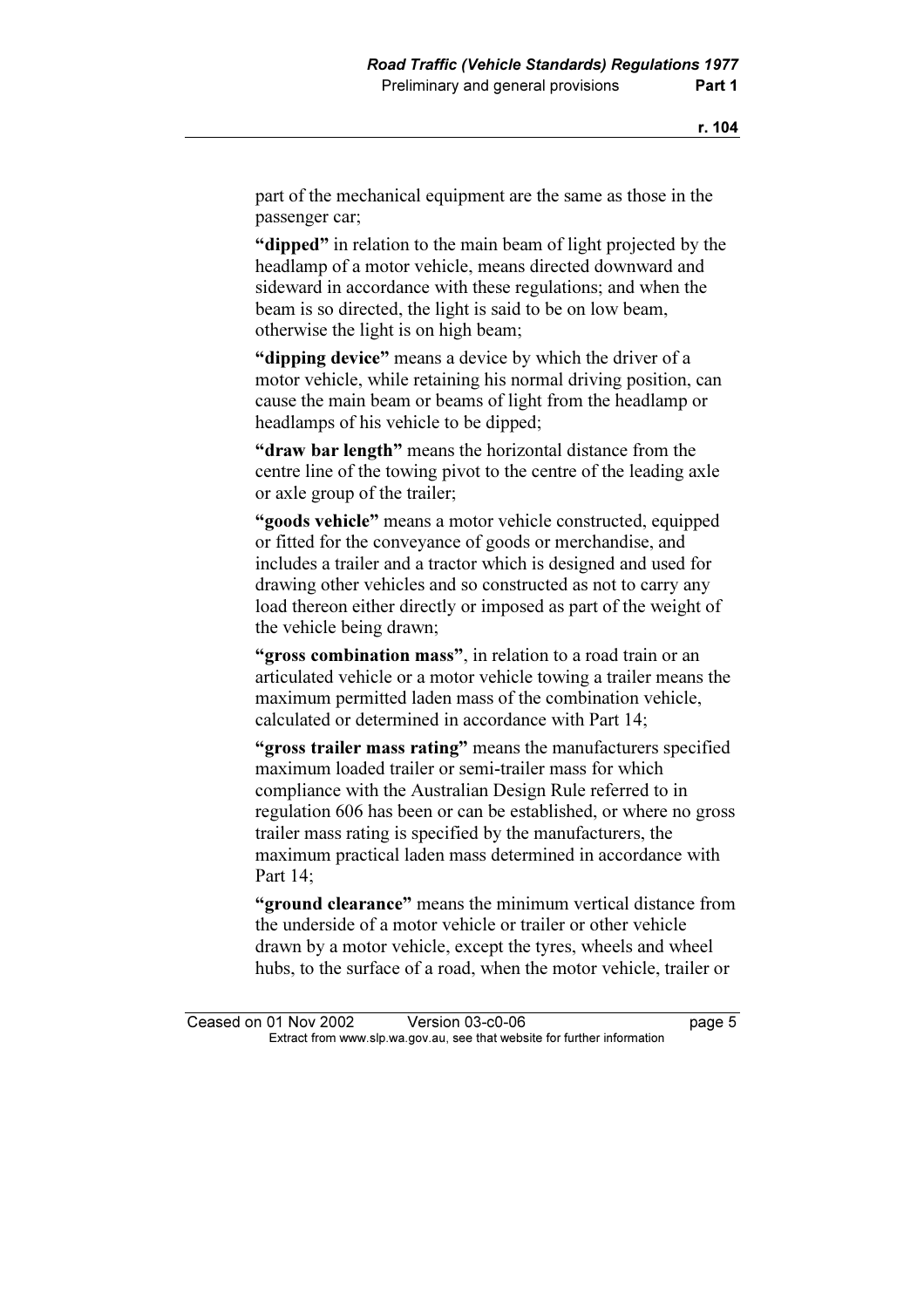other vehicle is standing on a flat level surface under any conditions of loading;

"hours of darkness" means the hours falling between sunset and sunrise;

 "laden mass" in relation to a vehicle, means the mass of the vehicle and its load borne by the surface on which it is standing or running, as ascertained in accordance with the provisions of regulation 1403;

 "left hand side" means that side of the vehicle to the left of the longitudinal centre line thereof when viewed from the rear;

 "loadmeter" means a portable mechanical or electronic device capable of ascertaining the mass supported on part of a motor vehicle;

 "load sharing system" means an axle group suspension system that utilises hydraulic, pneumatic, mechanical or other means as approved by the Director General to effect substantially equal sharing by all the ground contact surfaces of an axle group of the total load carried by that axle group and has effective damping characteristics on all axles of the group;

"manufacturer's gross combination mass" means the value recorded by the Director General as the maximum of the sum of the laden mass of the vehicle plus the laden mass of vehicles being towed as a trailer or semi-trailer recommended by the manufacturer, by specification or otherwise, as the maximum laden mass at which that vehicle, or a vehicle of the same make and class or series, or a similar class or series, should be operated;

"manufacturer's gross vehicle mass" means the mass of a goods vehicle recorded by the Director General as the maximum laden mass recommended by the manufacturer, by specification or otherwise, at which that vehicle or a vehicle of the same make and class or series, or a similar class or series, should be operated;

"manufacturer's warranted maximum rim load" in relation to a rim means the load recorded by the Director General as the

page 6 Version 03-c0-06 Ceased on 01 Nov 2002<br>Extract from www.slp.wa.gov.au, see that website for further information  $\mathbf{F}$  from which was the set that we besite for further information  $\mathbf{F}$ 

r. 104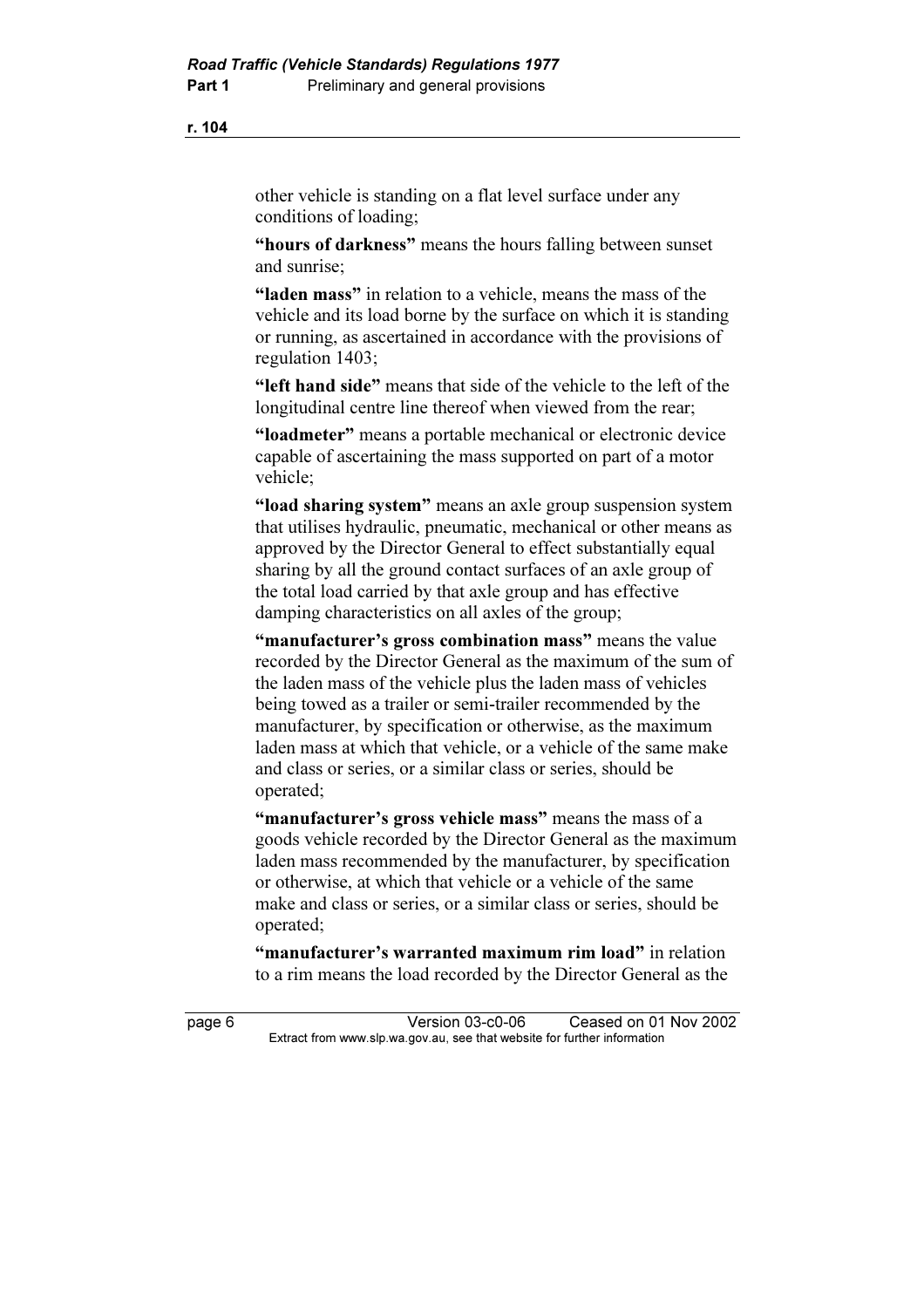maximum mass recommended by the manufacturer, by specification or otherwise, as the maximum load at which that rim or a rim of the same make and class or series, or of a similar class or series, should be operated;

"manufacturer's warranted maximum tyre load" in relation to a tyre means the load recorded by the Director General as the maximum recommended by the manufacturer, by specification, or otherwise, as the maximum load at which that tyre or a tyre of the same make and class or series, or of a similar class or series, should be operated;

"motor cycle" means any motor vehicle that has 2 wheels, or where a sidecar is attached thereto, has 3 wheels;

"motor vehicle" means any self-propelled vehicle, motor cycle or tractor used on a road, but does not include a vehicle used on a railway or a power assisted pedal cycle;

"mudguard" means a fitting or device, which is so constructed and fitted that it will, so far as is practicable, catch or deflect downwards any stones, mud, water or other substance thrown up by the rotation of the wheel for which the fitting or device is provided;

"multi axle group" means a group of more than 3 consecutive axles, of which the centres of those axles located at the extremities of the group are included between parallel, transverse, vertical planes spaced more than 3.2 metres apart, extending the full width of the vehicle, incorporating a load sharing system;

"multi-purpose passenger car" means a motor vehicle designated principally for the conveyance of not more than 8 persons, and which is constructed either on a truck chassis or with special features for off road operation;

"non load sharing axle group" means an axle group of 2 or more consecutive axles on the same vehicle or component part of a combination vehicle, other than a twin steer axle group, which does not incorporate an approved load sharing system;

Ceased on 01 Nov 2002 Version 03-c0-06 page 7<br>Extract from www.slp.wa.gov.au, see that website for further information  $\mathbf{F}$  from which was the set that we besite for further information  $\mathbf{F}$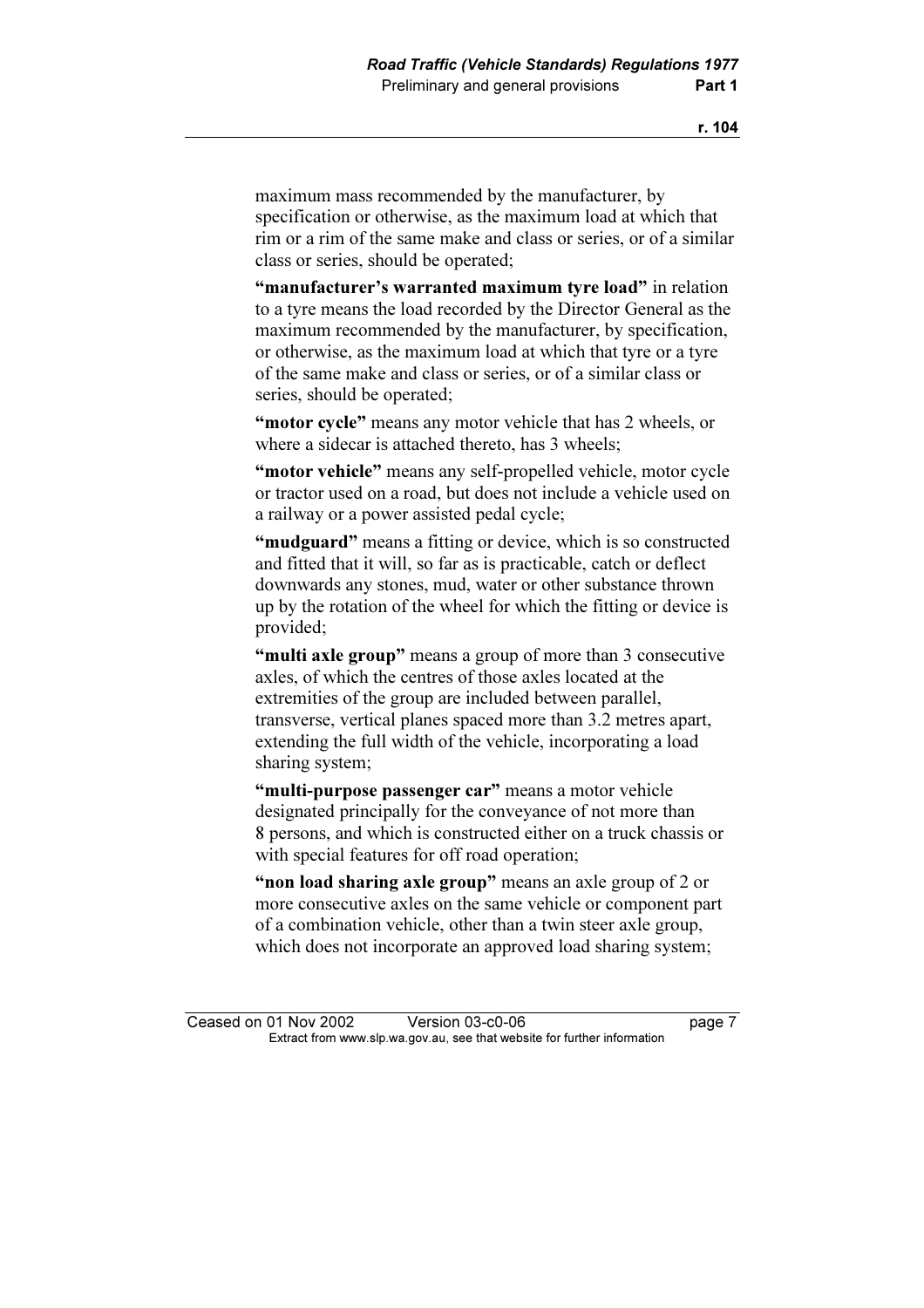"**omnibus**" means any motor vehicle equipped to seat more than 8 adult persons (including the driver) used for the carriage of passengers for hire or reward;

"overall axle spacing" in relation to a vehicle means the distance between the centre of the foremost axle and the centre of the rearmost axle on a vehicle or on a combination of vehicles;

 "overmass vehicle" means a vehicle or combination of vehicles that does not comply with regulation 1401;

 "oversize vehicle" means a vehicle or combination of vehicles that does not comply with regulation 1101, 1102 or 1103;

"Part" means a Part of these regulations;

"passenger car" means a motor vehicle, other than a motor cycle, an omnibus or a multi-purpose passenger car, constructed principally for the conveyance of persons, and excludes a goods vehicle;

"passenger car derivative" means a motor vehicle of the kind known as a coupe utility, or panel van of the same make as a factory produced passenger car, and in which the forward part of the body form and the greater part of the mechanical equipment are the same as in the said passenger car;

 "Perth Region" means the area comprised in the municipal districts of —

> the Cities of Armadale, Bayswater, Belmont, Canning, Cockburn, Fremantle, Gosnells, Melville, Nedlands, Perth<sup>3</sup>, South Perth, Stirling, Subiaco, Wanneroo;

 the Towns of Bassendean, Claremont, Cottesloe, East Fremantle, Kwinana, Mosman Park;

 the Shires of Kalamunda, Mundaring, Peppermint Grove, Rockingham, Serpentine-Jarrahdale, Swan;

"pole-type trailer" means a trailer that is attached to the towing vehicle by means of a pole, or by an attachment fitted to the pole and that is ordinarily used for transporting loads such as

page 8 Version 03-c0-06 Ceased on 01 Nov 2002<br>Extract from www.slp.wa.gov.au, see that website for further information  $\mathbf{F}$  from which was the set that we besite for further information  $\mathbf{F}$ 

r. 104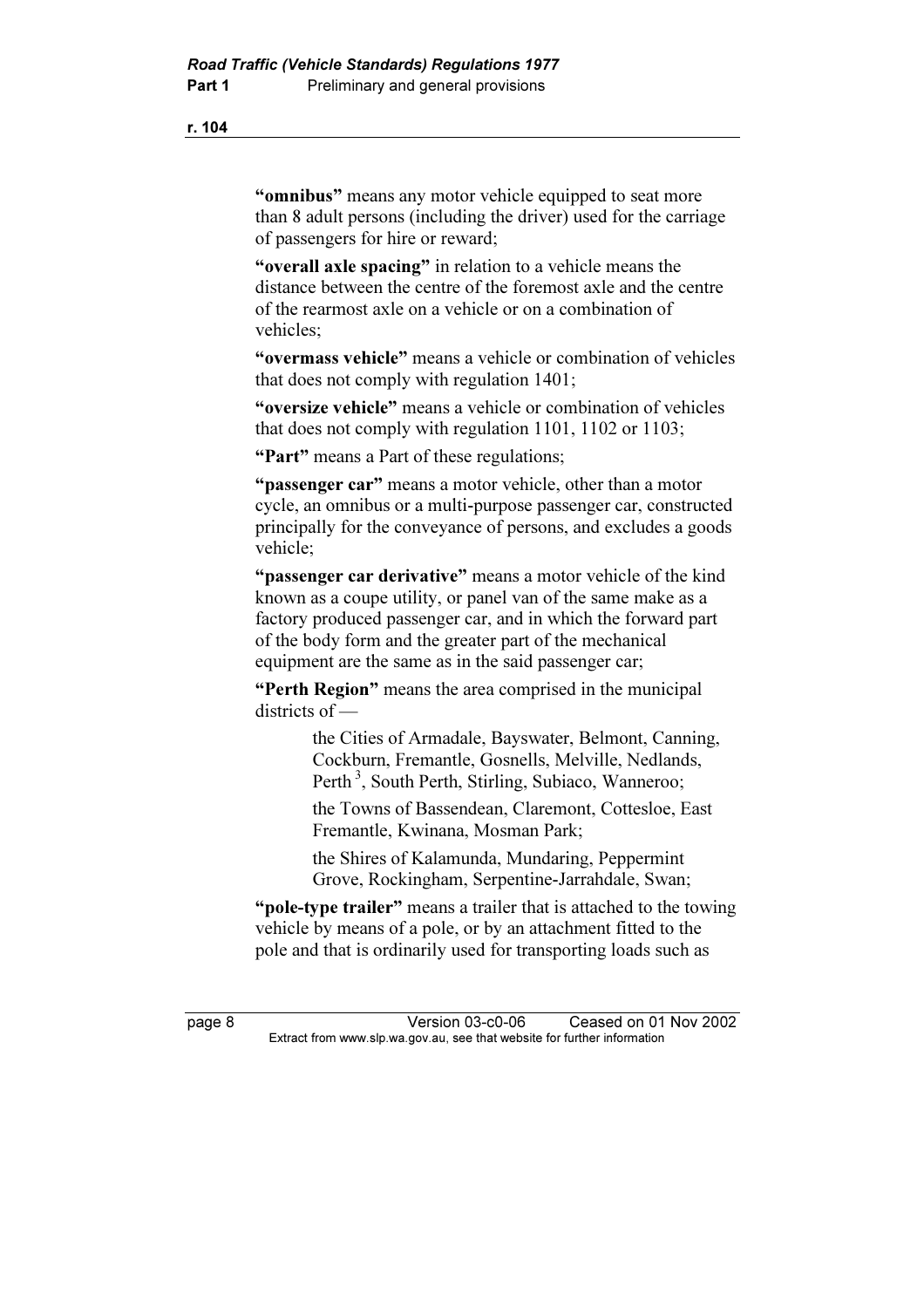logs, pipes or structural members capable, generally, of supporting themselves as beams between supports;

"prime mover" means a motor vehicle that is a tractive unit designed for hauling a semi-trailer;

"rear overhang" means the distance measured horizontally and parallel to the longitudinal axis of the vehicle between the rearmost point of the vehicle and its loading and equipment, and the line from which the rear overhang is measured, which is a transverse line extending the full width of the vehicle and which is defined in these regulations as the centre of an axle or axle group, but where the rear axle group includes —

- (a) a retractable axle; or
- (b) a steerable axle within a group where all axles within that group are not steerable,

 the centre of the axle group shall be found without regard to the presence of the retractable axle or steerable axle;

"regulation" means one of these regulations;

"retractable axle" means an axle which has a means of adjustment to enable it to be raised or lowered to substantially vary the axle load distribution between the axles of any axle group;

"right hand side" means that side of the vehicle to the right of the longitudinal centre line thereof when viewed from the rear;

"road train" means —

- (a) a motor vehicle towing 2 or more trailers; or
- (b) an articulated vehicle towing one or more trailers;

"route service omnibus" means any omnibus providing a public passenger transport service along a route within the Perth Region or along a route within a city or town declared under the Local Government Act 1960 $4$ ;

 "school bus" means an omnibus that is used solely or principally for the carriage of children to and from school;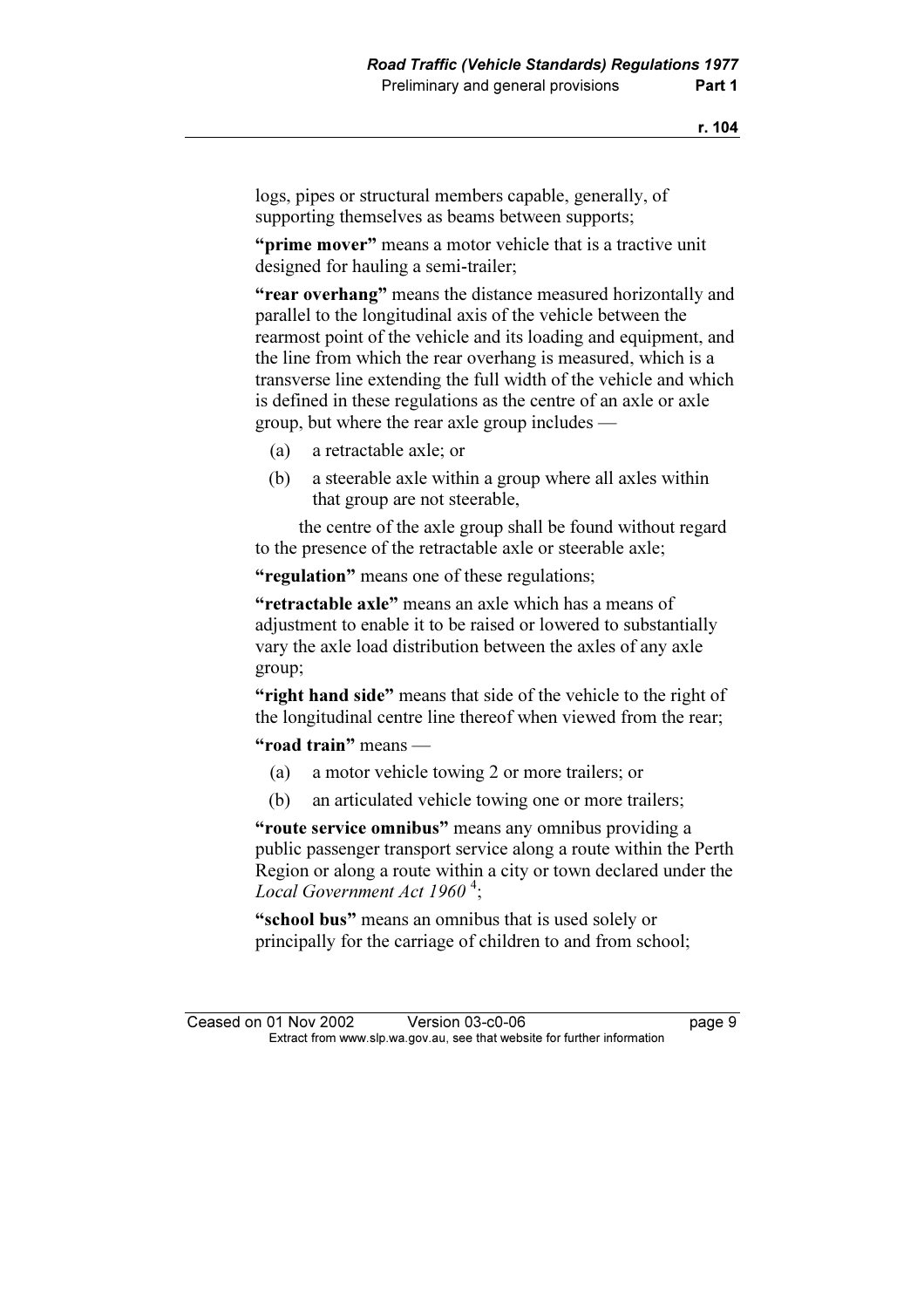"semi-trailer" means a vehicle that has an axle or axle group towards the rear part of the vehicle and which is so constructed that by partial imposition the front part can be attached to the vehicle drawing it in such manner as to cause a substantial part of the mass of the unit to be borne by the vehicle drawing it; and the term includes a pole-type trailer;

"side-car" means any car, box or other receptacle attached to the side of a motor cycle and for the support of which a third wheel is provided;

"side marker lamp" means a lamp or a combination of 2 lamps that, when fitted to the side of a vehicle, is capable of displaying light through an angle of 180 degrees, from the front to the rear of the vehicle, on the side on which it is fitted;

"single axle" means either one axle or 2 axles with centres between parallel, transverse, vertical planes less than one metre apart with an approved suspension system or 3 axles with centre of those axles located at the extremities of the group included between parallel, transverse, vertical planes less than 2.0 metres apart with an approved suspension system;

 "specification" includes any catalogue, handbook or other written matter issued by the manufacturer relating to any motor vehicle, plant, machinery or equipment;

"specified road or route" means a road or route that is specified in a notice under regulation 1106A or 1401A, as the case requires;

"speed limiter device" means a device which when fitted to a vehicle limits the maximum speed at which the vehicle is capable of being driven;

"tandem axle group" means a group of 2 consecutive axles other than a twin steer axle group of which the centres of adjacent axles are included between parallel, transverse, vertical planes, spaced more than one metre apart and not more than 2.0 metres apart, extending the full width of the vehicle, incorporating a load sharing system;

page 10 Version 03-c0-06 Ceased on 01 Nov 2002<br>Extract from www.slp.wa.gov.au, see that website for further information  $\mathbf{F}$  from which was the set that we besite for further information  $\mathbf{F}$ 

r. 104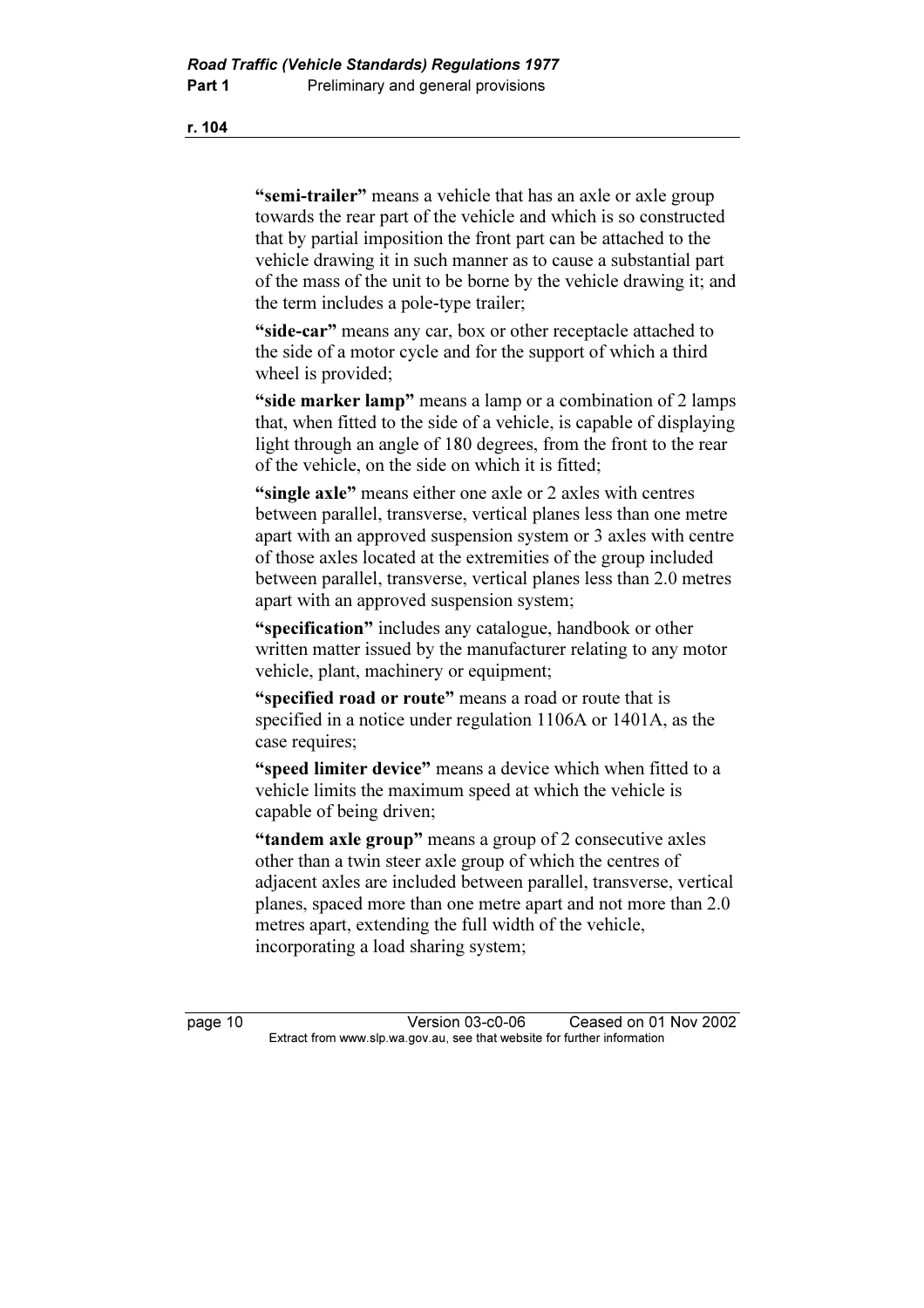"tare" means the unladen mass of the vehicle including 10 litres of fuel and any equipment required to be carried upon or fitted to the vehicle by these regulations;

## "the Act" means the Road Traffic Act 1974:

"tractor" has the same meaning as "Tractor (other than prime mover type)" and "Tractor plant" in the First Schedule in the Act;

"trailer" means any vehicle without motive power of its own, designed for attachment to a motor vehicle for the purpose of being towed, but does not include a semi-trailer or side-car;

"triaxle group" means a group of 3 consecutive axles, of which the centres of those axles located at the extremities of the group are included between parallel, transverse, vertical planes, spaced not less than 2.0 metres apart and not more than 3.2 metres apart, extending the full width of the vehicle, incorporating a load sharing system;

 "twin steer axle group" means a combination of 2 single tyred axles contained within 2 transverse, vertical, parallel planes not less than 1 metre and not more than 2.0 metres apart and connected to the same steering mechanism;

"tyre section width" means the nominal linear distance between the exteriors of the sidewalls of an inflated tyre;

"wide profile tyre" means a single tyre intended by the manufacturer to perform the function of dual tyres and having a tyre section width of not less than 375 mm;

"widespread tandem axle group" means a group of 2 consecutive axles other than a twin steer axle group the centre of which are located outside 2 transverse, vertical, parallel planes 2.0 m apart incorporating a load sharing system;

 (2) Unless the context requires otherwise, a reference in these regulations to the visibility of a light, or to the capability of a light of illuminating and rendering a person in dark clothing easily discernible, is a reference to its visibility or that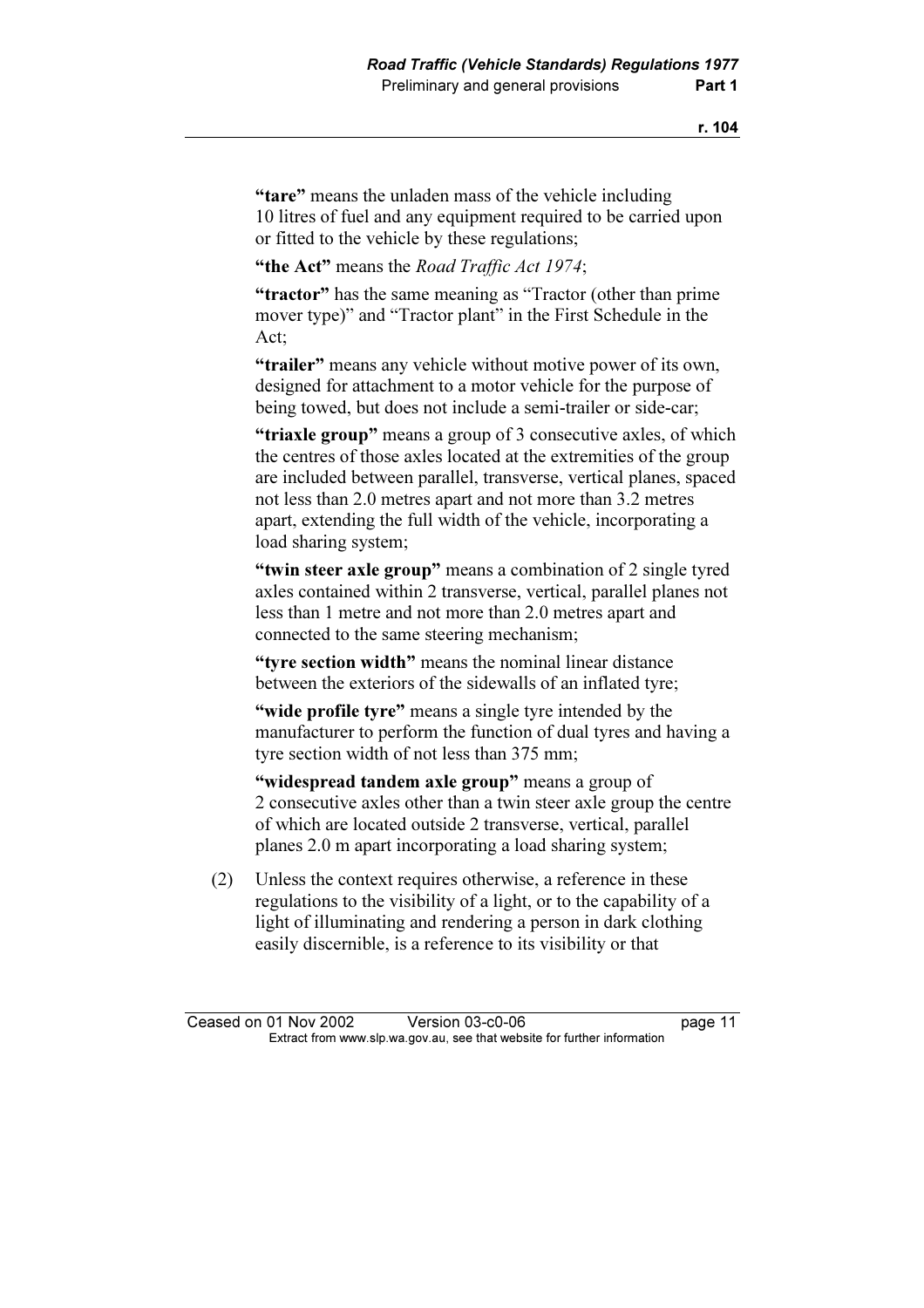#### r. 104

capability, under normal atmospheric conditions, during the hours of darkness.

- (3) A reference, however expressed, in these regulations to the date on which a vehicle is first registered shall be construed as a reference to the date of the first occasion after the manufacture of the vehicle on which the vehicle was so licensed or registered under the laws of this or any other State or Territory of the Commonwealth or overseas country as to permit its use on roads.
- (4) Unless the context otherwise requires, words and expressions used in these regulations have the same respective meanings as are given them, in and for the purpose of the Act.
- (5) In these regulations
	- (a) the expression "mass supported on a tyre" or similar expression means the total mass transmitted to the road by the tyre, including the mass of the tyre; and
	- (b) the expression "mass supported on an axle or on an axle group" (whether by reference to a single axle, a tandem axle group, a widespread axle group, a triaxle group, a twin steer axle group, a multi axle group, a non-load sharing axle group or one axle of an axle group) or similar expression, means the total mass transmitted to the road by the axle or the axle group, including the mass of any wheels, tyres and other attachments or fittings attached or fitted to the axle or axles.

 [Regulation 104 amended in Gazette 11 May 1979 p. 1222; 4 Sep 1981 p. 3833; 2 Feb 1982 p. 406; 25 May 1984 p. 1385; 3 May 1985 p. 1540; 29 May 1987 p. 2222; 24 Dec 1987 p. 4562; 8 Sep 1989 p. 3176; 8 Jun 1990 p. 2684; 13 Dec 1991 p. 6244-5; 24 Dec 1991 p. 6467; 3 Mar 1992 p. 1093; 31 Jan 1997 p. 685; 17 Nov 1998 p. 6255.]

page 12 Version 03-c0-06 Ceased on 01 Nov 2002<br>Extract from www.slp.wa.gov.au, see that website for further information  $\mathbf{F}$  from which was the set that we besite for further information  $\mathbf{F}$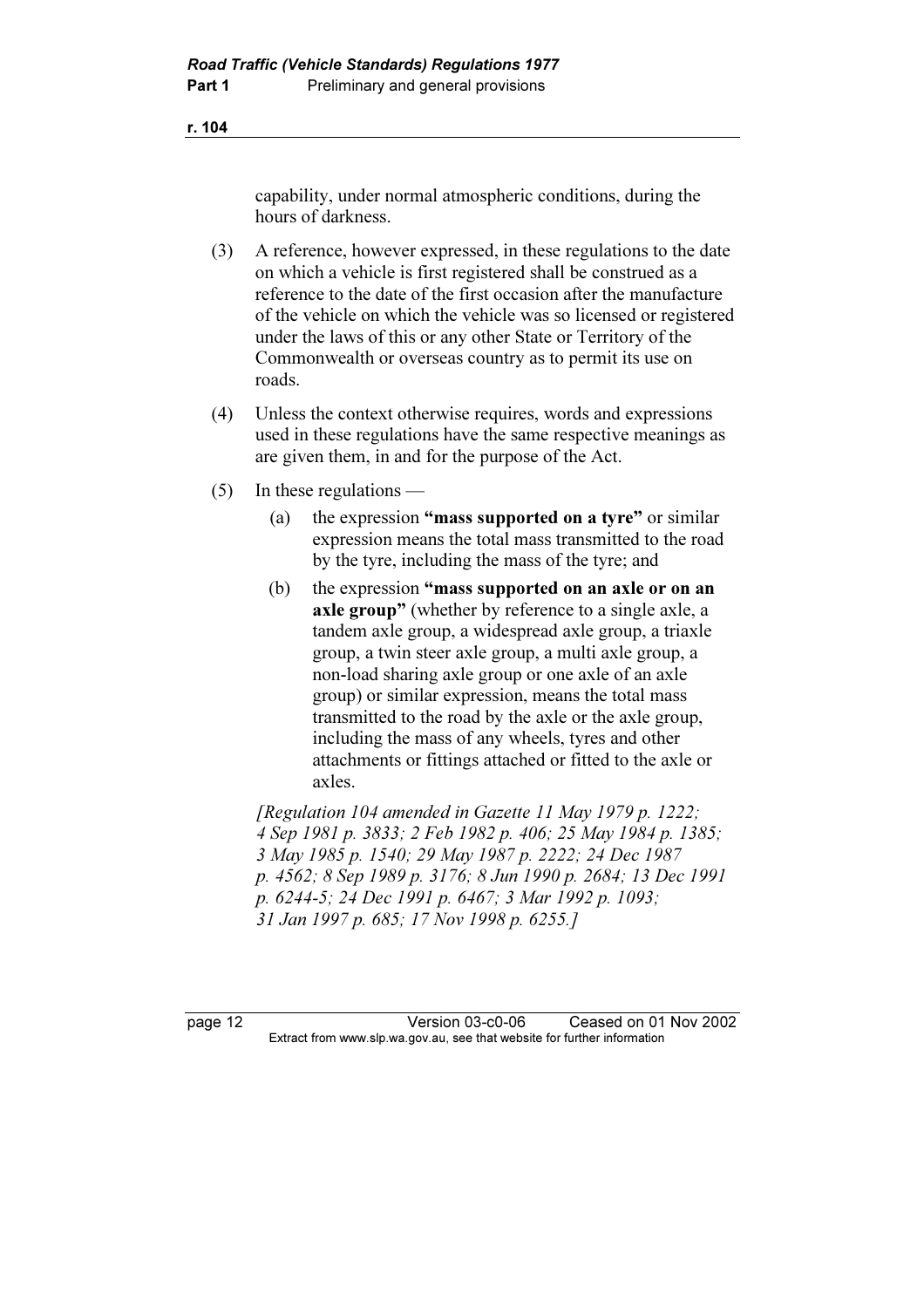#### 105. Penalties

- (1) Every person who commits an offence against any of these regulations, other than offences referred to in subregulations (2),  $(4)$ ,  $(5)$ ,  $(6)$  and  $(7)$ , is liable —
	- (a) for a first offence to a penalty not exceeding eight penalty units (8 PU); and
	- (b) for a subsequent offence, to a penalty not exceeding sixteen penalty units (16 PU).
- (2) Any person who commits an offence against regulation 1401(19) or regulation 1403(6) is liable —
	- (a) for a first offence, to a penalty of twenty-four penalty units (24 PU); and
	- (b) for a subsequent offence, to a penalty of not less than forty-eight penalty units (48 PU) irreducible in mitigation notwithstanding the provisions of any Act and not more than one hundred and forty-four penalty units (144 PU).
- (3) For the purpose of subregulations (4), (5) and (6) the expression "**percentage excess mass**" means the amount by which the mass supported on a tyre, axle, or axle group or the laden mass of a vehicle or a combination of vehicles or part of a combination of vehicles (as the case may be) exceeds the permissible maximum supported mass or laden mass under regulation 1401 or under a permit issued pursuant to regulation 1402 expressed as a percentage of that permissible maximum.
- (4) Any person who commits an offence against
	- (a) regulation  $1401(4)(a)$ , (b), (c), (d), (e), (f), (g), (h), (j), (o), (r), (t), (w), (y), (aa) or (bb);
	- (b) regulation 1401(4a); or
	- (c) regulation  $1402(3)(b)$ ,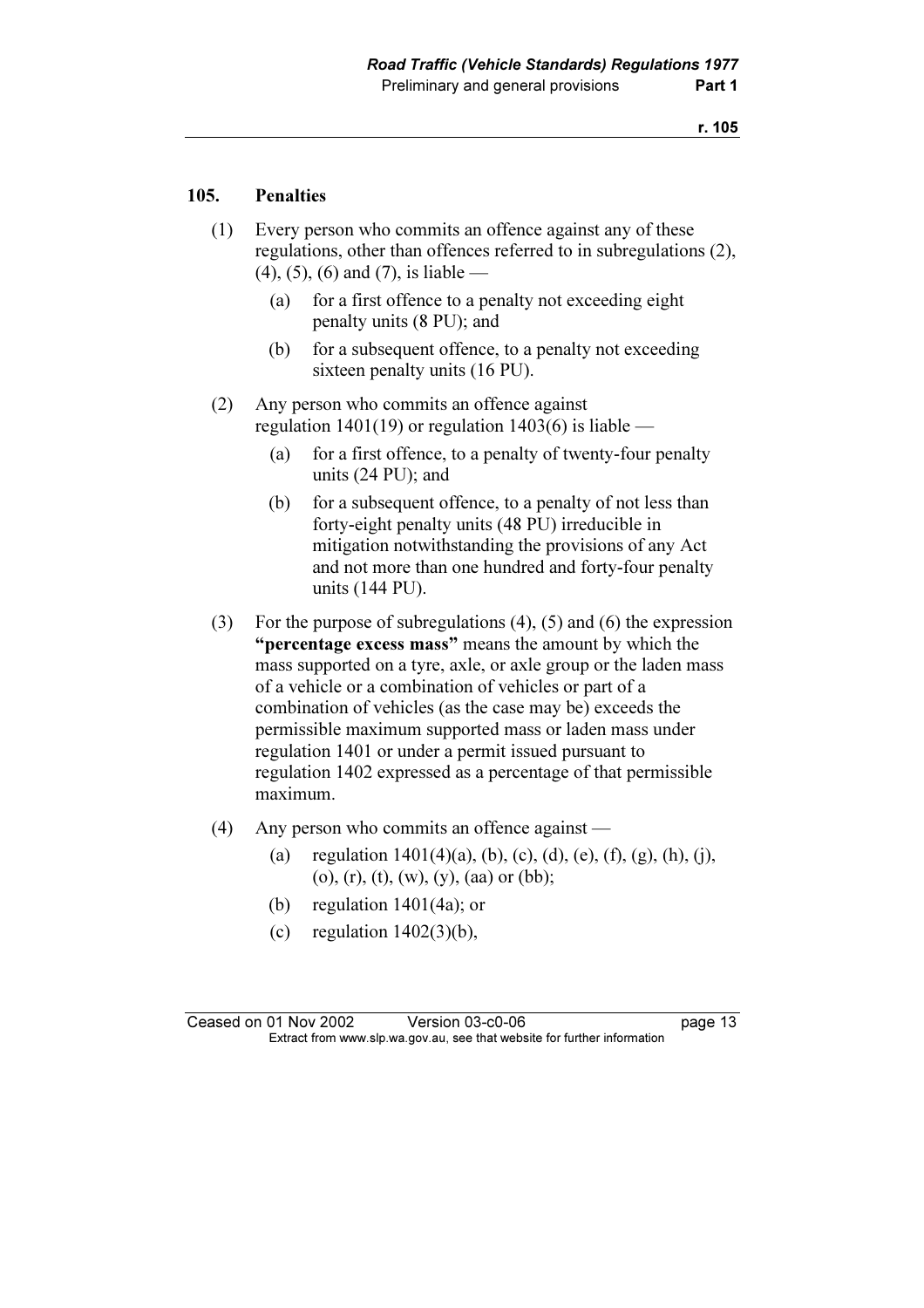in relation to the maximum supported mass permitted on a tyre or a single axle (as the case may be) is liable to a penalty that is not less than the minimum penalty shown in column 2 of the table to this subregulation for the appropriate percentage of excess mass set out in column 1 and that penalty shall be irreducible in mitigation notwithstanding the provisions of any Act and not more than the appropriate maximum penalty shown in column 3 of that table.

| Column 1<br><b>Percentage Excess Mass</b><br>on Tyre or Axle | Column <sub>2</sub><br>Minimum<br><b>Penalty</b><br>PU | Column 3<br>Maximum<br><b>Penalty</b><br>PU |
|--------------------------------------------------------------|--------------------------------------------------------|---------------------------------------------|
| Not more than 11%                                            | $\mathfrak{D}$                                         | 6                                           |
| More than $11\%$ but not more than $16\%$                    | 4                                                      | 10                                          |
| More than $16\%$ but not more than $21\%$                    | 6                                                      | 14                                          |
| More than $21\%$ but not more than $26\%$                    | 8                                                      | 18                                          |
| More than $26\%$ but not more than $31\%$                    | 10                                                     | 22                                          |
| More than $31\%$ but not more than $36\%$                    | 12                                                     | 26                                          |
| More than 36% but not more than 41%                          | 14                                                     | 30                                          |
| More than $41\%$ but not more than $46\%$                    | 16                                                     | 34                                          |
| More than $46\%$ but not more than $51\%$                    | 18                                                     | 38                                          |
| More than $51\%$ but not more than $56\%$                    | 20                                                     | 42                                          |
| More than $56\%$                                             | 20                                                     |                                             |
| and for each additional 5%                                   | 2                                                      |                                             |

Table

 (5) Any person who commits an offence against regulation 1401(4) other than an offence mentioned in subregulation (4) or who commits an offence against regulation 1402(3)(b) in relation to the maximum supported mass permitted on a twin steer axle group tandem axle group, triaxle group, multi axle group or non load sharing axle group (as the case may be) is liable to a penalty that is not less than the minimum penalty shown in column 2 of the table to this subregulation for the appropriate percentage of excess mass on an axle group set out in column 1 and that penalty shall be irreducible in mitigation notwithstanding the provisions of any Act and not more than the appropriate maximum penalty shown in column 3 of that table.

page 14 Version 03-c0-06 Ceased on 01 Nov 2002<br>Extract from www.slp.wa.gov.au, see that website for further information  $\mathbf{F}$  from which was the set that we besite for further information  $\mathbf{F}$ 

r. 105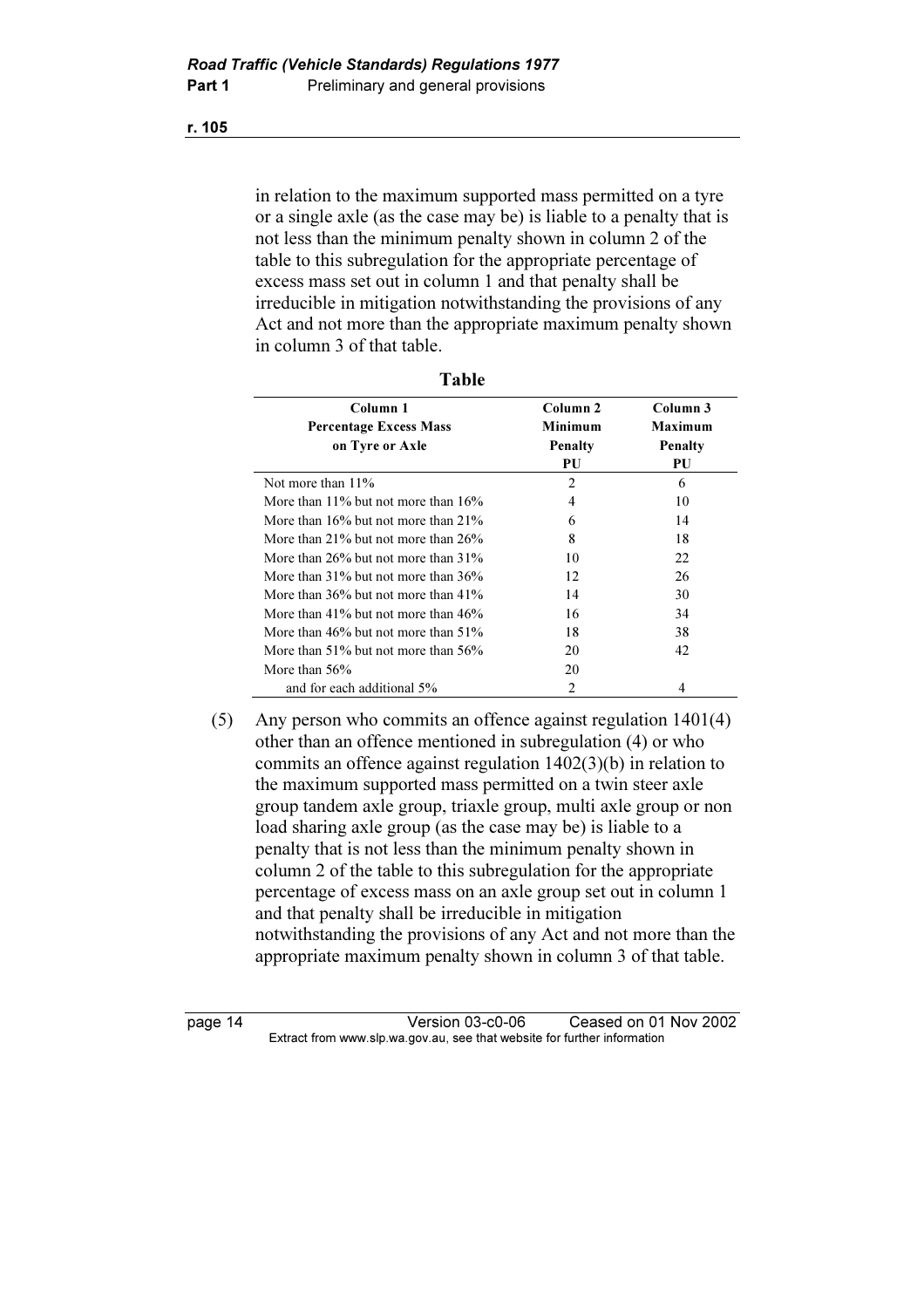#### Table

| Column 1<br><b>Percentage Excess Mass</b><br>on Axle Group | Column <sub>2</sub><br>Minimum<br>Penalty<br>PU | Column 3<br>Maximum<br>Penalty<br>PU |
|------------------------------------------------------------|-------------------------------------------------|--------------------------------------|
| Not more than 10%                                          | $\mathfrak{D}$                                  | 10                                   |
| More than $10\%$ but not more than $12\%$                  | 4                                               | 14                                   |
| More than $12\%$ but not more than $14\%$                  | 6                                               | 18                                   |
| More than 14% but not more than 17%                        | 8                                               | 22                                   |
| More than 17% but not more than 19%                        | 10                                              | 26                                   |
| More than 19% but not more than 22%                        | 12                                              | 30                                   |
| More than 22% but not more than 25%                        | 14                                              | 34                                   |
| More than 25% but not more than 27%                        | 16                                              | 38                                   |
| More than 27% but not more than 30%                        | 18                                              | 42                                   |
| More than 30% but not more than 32%                        | 20                                              | 46                                   |
| More than $32\%$                                           | 20                                              |                                      |
| and for each additional 2%                                 | 2                                               |                                      |

 (6) Any person who commits an offence against regulation 1401(1),  $(2)$ ,  $(2a)$ ,  $(3)$  or  $(6)$  or who commits an offence against regulation 1402(3)(b) in relation to the maximum laden mass permitted on a vehicle or on a combination of vehicles (as the case may be) is liable to a penalty that is not less than the minimum penalty shown in column 2 of the relevant table (based on the aggregate mass of the vehicle) to this subregulation for the appropriate percentage of excess mass on a vehicle, or the actual excess mass on a vehicle (as the case requires), set out in column 1 and that penalty shall be irreducible in mitigation notwithstanding the provisions of any Act and not more than the appropriate maximum penalty shown in column 3 of that table.

Ceased on 01 Nov 2002 Version 03-c0-06 page 15<br>Extract from www.slp.wa.gov.au, see that website for further information  $\mathbf{F}$  from which was the set that we besite for further information  $\mathbf{F}$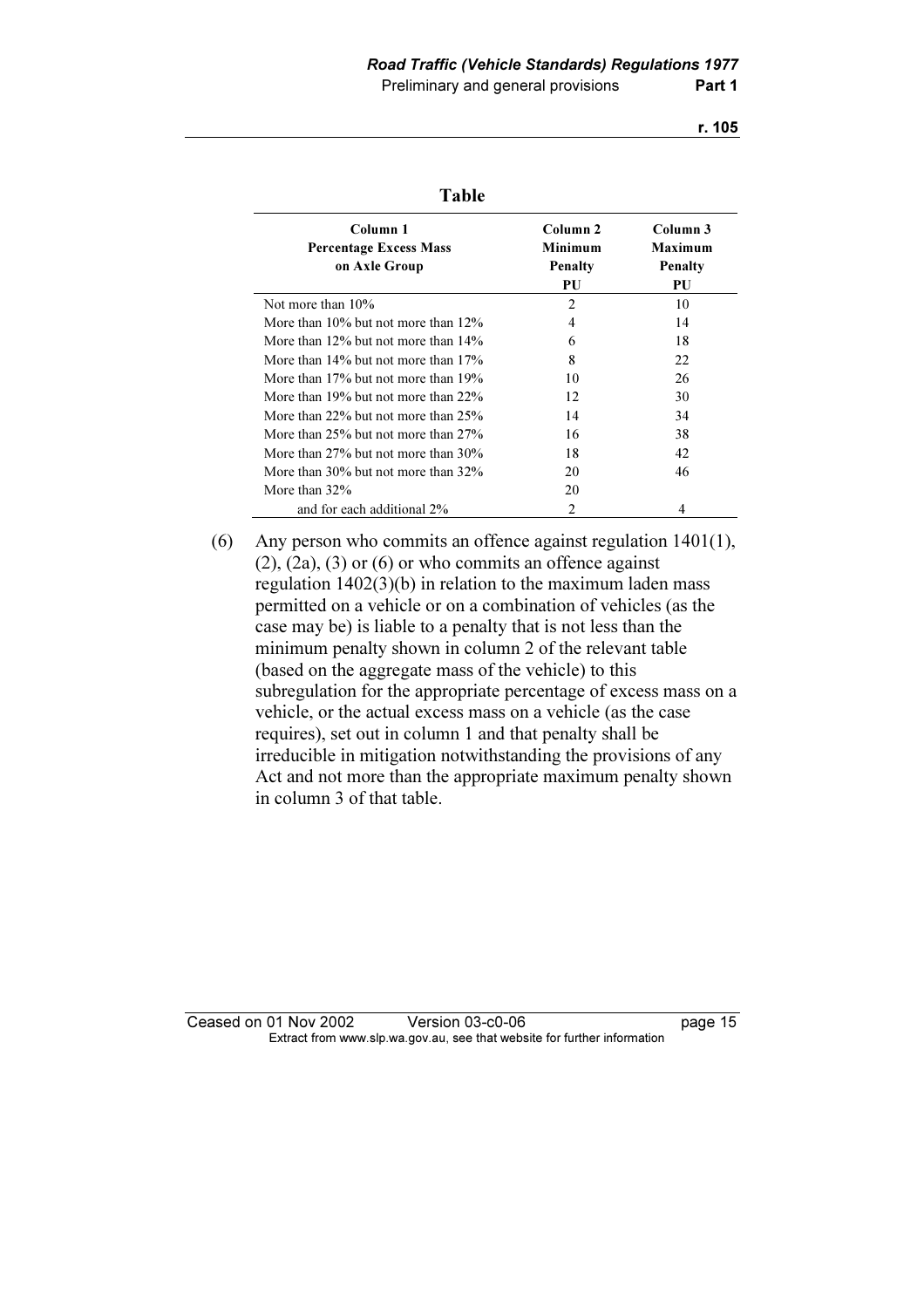r. 105

# Table 1

Vehicle having an aggregate mass equal to or in excess of 4.5 tonnes exceeding the mass limits on a vehicle or combination of vehicles

| Column 1<br>Percentage Excess Mass on<br><b>Vehicle or Combination of Vehicles</b> | Column <sub>2</sub><br>Minimum<br><b>Penalty</b><br>PU | Column 3<br>Maximum<br><b>Penalty</b><br>PU |
|------------------------------------------------------------------------------------|--------------------------------------------------------|---------------------------------------------|
| Not more than 11%                                                                  | $\overline{c}$                                         | 10                                          |
| More than $11\%$ but not more than $15\%$                                          | $\overline{4}$                                         | 16                                          |
| More than 15% but not more than 18%                                                | 6                                                      | 22                                          |
| More than $18\%$ but not more than $21\%$                                          | 8                                                      | 28                                          |
| More than 21% but not more than 25%                                                | 10                                                     | 36                                          |
| More than 25% but not more than 28%                                                | 12                                                     | 42                                          |
| More than $28\%$ but not more than $31\%$                                          | 14                                                     | 48                                          |
| More than 31% but not more than 35%                                                | 16                                                     | 60                                          |
| More than 35% but not more than 38%                                                | 18                                                     | 70                                          |
| More than $38\%$ but not more than $41\%$                                          | 20                                                     | 78                                          |
| More than $41\%$                                                                   | 20                                                     |                                             |
| and for each additional 3%                                                         | 2                                                      | 8                                           |

#### Table 2

Vehicle having an aggregate mass of less than 4.5 tonnes exceeding the mass limits on a vehicle or combination of vehicles

| Column <sub>1</sub><br><b>Excess Mass on Vehicle</b><br>or Combination of Vehicles | Column <sub>2</sub><br>Minimum<br>Penalty<br>PU | Column 3<br>Maximum<br><b>Penalty</b><br>PU |
|------------------------------------------------------------------------------------|-------------------------------------------------|---------------------------------------------|
| Not more than 0.5 tonne                                                            | 1                                               | 5                                           |
| More than 0.5 tonne but not more than                                              |                                                 |                                             |
| 1.0 tonne                                                                          | 2                                               |                                             |
| More than 1.0 but not more than 1.5 tonne                                          | 3                                               | 9                                           |
| More than 1.5 tonne but not more than                                              |                                                 |                                             |
| 2.0 tonne                                                                          | 4                                               | 11                                          |
| More than 2.0 tonne but not more than                                              |                                                 |                                             |
| 2.5 tonne                                                                          | 5                                               | 13                                          |
| More than 2.5 tonne but not more than                                              |                                                 |                                             |
| 3.0 tonne                                                                          | 6                                               | 15                                          |

page 16 Version 03-c0-06 Ceased on 01 Nov 2002 Extract from www.slp.wa.gov.au, see that website for further information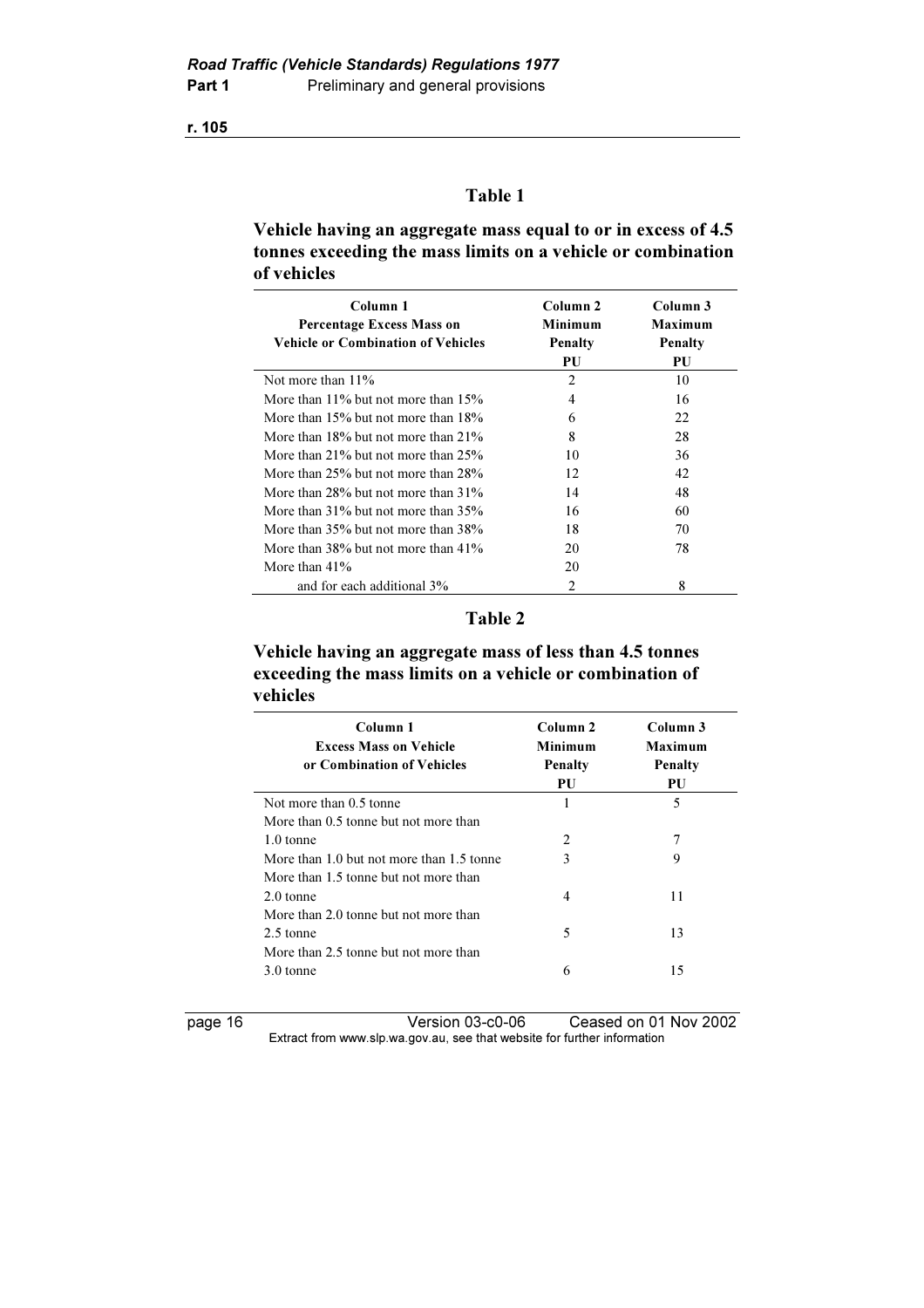| Column 1<br><b>Excess Mass on Vehicle</b><br>or Combination of Vehicles | Column <sub>2</sub><br>Minimum<br><b>Penalty</b><br>PU | Column 3<br>Maximum<br><b>Penalty</b><br>PU |
|-------------------------------------------------------------------------|--------------------------------------------------------|---------------------------------------------|
| More than 3.0 tonne but not more than                                   |                                                        |                                             |
| 3.5 tonne                                                               |                                                        | 17                                          |
| More than 3.5 tonne                                                     |                                                        | 19                                          |

 (7) Any person who drives a goods vehicle equal to or in excess of 4.5 tonnes aggregate mass, without a permit issued under regulation 1107(1), and who commits an offence against —

- (a) regulation  $1102(1)(d)$ ;
- (b) regulation 1102(3);
- (c) regulation  $1102(4)(c)$ ;
- (d) regulation  $1102(5)$ ; or
- (e) regulation  $1104(1)$ ,

#### is liable —

- $(f)$  for a first offence, to a penalty not exceeding sixteen penalty units (16 PU); and
- (g) for a subsequent offence, to a penalty not exceeding thirty-two penalty units (32 PU).

 [Regulation 105 inserted in Gazette 25 May 1979 p. 1384-7; amended in Gazette 4 Jan 1980 p. 3; 14 Aug 1987 p. 3168; 30 Mar 1990 p. 1661-2; (Erratum 6 Apr 1990 p. 1767); 31 Dec 1992 p. 6392-3; 23 Dec 1997 p. 7441-3; 23 Jun 1998 p. 3342-4; 14 Sep 1999 p. 4537.]

#### 106. Offences

- (1) A person shall not stand, use or drive a vehicle on a road, or permit or suffer a vehicle to be stood, driven or used on a road unless —
	- (a) its construction, equipment and loading (if any) and every appliance fitted to the vehicle, whether obligatory or optional conforms to these regulations;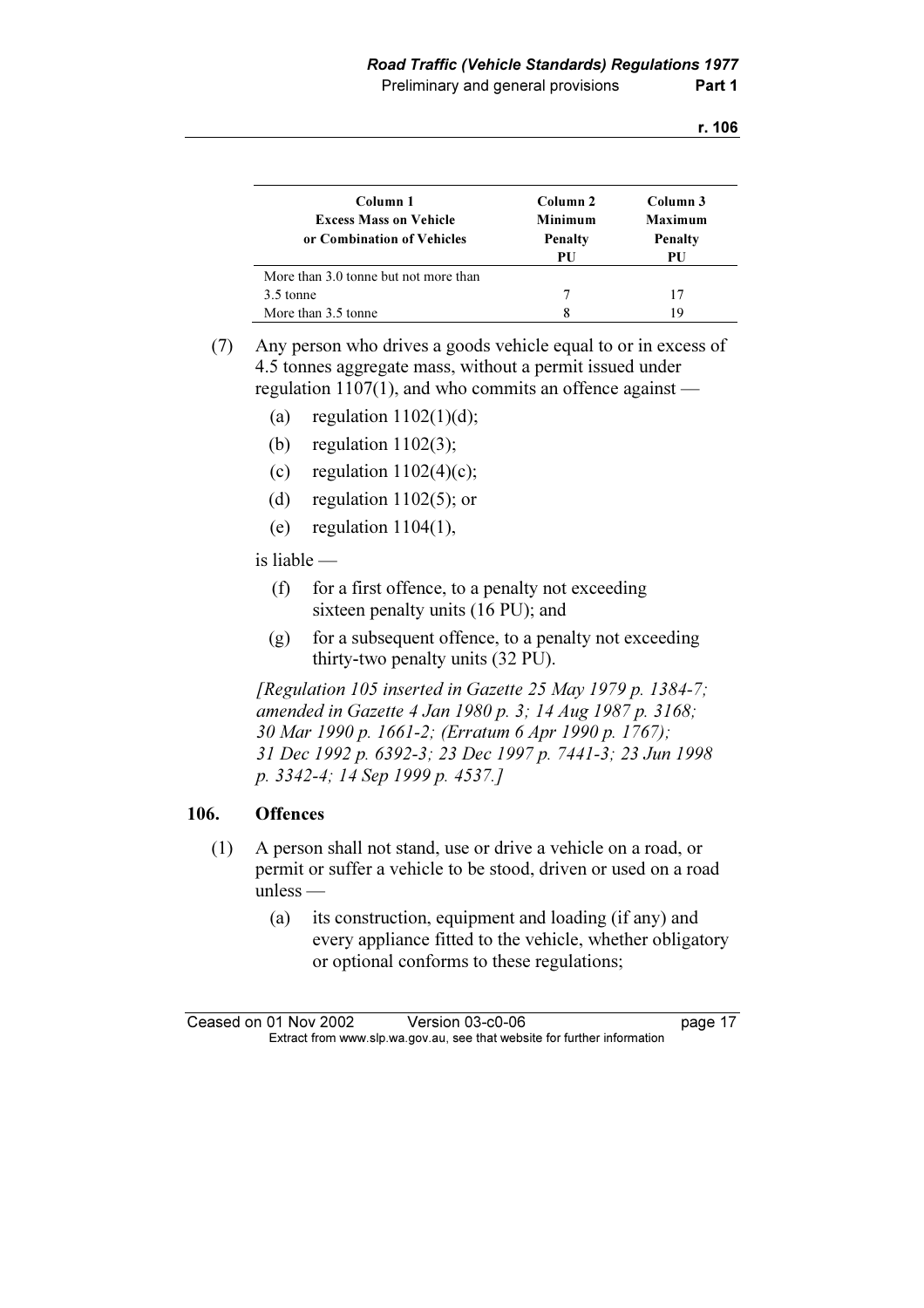r. 106

- (b) every part of, or appliance fitted to, the vehicle, whether or not prescribed by these regulations, is serviceable;
- (c) the vehicle, or its load or any attachment is in such a condition as to be unlikely to occasion danger or unreasonable annoyance to any person or damage to any property; and
- (d) the mass supported by the vehicle or any part thereof conforms to these regulations.
- (1a) Where a person stands, drives or uses a vehicle on a road and
	- (a) the loading of the vehicle does not conform to these regulations; or
	- (b) the mass supported by the vehicle or any part thereof does not conform to these regulations,

 the owner of that vehicle shall be deemed to have also contravened subregulation (1).

- (2) All motor vehicles shall, where required by these regulations, comply with or conform to Australian Design Rules, unless either specifically or generally exempted by the Director General.
- (3) Where, pursuant to these regulations, every vehicle or every vehicle of a specified class is required at the time of first registration to comply with any provision of these regulations, that requirement for compliance shall be taken to continue in force for so long as the vehicle is used.
- (4) Where, pursuant to these regulations, every vehicle or every vehicle of a specified class is required to have equipment or fittings of a specified kind complying with one of a number of Australian Design Rules determined by reference to the date of manufacture of the vehicle, a vehicle which has equipment or fittings of that kind complying with an Australian Design Rule applicable to vehicles manufactured after the date of manufacture of that vehicle shall be deemed to comply with the

page 18 Version 03-c0-06 Ceased on 01 Nov 2002<br>Extract from www.slp.wa.gov.au, see that website for further information  $\mathbf{F}$  from which was the set that we besite for further information  $\mathbf{F}$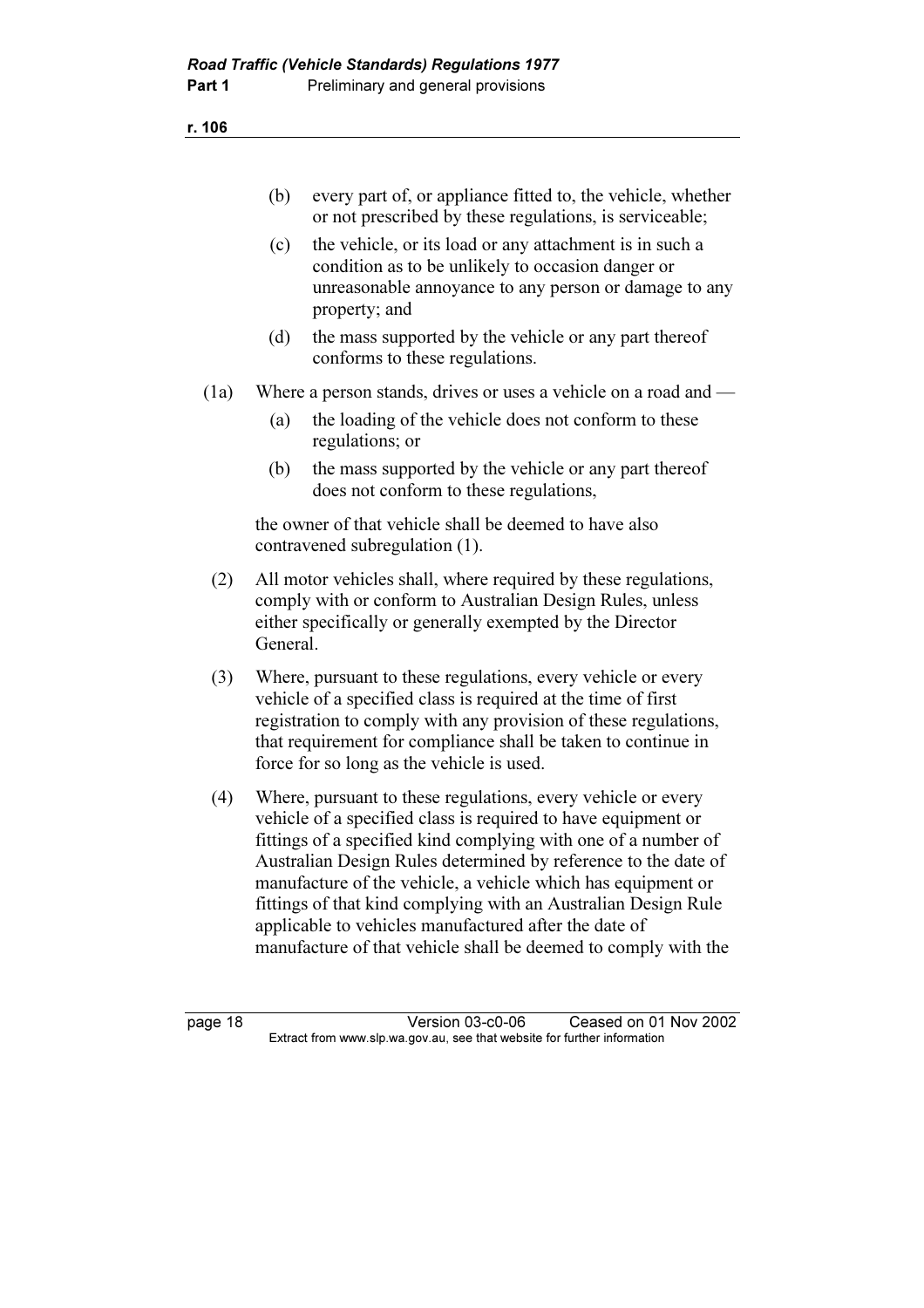provisions of these regulations in relation to that equipment or those fittings.

[Regulation 106 amended in Gazette 4 Jan 1980 p. 3; 2 Feb 1982 p. 406; 25 May 1984 p. 1385; 8 Jun 1990 p. 2684; 31 Jan 1997 p. 685.]

#### 107. Vehicles may be ordered off the road

- (1) Where a member of the Police Force is of the opinion that
	- (a) a vehicle does not conform to the requirements of the Act, or these regulations, or is in such a condition as to occasion danger or unreasonable annoyance to any person, or damage to any property, he may order that —
		- (i) the vehicle be not used thereafter; or
		- (ii) the vehicle be not used on or after a specified date,

 unless, after the making of the order, the vehicle has been submitted to the Director General or an authorised vehicle examiner for examination, and found to be fit for use;

- (b) a vehicle  $-$ 
	- (i) is of a tare that does not conform with the tare shown on the licence issued in respect of that vehicle, or the tare required by these regulations to be painted on that vehicle; or
	- (ii) requires repair, adjustment, or reconditioning, or the supply, fitting, or removal of any equipment, or any other attention,

 he may order that the vehicle be not used on or after a specified date unless, after the making of the order, the vehicle has been submitted to the Director General or an authorised vehicle examiner for examination, and found to be fit for use.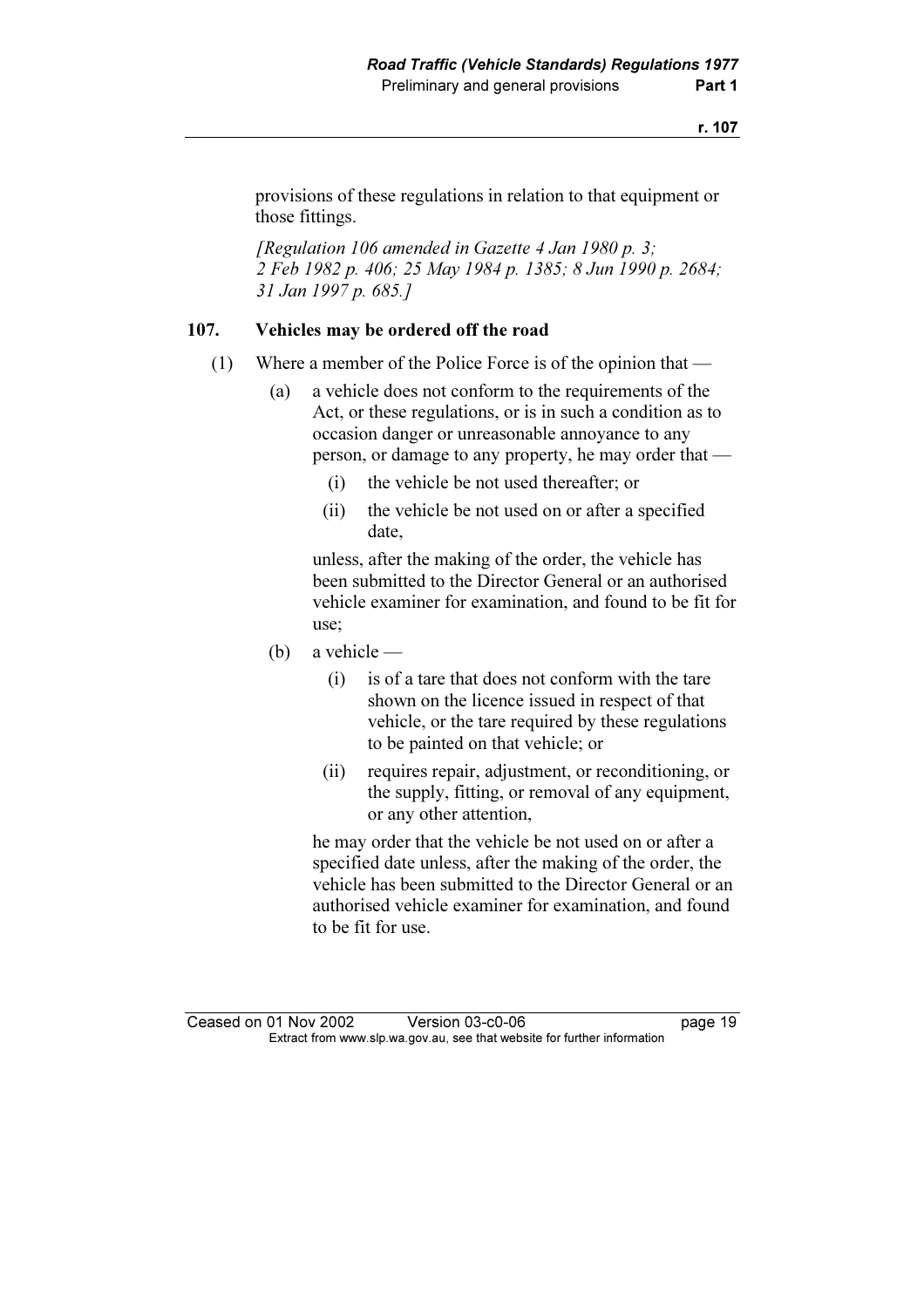- (2) Where, in respect of a vehicle, an order is made under subregulation  $(1)$  —
	- (a) where the driver of the vehicle is not the owner
		- (i) the member of the Police Force making the order shall cause a copy of the order to be served on the owner; and
		- (ii) the driver of the vehicle shall bring the order to the notice of the owner; and
	- (b) the member of the Police Force making the order shall attach to the vehicle a notice of the order prohibiting the use of that vehicle.
- (2a) Where a vehicle in respect of which an order has been made under this regulation is submitted to an authorised vehicle examiner for examination that authorised vehicle examiner may, in respect of that vehicle, make any order that could be made under subregulation (1) by a member of the Police Force, and where an authorised vehicle examiner makes such an order he shall attach notice thereof to the vehicle.
- (3) A person shall not
	- (a) use or permit or suffer the use of a vehicle during a period when the use of that vehicle is prohibited by an order made under this regulation unless —
		- (i) the faults specified in the order have been rectified;
		- (ii) the vehicle is being taken for the purpose of examination from the place where the faults have been rectified directly to an authorised vehicle examiner or to a place established by the Director General for the examination of vehicles whichever is nearest the place where the faults were rectified; and
		- (iii) the vehicle is licensed or the subject of a permit for the journey issued under section 26 of the Act;

page 20 Version 03-c0-06 Ceased on 01 Nov 2002<br>Extract from www.slp.wa.gov.au, see that website for further information  $\mathbf{F}$  from which was the set that we besite for further information  $\mathbf{F}$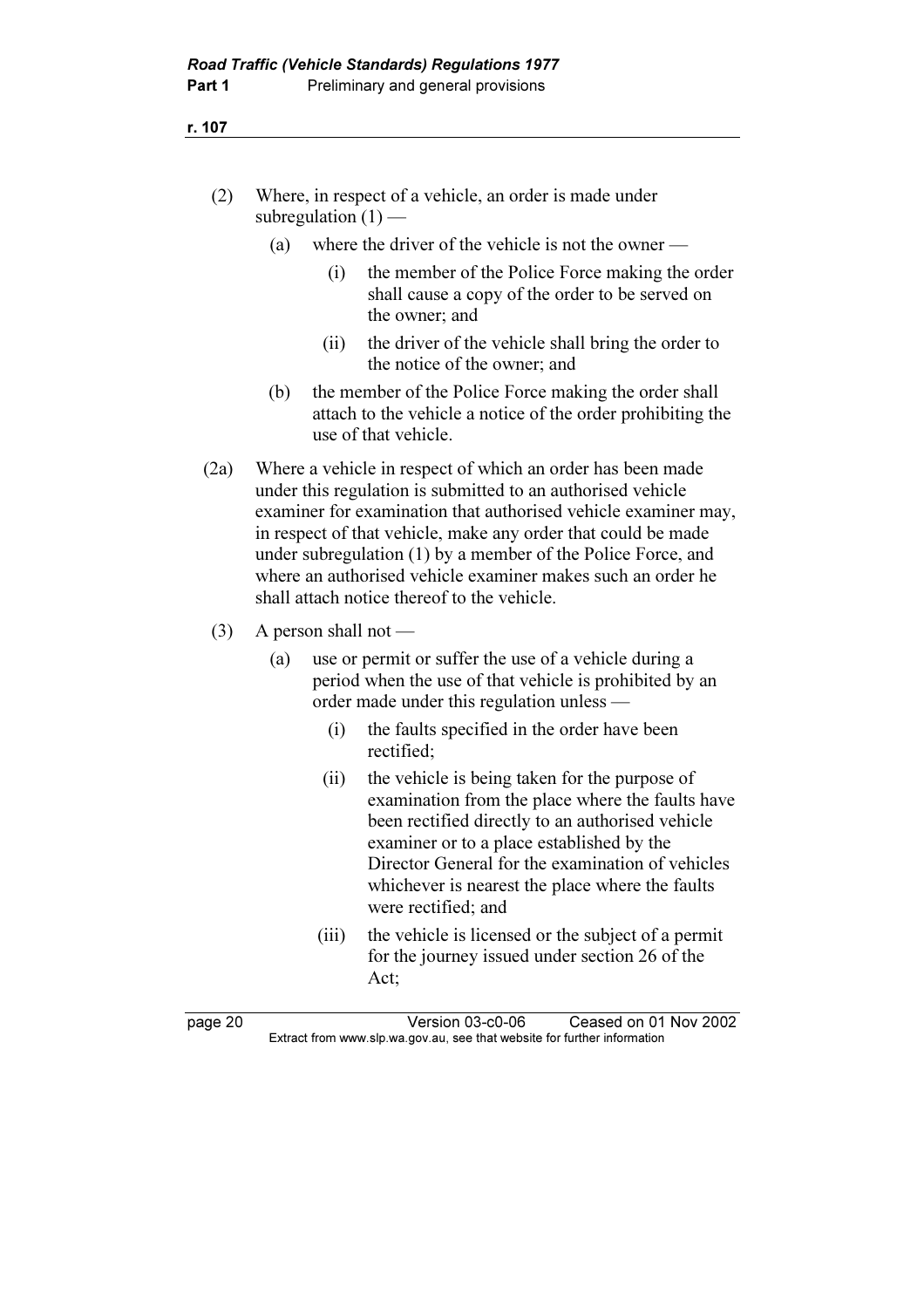- (b) except where authorised by the Director General to do so, wilfully remove, damage or obliterate a notice attached to a vehicle under this regulation.
- (4) In this regulation "authorised vehicle examiner" means a person authorised in accordance with regulation 3A of the Road Traffic (Licensing) Regulations 1975, as amended, to examine and test vehicles.

 [Regulation 107 inserted in Gazette 11 May 1979 p. 1222-3; amended in Gazette 10 Oct 1980 p. 3462; 31 Dec 1981 p. 4428; 2 Feb 1982 p. 406; 1 Sep 1989 p. 3021; 31 Jan 1997 p. 685.]

#### 108. Offence of tampering with a speed limiter device

Where —

- (a) under regulation 1027; or
- (b) under regulation 1108 (by the application of a requirement in an Australian Design Rule),

 a vehicle is fitted with a speed limiter device, any person who tampers with or modifies that device and thereby causes the vehicle to be capable of being driven at a speed that exceeds 100 kilometres per hour commits an offence.

Penalty: Twenty penalty units (20 PU).

 [Regulation 108 inserted in Gazette 13 Dec 1991 p. 6245; amended in Gazette 23 Dec 1997 p. 7443.]

#### 109. Power to test vehicles

- (1) A member of the Police Force may examine and test drive a vehicle, and the person driving or using the vehicle shall, upon the request of the member of the Police Force permit him to examine and test drive the vehicle and shall not obstruct the examination or test.
- $(2)$  repealed]

 [Regulation 109 amended in Gazette 2 Feb 1982 p. 406; 21 Oct 1988 p. 4240.]

Ceased on 01 Nov 2002 Version 03-c0-06 page 21<br>Extract from www.slp.wa.gov.au, see that website for further information  $\mathbf{F}$  from which was the set that we besite for further information  $\mathbf{F}$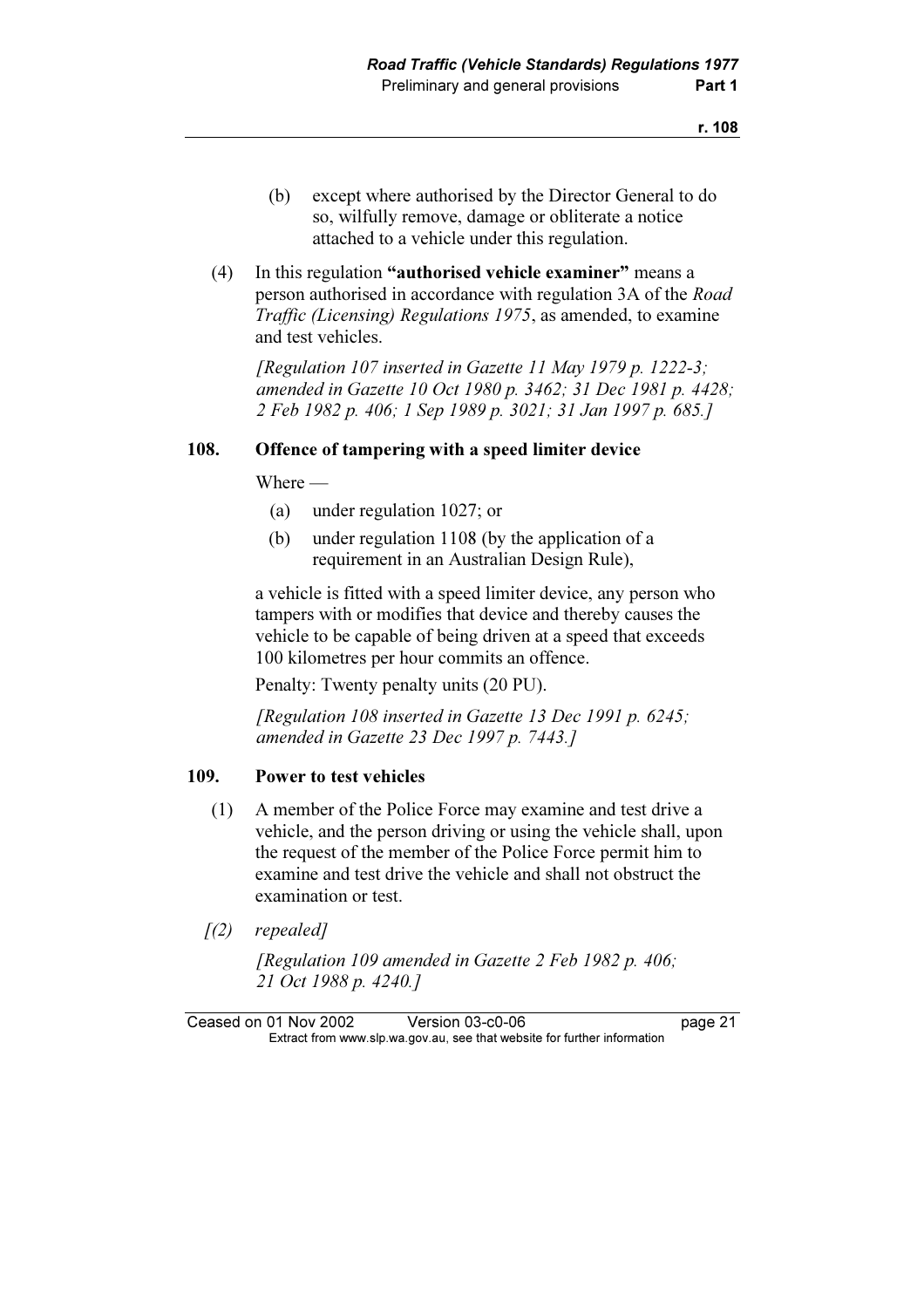r. 110

# 110. Height of lamps and devices

 In these regulations, a requirement of the mounted height of lamps, reflectors or devices, shall be taken by measurement from the centre of the lamp, reflector or device, to the level of the ground upon which the vehicle stands, when the vehicle is without a load.

# 111. Steering gear

- (1) Except in the case of a motor cycle or other motor vehicle that is steered by means of handlebars, and except as provided by subregulation (6), the steering wheel shall be located on the right hand side of the motor vehicle.
- (2) In the case of a motor cycle or other motor vehicle that is steered by means of handlebars, the steering control may be central, but shall not be located on the left hand or near side of the vehicle.
- (3) The vehicle shall be capable of being readily steered, with all steering arms and connections so designed as to eliminate danger of any accidental detachment or overlocking, and all steering connections shall be secured with bolts, fitted with nuts that are locked or pinned.
- (4) Unless otherwise approved by the Director General, any component of the steering system of a motor vehicle which is essential to the steering operation shall be designed to transmit energy by mechanical means only.
- (5) Where the steering mechanism is placed in a position in which it may be affected by impact with any vehicle or obstacle it shall be suitably protected.
- (6) Notwithstanding the provisions of subregulation (1) a motor vehicle may have the steering wheel or control other than on the right hand side of the vehicle if —
	- (a) it was licensed in the State prior to 3 June 1947, and has been continually licensed since; or

page 22 Version 03-c0-06 Ceased on 01 Nov 2002<br>Extract from www.slp.wa.gov.au, see that website for further information  $\mathbf{F}$  from which was the set that we besite for further information  $\mathbf{F}$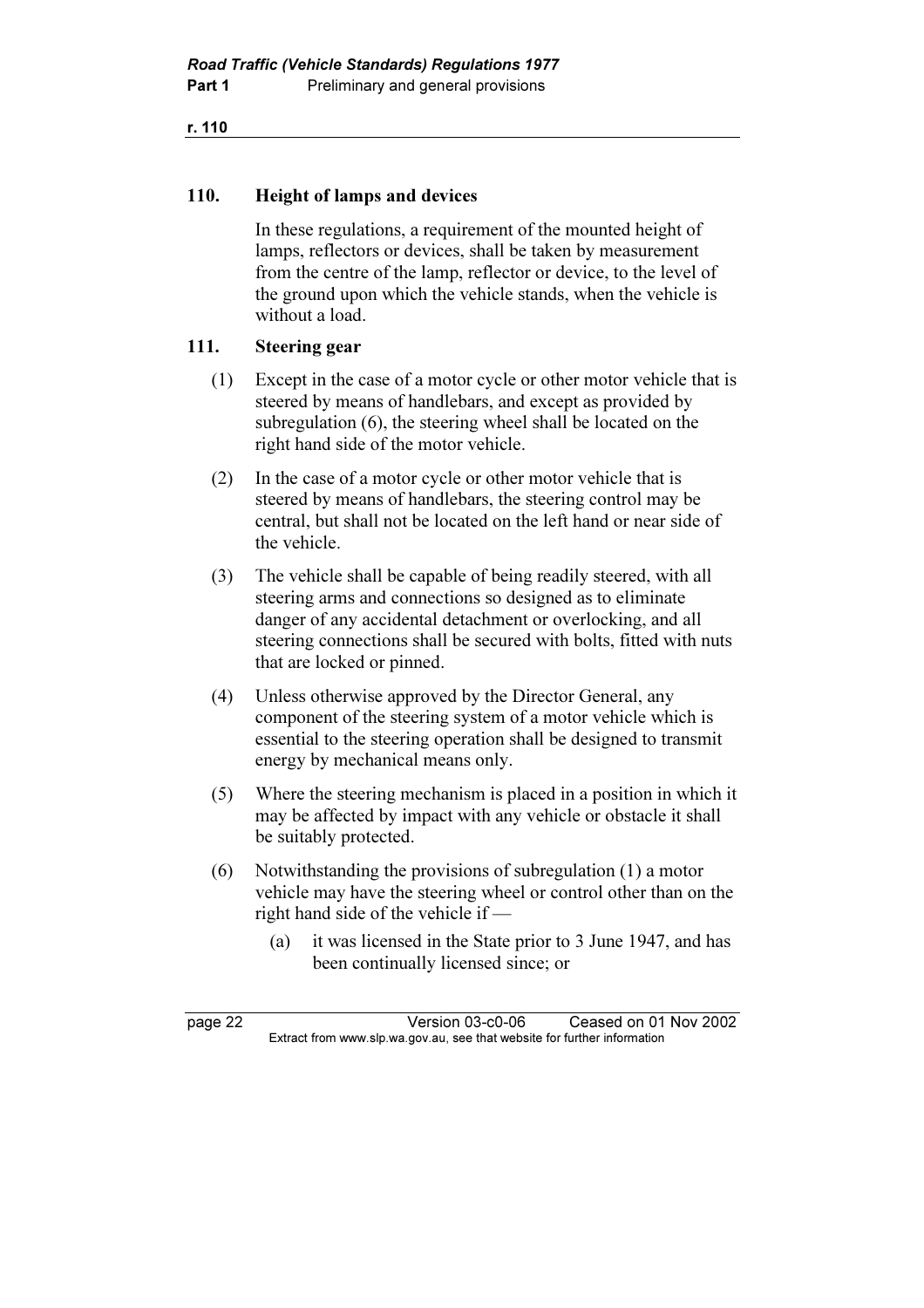- (b) it is a vehicle of the tractor (other than prime mover) type; or
- (c) it is the subject of a temporary authority issued by or a limited licence or registration effected with, the Director General under the provisions of the Road Traffic (Licensing) Regulations 1975 as amended from time to time.
- (7) A motor vehicle that is licensed or authorised to be used on a road under subregulation (6) shall —
	- (a) be equipped with the appropriate signalling devices, prescribed by these regulations; and
	- (b) have painted on the rear of that vehicle, in a conspicuous position on the right hand side, the words, "CAUTION — LEFT HAND DRIVE" in letters of not less than 75 millimetres in height, but where the motor vehicle has the steering wheel or control located at or near the centre of the vehicle, the Director General may dispense with the need for the sign required by paragraph (b).
- (8) Passenger cars and derivatives thereof manufactured on and after 1 January 1971 shall at the time of first registration have a steering column which shall comply with Australian Design Rule No. 10A — Steering Columns.
- (9) All passenger cars and derivatives thereof, manufactured on or after 1 January 1973, shall, at the time of first registration, have steering columns which comply with Australian Design Rule No. 10B — Steering Columns.

 [Regulation 111 amended in Gazette 2 Feb 1982 p. 406; 31 Jan 1997 p. 685.]

#### 112. Turning circle

 A motor vehicle shall be capable of turning, in either direction, in a circle not exceeding 25 m in diameter, as determined by reference to the extreme outer edge of the tyre track at ground level.

Ceased on 01 Nov 2002 Version 03-c0-06 page 23<br>Extract from www.slp.wa.gov.au, see that website for further information  $\mathbf{F}$  from which was the set that we besite for further information  $\mathbf{F}$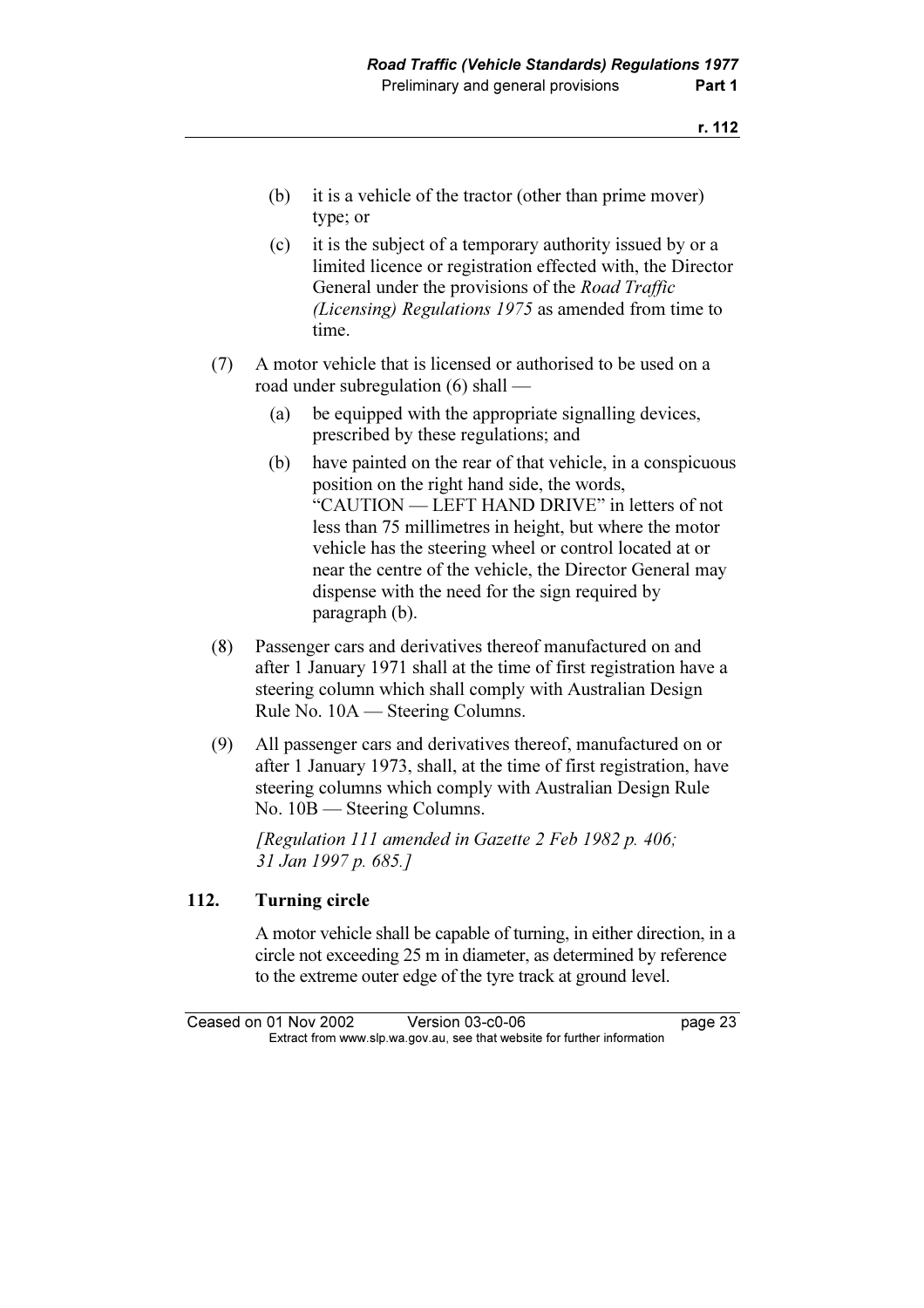#### r. 113

## 113. Driver's view

 A motor vehicle shall not be so constructed, loaded or equipped, nor may anything be fitted to it in such a manner, as to prevent the driver from having a sufficient view of traffic, on either side of the vehicle and in all directions in front of the vehicle, to enable him to drive the vehicle with safety.

## 114. Television receivers

 A television receiver, when placed in a vehicle, shall be installed so that —

- (a) no part of the screen, is directly visible to the driver from the driving position;
- (b) no part of the screen can distract the attention of the driver of any other motor vehicle; and
- (c) the controls, other than the sound volume control and the main switch, are not within the driver's reach.

## 115. Engine number

 An engine number shall be as such as is legibly and durably stamped or engraved upon the main component of an engine to be installed in a vehicle, at the time of the engine's manufacture; and shall be located in such a position as to render it readily visible after the engine has been installed in the vehicle.

### 116. Reverse gear

 A motor vehicle that weighs more than 300 kilograms, when unladen, shall be capable of being so worked, that it may travel either backward or forward.

## 117. Physical disability of driver — special construction of vehicle

 The Director General may require that a motor vehicle or trailer shall be specially constructed, equipped or adapted, in a manner

page 24 Version 03-c0-06 Ceased on 01 Nov 2002<br>Extract from www.slp.wa.gov.au, see that website for further information  $\mathbf{F}$  from which was the set that we besite for further information  $\mathbf{F}$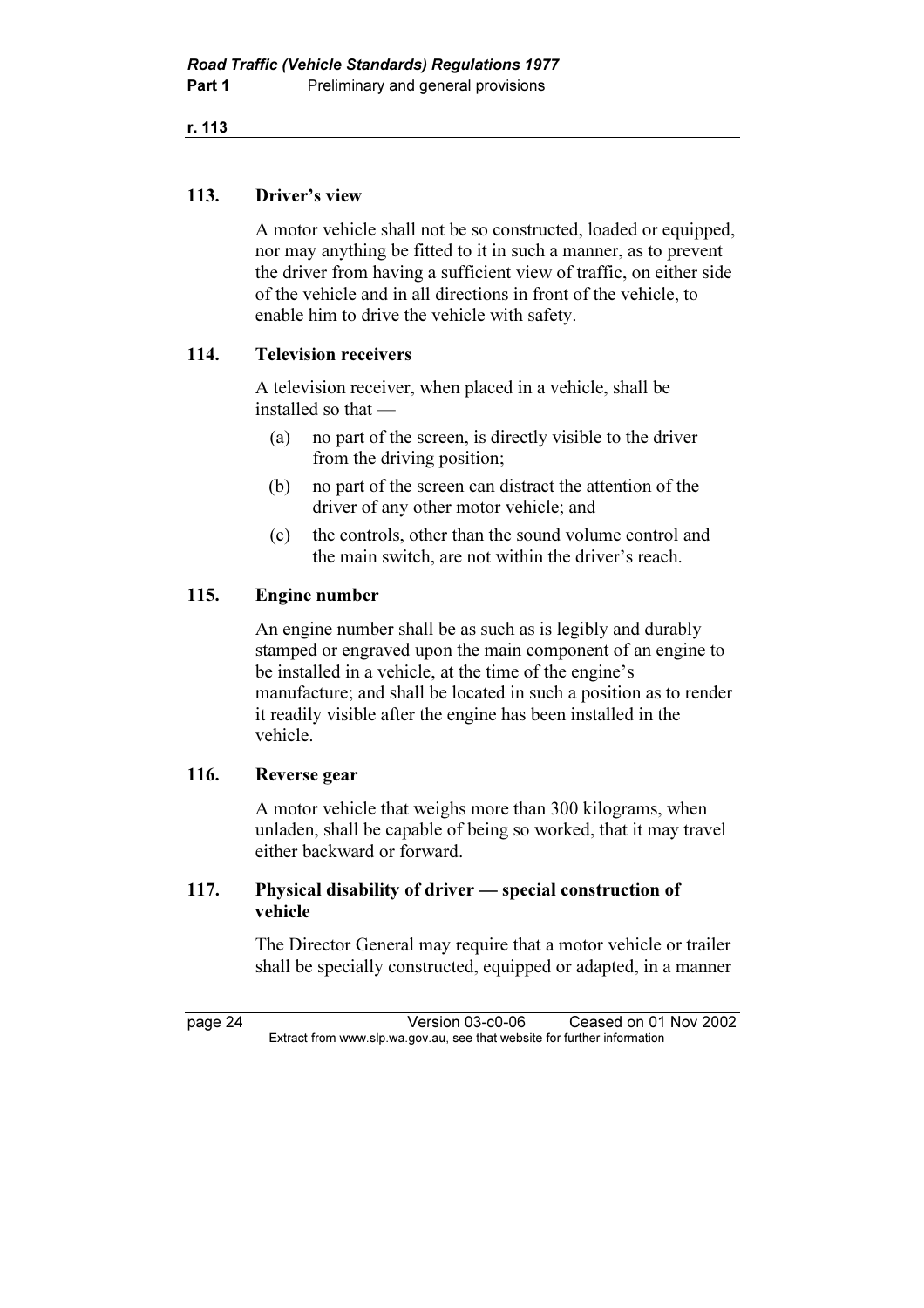not provided for in these regulations, where the vehicle is to be used by a person who is suffering from a physical disability.

 [Regulation 117 amended in Gazette 2 Feb 1982 p. 406; 31 Jan 1997 p. 685.]

#### 118. Requirements for automatic transmission

 All motor vehicles, except motor cycles, manufactured on or after 1 January 1972 and equipped with an automatic transmission shall comply at the time of first registration with Australian Design Rule No. 9 for Standard Controls for Automatic Transmissions.

#### 119. Head restraints

- $(1)$  Every
	- (a) passenger car and derivative thereof manufactured on and after 1 January 1972; and
	- (b) multi-purpose passenger car manufactured on and after 1 January 1974,

 shall, at the time of first registration, be equipped with head restraints that conform to Australian Design Rule No. 22 for Head Restraints.

#### $(2)$  Every —

- (a) passenger car and derivative thereof; and
- (b) multi-purpose passenger car,

 manufactured on and after 1 January 1975 shall, at the time of first registration, comply with Australian Design Rule No. 22A for Head Restraints.

#### 120. Internal sun visors

Any internal sun visor fitted to —

 (a) a passenger car or derivative thereof, manufactured on or after 1 January 1972;

Ceased on 01 Nov 2002 Version 03-c0-06 page 25<br>Extract from www.slp.wa.gov.au, see that website for further information  $\mathbf{F}$  from which was the set that we besite for further information  $\mathbf{F}$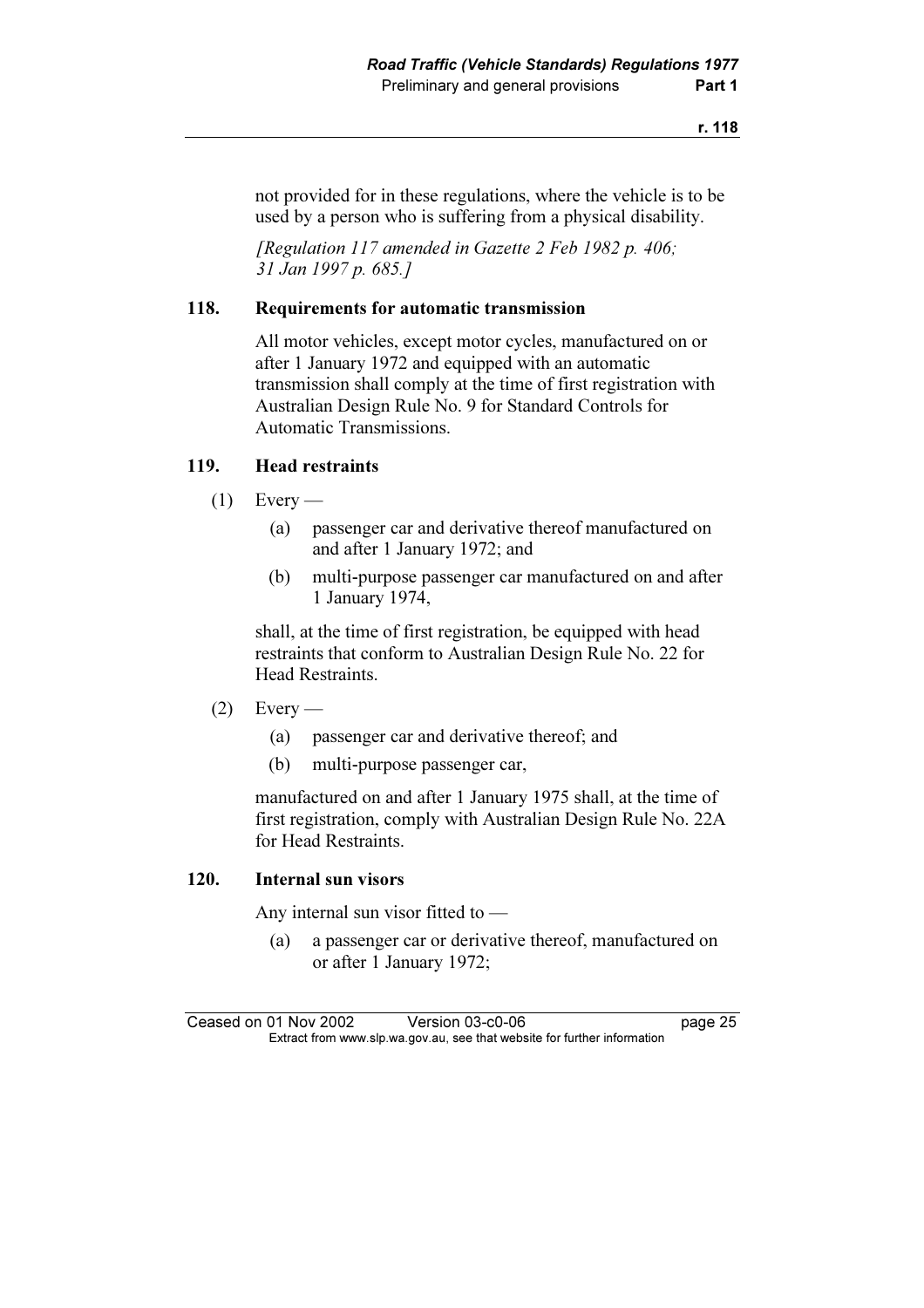- (b) a multi-purpose passenger car, manufactured on or after 1 January 1973; or
- (c) a motor vehicle, except a motor cycle or specially constructed vehicle, manufactured on or after 1 July 1973,

 shall at the time of first registration of the vehicle comply with Australian Design Rule No. 11 — Internal Sun Visors.

# 121. Glare reduction

 All passenger cars, passenger car derivatives and multi-purpose passenger cars manufactured on or after 1 January 1973, and all other motor vehicles, except motor cycles and specially constructed vehicles, manufactured on or after 1 July 1973, shall at the time of first registration, comply with Australian Design Rule No. 12 — Glare Reduction in Field of View.

## 122. Location of instruments

 Any instrument located in a passenger car or derivative thereof manufactured on or after 1 January 1973 shall at the time of first registration of the vehicle comply with Australian Design Rule No. 18 — Location and Visibility of Instruments.

# 123. Instrument panel

 Any instrument panel in a passenger car or derivative thereof, manufactured on or after 1 January 1973, shall at the time of first registration of the vehicle comply with Australian Design Rule No. 21 — Instrument Panels.

## 124. Chassis body or equipment extensions or alterations

 (1) A motor vehicle or trailer not being a passenger car or derivative thereof shall not be altered from the manufacturer's specifications, or from its form on the occasion of its first registration in regard to chassis, frame, wheels, suspension, steering, brakes, axles, engine, body structure or exhaust system without the prior approval of the Director General.

page 26 Version 03-c0-06 Ceased on 01 Nov 2002<br>Extract from www.slp.wa.gov.au, see that website for further information  $\mathbf{F}$  from which was the set that we besite for further information  $\mathbf{F}$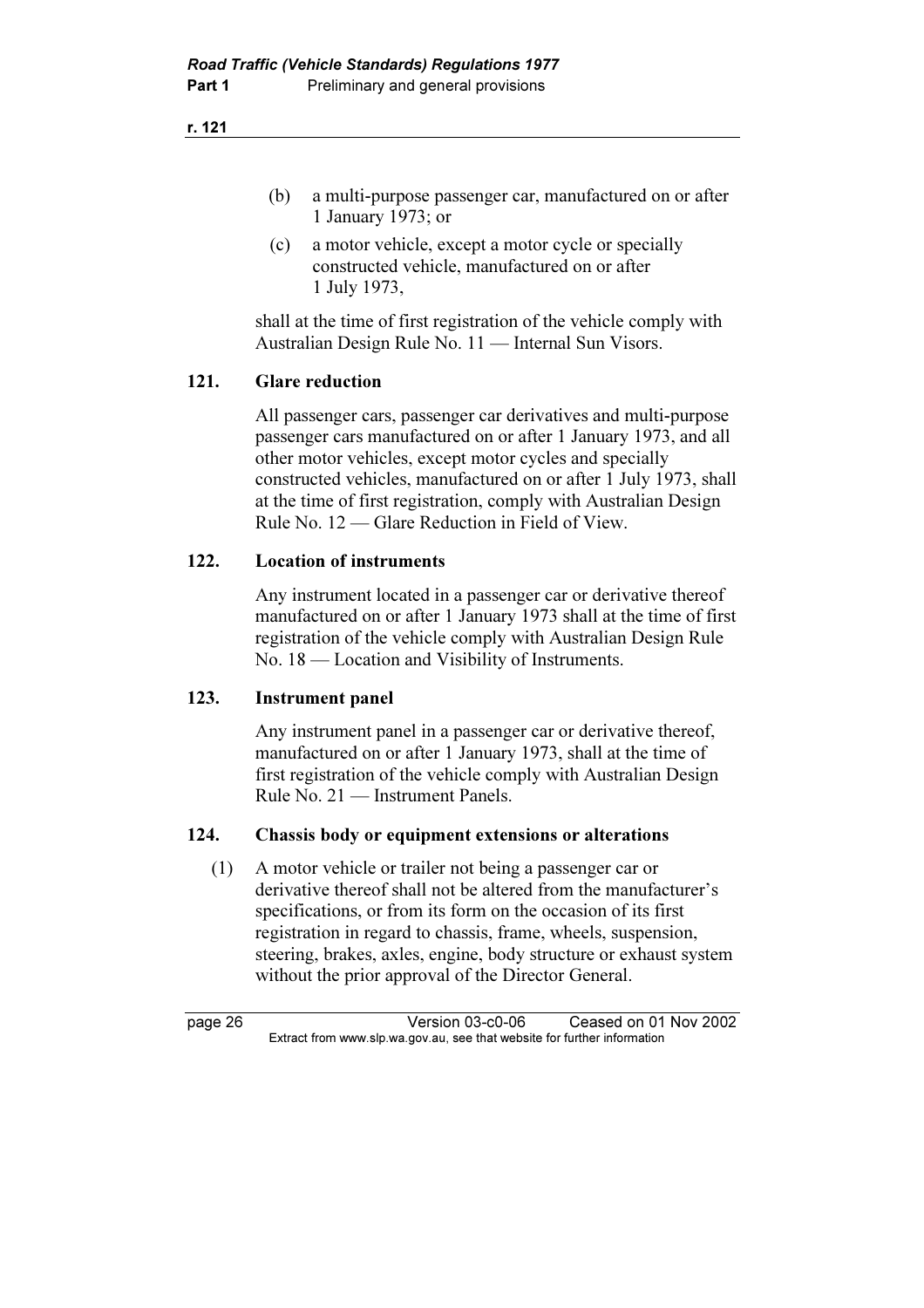- (2) A passenger car or derivative thereof shall not without the prior approval of the Director General be altered from —
	- (a) the manufacturer's specifications; or
	- (b) its form on the occasion of its first registration in respect of any part of its constructions, equipment or fittings which was effected, manufactured or constructed in accordance with an Australian Design Rule by —
		- (i) fitting an engine of greater displacement volume than an engine that was available as an option for the vehicle with the same braking system;
		- (ii) making modifications to braking systems which include the fitting of smaller diameter brake drums, or narrower brake drums or brake shoes which reduce the swept area of braking surface or which reduce the weight of the brake drum or disc;
		- (iii) fitting any wheel rim with more than a single weld around the circumference, or which does not conform to one of the dimensional standards for wheel rims set down in the Tyre and Rim Standards Manual issued by the Tyre and Rim Association;
		- (iv) widening the wheel track of front or rear wheels by more than 25 millimetres beyond the maximum specified by the vehicle manufacturer;
		- (v) fitting spacers between wheels and hubs additional to any provided by the vehicle manufacturer;
		- (vi) fitting wheel nuts which do not engage the thread of the wheel studs for at least the same length as the nuts provided by the vehicle manufacturer, or wheel nuts which do not match with the taper on the wheel;
		- (vii) fitting tyres other than those appropriate to the wheel rim as specified in the Tyre and Rim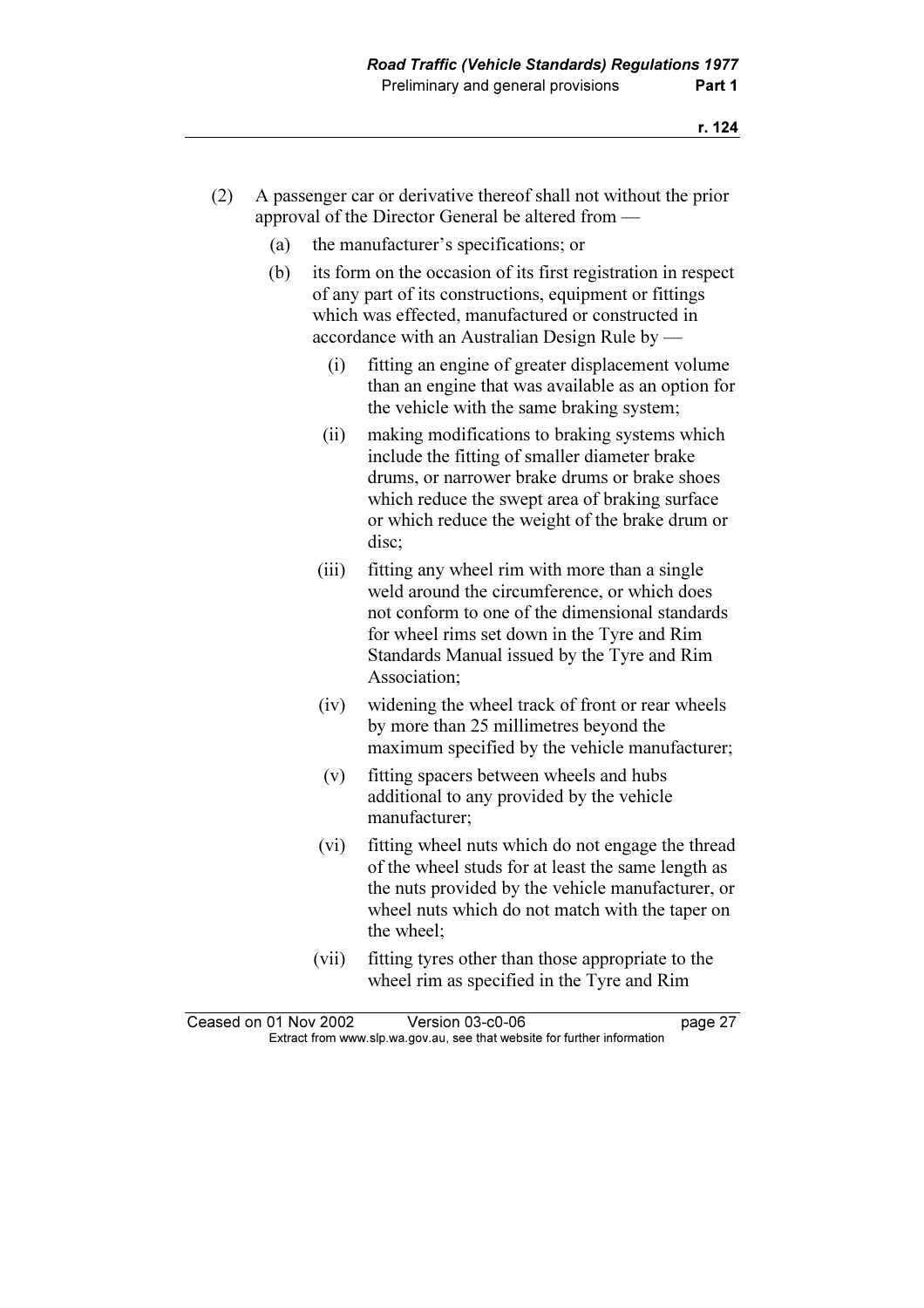Standards Manual issued by the Tyre and Rim Association;

- (viii) making modifications to an axle, axles or suspension which reduces the available suspension travel from static conditions to full bump position to less than two-thirds of that provided by the vehicle manufacturer;
- (ix) making modifications to an axle, axles or suspension such that any part of the vehicle other than the tyre or rim will contact a road surface in the case of the deflation of any tyre;
- (x) welding or heating any axle, stub axle, steering arm or steering knuckle support; or
- (xi) lengthening or shortening the chassis frame, or the body structure in the case of a vehicle of mono (chassis-less) construction.
- (2a) Where the Director General approves of any modifications under subregulation (1) or (2), a vehicle modification permit shall be issued by the Director General, upon receipt of a fee of \$28.90 by the Director General.
- (3) Equipment fitted to a vehicle whereby compliance with any prescribed Australian Design Rule is achieved shall be maintained in good repair and any replacement equipment or part thereof fitted to such a vehicle shall be so manufactured and so fitted to the vehicle as also to comply with the prescribed Australian Design Rule.
- (4) A person shall not change or alter the body or equipment of a motor vehicle in such a way as adversely to affect the safe operation of the vehicle.
- (5) The owner of a licensed or registered motor vehicle shall, whenever an alteration is made to the vehicle or its equipment affecting the accuracy of any particulars of the description in the licence or certificate of registration of the vehicle, give immediate notification of the alteration to the Director General.

page 28 Version 03-c0-06 Ceased on 01 Nov 2002<br>Extract from www.slp.wa.gov.au, see that website for further information  $\mathbf{F}$  from which was the set that we besite for further information  $\mathbf{F}$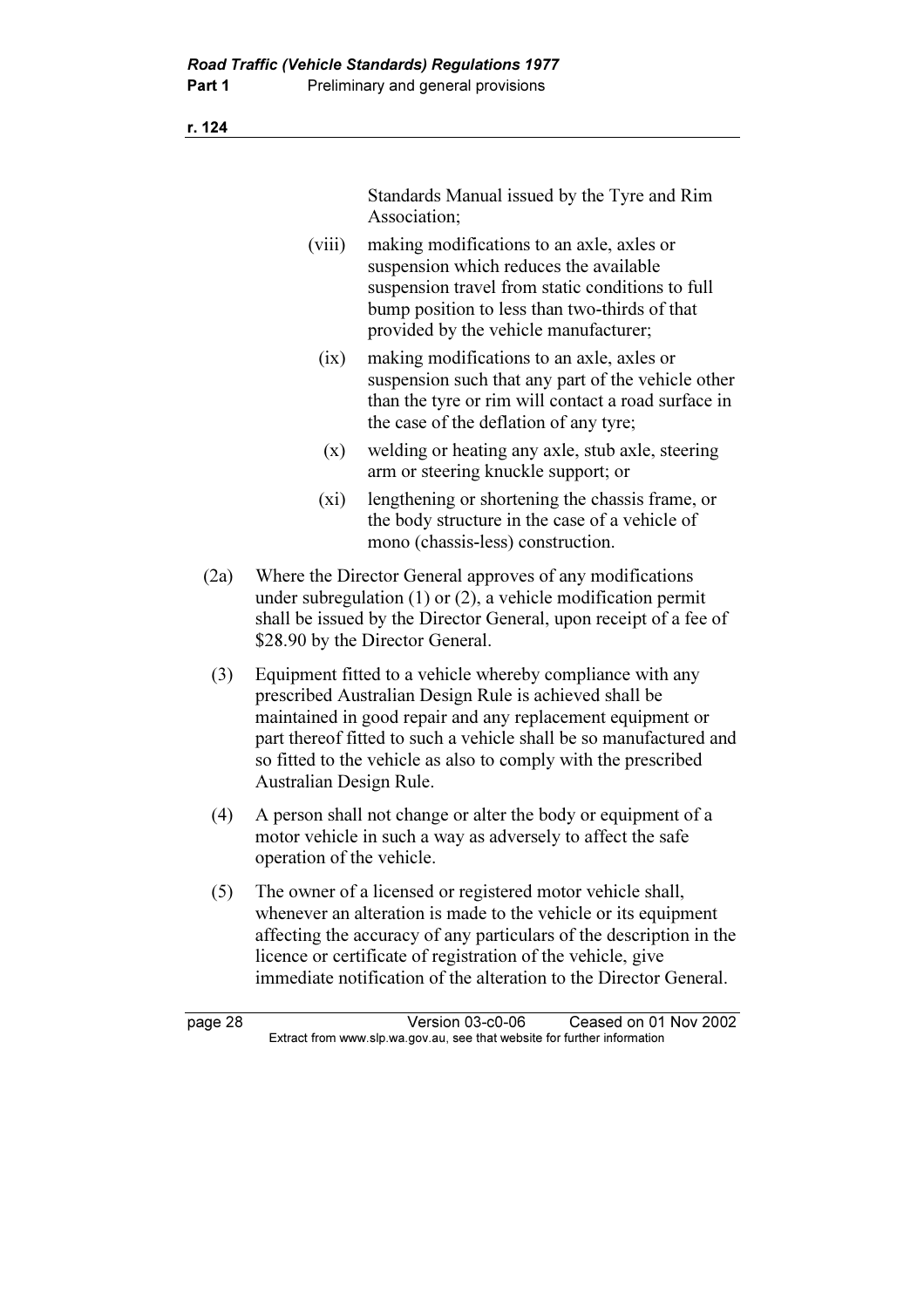[Regulation 124 amended in Gazette 4 Feb 1982 p. 406; 8 Sep 1989 p. 3175; 7 Sep 1990 p. 4702; 24 May 1996 p. 2189; 31 Jan 1997 p. 685; 13 May 1997 p. 2343; 12 May 1998 p. 279; 17 May 2000 p. 2424; 29 Jun 2001 p. 3524; 17 May 2002 p. 2565.]

#### 125. Particulars of vehicles to be supplied

- (1) A manufacturer or distributor of motor vehicles shall, on demand, supply to the Director General known particulars of —
	- (a) the construction;
	- (b) the unladen mass;
	- (c) the manufacturer's gross vehicle mass; and
	- (d) the manufacturer's gross combination mass,

 of any new type of motor vehicle imported into the State or manufactured within the State.

- (2) Every vehicle for which any Australian Design Rules are applicable at the time of manufacture shall, unless specially exempted by the Director General, be fitted with a plate approved by the Australian Motor Vehicle Certification Board indicating compliance with those Design Rules.
- (3) The plate referred to in subregulation (2) shall not be removed from the vehicle, defaced or modified without the approval of the Director General.

 [Regulation 125 amended in Gazette 2 Feb 1982 p. 406; 31 Jan 1997 p. 685.]

#### 126. Vehicle identification number

 Every motor vehicle, trailer and semi-trailer manufactured on or after 1 January 1989 shall, unless otherwise approved by the Director General, be so constructed that there is legibly and durably stamped on the vehicle a vehicle identification number that is in accordance with the requirements of —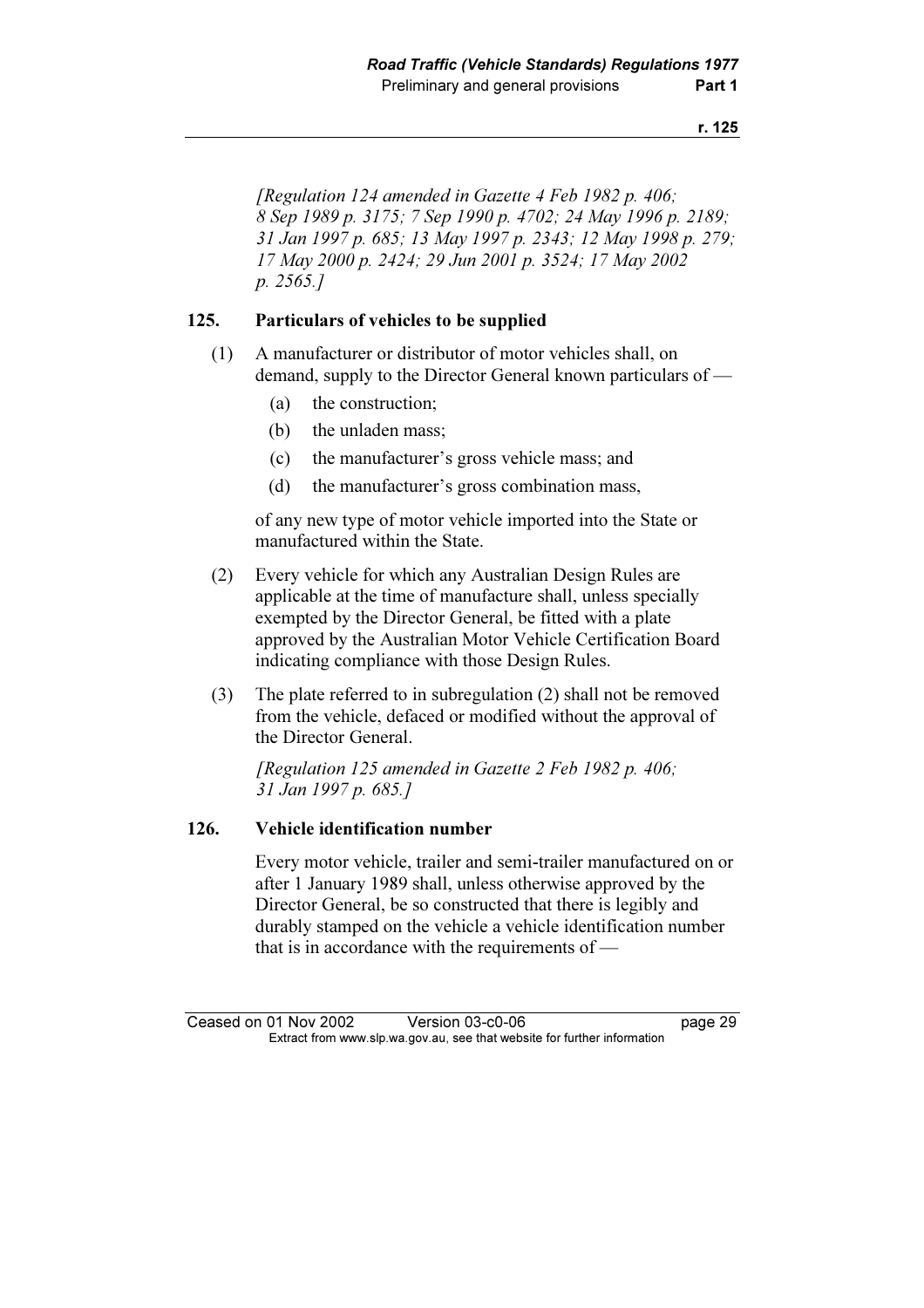| the following International Standards published by the |
|--------------------------------------------------------|
| International Organisation for Standardization —       |

- (i) ISO 3779, "Road Vehicles Vehicle identification number (VIN) — Content and structure" (Ref. No. ISO 3779 — 1983 (E));
- (ii) ISO 3780, "Road Vehicles World manufacturer identifier (WMI) code" (Ref. No. ISO 3780 — 1983 (E)); and
- (iii) ISO 4030, "Road Vehicles Vehicle identification number (VIN) — Location and attachment" (Ref. No. ISO 4030 — 1983 (E));
- (b) Australian Standard SAA MP 55 1988 "Vehicle Identification Number (VIN) Codes" published by the Standards Association of Australia<sup>5</sup>; or
- (c) Federal Motor Vehicle Safety Standards FMVSS 115 "Vehicle Identification Number" (44 FR 17,498 to 17,500; 48 FR 22,571; or 50 FR 4,222) published by the United States Department of Transport.

[Regulation 126 inserted in Gazette 27 Jan 1989 p. 291; amended in Gazette 31 Jan 1997 p. 685.]

page 30 Version 03-c0-06 Ceased on 01 Nov 2002 Extract from www.slp.wa.gov.au, see that website for further information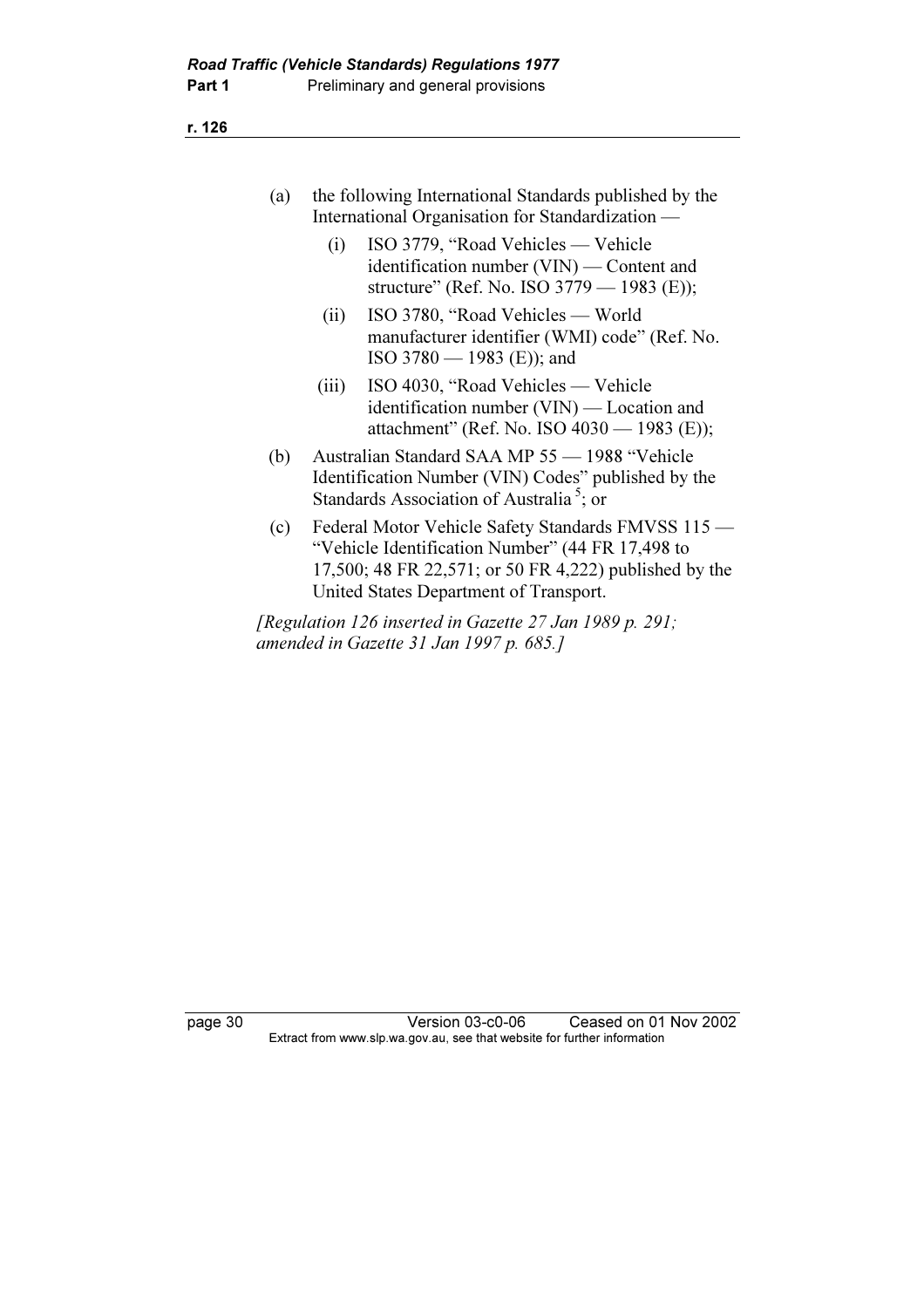## Part 2 — Lighting equipment — lamps and reflectors

#### 201. Lamps

 A motor vehicle and a trailer shall be provided with lamps and reflectors in accordance with the requirements of this Part of these regulations.

### 202. Headlamps

 Except for a motor cycle with or without a side-car or a 3 wheel motor vehicle that does not exceed a width of 1.5 metres, a motor vehicle shall be equipped with —

- (a) 2 headlamps, one on each side, having their centres equidistant from the centre line of the vehicle, not less than 600 millimetres apart, at equal height from the ground, and being of approximately equal luminous intensity;
- (b) 4 headlamps, in sets of 2, one set located on each side of the vehicle, the corresponding lamps of each set having their centres equidistant from the centre line of the vehicle, not less than 600 millimetres apart, at equal height from the ground and being of approximately equal luminous intensity; or
- (c) 2 headlamps projecting light conforming with subparagraph (i), and 2 alternative headlamps projecting light conforming with regulation  $204(1)(d)(ii)$ , so fitted that both sets of headlamps have their centres equidistant from the centre line of the vehicle, not less than 600 millimetres apart and at equal height from the ground and the lamps in each pair shall be of approximately equal luminous intensity.

#### 203. Headlamps on motor cycles and three-wheeled vehicles

 (1) A motor cycle shall be equipped with a headlamp which, when lighted complies with the requirements of regulation 204, but where a motor cycle has an engine capacity not exceeding

Ceased on 01 Nov 2002 Version 03-c0-06 page 31<br>Extract from www.slp.wa.gov.au, see that website for further information  $\mathbf{F}$  from which was the set that we besite for further information  $\mathbf{F}$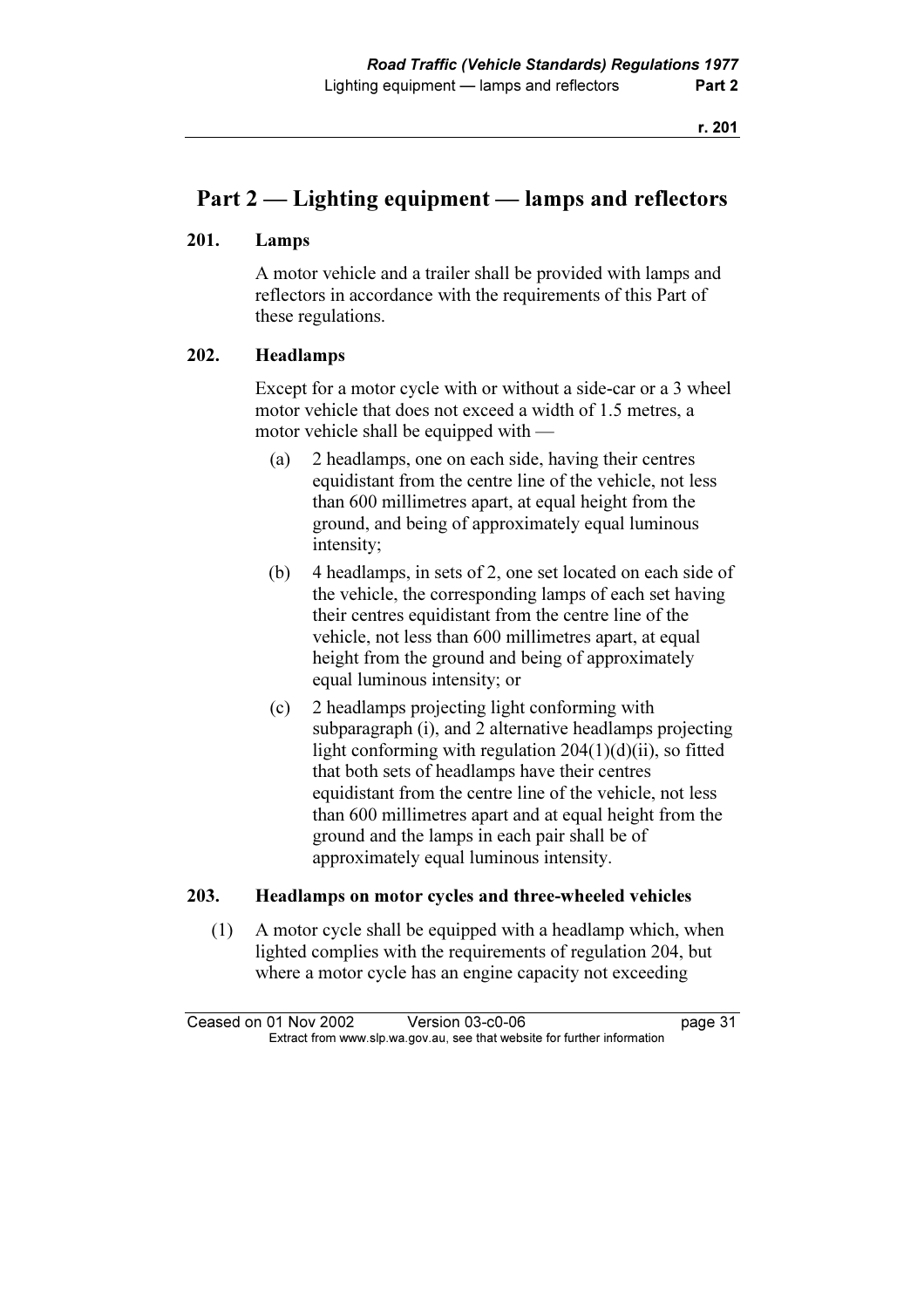200 c.c. and its lighting system is so designed and constructed that it is impracticable to comply with the requirements of regulation 204, the headlamp affixed shall be of a type that, when lighted, will illuminate and render easily discernible a person who is dressed in dark clothing and is straight ahead of the vehicle —

- (a) where the engine capacity does not exceed 100 c.c., at a distance of 22 metres; or
- (b) where the engine capacity exceeds 100 c.c. but does not exceed 200 c.c. at a distance of 36 metres.
- (2) A side-car attached to a motor cycle, shall be equipped with a lamp of a power not exceeding 7 watts which, when lighted shows a clear white light that is visible at a distance of 200 metres from the front of the vehicle and so fitted that no part of the vehicle or its equipment or loading or of any trailer or the equipment or loading of any trailer drawn by the motor cycle extends outwards for more than 300 millimetres from the centre of the lamp.
- (3) A three-wheeled motor vehicle, other than a motor cycle, shall —
	- (a) where the width of the vehicle or its equipment does not exceed one metre be equipped with one headlamp which, when lighted, complies with the requirements of regulation 204;
	- (b) where the width of the vehicle or its equipment exceeds one metre but does not exceed 1.5 metres —
		- (i) be equipped with one headlamp which, when lighted, complies with the requirements of regulation 204 and with lamps of a power not exceeding 7 watts which, when lighted, show a clear white light that is visible at a distance of 180 metres from the front of the vehicle, one fitted on each side of the vehicle at least 400 millimetres above the ground and so that no part of the vehicle or its equipment extends

page 32 Version 03-c0-06 Ceased on 01 Nov 2002<br>Extract from www.slp.wa.gov.au, see that website for further information  $\mathbf{F}$  from which was the set that we besite for further information  $\mathbf{F}$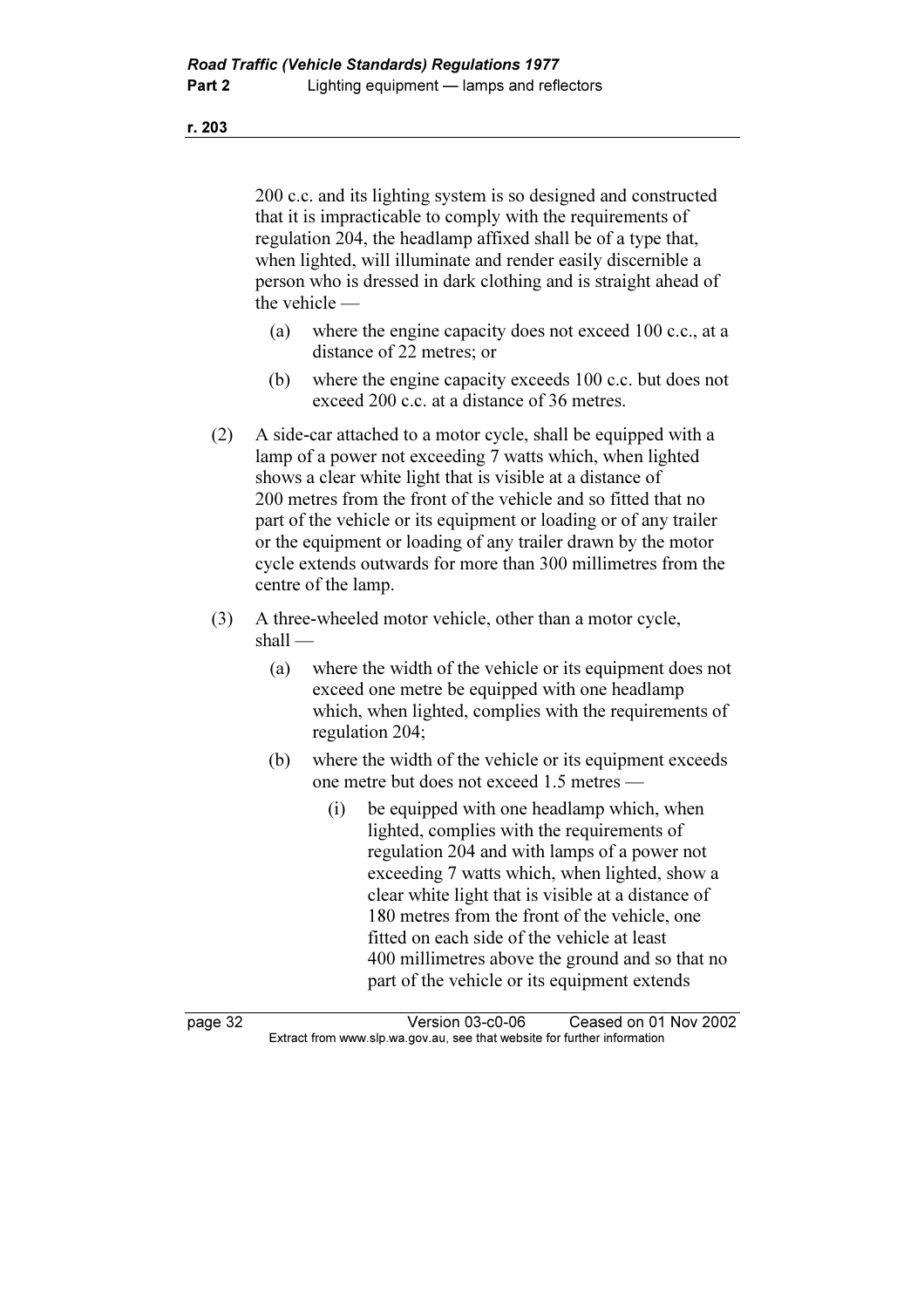outward more than 150 millimetres from the centre of the lamp; or

 (ii) be equipped with 2 headlamps which when lighted comply with the requirements of regulation 204;

and

 (c) where the width of the vehicle or its equipment exceeds 1.5 metres, be equipped with 2 headlamps conforming to the provisions of regulation 202,

 but where the vehicle has an engine capacity not exceeding 200 c.c. and the lighting system is so designed that it is impracticable for that system to comply with the requirements of paragraphs (a) or (b), the headlamps affixed to the vehicle shall be such as comply with subregulation (1).

 (4) Notwithstanding any other provision of this regulation a motor cycle or a three-wheeled vehicle that is capable of being driven at a speed in excess of 50 kilometres per hour shall be equipped with a headlamp or headlamps that comply with the requirements of regulation 204.

#### 204. Headlamps: General requirements

- (1) Headlamps fitted to a motor vehicle shall be so fitted and constructed that —
	- (a) the centre of each headlamp is not higher that 1.4 metres from the ground and, in the case of a motor vehicle first registered on or after the commencement of these regulations, not less than 600 millimetres from the ground;
	- (b) they show white light only and project the light in front of the vehicle;
	- (c) when on high beam, they project light in such a way that the part of the beam that is projected in a direction parallel to the longitudinal axis of the vehicle and one half a degree downward from a plane that is through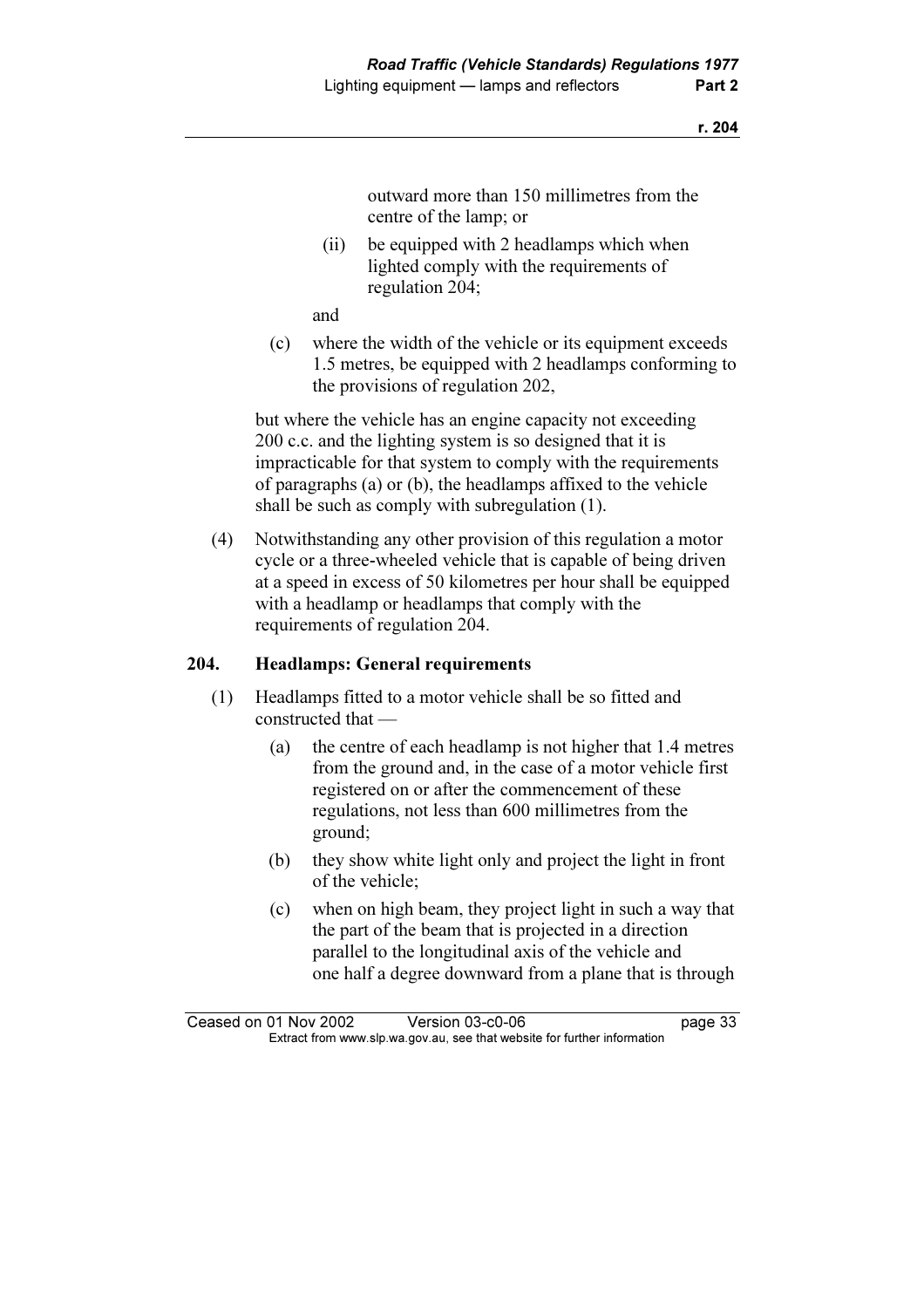the headlamp and parallel to the plane on which the vehicle stands, has a luminous intensity of between 15 000 and 37 500 candela;

- (d) when on low beam, they project light in such a way that —
	- (i) the part of the beam that is projected in a direction 2 degrees to the left of a vertical plane that is through the headlamp and parallel to the longitudinal axis of the vehicle and one half a degree downward from a plane that is through the headlamp and parallel to the plane on which the vehicle stands, has a luminous intensity of between 3 750 and 10 000 candela; and
	- (ii) the part of the beam that is projected 2 degrees to the left of a vertical plane that is through the headlamp and parallel to the longitudinal axis of the vehicle and 1½ degrees downward from a plane that is through the headlamp and parallel to the plane on which the vehicle stands, has a luminous intensity of not less than 8 000 candela; and
	- (iii) no light of an intensity of greater than 5 000 candela is projected more than 2½ degrees to the right of a vertical plane that is through the headlamp and parallel to the longitudinal axis of the vehicle;
- (e) the light is capable of illuminating and rendering easily discernible a person who is dressed in dark clothing and who is straight ahead of the vehicle, at a distance —
	- (i) when on high beam, of 100 metres; and
	- (ii) when on low beam, of 45 metres;
- (f) in the case of a motor vehicle (not being a motor vehicle of an engine capacity of 200 c.c. or less) first registered on or after 1 January 1934 the headlamps are controlled by a dipping device that will —

page 34 Version 03-c0-06 Ceased on 01 Nov 2002<br>Extract from www.slp.wa.gov.au, see that website for further information  $\mathbf{F}$  from which was the set that we besite for further information  $\mathbf{F}$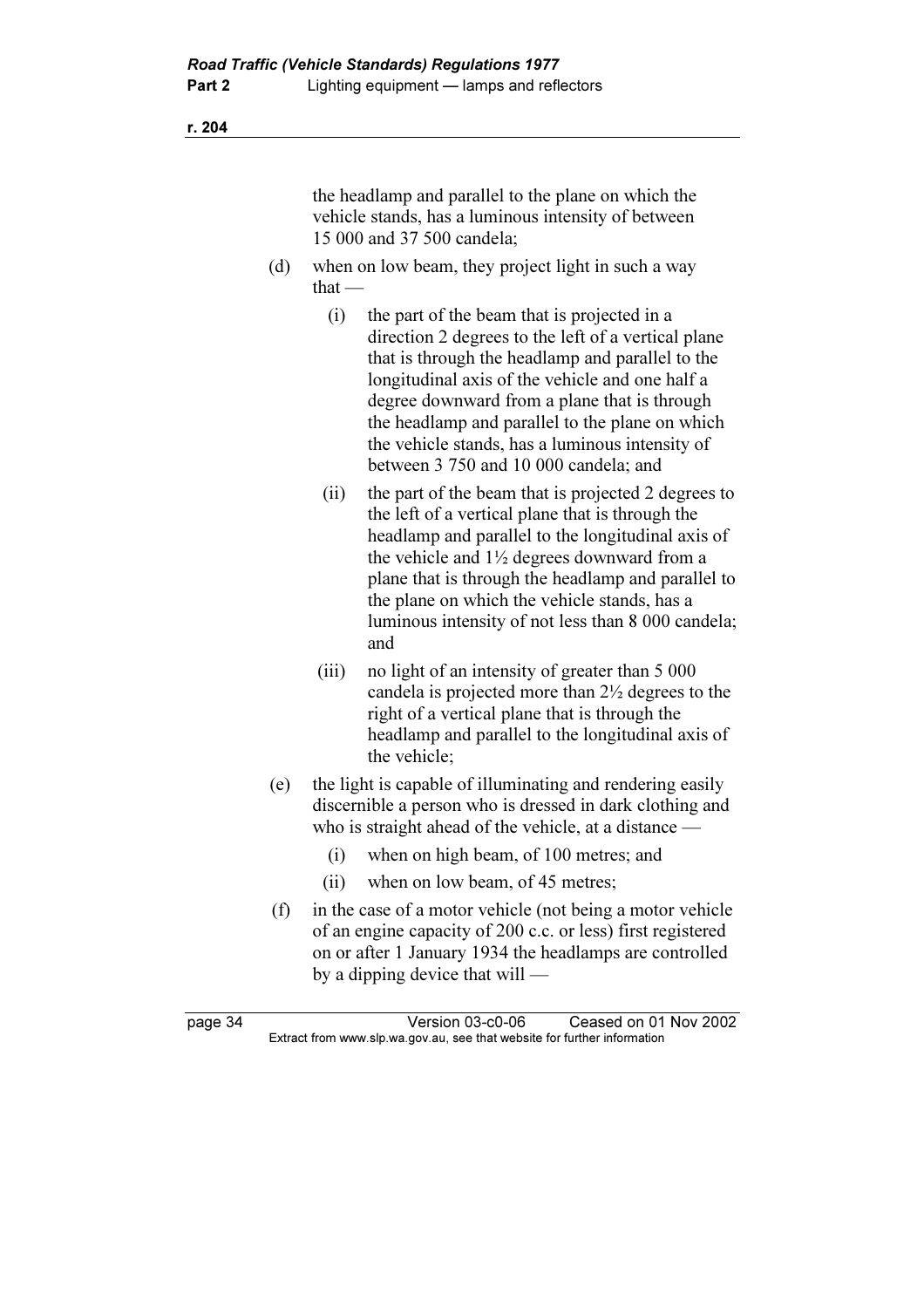- (i) where the motor vehicle is fitted with one or 2 headlamps, extinguish the high beam of light projected from the lamp or lamps and at the same time bring the low beam into operation;
- (ii) where the motor vehicle is fitted with 4 headlamps, in accordance with regulation 202(b), extinguish the high beam and, at the same time, bring into operation one lamp from each set that is adjusted to project light in accordance with paragraph (d); and
- (iii) where the motor vehicle is fitted with headlamps in accordance with regulation 202(c), extinguish the headlamps that are adjusted to the high beam and, at the same time, bring into operation the 2 alternative headlamps that are adjusted to the low beam.
- (2) Where a headlamp is not required by these regulations to be fitted with a dipping device, the beam of light projected from that lamp shall —
	- (a) conform to the requirements of subregulation  $(1)(d)$ ; and
	- (b) be capable, in conjunction with any other headlamp that is required to be fitted to the vehicle and to be alight at the same time, of illuminating and rendering easily discernible a person who is dressed in dark clothing and who is straight ahead of the vehicle, at a distance of 45 metres.
- (3) Where, in subregulation (1)(c) and (d), a reference is made to the luminous intensity of that part of a beam projected through a specified angle, the light is deemed to comply with those paragraphs if the luminous intensity of part of the beam projected to within one quarter of a degree of the specified angle has that intensity.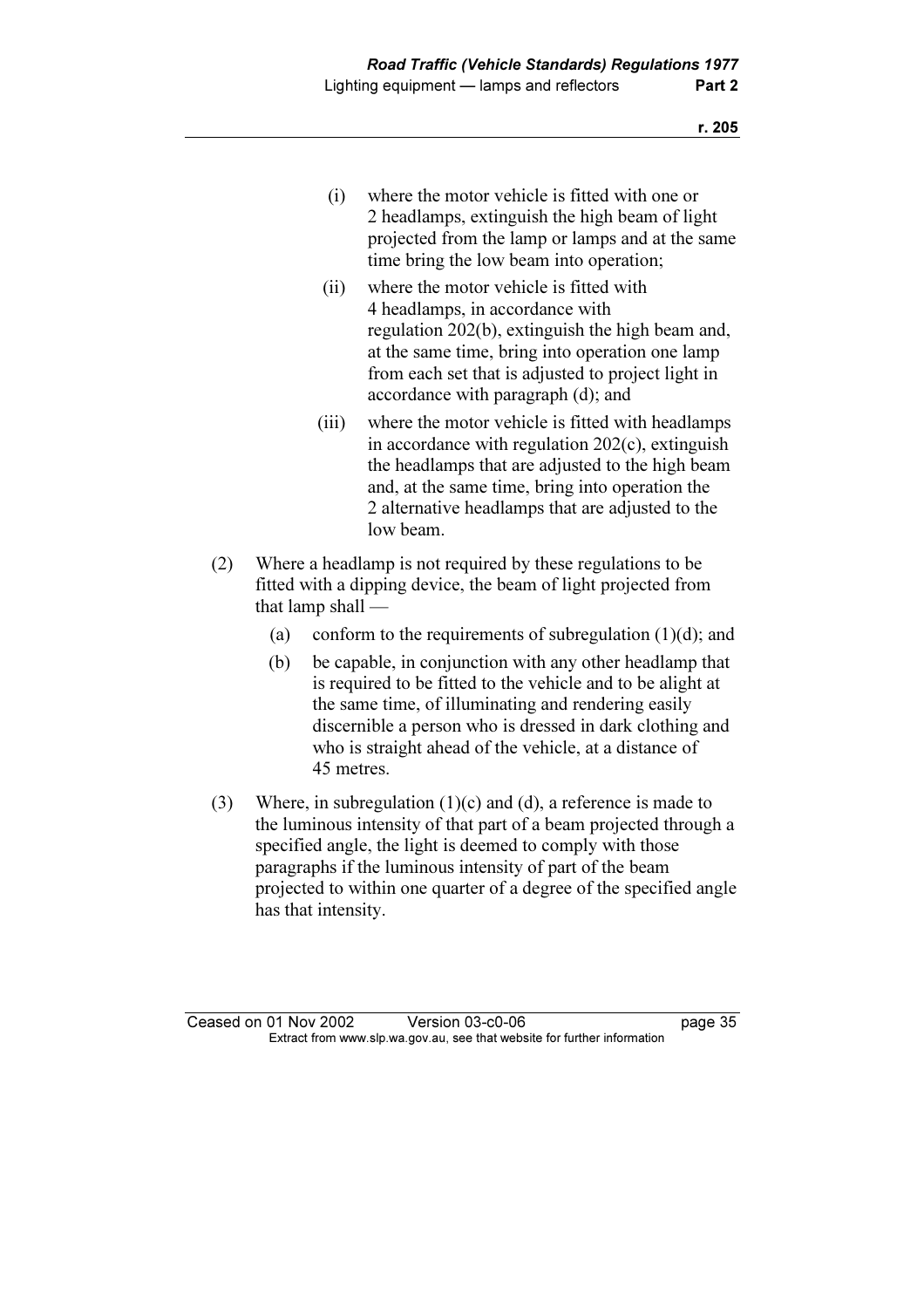#### 205. Alternative headlamps

- (1) An alternative headlamp shall comply with subregulation (1)(a) and (b) of regulation 204 and be capable of rendering easily discernible a person who is dressed in dark clothing and who is straight ahead of the vehicle, at a distance of 45 metres; and the beam of light projected from that lamp shall be in accordance with the requirements of paragraph (d) of that subregulation.
- (2) When a motor vehicle is equipped with 2 alternative headlamps, they shall be of approximately equal luminous intensity and be fitted one on each side of the vehicle, equidistant from its centre line and at equal height from the ground, so that the centres of the lamps are not less than 600 millimetres apart.

## 206. Parking lamps

- (1) Subject to the provisions of subregulation (3), a motor vehicle (other than a motor cycle) that is less than 2.2 metres in width shall be equipped with 2 lamps, each of a power not exceeding 7 watts, which, when lighted, show a clear white light, visible at a distance of 200 metres from the front of the vehicle and so fitted to the front of the vehicle that —
	- (a) their centres are equidistant from the centre line of the vehicle;
	- (b) the distance between their centres is not less than 600 millimetres; and
	- (c) no part of the vehicle, or its load, or equipment projects more than 500 millimetres, laterally, from the centre line of the lamp on the side of the projection.
- (2) A motor cycle with side-car attached shall be equipped with a parking lamp or lamps fitted to the forward part of the motor cycle.
- (3) The provisions of subregulation (1) are satisfied, if the vehicle is equipped with 2 clearance lamps which, when lighted, show an amber light to the front and which otherwise conform to, and are fitted in conformity with, that subregulation.

page 36 Version 03-c0-06 Ceased on 01 Nov 2002<br>Extract from www.slp.wa.gov.au, see that website for further information  $\mathbf{F}$  from which was the set that we besite for further information  $\mathbf{F}$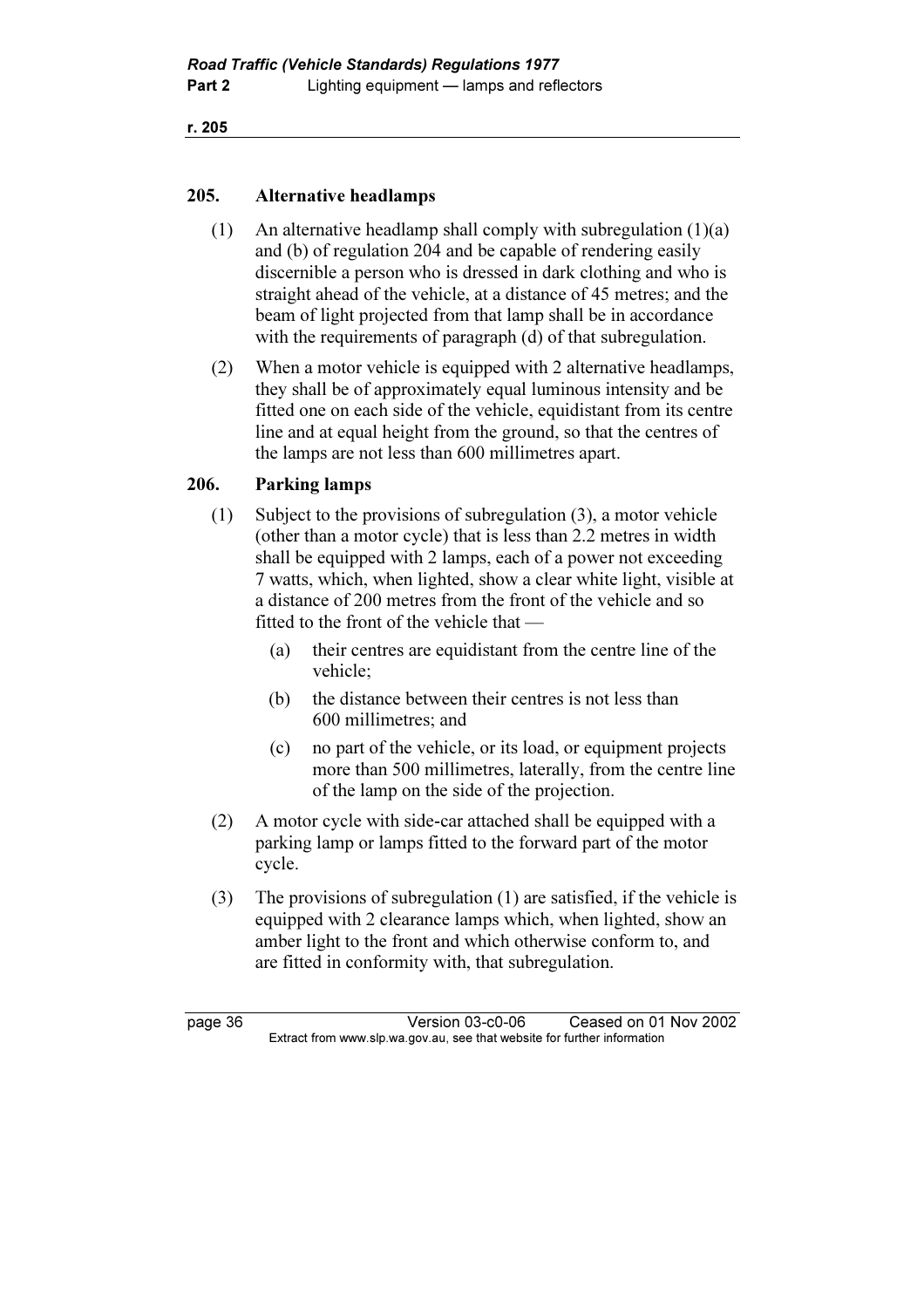(4) A motor vehicle (other than a motor cycle) and a motor cycle with side-car attached, first registered on or after 1 January 1970, shall have the lamps required pursuant to subregulation  $(1)$  or  $(2)$ , so fitted that, when the headlamps required by these regulations are lighted, the former lamps will also be lighted or, if alight, remain lighted.

#### 207. Rear lamps

- (1) Except as provided by subregulation (3), a motor vehicle (other than a motor cycle) and a trailer shall be equipped with one or more lamps of a power not exceeding 7 watts, so fitted to the rear of the vehicle that —
	- (a) none is higher than 1.1 metres from the ground; or
	- (b) in the case of a vehicle that, together with its load and equipment, is more than 2.2 metres in width, none is higher than 1.5 metres from the ground.
- (2) Where, pursuant to subregulation (1), only one lamp is fitted, it shall be fitted in the centre or on the right hand side, and, where more than one lamp is fitted, at least one shall be fitted on the right hand side of the vehicle.
- (3) A motor vehicle (other than a motor cycle) and a trailer that is first registered on or after 1 January 1966 shall be equipped with at least 2 lamps of a power not exceeding 7 watts, fitted symmetrically to the rear of the vehicle, with one on each side, at an equal height from the ground and so that —
	- (a) none is higher than 1.1 metres from the ground and each has the outer edge of its illuminated area not more than 400 millimetres from the extreme edge of the vehicle; or
	- (b) in the case of a vehicle that, together with its load and equipment, is more than 2.2 metres in width, none is higher than 1.5 metres from the ground and each has the outer edge of its illuminated area not more than 150 millimetres from the extreme outer edge of the vehicle.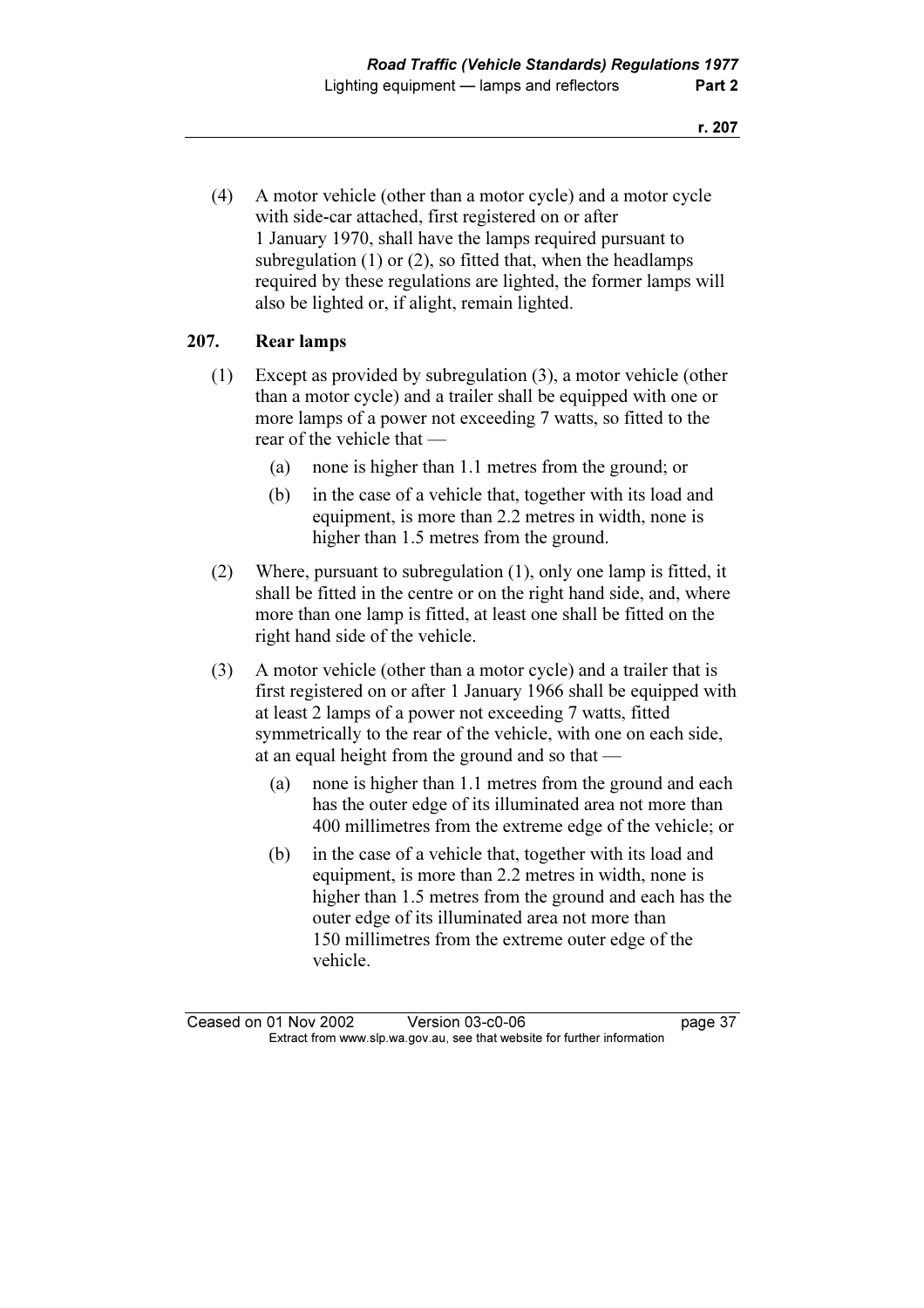- (4) A motor cycle shall be equipped with a lamp of a power not exceeding 7 watts, fitted to the rear of the cycle, so that the lamp is not more than 1.1 metres from the ground.
- (5) A rear lamp prescribed by subregulations (1), (2), (3) and (4) shall, when lighted, show a clear red light to the rear, visible at a distance of 200 metres.
- (6) Each letter, symbol or figure upon the number plate carried upon the rear of a motor vehicle or trailer, shall be illuminated, so as to be easily discernible at a distance of 20 metres by a white light projected either by the rear lamps prescribed by this regulation, or by a separate lamp fitted to the vehicle.
- (7) A rear lamp and a number plate lamp shall be so wired that, if already alight, it remains lighted, and, if not already alight, will be lighted, when any headlamp, alternative headlamp or parking lamp with which the motor vehicle is equipped is lighted.

#### 208. Rear reflectors

- (1) One or more reflectors shall be fitted
	- (a) symmetrically to each side of the rear of a motor vehicle (other than a motor cycle without a side-car) and of a trailer; and
	- (b) to the rear of a motor cycle without a side-car.
- (2) A reflecting lens fitted to a rear lamp required or permitted by these regulations, or any reflective material of not less than 25 square centimetres in area and at least 25 millimetres in width, is a reflector for the purposes of these regulations.
- (3) A reflector prescribed by this regulation shall be such as projects a red reflection of the light projected by a lamp of any following vehicle, and shall be so fitted that —
	- (a) its centre is not higher than 1.1 metres from the ground, unless the vehicle is constructed solely, or principally, for the carriage of goods and is so designed or constructed that it would be impracticable to comply

page 38 Version 03-c0-06 Ceased on 01 Nov 2002<br>Extract from www.slp.wa.gov.au, see that website for further information  $\mathbf{F}$  from which was the set that we besite for further information  $\mathbf{F}$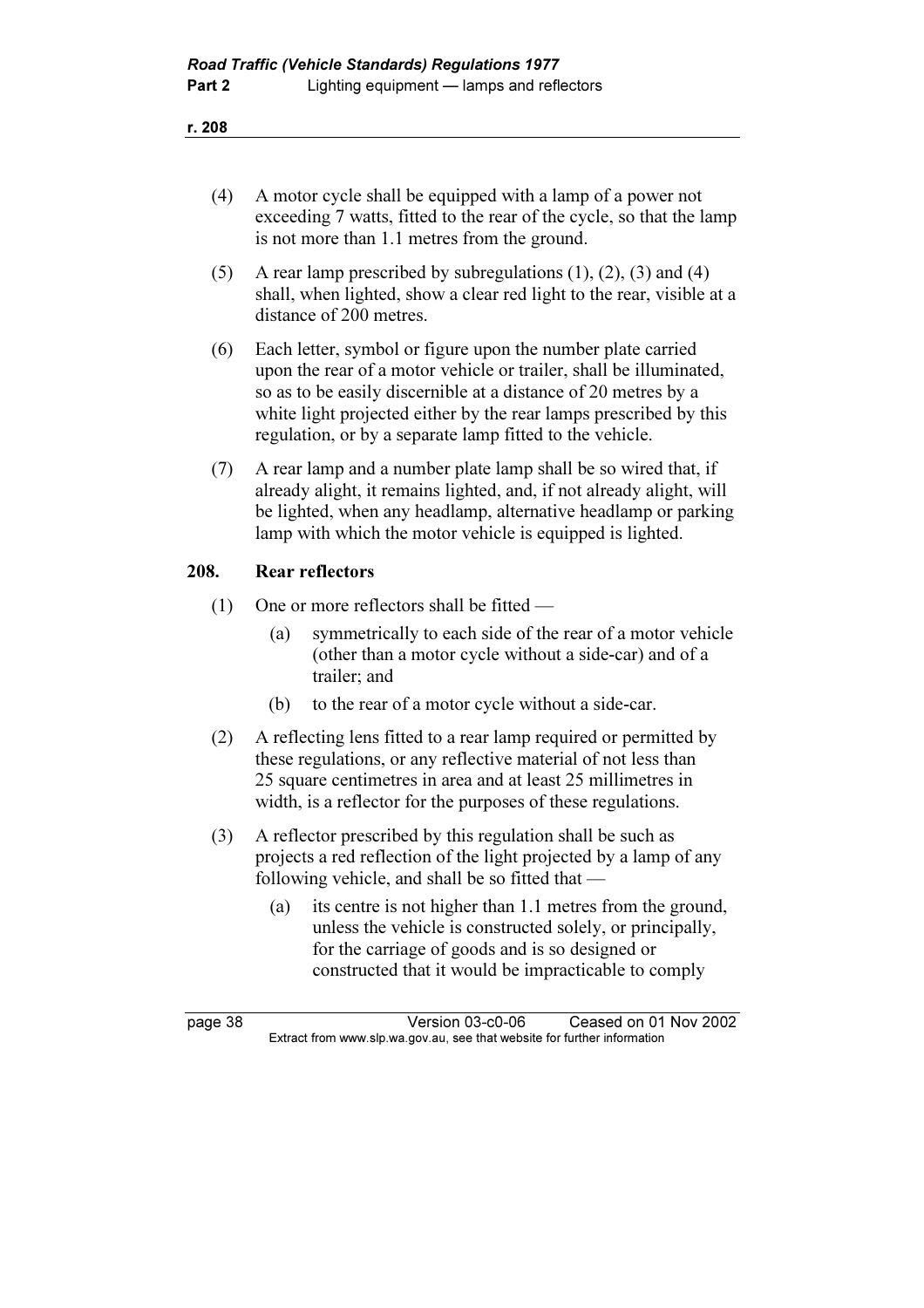with that requirement in which case the reflector may be fitted so that its centre is not higher than 1.5 metres from the ground; and

- (b) no part of the vehicle or its load or equipment, on the side on which the reflector is fitted, projects —
	- (i) more than 250 millimetres, laterally, from the centre of the reflector, where the width of the vehicle or trailer, together with its load or equipment, is 2.2 metres or more; or
	- (ii) 400 millimetres, laterally, from the centre of the reflector, where the width of the vehicle or trailer, together with its load or equipment, is less than 2.2 metres.

#### 209. Stop lamps

- (1) A motor vehicle, trailer, semi-trailer or pole-type trailer shall, except as provided in subregulations (2), (3) and (5), be equipped with at least one stop lamp fitted to the rear of the vehicle so that the lamp or where there is more than one, one lamp is in the centre, or to the right hand side of the centre of the vehicle.
- (2) A motor vehicle, trailer, semi-trailer or pole-type trailer first registered on and after 1 January 1967 shall, except as provided in subregulations (3) and (5), be equipped with at least 2 stop lamps, fitted symmetrically to the rear of the vehicle, one on each side, having their centres equidistant from the centre line of the vehicle and at equal height from the ground.
- (3) A motor vehicle manufactured on or before 1 January 1934 is exempt from the requirements of subregulations (1) and (2).
- (4) The stop lamp or lamps prescribed by this regulation shall
	- (a) when lighted display a red light to the rear of the vehicle and be clearly visible in sunlight, at all distances up to sixty metres;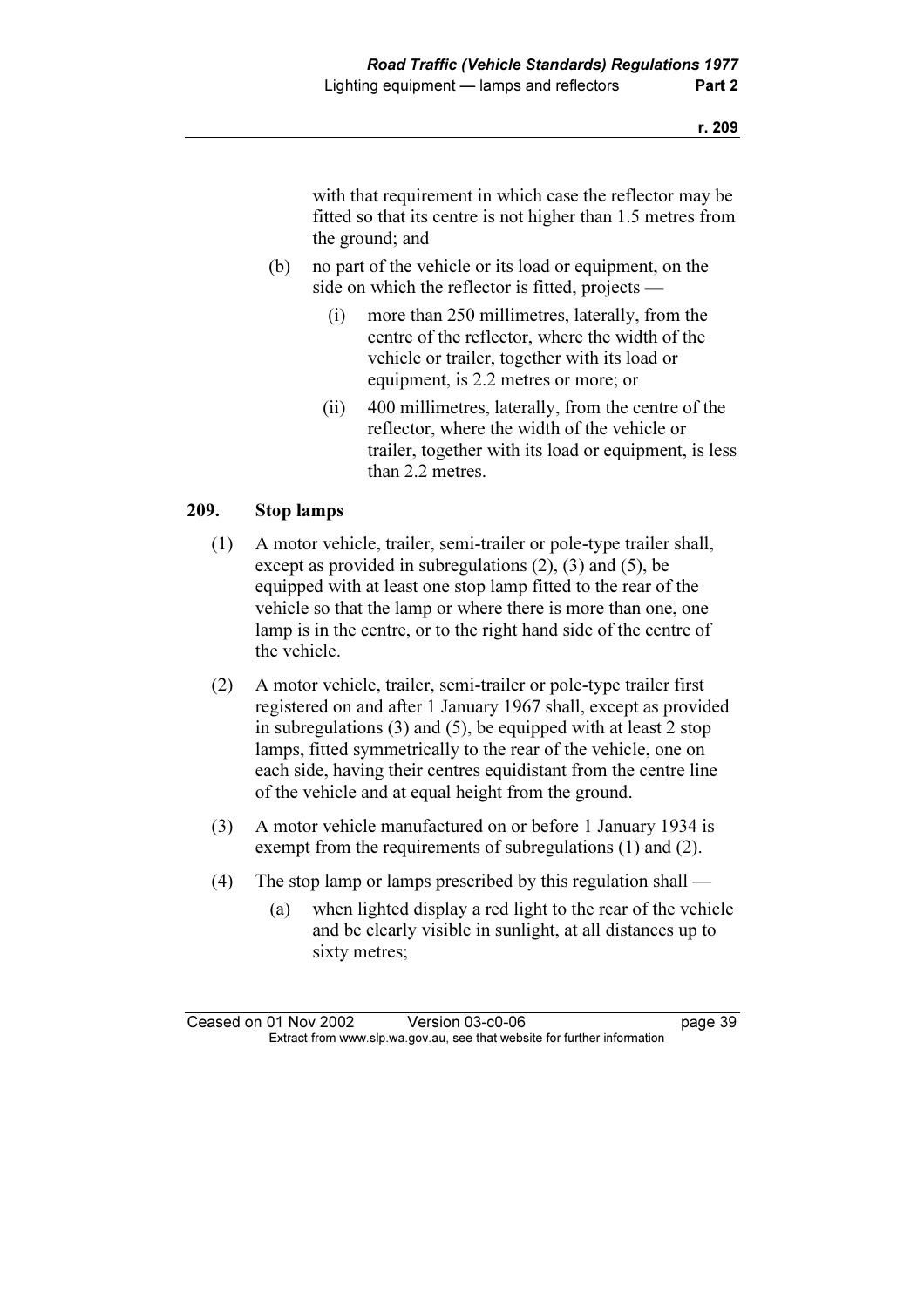- (b) be so fitted that the lamp is or the lamps are not higher than 1.5 metres, or lower than 400 millimetres, from the level on which the vehicle stands; and
- (c) be lighted when the service (foot) brake is applied, and, also, when any device (other than the service brake) for the independent application of the brakes fitted to the semi-trailer portion of an articulated vehicle, or of the brakes fitted to a trailer being drawn by a motor vehicle, is operated.
- (5) A stop lamp is not required on a trailer where
	- (a) the dimensions or construction of the trailer, or other towed vehicle, together with its load or equipment, are such as not to obscure a stop lamp fitted to the hauling motor vehicle, and the trailer or other towed vehicle has an unladen weight of not more than 250 kilograms; or
	- (b) the trailer is a special type trailer, in respect of which a declaration is given to the Director General, that the vehicle will be used only on short haul "over-the-road" operation in the vicinity of wharves, industrial installations, or within defined areas and will not be used during the hours of darkness.

[Regulation 209 amended in Gazette 6 Jun 1980 p. 1673; 2 Feb 1982 p. 406; 31 Jan 1997 p. 685.]

## 210. Signal lights

- (1) A motor vehicle, trailer or semi-trailer may be equipped with lamps that comply with regulations 902, 904 and 905 for indicating an intention to turn to the right or to the left.
- (2) A motor vehicle (excluding an articulated vehicle, motor cycle or a tractor) first registered on or after 1 January 1961 shall be equipped with flashing lamp turn right or turn left signalling devices complying with the requirements of regulations 902, 904 and 905.

page 40 Version 03-c0-06 Ceased on 01 Nov 2002<br>Extract from www.slp.wa.gov.au, see that website for further information  $\mathbf{F}$  from which was the set that we besite for further information  $\mathbf{F}$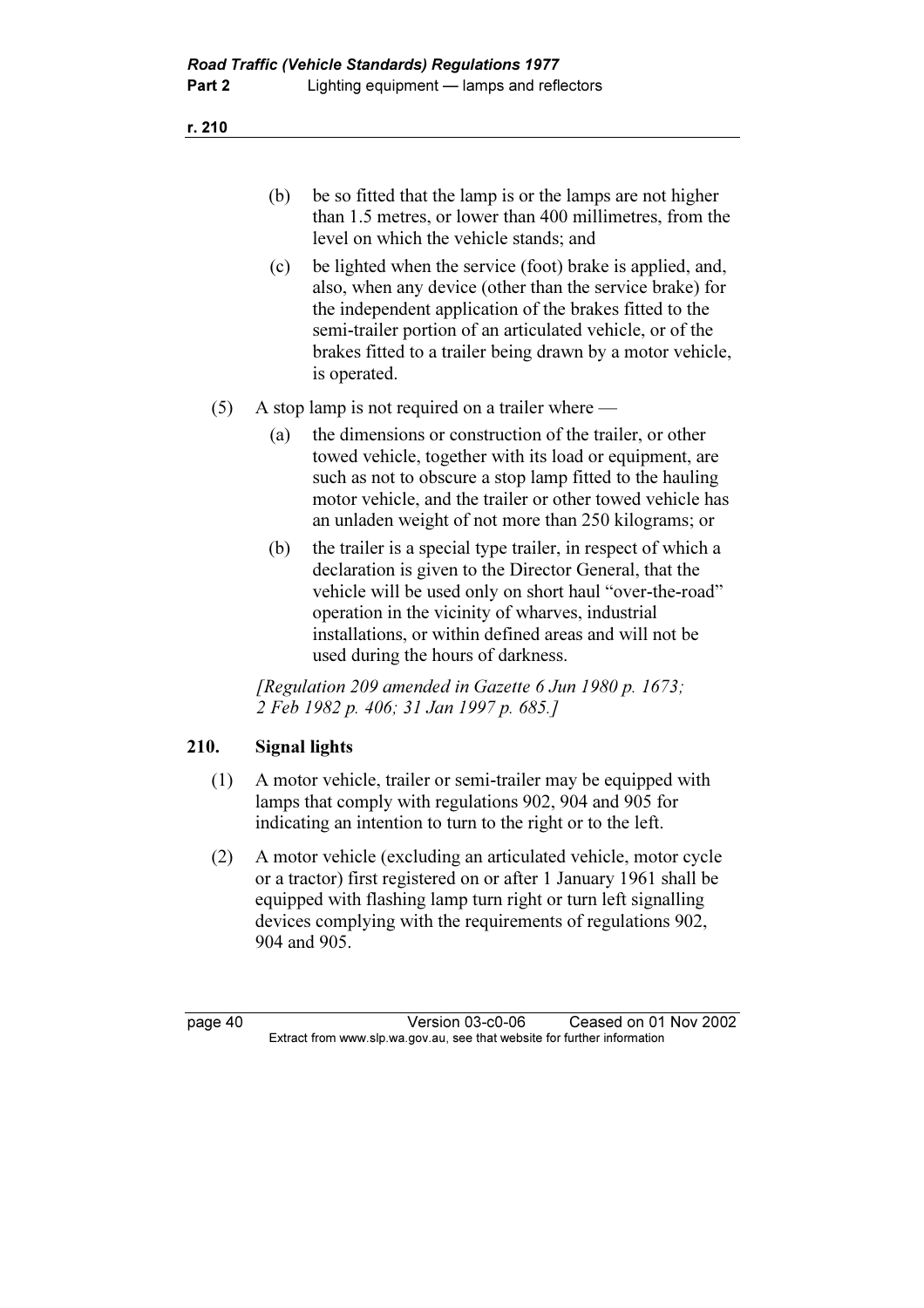- (3) An articulated vehicle or a trailer first registered on or after 1 January 1961, shall be equipped with flashing lamp turn right or turn left signalling devices complying with the requirements of regulations 902, 904 and 905.
- $(4)$  Every
	- (a) motor cycle first registered on or after 1 January 1969, other than a motor cycle that is a moped; and
	- (b) moped first registered on or after 1 January 1981,

shall be equipped with flashing lamp turn right or turn left signalling devices complying with the requirements of regulations 902, 904 and 905.

- (5) All passenger cars, passenger car derivatives, and multipurpose passenger cars, manufactured on or after 1 January 1973, and all other motor vehicles, except motor cycles and specially constructed vehicles, manufactured on and after 1 July 1973, shall, at the time of first registration, comply with Australian Design Rule No. 6 — Direction Turn Signal Lamps.
- (6) Notwithstanding the foregoing provisions of this regulation, the Director General may exempt —
	- (a) a pole-type trailer;
	- (b) any combination of prime mover and trailer not exceeding 7.5 metres in length; or
	- (c) any specially constructed vehicle,

 from the requirement of being equipped with flashing lamp turn right or turn left signalling devices, where —

- (d) in its opinion, it would be impracticable to fit the signalling devices to such a vehicle;
- (e) the vehicle is to operate under a special licence over a predetermined route; or
- (f) there is some other reason which, in its opinion justifies such an exemption.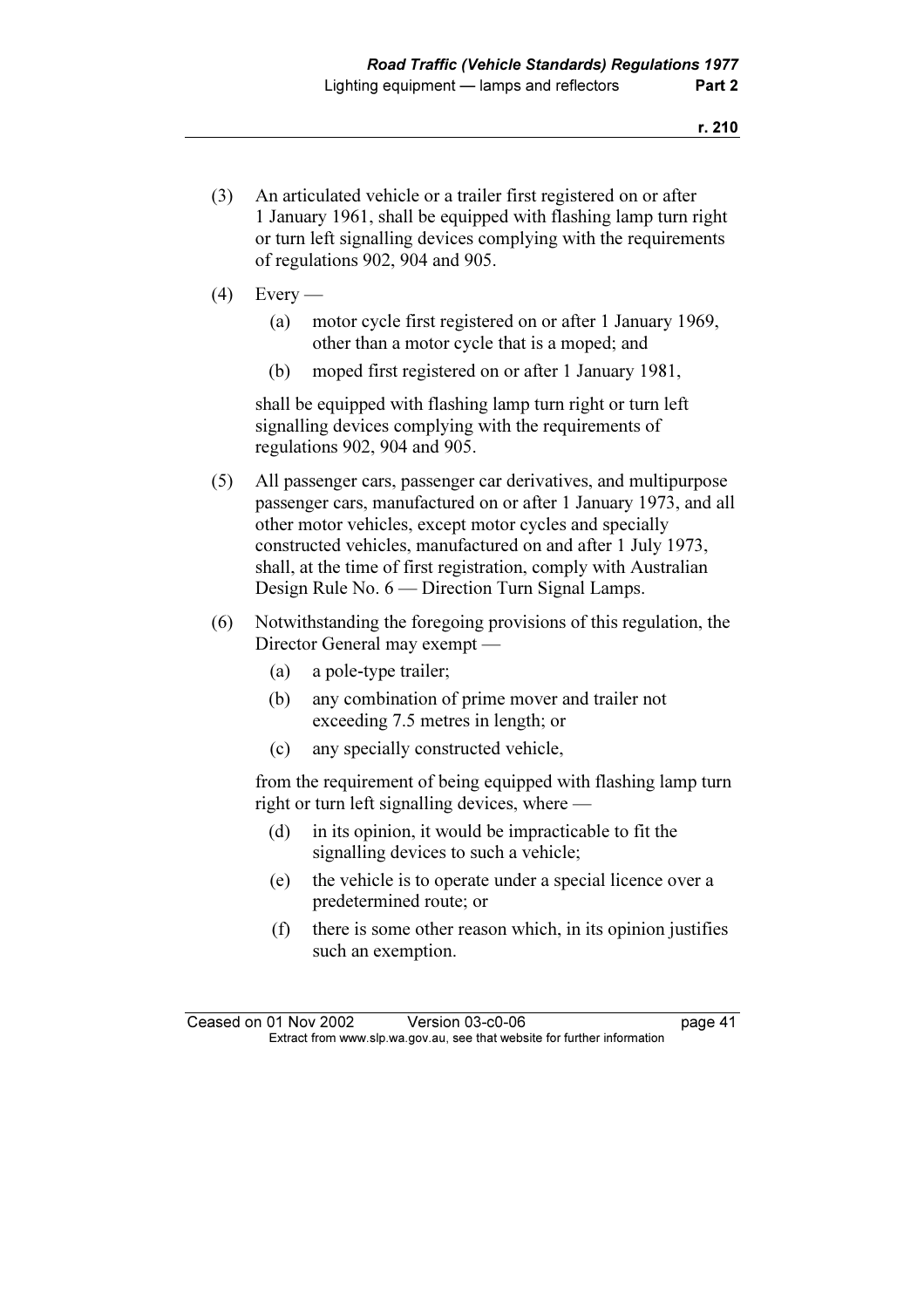[Regulation 210 amended in Gazette 6 Jun 1980 p. 1673; 2 Feb 1982 p. 407; 31 Jan 1997 p. 685.]

#### 211. Lights on vehicles under tow

- (1) Every motor vehicle under tow, during the hours of darkness, shall be equipped with —
	- (a) a lighted lamp, showing a clear red light clearly visible to the driver of any following motor vehicle, fitted on the centre, or to the right hand or off-side of the centre, of that portion of the vehicle facing any following motor vehicle; and
	- (b) a lamp or lamps showing a bright white light, so fitted as to render visible any red flag or other suitable object prescribed under the *Road Traffic Code 1975*<sup>6</sup>, to be displayed where a motor vehicle is towed with the aid of a rope, chain or wire.
- (2) The requirements of this regulation are additional to the requirements of any other regulation relating to the fitting of lights to a motor vehicle.
- (3) Lights, other than those required or permitted by these regulations to be fitted, shall not be displayed upon a towed vehicle, so as to be visible to the driver of a following vehicle.

## 212. Reversing signal lamps

Every —

- (a) passenger car and derivative thereof manufactured on or after 1 January 1972;
- (b) multipurpose passenger car manufactured on or after 1 January 1973;
- (c) motor vehicle, except motor cycles, specially constructed vehicles and vehicles exceeding 4.5 tonnes manufacturers gross vehicle mass manufactured on or after 1 July 1973; and

page 42 Version 03-c0-06 Ceased on 01 Nov 2002<br>Extract from www.slp.wa.gov.au, see that website for further information  $\mathbf{F}$  from which was the set that we besite for further information  $\mathbf{F}$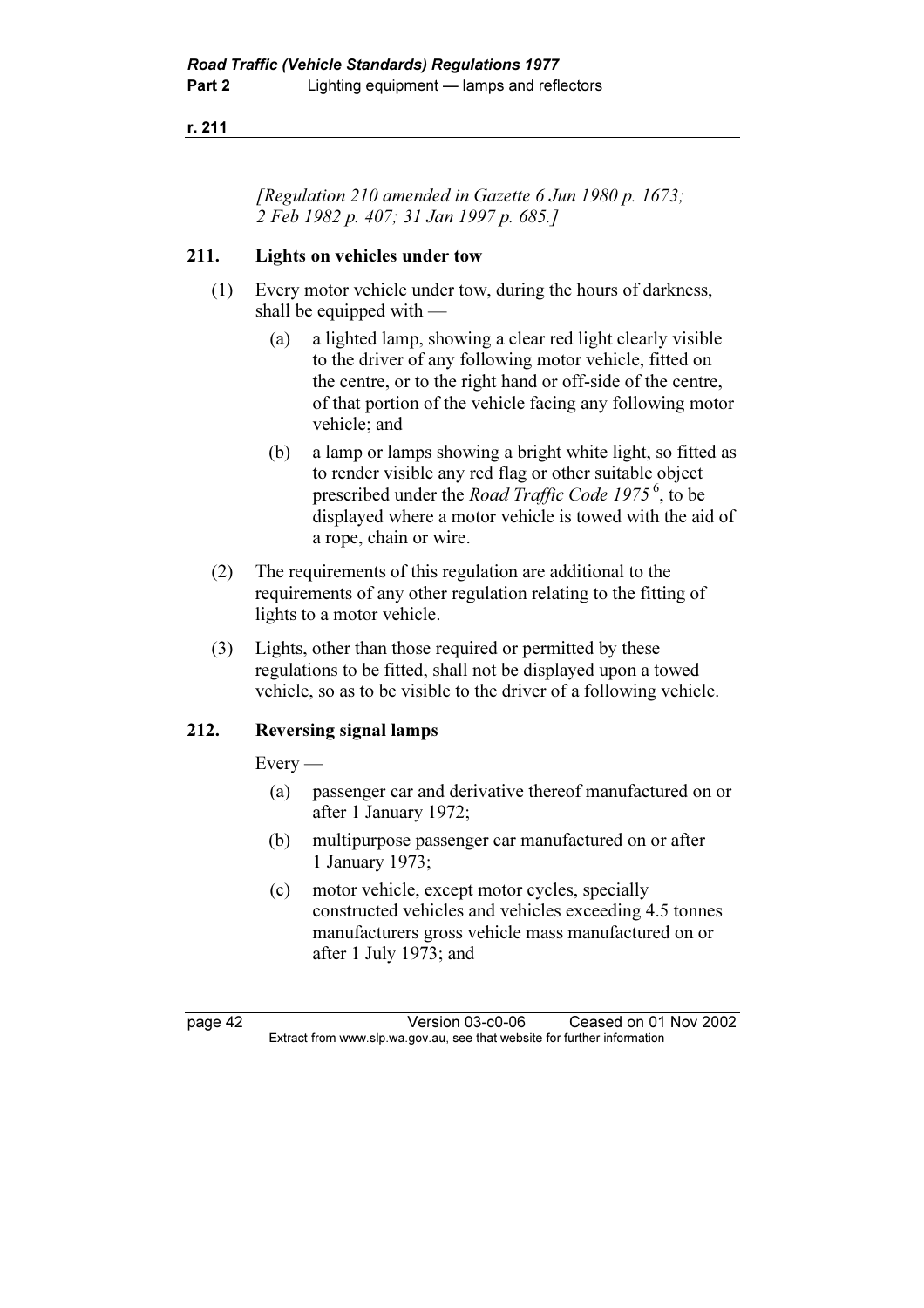(d) motor vehicle, except motor cycles and specially constructed vehicles, manufactured on or after 1 July 1975,

 shall at the time of first registration, be equipped with reversing signal lamps complying with Australian Design Rule No. 1 — Reversing Signal Lamps.

Ceased on 01 Nov 2002 Version 03-c0-06 page 43 Extract from www.slp.wa.gov.au, see that website for further information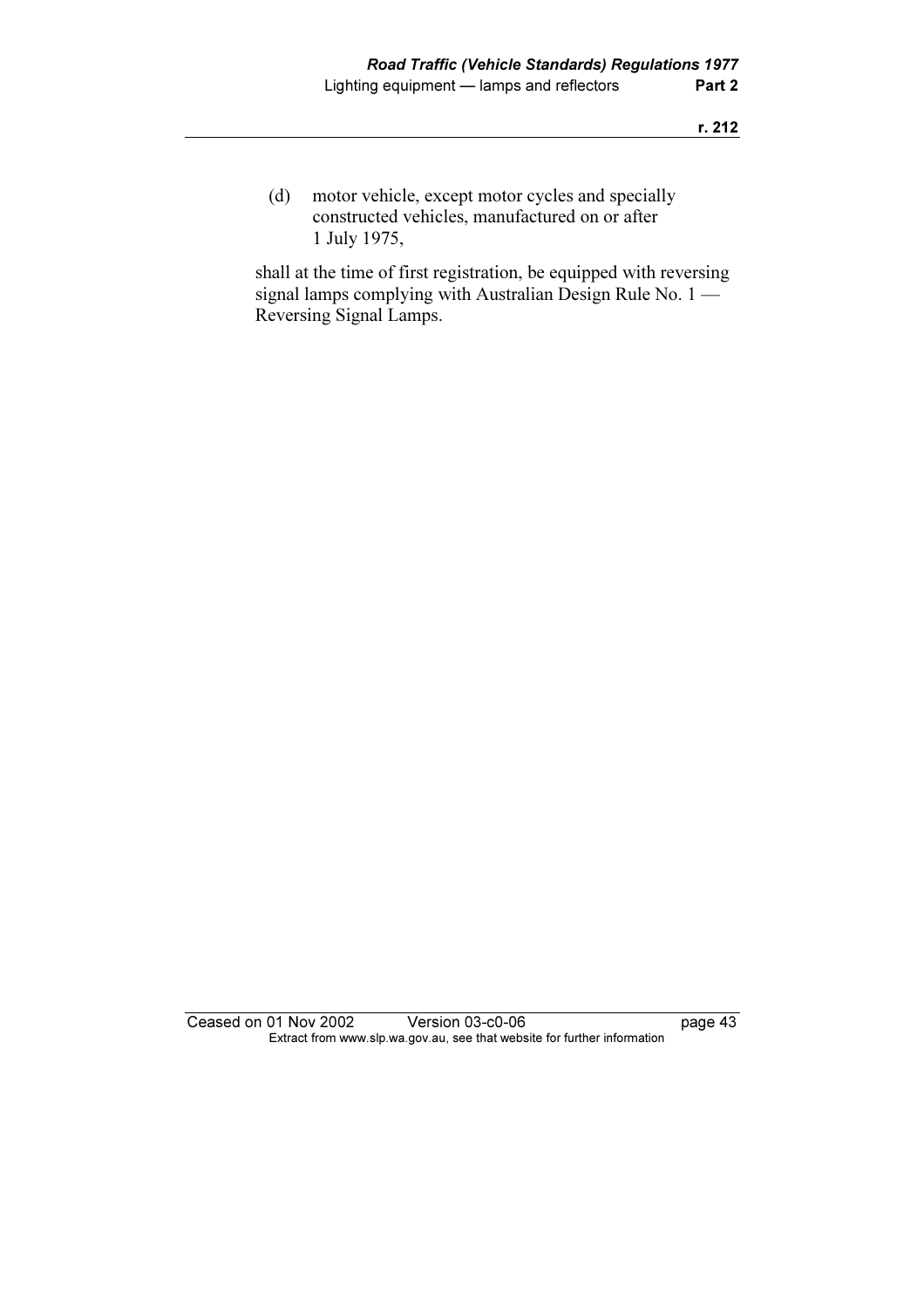# Part 3 — Additional lamps and reflectors required on large vehicles

#### 301. Requirements for certain motor vehicles

- (1) Notwithstanding the requirements of these regulations prescribing the fitting of lamps and reflectors to motor vehicles generally, the vehicles mentioned in this part shall be fitted with such additional lamps and reflectors, respectively, as are therein prescribed.
- (2) Where a sidemarker lamp, fitted to a vehicle as prescribed by these regulations, displays a light of the colour, and in the position and direction, so prescribed for a clearance lamp or for a rear lamp, then notwithstanding any other provision of these regulations, the requirement for the fitting of the clearance lamp or of the rear lamp is satisfied by the fitting of the sidemarker lamp.

## 302. Rigid motor vehicles

 Every motor vehicle (other than an articulated vehicle) that together with its load or equipment, is 2.2 metres or more, in width, shall be equipped with clearance lamps, one fitted on each side at the front, and one fitted on each side at the rear, of the vehicle; and where the vehicle, together with its load or equipment exceeds 7.5 metres in length, a sidemarker lamp shall be fitted at the rear end of each side of the vehicle.

#### 303. Articulated vehicles

 Every articulated vehicle, irrespective of its width, shall be equipped with —

- (a) clearance lamps
	- (i) one fitted on each side at or near the front of the prime mover;
	- (ii) one fitted on each side at or near the front, and one on each side at or near the rear, of the semi-trailer; and

page 44 Version 03-c0-06 Ceased on 01 Nov 2002<br>Extract from www.slp.wa.gov.au, see that website for further information  $\mathbf{F}$  from which was the set that we besite for further information  $\mathbf{F}$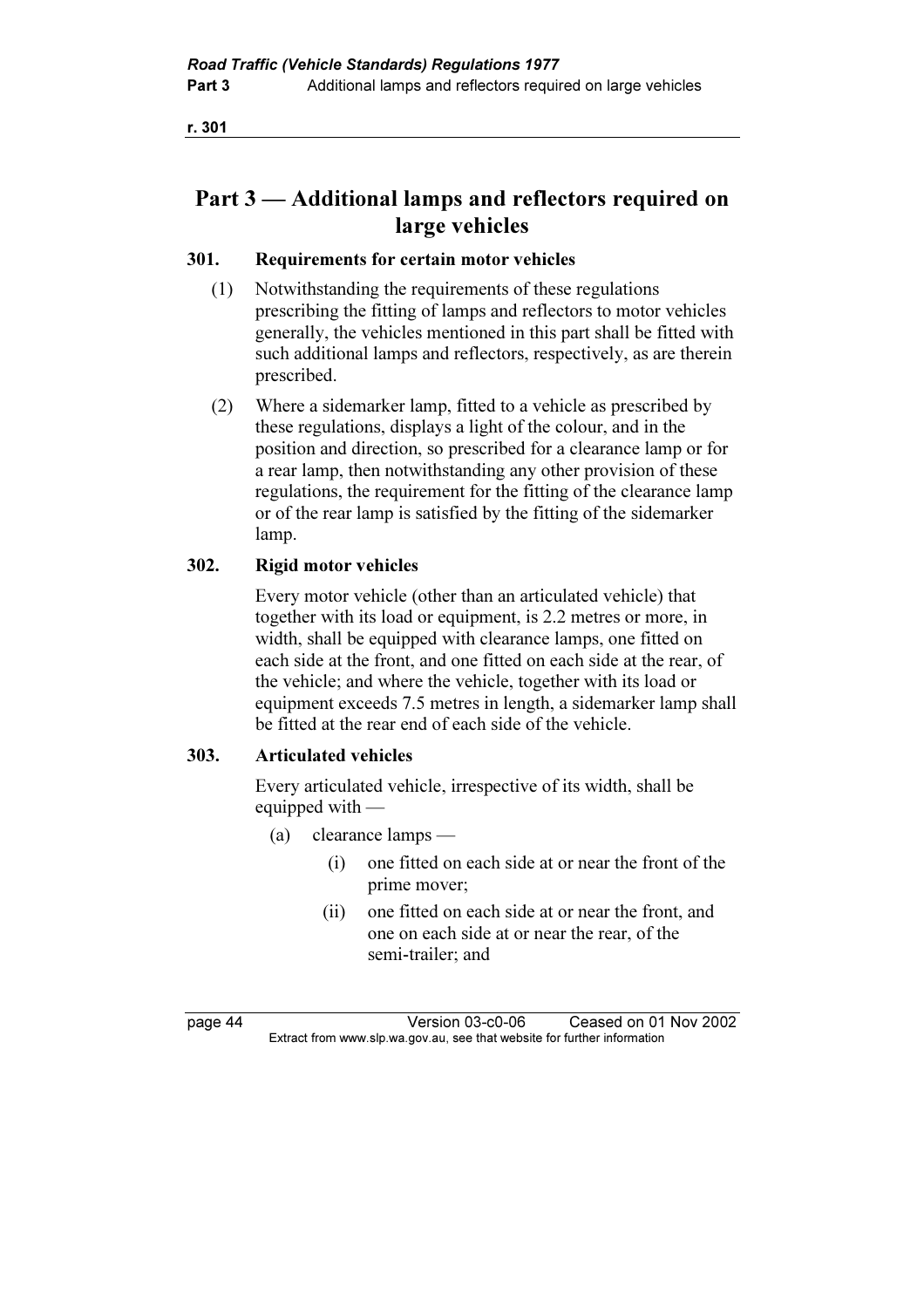(iii) where the semi-trailer, together with its load or equipment, exceeds 7.5 metres in length, one fitted on each side, midway between the front and rear sidemarker lamps;

and

- (b) sidemarker lamps
	- (i) one fitted on each side at or near the front, and one on each side at or near the rear, of the trailer; and
	- (ii) where the trailer, together with its load or equipment, exceeds 7.5 metres in length, one fitted on each side, midway between the front and rear sidemarker lamps;

#### 304. Trailers

 Every trailer (other than a pole-type trailer) that, together with its load or equipment, is 2.2 metres or more, in width, or that projects more than 150 millimetres, laterally, beyond either side of the motor vehicle by which it is drawn shall be equipped  $with -$ 

- (a) clearance lamps
	- (i) one fitted on each side at the front, and one on each side at the rear, of the trailer; and
	- (ii) where the trailer, together with its load or equipment exceeds 7.5 metres in length, one on each side, midway between the front and rear clearance lamps,

#### and

- (b) sidemarker lamps
	- (i) one fitted on each side at or near the front, and one on each side at or near the rear, of the trailer; and
	- (ii) where the trailer, together with its load or equipment, exceeds 7.5 metres in length, one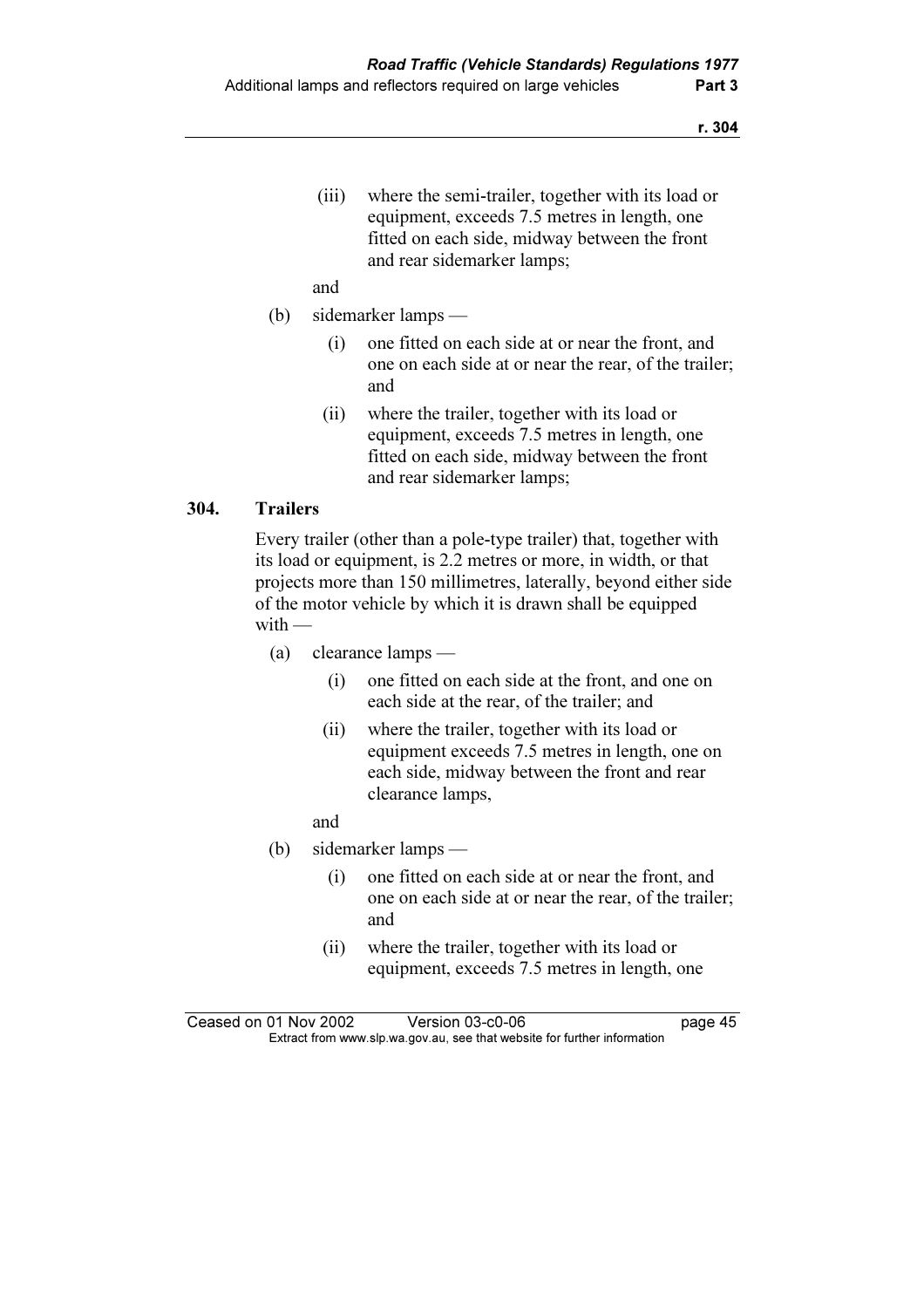fitted on each side, midway between the front and rear sidemarker lamps,

 but where a trailer, (being principally for the carriage of boats or for any other special purpose) is so constructed as to render compliance with this regulation impracticable, one clearance lamp and one sidemarker lamp shall be fitted on each side, at or near the centre of the trailer.

#### 305. Motor vehicles hauling pole-type trailers

 Every motor vehicle designed for drawing a pole-type trailer and fitted with a bolster or bolsters shall be equipped with —

- (a) clearance lamps
	- (i) one fitted on each side of the front of the vehicle; and
	- (ii) fitted to the bolster or bolsters, as prescribed by regulation 306(a);
- (b) sidemarker lamps, one fitted on each end of the bolster or the rearmost bolster, as the case may be; and
- (c) white or amber reflectors, one fitted on the forward face, at each end of the bolster or foremost bolster, as the case may be.

#### 306. Pole-type trailers

 Every pole-type trailer, irrespective of its width or length, shall be equipped with —

- (a) clearance lamps
	- (i) one displaying an amber light to the front and one displaying a red light to the rear, fitted to each end of the bolster; or
	- (ii) where there is more than one bolster, one displaying an amber light to the front, fitted to each end of the foremost bolster, and one displaying a red light to the rear, fitted to each end of the rearmost bolster,

page 46 Version 03-c0-06 Ceased on 01 Nov 2002<br>Extract from www.slp.wa.gov.au, see that website for further information  $\mathbf{F}$  from which was the set that we besite for further information  $\mathbf{F}$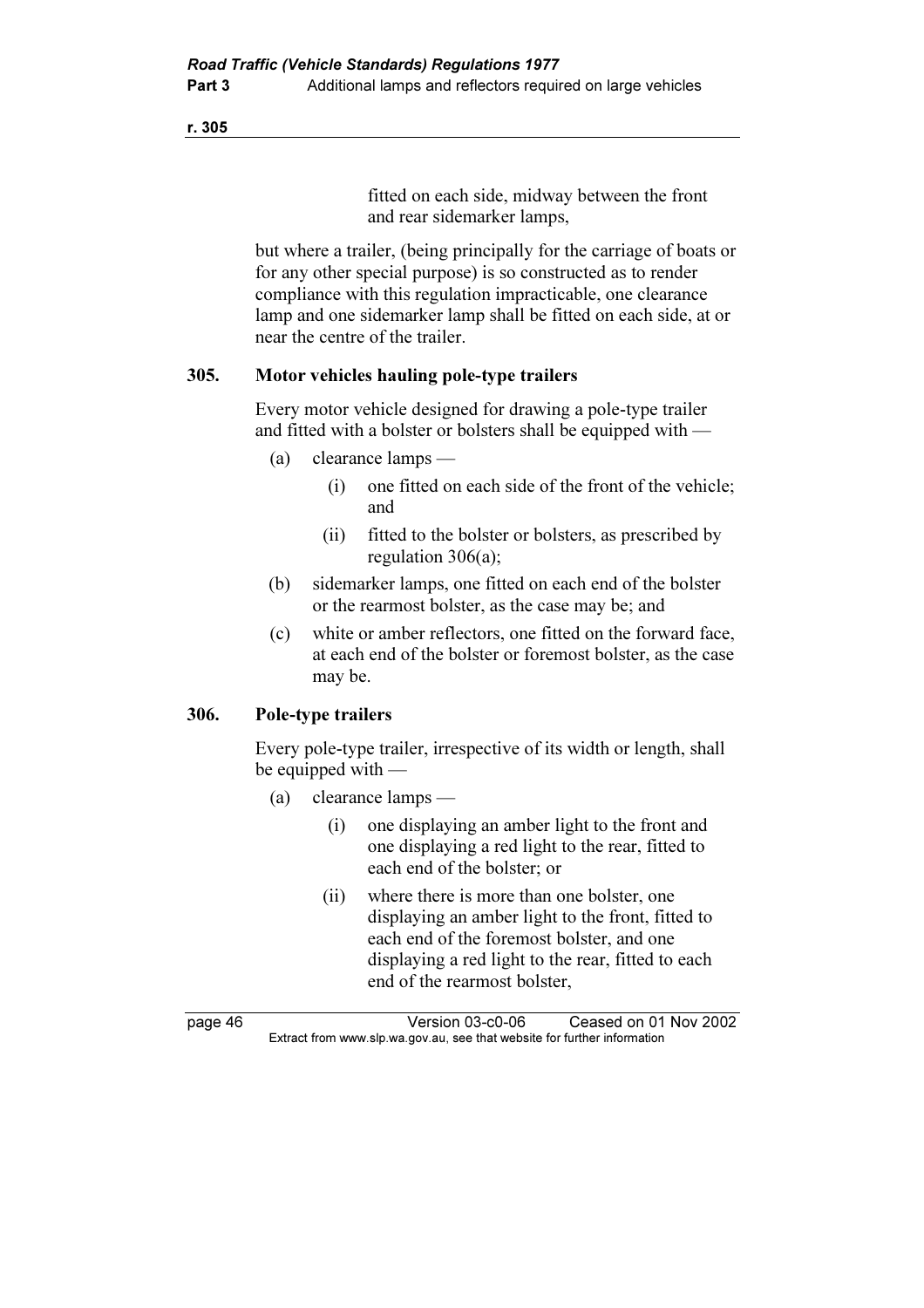or, in the alternative, one lamp displaying both an amber light to the front and a red light to the rear, fitted to each end of the bolster or the rearmost bolster as the case may be;

- (b) sidemarker lamps, one fitted on each end of the bolster or the rearmost bolster, as the case may be;
- (c) red reflectors, spaced at intervals of not more than 1.2 metres, over the entire length of the right hand and left hand faces of the pole;
- (d) white or amber reflectors, one fitted on the forward face, at each end of the bolster or foremost bolster, as the case may be; and
- (e) red reflectors, fitted to the rear face of the bolster or rearmost bolster, as the case may be, in conformity with regulation 208.

#### 307. Cranes

 Every crane that forms part of, or is mounted on, a vehicle shall —

- (a) where the jib of the crane forms a forward part of, or protrudes forward of, the vehicle, be equipped with —
	- (i) an amber lamp fitted to the foremost part of the jib, so as to be visible from each side and the front, through an angle of 180 degrees; and
	- (ii) amber lamps, spaced at intervals of not more than 1.8 metres, over the entire length of the right hand and left hand faces of the jib;
	- and
- (b) where the jib of the crane forms an after part of, or protrudes to the rear of, the vehicle, be equipped with —
	- (i) a red lamp fitted to the rearmost part of the jib, so as to be visible from each side and the rear, through an angle of 180 degrees; and

Ceased on 01 Nov 2002 Version 03-c0-06 page 47<br>Extract from www.slp.wa.gov.au, see that website for further information  $\mathbf{F}$  from which was the set that we besite for further information  $\mathbf{F}$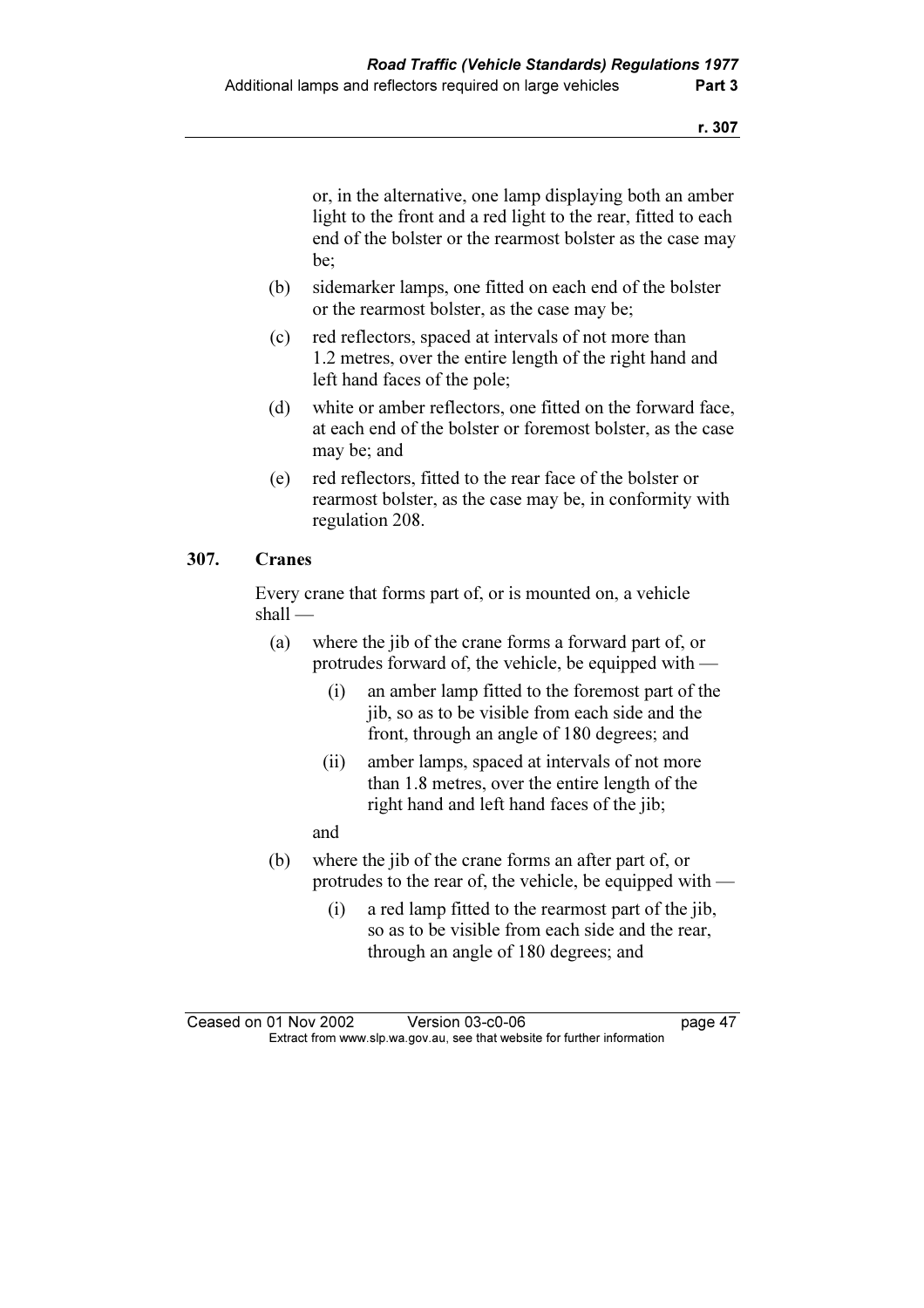(ii) red lamps, spaced at intervals of not more than 1.8 metres, over the entire length of the right hand and left hand faces of the jib.

#### 308. Colours of clearance lamps, sidemarker lamps and reflectors

- (1) Clearance lamps, whether fitted as prescribed, or in addition to those prescribed, by these regulations, shall display —
	- (a) an amber colour to the front, where mounted at or near the front of a vehicle; and
	- (b) a red colour to the rear, where mounted at or near the rear of a vehicle, other than a prime mover.
- (2) Sidemarker lamps shall display an amber colour visible through 90 degrees, from the side to the front of a vehicle, and a red colour visible through 90 degrees, from the side to the rear of a vehicle.
- (3) Reflectors shall reflect
	- (a) a white or amber colour where facing to the front of a vehicle;
	- (b) a red colour, where facing to the rear of a vehicle.

#### 309. Mounting of clearance lamps, sidemarker lamps and reflectors

- (1) Clearance lamps and sidemarker lamps shall be so fitted that
	- (a) no part of the vehicle, or its load or equipment, on the side to which the lamps are fitted, projects more than 150 millimetres, laterally, from the centre of any of them;
	- (b) in the case of a caravan, semi-trailer, or trailer they are, as far as practicable, the same height above the level of the ground on which the vehicle stands;
	- (c) in the case of a motor vehicle, semi-trailer or trailer, other than a pole-type trailer, the rear clearance lamps

page 48 Version 03-c0-06 Ceased on 01 Nov 2002<br>Extract from www.slp.wa.gov.au, see that website for further information  $\mathbf{F}$  from which was the set that we besite for further information  $\mathbf{F}$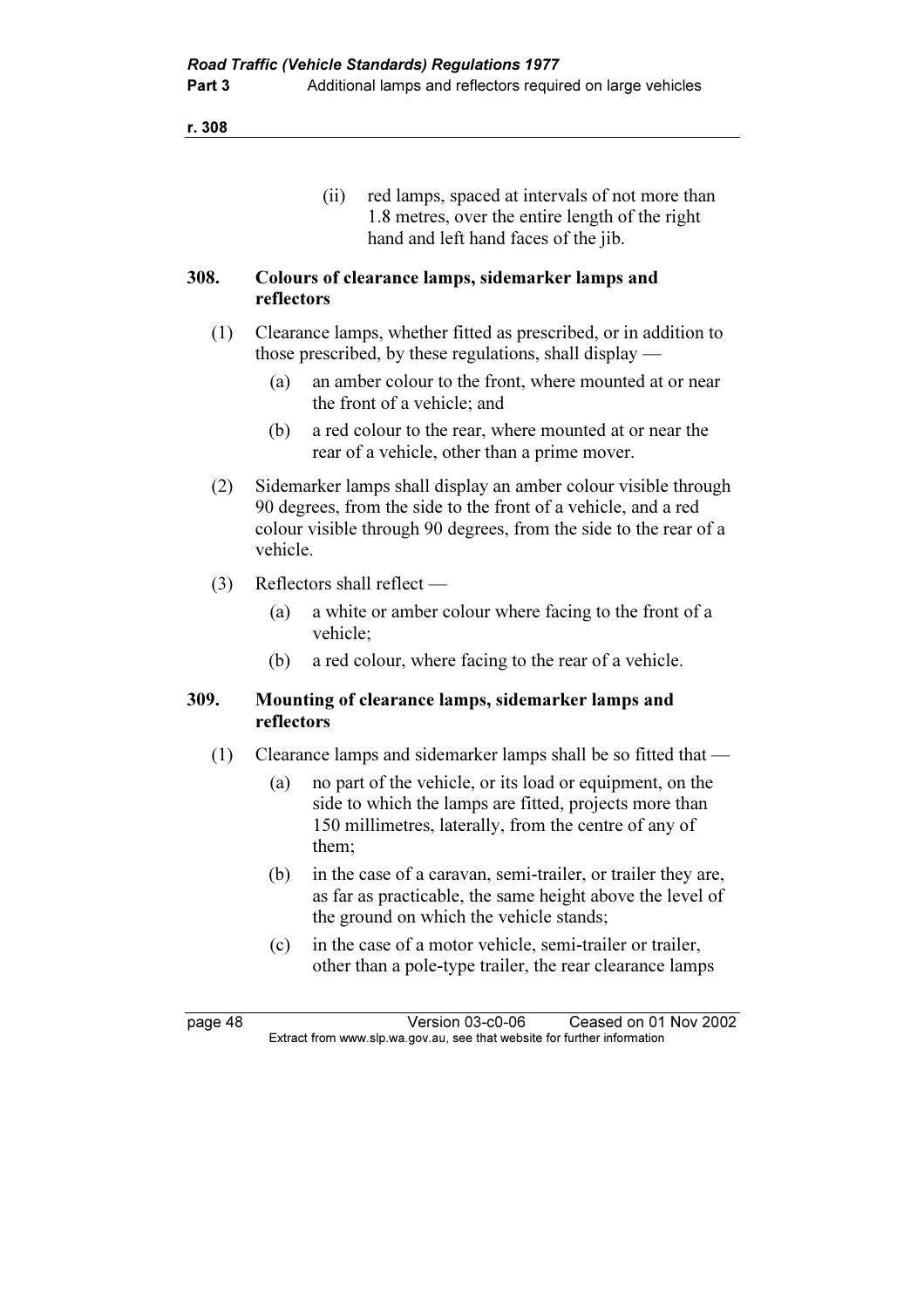and rear side marker lamps are not more than 300 millimetres distant from the rearmost point of the side of the vehicle to which they are fitted and, except in the case of a motor vehicle, the front clearance lamps and front side marker lamps are not more than 300 millimetres distant from the foremost point of the side of the vehicle to which they are fitted; and

- (d) where fitted at or near the rear or on the side of a motor vehicle or trailer, none is less than 600 millimetres or more than 1.5 metres above the level of the ground on which the vehicle stands.
- (2) In the case of a motor vehicle or trailer, not being a motor cycle or three-wheeled vehicle, clearance lamps mounted at or near the front of the vehicle or trailer shall be so fitted that their centres are not less than 750 millimetres above the centre of the headlamp of the vehicle, and may be at any height up to the full height of the vehicle or trailer.
- (3) Where a clearance lamp is required to display an amber colour to the front and a red colour to the rear, 2 separate lamps may be fitted to the vehicle, if the lamps comply with the requirements of these regulations, with regard to the colour of the light to be displayed and the position of the clearance lamp for which they are substituted.
- (4) Clearance lamps and sidemarker lamps may be mounted in combination, if illumination as required in these regulations is given by both types of lamps.
- (5) Reflectors, required on the bolster fitted to a motor vehicle or trailer, shall be so fitted that their centres are not more than 1.5 metres above the ground, and so that no part of the vehicle or its load or equipment, on the side to which the reflectors are fitted, projects more than 250 millimetres laterally from the centre of a reflector.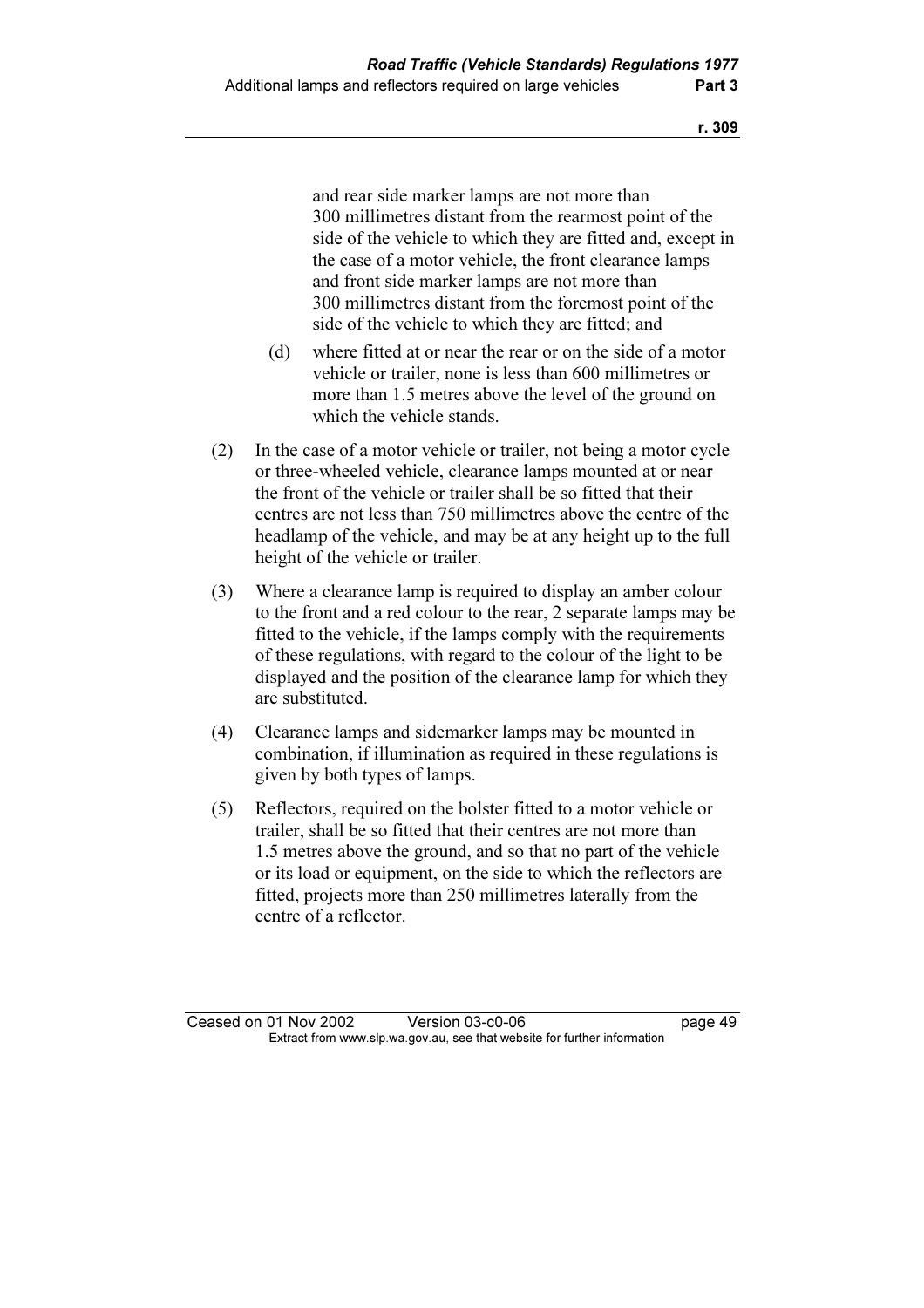#### 310. Visibility of clearance and lamps and sidemarker lamps

 Clearance lamps and sidemarker lamps shall be of a power not exceeding 7 watts and, when lighted, shall be visible at a distance of 200 metres.

## 311. Rear marking plates

- (1) Subject to subregulation (2), every
	- (a) vehicle; and
	- (b) combination of vehicles,

 exceeding 12 tonnes gross vehicle mass, other than a route service omnibus, shall, in accordance with regulations 312 and 313, be fitted with 2 rear marking plates, or where applicable under regulation 313(1a)(a), one rear marking plate.

 (2) Where because of its construction, it is not practicable for a vehicle or combination of vehicles referred to in subregulation (1) to be fitted with a rear marking plate or plates in accordance with regulations 312 and 313, then that vehicle or combination of vehicles shall be fitted with one or more rear marking plates which are designed and installed to the satisfaction of the Engineer in charge of the Licensing and Services Division of the Western Australia Police Department<sup>7</sup>.

[Regulation 311 inserted in Gazette 5 May 1989 p. 1382.]

## 312. Installation

- (1) Every rear marking plate shall be mounted at the rear of a vehicle or combination of vehicles and shall face rearwards.
- (2) Every rear marking plate shall be securely attached to the vehicle or combination of vehicles so that no part of the marking projects beyond the outermost part of the vehicle on either side.
- (3) The lower edge of every rear marking plate shall be horizontal and at a height of not more than 1.5 m nor less than 400 mm above the ground and where a vehicle or combination of

page 50 Version 03-c0-06 Ceased on 01 Nov 2002<br>Extract from www.slp.wa.gov.au, see that website for further information  $\mathbf{F}$  from which was the set that we besite for further information  $\mathbf{F}$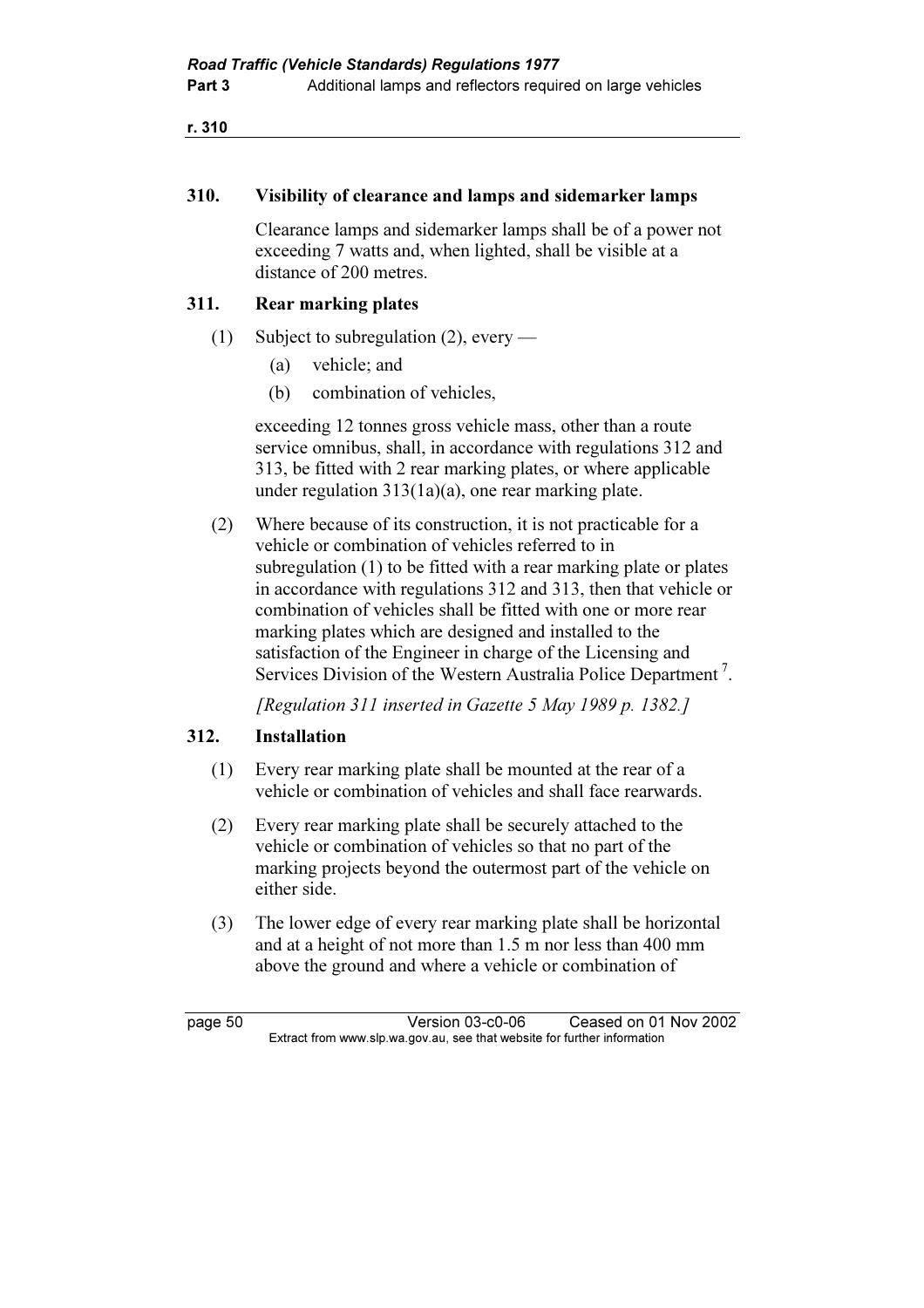vehicles is fitted with 2 plates, each plate shall be the same height above the ground as the other plate.

- (4) Every rear marking plate shall lie within  $20^{\circ}$  of a transverse vertical plane through the longitudinal axis of the vehicle or combination of vehicles.
- (5) Where a vehicle or combination of vehicles is fitted with 2 rear marking plates, the outer edge of each plate shall be within 150 mm of the outer edge of the vehicle where practicable or as near as possible to the outer edge of the vehicle in all other cases.
- (6) Where rear marking plates of the type set out in regulation 313(1) are used, the plates shall be fitted so that the yellow portions appear on the outer and lower edges.

[Regulation 312 inserted in Gazette 5 May 1989 p. 1382-3.]

#### 313. Specifications

 (1) Subject to subregulation (1a), the dimensions and colours of the 2 rear marking plates shall be in accordance with the following diagram —



#### Dimensions in mm

 The dimensions of the rear marking plates may vary from the dimensions illustrated in this subregulation, by plus or minus 5 mm and plus or minus 5°.

Ceased on 01 Nov 2002 Version 03-c0-06 page 51<br>Extract from www.slp.wa.gov.au, see that website for further information  $\mathbf{F}$  from which was the set that we besite for further information  $\mathbf{F}$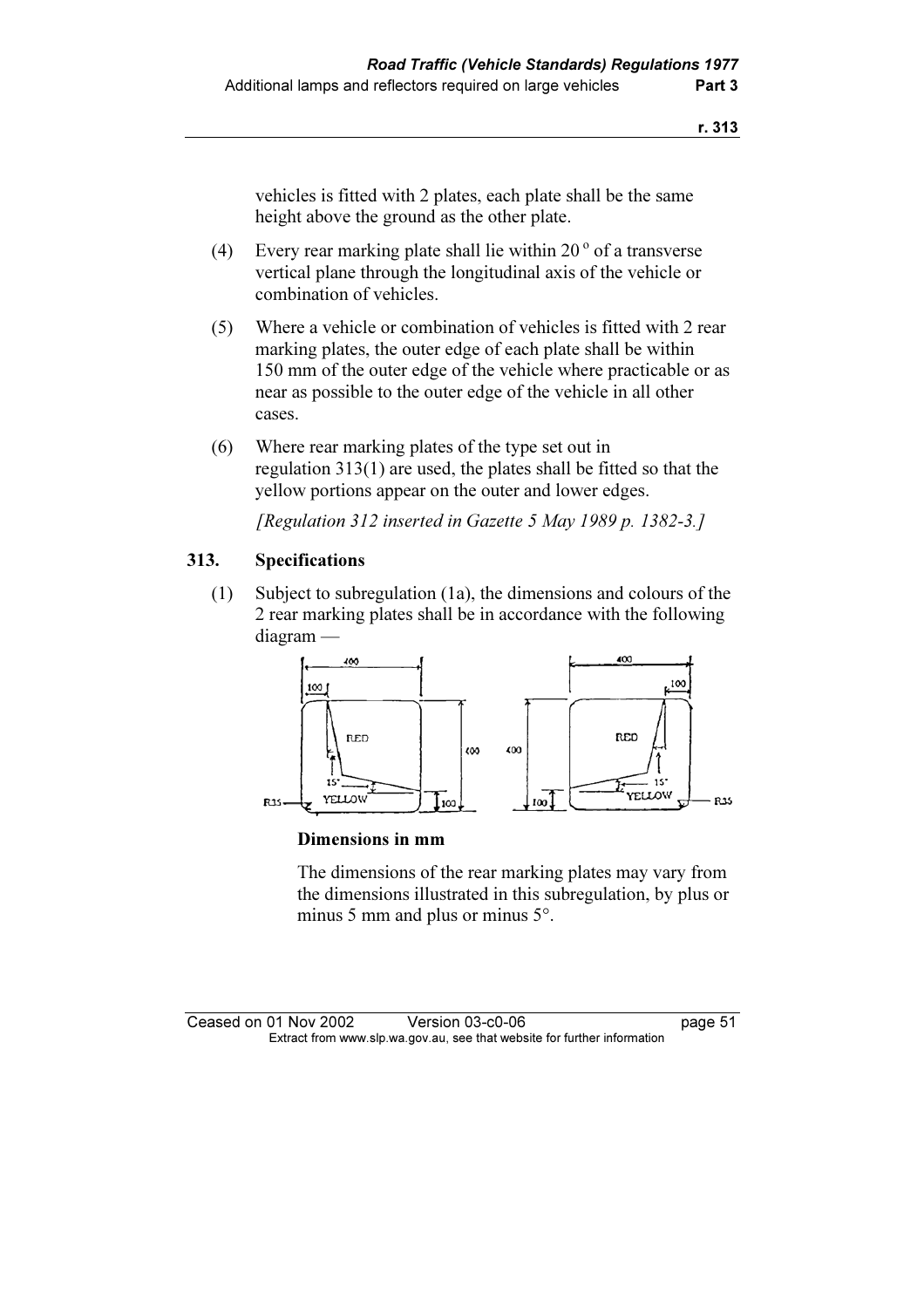A yellow margin of up to 5 mm thickness is allowed on the outside edges of the red (if required for ease of manufacture).

- (1a) Where because of its construction, it is not practicable for a vehicle or combination of vehicles referred to in regulation 311(1) to be fitted with the rear marking plates illustrated in subregulation (1), the vehicle or combination of vehicles shall be fitted with —
	- (a) one rear marking plate of an area of not less than 0.32 square metres in accordance with the following diagram —



#### Dimensions in mm

 A dimension specified in the diagram for a side of the rear marking plate is a minimum dimension for that side;

 (b) 2 rear marking plates of a combined area of not less than 0.32 square metres in accordance with the following diagram —



#### Dimensions in mm

 A dimension specified in the diagram for a side of the rear marking plates is a minimum dimension for that side; or

page 52 Version 03-c0-06 Ceased on 01 Nov 2002<br>Extract from www.slp.wa.gov.au, see that website for further information  $\mathbf{F}$  from which was the set that we besite for further information  $\mathbf{F}$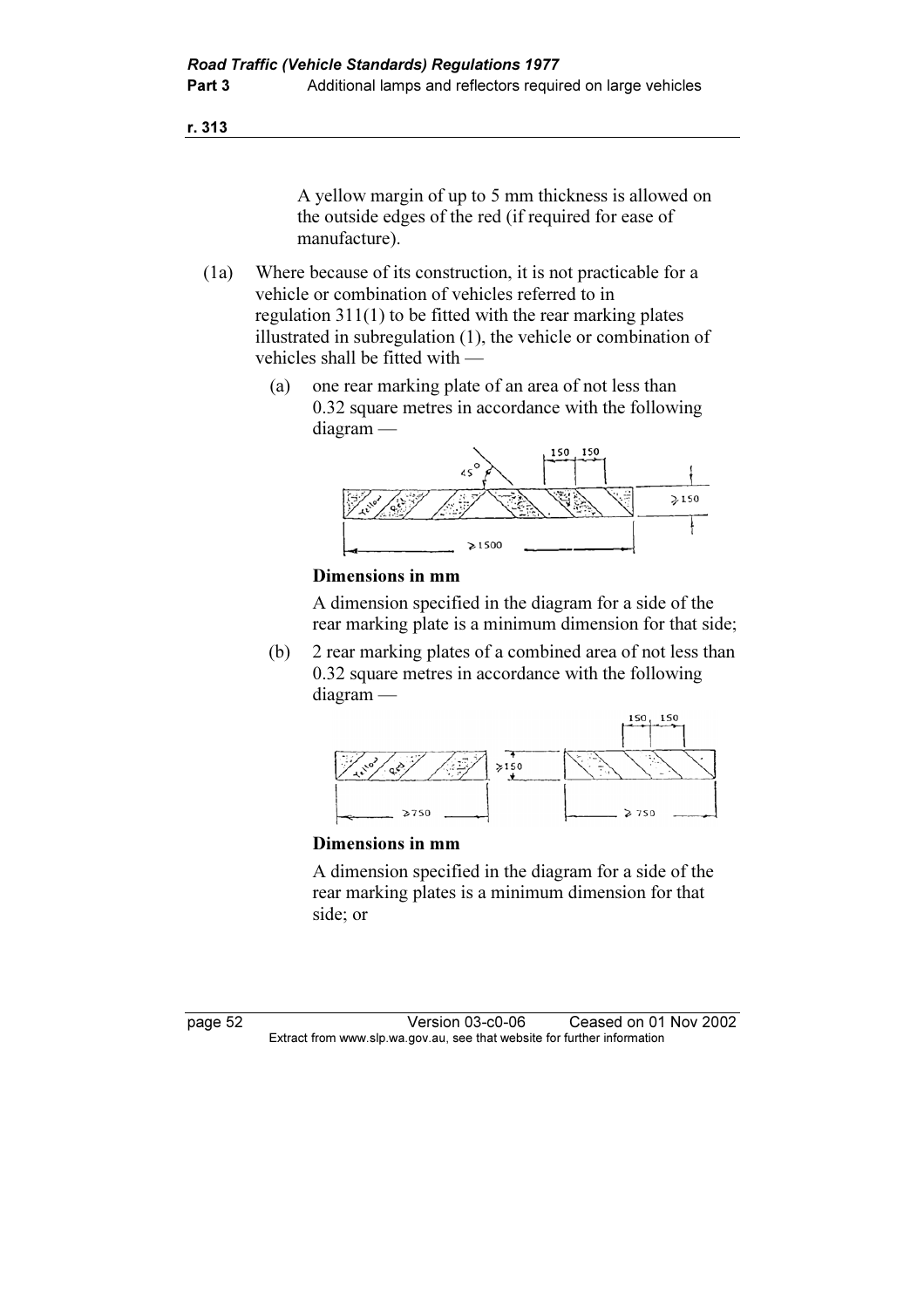(c) 2 rear marking plates of a combined area of not less than 0.32 square metres in accordance with the following diagram —



Dimensions in mm

 A dimension specified in the diagram for a side of the rear marking plates is a minimum dimension for that side.

- (2) The surface of the rear marking plate shall be of retro-reflective material within photometric performance and durability not less than that required for Class 2 material by Australian Standard 1906, Part 1-1976 as amended in March 1977 and published on 1 April 1977.
- (3) Each rear marking plate
	- (a) shall bear the name of the manufacturer and a statement identifying the class of the material used and the standard to which it is manufactured; and
	- (b) may have the words "DO NOT OVERTAKE TURNING VEHICLE" in black lettering in the yellow portion of the marker plate.
- (4) Rear marking plates are not reflectors for the purposes of these regulations.

 [Regulation 313 inserted in Gazette 29 May 1987 p. 2222; (Corrigendum 26 Jun 1987 p. 2473); amended in Gazette 5 May 1989 p. 1383-4.]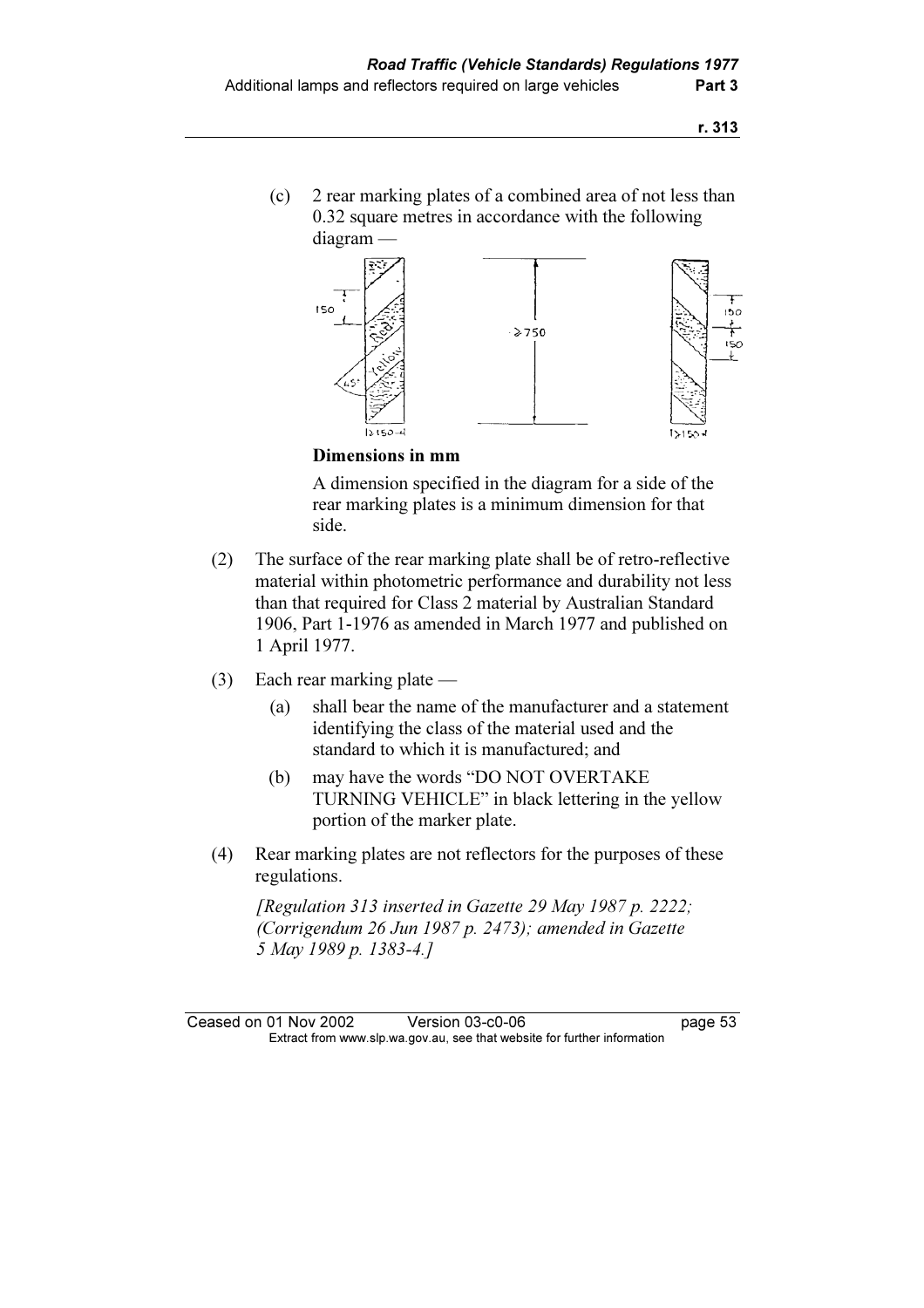# Part 4 — Optional lamps and reflectors

### 401. Optional rearward facing lamps and reflectors

 In addition to the rear lamps or reflectors required by these regulations, there may be fitted to the rear of a motor vehicle or trailer no more than 2 lamps, which are —

- (a) lighted only when the vehicle is proceeding backwards;
- (b) amber or white in colour and at a maximum height of 1.1 metres; and
- (c) where 2 lamps are used, of the same colour and symmetrically placed.

## 402. Optional forward facing lamps and reflectors

- (1) In addition to the headlamp or lamps required by these regulations there may be fitted to the front of a motor vehicle, equipped with a dipping device, no more than 2 additional headlamps to which the provisions of regulation 204 do not apply and which are so fitted and of such a type that —
	- (a) they are not higher than 1.4 metres above the ground;
	- (b) they are capable of showing white light only and of projecting the main beam in front of the vehicle; and
	- (c) they are so connected electrically with the headlamps prescribed by these regulations that they are extinguished when the headlamps are in the dipped position, and can also be extinguished separately.
- (2) In addition to any lamps required or permitted by these regulations there may be fitted to the front of a motor vehicle or trailer —
	- (a) reflectors, symmetrically placed on opposite sides and equidistant from the centre line of the vehicle and at equal height from the ground; or

page 54 Version 03-c0-06 Ceased on 01 Nov 2002<br>Extract from www.slp.wa.gov.au, see that website for further information  $\mathbf{F}$  from which was the set that we besite for further information  $\mathbf{F}$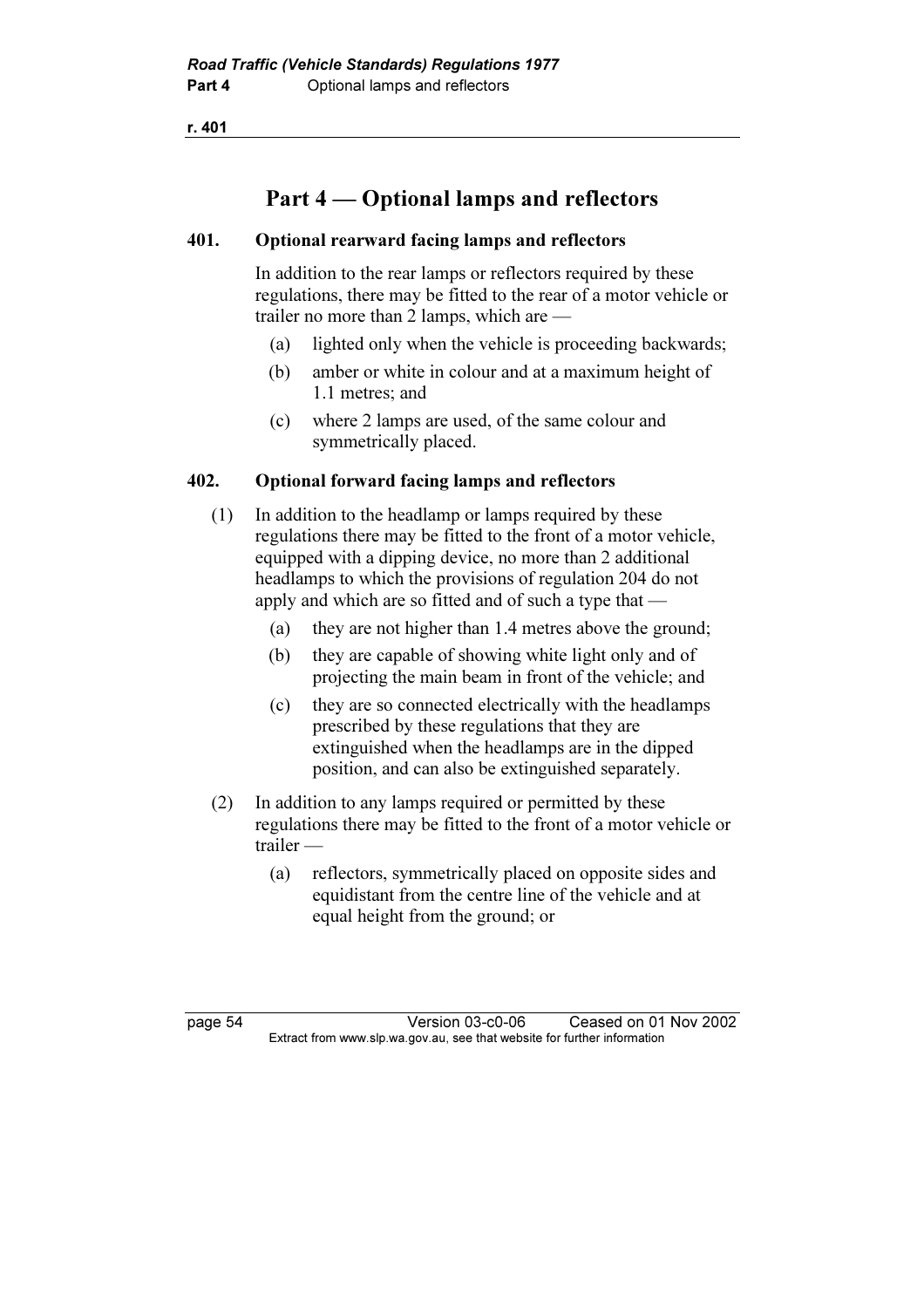(b) one reflector fitted to the right hand side of the vehicle,

 and each reflector shall project to the front of the vehicle a white or amber reflection of the light projected by the lamp of a vehicle approaching from the opposite direction.

- $(3)$  repealed]
- (4) Where clearance lamps are required by these regulations to be fitted to a vehicle there may also be affixed, to, or above, the roof of the cabin of the vehicle, not more than 5 additional lamps, each of a power not exceeding 7 watts, displaying an amber light to the front and having their centres not less than 120 millimetres apart.

[Regulation 402 amended in Gazette 28 Oct 1988 p. 4286.]

#### 403. Interior lighting

 A motor vehicle, trailer or semi-trailer may be equipped with a lamp or lamps, to illuminate the interior of the vehicle, if it does not project any light other than such as is necessary for that purpose.

#### 404. Flashing warning lights

- (1) Except as provided in subregulation (4), a vehicle shall not be equipped with a lamp capable of displaying intermittent flashes in addition to those lamps required or permitted under these regulations unless, subject to subregulations (2) and (3), the vehicle is —
	- (a) an emergency vehicle;
	- (b) a special purpose vehicle (including a special purpose vehicle used in the circumstances set out in regulation 103A(3));
	- (c) a pilot or escort vehicle;
	- (d) a vehicle owned by the King's Park Board;
	- (e) a self-propelled agricultural implement, a vehicle towing an agricultural implement or a towed agricultural

Ceased on 01 Nov 2002 Version 03-c0-06 page 55<br>Extract from www.slp.wa.gov.au, see that website for further information  $\mathbf{F}$  from which was the set that we besite for further information  $\mathbf{F}$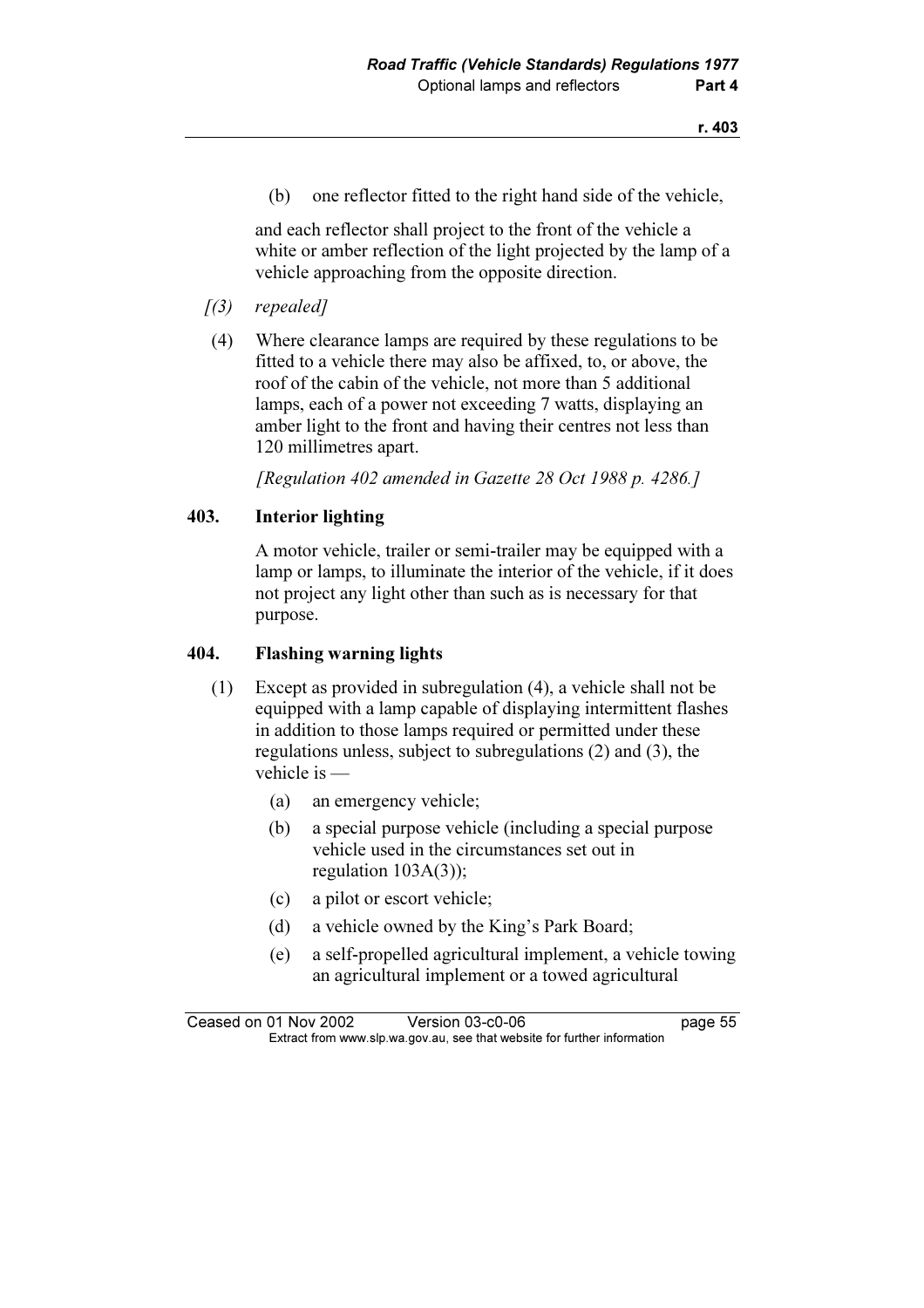implement where that implement does not conform with these regulations;

- (f) a vehicle used to drive stock along or across a road, if the flashing lamps comply with subregulation (6);
- (g) a fire control vehicle (other than that of a fire brigade) which is used to control or extinguish fires, and that vehicle is used for travelling to or from a fire or a fire control exercise;
- (h) a motor vehicle that is used solely or principally for the carriage of children to and from school, equipped to carry more than 8 adult persons (including the driver) and if that vehicle has a lamp approved for the purpose by the Director General;
- (i) a vehicle or vehicle combination that exceeds the maximum height, width, length or mass limitations under these regulations, while that vehicle, or vehicles, are subject to a permit issued under these regulations; or
- (j) any other type of vehicle approved by the Director General and used in conformity with any conditions that may be imposed by the Director General.
- (2) A vehicle that  $-$ 
	- (a) is authorised as an emergency vehicle for the purposes of the *Road Traffic Code 1975*<sup>6</sup> by the Director General;
	- (b) is a special purpose vehicle; or
	- (c) is used as a pilot or escort vehicle,

 shall not be equipped with a flashing lamp referred to in subregulation (1) or (4), unless the vehicle is primarily being used as an emergency vehicle, special purpose vehicle or pilot or escort vehicle, as the case may be, and the lamp shall be removed or covered when the vehicle is not primarily in such use.

 (3) A person shall ensure that a vehicle referred to in subregulation  $(1)(e)$ ,  $(f)$ ,  $(g)$ ,  $(h)$  or  $(i)$ , that is equipped with a

page 56 Version 03-c0-06 Ceased on 01 Nov 2002<br>Extract from www.slp.wa.gov.au, see that website for further information  $\mathbf{F}$  from which was the set that we besite for further information  $\mathbf{F}$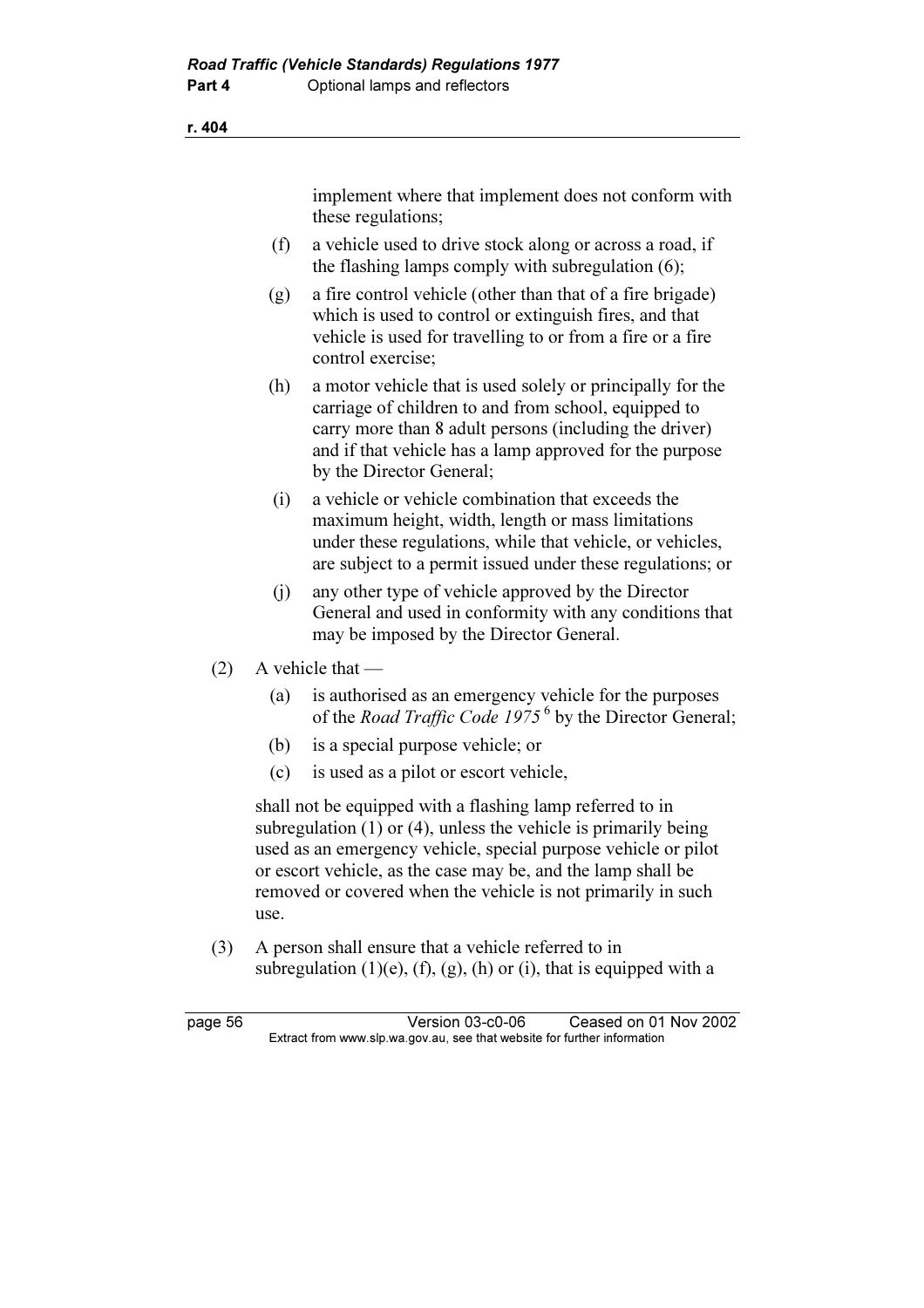flashing lamp because of its use in the circumstances limited in regulation 1210 of the *Road Traffic Code 1975*<sup>6</sup>, has the lamp removed within a reasonable time of the completion of that use.

- (4) A special purpose vehicle used by a governmental authority in connection with its functions may, with the approval of the Director General, be equipped with a lamp displaying intermittent flashes in addition to those lamps required or permitted under these regulations.
- (5) The lamp or lamps displayed by a vehicle described in subregulation (1) or (4) may display —
	- (a) in the case of a police vehicle, a light of a colour or colours approved by the Director General;
	- (b) a red light (or a light of another colour or colours approved by the Director General) in the case of an emergency vehicle other than a police vehicle; and
	- (c) an amber light (or a light of another colour or colours approved by the Director General) in each other case,

 for use in the circumstances limited by regulation 1210 of the Road Traffic Code  $1975<sup>6</sup>$ , and not otherwise.

- (6) Equipment referred to in subregulations (1) and (4) shall be fitted to a vehicle —
	- (a) so that the flashing lamp is visible from both sides, and the front and back, of the vehicle from a height of 1.5 metres and at a distance of 200 metres;
	- (b) except in the case of a police vehicle, a fire brigade vehicle and an ambulance, so that the flashing lamp is no lower than 1.5 metres from the ground; and
	- (c) so that when the equipment is switched on it indicates by means of an audible or visual tell-tale indicator to the driver of the vehicle, when in his normal driving position, that the equipment is in operation.
- (7) A vehicle, fitted with flashing lamp signalling devices that are of the type referred to in regulation 904 and that show only

Ceased on 01 Nov 2002 Version 03-c0-06 page 57<br>Extract from www.slp.wa.gov.au, see that website for further information  $\mathbf{F}$  from which was the set that we besite for further information  $\mathbf{F}$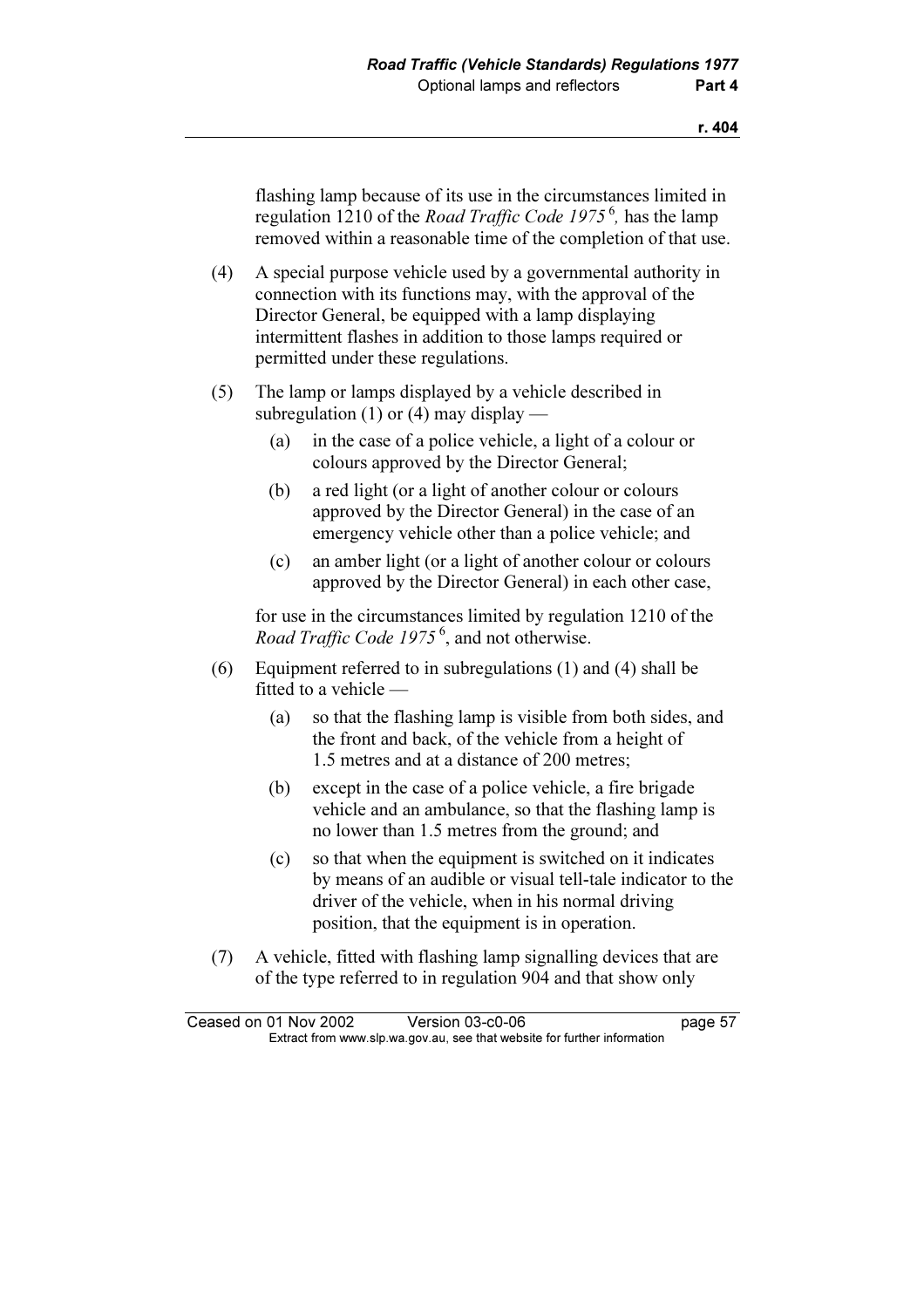amber light to the front of the vehicle, may also be fitted with equipment that will permit, when the equipment is switched on, all the lamps of the signalling devices to flash simultaneously at a rate of not less than 60 or more than 120 times per minute and at the same time indicate to the driver of the vehicle when in his normal driving position, that the equipment is in operation by means of a visual and audible tell-tale indicator.

- (8) A fire control vehicle (other than one owned by a fire brigade) that is used to control or extinguish fires, when used on a road where the presence of smoke constitutes a traffic hazard, shall have operating a flashing lamp displaying an all round amber light, except where —
	- (a) the vehicle is a trailer and such a light is attached to the towing vehicle in such a position as to be visible to vehicles approaching the combined vehicles from any direction; or
	- (b) the vehicle complies with all the applicable lighting requirements of these regulations.
- (9) Nothing in this regulation applies to the fitting of lamps displaying intermittent flashes to military vehicles operated by the Defence Forces of the Commonwealth.
- $(10)$  In this regulation —

"emergency vehicle" and "special purpose vehicle" have the same meaning they have under the Road Traffic Code 1975<sup>6</sup>.

[Regulation 404 inserted in Gazette 22 Sep 2000 p. 5439-42.]

#### 405. Fog lamps

- (1) In addition to any compulsory headlamp or alternative headlamp there may be fitted to the front of a motor vehicle, not being a motor cycle —
	- (a) 2 fog lamps of approximately equal candle power placed —

page 58 Version 03-c0-06 Ceased on 01 Nov 2002<br>Extract from www.slp.wa.gov.au, see that website for further information  $\mathbf{F}$  from which was the set that we besite for further information  $\mathbf{F}$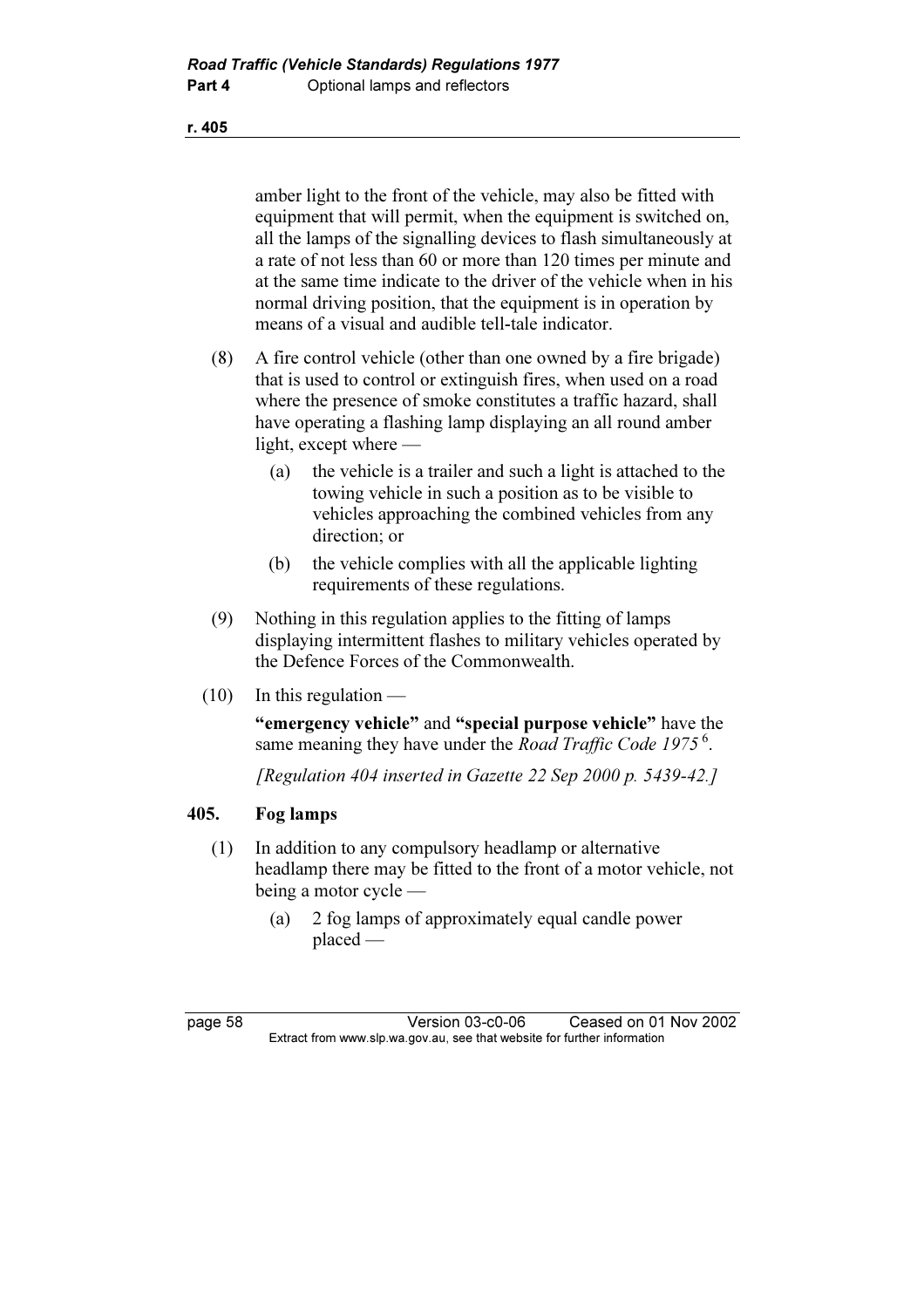- (i) on opposite sides of, and equidistant from, the centre line of the vehicle;
- (ii) at equal height from the ground; and
- (iii) so that the centres of the lamps are not less than 600 millimetres apart;

or

- (b) one fog lamp, with which there is fitted symmetrically to the front of the vehicle and at equal height from the ground, 2 lamps of a power not exceeding 7 watts, the centres of which are not less than 1.1 metres apart.
- (2) In addition to the compulsory headlamp, one fog lamp may be fitted to the front of a motor cycle.
- (3) Where, in accordance with subregulations (1) and (2), a fog lamp is fitted to a motor vehicle, then —
	- (a) the lamp shall be capable of showing only white or amber light;
	- (b) the beam of light from the lamp shall be deflected downwards or both downwards and to the left;
	- (c) the centre of the lamp shall not be higher than the centre of any compulsory headlamp or alternative headlamp fitted to the vehicle;
	- (d) the lamp shall be lighted under abnormal atmospheric conditions and in accordance with the provisions of the Road Traffic Code 1975<sup>6</sup>, only;
	- (e) when the lamp is alight, no other lamp of a power exceeding 7 watts and capable of showing white light to the front of the vehicle shall be alight; and
	- (f) when only one fog lamp is affixed to the vehicle in accordance with paragraph (b) of subregulation (1) and that lamp is alight, the other 2 lamps referred to in that paragraph shall also be alight.

Ceased on 01 Nov 2002 Version 03-c0-06 page 59<br>Extract from www.slp.wa.gov.au, see that website for further information  $\mathbf{F}$  from which was the set that we besite for further information  $\mathbf{F}$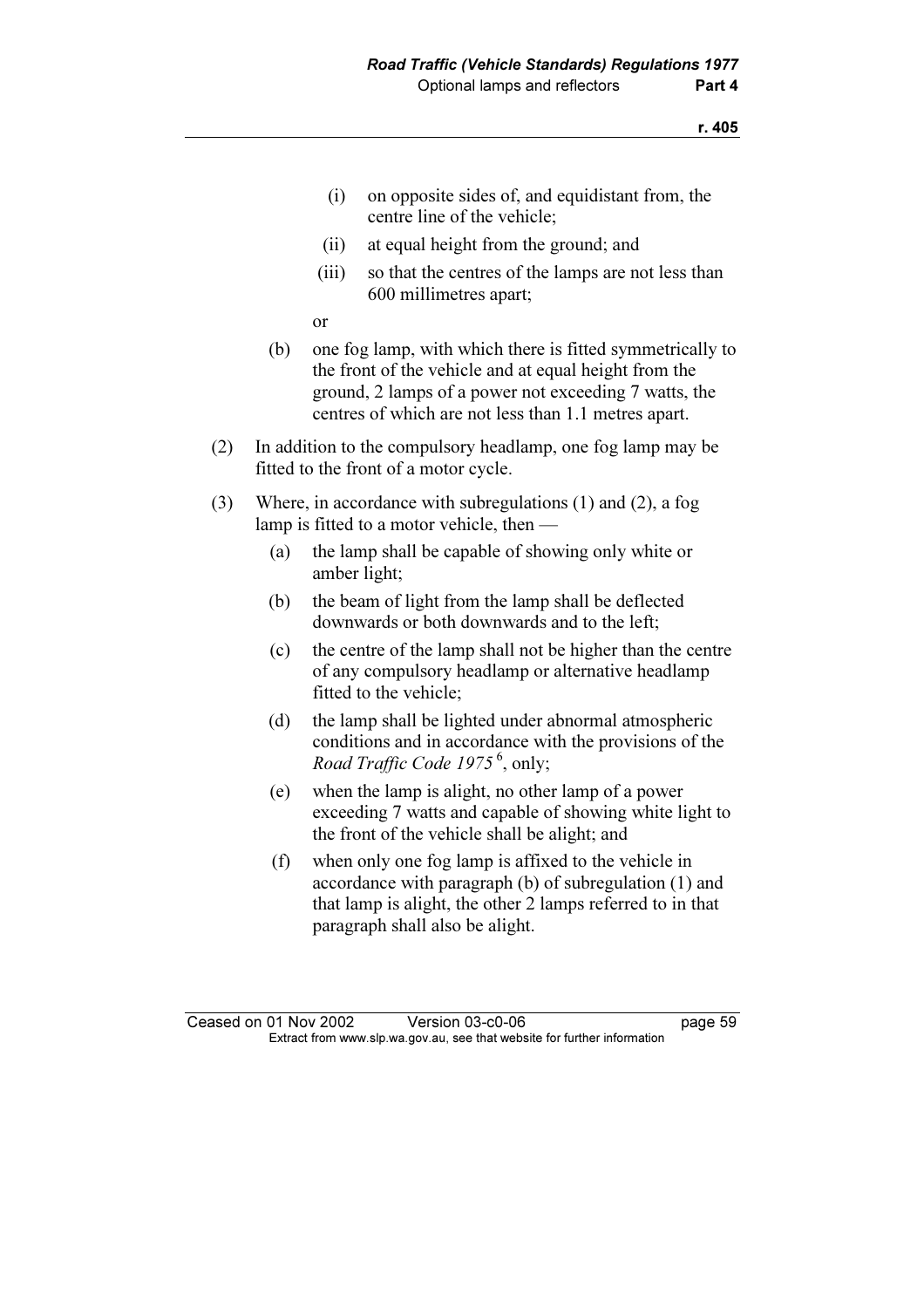#### 406. Spot or search lamps

 A spot or search lamp may be fitted, or connected to, a motor vehicle, but it shall not be lighted except in accordance with the provisions of the *Road Traffic Code 1975*<sup>6</sup>.

### 407. Optional clearance and sidemarker lamps on rigid motor vehicle of 2.2 m or more in width

 In addition to the rear clearance and sidemarker lamps that are required to be affixed to a vehicle by these regulations, additional rear clearance and sidemarker lamps that comply with the requirements of these regulations may be fixed to the rear of a rigid motor vehicle that is 2.2 metres or more in width and additional combination clearance sidemarker lamps may be fitted to the sides of the vehicle.

#### 408. Fitting of illuminated signs

- (1) In addition to the lamps prescribed or permitted under these regulations —
	- (a) an omnibus may be equipped with a lamp or lamps for lighting a sign indicating the route, destination or other necessary information relating to the omnibus;
	- (b) a motor vehicle, licensed for the carriage of not more than 8 passengers for hire or reward, may be equipped with a lamp or lamps for the lighting of any sign authorised or required to be displayed on the vehicle by any enactment relating to taxi-cars;
	- (c) an emergency vehicle may be equipped with a lamp or lamps for lighting a sign ordinarily displayed by that emergency vehicle;
	- (d) a vehicle that is  $-$ 
		- (i) used for official duties by a member of the Police Force; or
		- (ii) a motor breakdown service vehicle,

page 60 Version 03-c0-06 Ceased on 01 Nov 2002<br>Extract from www.slp.wa.gov.au, see that website for further information  $\mathbf{F}$  from which was the set that we besite for further information  $\mathbf{F}$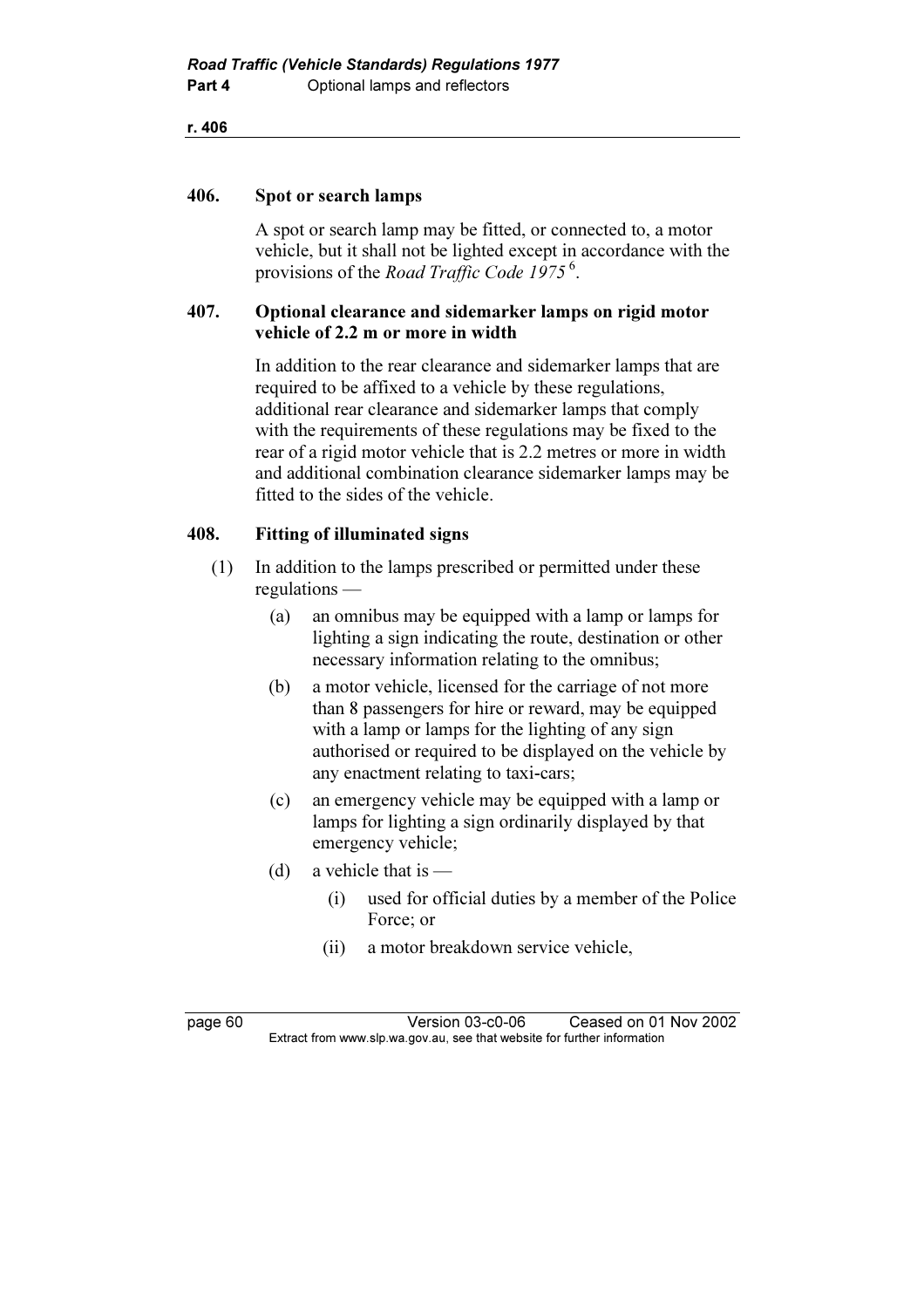may be equipped with a lamp or lamps for lighting a sign ordinarily displayed by that vehicle; and

- (e) any other vehicle may be equipped with a lamp or lamps for lighting a sign on that vehicle if the sign —
	- (i) is mounted on the roof of the vehicle or on a bar across the roof; and
	- (ii) is fitted with no more than 2 globes each of 7 watts or less.
- (2) Lamps fitted to a vehicle referred to in subregulation  $(1)(c)$  or (d) for the purpose of illuminating a sign may be fitted so as to have the capacity to display intermittent flashes when other flashing warning lights fitted to that vehicle are activated but not otherwise.
- (3) Lamps fitted to a vehicle referred to in subregulation (1)(b) for the purpose of illuminating a sign may be fitted so as to have the capacity to display intermittent flashes in the circumstances prescribed under regulation 1210 of the Road Traffic  $Code~1975^6$ .
- (4) In this regulation "emergency vehicle" has the same meaning as it has under the *Road Traffic Code 1975*<sup>6</sup>.

[Regulation 408 inserted in Gazette 28 Oct 1988 p. 4287.]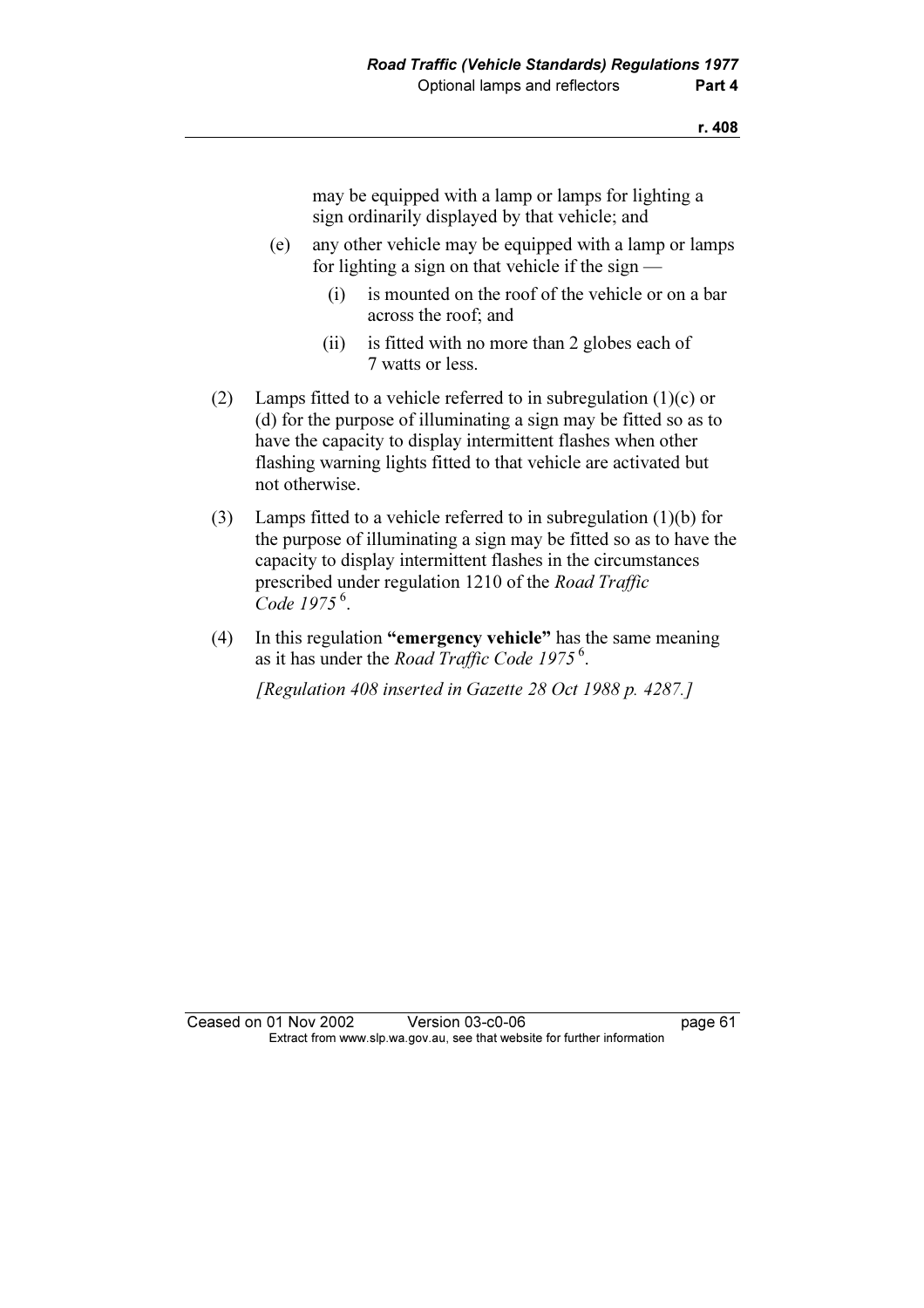# Part 5 — Lamps and reflectors — general provisions

#### 501. Lamps — General requirements

 A lamp or reflector shall not be attached to a motor vehicle or combination of motor vehicle and trailer unless —

- (a) by its construction and adjustment, it so diffuses or directs its light, as to prevent any glare adversely affecting a person's vision; and
- (b) it is of a type prescribed or permitted by these regulations, or approved by the Director General.

 [Regulation 501 amended in Gazette 2 Feb 1982 p. 407; 31 Jan 1997 p. 685.]

## 502. Lamps and reflectors to be provided unless vehicle exempted

 Unless specially exempted by the Director General, a motor vehicle or trailer shall be provided with lamps or reflectors, or both lamps and reflectors, in accordance with these regulations.

 [Regulation 502 amended in Gazette 2 Feb 1982 p. 407; 31 Jan 1997 p. 685.]

#### 503. Requirements in regard to reflectors

- (1) A reflector required to be fitted to a motor vehicle or trailer, in accordance with these regulations shall —
	- (a) be such that, during the hours of darkness, it reflects the light of a headlamp complying with the provisions of regulation 202 and projected on it, so as to be clearly visible to the driver of the vehicle from which the light is projected, at a distance of 100 metres;
	- (b) except as provided by regulation 306(c), be fitted in a vertical position and at right angles to the longitudinal axis of the vehicle; and
	- (c) be unobscured and in a clean condition.

page 62 <br>Extract from www.slp.wa.gov.au, see that website for further information<br>Extract from www.slp.wa.gov.au, see that website for further information  $\mathbf{F}$  from which was the set that we besite for further information  $\mathbf{F}$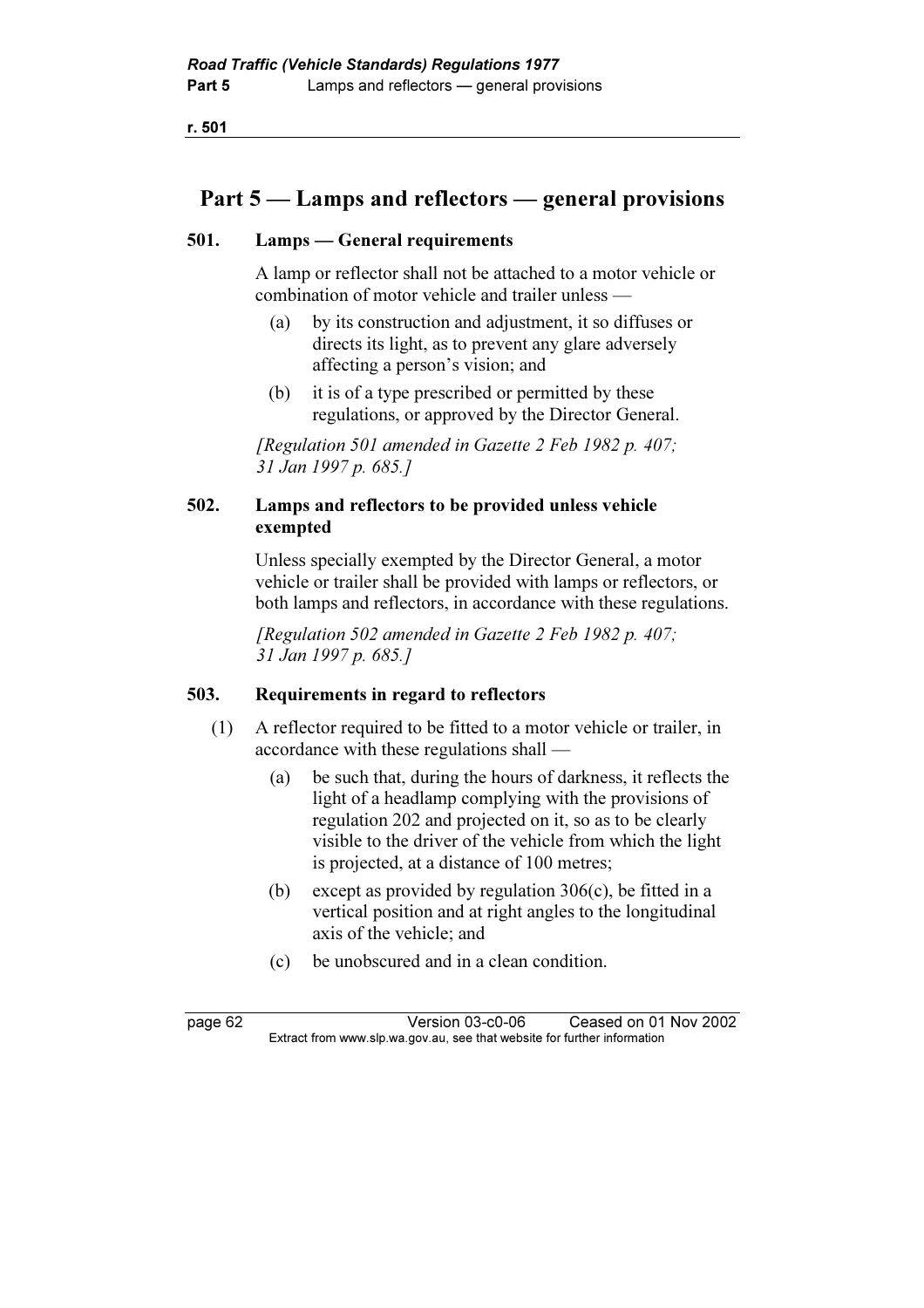- (2) A reflector required to be fitted to a motor vehicle or trailer in accordance with these regulations shall comply with the requirements of Australian Standard Interim Specification No. 355 — 1955, Retro Reflectors for Road Signs and Vehicles.
- (3) Where reflective material is permitted to be fitted to a motor vehicle or trailer, it shall comply with the requirements of Australian Standard Interim Specification No. 354 — 1955, Retro Reflecting Materials for Road Signs and Vehicles.

### 504. Electric wiring

- (1) The wiring of a lamp prescribed by these regulations shall
	- (a) be stranded wire of a suitable size, material, and insulation;
	- (b) be properly supported at intervals of not more than 600 millimetres, except in the case of a pole-type trailer so constructed that the length of the pole forward of the trailer frame can be adjusted;
	- (c) be soldered and properly insulated at joints, unless the joint is made by a connector that provides adequate insulation and electrical contact;
	- (d) be located in such a position that it cannot become overheated, cannot come into contact with moving parts, or constitute a fire hazard due to its proximity to the fuel system; and
	- (e) be protected from chafing, with the edges of every hole in any metal through which the wiring passes rolled or bushed with a grommet of rubber or other suitable insulating material.
- (2) A trailer shall be equipped with an electrical conductor that
	- (a) is of a suitable size and material;
	- (b) is independent of the trailer coupling; and
	- (c) provides a return path between the electrical lighting circuit, including any signalling circuit, of the trailer and that of any vehicle hauling it.

Ceased on 01 Nov 2002 Version 03-c0-06 page 63<br>Extract from www.slp.wa.gov.au, see that website for further information  $\mathbf{F}$  from which was the set that we besite for further information  $\mathbf{F}$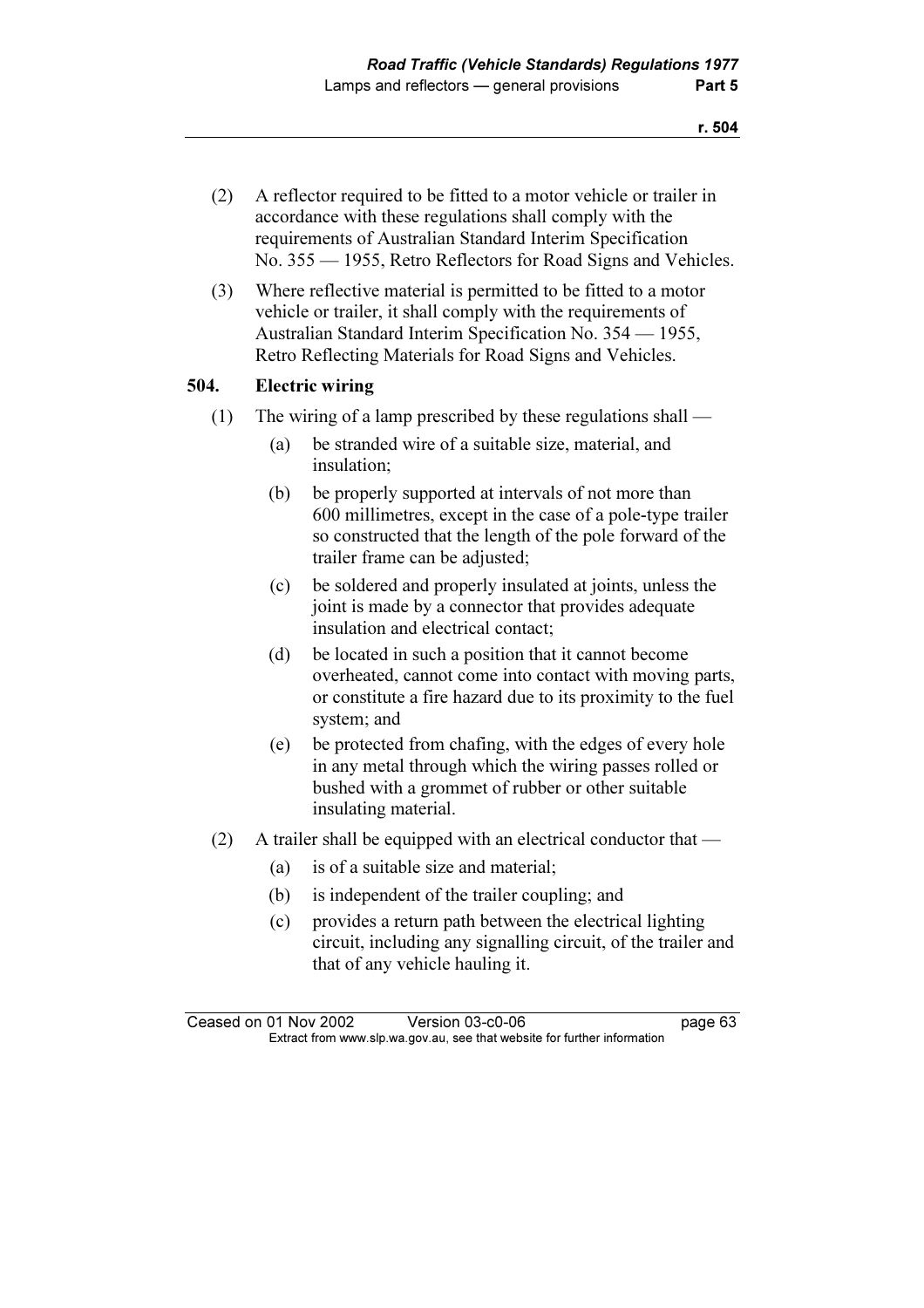# Part 6 — Braking equipment

#### 601. Brakes

- (1) Subject to the provisions of subregulation (2) a motor vehicle, other than a motor cycle, shall be equipped with an efficient braking system comprising brakes fitted to all road wheels, either with 2 separate methods of actuation, or with a separate emergency hand-brake system, so arranged, in both cases, that the emergency hand-brake is capable of acting on at least 2 wheels or wheel assemblies, and that, in the event of failure of any one part of the actuating mechanism, effective braking remains on not less than 2 wheels or wheel assemblies.
- (2) Notwithstanding the provisions of subregulation (1), where a vehicle complies with the performance requirements of regulation 604, then —
	- (a) if it was first registered before 1 January 1930 it may have 2 independent, efficient braking systems, each of which acts on not less than half the number of road wheels or wheel assemblies, or, where the vehicle has less than 4 wheels or wheel assemblies, acts on 2 wheels or wheel assemblies; and
	- (b) if the vehicle is a tractor, grader or other self-propelled mobile plant incapable of exceeding 40 kilometres per hour and is equipped with one efficient wholly mechanical braking system, acting on at least 2 wheels or wheel assemblies, and the actuating mechanism has a ratchet or locking device capable of holding it in any selected position, it complies with the requirements of this regulation.
- (3) The brake tubing, brake hose, brake cables, rods and other linkage shall, in every case —
	- (a) be so constructed as to ensure adequate, reliable and continued functioning;

page 64 Version 03-c0-06 Ceased on 01 Nov 2002<br>Extract from www.slp.wa.gov.au, see that website for further information  $\mathbf{F}$  from which was the set that we besite for further information  $\mathbf{F}$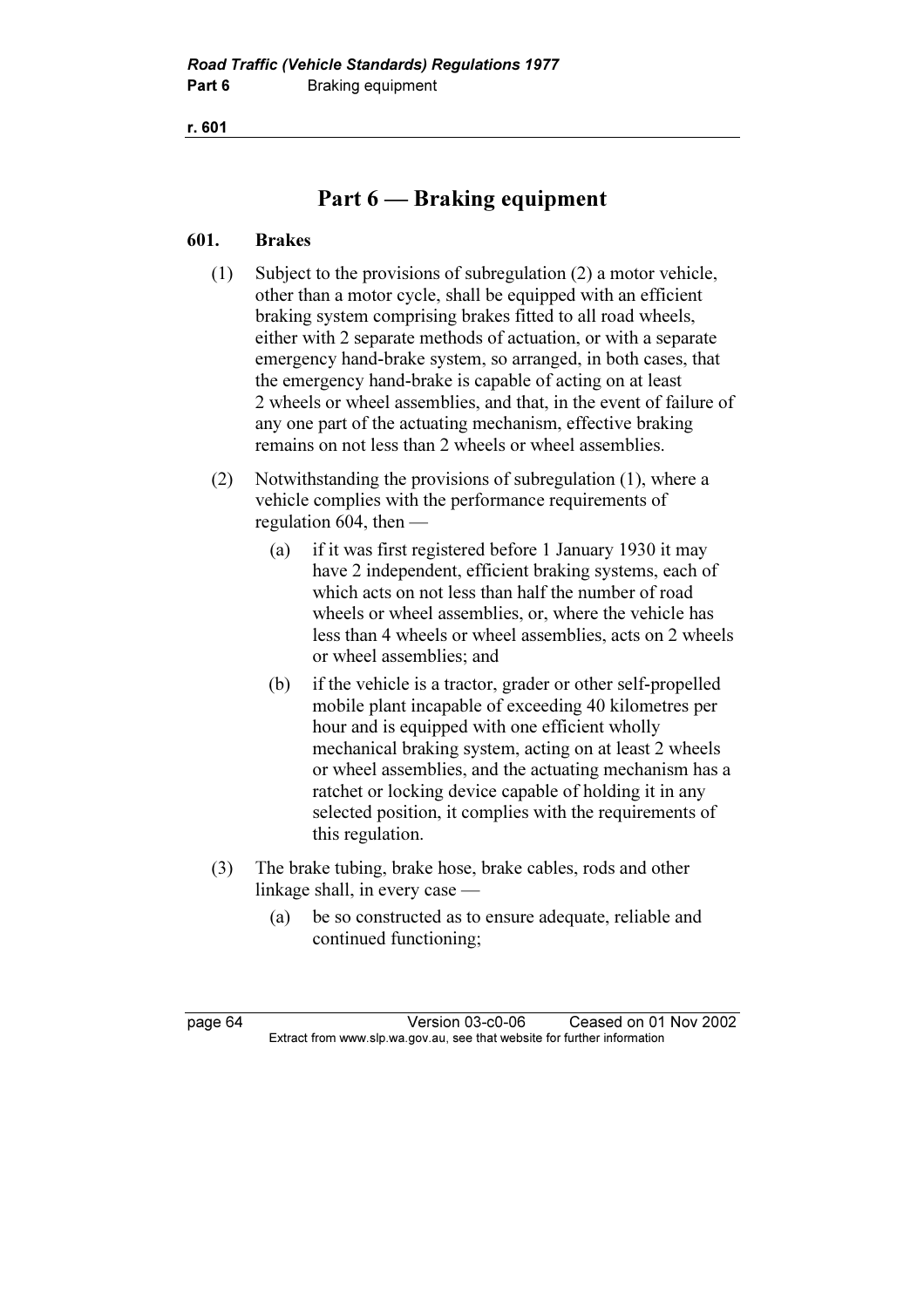- (b) be so fitted to the vehicle as to prevent chafing, kinking, or other mechanical damage, under normal motion of the parts to which they are attached; and
- (c) in the case of brake tubing and brake hose, conform to the British Standards Specification of the Society of Automotive Engineers or such other standards specified for hydraulic brake hose, air brake hose or vacuum brake hose as the Director General may approve.
- (4) Notwithstanding the provisions of subregulation (3), all motor vehicles manufactured on or after 1 January 1970 that are equipped with hydraulic brake hoses shall be so equipped with hydraulic brake hose that complies with Australian Design Rule No. 7 — Hydraulic Brake Hoses.
- (5) A braking system shall be so constructed that
	- (a) the service foot-brake acts directly on the road wheels and not through the transmission;
	- (b) the emergency hand-brake is operated by a separate lever fitted with a ratchet or locking device capable of holding it in any selected position, and is applied by direct mechanical action without the intervention of any hydraulic, electrical or pneumatic device; and
	- (c) both braking systems described in paragraphs (a) and (b) are so arranged that, when either system is operated, the brakes are equally applied to all the wheels of an axle.
- (6) A braking system shall be so constructed that provision is made for the adjustment or taking up of the ordinary wear of the brakes and for adequately securing or locking the adjustment device over the whole of its effective range.
- (7) Subject to the provisions of subregulations (11), (12) and (13), where a motor vehicle is fitted —
	- (a) with an air operated braking system, it shall be equipped with at least one air storage reservoir; or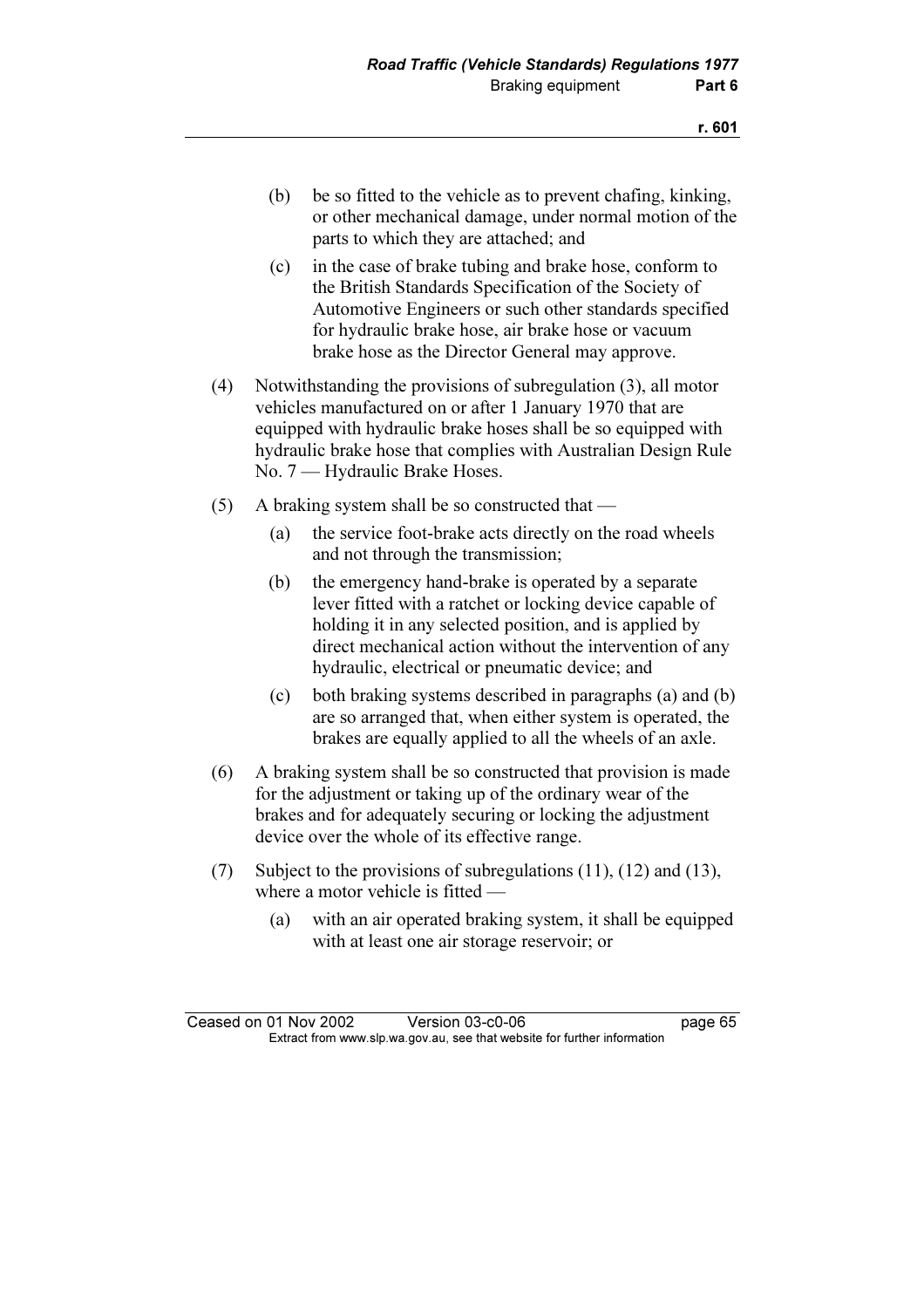- (b) with a vacuum operated braking system, it shall be equipped with at least one vacuum storage reservoir.
- (8) Subject to the provisions of subregulations  $(11)$ ,  $(12)$  and  $(13)$  a motor vehicle, of which the aggregate mass is 6 tonnes or more, and an omnibus, shall, if fitted with air assisted or vacuum assisted braking system, be equipped with not less than one storage reservoir for air or vacuum, as the case may require.
- (9) The storage reservoir with which the motor vehicle is equipped in accordance with subregulations (7) and (8) shall —
	- (a) be of adequate size and capacity to ensure that, in the event of the engine stopping or the source of supply of air or vacuum failing, not less than 2 applications of the service brake, each complying with the brake performance requirement prescribed by regulation 604, can be made;
	- (b) be of adequate strength and, in the case of an air reservoir, be provided with a drain, plug or other means to permit the removal of water or other foreign matter that may accumulate, at the lowest point of the reservoir;
	- (c) be provided with such a visible or audible warning signal or both as will readily indicate to the driver, while in his proper driving position, any loss or lack of air or vacuum sufficient to prevent the vehicle from being stopped in the distance prescribed by regulation 604; and a gauge indicating pressure or vacuum within the reservoir does not satisfy the requirements of this paragraph; and
	- (d) be safeguarded by a check valve or equivalent device such as will, in the event of failure or leakage in its connection to the source of compressed air or vacuum, ensure that the air or vacuum supply in the reservoir is not depleted by the failure or leakage.
- (10) Subject to the provisions of subregulations (12) and (13), a motor vehicle used to tow a trailer, semi-trailer or pole-type

page 66 Version 03-c0-06 Ceased on 01 Nov 2002<br>Extract from www.slp.wa.gov.au, see that website for further information  $\mathbf{F}$  from which was the set that we besite for further information  $\mathbf{F}$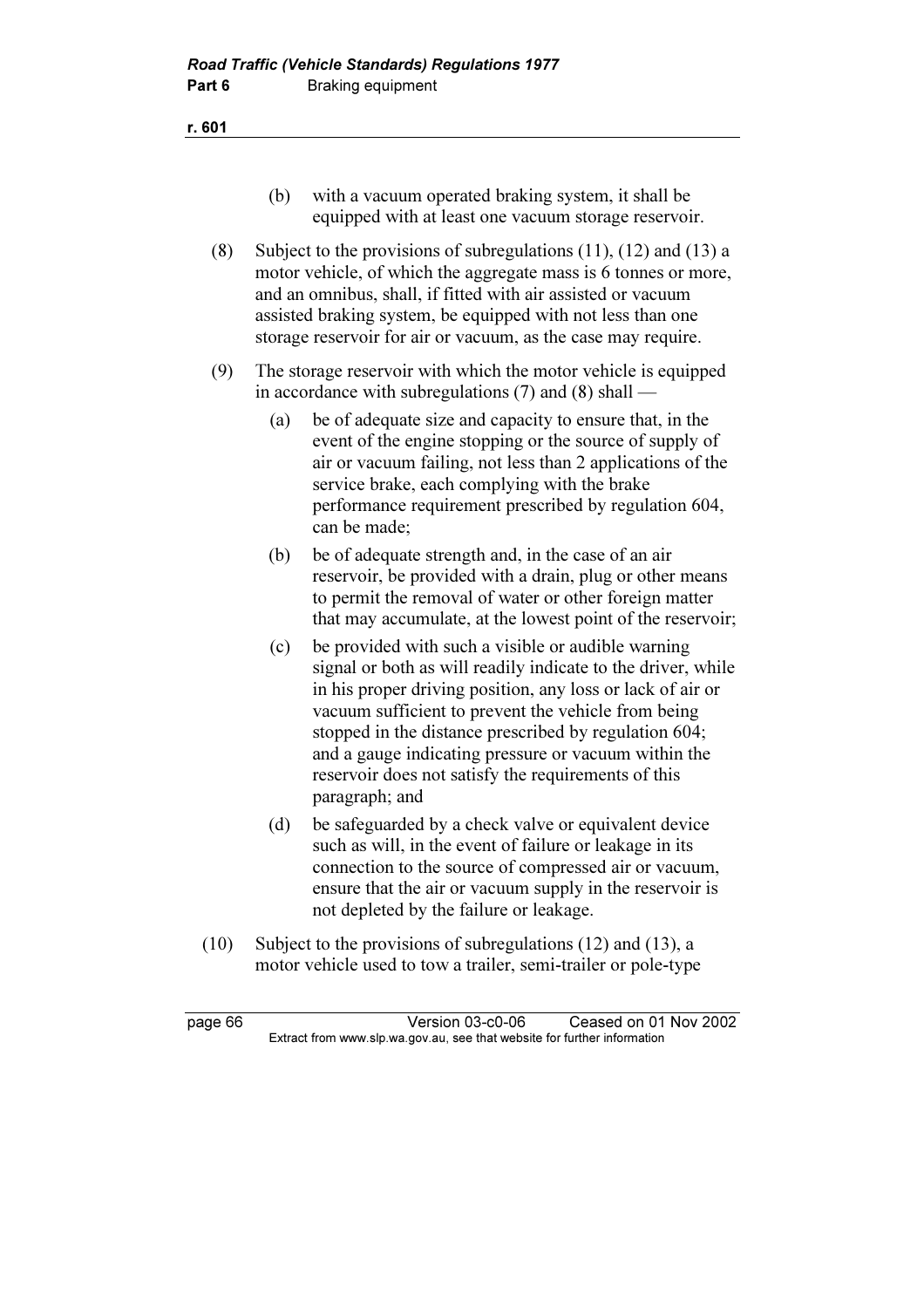trailer required to be equipped with brakes, shall be equipped with means of providing that, in case of a breakaway of the tow, the service brakes of the motor vehicle remain operative and capable of stopping the motor vehicle, in the distance prescribed by regulation 604.

- (11) On and after 1 January 1967 the requirements
	- (a) of subregulations (7), (8) and (9) shall apply to omnibuses; and
	- (b) of subregulations  $(7)$ ,  $(8)$ ,  $(9)$  and  $(10)$  shall apply to every motor vehicle of which the aggregate mass is 6 tonnes or more and which is —
		- (i) first registered on or after that date; and
		- (ii) first fitted with air or vacuum operated or air or vacuum assisted brakes on or after this date.
- (12) Notwithstanding the provisions of subregulation (5), emergency brakes applied by spring action, after the release of air pressure or vacuum holding them off, may be fitted to a motor vehicle, and, in that event —
	- (a) the brakes shall be so fitted and arranged that they will act directly on, and be applied equally to, all the wheels of any axle on which they are used;
	- (b) the lever or control by which the brakes are made to apply shall be fitted with a device that will lock the lever or control against inadvertent operation and shall be so located as to enable the driver to apply or release the brakes from the normal driving position;
	- (c) the brakes, when not deliberately brought into use, shall be held off by the normal air or vacuum supply in the vehicle and shall be applied by the near instantaneous discharge of the air or vacuum by which they are held off, through the operation of the lever or control mentioned in paragraph (b) of this subregulation;
	- (d) a separate air or vacuum reservoir, complying with the provisions of subregulation (9)(b) and (d), to provide at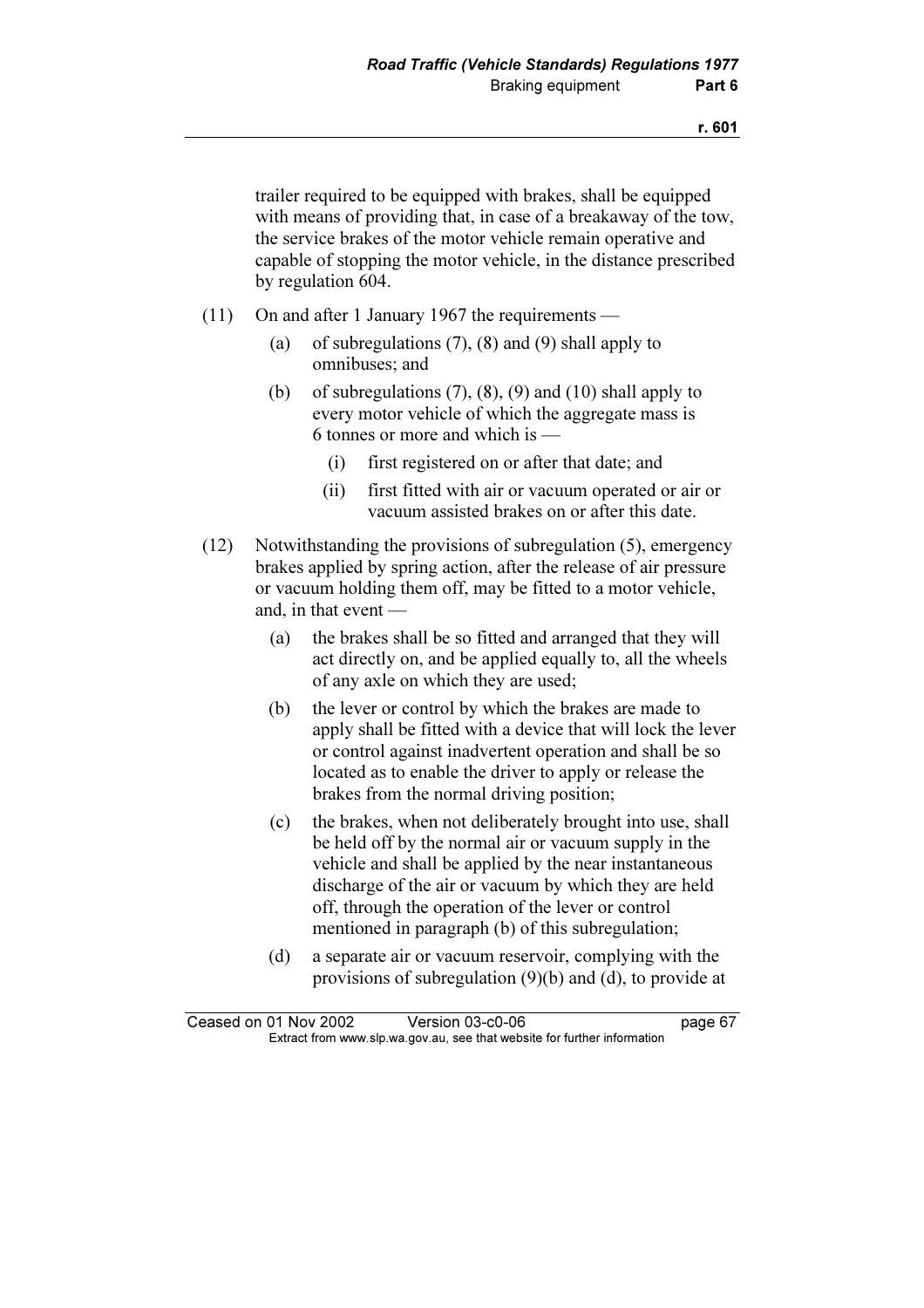least 2 releases of the spring brakes when the normal air or vacuum supply is not available, shall be provided, together with a lever or control so located as to enable the driver to release and apply the brakes from the normal driving position;

- (e) the brakes shall not operate, automatically, on loss of stored air or vacuum supply, before the pressure or vacuum in the system has fallen below the level at which the low level warning signal operates;
- (f) where the brakes are fitted to a motor vehicle used to tow a trailer, semi-trailer or pole-type trailer, they shall not operate, automatically, before the breakaway brakes operate, and their application shall not cause the normal brakes of the trailer, semi-trailer or pole-type trailer to operate; and
- (g) the brakes shall be capable of stopping the vehicle in the distances specified in Table B to regulation 604.
- (13) On and after 1 July 1967 the requirements of subregulations (7), (8), (9) and (10) shall, where relevant, apply to every motor vehicle.

 [Regulation 601 amended in Gazette 2 Feb 1982 p. 407; 31 Jan 1997 p. 685-6.]

### 602. Brakes on motor cycles

 A motor cycle shall have 2 adjustable, independent and efficient service braking systems, one capable of acting directly on the front wheel and the other on the rear wheel.

### 603. Brakes on trailers

- (1) Subject to the provisions of subregulations (6), (8) and (9), a trailer and a semi-trailer shall be equipped with an efficient brake so designed, constructed and maintained that it is capable of acting upon all wheels.
- (2) The brake tubing and brake hose fitted to a trailer or semi-trailer shall be such as comply with the requirements of regulation 601.

page 68 Version 03-c0-06 Ceased on 01 Nov 2002<br>Extract from www.slp.wa.gov.au, see that website for further information  $\mathbf{F}$  from which was the set that we besite for further information  $\mathbf{F}$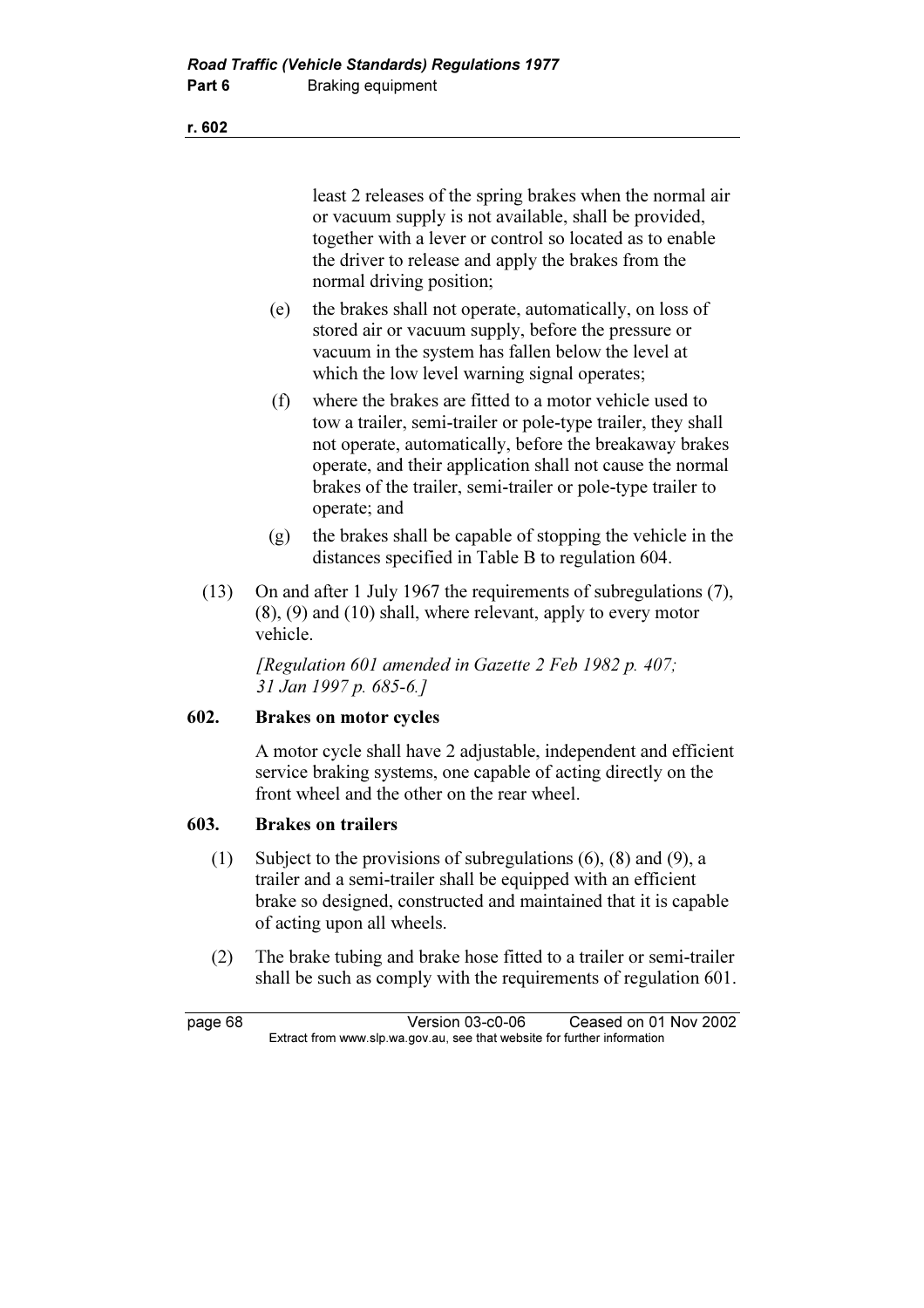- (3) Subject to the provisions of subregulation (5), a trailer exceeding a gross mass of 2 tonnes and a semi-trailer and pole-type trailer shall —
	- (a) be equipped with brakes of such a character as to be applied automatically and promptly, upon its breaking away from the towing vehicle and be so constructed as to maintain application of the brakes, in the event of a breakaway, for at least 15 minutes;
	- (b) if fitted with an air or vacuum operated brake system, be equipped with such a storage reservoir for air or vacuum, as the case may require, as complies with the requirements of regulation 601; and
	- (c) if fitted with an air operated brake system and manufactured or first registered after 1 January 1960 be equipped with a system so designed that the air supply reservoir is safeguarded against back flow of air through the supply line.
- (4) The storage reservoir with which a trailer is equipped in accordance with subregulation (3)(b), shall be provided with such a visible or audible warning signal or both as will readily indicate to the driver, while in his proper driving position, any loss or lack of air or vacuum sufficient to prevent the vehicle from being stopped, in the distance prescribed by regulation 604, and a gauge indicating pressure or vacuum within the reservoir does not satisfy the requirements of this subregulation.
- (5) Where a vehicle to which subregulation (3) applies
	- (a) is registered, for the first time, after the commencement of these regulations; or
	- (b) is used after 1 January 1967,

 it shall be so equipped as to comply with the provisions of that subregulation.

(6) A brake is not required to be fitted to —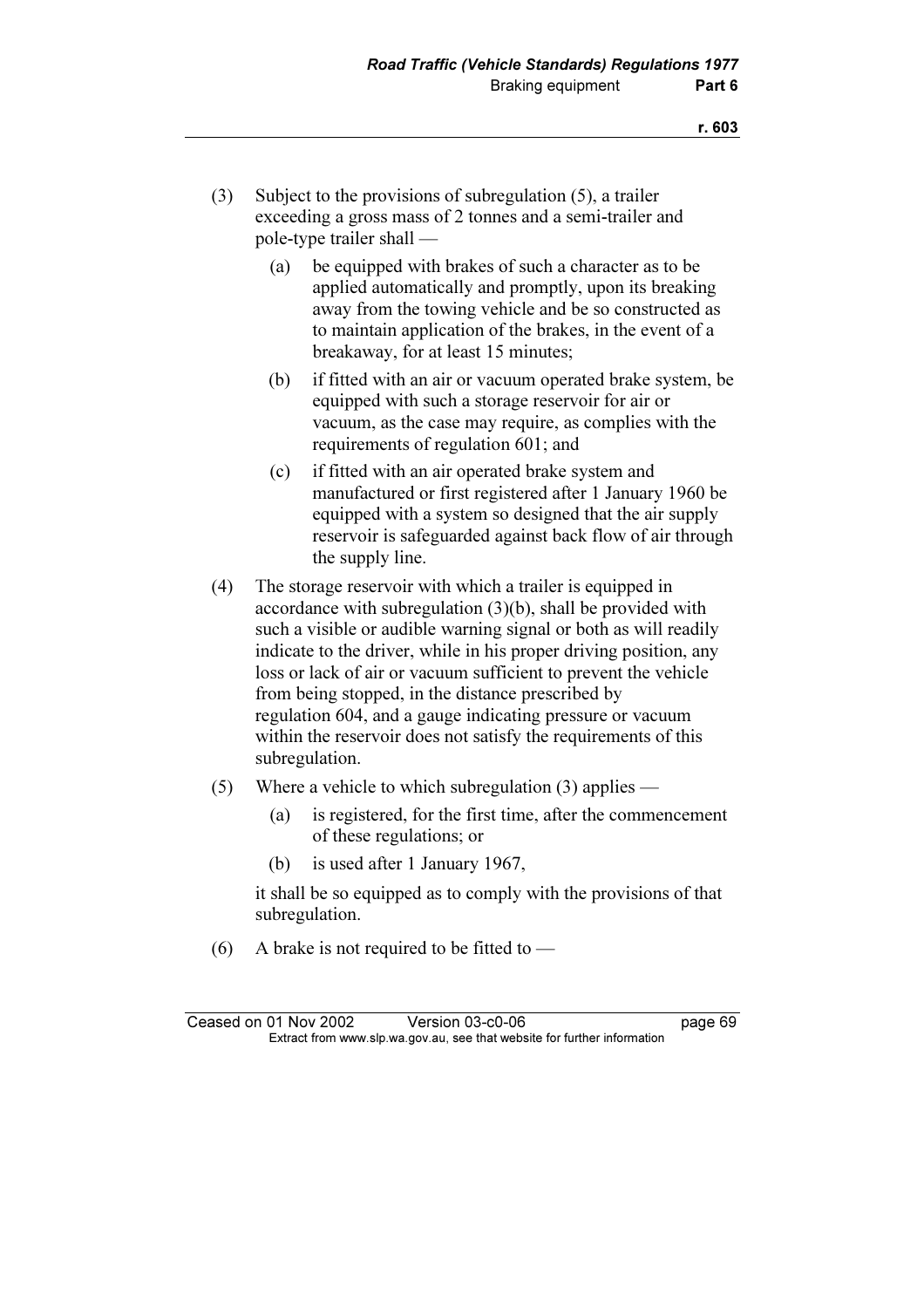- (a) a trailer that has a tare of less than 500 kilograms, and an aggregate mass of less than one tonne;
- (b) a caravan trailer or a plant trailer that has a tare not exceeding one tonne; or
- (c) any other trailer exempted from that requirement by the Director General either generally by notice published in the Gazette or specially by notice in writing to the owner, but in either event so long only as the trailer is used in conformity with the conditions imposed by the Director General in the notice exempting the trailer from that requirement.
- (7) Where brakes are required by these regulations to be fitted to a vehicle, overrun brakes are not a braking system for the purposes of that requirement except that over-run brakes of a make and type approved by the Director General are deemed to be an efficient braking system where fitted to a trailer of which the aggregate mass does not exceed 2 tonnes.
- (8) A trailer of an aggregate mass not exceeding 2 tonnes that has 2 axles may be fitted with brakes that operate on the wheels fitted to one of those axles only.
- (9) A trailer with an aggregate mass not exceeding 3 tonnes and which has 3 axles may be fitted with brakes that operate on only the wheels fitted to 2 of those axles.

 [Regulation 603 amended in Gazette 2 Feb 1982 p. 407; 31 Jan 1997 p. 685-6.]

## 604. Performance ability of brakes

- (1) Service Brakes
	- (a) other than omnibuses

 Every motor vehicle or combination of motor vehicle and trailer, not being an omnibus, shall be capable at all times under all conditions of loading, of being stopped on a dry, smooth, level road free from loose material,

page 70 Version 03-c0-06 Ceased on 01 Nov 2002<br>Extract from www.slp.wa.gov.au, see that website for further information  $\mathbf{F}$  from which was the set that we besite for further information  $\mathbf{F}$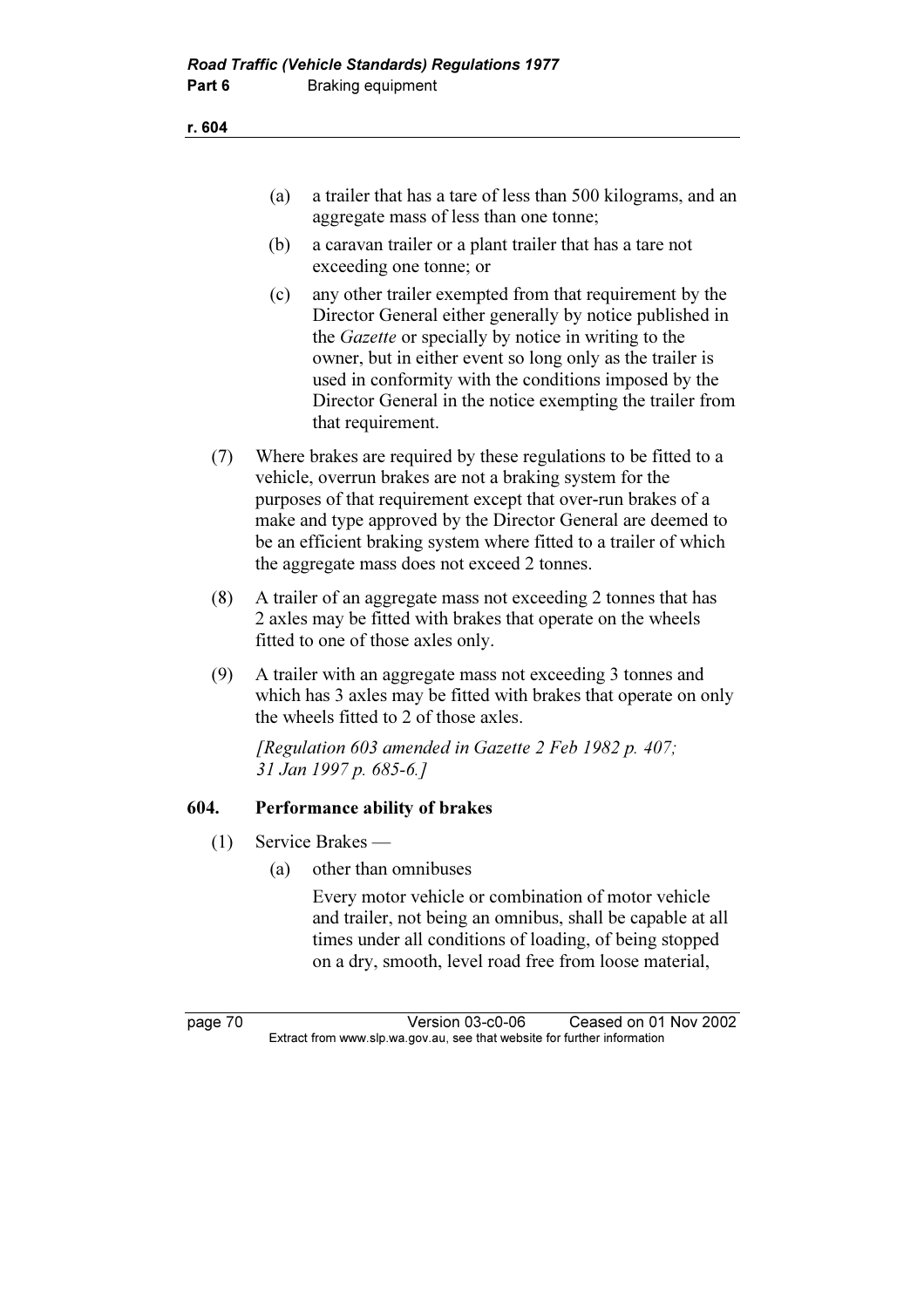with one sustained application of the service (foot) brake control, within the distances specified in the Table A below from a speed of 30 kilometres per hour.

 (b) Every omnibus shall be capable at all times under unladen conditions, of being stopped on a dry, smooth, level road free from loose material, with one sustained application of the service (foot) brake control within the distance specified in the Table A below from a speed of 30 kilometres per hour.

| $\mathbf{u}$ we $\mathbf{n}$             |                                             |                                                                                           |  |  |
|------------------------------------------|---------------------------------------------|-------------------------------------------------------------------------------------------|--|--|
| <b>Categories of Vehicles</b>            | Metres to<br>stop from<br>$30 \text{ km/h}$ | Equivalent "Overall"<br>deceleration in metres<br>per second per second<br>(nearest 0.1m) |  |  |
| Vehicle or combination of vehicles under |                                             |                                                                                           |  |  |
|                                          | 9                                           | $3.9 \text{ m/s}^2$                                                                       |  |  |
|                                          | 12                                          | 2.9 m/s <sup>2</sup>                                                                      |  |  |
| Vehicles or combination of vehicles      |                                             |                                                                                           |  |  |
| 2.5 tonnes gross weight or over          | 14                                          | $2.5 \text{ m/s}^2$                                                                       |  |  |
| Vehicles or combination of vehicles with |                                             |                                                                                           |  |  |
| maximum speed $25-30$ km/h               | 15                                          | 2.3 $m/s^2$                                                                               |  |  |
| Vehicles or combination of vehicles with |                                             |                                                                                           |  |  |
|                                          | .                                           | $2.3 \text{ m/s}^2$                                                                       |  |  |

| h<br>ını<br>v<br>ъ |  |
|--------------------|--|
|--------------------|--|

 (2) Emergency (Hand) Brake — Every motor vehicle, articulated vehicle or combination of motor vehicle and trailer shall be capable at all times, and under all conditions of loading, of being stopped on a dry, smooth, level road free from loose material upon application of the emergency (hand) brake control within the distances specified in Table B below, or shall be capable of being decelerated at a sustained rate corresponding to these distances:

| ташс п                          |                                             |                                                              |  |
|---------------------------------|---------------------------------------------|--------------------------------------------------------------|--|
| Vehicle                         | Metres to<br>stop from<br>$30 \text{ km/h}$ | <b>Deceleration</b><br>in metres per<br>second<br>per second |  |
| Under 2.5 tonnes gross weight   | 22                                          | $1.6 \text{ m/s}^2$                                          |  |
| 2.5 tonnes gross weight or over | 34                                          | $1 \text{ m/s}^2$                                            |  |

| Γ <b>able Β</b> |  |
|-----------------|--|
|-----------------|--|

Ceased on 01 Nov 2002 Version 03-c0-06 page 71<br>Extract from www.slp.wa.gov.au, see that website for further information  $\mathbf{F}$  from which was the set that we besite for further information  $\mathbf{F}$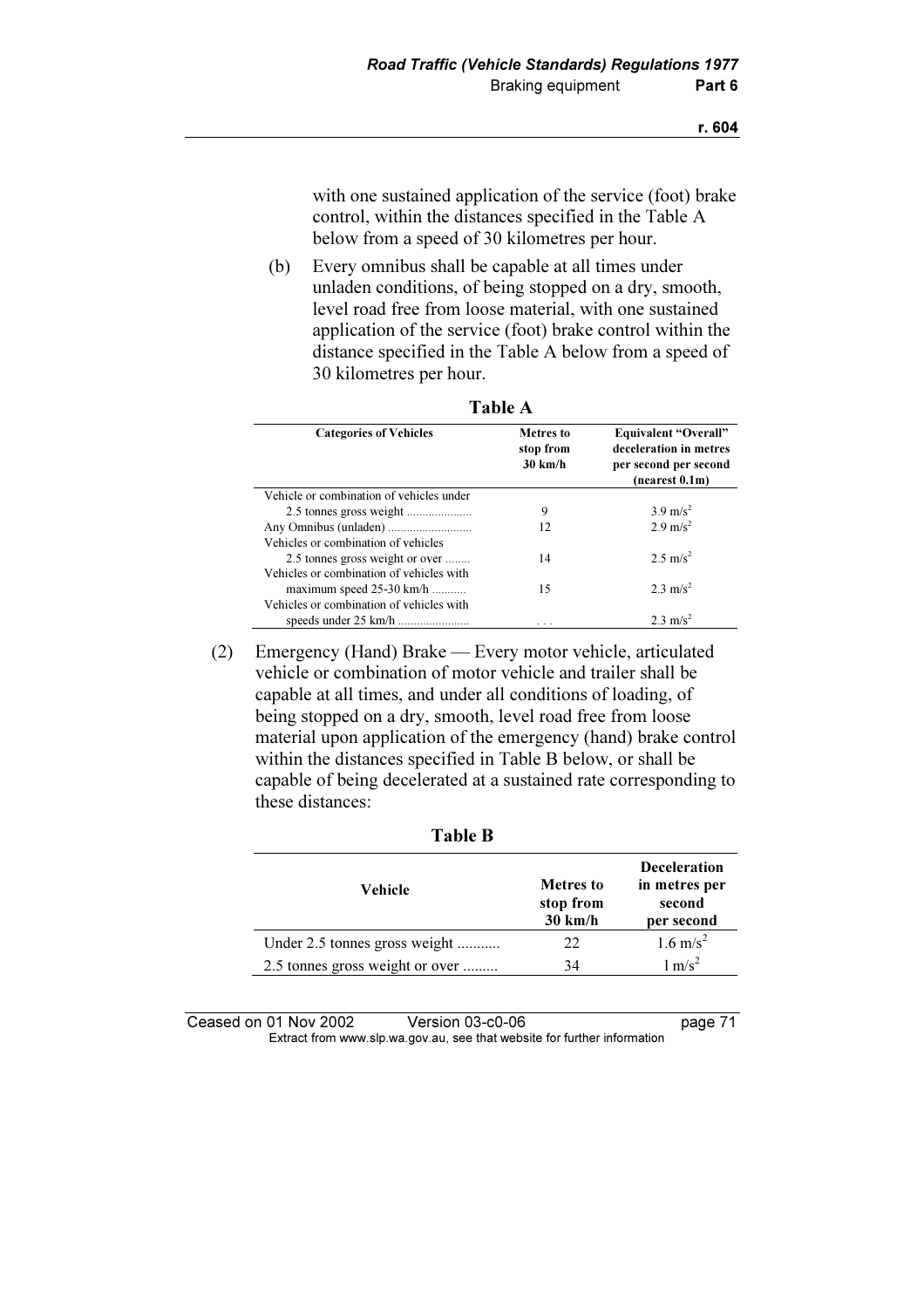### 605. Brake systems

- (1) Every passenger car manufactured on or after 1 January 1977 and equipped with hydraulic service brakes, shall comply at the time of first registration, with Australian Design Rule No. 31 — Hydraulic Braking Systems.
- (2) Every motor cycle manufactured on or after 1 March 1976 shall, at the time of first registration, comply with Australian Design Rule No. 33 — Motor Cycle Brake Systems.

## 606. Heavy trailer braking systems

Every —

- (a) semi-trailer manufactured on or after 1 July 1985 with an individual gross trailer mass rating greater than 20 tonne and less than 60 tonne;
- (b) trailer, manufactured on or after 1 July 1985 with an individual gross trailer mass rating greater than 15 tonne and less than 60 tonne; and
- (c) trailer or semi-trailer manufactured on or after 1 July 1986 with an individual gross trailer mass rating of 4.5 tonne or more and less than 60 tonne,

 shall comply at the time of first registration, with Australian Design Rule No. 38 — Heavy Trailer Braking Systems, issued in February 1983 as amended to February 1984.

[Regulation 606 inserted in Gazette 3 May 1985 p. 1540.]

## 607. Testing of efficiency of brakes

 The testing of the efficiency of the brake or brakes of a vehicle may be carried out by the use of any brake testing device of a type approved by the Minister.

 [Regulation 607 inserted in Gazette 21 Oct 1988 p. 4240; amended in Gazette 3 Feb 1989 p. 3427.]

page 72 <br>Extract from www.slp.wa.gov.au, see that website for further information<br>Extract from www.slp.wa.gov.au, see that website for further information  $\mathbf{F}$  from which was the set that we besite for further information  $\mathbf{F}$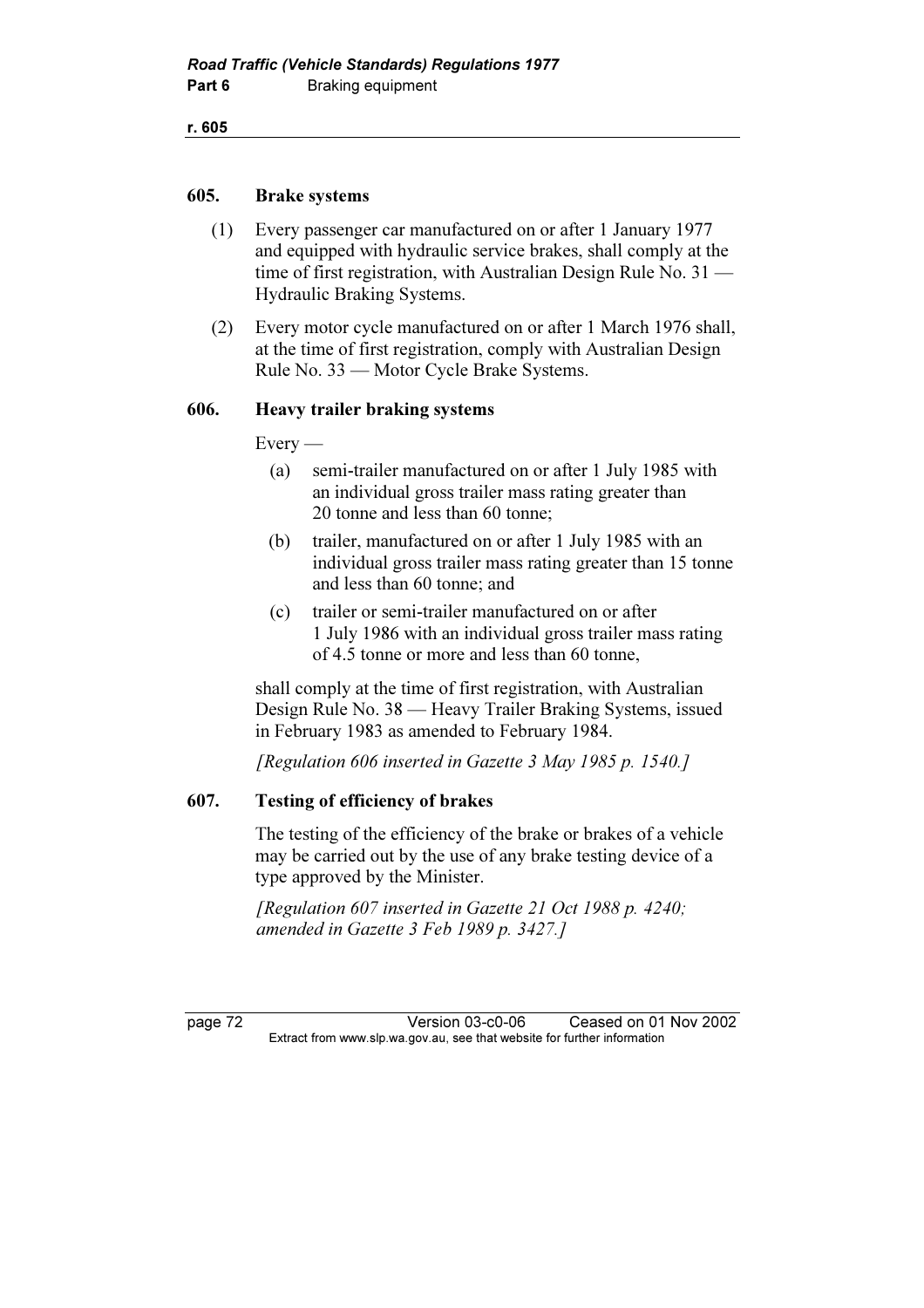# Part 7 — Provision of mudguards

#### 701. Mudguards on wheels on foremost axle

- (1) Subject to subregulation (2), every motor vehicle shall, unless the forward portion of the vehicle is so designed or constructed that it fulfils all the conditions set out in paragraphs (a) and (b), have a mudguard or mudguards for all the wheels on the foremost axle of the vehicle firmly fitted to it; and each mudguard shall be so constructed and fitted that —
	- (a) as far as practicable, it catches or deflects downwards any stones, mud, water or other substance thrown upwards by the rotation of the wheels; and
	- (b) in the case of a motor vehicle, other than a motor cycle, it is capable, either alone or in conjunction with other components of the vehicle body or chassis, of preventing direct contact with the upper half of the wheel, in the event of a forward collision.
- (2) The provisions of this regulation do not apply to a vehicle of which the construction or use is such, that, in the opinion of the Director General, it is unnecessary or impracticable to provide a mudguard or mudguards.

 [Regulation 701 amended in Gazette 2 Feb 1982 p. 407; 31 Jan 1997 p. 685-6.]

#### 702. Mudguards for wheels on rearmost axle

- (1) Subject to subregulation (2), every motor vehicle and every trailer and semi-trailer shall have a mudguard or mudguards, for all wheels on the rearmost axle of the vehicle, firmly fitted to it.
- (2) Where a vehicle is so constructed that its body or equipment catches or deflects downwards any stones, mud, water or other substance thrown upwards, ahead of, or above, the wheel or wheels on the rearmost axle, but does not adequately catch or deflect downwards such of those substances as are thrown upwards to the rear, a section only of mudguard may be fitted to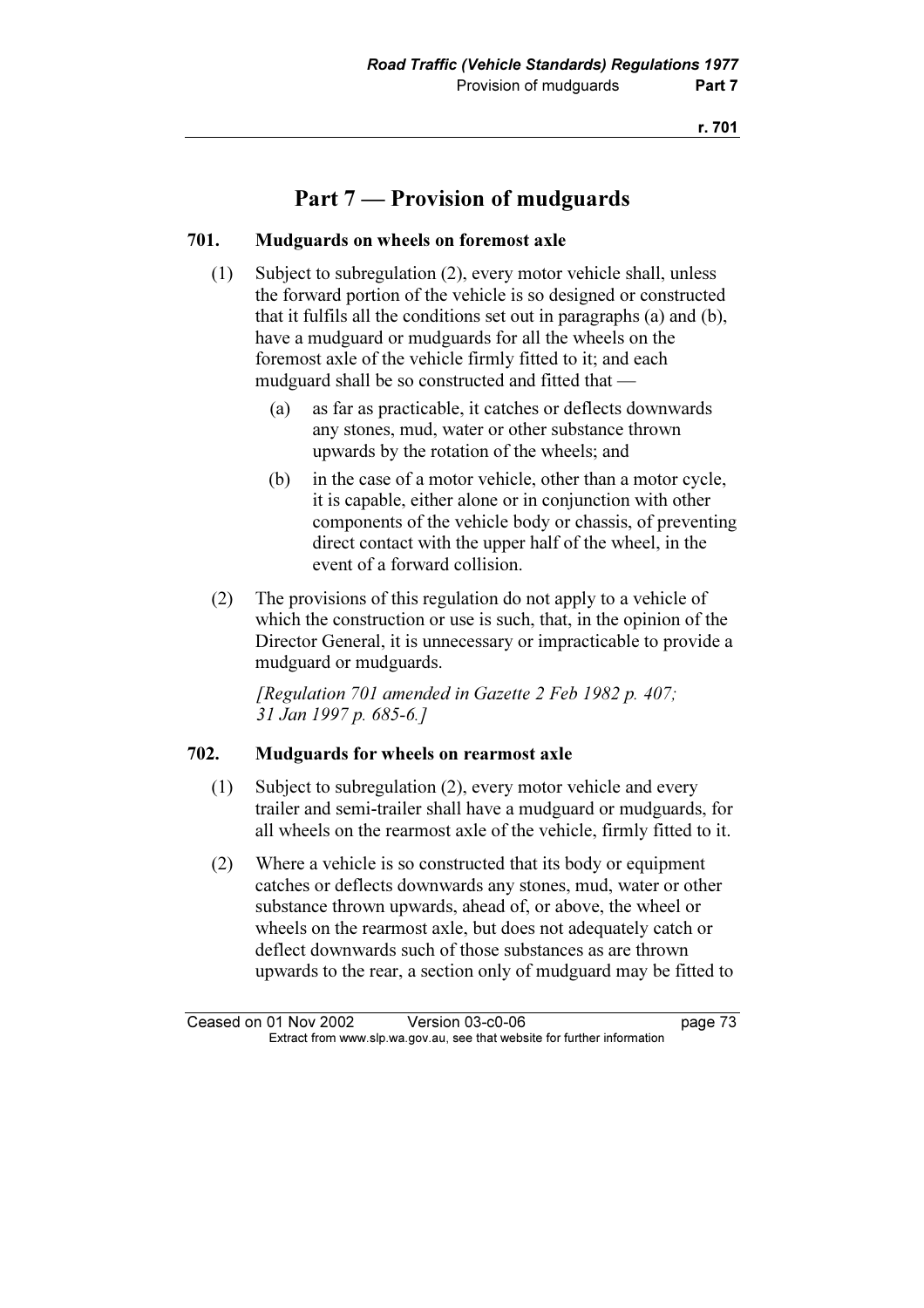the body or equipment at the rear of the wheel or wheels on the rearmost axle, if that section complies, as to width and the lowest edge height requirement, with the provisions of regulation 703.

- (3) The provisions of this regulation do not apply to
	- (a) a motor vehicle with an extended rear body overhang, of the passenger car type, or to a utility, station wagon, or panel van with similar extended rear end overhang, or to a caravan or trailer with a low level floor extended at the rear, or to a vehicle of which the body overhang, although not falling within the meaning of a mudguard, in regulation 104 is adequately equipped with a fitting or device to bring it within that meaning;
	- (b) a pole-type trailer that is used solely or principally for work in a forest;
	- (c) a fork lift truck;
	- (d) a motor vehicle that is used solely for the purpose of hauling a trailer, semi-trailer or pole-type trailer; or
	- (e) any other vehicle of which the construction or use is such that, in the opinion of the Director General, it is unnecessary or impracticable to provide a mudguard or mudguards.

 [Regulation 702 amended in Gazette 2 Feb 1982 p. 407; 31 Jan 1997 p. 685-6.]

### 703. Width of mudguard

 Where a mudguard is required to be fitted to a motor vehicle, trailer, or semi-trailer, under regulation 702 —

- (a) the width of the mudguard shall
	- (i) be not less than the overall width of the wheel or wheels for which it is provided; or
	- (ii) be not less than 380 millimetres, if the motor vehicle, trailer or semi-trailer has a body of the

page 74 Version 03-c0-06 Ceased on 01 Nov 2002<br>Extract from www.slp.wa.gov.au, see that website for further information  $\mathbf{F}$  from which was the set that we besite for further information  $\mathbf{F}$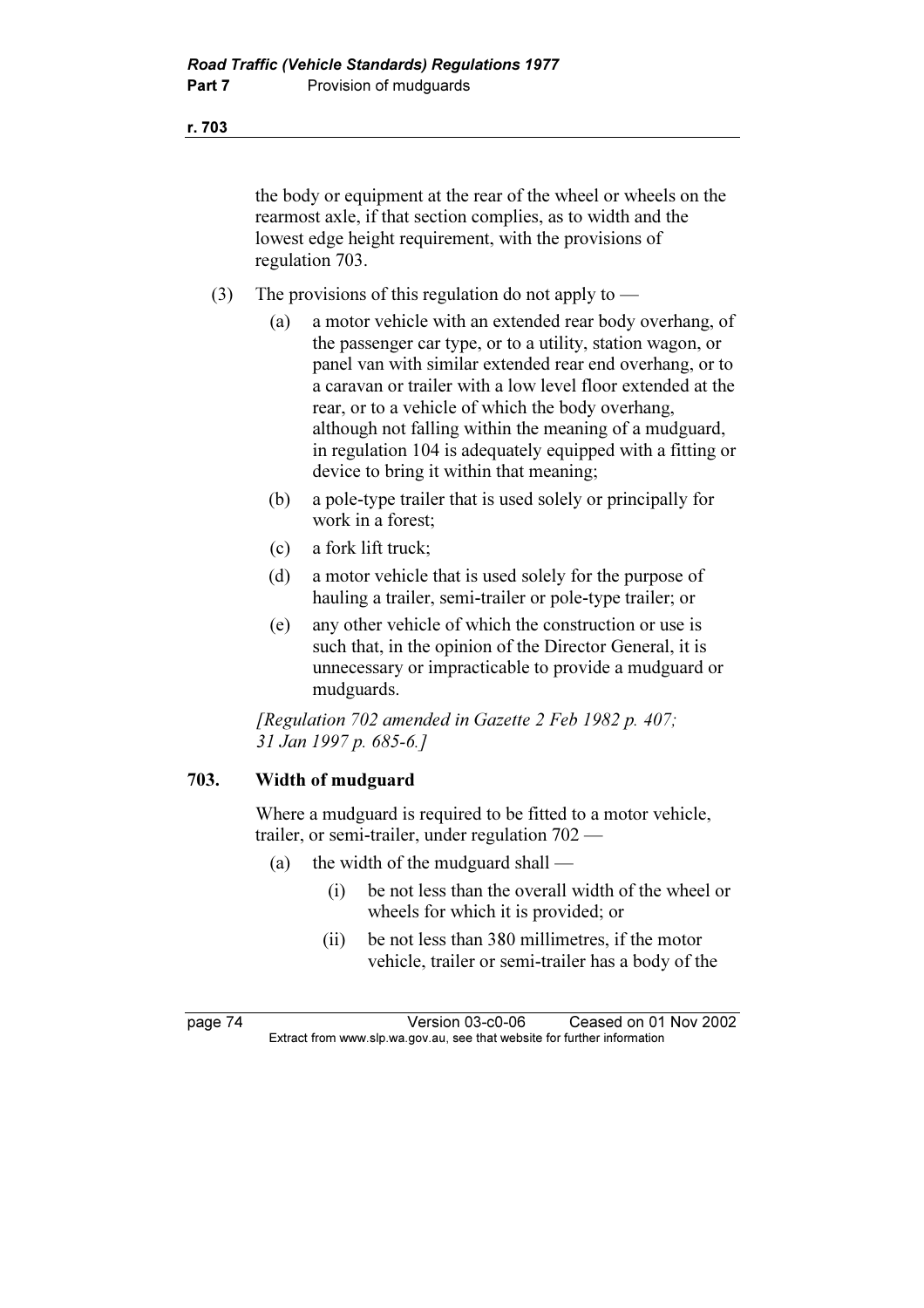tray type of which the width, together with any equipment or load thereon, is 2.2 metres or more;

- (b) the mudguards shall give protection at a point the height of which above the level ground shall not exceed —
	- (i) in the case of passenger cars and derivatives thereof, one-half; or
	- (ii) in the case of other motor vehicles and trailers, one third,

 of the distance such point is rearward of the centre line of the rear axle; and

 (c) the mudguard shall be continuous from the point defined in subparagraph (b) to a point 30° forward of the centre line of the rear axle.

## 704. Motor cycle mudguards

 On every motor cycle that is first manufactured on or after 1 July 1975 —

- (a) the mudguard fitted to the rear wheel and the wheel of any side-car shall extend from a point vertically above the foremost part of the wheel rearward to a point not higher than the intersection of the arc of the mudguard with a line through the centre of the wheel at 45 degrees to a horizontal plane through the centre of the wheel when the rider is seated; and
- (b) the mudguard fitted to the front wheel shall extend not less than from a point vertically above the centre of the wheel rearward to a point not higher than the centre of the wheel when the rider is seated or to the point where suitable protection is afforded by the frame or other construction of the motor cycle when the rider is seated.

## 705. Condition of mudguards

 Every mudguard shall be in good order and condition, and free from cracks, tears and sharp or jagged edges.

Ceased on 01 Nov 2002 Version 03-c0-06 page 75<br>Extract from www.slp.wa.gov.au, see that website for further information  $\mathbf{F}$  from which was the set that we besite for further information  $\mathbf{F}$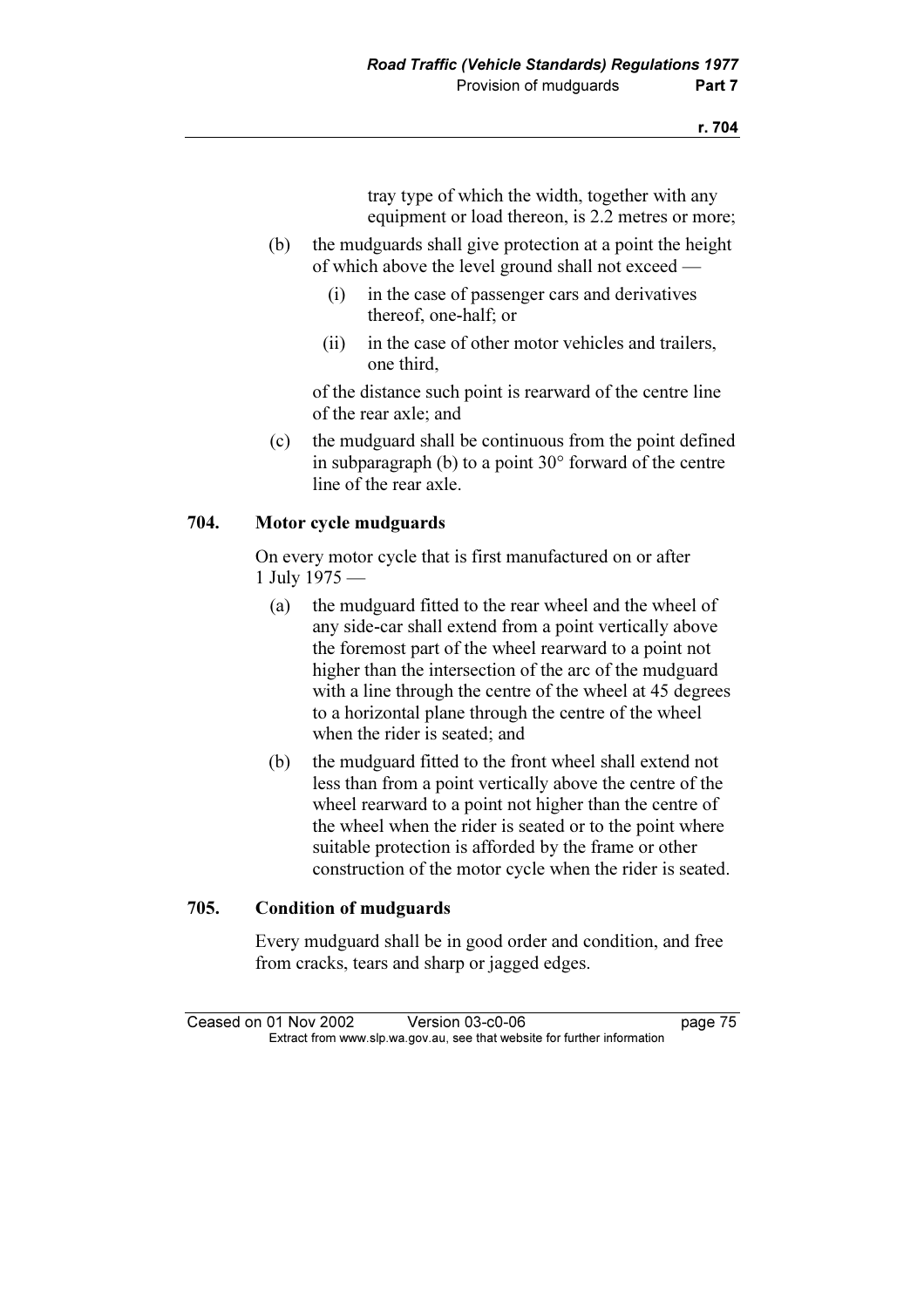### 706. Visibility of mudguards

 The portion of the external surface of a rear mudguard, that is, fitted to, and visible to the rear of, a motor vehicle, trailer or semi-trailer that, together with its equipment, is 2.2 metres or more in width and has a body of the tray type, shall be white or silver in colour and be maintained so as to be clearly visible.

page 76 Version 03-c0-06 Ceased on 01 Nov 2002 Extract from www.slp.wa.gov.au, see that website for further information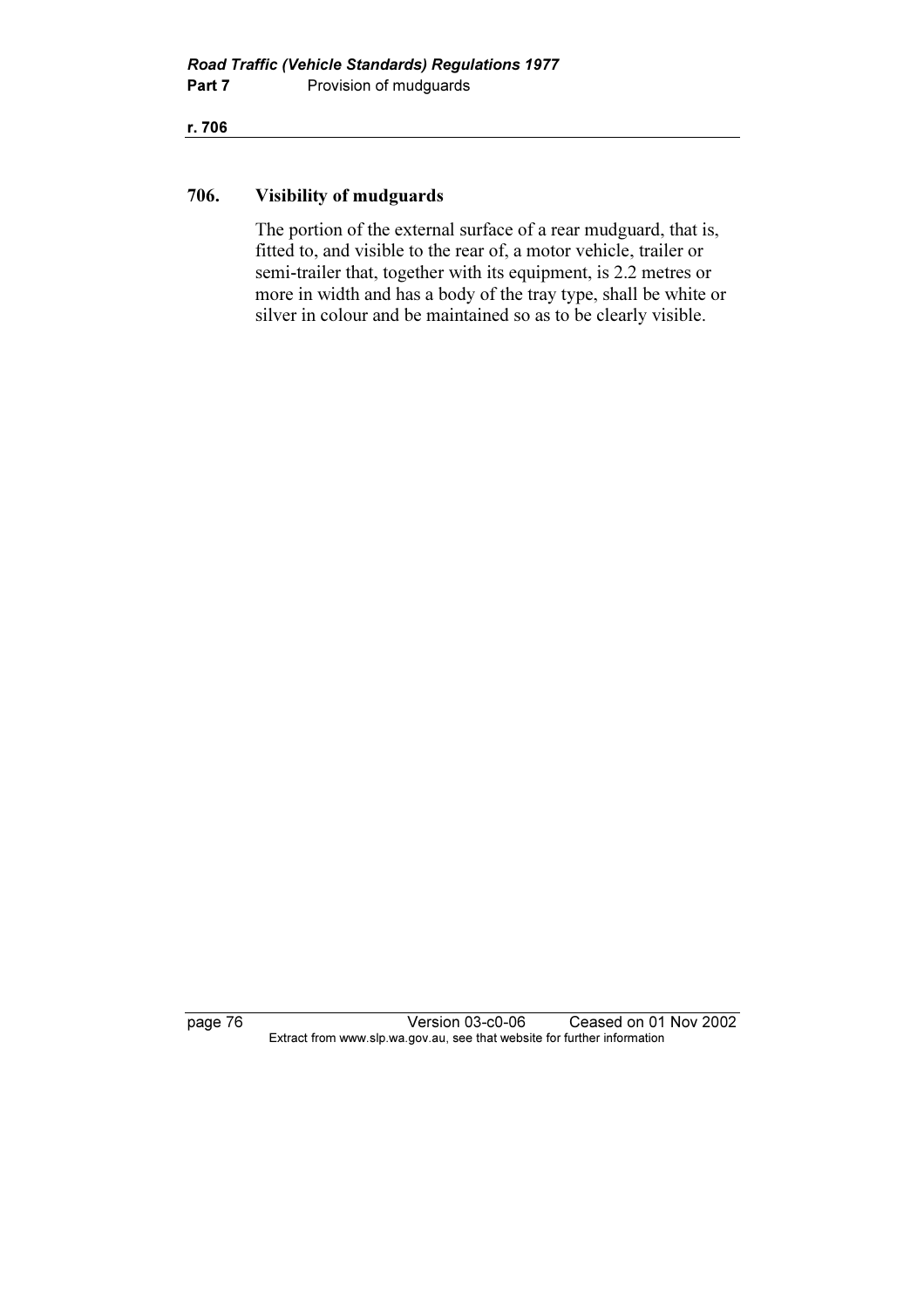## Part 8 — Tyres and rims

#### 801. Provision of pneumatic or flat metal tyres

 Except where otherwise approved by the Director General, a motor vehicle, trailer, semi-trailer, pole-type trailer or dolly trailer shall have either —

- (a) pneumatic rubber tyres having an inflation pressure not exceeding 825 kilopascals in the case of radial tyres and 700 kilopascals in the case of all other tyres; or
- (b) metal tyres with a smooth surface without flanges, spikes, bars or projections,

on all wheels.

 [Regulation 801 amended in Gazette 2 Feb 1982 p. 407; 31 Jan 1997 p. 685-6.]

### 802. Requirements for tyres

- (1) Every tyre fitted to a motor vehicle shall
	- (a) be free from any apparent defect likely to render the use of the vehicle unsafe or to cause, or result in, injury to any person or damage to any goods in or upon the vehicle;
	- (b) unless specifically exempted by the Director General, have a tread pattern of a depth not less than 1.5 millimetres on all parts of its surface which normally come into contact with the road surface.
- (2) Tyres shall not
	- (a) be fitted with cleats or any other gripping device of a type likely to cause damage to roads, bridges or culverts, other than by normal wear and tear; or
	- (b) be fitted to any passenger car, passenger car derivative, trailer, or other vehicle of a tare less than 1.5 tonnes, if treated by regrooving.

Ceased on 01 Nov 2002 Version 03-c0-06 page 77<br>Extract from www.slp.wa.gov.au, see that website for further information  $\mathbf{F}$  from which was the set that we besite for further information  $\mathbf{F}$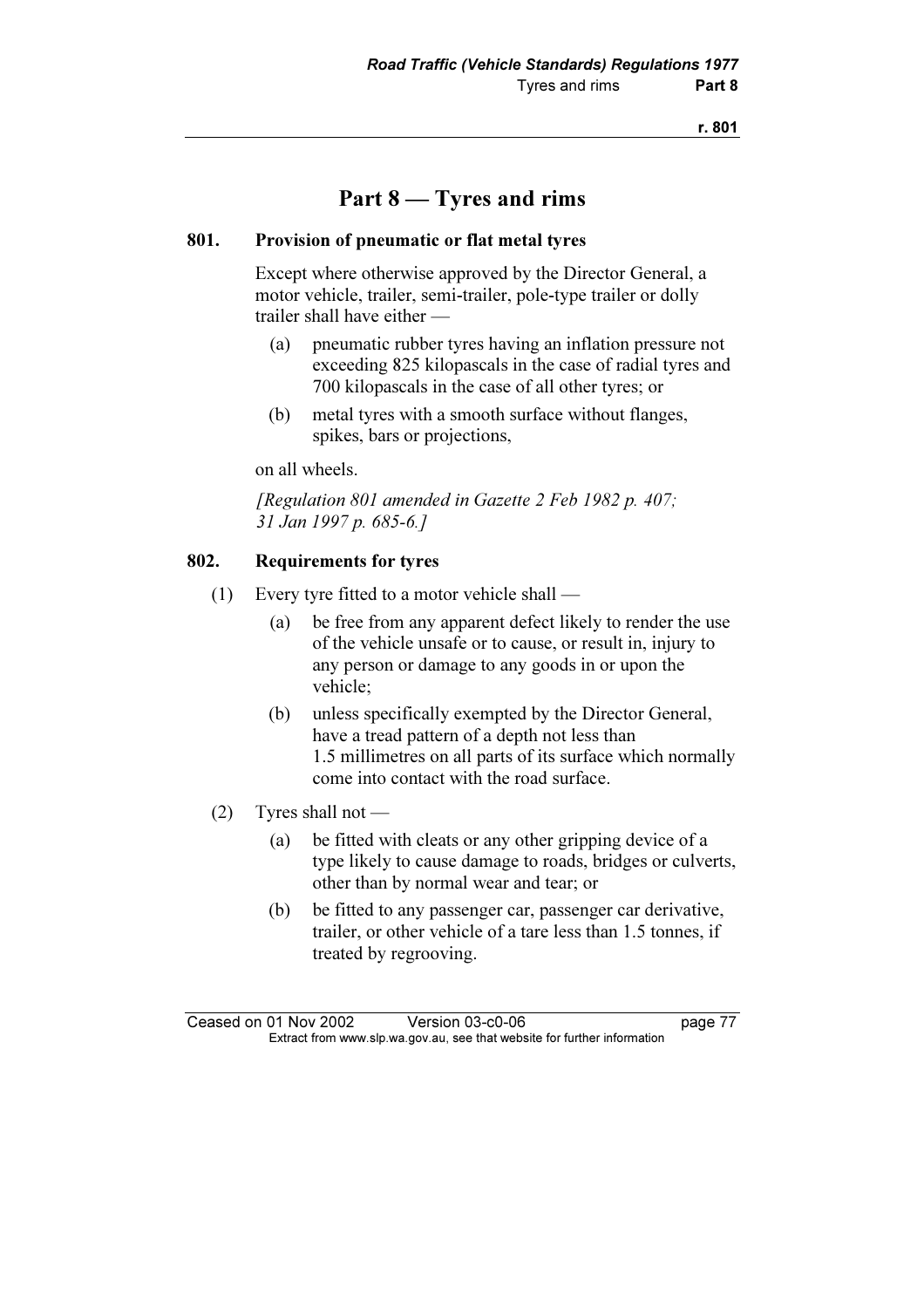- (3) In the event that tyres of different forms of carcase construction are fitted to the wheels, of a passenger car or derivative thereof, those on either side of the front and on either side at the rear shall be of the same form of carcase construction.
- (4) In the event that the form of carcase construction of front and rear pairs of tyres is different such pairs of tyres shall be fitted to the vehicle only in the following combinations: —

| Form of carcase                 | Form of carcase                |  |  |
|---------------------------------|--------------------------------|--|--|
| construction on<br>front wheels | construction on<br>rear wheels |  |  |
| cross ply                       | belted bias                    |  |  |
| cross ply                       | radial ply                     |  |  |
| belted bias                     | radial ply                     |  |  |

 (5) The sum of the mass carrying capacity recommended for all tyres and rims with which the vehicle is equipped, shall be not less than the manufacturer's recommended maximum gross vehicle mass for that vehicle.

[Regulation 802 amended in Gazette 2 Feb 1982 p. 407; 31 Jan 1997 p. 685-6.]

#### 803. Carrying capacity for tyres and rims

- (1) The mass borne by a tyre or rim fitted to a vehicle shall not exceed —
	- (a) the carrying capacity recommended for that tyre by the Tyre and Rim Association of Australia; or
	- (b) the manufacturer's warranted maximum tyre load for that tyre or rim, at the maximum tyre pressure recommended for that tyre, but which shall not exceed —
		- (i) 825 kilopascals in the case of radial tyres; and
		- (ii) 700 kilopascals for all other tyres;
- or

page 78 Version 03-c0-06 Ceased on 01 Nov 2002<br>Extract from www.slp.wa.gov.au, see that website for further information  $\mathbf{F}$  from which was the set that we besite for further information  $\mathbf{F}$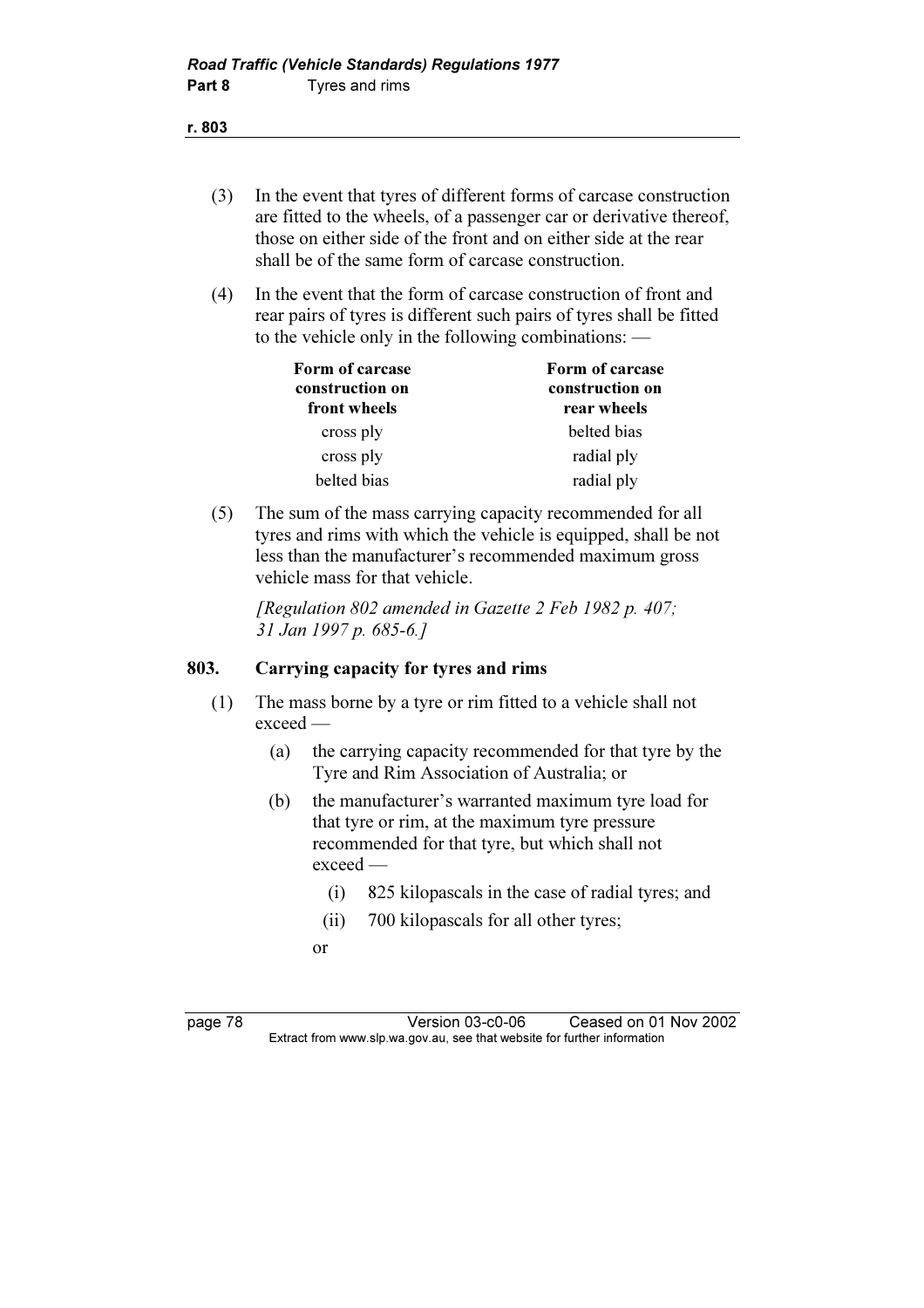- (c) such other pressure as may be approved for that tyre by the Director General, pursuant to regulation 801.
- (2) All passenger cars and derivatives thereof manufactured on or after 1 January 1974 shall, if fitted with passenger car tyres, comply with Australian Design Rule No. 23 — New Pneumatic Passenger Car Tyres.
- (3) All passenger cars and derivatives thereof and multipurpose passenger cars, manufactured on or after 1 January 1973, shall, if fitted with passenger car tyres, comply with Australian Design Rule No. 24 — Tyre Selection.
- (4) All passenger cars and derivatives thereof and multipurpose passenger cars, manufactured on or after 1 January 1975 and not using passenger car tyres, shall at the time of their first registration, comply with Australian Design Rule No. 24 —Tyre Selection.
- (5) Any passenger car or passenger car derivative or multipurpose passenger car manufactured on or after 1 January 1973 and using passenger car tyres or any passenger car or passenger car derivative or multipurpose passenger car manufactured on or after 1 January 1975 and not using passenger car tyres may be fitted with retreaded tyres which comply with the appropriate Australian Standard and the tyre placard specified for that make and model of vehicle by Australian Design Rule No. 24 — Tyre Placard lists tyres of either "L" or "S" speed rating.

 [Regulation 803 amended in Gazette 2 Feb 1982 p. 407; 31 Jan 1997 p. 685-6.]

#### 804. Safety rims

- (1) Every passenger car and derivative thereof manufactured on and after 1 July 1970 shall comply with Australian Design Rule No. 20 — Safety Rims.
- (2) Every multipurpose passenger car manufactured on or after 1 January 1973 shall comply with Australian Design Rule No. 20 — Safety Rims.

Ceased on 01 Nov 2002 Version 03-c0-06 page 79<br>Extract from www.slp.wa.gov.au, see that website for further information  $\mathbf{F}$  from which was the set that we besite for further information  $\mathbf{F}$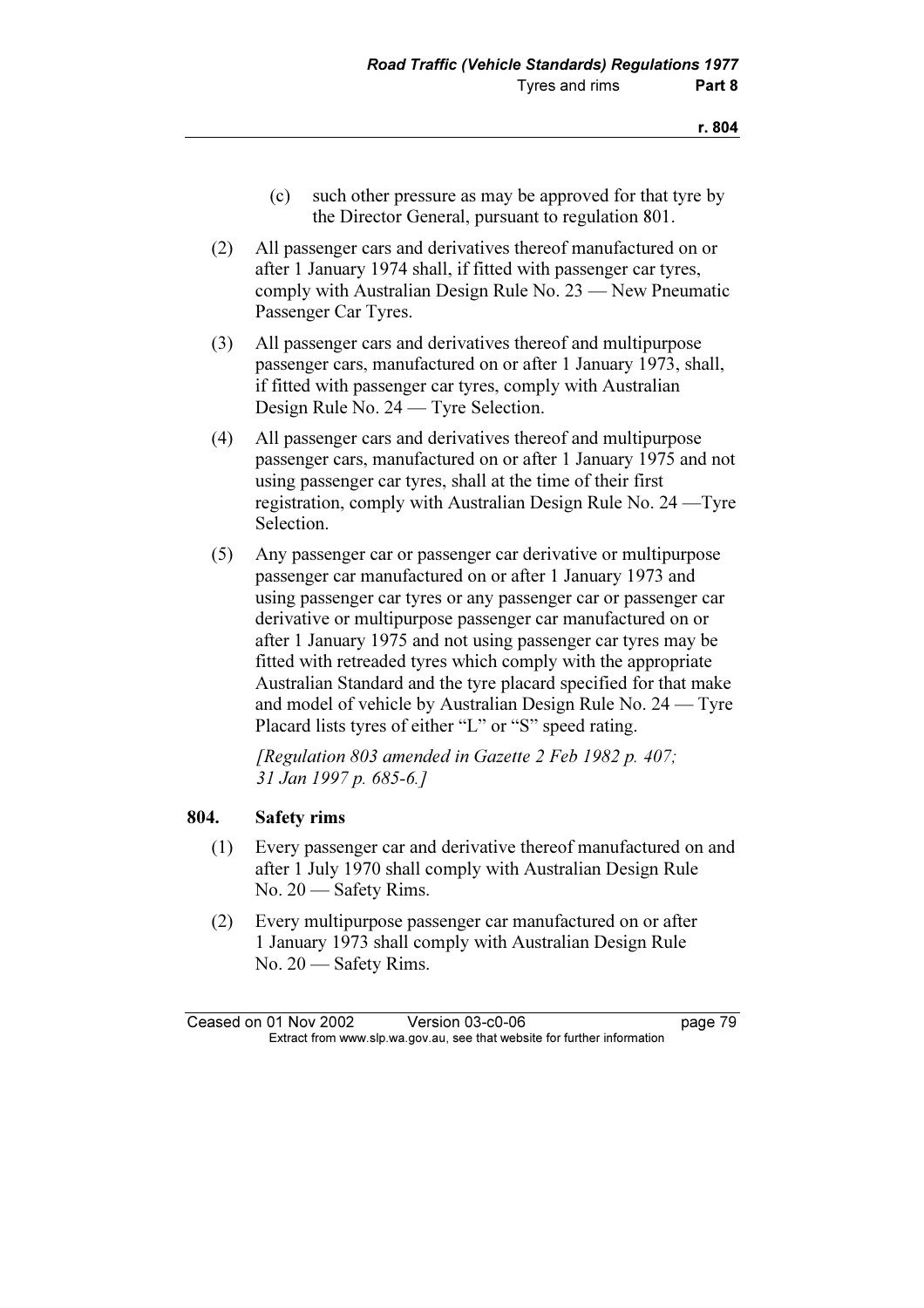# Part 9 — Signalling devices

#### 901. Signalling devices — requirements

 Where the distance from the centre of the steering wheel to the outer extremity on the right hand side of a motor vehicle or its load exceeds 600 millimetres, or where the construction, equipment or load of a motor vehicle or of a trailer drawn by it, is such that it would prevent the driver of the vehicle, while remaining in his proper driving position, giving a clear signal of his intention to turn or diverge to the right, or to stop or slow down, by use of his arm and hand, a signalling device complying with the requirements of these regulations shall be fitted to the vehicle.

## 902. Requirements of signalling devices generally

Every signalling device shall be so constructed and fitted that —

- (a) signals are clearly visible in sunlight, at all distances up to sixty metres;
- (b) when illuminated, it is not glaring or dazzling to other road users;
- (c) when not in operation, it is not likely to mislead the driver of any other vehicle or any person controlling traffic;
- (d) it is readily operable by the driver from his proper driving position; and
- (e) it is mounted so that any signal given by it can be observed by the driver in his normal driving position directly or by means of a fixed mirror, or its operation is indicated by means of a tell tale indicator that is visible and audible to the driver.

page 80 Version 03-c0-06 Ceased on 01 Nov 2002<br>Extract from www.slp.wa.gov.au, see that website for further information  $\mathbf{F}$  from which was the set that we besite for further information  $\mathbf{F}$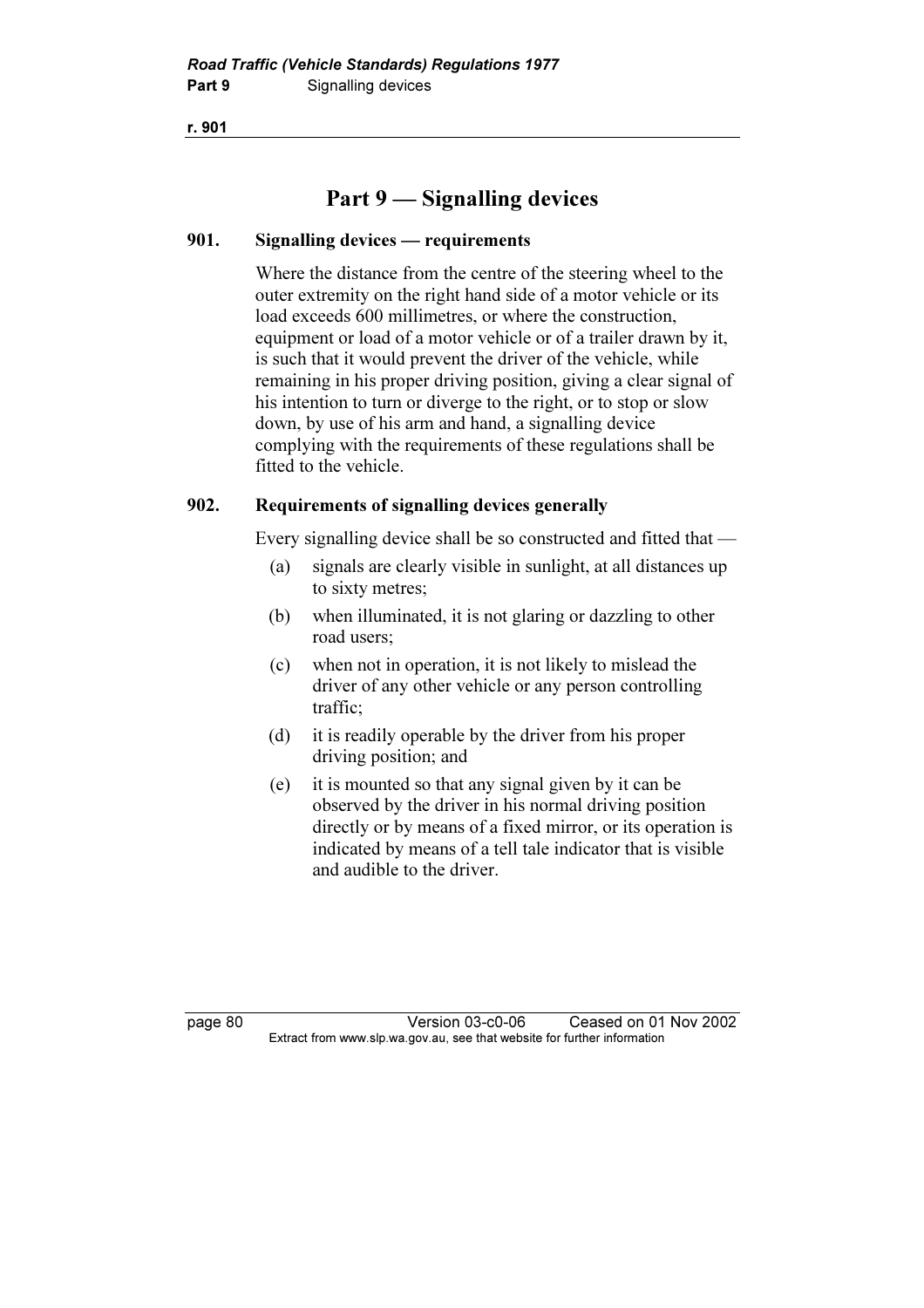### 903. Construction and fitting of signalling devices

 In addition to the requirements of regulation 902, individual signalling devices shall be so constructed and fitted that —

- (a) where a stop signal is used on the right hand side of a vehicle, by means of a replica of a human hand —
	- (i) the hand is not less than 150 millimetres long, and the width not less than half the length, with the palm of the hand turned to the front, the thumb adjacent to the vehicle and the fingers extended and pointing upwards;
	- (ii) the colour of the hand, or of any reflectors or reflectorised material fitted to it, is white or amber; and
	- (iii) if illuminated, the hand is lit by a steady white or amber light;
- (b) where a turn right signal is used on the right hand side of a vehicle, by means of a replica of a human hand —
	- (i) the hand is not less than 150 millimetres long, and the width not less than half the length, with the palm of the hand turned to the front, the thumb uppermost and the fingers extended and pointing to the right;
	- (ii) the colour of the hand, or of any reflectors or reflectorised material fitted to it, is white or amber; and
	- (iii) if illuminated, the hand is lit by a steady white or amber light;
- (c) where a turn right signal is used on the right hand side of a vehicle, by means of an illuminated indicator, it is so constructed and fitted that —
	- (i) it is of amber colour;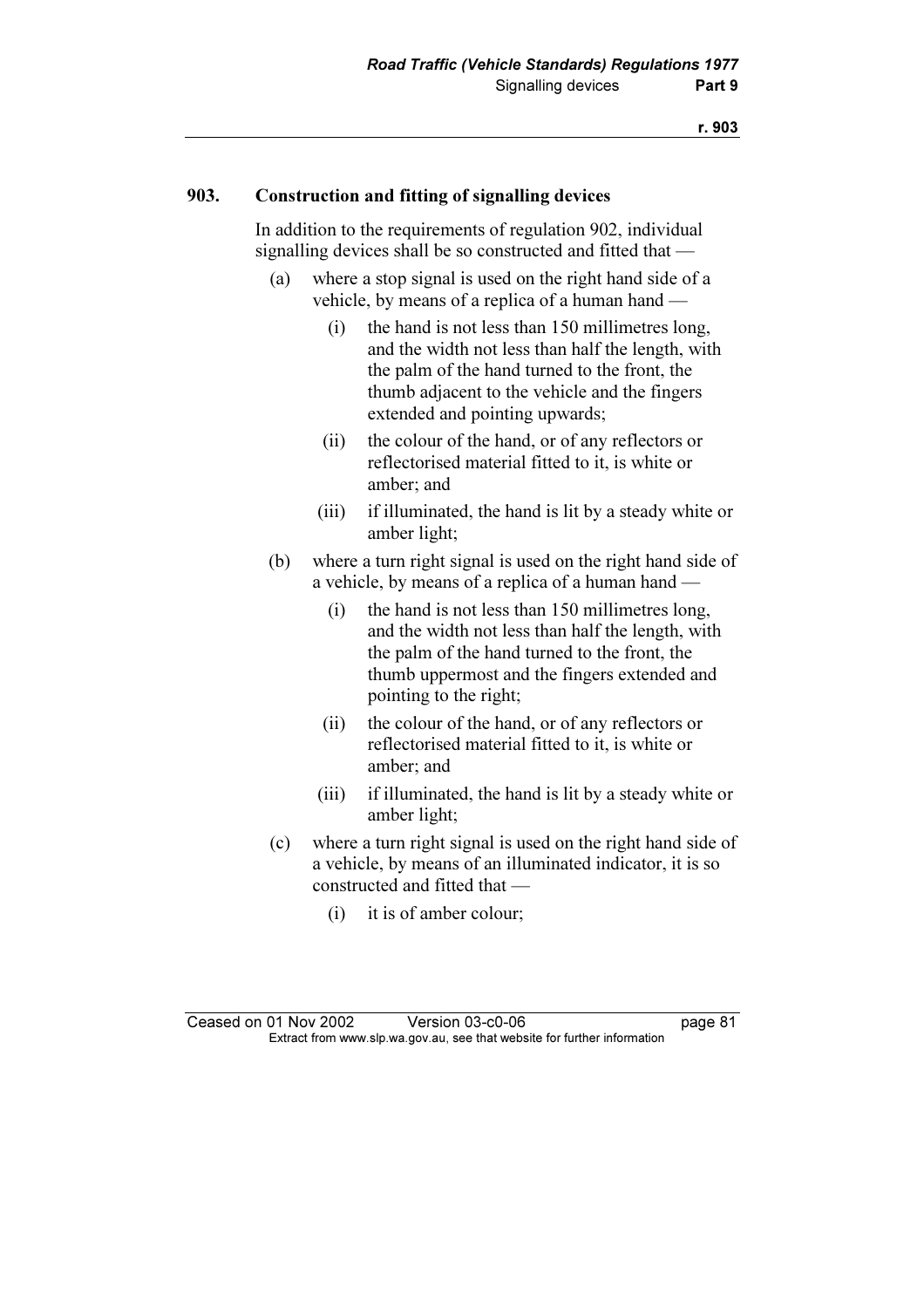- (ii) it is at least 150 millimetres long, and of a width being not less than 25 millimetres and not exceeding one quarter of the length;
- (iii) at least 150 millimetres of the length of the indicator is visible both to the front and rear of the vehicle while a signal is being given; and
- (iv) the height from the ground is not more than 2 metres, or less than 500 millimetres;

and

 (d) where a turn left signal is used on the left hand side of a vehicle by means of an illuminated indicator, it conforms to that described in paragraph (c).

## 904. Flashing lamp turn right and turn left signalling devices

 Flashing lamp turn right and turn left signalling devices shall be so constructed and fitted that —

- (a) each lamp of the device on the right hand side of the vehicle is paired by a similar lamp symmetrically positioned on the left hand side of the vehicle;
- (b) the lamps of each pair are
	- (i) not less than 750 millimetres apart, except in the case of a motor cycle where the front lamps shall be not less than 300 millimetres nor more than 750 millimetres apart and the rear lamps shall be not less than 300 millimetres apart;
	- (ii) not more than 500 millimetres from the extreme outer edge of the vehicle; and
	- (iii) not higher than 2 metres or lower than 400 millimetres from the ground;
- (c) the switching on of a flashing light is followed by the appearance of the light within a maximum period of one second and the light flashes regularly at the rate of not less than 60, or greater than 120, per minute; and

page 82 Version 03-c0-06 Ceased on 01 Nov 2002<br>Extract from www.slp.wa.gov.au, see that website for further information  $\mathbf{F}$  from which was the set that we besite for further information  $\mathbf{F}$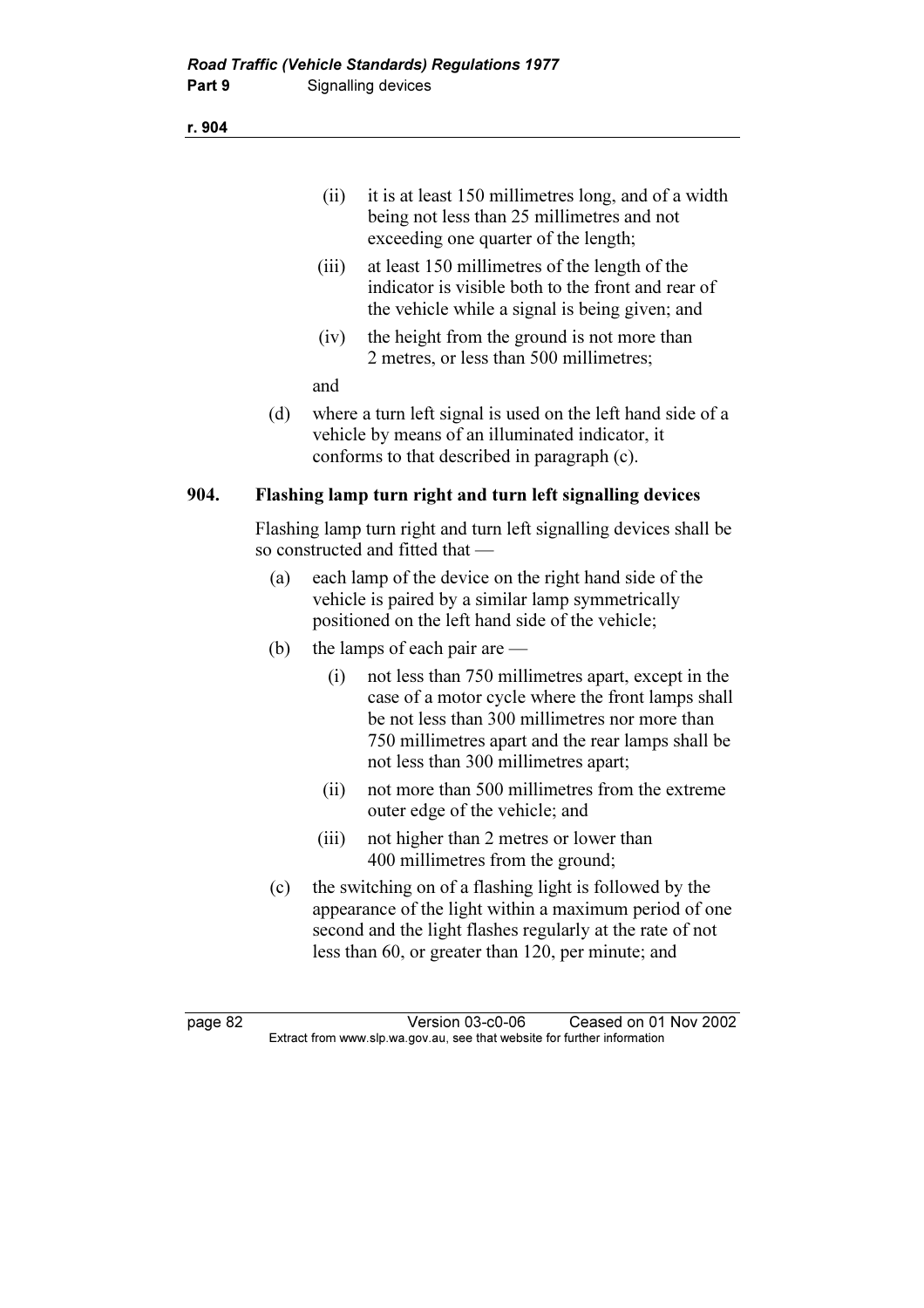(d) all lamps on the same side of a vehicle flash in phase and are operated by the same control switch.

#### 905. Fitting of flashing lamp devices in certain cases

- (1) Where flashing lamp signalling devices are fitted to rigid vehicles not exceeding 7.5 metres in length other than motor cycles, they shall be so fitted that —
	- (a) there is one lamp on each side of the vehicle capable of showing a white or amber light clearly visible from the front of the vehicle and an amber light clearly visible from the rear of the vehicle; or
	- (b) there are 4 or more lamps of which
		- (i) 2 are mounted on or towards the front of the vehicle, facing forward, and 2 are mounted on or towards the rear of the vehicle, facing rearward; and
		- (ii) the forward facing lamps are capable of showing a white or amber light and the rearward facing lamps are capable of showing an amber light or, in the case of a vehicle first registered before 1 January 1960 of showing a red light.
- (1a) Where flashing lamp signalling devices are fitted to motor cycles they shall be fitted so that there are 4 lamps, each capable of showing an amber light, of which 2 are mounted on or towards the front of the motor cycle, facing forward, and 2 are mounted on or towards the rear of the motor cycle, facing rearward.
- (2) Where flashing lamp signalling devices are fitted to articulated vehicles, or rigid vehicles exceeding 7.5 metres in length, there shall be 4 or more lamps, capable of showing an amber light, so fitted that —
	- (a) there are 2 lamps at or towards the rear of the vehicle with an illuminated area facing to the rear;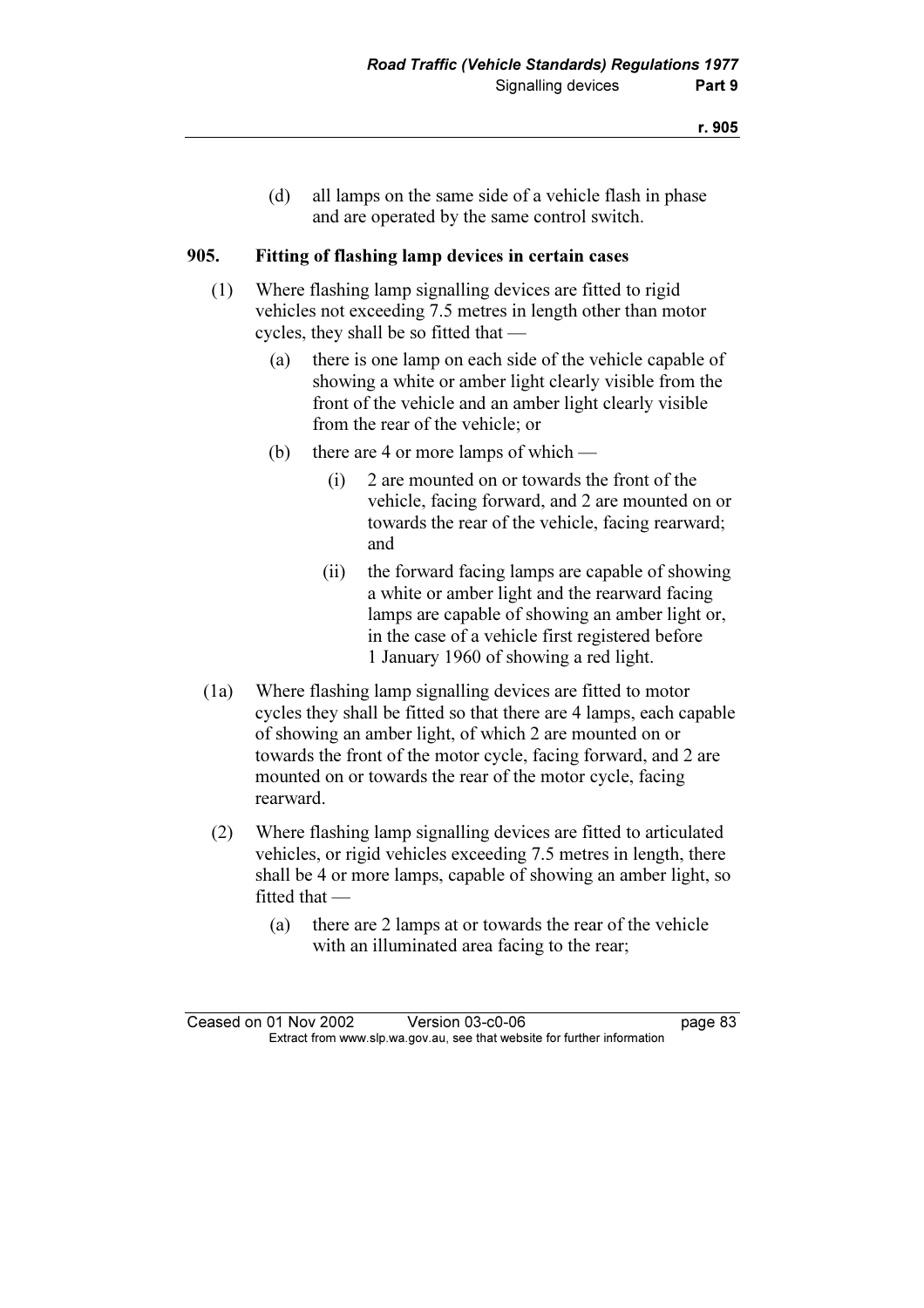- (b) there are 2 lamps at or towards the front of the vehicle, or in the case of an articulated vehicle, on the forepart of the vehicle, with an illuminated area facing to the rear or facing both to the rear and forward; and
- (c) where the signalling devices required by paragraph (b) do not have an illuminated area facing forward, there are 2 lamps at or towards the front or forepart of the vehicle with an illuminated area facing forward.
- (3) The requirement of subregulation  $(1)(a)$ , concerning clear visibility to the front and rear of a vehicle is met, if the flashing signal lamp on the right or left of the vehicle is visible from any point, up to the maximum required distance from the lamp, on a line through the centre of the lamp and parallel to the longitudinal axis of the vehicle.

[Regulation 905 amended in Gazette 6 Jun 1980 p. 1673.]

page 84 Version 03-c0-06 Ceased on 01 Nov 2002<br>Extract from www.slp.wa.gov.au, see that website for further information  $\mathbf{F}$  from which was the set that we besite for further information  $\mathbf{F}$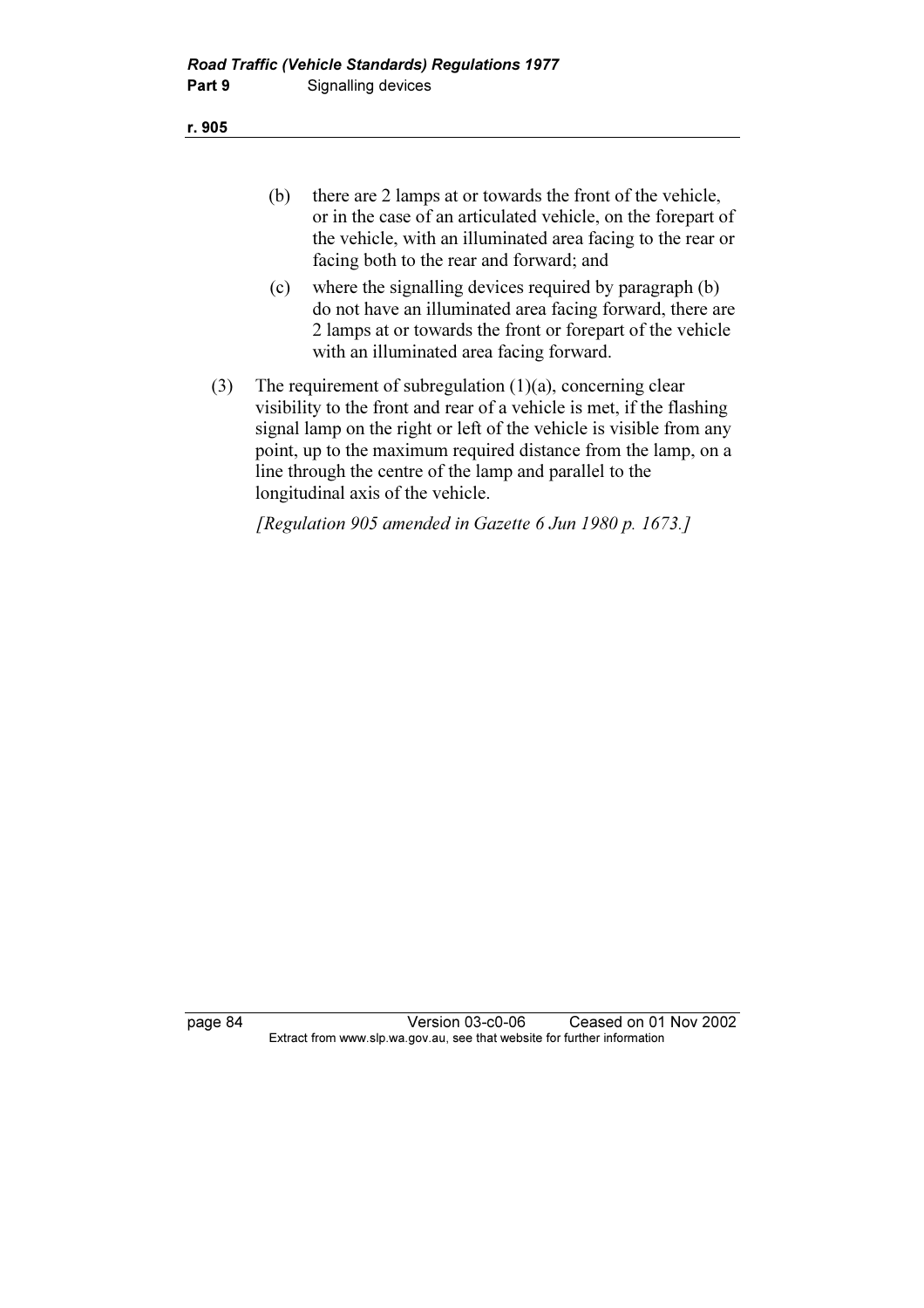# Part 10 — Other equipment

#### 1001. Drip trays

- (1) Every motor vehicle shall be so constructed that inflammable material is unable to fall on to an exhaust pipe, starter motor, generator or other electrical equipment.
- (2) A drip tray fixed beneath the carburettor shall be so constructed that any overflow of petrol is not retained in the tray.

#### 1002. Safety glass

- (1) A motor vehicle first registered on or after 1 January 1942 shall be equipped with a windscreen of safety glass.
- (2) Subject to the provisions of subregulation (3) a motor vehicle first registered on or after 1 February 1955 shall be equipped with safety glass of a type approved by the Director General, wherever glass is used in windows, windscreens or interior partitions; and a replacement of a window, windscreen or interior partition in any motor vehicle shall be of safety glass.
- (3) Any transparent material other than glass used in windows or interior partitions of a motor vehicle shall be of a kind that does not shatter.
- (4) Any film applied to the surface of the windscreen or a window of a motor vehicle shall, at every point on the film, have a reflectance in the visible light range of not more than 20% and, where applied to the surface of a window other than the windscreen, a light transmission in the visible light range of not less than 35%, when measured at an angle of incidence not more than 20 degrees from perpendicular to the surface but there shall not be any film on the surface of the windscreen below the upper 10% of the surface of the windscreen.
- $[(4a)$  Omitted under the Reprints Act 1984 s. 7(4)(e).]

Ceased on 01 Nov 2002 Version 03-c0-06 page 85<br>Extract from www.slp.wa.gov.au, see that website for further information  $\mathbf{F}$  from which was the set that we besite for further information  $\mathbf{F}$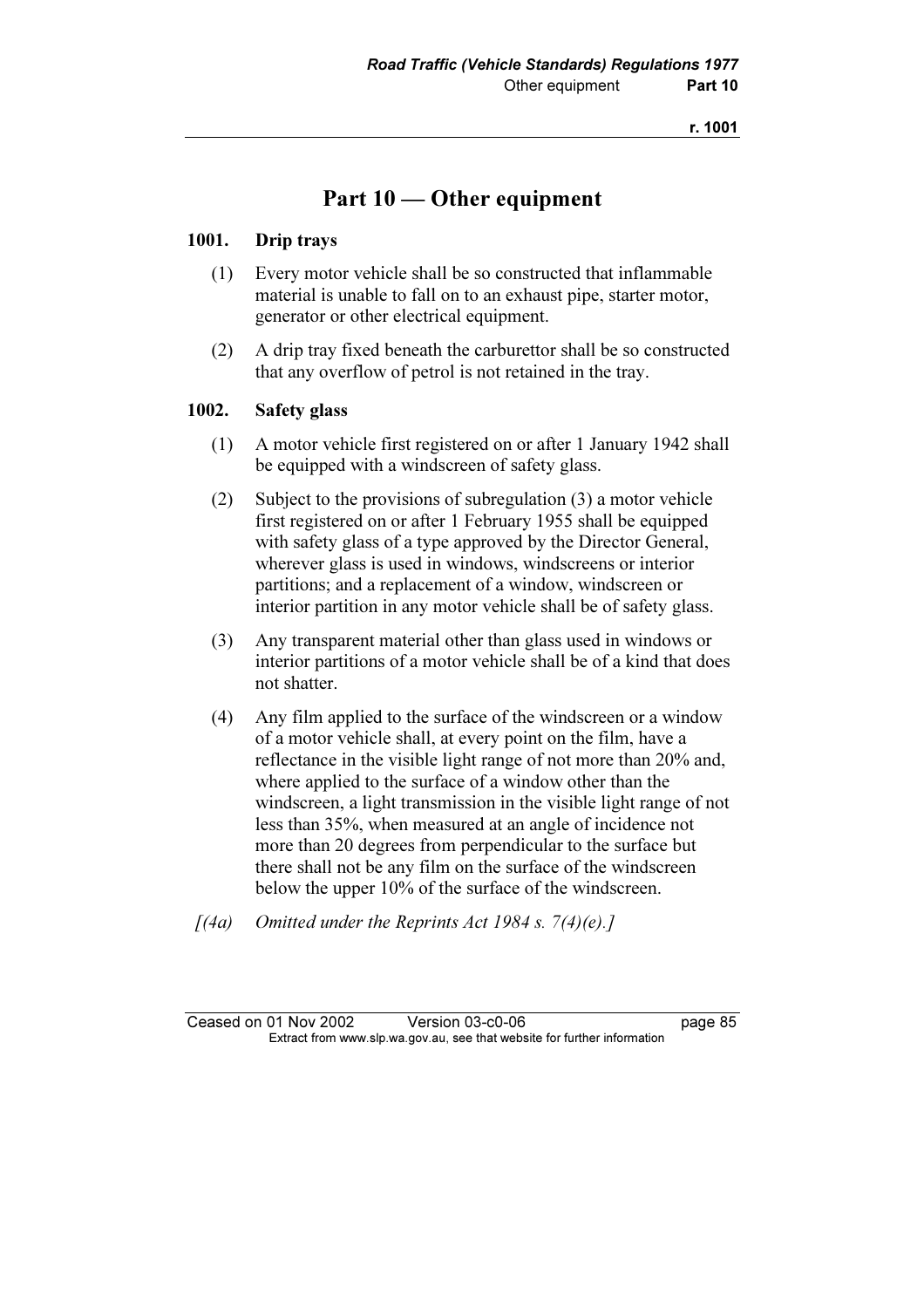- (5) All motor vehicles manufactured on or after 1 July 1971 shall whenever glass is used in windscreens be equipped with safety glass complying with Design Rule No. 8.
- (6) The provisions of this regulation other than subregulations (4) and  $(4a)^{8}$  do not apply to motor cycles.

[Regulation 1002 amended in Gazette 13 Feb 1981 p. 613; 2 Feb 1982 p. 407; 31 Jan 1997 p. 685-6.]

### 1003. Windows

- (1) Windows shall be sound and properly fitted and every movable window shall have a suitable contrivance for the purpose of opening and closing it.
- (2) Not less than half the number of windows of a vehicle shall be capable of being opened or the vehicle provided with an alternative method of ventilation to the satisfaction of the Director General.

[Regulation 1003 amended in Gazette 2 Feb 1982 p. 407; 31 Jan 1997 p. 685-6.]

#### 1004. Warning device

- (1) A motor vehicle shall be fitted with a horn or alarm, in good working order, capable of giving sufficient warning of the presence of the vehicle.
- (2) Subject to subregulation (4), a siren, repeater horn, bell, exhaust whistle, compression whistle or other device capable of producing a sound resembling that emitted by any of those things shall not be attached to a vehicle, other than an ambulance, police vehicle, fire brigade vehicle or other vehicle to which the fitting of any such device has been approved by the Director General.
- (3) In this regulation, "repeater horn" means a device that emits audible sounds varying in tone or frequency on a regular time cycle.

page 86 Version 03-c0-06 Ceased on 01 Nov 2002<br>Extract from www.slp.wa.gov.au, see that website for further information  $\mathbf{F}$  from which was the set that we besite for further information  $\mathbf{F}$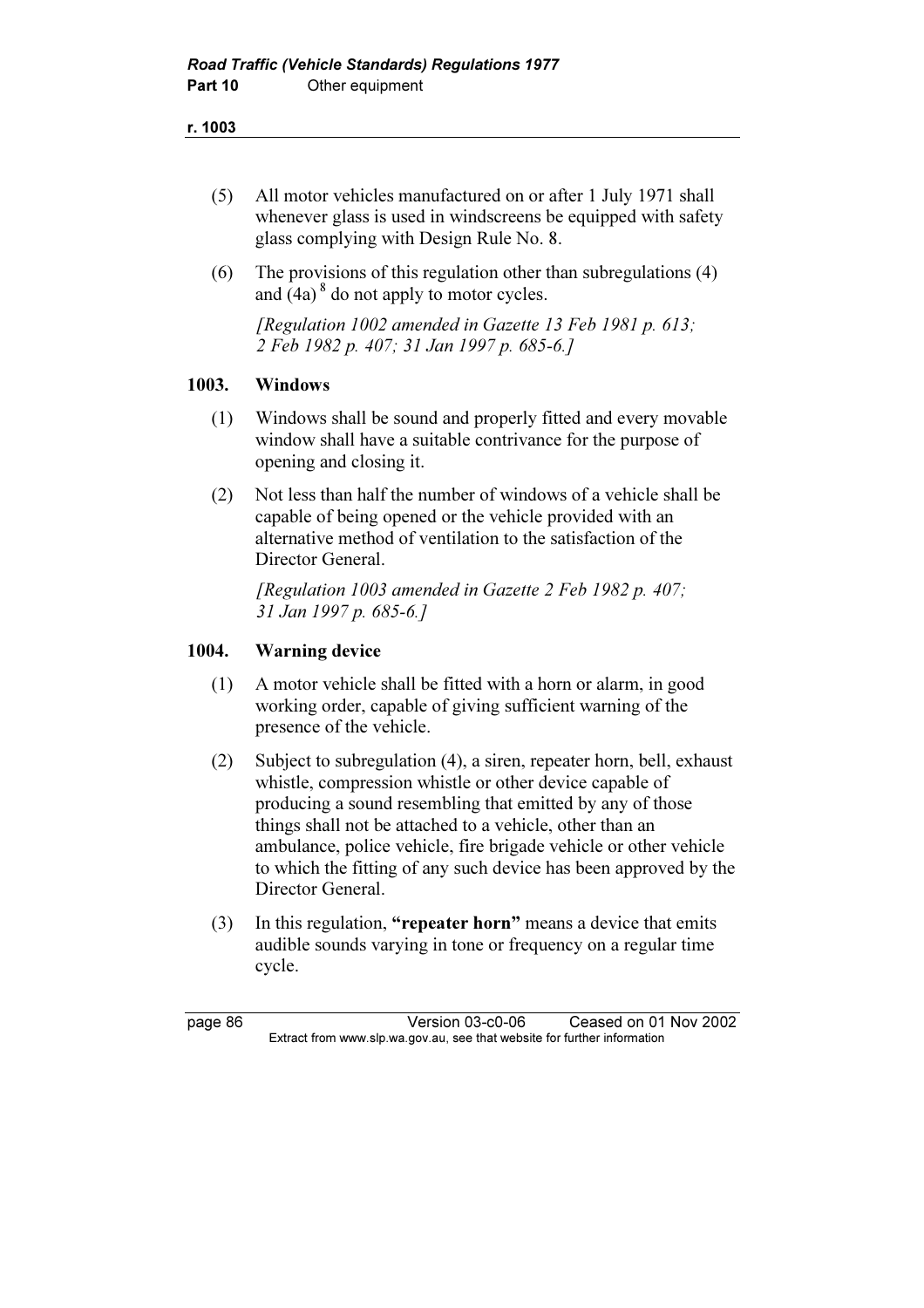(4) Subregulation (2) does not apply to an anti-theft device intended to be triggered involuntarily by the attempted theft of, or interference with, a vehicle and which emits as a consequence a single, repeated or varying clearly audible sound.

[Regulation 1004 amended in Gazette 2 Feb 1982 p. 407; 22 Feb 1991 p. 909; 31 Jan 1997 p. 685-6.]

## 1005. Windscreen wiper

- (1) Except as provided in subregulation (3), a motor vehicle fitted with a windscreen shall be equipped with a device that is capable of effectively removing rain, snow or other moisture, from the portion of the windscreen immediately in front of the driver of the vehicle, and the device shall —
	- (a) be so constructed and positioned that it can be operated or controlled by the driver while retaining his correct driving position;
	- (b) in the case of a motor vehicle first registered on or after 1 January 1935 be operated by electrical, pneumatic or other continuous mechanical means; and
	- (c) sufficiently clear the windscreen as to afford the driver a clear view of the road in front of the vehicle.
- (2) Except as provided in subregulations (3) and (4), a motor vehicle fitted with a windscreen and first registered on or after 1 January 1958 shall be equipped with a device or devices capable of effectively removing rain, snow or other moisture from the portion of the windscreen immediately in front of the driver and from a corresponding area of windscreen to the left of the vertical centre line of the windscreen, and the device or devices as the case may be shall —
	- (a) comply with the provisions of subregulation (1); and
	- (b) if operated by engine manifold vacuum, be provided with a vacuum reservoir or pump to maintain their effective operation, while the vehicle is in motion.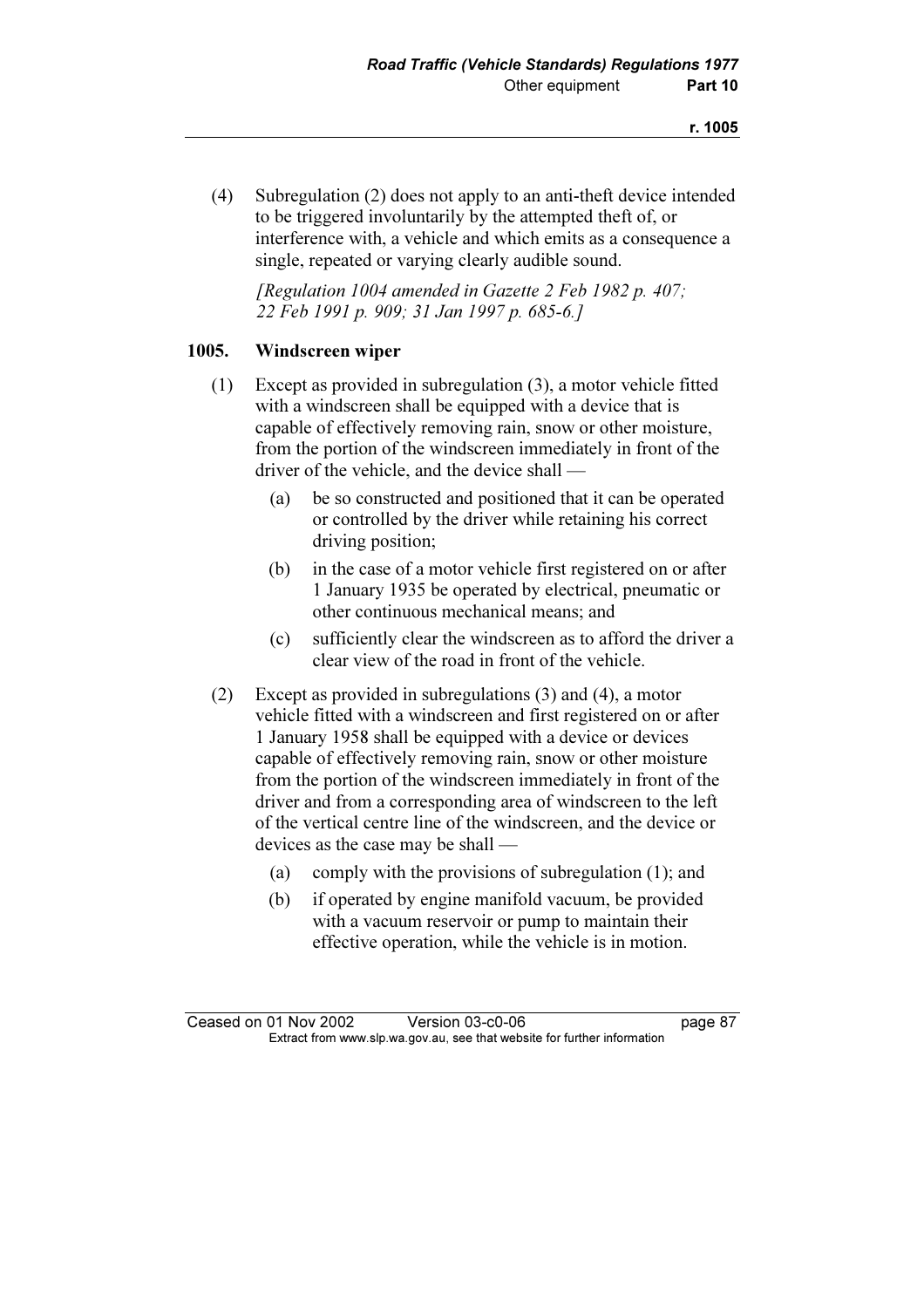- r. 1006
	- (3) The requirements of subregulations (1) and (2) do not apply to a motor cycle or a motor vehicle, equipped with a windscreen, so constructed as to permit the driver, while retaining his correct driving position, to obtain adequate vision of the roadway ahead of the vehicle, over the top, below or to the side of the windscreen, in the event of vision through the windscreen being obscured.
	- (4) The requirements of subregulation (2) do not apply to a motor vehicle equipped with a windscreen, so constructed that the windscreen does not extend to the left beyond the longitudinal centre line of the vehicle.
	- (5) All passenger cars and derivatives thereof, manufactured on or after 1 January 1973 and all multipurpose passenger cars manufactured on or after 1 January 1974 having a windscreen shall, at the time of first registration, be equipped with a device or devices complying with Australian Design Rule No. 16 — Windscreen Wipers and Washers.

#### 1006. Rear vision mirror

- (1) A motor vehicle, including a motor cycle, shall have a mirror or mirrors that are so designed and fitted as to be capable of reflecting to the driver, while retaining his normal driving position, a view of the approach of a vehicle overtaking his own from either side.
- (2) The mirror or mirrors shall be fitted to the outside of the vehicle with a maximum projector of 150 millimetres beyond the sides of the vehicle, its load, or its equipment, excluding signalling devices, where —
	- (a) the vehicle is designed for the carriage of goods or is a public passenger vehicle designed to carry not less than 8 passengers; or
	- (b) the view through the rear window of the vehicle is so obscured, by the manner in which the vehicle is constructed, equipped or loaded, the fact that it is drawing a trailer or other vehicle, or for any other

page 88 Version 03-c0-06 Ceased on 01 Nov 2002<br>Extract from www.slp.wa.gov.au, see that website for further information  $\mathbf{F}$  from which was the set that we besite for further information  $\mathbf{F}$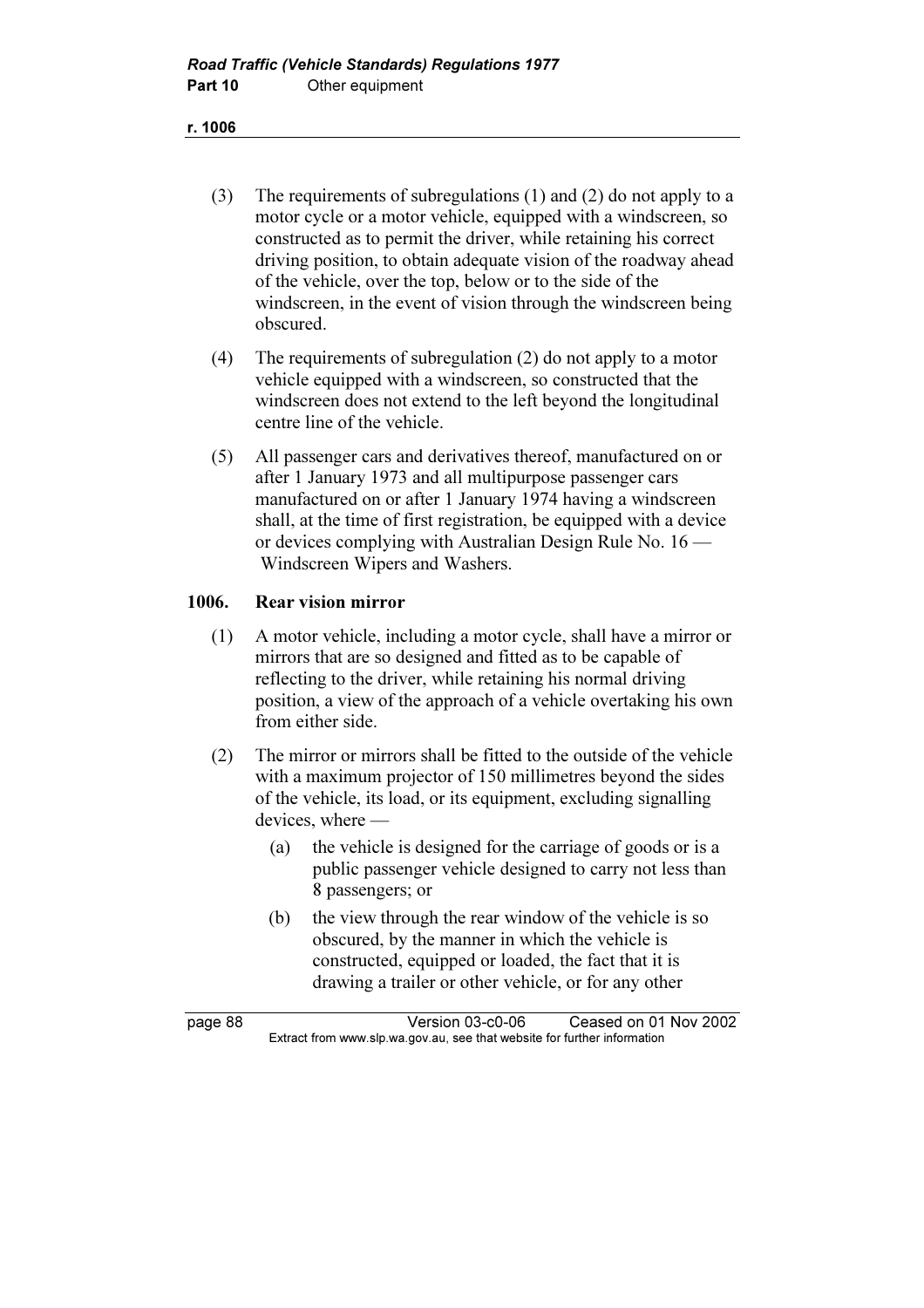reason, that the driver could not, by means of a mirror fitted to the inside of the vehicle, obtain a view of an overtaking vehicle.

- (3) Every rear vision mirror fitted to vehicles of 2 tonnes manufacturer's gross vehicle mass and over, except passenger cars and derivatives thereof, shall be at least 150 square centimetres in area.
- (4) All passenger cars and derivatives thereof manufactured on and after 1 January 1972 shall, at the time of first registration, be equipped with rear vision mirrors complying with Australian Design Rule No. 14 — Rear Vision Mirrors.
- (5) All multipurpose passenger cars, manufactured on and after 1 January 1973 shall, at the time of first registration, be equipped with rear vision mirrors complying with Australian Design Rule No. 14 — Rear Vision Mirrors.
- (6) Any mirror fitted to a motor vehicle, other than a motor cycle, manufactured on or after 1 July 1973 and intended to provide the driver with a view of following or overtaking vehicles, shall be designed with a flat reflecting surface.
- (7) All mirrors fitted to a motor cycle and intended to provide the driver with a view of the following or overtaking vehicles may be designed with either —
	- (a) a flat reflecting surface; or
	- (b) a convex reflecting surface in which the radius of curvature of the surface is not less than 1.2 metres,

 but all mirrors on one motor cycle shall comply with either paragraph (a) or paragraph (b).

[Regulation 1006 amended in Gazette 28 Aug 1987 p. 3438.]

## 1007. Fittings for licence plates

 A device of a type approved by the Director General shall be securely fastened to a motor vehicle or trailer, other than a

Ceased on 01 Nov 2002 Version 03-c0-06 page 89<br>Extract from www.slp.wa.gov.au, see that website for further information  $\mathbf{F}$  from which was the set that we besite for further information  $\mathbf{F}$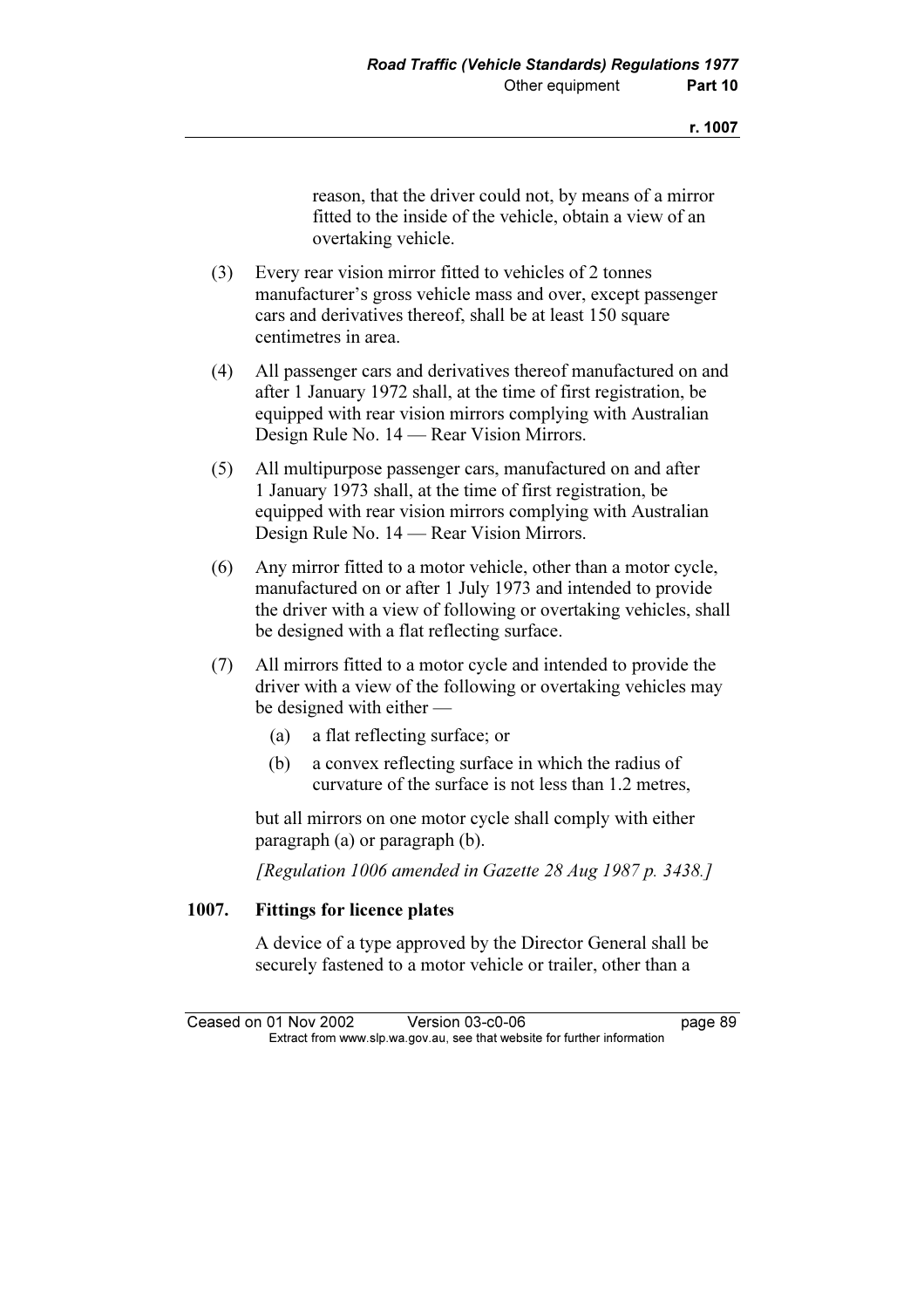motor cycle, in such a manner as to enable the prescribed number plate to be fitted —

- (a) to the rear of the vehicle or trailer, so that no part of the plate is more than 1.3 metres from the ground; and
- (b) to the front of the vehicle, forward of, and parallel to, the front axle, so that no part of the plate is more than 1.3 metres from the ground.

[Regulation 1007 amended in Gazette 2 Feb 1982 p. 407; 4 Jan 1985 p. 109; 31 Jan 1997 p. 685-6.]

#### 1008. Silencer

 Unless otherwise approved by the Director General, an efficient silencing device, so constructed that all exhaust from the engine is projected through the device, in such a manner as to effectively prevent the creation of undue noise, shall be securely fitted to the engine.

 [Regulation 1008 amended in Gazette 8 Jun 1990 p. 2684; 31 Jan 1997 p. 685-6.]

### 1009. Motor vehicle noise

- (1) Every passenger car and derivative thereof manufactured prior to 1 January 1974 must be fitted with an efficient exhaust system, the noise level of which shall not exceed that of the vehicle manufacturer's original system.
- $(2)$  Every
	- (a) passenger car and derivative thereof manufactured on and after 1 January 1974;
	- (b) multi-purpose passenger car manufactured on and after 1 January 1974;
	- (c) petrol engined vehicle, other than a motor cycle and a specially constructed vehicle, manufactured on and after 1 July 1974; and

page 90 Version 03-c0-06 Ceased on 01 Nov 2002<br>Extract from www.slp.wa.gov.au, see that website for further information  $\mathbf{F}$  from which was the set that we besite for further information  $\mathbf{F}$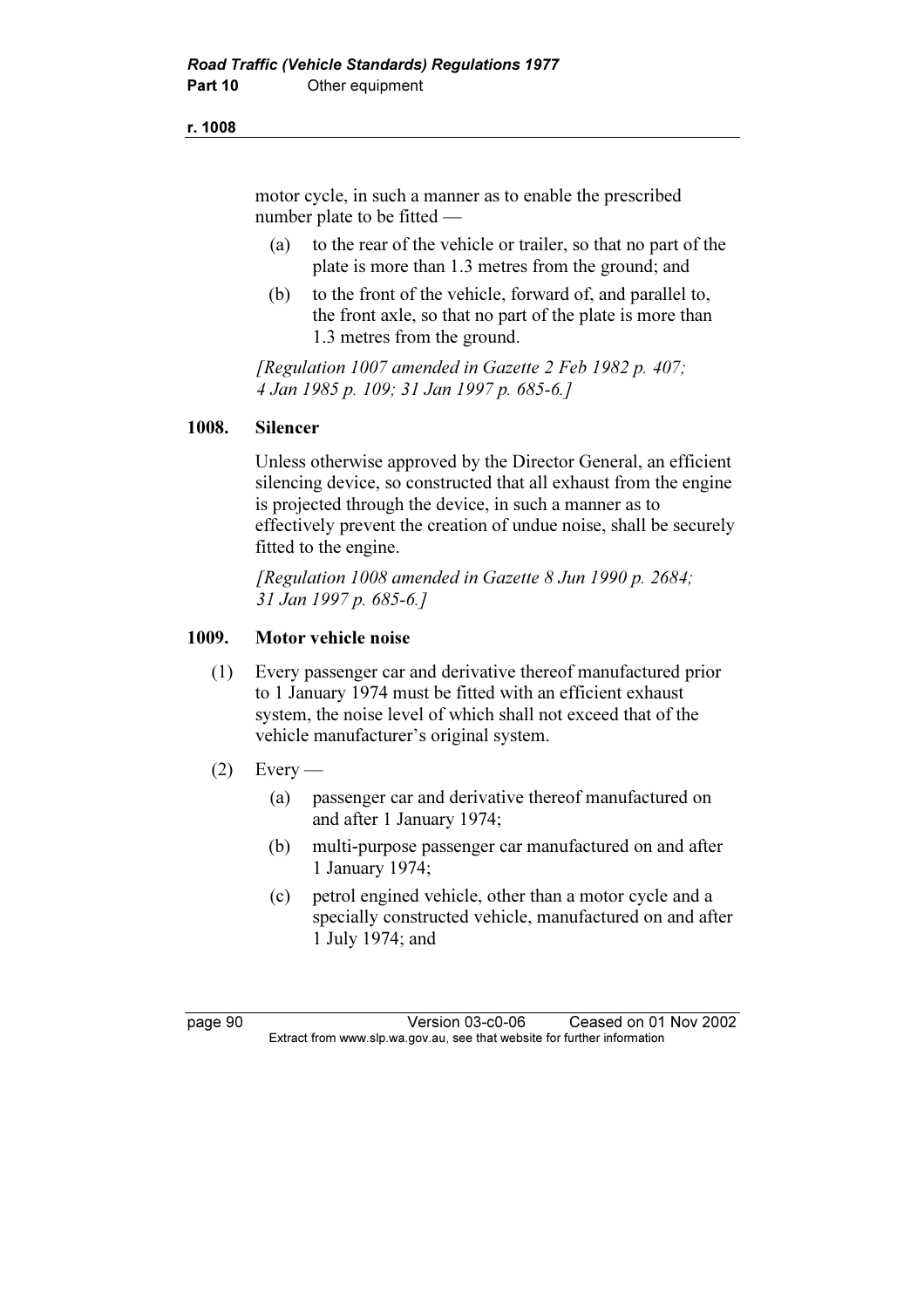(d) motor vehicle, other than a specially constructed vehicle, manufactured on and after 1 July 1975,

 shall, at the time of first registration, conform to Australian Design Rule No. 28 — Motor Vehicle Noise.

- $(3)$  Every
	- (a) passenger car, derivative thereof, and multi-purpose passenger car manufactured on or after 1 January 1981; and
	- (b) other motor vehicle, except for specially constructed vehicles and motor cycles manufactured on or after 1 July 1980,

 shall at the time of first registration comply with Australian Design Rule No. 28A — Motor Vehicle Noise.

#### 1010. Seat belts and anchorages

- (1) Every motor vehicle other than
	- (a) a motor cycle;
	- (b) an omnibus; or
	- (c) a specially constructed vehicle,

 shall, at the time of first registration, be equipped with seat belts conforming to the standards and specifications of the Australian Design Rule appropriate to that vehicle as set out in the following tables —

| <b>Australian Design</b><br>Rule No.                                              | *4                                 | 4                 | 4A          | 4B             | 4C             |
|-----------------------------------------------------------------------------------|------------------------------------|-------------------|-------------|----------------|----------------|
| <b>Class of Vehicle</b>                                                           | Vehicle manufactured on or after X |                   |             |                |                |
| Passenger cars                                                                    | 1 January                          | 1 January         | 1 January   | 1 January      | 1 January      |
|                                                                                   | 1969                               | 1971              | 1974        | 1975           | 1976           |
| Passenger car                                                                     | 1 January                          | 1 January         | 1 January   | 1 January      | 1 January      |
| derivatives                                                                       | 1969                               | 1971              | 1974        | 1975           | 1976           |
| Multipurpose                                                                      | 1 January                          | 1 January         | 1 January   | 1 January      | 1 January      |
| passenger cars                                                                    | 1970                               | 1971              | 1974        | 1975           | 1976           |
| Other vehicles of<br>manufacturer's<br>gross vehicle mass<br>less than 4.5 tonnes | 1 January<br>1970                  | 1 January<br>1971 | 1 July 1974 | 1 July<br>1975 | 1 July<br>1976 |

Ceased on 01 Nov 2002 Version 03-c0-06 page 91<br>Extract from www.slp.wa.gov.au, see that website for further information  $\mathbf{F}$  from which was the set that we besite for further information  $\mathbf{F}$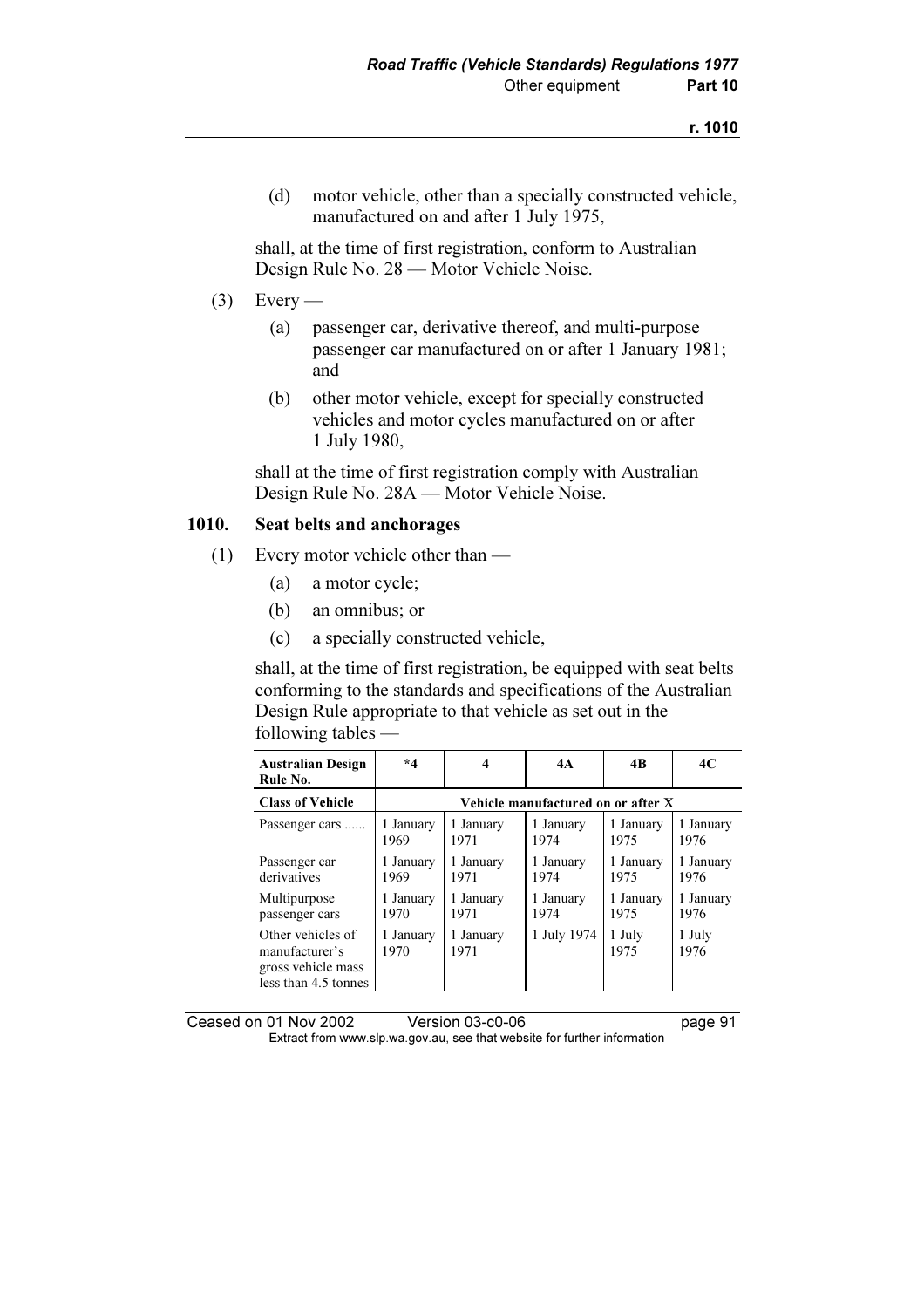| Australian Design Rule No.                                                  | 32                               | 32A         |  |
|-----------------------------------------------------------------------------|----------------------------------|-------------|--|
| <b>Class of Vehicle</b>                                                     | Vehicle Manufactured on or after |             |  |
| Other vehicles of manufacturer's gross<br>vehicle mass exceeding 4.5 tonnes | 1 July 1981                      | 1 July 1981 |  |

Notes: —

- 1. \* Seat belts required in the outboard front seating positions only.
- 2. If the requirements of a more recent Australian Design Rule for seat belts are met, then the requirements of an earlier rule in relation to the same class of vehicle will also be met.
- 3. Motor vehicles which comply with the requirements of ADR4A, ADR4B or ADR4C and which also comply with either ADR5A or ADR5B need not comply with the requirements of ADR32 or ADR32A.
- (2) Every motor vehicle other than
	- (a) a motor cycle;
	- (b) an omnibus; or
	- (c) a specially constructed vehicle,

 shall, at the time of first registration, be equipped with seat belt anchorage points or seat belt anchorages conforming to the standards and specifications of the Australian Design Rule appropriate to that vehicle as set out in the following table —

| Australian Design Rule No.                                                     | $*5A$                            | 5A                | 5Β                |
|--------------------------------------------------------------------------------|----------------------------------|-------------------|-------------------|
| <b>Class of Vehicle</b>                                                        | Vehicle manufactured on or after |                   |                   |
| Passenger cars and<br>derivatives                                              | 1 January 1969                   | 1 January<br>1971 | 1 January<br>1975 |
| Other vehicles of<br>manufacturer's gross vehicle<br>mass less than 4.5 tonnes | 1 January 1969                   | 1 January<br>1971 | 1 July 1975       |

Notes: —

- \*1. Anchorages required in the front seating position only.
- 2. If the requirements of Australian Design Rule No. 5B are met, then the requirements of Australian Design Rule No. 5A in relation to the same class of vehicle will also be met.

page 92 Version 03-c0-06 Ceased on 01 Nov 2002<br>Extract from www.slp.wa.gov.au, see that website for further information  $\mathbf{F}$  from which was the set that we besite for further information  $\mathbf{F}$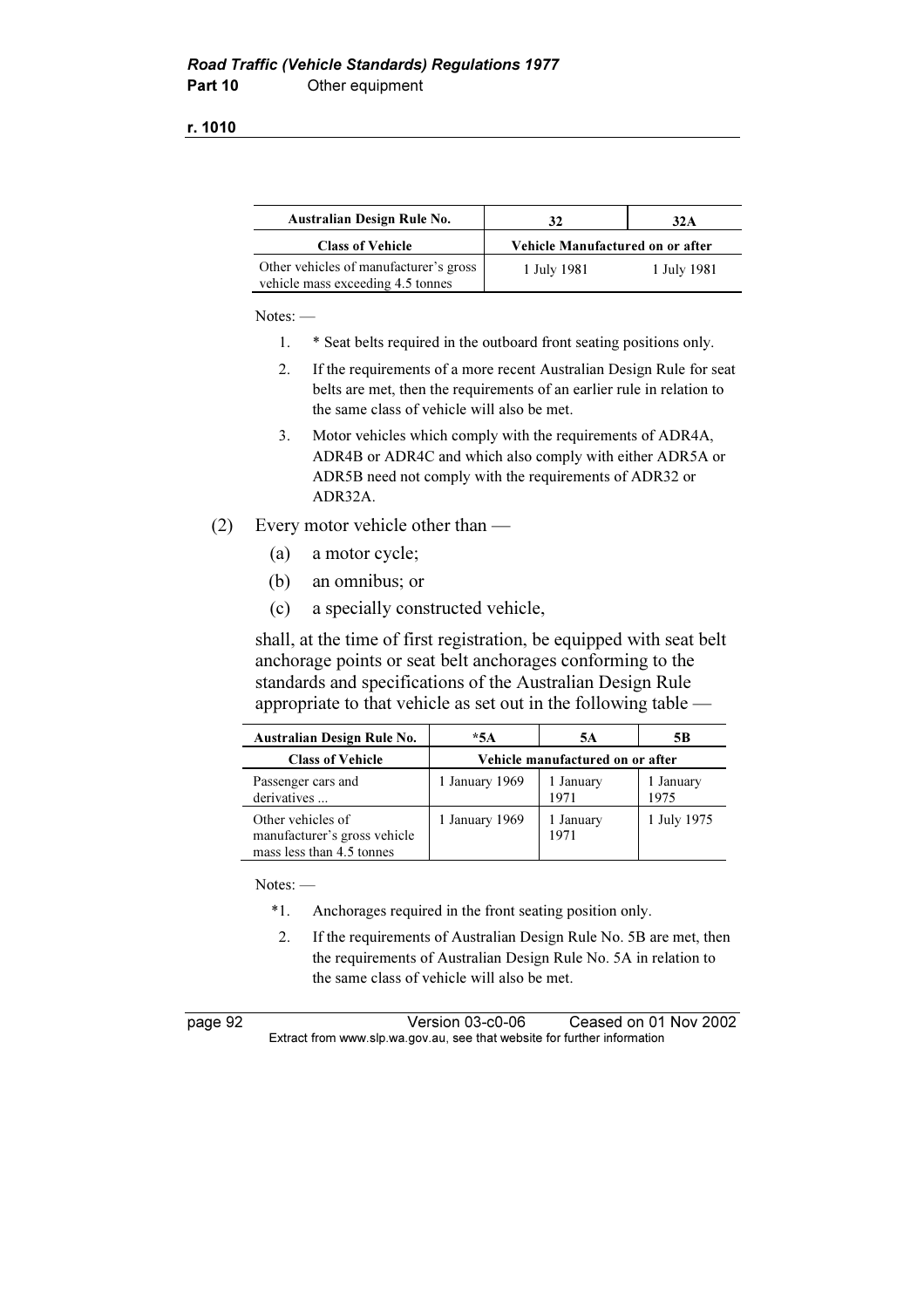(3) Every passenger car, except those fitted with hinged or folding rear seats, manufactured on or after 1 July 1976 and all passenger cars manufactured on or after 1 June 1977 shall at the time of first registration, comply with Australian Design Rule No. 34 — Child Restraint Anchorages.

[Regulation 1010 amended in Gazette 8 May 1981 p. 1417.]

## 1011. Seats and seat anchorages

- (1) Each seat of a motor vehicle shall be soundly constructed and securely fixed to the structure of the motor vehicle.
- $(2)$  Every
	- (a) passenger car manufactured on or after 1 January 1971;
	- (b) passenger car derivative manufactured on or after 1 January 1972;
	- (c) multipurpose passenger car manufactured on or after 1 January 1973; and
	- (d) motor vehicle except motor cycles, omnibuses, specially constructed vehicles and vehicles exceeding 4.5 tonnes manufacturer's gross vehicle mass manufactured on or after 1 July 1974,

 shall, at the time of first registration, comply with Australian Design Rule No. 3 — Seat Anchorages for Motor Vehicles.

#### 1012. Windscreen washers

- (1) A motor vehicle that is first registered on or after 1 January 1969 and that is required by these regulations to be fitted with a windscreen wiper or wipers shall be equipped with a device or devices capable of directing water onto that part of the exterior of the windscreen that is within the area swept by the wiper or wipers when operating.
- (2) The device referred to in subregulation (1) shall —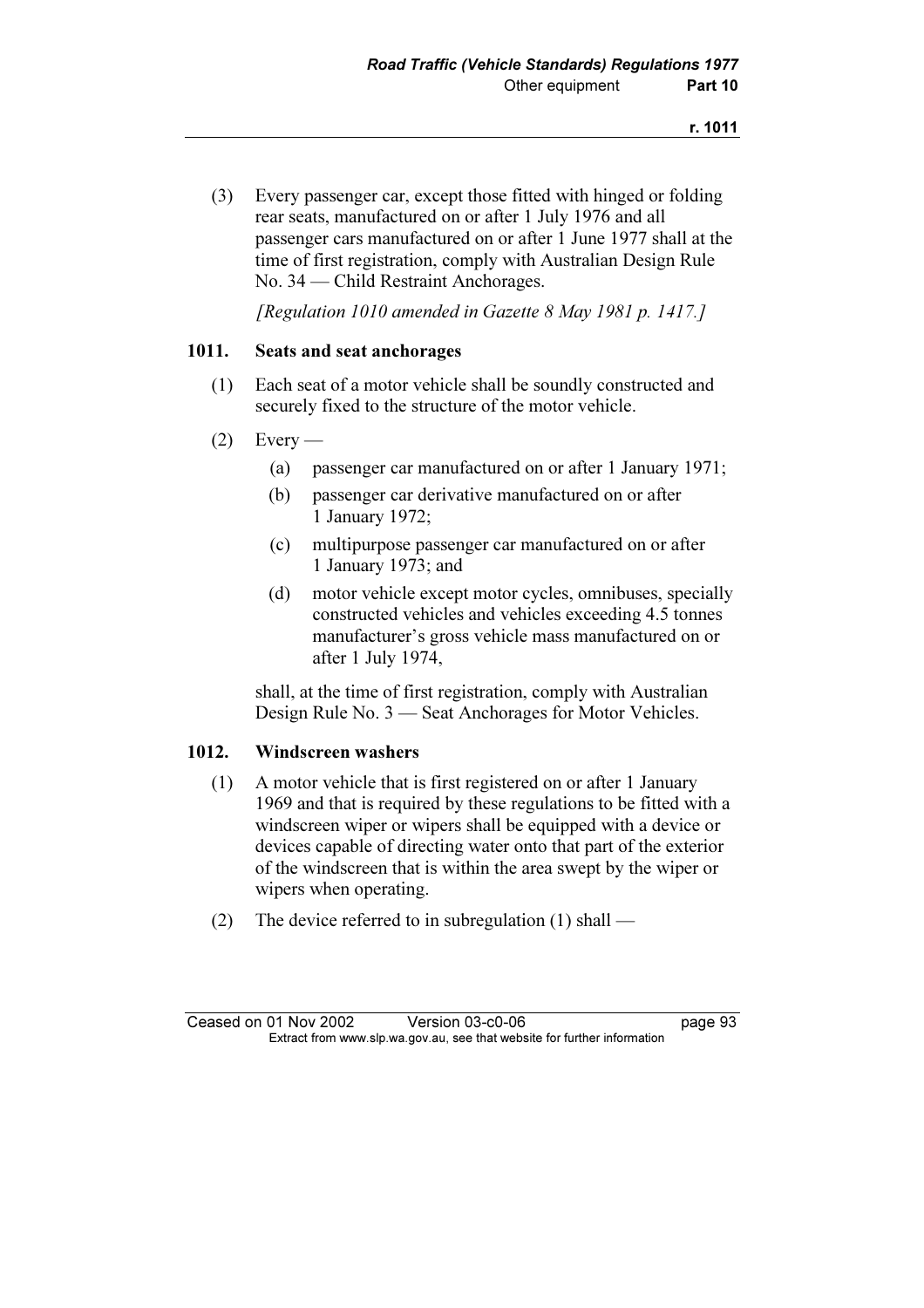- (a) be fitted to the vehicle in a manner that will enable the driver to operate it while sitting in his normal driving position; and
- (b) have a container or reservoir for the fluid to be used in the device of a capacity of not less than 1.1 litres.

#### 1013. Pipes and tubing

 Every pipe or tube fitted to a vehicle and through which fluids flow shall be firmly secured to the fittings on which they terminate so that there is no leakage.

#### 1014. Door latches and hinges

Every —

- (a) passenger car and derivative thereof manufactured on or after 1 January 1971;
- (b) multipurpose passenger car manufactured on or after 1 January 1973;
- (c) motor vehicle, except motor cycles, vehicles exceeding 4.5 tonnes manufacturer's gross vehicle mass, omnibuses and specially constructed vehicles, manufactured on or after 1 July 1974; and
- (d) motor vehicle, except motor cycles and omnibuses, manufactured on or after 1 July 1975,

 shall, if fitted with doors, be equipped with door latches and hinges complying with Australian Design Rule No. 2 — Door Latches and Hinges, but the provisions of this regulation do not apply to components on folding doors, roll-up doors and doors that are designed to be easily attached to, or removed from, motor vehicles manufactured for operation without doors.

#### 1015. Demisting of windscreens

Every —

- (a) passenger car manufactured on or after 1 January 1971;
- (b) passenger car derivative manufactured on or after 1 January 1973;

page 94 Version 03-c0-06 Ceased on 01 Nov 2002<br>Extract from www.slp.wa.gov.au, see that website for further information  $\mathbf{F}$  from which was the set that we besite for further information  $\mathbf{F}$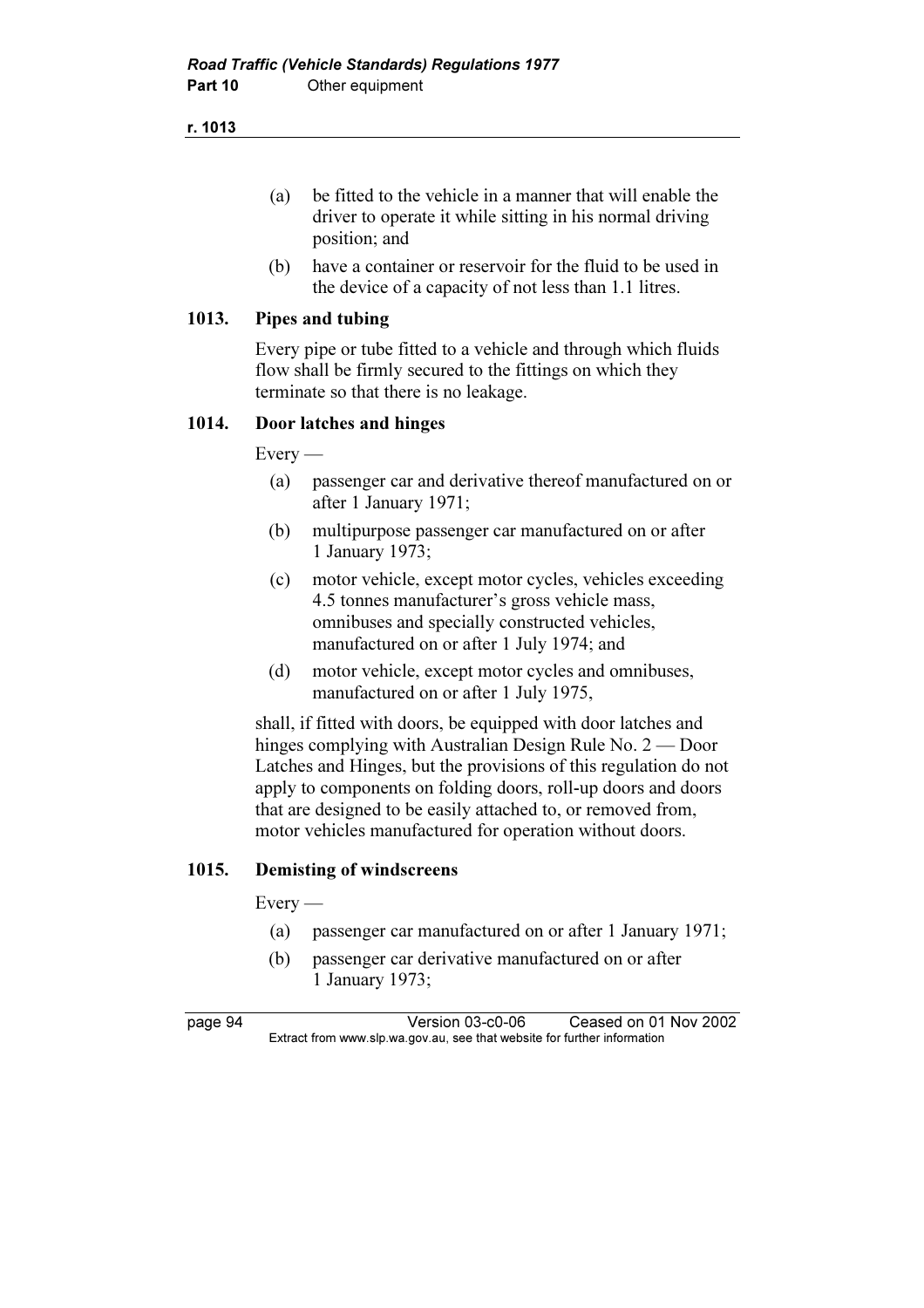- (c) motor vehicle, except motor cycles, omnibuses, specially constructed vehicles and vehicles exceeding 4.5 tonnes manufacturer's gross vehicle mass manufactured on or after 1 July 1973; and
- (d) motor vehicle, except motor cycles, omnibuses and specially constructed vehicles, manufactured on or after 1 July 1976,

 shall comply with Australian Design Rule No. 15 — Demisting of Windscreens.

#### 1016. Forward body panel latches

 Motor vehicles manufactured on and after 1 January 1971 having an exterior movable body panel forward of the windscreen that serves to cover an engine, luggage, storage or battery compartment shall be provided with a latch system. A panel opening from the front which in any open position partially or completely obstructs the driver's forward view through the windscreen must be provided with a second latch position on the latch system or with a second latch system.

#### 1017. Anti-theft locks

- $(1)$  Every
	- (a) passenger car and derivative thereof, manufactured on or after 1 January 1972; and
	- (b) multipurpose passenger car manufactured on or after 1 January 1973,

 shall, at the time of first registration, be equipped with devices complying with Australian Design Rule No. 25 — Anti-theft Locks.

 (2) Every passenger car or passenger car derivative and all multipurpose passenger cars manufactured on or after 1 January 1978 shall, at the time of first registration, be equipped with devices complying with Australian Design Rule No. 25A — Anti-theft Locks.

Ceased on 01 Nov 2002 Version 03-c0-06 page 95<br>Extract from www.slp.wa.gov.au, see that website for further information  $\mathbf{F}$  from which was the set that we besite for further information  $\mathbf{F}$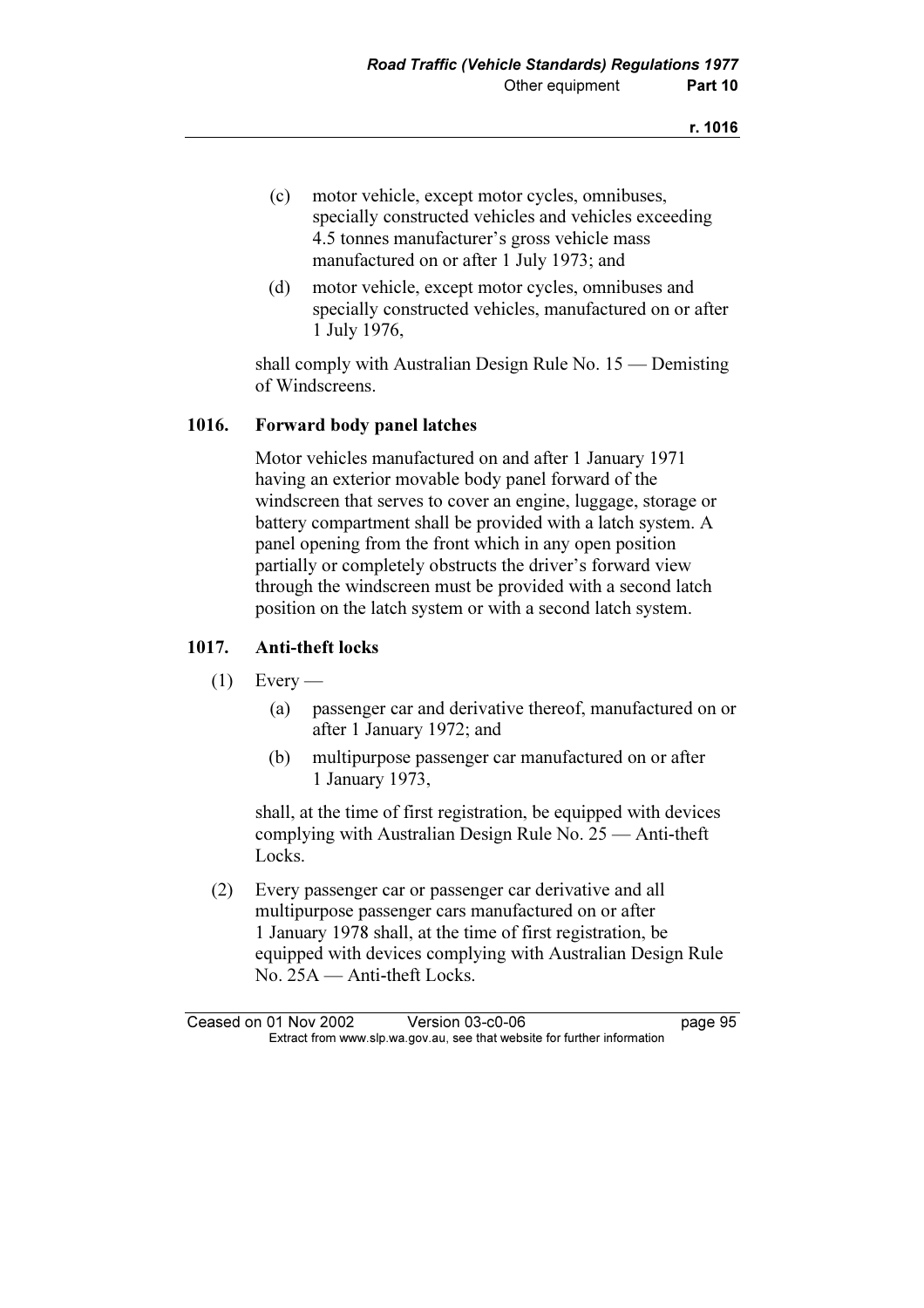r. 1017A

### 1017A. Requirement to fit immobilizers

- (1) A motor vehicle to which regulation 1017B applies shall be fitted with an approved device at the time the first application is made on or after 1 July 1999 —
	- (a) under section 18 of the Act for the grant of a licence for the vehicle; or
	- (b) under section 24 of the Act for the transfer of the licence for the vehicle,

whichever occurs first.

- (2) An application is not a "first application" for the purposes of subregulation  $(1)$  if it is made —
	- $(a)$  for
		- (i) the transfer of a licence referred to in section 76C(6)(a) of the Stamp Act 1921; or
		- (ii) the issue of a licence referred to in section  $76C(6)(b)$  of that Act,

 and the certification required by section 76C(7) of that Act has been given in relation to the transfer or issue of the licence; or

- (b) for the transfer of the licence for a vehicle and the licence is to be transferred —
	- (i) under a testamentary instrument, or on an intestacy, to a person who is entitled to that vehicle in terms of the instrument or on the intestacy; or
	- (ii) to comply with a judgment or order of a court.
- (3) If a vehicle is required under subregulation (1) to be fitted with an approved device at the time an application is made, that requirement continues in force from that time.
- (4) In this regulation and regulation 1017B —

page 96 Version 03-c0-06 Ceased on 01 Nov 2002<br>Extract from www.slp.wa.gov.au, see that website for further information  $\mathbf{F}$  from which was the set that we besite for further information  $\mathbf{F}$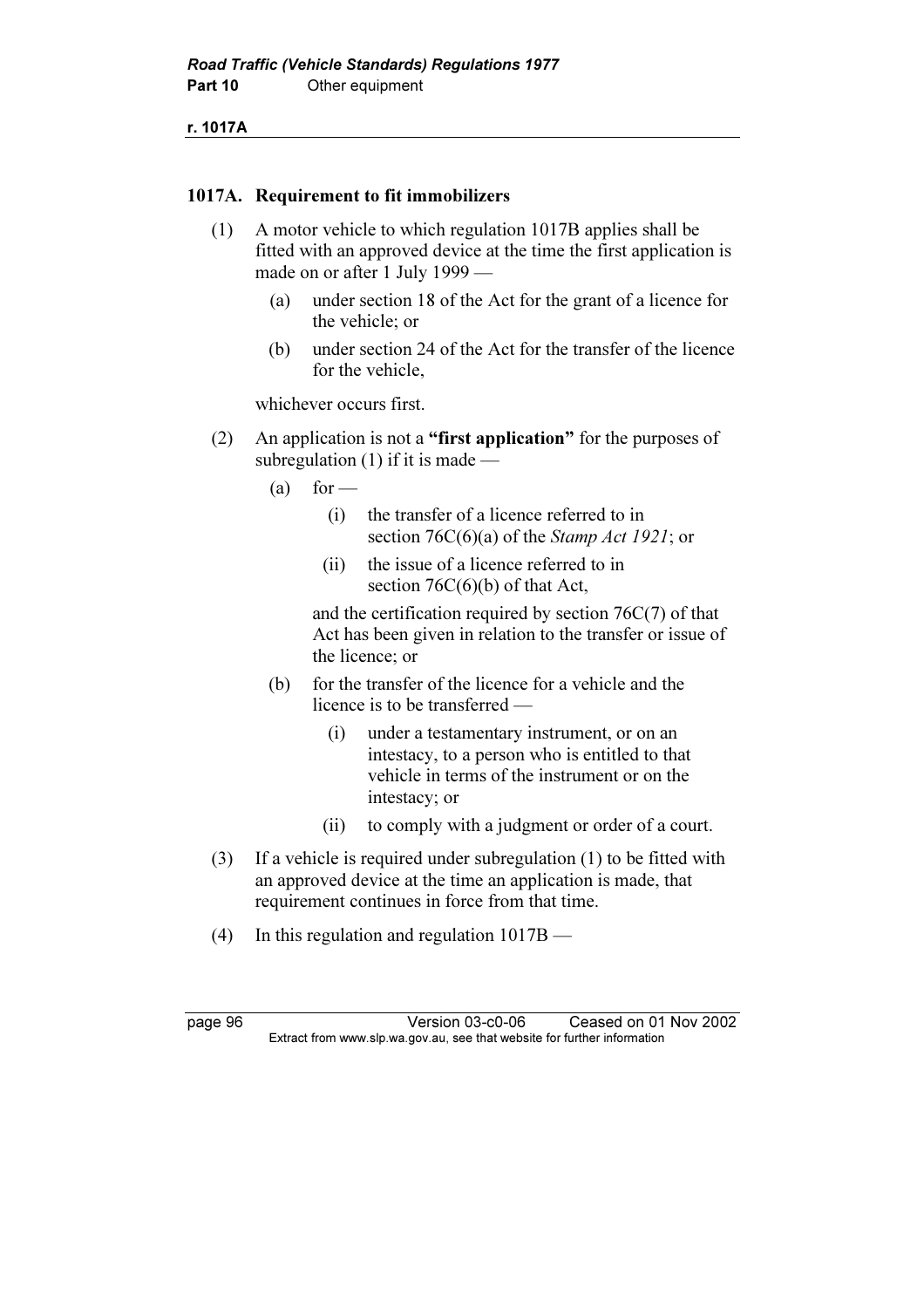"approved device" means a device, approved by the Director General by notice published in the *Gazette*, that is designed to secure a vehicle against theft.

[Regulation 1017A inserted in Gazette 2 Feb 1999 p. 354-5.]

## 1017B. Classes of vehicles to be fitted with immobilizers

- (1) Except as stated in subregulation (2), this regulation applies to a motor vehicle —
	- (a) that is  $-$ 
		- (i) a motor car;
		- (ii) a motor wagon that has a manufacturer's gross vehicle mass that does not exceed 4.5 tonnes; or
		- (iii) an omnibus;

and

- (b) that has a tare that does not exceed 3 tonnes.
- (2) This regulation does not apply to a motor vehicle
	- (a) manufactured 25 years or more before the time the first application referred to in regulation 1017A(1) is made in relation to the vehicle;
	- (b) to which regulation 21D of the Road Traffic (Licensing) Regulations 1975 applies; or
	- (c) exempted by the Director General, by notice published in the Gazette or notice in writing given to the owner of the vehicle, from the requirement to be fitted with an approved device.

[Regulation 1017B inserted in Gazette 2 Feb 1999 p. 355.]

#### 1018. Child-restraining devices

 (1) A motor vehicle shall not be equipped with a child-restraining device unless that device complies with the standard specified in Australian Standard E46-1970 or AS/1754-1975

Ceased on 01 Nov 2002 Version 03-c0-06 page 97<br>Extract from www.slp.wa.gov.au, see that website for further information  $\mathbf{F}$  from which was the set that we besite for further information  $\mathbf{F}$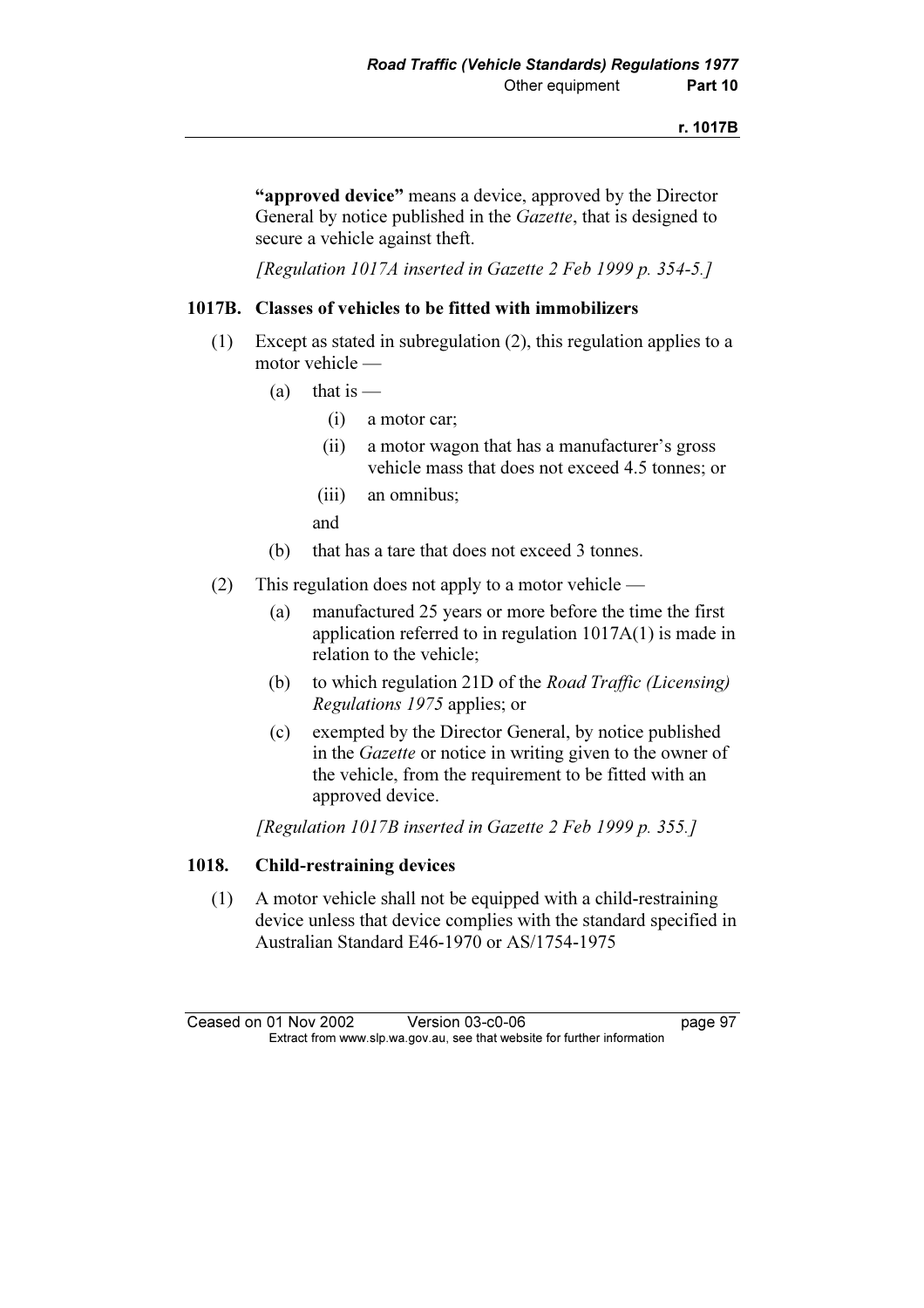"Child-Restraining Devices for Passenger Cars", or is otherwise approved by the Director General.

 (2) In this regulation "child-restraining device" means any set of components, not being a seat belt, designed to minimise the risk of bodily injury to a child in an accident by restraining the child and the restraining device itself.

[Regulation 1018 amended in Gazette 2 Feb 1982 p. 407; 31 Jan 1997 p. 685-6.]

#### 1019. Speedometers

- (1) Every motor vehicle manufactured on or after 1 July 1974 and capable of being driven at a speed in excess of 40 kilometres per hour on a level road shall be fitted with a speedometer which shall give an indication of the vehicle speed on a single scale calibrated in kilometres per hour.
- (2) The instrument referred to in subregulation  $(1)$ 
	- (a) shall have such a degree of accuracy that the indicated speed is not less than the actual speed by more than 10% when the vehicle speed is greater than 50 kilometres per hour; and
	- (b) shall be so fitted that it is readily visible to the driver.

#### 1020. Fuel tanks

 Every motor vehicle, other than an omnibus or specially constructed vehicle, which —

- (a) was manufactured after 1 July 1975;
- (b) uses liquid fuel; and
- (c) exceeds 4.5 tonnes manufacturer's gross vehicle mass,

 shall, at the time of first registration, comply with Australian Design Rule No. 17.

page 98 Version 03-c0-06 Ceased on 01 Nov 2002<br>Extract from www.slp.wa.gov.au, see that website for further information  $\mathbf{F}$  from which was the set that we besite for further information  $\mathbf{F}$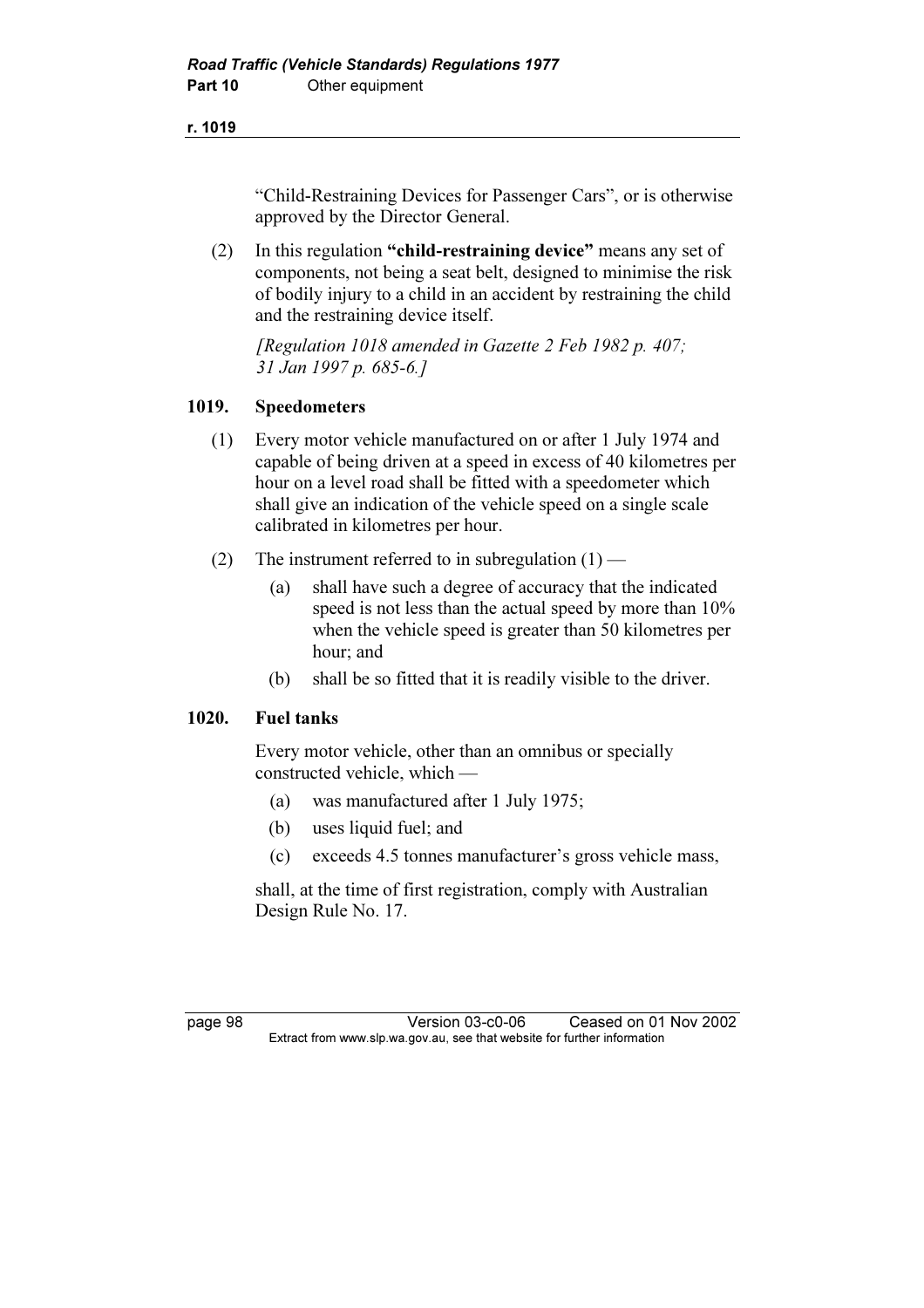## 1021. Emission control

- (1) Every passenger car manufactured on or after 1 January 1972 shall comply at the time of first registration with Australian Design Rule No. 26 — Vehicle Engine Emission Control.
- (2) Every passenger car manufactured on and after 1 January 1974 shall, at the time of first registration, conform to Australian Design Rule 27 — Vehicle Engine Emission Control.
- (3) Every passenger car or derivative thereof equipped with petrol fuelled spark ignition internal combustion engine, manufactured on or after 1 July 1976 except those with an engine displacement of less than 850 millilitres, shall, at the time of first registration, conform with Australian Design Rule 27A — Vehicle Emission Control.
- (3a) Every passenger car or derivative thereof equipped with a petrol fuelled spark ignition engine, manufactured on or after 1 January 1986 shall at the time of first registration, conform with Australian Design Rule 37 — Vehicle Emission Control.
- (4) Every diesel powered motor vehicle, except specially constructed vehicles manufactured on or after 1 July 1976 shall, at the time of first registration, conform with Australian Design Rule No. 30 — Diesel Engine Exhaust Smoke Emissions.
- $(5)$  Every
	- (a) petrol fuelled motor vehicle manufactured on or after 1 July 1978 except passenger cars, passenger car derivatives, multipurpose passenger cars, those with an engine displacement of less than 850 millilitres, motor cycles, specially constructed vehicles and vehicles with manufacturer's gross vehicle mass in excess of 4.5 tonnes;
	- (b) petrol fuelled multipurpose passenger car manufactured on or after 1 January 1979 except those with an engine displacement of less than 850 millilitres; and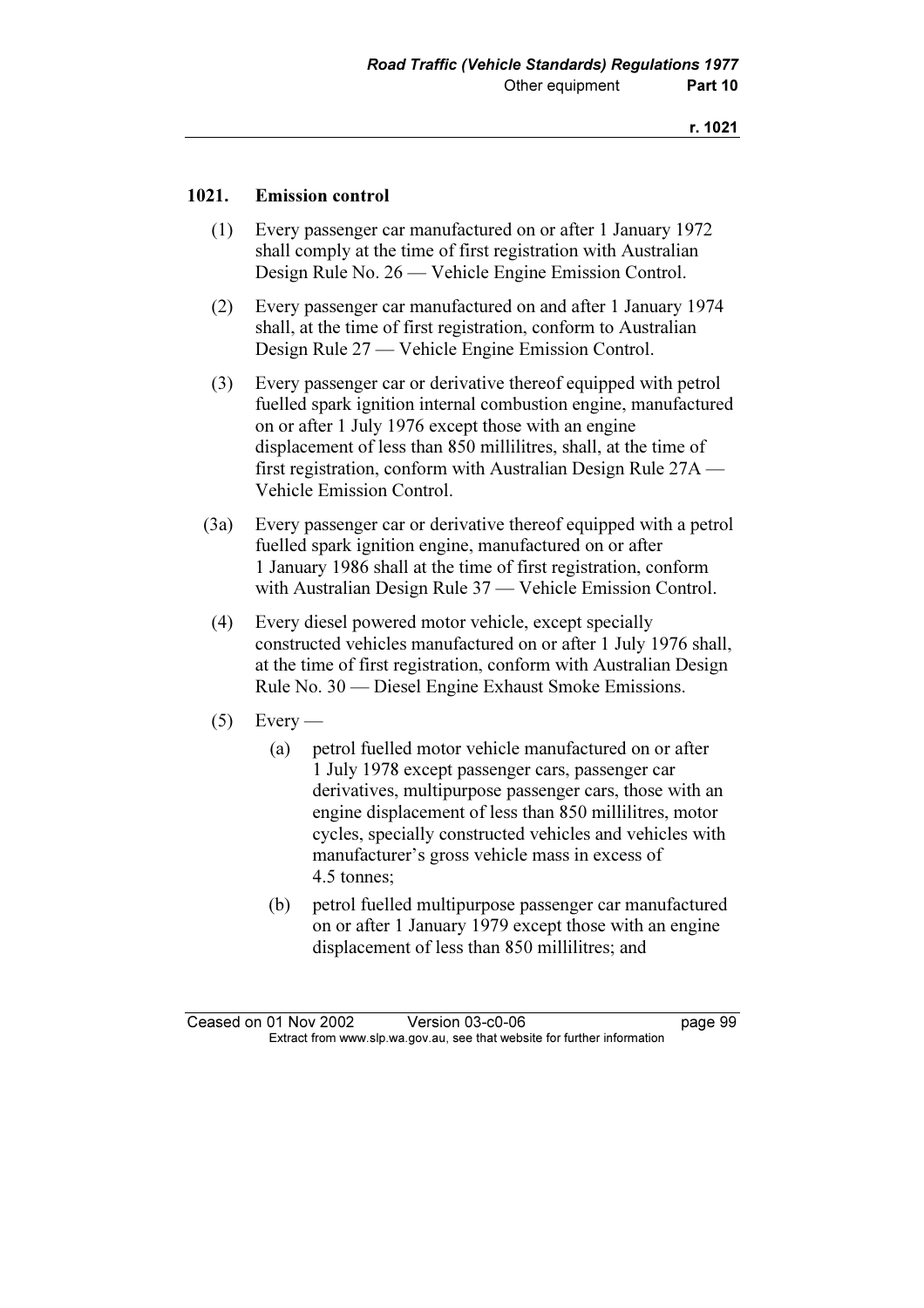(c) petrol fuelled motor vehicle manufactured on or after 1 July 1979 except passenger cars, passenger car derivatives, those with an engine displacement of less than 850 millilitres, motor cycles and specially constructed vehicles,

 shall at the time of first registration comply with Australian Design Rule No. 36 — Exhaust Emission Control for Heavy Duty Vehicles.

[Regulation 1021 amended in Gazette 19 Oct 1984 p. 3366.]

## 1022. Crank case and fuel system emissions

- (1) Every motor vehicle powered with a petrol engine and that is manufactured on or after 1 July 1970 shall be constructed or fitted so that the crank case gases do not escape into the atmosphere.
- (2) Every passenger car or derivative thereof, manufactured on or after 1 January 1975 and equipped with a positive ignition internal combustion engine, shall be so constructed or fitted to control or reduce evaporative emissions from the fuel system to the atmosphere.

## 1023. Side doors

 Every passenger car manufactured on or after 1 January 1977 shall at the time of first registration comply with Australian Design Rule No. 29 — Side Door Strength.

## 1024. Front, side and tail boards to be fitted to certain vehicles

- (1) Where a vehicle is used for the transport of loose materials or small objects that cannot be individually secured, then the vehicle shall be equipped with front, side and tail boards of a sufficient height to prevent the load or any portion of the load from falling from the vehicle.
- (2) Subregulation (1) does not apply to a vehicle that is carrying bricks securely tied in lots or packages and notwithstanding the

page 100 Version 03-c0-06 Ceased on 01 Nov 2002<br>Extract from www.slp.wa.gov.au, see that website for further information  $\mathbf{F}$  from which was the set that we besite for further information  $\mathbf{F}$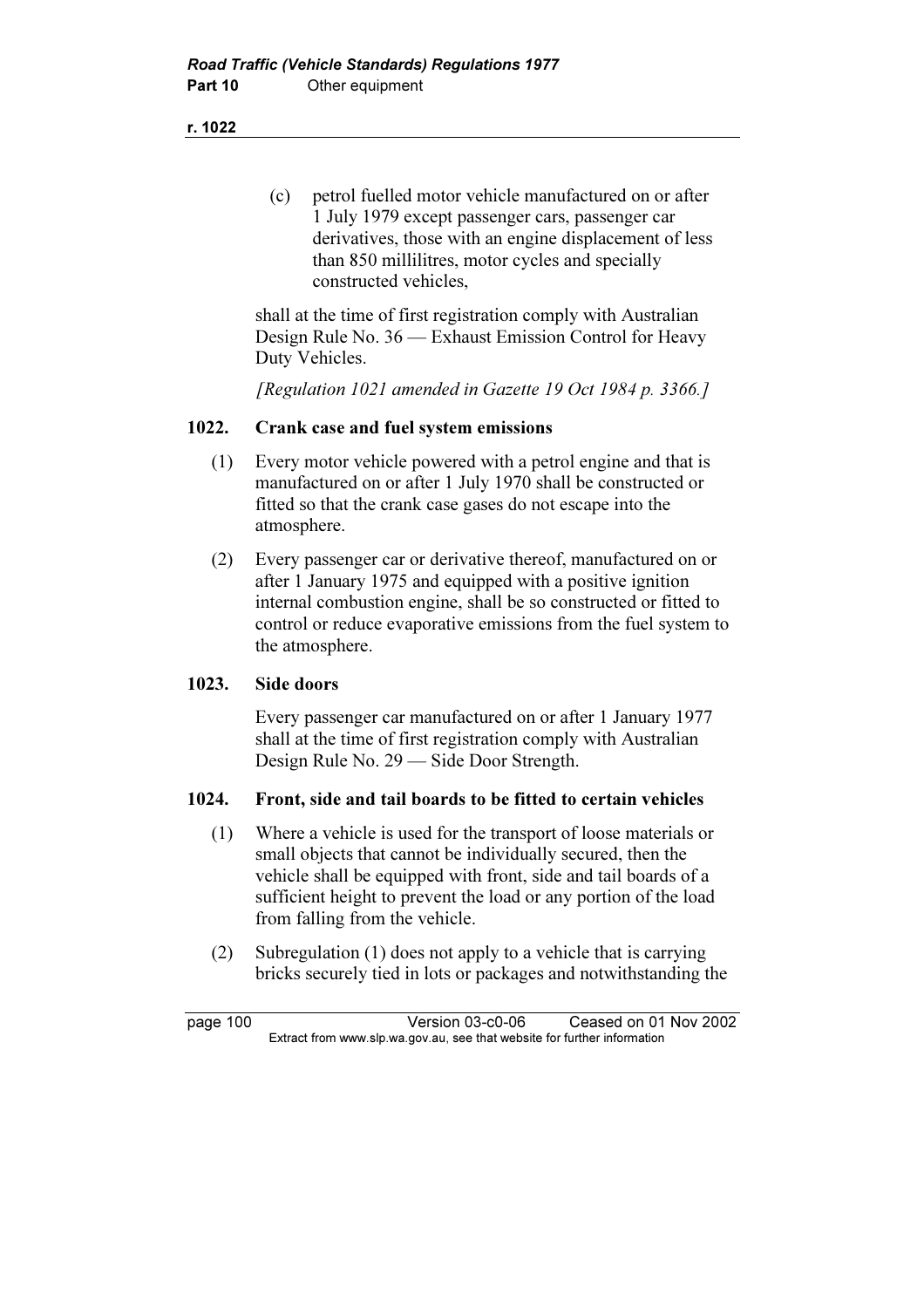provisions of that subregulation, the Director General may, subject to such terms and conditions as it may impose, issue to any person a permit to use a vehicle carrying a load of bricks or other material on a body of a type approved by the Director General although not equipped with front, side and tail boards.

[Regulation 1024 amended in Gazette 2 Feb 1982 p. 407; 31 Jan 1997 p. 685-6.]

### 1025. Cigarette lighters

 Cigarette lighters fitted to vehicles not exceeding 4.5 tonnes gross vehicle mass manufactured on or after 1 January 1982 shall be capable only of activation when the engine ignition switch is in the "accessory" or "engine on" position.

 [Regulation 1025 inserted in Gazette 10 Oct 1980 p. 3562; amended in Gazette 8 May 1981 p. 1417.]

### 1026. Conditions applying to Liquefied Petroleum Gas

 Unless otherwise approved by the Director General, every motor vehicle that is manufactured or converted to use liquefied petroleum gas as fuel shall —

- (a) where so manufactured or converted on or after 1 October 1980 and before 1 June 1984 comply with Australian Standard 1425-1979, "SAA Code for the Use of L.P. Gas in Internal Combustion Engines" or with the standard set out in paragraph (b) or (ba);
- (b) where so manufactured or converted on or after 1 June 1984 and before 1 January 1990, comply with Australian Standard 1425-1982, "SAA Automotive L.P. Gas Code" or with the standard set out in paragraph (ba);
- (ba) where so manufactured or converted on or after 1 January 1990 comply with Australian Standard 3509-1988 "LP Gas Fuel Vessels for Automotive Use" and Australian Standard 1425-1989 "SAA Automotive LP Gas Code"; and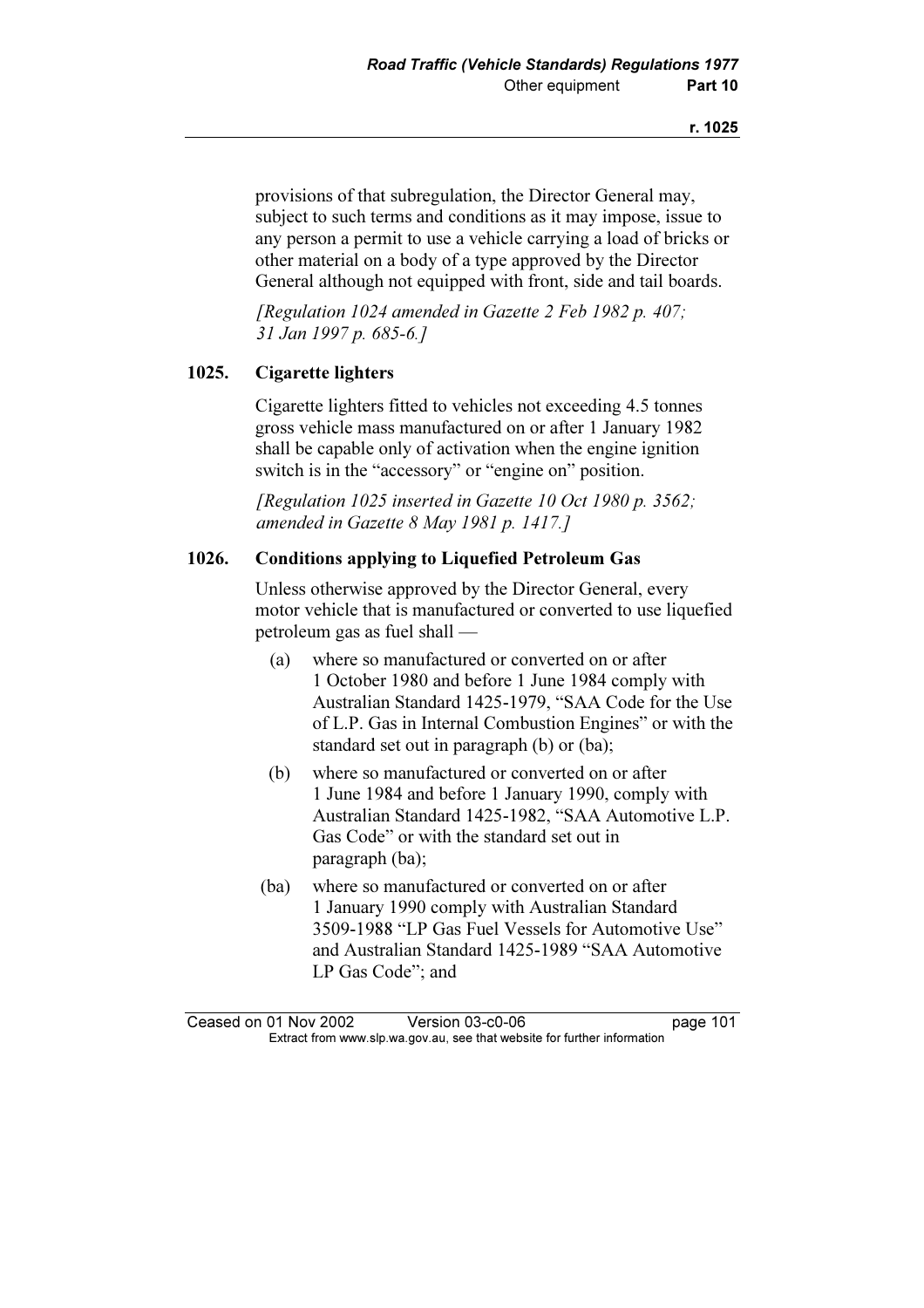- (c) carry affixed to the front and rear identification tablets or number plates, an external label approved by the Director General which —
	- (i) is of durable material;
	- (ii) is not less than 25 mm square; and
	- (iii) is coloured reflective red conforming to Australian Standard A.S. 1742-1975.

 [Regulation 1026 inserted in Gazette 25 May 1984 p. 1385; amended in Gazette 21 Dec 1990 p. 6292; 31 Jan 1997 p. 685-6.]

## 1027. Speed limiter devices

- (1) Unless specifically exempted by the Director General, every
	- (a) goods vehicle with a manufacturers gross vehicle mass exceeding 15 tonnes; and
	- (b) omnibus, other than a route service omnibus, with a manufacturers gross vehicle mass exceeding 14.5 tonnes,

 shall, on and after the relevant day, be fitted with a speed limiter device that limits the maximum speed at which the vehicle is capable of being driven to 100 kilometres per hour or less.

- (2) Subregulation (1) does not apply to, or in relation to, a vehicle —
	- (a) that is manufactured before 1 January 1988; or
	- (b) that is already required under regulation 1108 (by the application of a requirement in an Australian Design Rule) to be fitted with a speed limiter device.
- (3) In subregulation (1), "relevant day", in relation to a vehicle, means the first day on which the vehicle is registered or the registration of the vehicle is renewed (as the case may be) after the commencement of the Road Traffic (Vehicle Standards) Amendment Regulations 1991 $^1$ .

page 102 <br>Extract from www.slp.wa.gov.au, see that website for further information<br>Extract from www.slp.wa.gov.au, see that website for further information  $\mathbf{F}$  from which was the set that we besite for further information  $\mathbf{F}$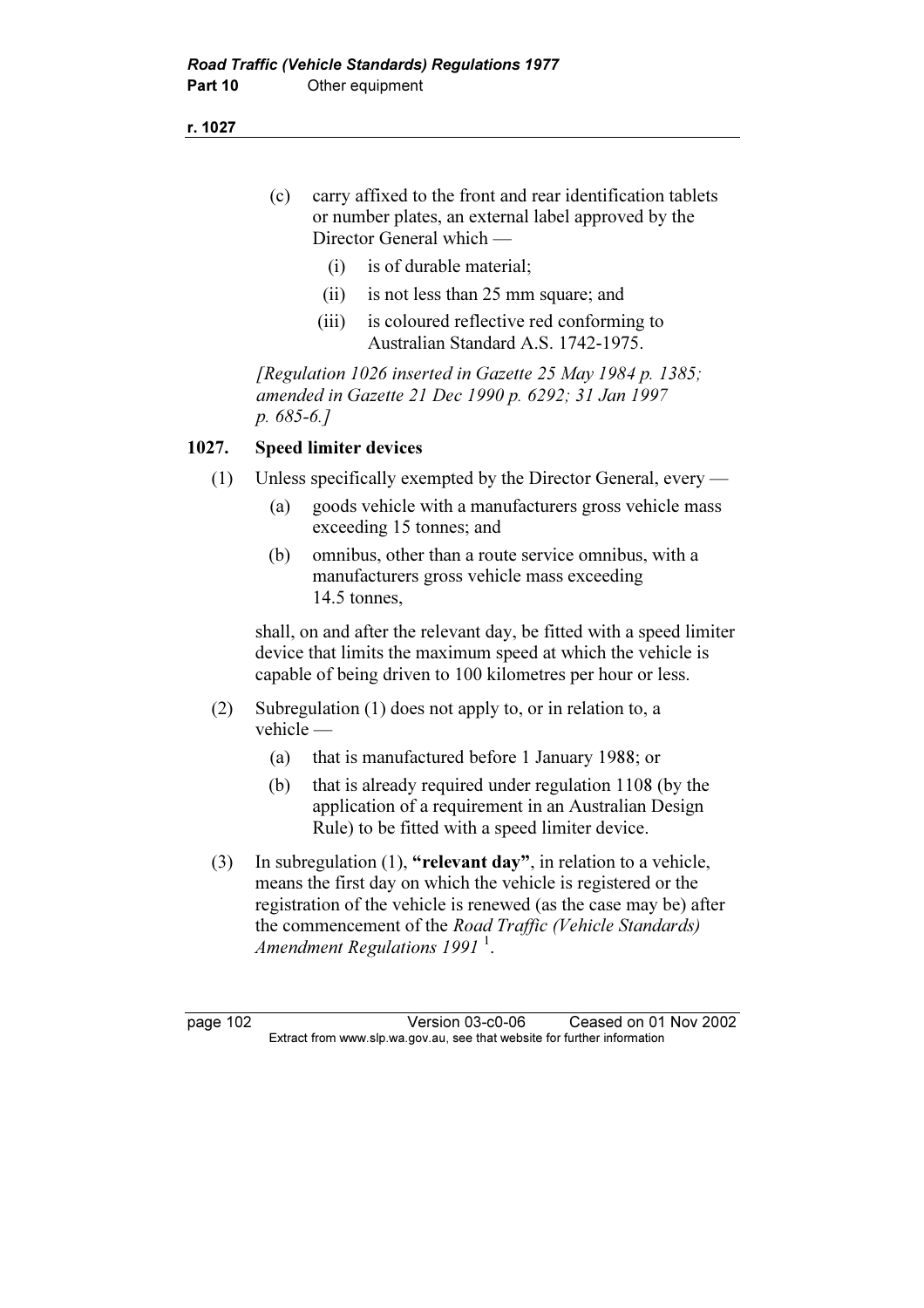[Regulation 1027 inserted in Gazette 13 Dec 1991 p. 6245-6; amended in Gazette 31 Jan 1997 p. 685-6.]

Ceased on 01 Nov 2002 Version 03-c0-06 page 103 Extract from www.slp.wa.gov.au, see that website for further information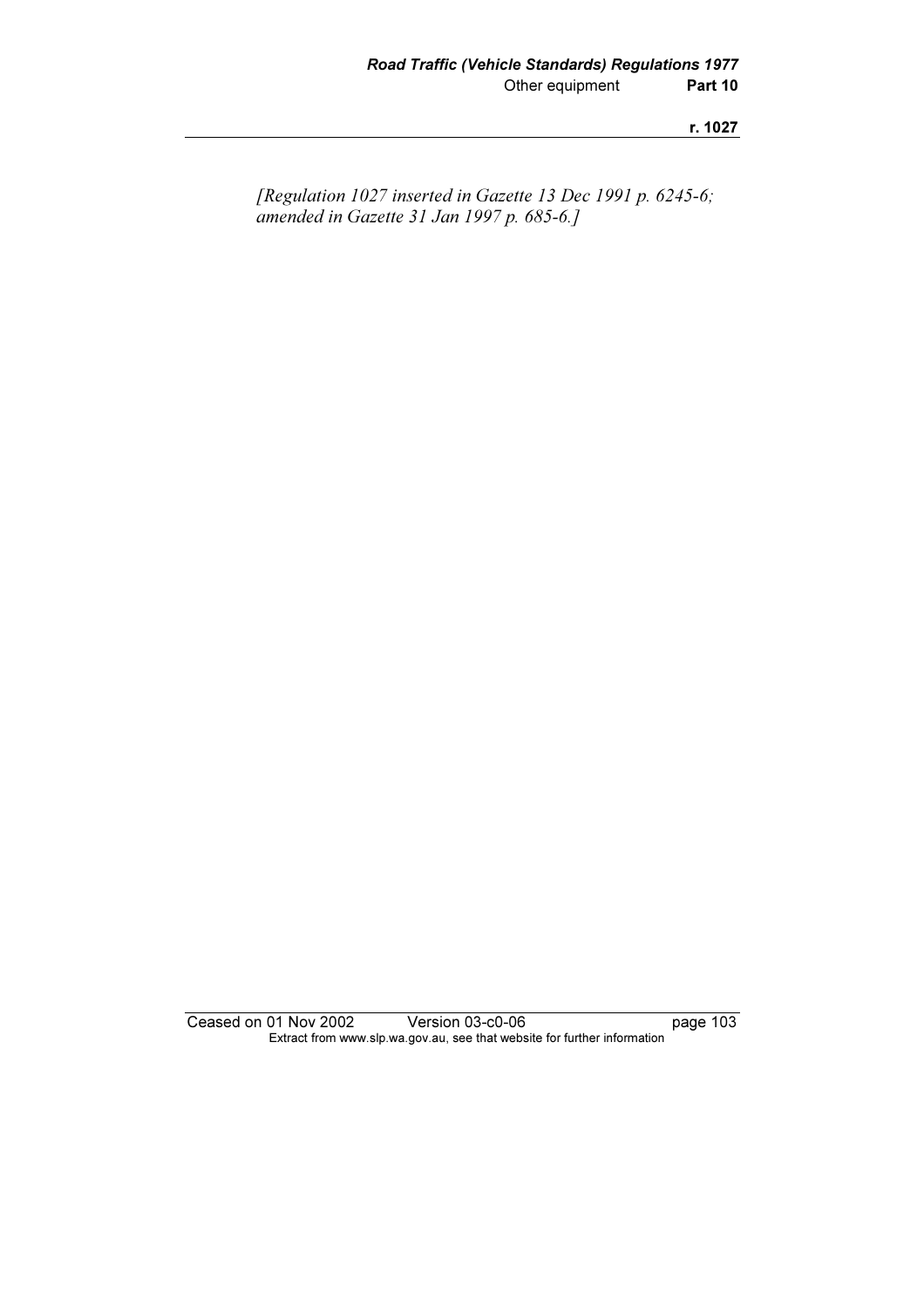## Part 11 — Loading and dimensions of vehicles

## 1101. Axle group configurations permitted on vehicles

- (1) Every vehicle first registered on or after the date on which these regulations take effect shall be supported by one or 2 axles or axle groups in accordance with this subregulation.
	- (a) A motor vehicle shall be supported towards the front end of the vehicle by either —
		- (i) a steerable single axle; or
		- (ii) a twin steer axle group,
		- and, towards the rear end of the vehicle by either —
		- (iii) a single axle;
		- (iv) a tandem axle group; or
		- (v) a triaxle group.
	- (b) A semi-trailer shall be supported towards the rear end of the vehicle by either —
		- (i) a single axle;
		- (ii) a tandem axle group;
		- (iii) a triaxle group; or
		- (iv) a multi axle group.
	- (c) Subject to paragraphs (d) and (e) every trailer (not being a semi-trailer or converter dolly trailer) shall be supported towards the front of the vehicle by either —
		- (i) a steerable single axle; or
		- (ii) a steerable tandem axle group,

and towards the rear of the vehicle by either —

- (iii) a single axle;
- (iv) a tandem axle group; or
- (v) a triaxle group.
- (d) Notwithstanding paragraph (c), a trailer with an aggregate mass exceeding 4 tonnes, and not exceeding

page 104 Version 03-c0-06 Ceased on 01 Nov 2002<br>Extract from www.slp.wa.gov.au, see that website for further information  $\mathbf{F}$  from which was the set that we besite for further information  $\mathbf{F}$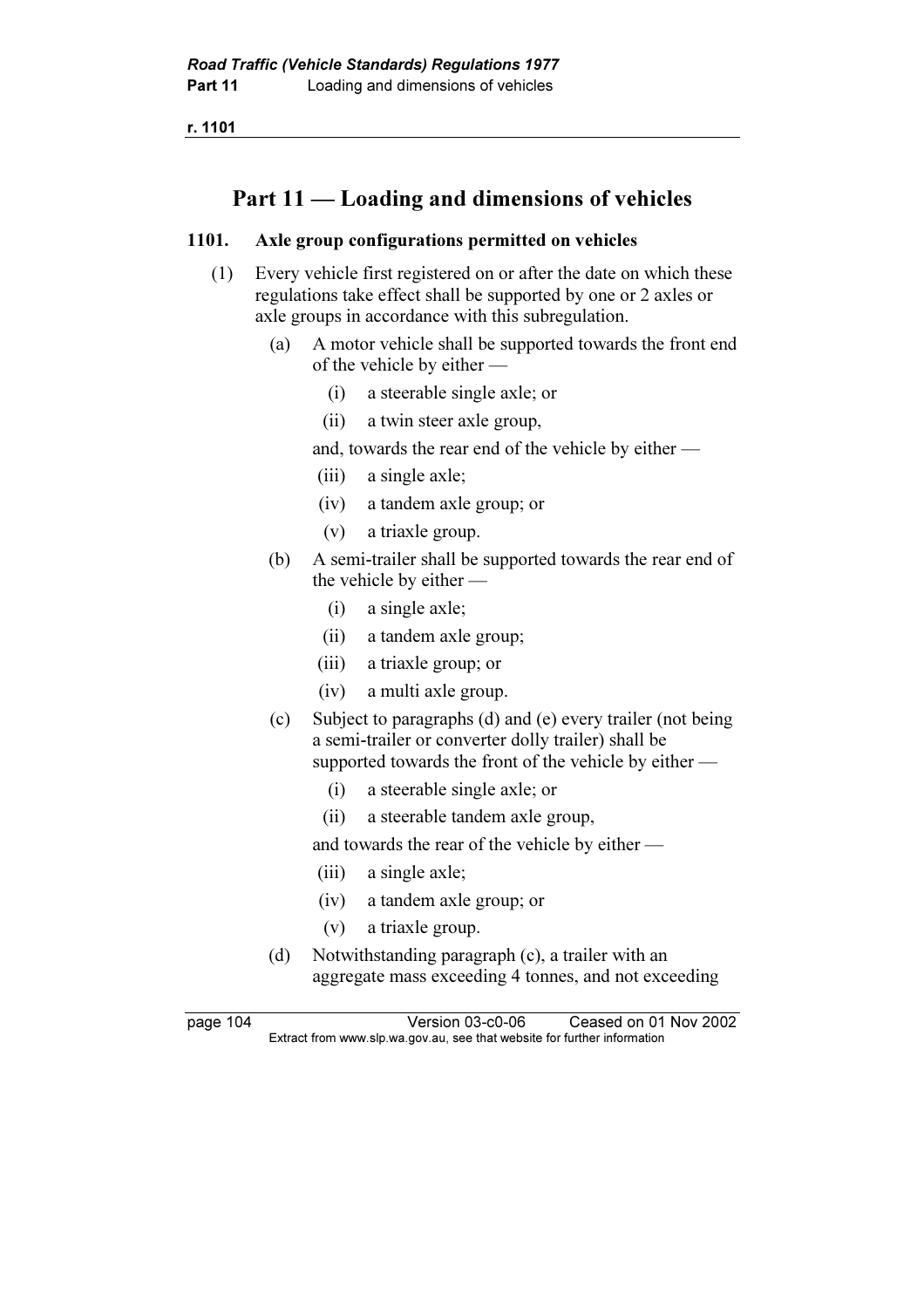16.5 tonnes may be supported, if the centre of the axle or axle group is within 0.5 metres of the centre of the loading space, by either —

- (i) a single axle;
- (ii) a tandem axle group; or
- (iii) a triaxle group.
- (e) Notwithstanding paragraph (c), a trailer with an aggregate mass not exceeding 4 tonnes may be supported by either —
	- (i) a single axle;
	- (ii) a tandem axle group;
	- (iii) a triaxle group; or
	- (iv) a non-load sharing axle group.
- (f) A converter dolly trailer shall be supported by either
	- (i) a single axle; or
	- (ii) a tandem axle group.
- (2) On a motor vehicle, trailer, or a combination of a motor vehicle and trailer, and including any articulated vehicle, with an aggregate mass or gross combination mass in excess of 4 tonnes, the distance measured longitudinally along the vehicle —
	- (a) between the centre of adjacent axles, other than those forming part of a single axle or the same axle group (whether it is a twin steer axle group, a tandem axle group, a triaxle group, a multi axle group, a widespread tandem axle group or a non-load sharing axle group) shall be not less than 2.5 metres;
	- (b) between the centre of the 2 rearmost axles of any of the axle groups and the centre of the 2 leading axles of any following axle group (whether the groups be a tandem axle group, a widespread axle group, a triaxle group or a multi axle group) shall be not less than 4.3 metres; and

Ceased on 01 Nov 2002 Version 03-c0-06 page 105<br>Extract from www.slp.wa.gov.au, see that website for further information  $\mathbf{F}$  from which was the set that we besite for further information  $\mathbf{F}$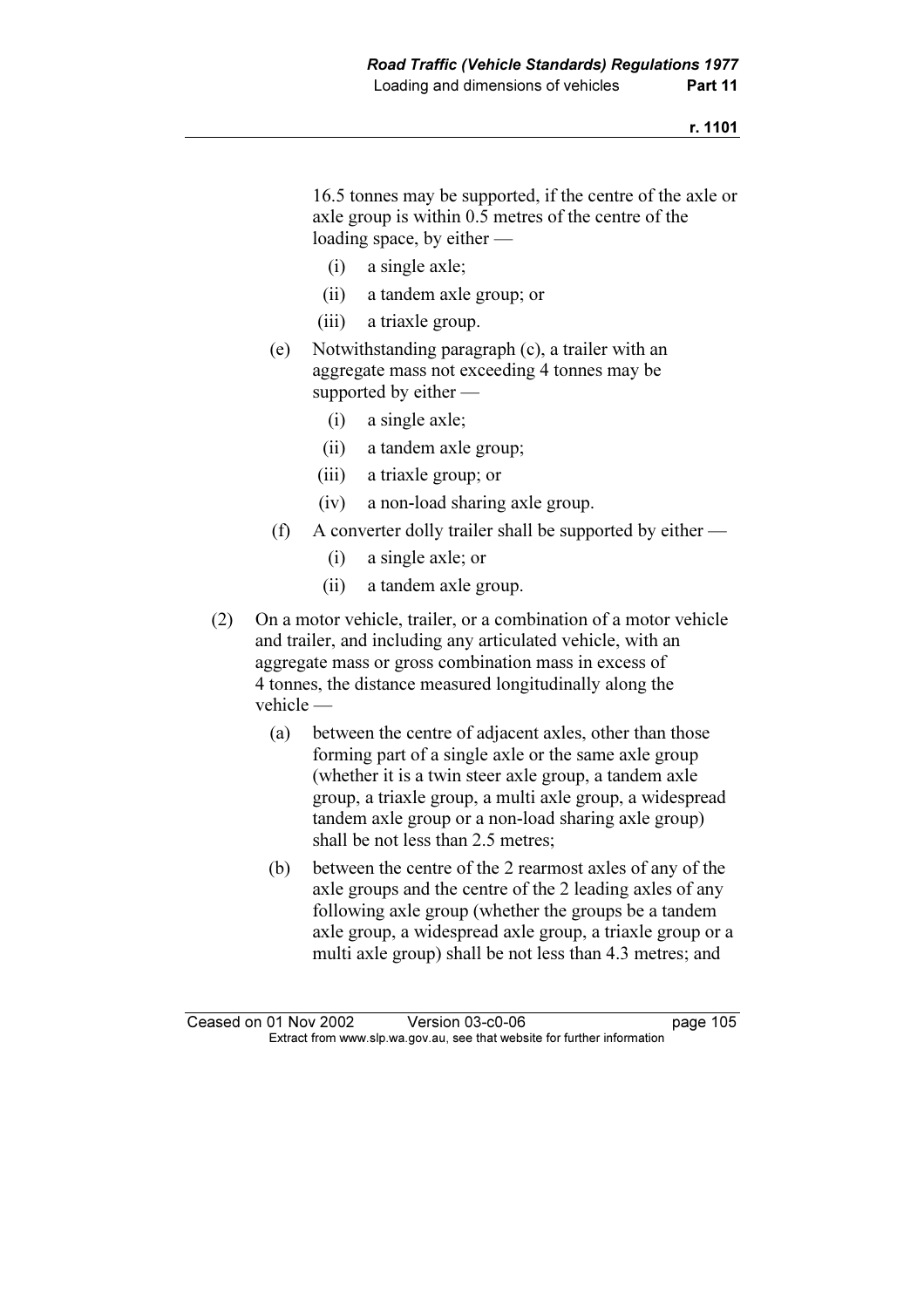- (c) between the centre of the foremost axle of a twin steer axle group and the rearmost axle of an adjacent tandem axle group shall be not less than 5.0 metres.
- (3) Where a vehicle with an aggregate mass exceeding 4 tonnes is fitted with —
	- (a) a group of 2 consecutive axles, other than a twin steel axle group, of which the centres of adjacent axles are included between parallel, transverse, vertical planes, spaced not less than one metre and not more than 2.0 metres apart, extending the full width of the vehicle; or
	- (b) a group of 3 or more consecutive axles, of which the centres of those axles located at the extremities of the group are included between parallel, transverse, vertical planes, spaced not less than 2.0 metres and not more than 3.2 metres apart, extending the full width of the vehicle,

the axle group shall incorporate a load sharing suspension.

 (4) To comply with the load sharing requirement for axle group maximum mass limits, all the axles within the group shall be related through a load sharing system utilising the same springing media on each axle within the group; but where individual axles are not so related and are either separately or in combination fitted with disparate springing media, documentary evidence of the system's ability to satisfy the load sharing requirement shall be made available to the Director General.

[Regulation 1101 amended in Gazette  $2$  Feb 1982 p. 407; 19 Oct 1984 p. 3366; 31 Jan 1997 p. 685-6.]

## 1102. Maximum length

 (1) The length of a vehicle together with its load and equipment shall not —

page 106 Version 03-c0-06 Ceased on 01 Nov 2002<br>Extract from www.slp.wa.gov.au, see that website for further information  $\mathbf{F}$  from which was the set that we besite for further information  $\mathbf{F}$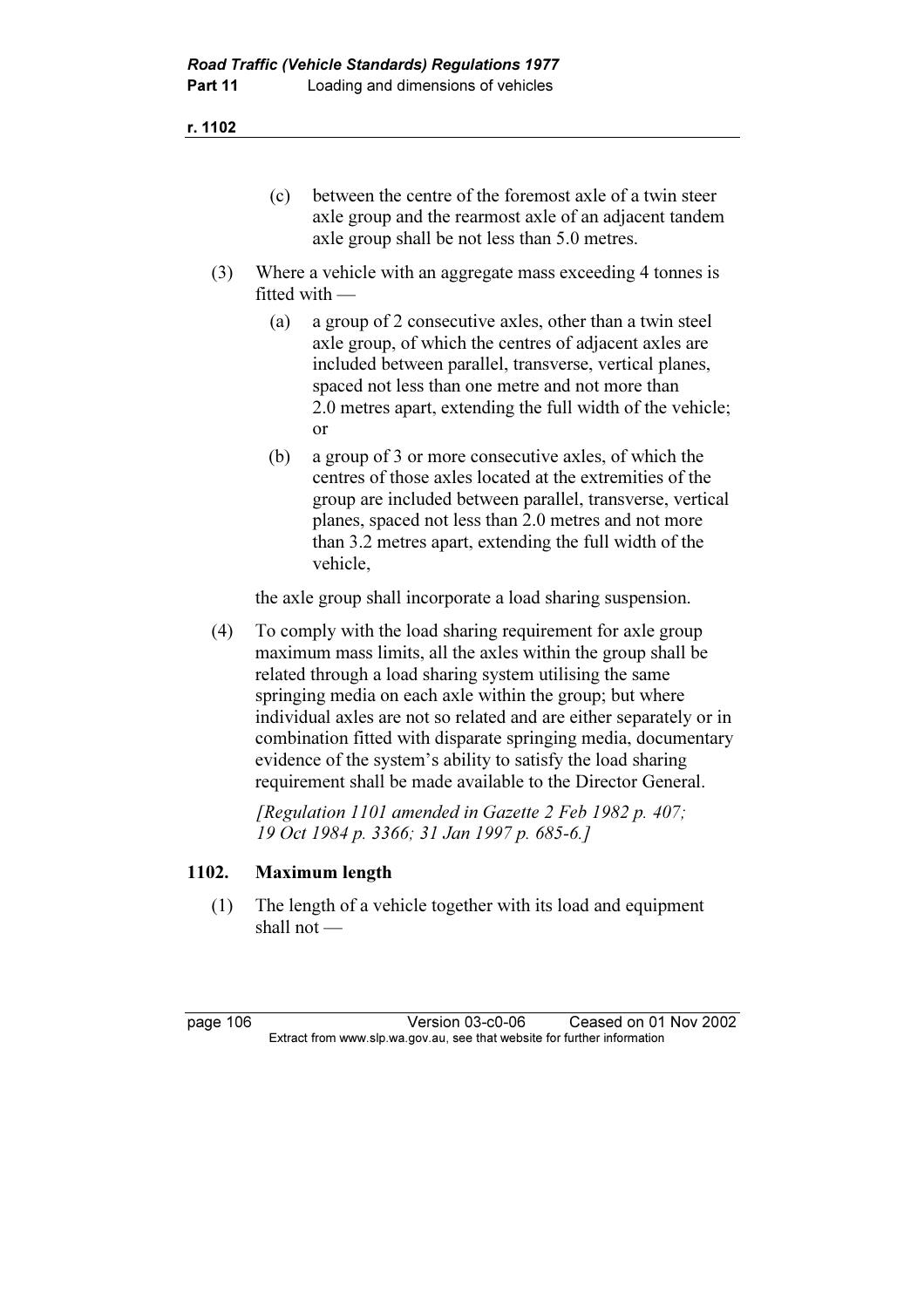- (a) in the case of an omnibus or a vehicle first constructed for the purpose of being used as an omnibus, exceed 12.2 metres;
- (b) in the case of a semi-trailer exceed 12.5 metres in length, excluding any projection contained within an arc having a radius of 1.9 metres and centred at the point of articulation;
- (c) in the case of any other motor vehicle or trailer, exceed 11 metres;
- (d) in the case of an articulated vehicle exceed 17.5 metres.
- (2) The length of the draw bar of a trailer with an aggregate mass exceeding 4 tonnes first registered on or after the date on which these regulations take effect shall not exceed 5 metres.
- (3) Subject to any other restrictions contained in this regulation the length of a motor vehicle (not being an articulated vehicle) together with a trailer being drawn by that motor vehicle and the projecting parts of its load and equipment shall not exceed 17.5 metres.
- (4) The width of a vehicle shall not
	- (a) in the case of a two-wheeled motor cycle excluding the load and equipment exceed 1 metre;
	- (b) in the case of a motor cycle with a side-car attached excluding the load and equipment exceed 1.85 metres; and
	- (c) in the case of any other motor vehicle, trailer, pole trailer or other towed vehicle, together with its load and equipment, other than the rear vision mirror or mirrors or signalling devices required or permitted to be fitted in accordance with these regulations, exceed 2.5 metres.
- (5) The height of a motor vehicle or trailer together with its load and equipment, shall not exceed 4.3 metres.
- (6) The distance from the front of a motor vehicle with its load and equipment or a trailer with its load and equipment (not being an

Ceased on 01 Nov 2002 Version 03-c0-06 page 107<br>Extract from www.slp.wa.gov.au, see that website for further information  $\mathbf{F}$  from which was the set that we besite for further information  $\mathbf{F}$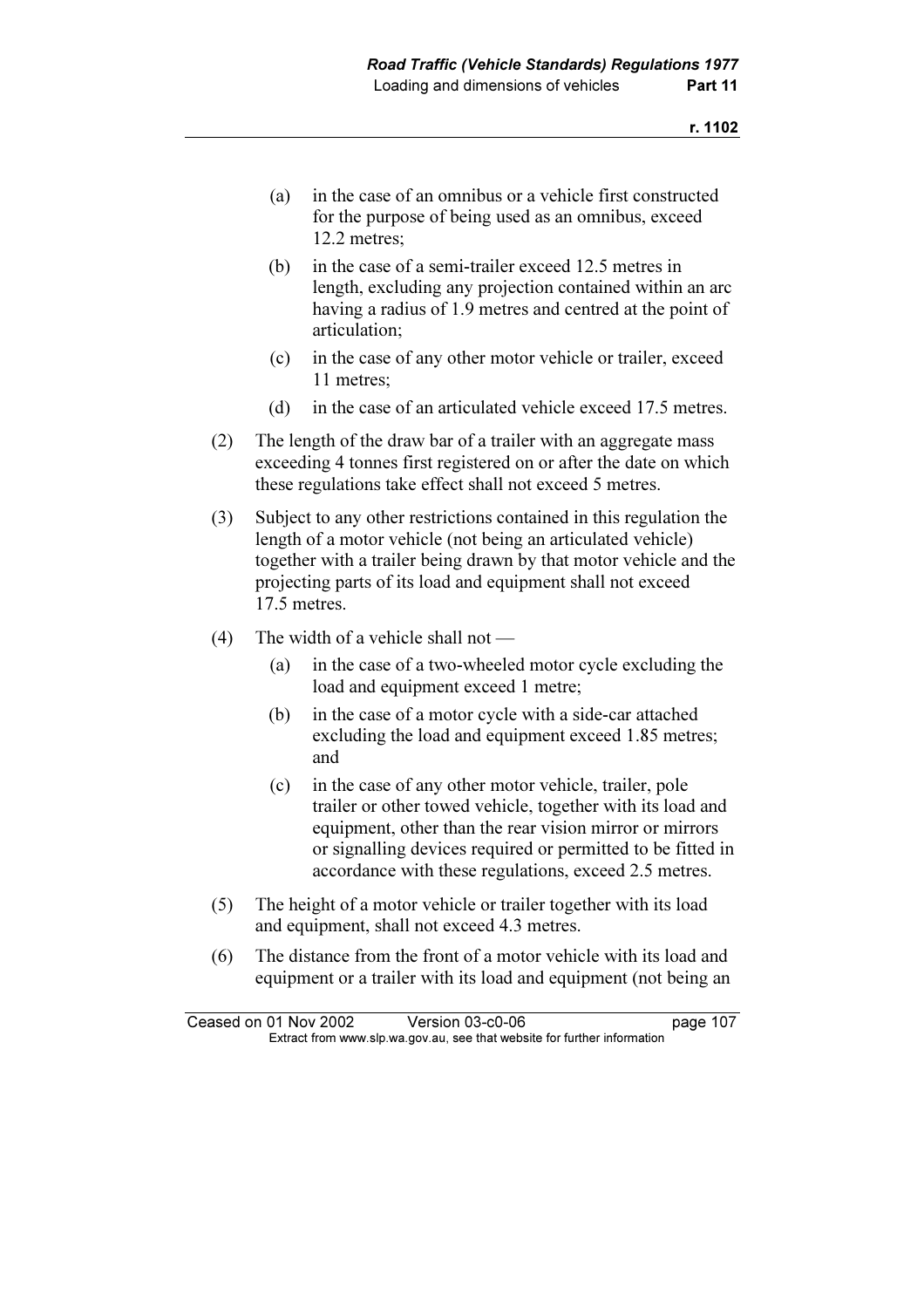articulated vehicle or a semi-trailer) to the line from which the rear overhang is measured shall not —

- (a) in the case of an omnibus first registered on or after the date on which these regulations take effect exceed 8.3 metres plus the amount (if any) by which the overall length exceeds 11 metres;
- (b) in the case of any other motor vehicle or trailer (not being a semi-trailer) first registered before the date on which these regulations take effect exceed 8.5 metres;
- (c) in the case of any other motor vehicle or trailer (not being a semi-trailer) registered on or after the date on which these regulations take effect exceed 8.3 metres.
- (7) (a) The distance between the point of articulation of an articulated vehicle and the line from which the rear overhang is measured shall not exceed 9.0 metres;
	- (b) The semi-trailer portion of an articulated vehicle together with its load or equipment shall not project forward of an arc having a radius of 1.9 metres measured in the horizontal plane and centred at the point of articulation.

 [Regulation 1102 amended in Gazette 24 Jul 1981 p. 3073; 11 Nov 1988 p. 4445.]

## 1103. Rear overhang

- (1) Subject to subregulation (3) any motor vehicle (other than an articulated vehicle), and a trailer with an aggregate mass in excess of 4 tonnes, shall have a rear overhang of a length that does not exceed —
	- (a) in the case of a vehicle of which the tare exceeds one-half of its aggregate mass, the distance of the loading space forward of the line from which the rear overhang is measured;
	- (b) in the case of a vehicle other than a trailer defined in regulation  $1101(1)(d)$  of which the tare does not exceed one-half of its aggregate mass, 90% of the distance of

page 108 Version 03-c0-06 Ceased on 01 Nov 2002<br>Extract from www.slp.wa.gov.au, see that website for further information  $\mathbf{F}$  from which was the set that we besite for further information  $\mathbf{F}$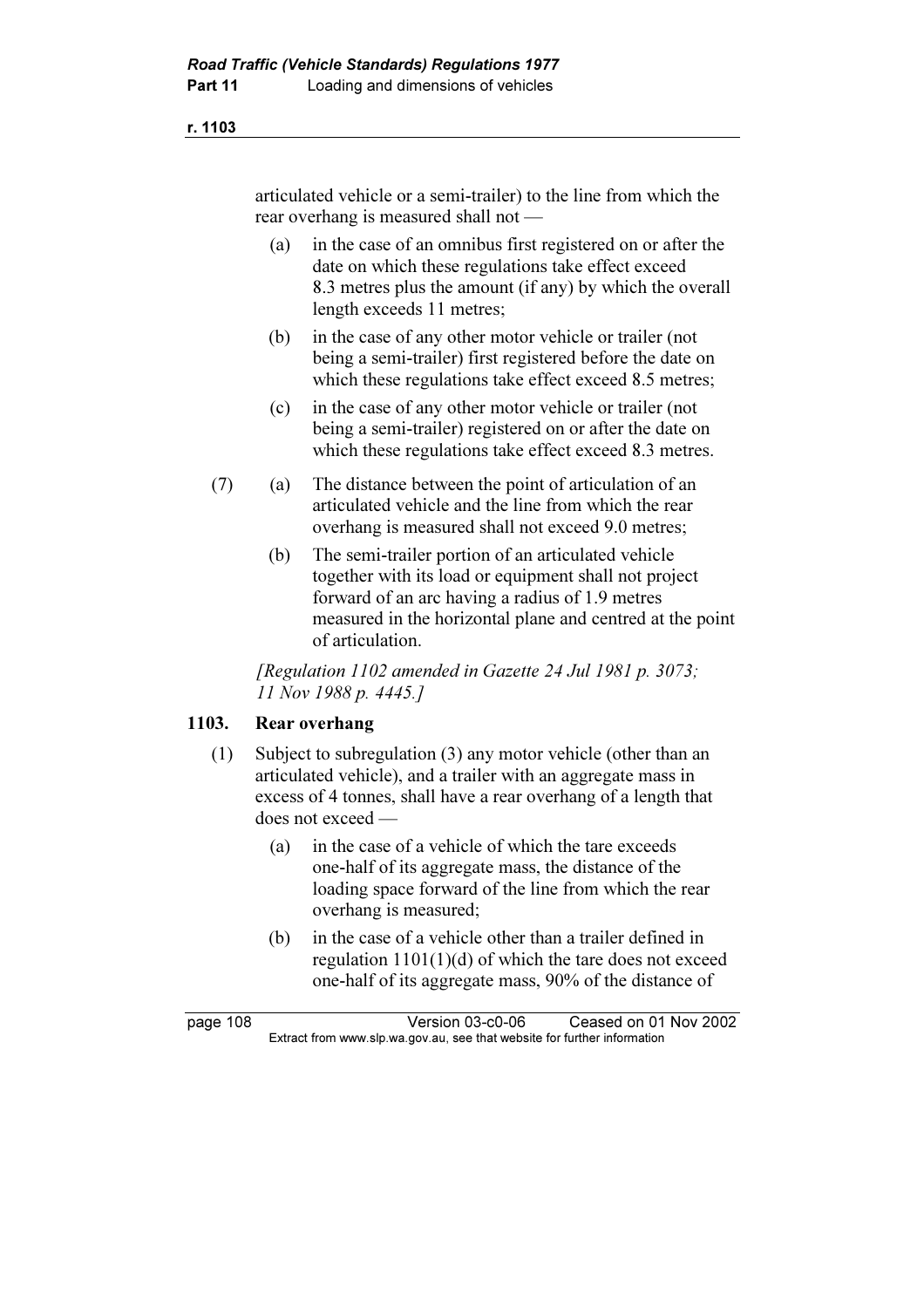the loading space forward of the line from which the rear overhang is measured;

- (c) 60% of the distance measured horizontally and parallel to the longitudinal axis of the vehicle, from the centre line of the foremost axle to the line from which the rear overhang is measured; or
- $(d)$  3.2 metres,

whichever length is the least.

- (2) Nothing in subregulation (1)(a) and (b) shall prevent a vehicle of a tare not exceeding 2 tonnes from having a rear overhang of any length that does not exceed 50% of the distance, measured horizontally and parallel to the longitudinal axis of the vehicle, from the centre line of the foremost axle of the vehicle to the line from which the rear overhang is measured.
- (3) Notwithstanding the provisions of subregulation (1), where the length of a vehicle (other than an omnibus with a single axle towards the rear or an articulated vehicle) or a trailer as defined by regulation 1101(1)(c) (commonly known as a dog trailer) is greater than 9.5 metres, the maximum rear overhang of that vehicle or trailer may exceed 3.2 metres, but shall not exceed 3.7 metres.
- (4) The rear overhang of a semi-trailer shall not exceed
	- (a) 50% of the distance between the line from which the rear overhang of the hauling unit to which it is attached is measured and the line from which the rear overhang of the semi-trailer is measured; or
	- (b) 3.2 metres,

whichever is less.

[Regulation 1103 amended in Gazette 24 Apr 1987 p. 1419.]

## 1104. Maximum projection of load and equipment

 (1) Subject to regulation 1102 and regulation 1103, and subregulation (2) and subregulation (3) of this regulation the

Ceased on 01 Nov 2002 Version 03-c0-06 page 109<br>Extract from www.slp.wa.gov.au, see that website for further information  $\mathbf{F}$  from which was the set that we besite for further information  $\mathbf{F}$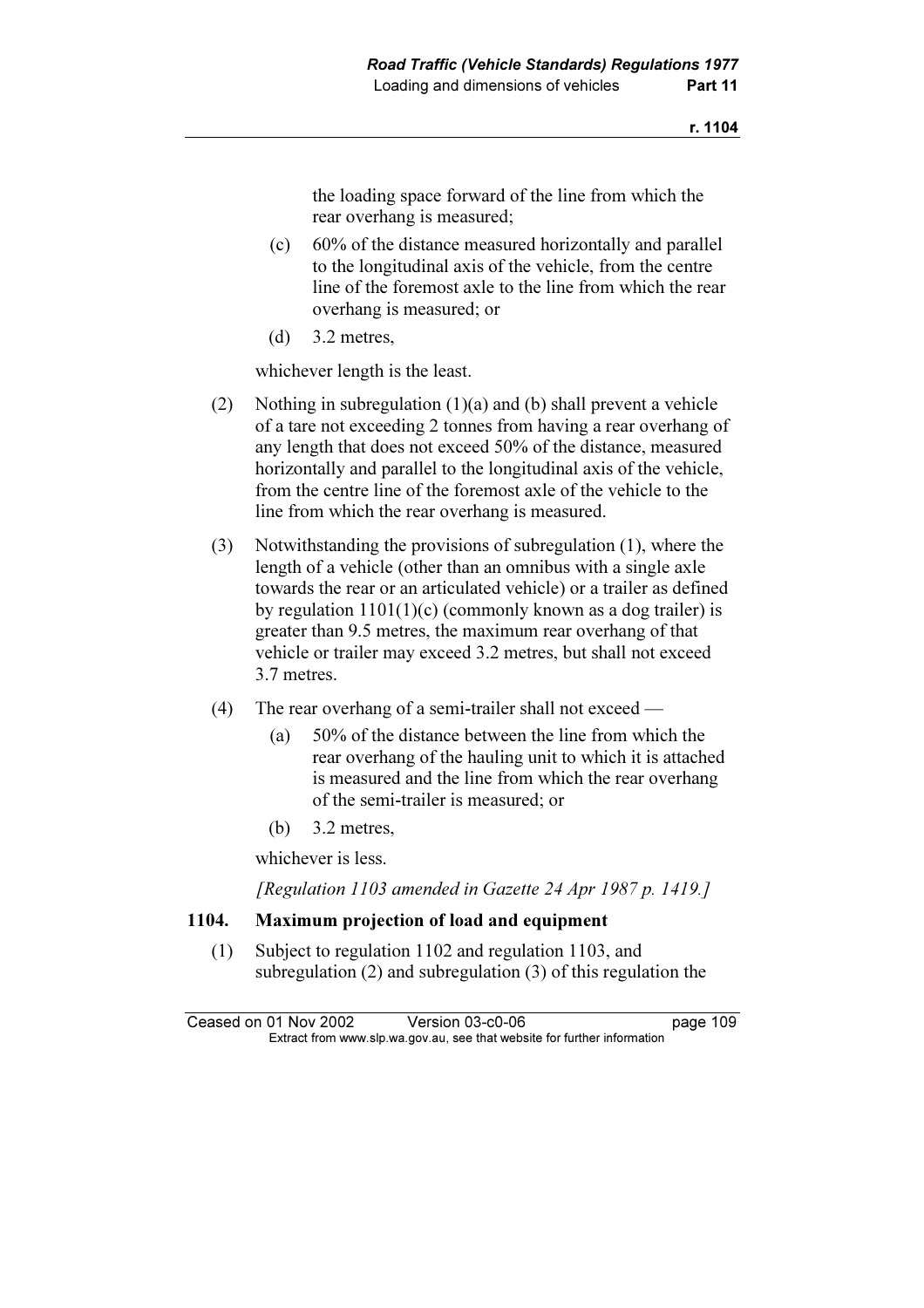load and equipment upon a motor vehicle, other than rear vision mirrors and approved signalling devices shall not project more than —

- (a) 1.2 metres in front of the headlamps of the motor vehicle;
- (b) 1.2 metres to the rear of the motor vehicle; or
- (c) 150 mm beyond the extreme outer portion of either side of the motor vehicle.
- (2) In the case of a motor cycle
	- (a) the load or equipment shall not project more than 150 mm beyond the extreme outer portion of the vehicle on either side; and
	- (b) the maximum longitudinal projection beyond the outer extremity of the wheels, of any part of the motor cycle and load or equipment thereon shall not exceed 150 mm in the case of the front wheel and 300 mm in the case of the rear wheel.
- (3) In the case of a motor cycle with a side-car attached
	- (a) the load or equipment shall not project more than 150 mm beyond the extreme outer portion of the vehicle on either side; and
	- (b) the maximum longitudinal projection beyond the outer extremity of the wheels of any part of the motor cycle and load and equipment thereon, shall not exceed 600 mm in the case of the front wheel and 900 mm in the case of the rear wheel.
- (4) Where any portion of the load or equipment of a motor vehicle or of a trailer drawn by it projects in such a manner that it would not be readily visible to any person following immediately behind the vehicle, the driver of the vehicle shall —
	- (a) mark the end of the load or equipment, by means of a red flag or other suitable red object not less than

page 110 Version 03-c0-06 Ceased on 01 Nov 2002<br>Extract from www.slp.wa.gov.au, see that website for further information  $\mathbf{F}$  from which was the set that we besite for further information  $\mathbf{F}$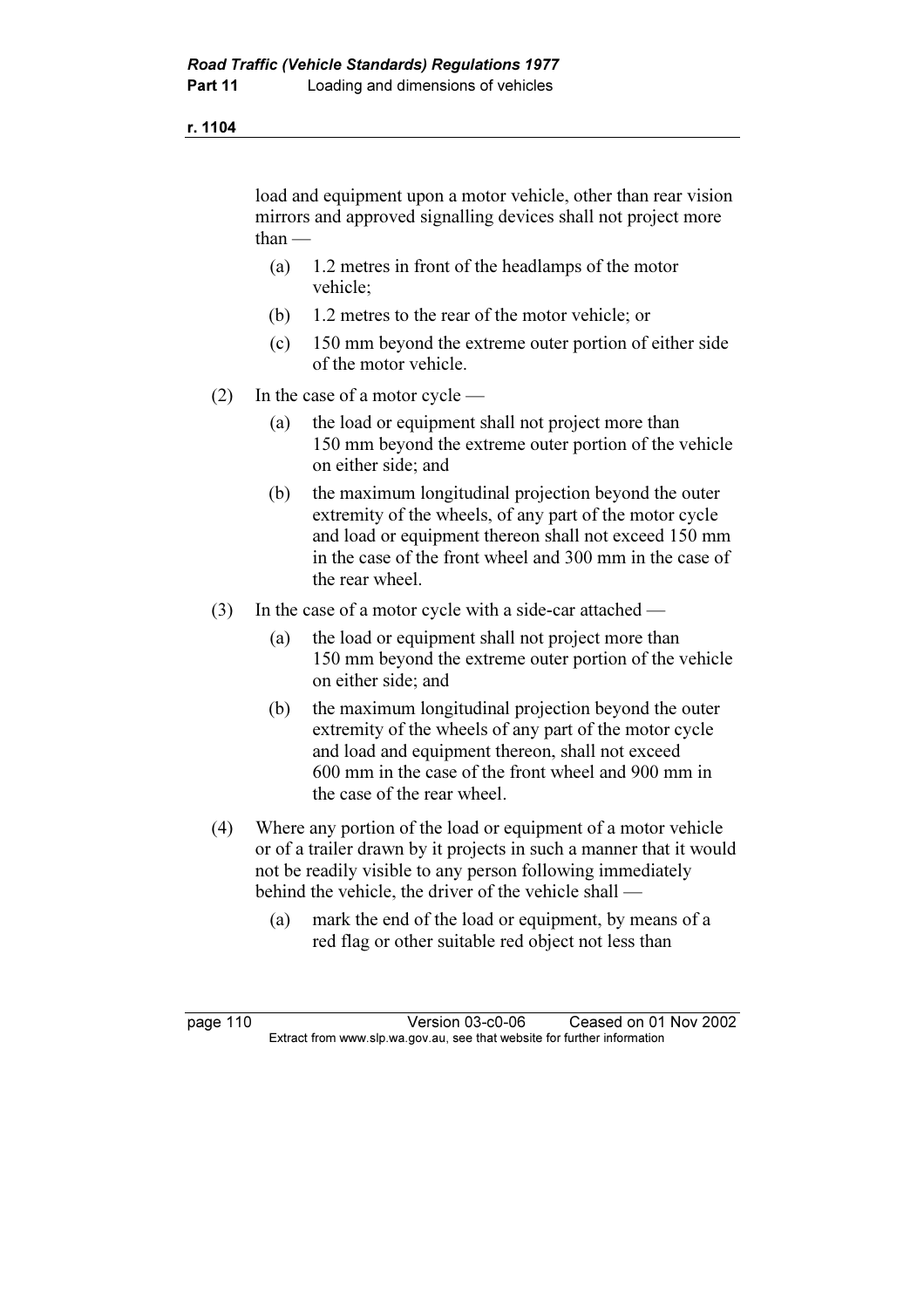300 mm square, so that it is clearly visible to persons in its vicinity; or

- (b) between the hours of sunset and sunrise or when there is insufficient daylight to render a person dressed in dark clothing easily discernible at a distance of 100 metres, fit to the extreme end of the load or equipment —
	- (i) a lighted lamp showing a clear red light to the rear, visible at a distance of 200 metres; and
	- (ii) not less than 2 reflectors capable of projecting a red reflection of light from the lamp of any following vehicle.

### 1105. Ground clearance

 (1) Subject to subregulation (2) and subregulation (3), a motor vehicle and any trailer or other vehicle attached to it shall have a ground clearance of not less than that specified in the following table —

|     | Distance between 2<br>consecutive axles    | Ground<br>clearance<br>measured not<br>closer than<br>1 m to any<br>axle<br>(Millimetres) | Ground<br>clearance<br>measured at<br>the midway<br>point between<br>any 2<br>consecutive<br>axles<br>(Millimetres) |
|-----|--------------------------------------------|-------------------------------------------------------------------------------------------|---------------------------------------------------------------------------------------------------------------------|
| (a) | not over 3.7 metres                        | 100                                                                                       | .                                                                                                                   |
| (b) | over 3.7 metres but not over<br>6.7 metres | 205                                                                                       | 235                                                                                                                 |
| (c) | over 6.7 metres but not over<br>7.3 metres | 230                                                                                       | 255                                                                                                                 |
| (d) | over 7.3 metres but not over<br>7.9 metres | 255                                                                                       | 275                                                                                                                 |
| (e) | over 7.9 metres but not over<br>8.5 metres | 280                                                                                       | 295                                                                                                                 |
| (f) | over 8.5 metres but not over<br>9.1 metres | 290                                                                                       | 320                                                                                                                 |
| (g) | over 9.1 metres but not over<br>9.8 metres | 320                                                                                       | 340                                                                                                                 |
|     |                                            |                                                                                           |                                                                                                                     |

Ceased on 01 Nov 2002 Version 03-c0-06 page 111 Extract from www.slp.wa.gov.au, see that website for further information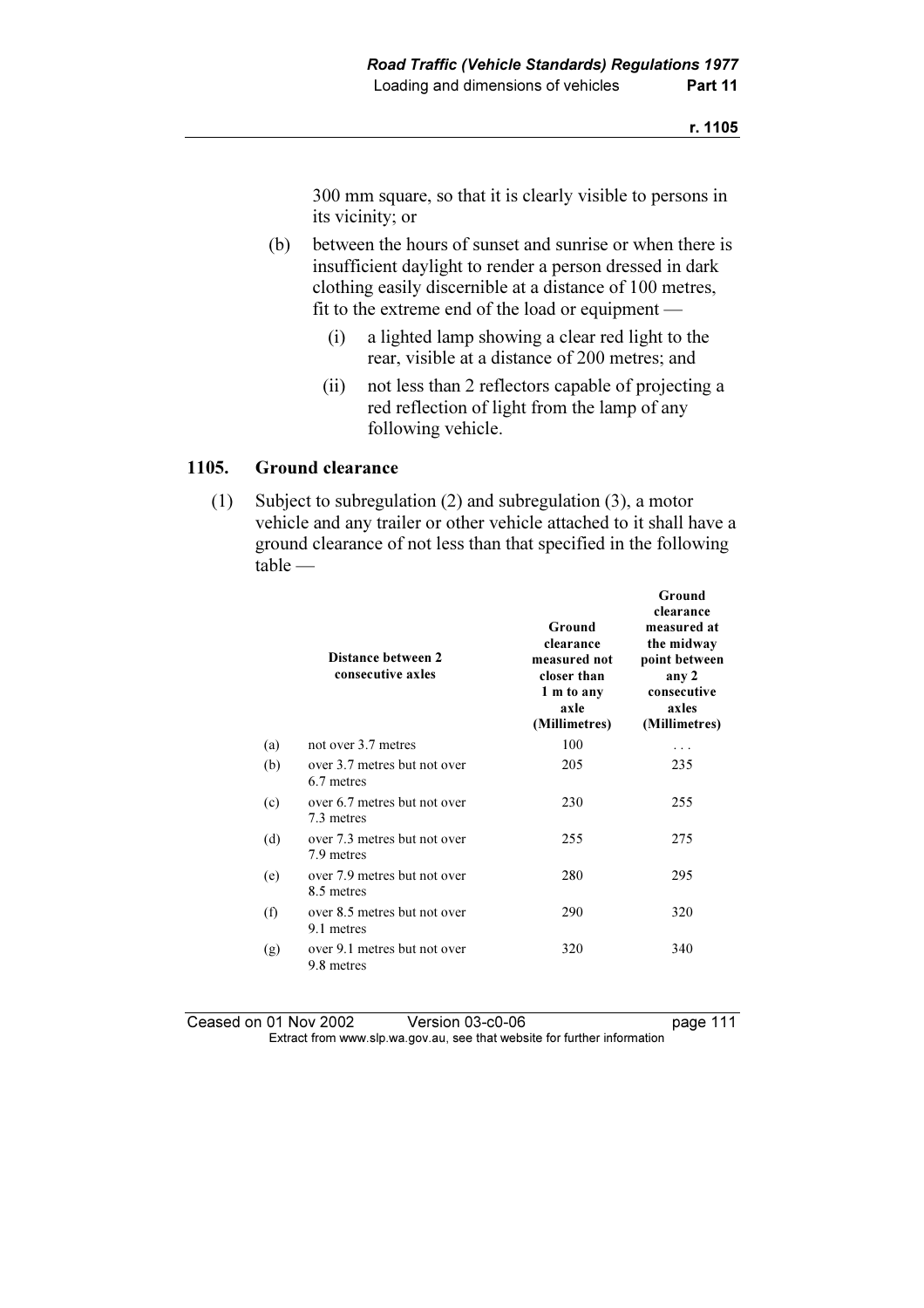#### r. 1106A

- (2) Notwithstanding subregulation (1), in the case of a trailer or semi-trailer, the ground clearance specified in subregulation (1) shall be increased by 75 millimetres unless the lowest point, measured not closer than one metre to any axle, is the under surface of a longitudinal member or members constituting the frame or chassis of the trailer or semi-trailer and the under surface is free from any projections, steps or irregularities.
- (3) In addition to the provisions of subregulation (1) the ground clearance shall be such that no part of the vehicle other than the tyre and rim will contact the road in the case of the deflation of any one tyre.
- [1106. Repealed in Gazette 28 Sep 1990 p. 5073.]

## 1106A. Roads or routes for use of oversize vehicles

- (1) The Commissioner of Main Roads may, by notice in the Gazette, specify a road or a route on which an oversize vehicle may be driven or used in accordance with any conditions specified in the notice.
- (2) A person who drives or uses an oversize vehicle on a specified road or route in accordance with any conditions specified in the notice does not commit an offence only because the vehicle does not comply with regulation 1102, 1103 or 1104.
- (3) If a member of the Police Force has reason to believe that an oversize vehicle is being driven or used on a specified road or route otherwise than in accordance with a condition specified in the notice, the member may require the driver —
	- (a) to discontinue driving or using the vehicle until the condition is complied with; or
	- (b) to take the vehicle by a route indicated by the member of the Police Force to the nearest police station or other suitable place and then to discontinue driving or using it until the condition is complied with.

page 112 Version 03-c0-06 Ceased on 01 Nov 2002<br>Extract from www.slp.wa.gov.au, see that website for further information  $\mathbf{F}$  from which was the set that we besite for further information  $\mathbf{F}$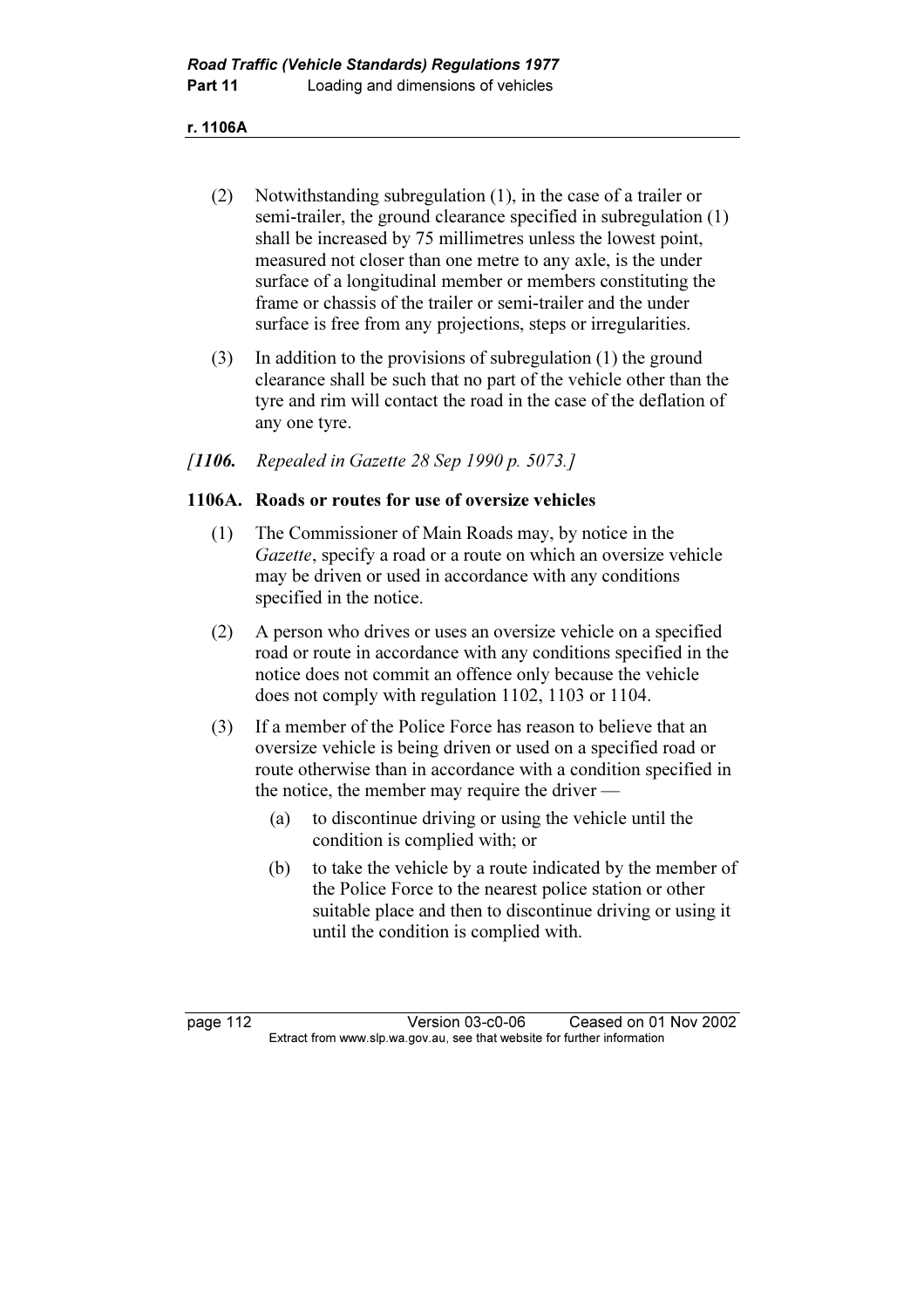- (4) If the driver is not the owner of the vehicle, the driver must tell the owner that the direction has been given.
- (5) If the direction is not complied with, each of the following persons commits an offence —
	- (a) the owner of the vehicle;
	- (b) the driver of the vehicle;
	- (c) a person who drives or uses the vehicle except in accordance with the direction;
	- (d) a person who permits another person to drive or use the vehicle except in accordance with the direction.

[Regulation 1106A inserted in Gazette 17 Nov 1998 p. 6255-6.]

## 1107. Special permits to exceed prescribed dimensions

- (1) Notwithstanding any other provision of these regulations, the Commissioner of Main Roads or a member of the Police Force or other person acting with the special or general approval of the Commissioner of Main Roads may issue a permit, upon payment of the fee prescribed in subregulation (2), permitting —
	- (a) the carrying on a vehicle of such a load as will occasion any or all the dimensions of a vehicle and its load to exceed those prescribed in regulation 1102, regulation 1103, and regulation 1104, to the extent of such extra dimensions, on such road or roads, and subject to such conditions as may be specified in the permit; and
	- (b) the use of a vehicle or a combination of vehicles to exceed the dimensions prescribed by regulation 1102 of these regulations or to exceed the configurations prescribed by regulation 1612(1) of the Road Traffic Code to the extent of such dimensions, the number of attached vehicles, on such road or roads, and subject to such conditions, as may be specified in the permit.

Ceased on 01 Nov 2002 Version 03-c0-06 page 113<br>Extract from www.slp.wa.gov.au, see that website for further information  $\mathbf{F}$  from which was the set that we besite for further information  $\mathbf{F}$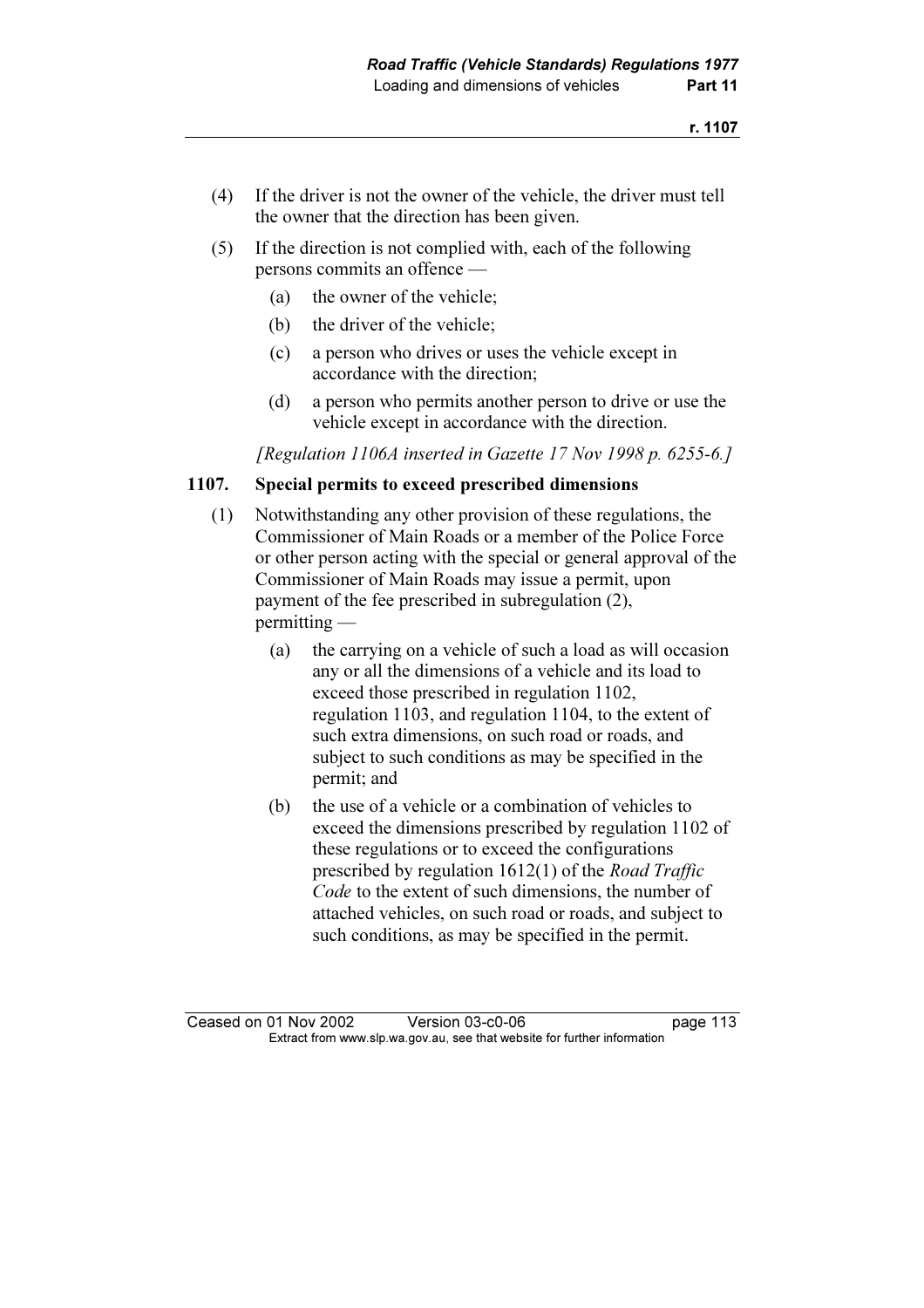- (1a) A person referred to in subregulation (1) may refuse to issue a permit under that subregulation if the owner or operator of the vehicle or combination of vehicles does not have a valid accreditation certificate issued under regulation 1107A(1) (the "accreditation certificate").
- (1b) If the owner or operator of a vehicle or combination of vehicles does not have a valid accreditation certificate, the person referred to in subregulation (1) may issue a permit subject to a condition that the owner or operator obtains an accreditation certificate by a date specified in the condition.
- (1c) A permit issued under subregulation (1) to a person who has a valid accreditation certificate is valid in relation to the vehicle or combination of vehicles in respect of which the permit was issued only during the period that the accreditation certificate of the owner or operator of the vehicle or combination of vehicles is valid.
- (2) The fee payable for a permit pursuant to subregulation  $(1)$  is
	- (a) for a specified single journey, \$5; and
	- (b) in all other cases, \$10,

 regardless of whether the permit authorises one or more of the prescribed dimensions to be exceeded.

- (3) Where a vehicle is driven or used on a road pursuant to a permit issued under subregulation  $(1)$ , the permit shall be —
	- (a) carried within the vehicle at all times;
	- (b) produced for inspection by a member of the Police Force, on demand; and
	- (c) complied with in accordance with the terms and conditions specified in the permit.
- (3a) A member of the Police Force having ascertained that
	- (a) a vehicle or combination of vehicles exceed the dimensions prescribed in regulation 1102, 1103 or 1104 and that a permit has not been issued in relation to that

page 114 Version 03-c0-06 Ceased on 01 Nov 2002<br>Extract from www.slp.wa.gov.au, see that website for further information  $\mathbf{F}$  from which was the set that we besite for further information  $\mathbf{F}$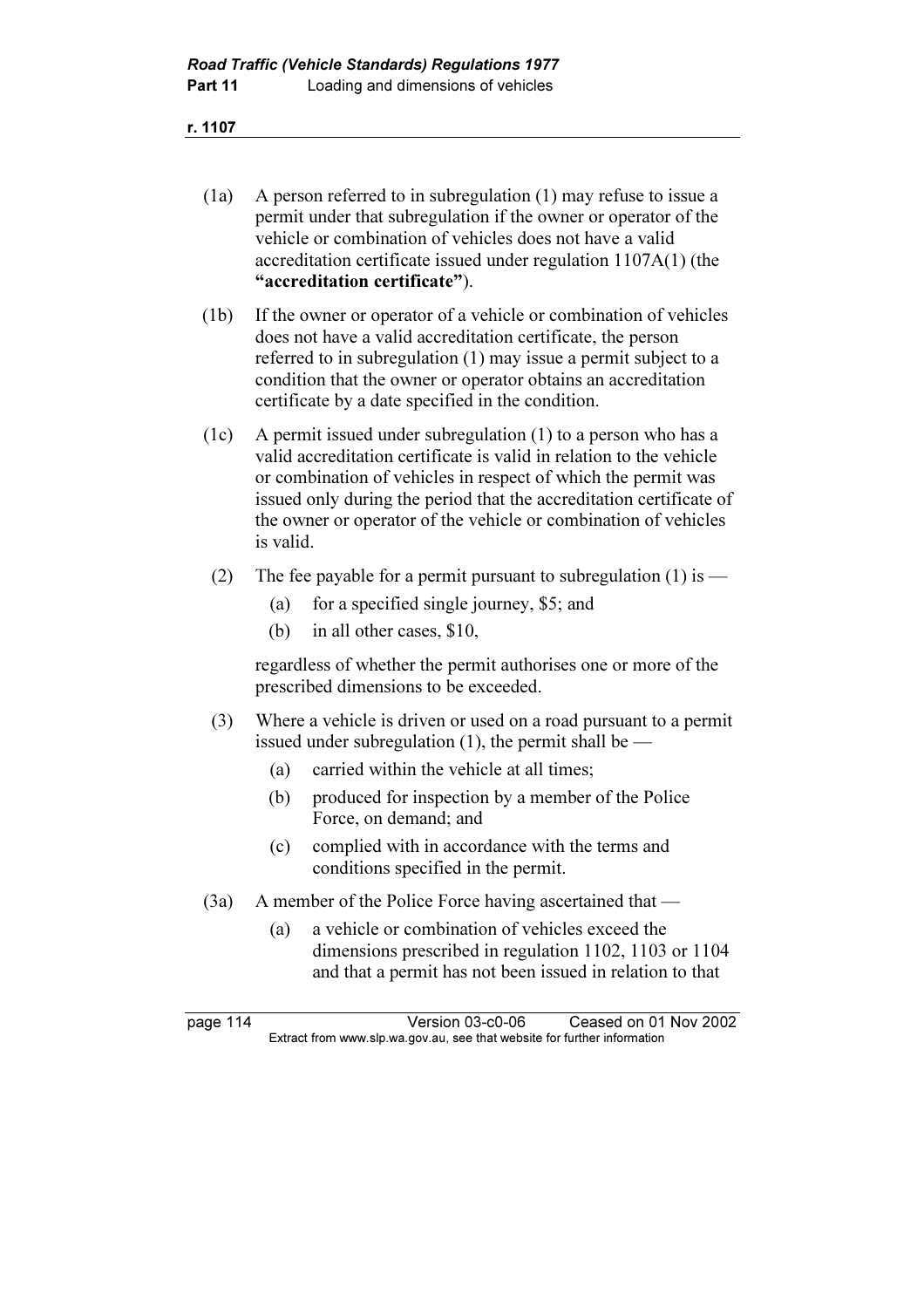vehicle or combination of vehicles under this regulation; or

 (b) the conditions of a permit issued under subregulation (1) are not being complied with,

 may require the driver of that vehicle or combination of vehicles —

- (c) to discontinue using the vehicle or combination of vehicles; or
- (d) to take the vehicle or combination of vehicles by a specified route to the nearest police station, or other suitable place and then to discontinue using the vehicle or combination of vehicles,

until —

- (e) the vehicle or combination of vehicles conform to the regulations referred to in paragraph (a); or
- (f) the conditions of a permit issued under subregulation  $(1)$ are complied with,

 and until paragraph (e) or (f) are complied with, a person shall not drive or use the vehicle or combination of vehicles or permit or suffer a person to drive or use the vehicle or combination of vehicles.

- (3b) Where a driver who is required to discontinue using a vehicle under subregulation (3a) is not the owner of the vehicle, he shall bring the requirement to the notice of the owner.
- (4) Where the provisions of subregulation (3), (3a) or (3b) are not complied with, the owner, and driver of the vehicle and any person who uses or permits or suffers a person to so drive or use the vehicle each commits an offence.
- (5) A permit issued under this regulation does not authorise the carrying of a load on a vehicle contrary to the provisions of Part 14.

Ceased on 01 Nov 2002 Version 03-c0-06 page 115<br>Extract from www.slp.wa.gov.au, see that website for further information  $\mathbf{F}$  from which was the set that we besite for further information  $\mathbf{F}$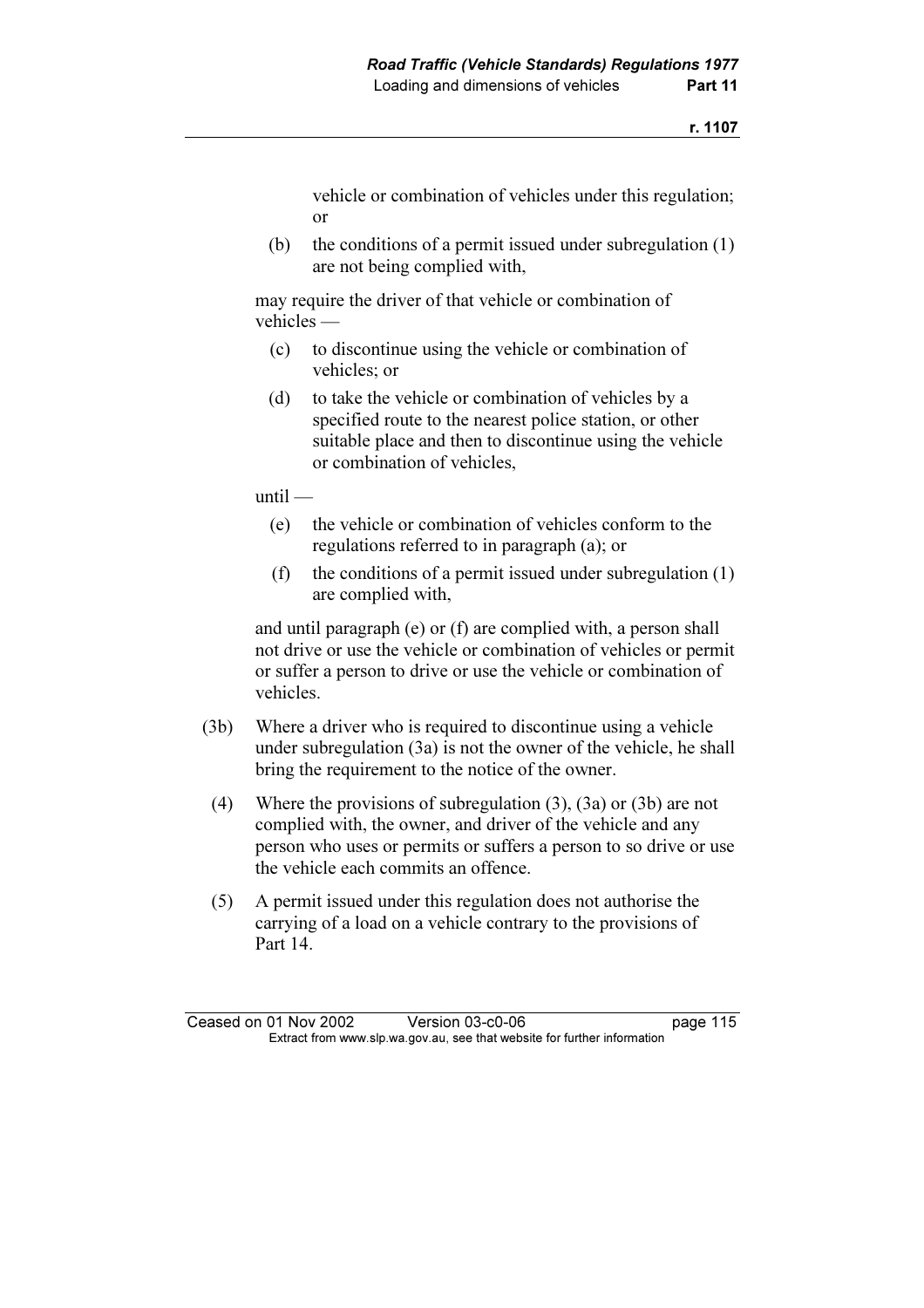#### r. 1107A

- (6) Where a vehicle is driven or used on a road contrary to any conditions specified in a permit issued for that vehicle under this regulation, the Commissioner of Main Roads may direct the permit to be cancelled.
- (7) A person shall not use or cause to be used a vehicle on which there is displayed a sign which indicates that the vehicle or combination of vehicles or its load exceeds the prescribed dimensions or is a road train, unless at the time that the vehicle is so used such a sign is required to be displayed on the vehicle pursuant to conditions specified in a permit issued under this regulation.

 [Regulation 1107 amended in Gazette 11 May 1979 p. 1222; 2 Feb 1982 p. 407; 1 Mar 1985 p. 791-2; 28 June 2002 p. 3116.]

## 1107A. Accreditation certificate

 (1) The Commissioner of Main Roads may issue an accreditation certificate to a person, on payment of the fee prescribed in subregulation (5), if a person approved by the Commissioner has certified that the applicant for the accreditation certificate has systems that comply with the requirements of the standards referred to in the Table to this subregulation.

### Table

Main Roads Western Australia, Western Australian Heavy Vehicle Accreditation Process Maintenance Management Module Standards (28 February 2002) Main Roads Western Australia, Western Australian Heavy Vehicle Accreditation Process Fatigue Management Module Standards (28 February 2002)

- (2) An accreditation certificate is valid for a period of 36 months from the date of issue or renewal.
- (3) An accreditation certificate may be renewed on payment of the fee prescribed in subregulation (5).

page 116 Version 03-c0-06 Ceased on 01 Nov 2002<br>Extract from www.slp.wa.gov.au, see that website for further information  $\mathbf{F}$  from which was the set that we besite for further information  $\mathbf{F}$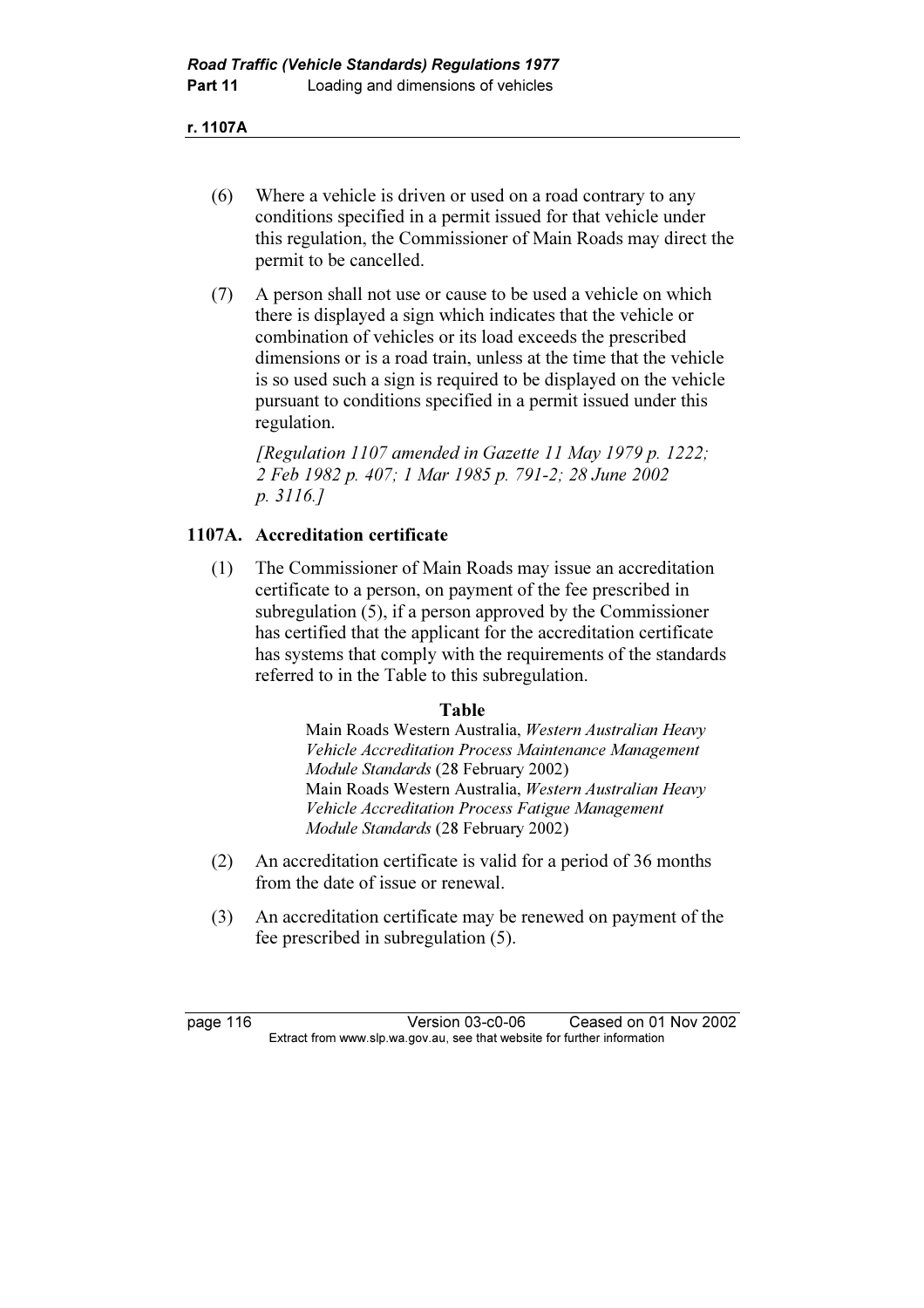- (4) An accreditation certificate may be revoked by the Commissioner of Main Roads if the Commissioner is satisfied that the person to whom it was issued does not have systems that comply with the requirements of the standards referred to in the Table to subregulation (1).
- (5) The fee payable under subregulations (1) and (3) is \$225.00.
- (6) The fee referred to in subregulation (5) may be paid by 3 equal annual instalments, the first being payable before the issue or renewal of the accreditation certificate and the second and third instalments being payable on or before the day (the "due day") 10 days after the day one year and 2 years, respectively, after the day on which the certificate was issued or renewed.
- (7) If an instalment of a fee is not paid on or before the due day
	- (a) the full amount outstanding of the fee becomes immediately payable; and
	- (b) the accreditation certificate to which the fee applies is not valid during the period from the due day until the day on which the full amount outstanding is paid.

[Regulation 1107A inserted in Gazette 28 June 2002 p. 3117.]

Ceased on 01 Nov 2002 Version 03-c0-06 page 117<br>Extract from www.slp.wa.gov.au, see that website for further information  $\mathbf{F}$  from which was the set that we besite for further information  $\mathbf{F}$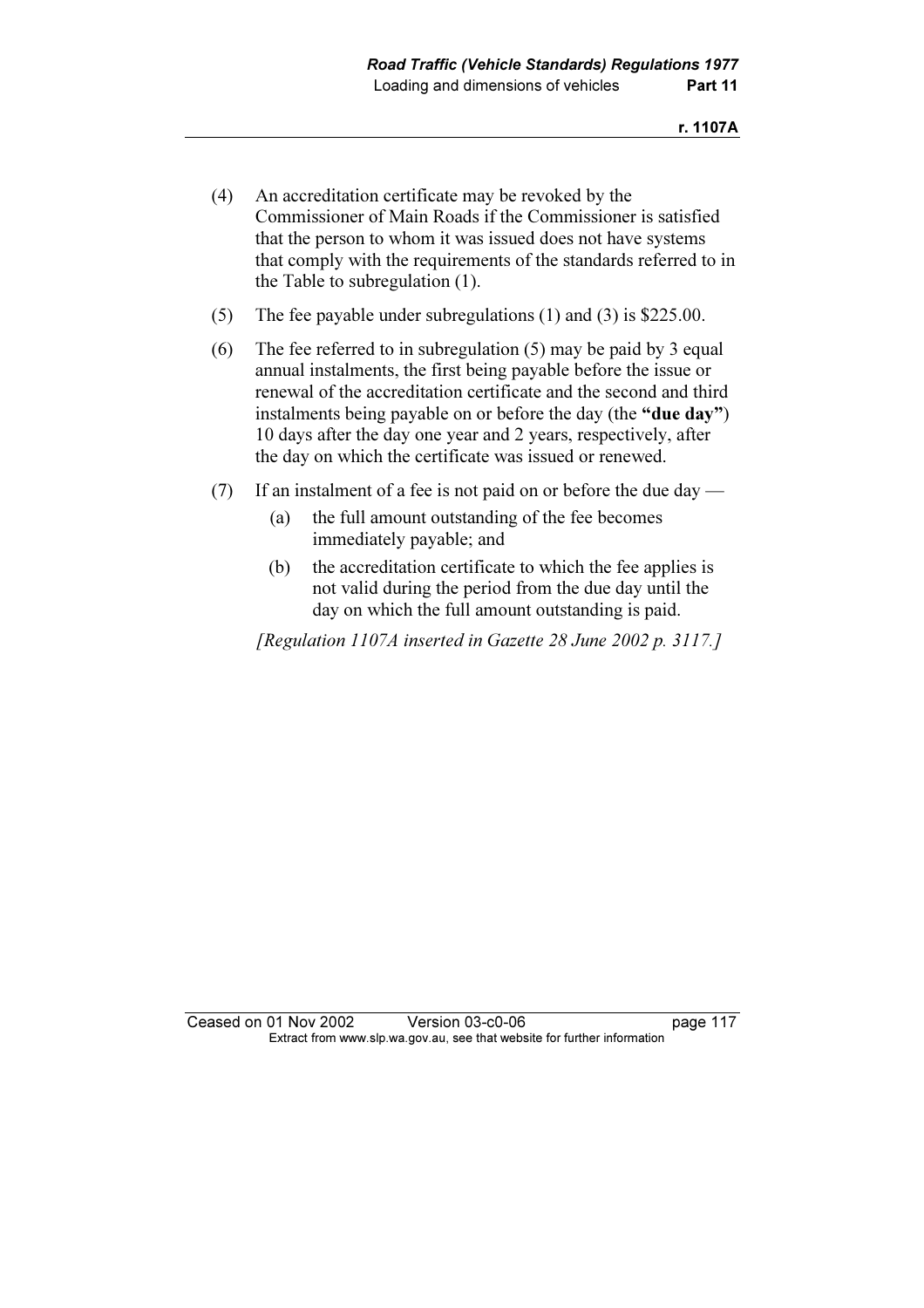# Part 11A — Construction, equipment and other requirements for vehicles manufactured on or after 1 July 1988

[Heading inserted in Gazette 8 Jun 1990 p. 2684.]

## 1108. Vehicles to conform to Australian Design Rules

- (1) Notwithstanding anything to the contrary in these regulations (other than regulation 106(2) and (4)), every vehicle manufactured on or after 1 July 1988 shall conform to the requirements of Australian Design Rules 1/00 to 66/00 inclusive, applicable to that vehicle.
- (2) For the purposes of determining under this regulation
	- (a) whether a requirement of an Australian Design Rule is applicable to a vehicle; and
	- (b) whether a vehicle conforms to a requirement of an Australian Design Rule,

 the definitions in the Australian Design Rules, and not the definitions in regulation 104, apply.

 [Regulation 1108 inserted in Gazette 8 Jun 1990 p. 2684; amended in Gazette 13 Dec 1991 p. 6246.]

page 118 Version 03-c0-06 Ceased on 01 Nov 2002<br>Extract from www.slp.wa.gov.au, see that website for further information  $\mathbf{F}$  from which was the set that we besite for further information  $\mathbf{F}$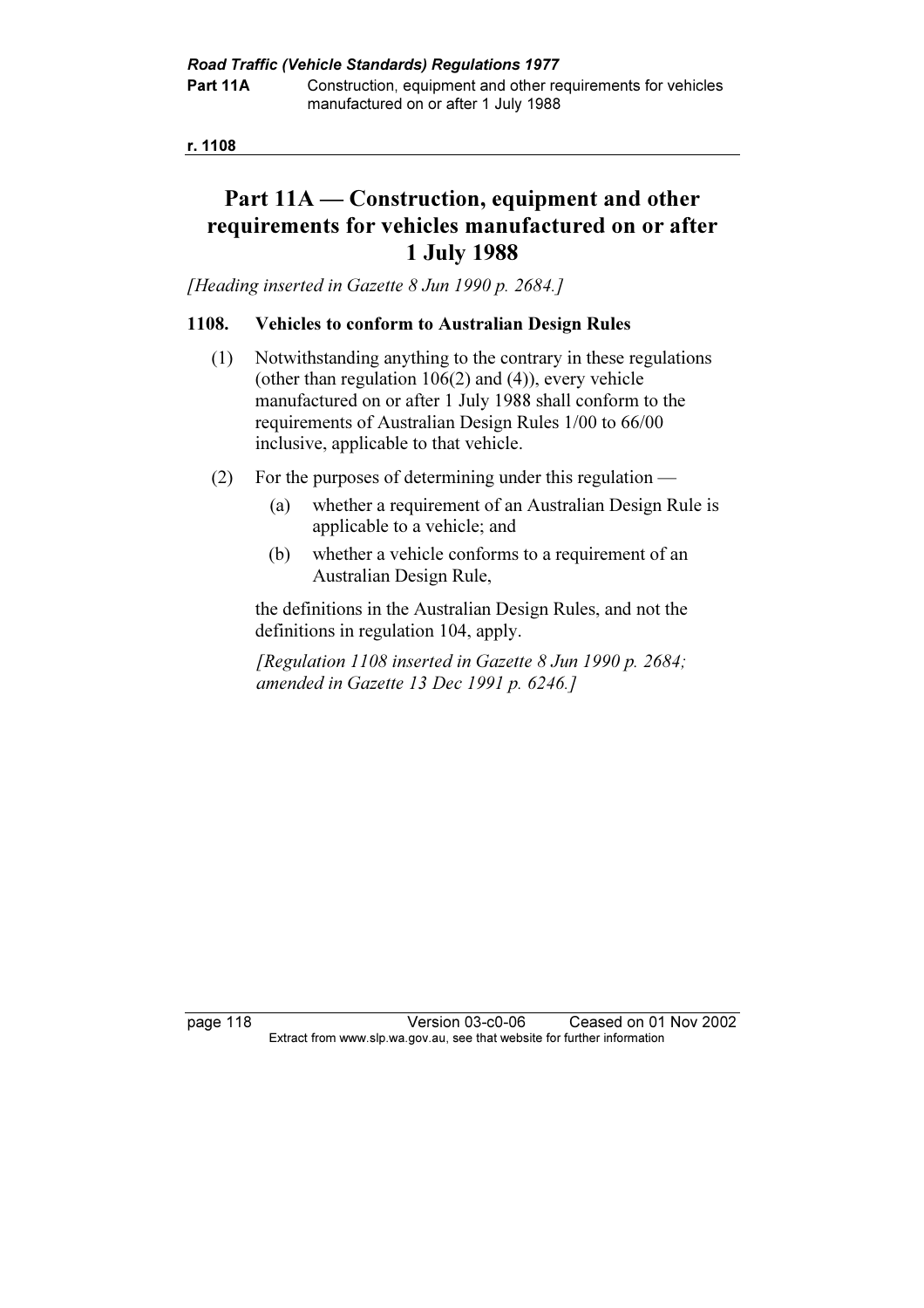## Part 12 — Danger and annoyance

### 1201. Avoidance of danger, smell, smoke, etc.

 All parts and fittings of a vehicle shall be maintained in such condition as to be unlikely —

- (a) to cause danger or annoyance to any person by smell, the projection of an undue amount of smoke, or by being in a poor state of repair; or
- (b) to render the use of the vehicle unsafe.

### 1202. Lubrication, fuel control and exhaust

- (1) The lubrication and the working mixture of the motor of a motor vehicle shall be so controlled that no undue amount of smoke is projected from the exhaust or from any other part and oil or grease is not dropped onto the roadway.
- (2) The outlet of the exhaust of a motor vehicle other than a passenger car or passenger car derivative shall not be so fitted as to project the exhaust directly onto the roadway or at any point along the left side of the vehicle in such a manner as to cause danger or unreasonable annoyance to any person.
- (3) The outlet of the exhaust of a passenger car or passenger car derivative shall not be so fitted as to project the exhaust directly onto the roadway and shall not be permitted to escape at any point on either side of the vehicle in front of the rear axle of the vehicle in such a manner as to cause danger or unreasonable annoyance to any person.

#### 1203. Noise and vibration

 A vehicle shall be so constructed, loaded and any equipment so adjusted that —

- (a) no undue or avoidable noise or vibration is caused; and
- (b) the driver, when the motor vehicle is stationary, is able to stop the action of any of its equipment, so far as may be necessary for the prevention of noise.

Ceased on 01 Nov 2002 Version 03-c0-06 page 119<br>Extract from www.slp.wa.gov.au, see that website for further information  $\mathbf{F}$  from which was the set that we besite for further information  $\mathbf{F}$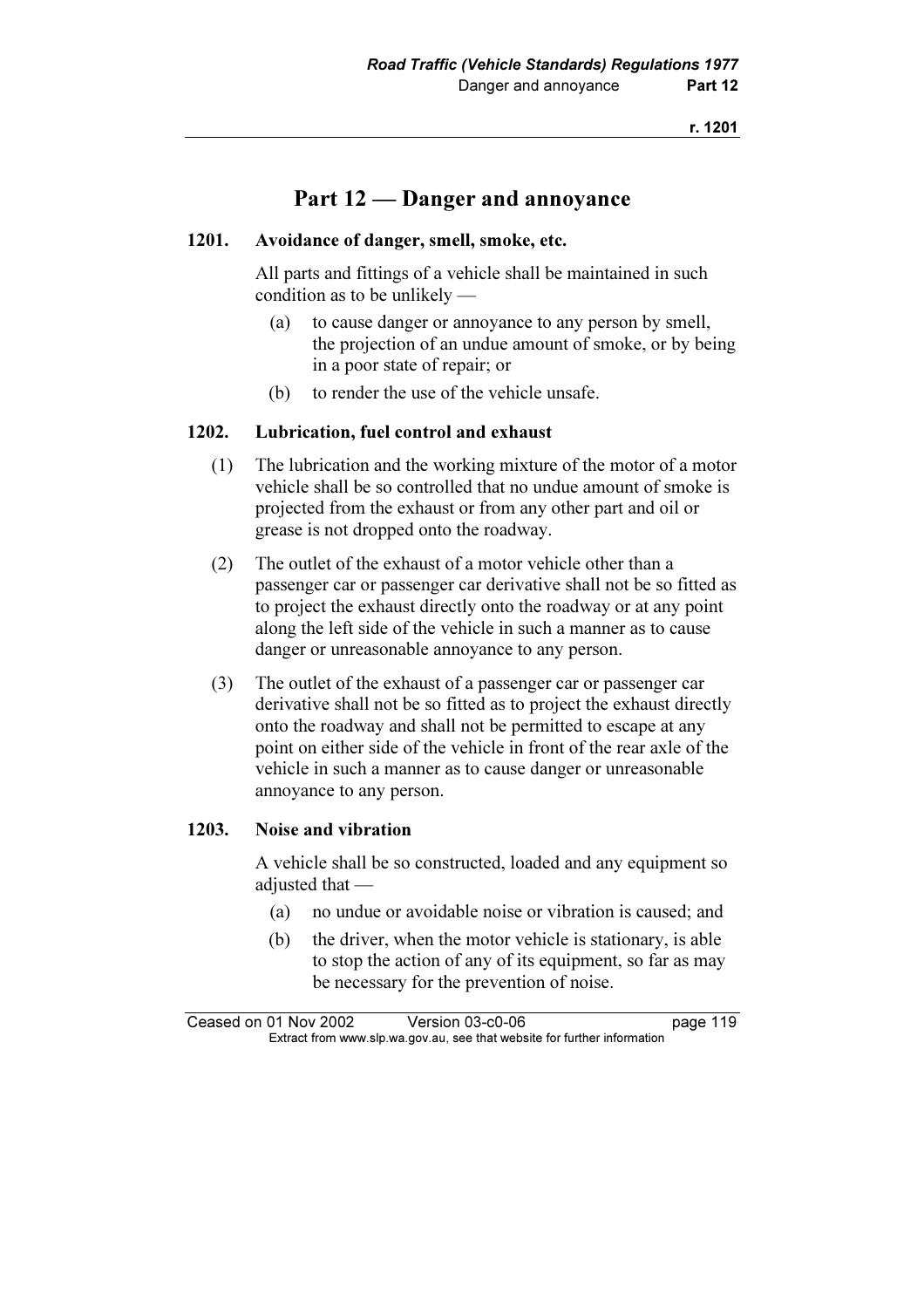### 1204. Dangerous fittings

A motor vehicle shall not be equipped with —

- (a) an object or fitting, not technically essential to the vehicle, that protrudes from any part of the vehicle in a manner likely to increase the risk of bodily injury to a person;
- (b) an object or fitting technically essential to the vehicle unless its design, construction and condition and the manner in which it is fitted to the vehicle are such as to reduce to a minimum the risk of bodily injury to a person;
- (c) an object or fitting which, because of its pointed nature or sharp edge, is likely to increase the risk of bodily injury to a person;
- (d) a door handle which is likely to hook or catch onto a person or object; or
- (e) a bumper bar, the end of which is not turned towards the body of the vehicle to a sufficient extent to avoid the risk of hooking or grazing.

page 120 Version 03-c0-06 Ceased on 01 Nov 2002<br>Extract from www.slp.wa.gov.au, see that website for further information  $\mathbf{F}$  from which was the set that we besite for further information  $\mathbf{F}$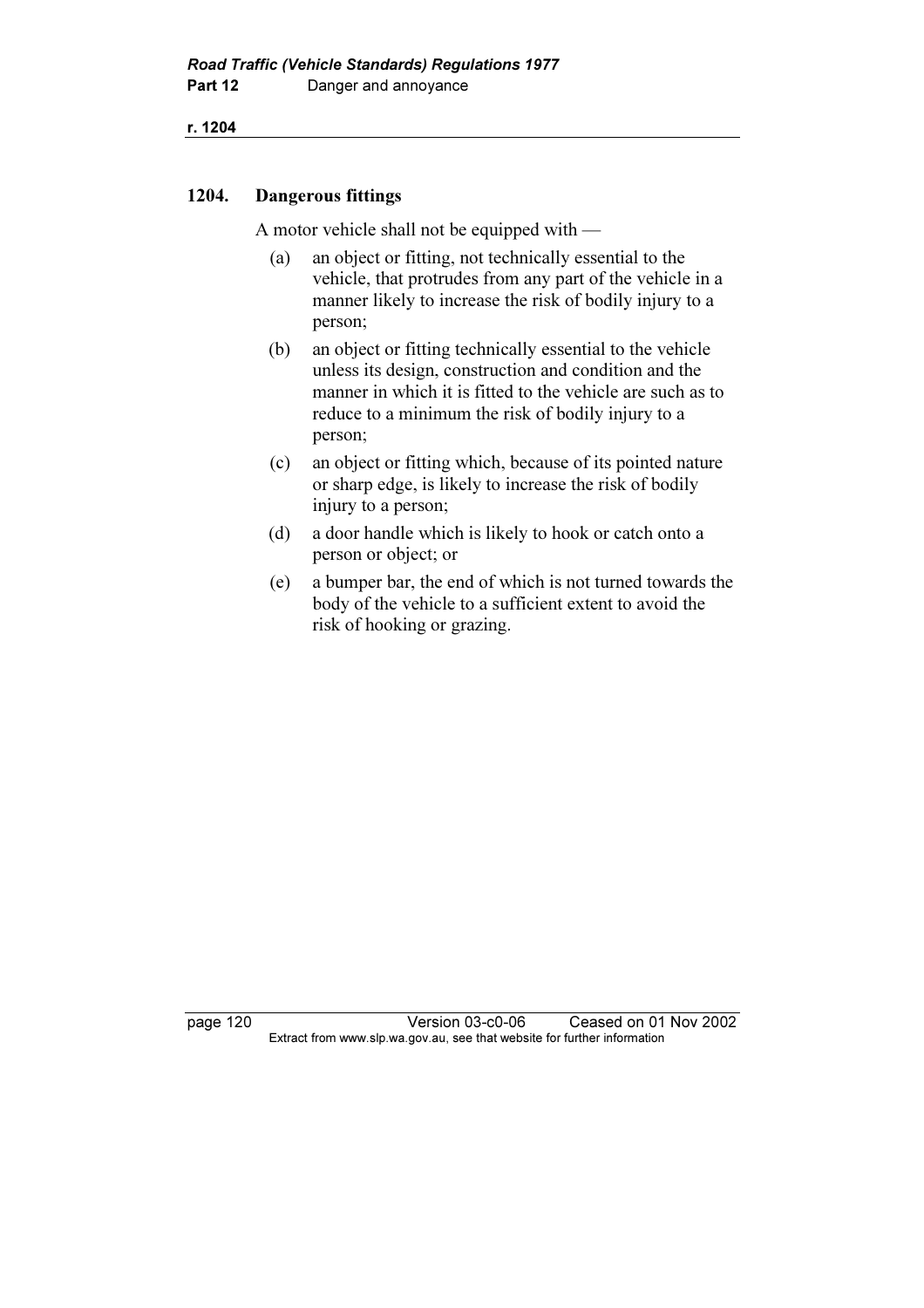## Part 13 — Trailer couplings and safety chains

## 1301. Trailer coupling

- (1) A trailer shall be securely fastened to the motor vehicle drawing it, by a coupling so fitted as to prevent, as far as is possible, any lateral swing of the trailer, while, the motor vehicle and trailer are in motion.
- (2) A coupling fitted for the first time, on and after 1 January 1960 shall have clearly stamped, moulded or branded on it —
	- (a) the name or trade mark of the manufacturer; and
	- (b) the maximum gross mass which the coupling is designed to tow.
- (3) A coupling used as a connection between a passenger car or derivative thereof and a trailer first registered on or after 1 January 1971 and of a laden mass not exceeding 2.3 tonnes, shall be a ball coupling complying with Australian Standard D18-1968 for Ball Couplings for Automotive Purposes provided that the coupling body shall have a loading capacity equal to the static mass of the trailer together with its maximum load.

### 1302. Trailer couplings general specifications

- (1) Where a trailer, not being a pole-type trailer, is attached to a motor vehicle by means of a coupling and drawbar that controls the movement of the trailer, the coupling and drawbar, between the motor vehicle and the trailer, shall be so constructed and fitted that —
	- (a) it permits an adequate amount of angular movement between the alignment of the motor vehicle and the trailer while in motion;
	- (b) the strength of the coupling and drawbar is sufficient to draw the gross mass of the trailer and its load;
	- (c) the coupling is equipped with a manually operated mechanism so constructed as to prevent accidental disengagement of the unit while in operation;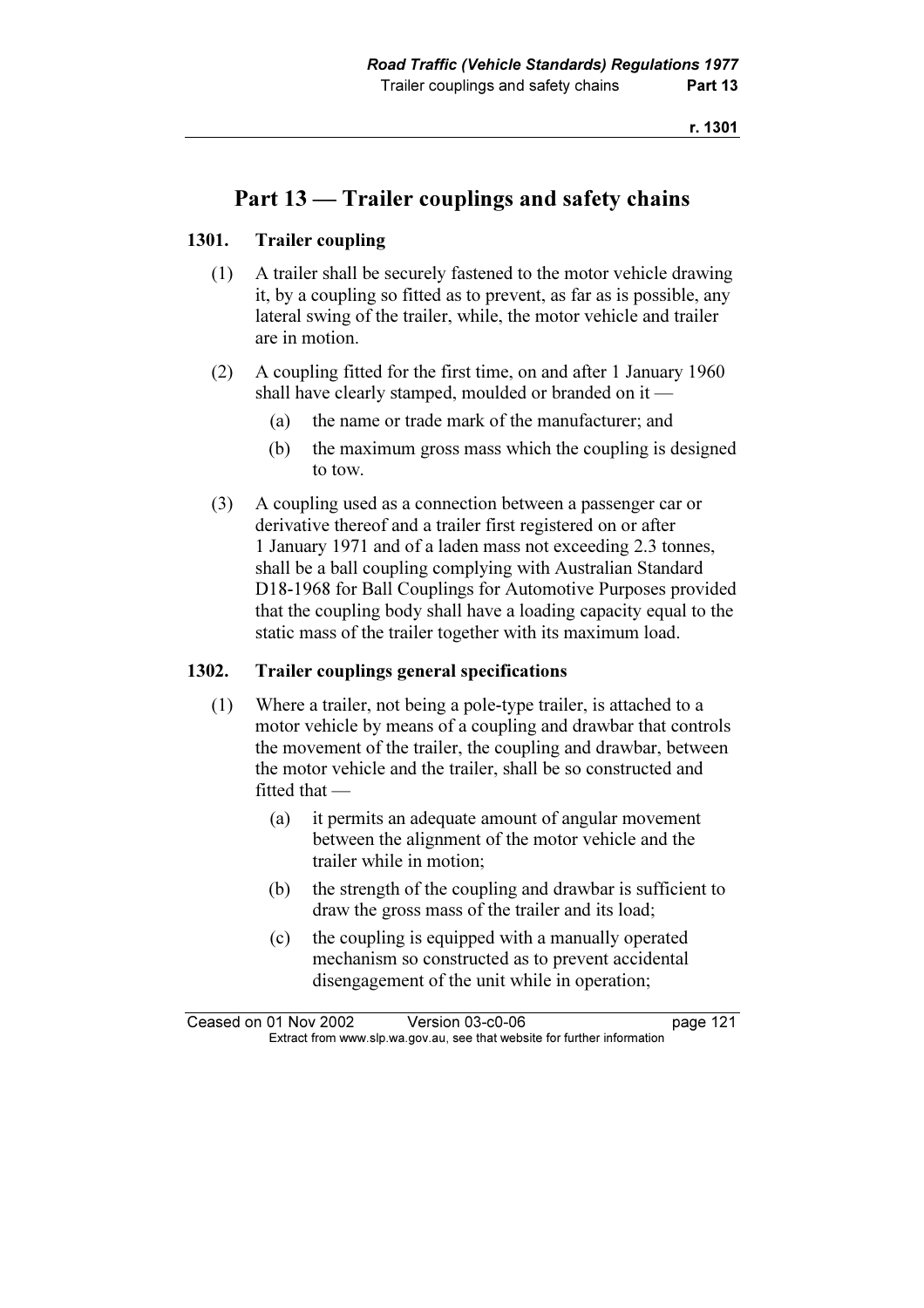- (d) the positive locking mechanism prescribed by paragraph (c) is so designed that it can be disconnected regardless of the angle of the trailer to the towing motor vehicle; and
- (e) the brackets, or other means of securing the forward portion of the couplings to the motor vehicle and the rearward portion of the coupling and the drawbar to the trailer, are of sufficient strength to take the gross mass inclusive of load, if any, of the trailer while being towed.
- (2) In addition to the coupling prescribed by, and fitted in accordance with the requirements of, subregulation  $(1)(a)$  to  $(e)$ , a safety connection, consisting of 2 chains, to hold the trailer in tow, in the event of failure or accidental detachment of the trailer coupling, shall be so fitted to a substantial portion of the motor vehicle and to the frame or other substantial portion of the trailer that —
	- (a) it is not liable to accidental disconnection and permits all normal angular movements of the coupling, without more slack than is necessary;
	- (b) the chains are as short as practicable and fitted in a crossed over position so as to prevent the forward end of the drawbar from striking the ground in the event of accidental disconnection of the coupling;
	- (c) the forward ends of the chains are attached as near to the pivot of the coupling as practicable; and
	- (d) the chains conform to the size prescribed in column 2 of the Table to this subregulation, for the corresponding gross mass of the towed trailer, caravan or other vehicle, inclusive of the load, if any, as is specified in column 1 of the Table.

|             | <b>The Table</b>              |                                             |  |  |  |
|-------------|-------------------------------|---------------------------------------------|--|--|--|
| <b>Item</b> | Column 1<br><b>Gross Mass</b> | Column 2<br><b>Minimum Size</b><br>of Chain |  |  |  |
|             |                               | 6 mm diameter                               |  |  |  |

page 122 Version 03-c0-06 Ceased on 01 Nov 2002<br>Extract from www.slp.wa.gov.au, see that website for further information  $\mathbf{F}$  from which was the set that we besite for further information  $\mathbf{F}$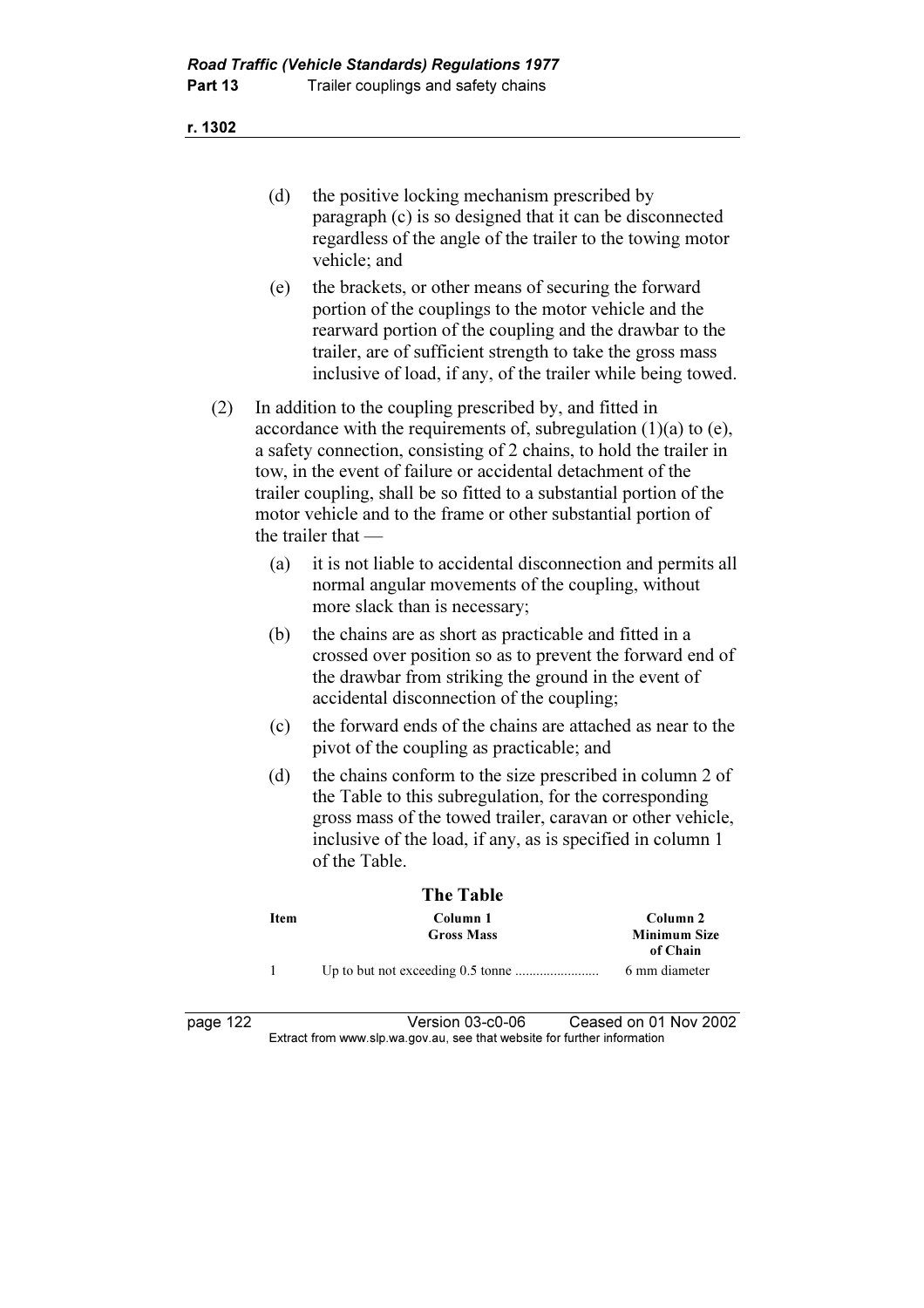|               | Exceeding 0.5 tonne but not exceeding<br>9 mm diameter          |                |  |
|---------------|-----------------------------------------------------------------|----------------|--|
| $\mathcal{R}$ | Exceeding 1.25 tonnes but not exceeding 3 tonnes 12 mm diameter |                |  |
| 4             |                                                                 | 15 mm diameter |  |

- (3) Where hooks, known as ramshorns, are used for attaching the chains referred to in subregulation (2), the initial bend of the hook, at the point of attachment, shall be upwards and be constructed of material of a diameter at least 3 millimetres greater than the diameter of the chains prescribed in subregulation  $(2)(d)$ .
- (4) Where rings and shackles are used for attaching the chains referred to in subregulation (2), the rings and shackles shall be made of steel of a diameter at least as great as the diameter of the chains prescribed in subregulation (2)(d).
- (5) The provisions of subregulations (2), (3) and (4) do not apply to a towed vehicle fitted with breakaway equipment in accordance with regulation 603.

## 1303. Part not applicable to motor cycle

 This Part shall not apply to a trailer coupled, or intended to be coupled, to a motor cycle.

[Regulation 1303 inserted in Gazette 29 Dec 1989 p. 4684.]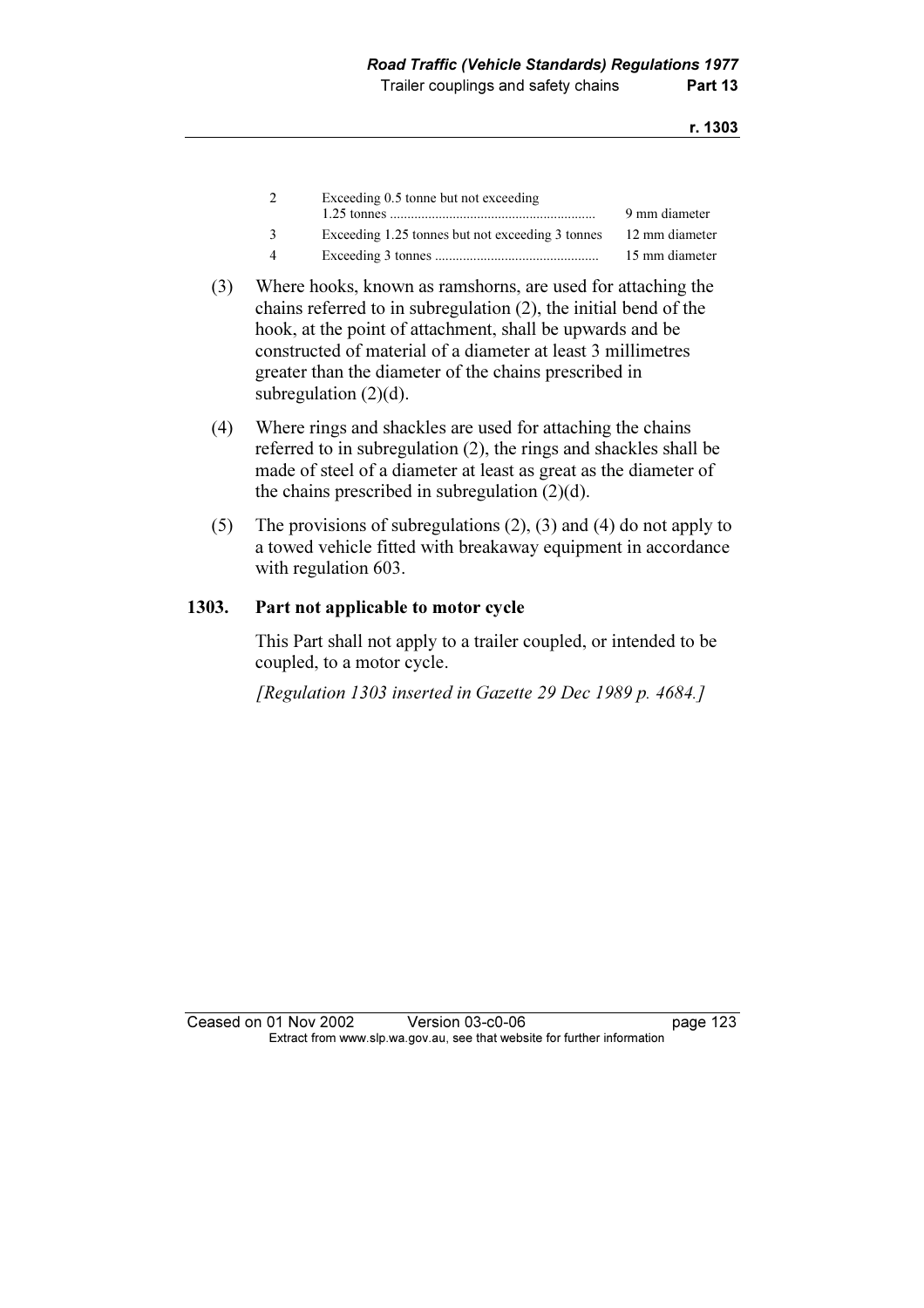## Part 14 — Mass limits

#### 1401. Restrictions on mass of vehicles

- (1) The laden mass of a motor vehicle or a trailer (other than an articulated vehicle or semi-trailer) shall not exceed —
	- (a) that prescribed as the aggregate mass of the vehicle determined in accordance with subregulations (7), (8), (9), (10) and (11);
	- (b) the aggregate mass of the vehicle as set out in the licence issued for the vehicle;
	- (c) the sum of the maximum supported mass prescribed by subregulation (4) or (4a), as the case may be, of this regulation for each axle or axle group on the vehicle; or
	- (d) the mass specified by subregulation (6).
- (2) Subject to subregulation (2a), the laden mass of a trailer or other vehicle (other than a semi-trailer) that is being towed by a motor vehicle shall not exceed —
	- (a) where an aggregate mass for the towing vehicle is not specified under this regulation —
		- (i) in the case of a trailer or vehicle equipped with brakes in accordance with these regulations that is being towed by a motor vehicle other than a motor cycle, one and a half times the tare of the motor vehicle by which it is being towed; or
		- (ii) in a case to which subparagraph (i) does not apply, the tare of the motor vehicle by which it is being towed;
- or
	- (b) where an aggregate mass is specified for the towing vehicle —
		- (i) in the case of a trailer or vehicle not required by these regulations to be fitted with brakes, the tare of the motor vehicle by which it is being towed, or

page 124 Version 03-c0-06 Ceased on 01 Nov 2002<br>Extract from www.slp.wa.gov.au, see that website for further information  $\mathbf{F}$  from which was the set that we besite for further information  $\mathbf{F}$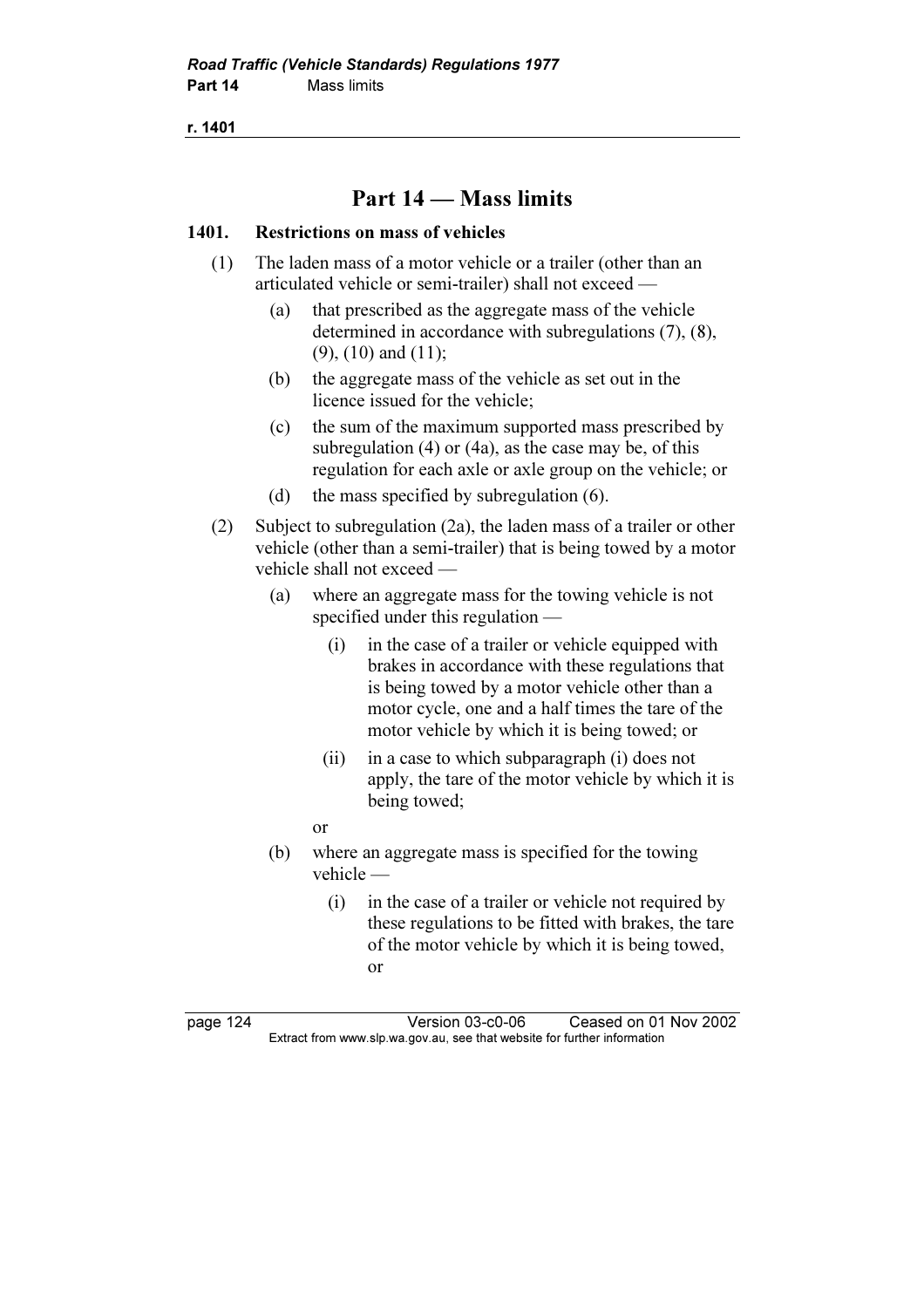- (ii) in the case of trailer or vehicle equipped with brakes in accordance with these regulations, the laden mass of the motor vehicle by which it is being towed.
- (2a) Unless otherwise approved by the Director General, the laden mass of a trailer that is being towed by a motor vehicle with a manufacturer's gross vehicle mass not exceeding 4.5 tonnes shall not exceed —
	- (a) the towing capacity of the towing apparatus fitted to the vehicle, as specified by the manufacturer of the towing apparatus; or
	- (b) the maximum permitted laden mass of a trailer that may be towed by the vehicle ("the maximum trailer mass"), as specified by the manufacturer of the vehicle,

whichever is the lesser.

- (2b) If the towing capacity of the towing apparatus fitted to a motor vehicle —
	- (a) is not specified by the manufacturer of the towing apparatus; or
	- (b) otherwise cannot be determined,

 the maximum trailer mass of the vehicle is taken for the purposes of subregulation (2a) to be less than the towing capacity of the towing apparatus fitted to the vehicle.

- (2c) If the maximum trailer mass of a motor vehicle
	- (a) is not specified by the manufacturer of the vehicle; or
	- (b) otherwise cannot be determined,

 the maximum trailer mass of the vehicle is taken for the purposes of subregulation  $(2a)(b)$  to be —

 (c) if the trailer to be towed by the vehicle is equipped with brakes in accordance with these regulations, one and a half times the tare of the vehicle; or

Ceased on 01 Nov 2002 Version 03-c0-06 page 125<br>Extract from www.slp.wa.gov.au, see that website for further information  $\mathbf{F}$  from which was the set that we besite for further information  $\mathbf{F}$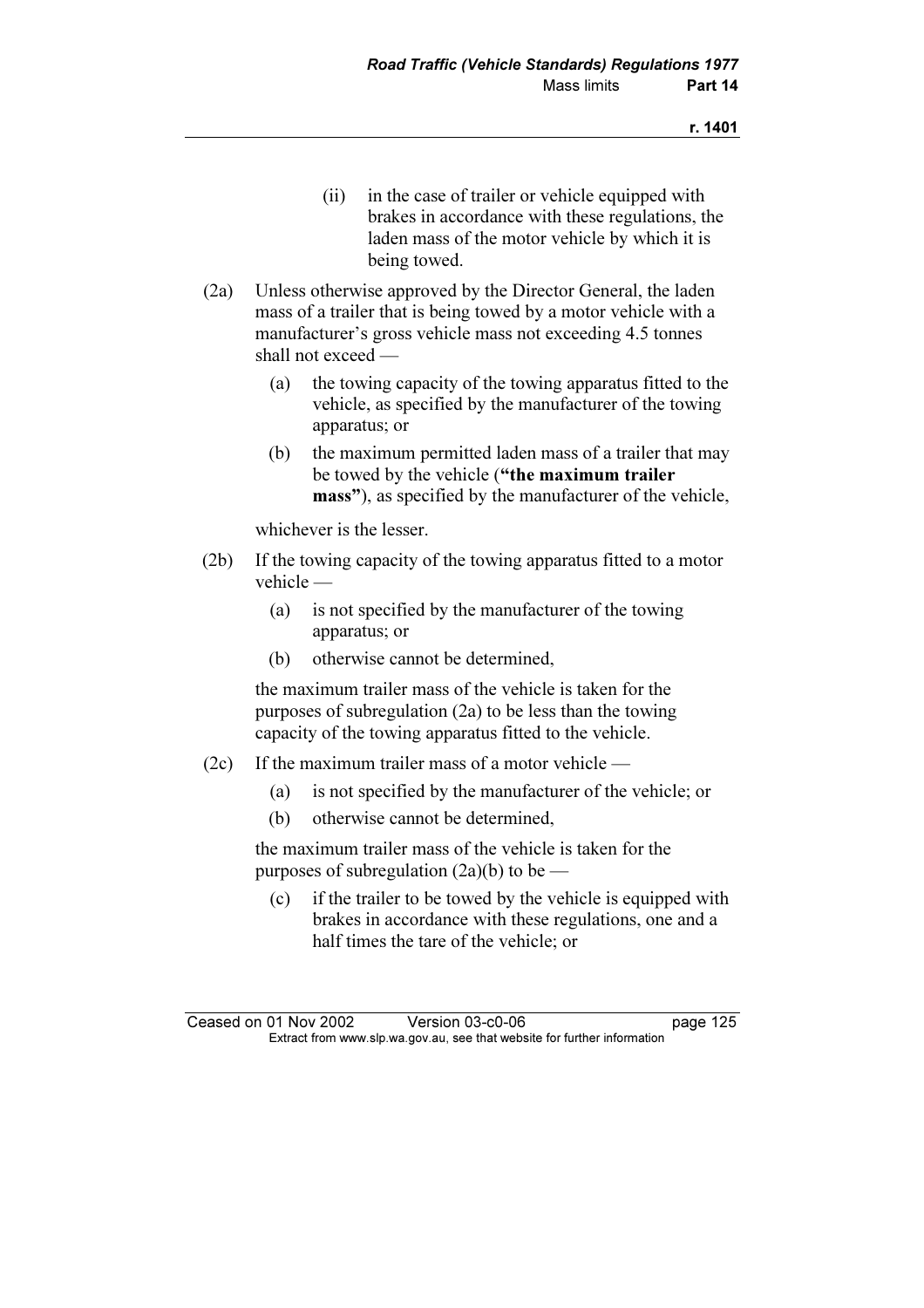- (d) if the trailer to be towed by the vehicle is not so equipped, the tare of the vehicle.
- (3) Notwithstanding any other provision of this regulation, where a motor vehicle is used for the purpose of towing a trailer, trailers or semi-trailer the aggregate of the laden mass of the vehicles in the combination shall not exceed —
	- (a) that prescribed as the gross combination mass of the prime mover or the motor vehicle hauling a trailer determined in accordance with subregulations (12), (13) and (14);
	- (b) the gross combination mass of the prime mover or the motor vehicle hauling the trailer as set out in the licence for the vehicle;
	- (c) the sum of the maximum supported mass prescribed by subregulation (4) for each axle or axle group on each vehicle in the combination;
	- (d) the mass specified by subregulation (6); or
	- (e) 42.5 tonnes,

whichever is the least.

- (4) Subject to subregulation (4a), on any vehicle
	- (a) the mass supported on any tyre shall not exceed either the carrying capacity of the tyre or of the rim to which that tyre is fitted, as prescribed by any regulation made under the Act;
	- (b) the mass supported on a single wide profile tyre
		- (i) having a sectional width not less than 375 mm but less than 450 mm, attached to an axle other than a steer axle, shall not exceed 3.35 tonnes;
		- (ii) having a sectional width of 450 mm or more, attached to an axle other than a steer axle, shall not exceed 3.5 tonnes;
		- (iii) that is attached to a steer axle shall not exceed 3.0 tonnes;

page 126 Version 03-c0-06 Ceased on 01 Nov 2002<br>Extract from www.slp.wa.gov.au, see that website for further information  $\mathbf{F}$  from which was the set that we besite for further information  $\mathbf{F}$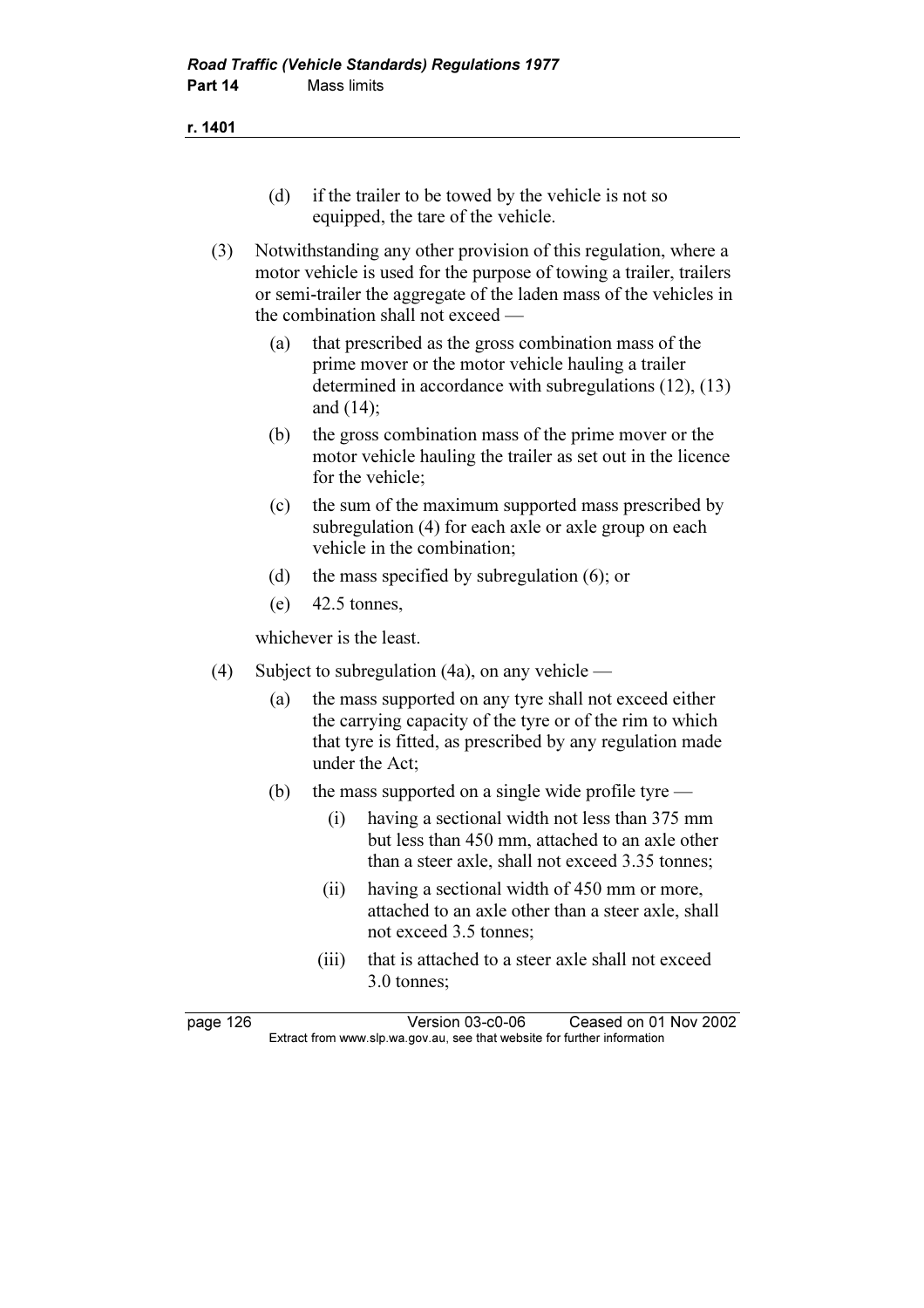- (c) the mass supported on any single tyre (other than a wide profile tyre) shall not exceed 3.0 tonnes;
- (d) the mass supported on any axle or axle group shall not exceed the vehicle or axle manufacturer's gross axle load limit for that axle or axle group;
- (e) the mass supported on any single axle
	- (i) fitted with single tyres shall not exceed 6.0 tonnes;
	- (ii) that is a steer axle having wide profile tyres shall not exceed 6.0 tonnes;
- (f) the mass supported on any single axle fitted with dual tyres shall not exceed 9.0 tonnes;
- (g) the mass supported on a single axle other than a steer axle fitted with wide profile tyres —
	- (i) having a section width of not less than 375 mm but less than 450 mm shall not exceed 6.7 tonnes;
	- (ii) having a section width of 450 mm or greater shall not exceed 7.0 tonnes;
- (h) the mass supported on any one axle of a tandem axle group fitted with single tyres shall not exceed 6.0 tonnes;
- (i) the mass supported on a tandem axle group fitted with single tyres shall not exceed 11.0 tonnes;
- (j) the mass supported on any one axle of a tandem axle group fitted with dual tyres shall not exceed 9.0 tonnes;
- (k) the mass supported on any tandem axle group fitted with dual tyres shall not exceed 16.5 tonnes;
- (l) the mass supported on any tandem axle group of which one axle is fitted with dual tyres and the other with single tyres shall not exceed 13.0 tonnes;
- (m) the mass supported on a tandem axle group fitted with wide profile tyres on both axles —

Ceased on 01 Nov 2002 Version 03-c0-06 page 127<br>Extract from www.slp.wa.gov.au, see that website for further information  $\mathbf{F}$  from which was the set that we besite for further information  $\mathbf{F}$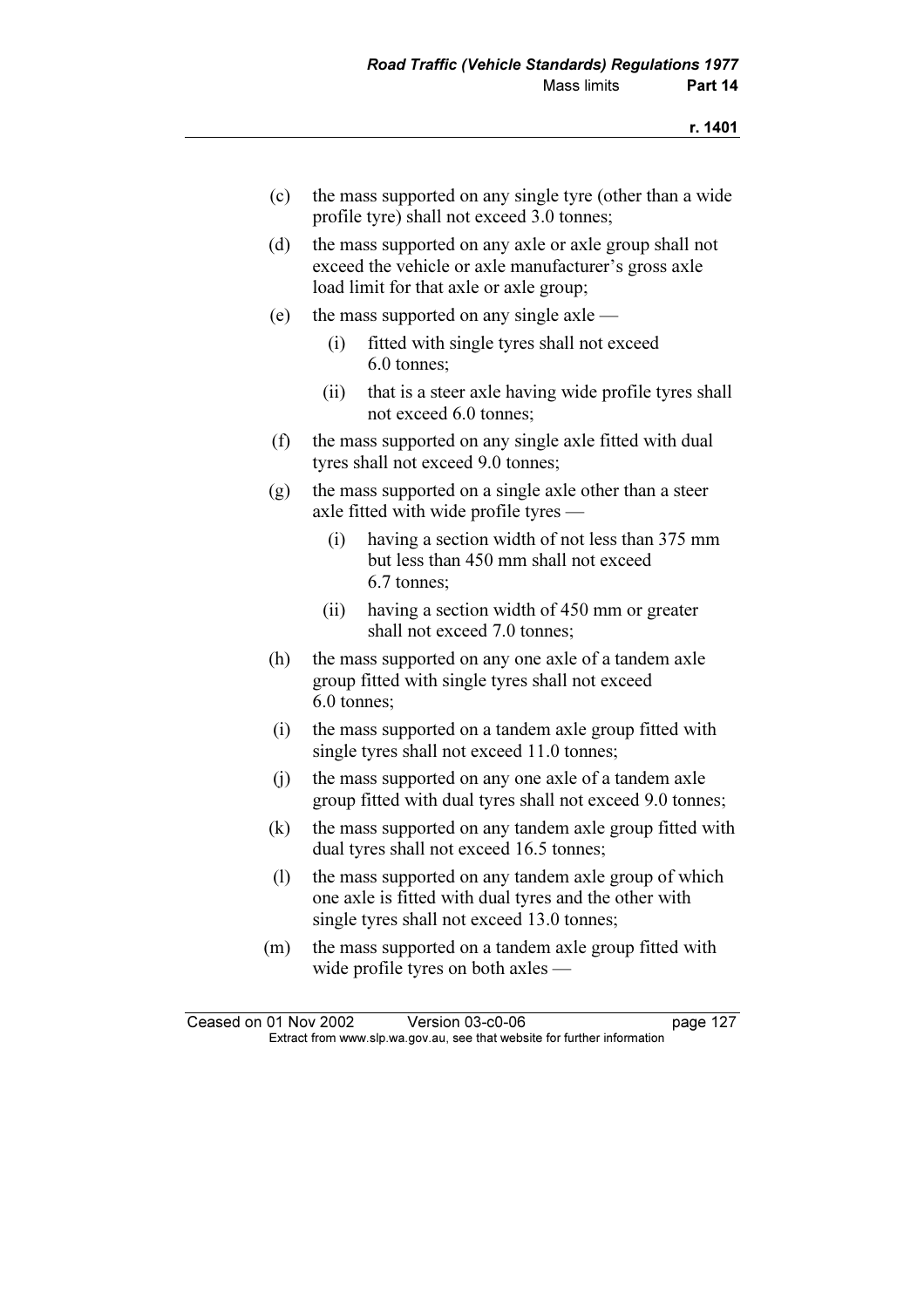- (i) having a sectional width of not less than 375 mm but less than 450 mm shall not exceed 13.3 tonnes;
- (ii) having a sectional width greater than 450 mm shall not exceed 14.0 tonnes;
- (n) the mass supported on a widespread tandem axle group or any one axle of a widespread tandem axle group shall not exceed the mass limits specified in paragraphs (h),  $(i)$ ,  $(j)$ ,  $(k)$ ,  $(1)$  and  $(m)$  for a tandem axle group with a similar arrangement of tyres;
- (o) the mass supported on any one axle on a twin steer axle group shall not exceed 6.0 tonnes;
- (p) the mass supported on a twin steer axle group with a load sharing system fitted shall not exceed 11.0 tonnes;
- (q) the mass supported on a twin steer axle group where a load sharing system is not fitted shall not exceed 10.0 tonnes;
- (r) the mass supported on any one axle of a triaxle group fitted with dual tyres, shall not exceed 9.0 tonnes;
- (s) the mass supported on a triaxle group fitted with dual tyres shall not exceed 20.0 tonnes;
- (t) the mass supported on any one axle of a triaxle group fitted with single tyres shall not exceed 6.0 tonnes;
- (u) the mass supported on a triaxle group of which one or more axles is fitted with single tyres shall not exceed 15 tonnes;
- (v) the mass supported by a triaxle group fitted with wide profile tyres on all 3 axles shall not exceed 20.0 tonnes;
- (w) the mass supported on any one axle of a multi axle group fitted with dual tyres shall not exceed 9.0 tonnes;
- (x) the mass supported on a multi axle group fitted with dual or wide profile tyres shall not exceed 20.0 tonnes;

page 128 Version 03-c0-06 Ceased on 01 Nov 2002<br>Extract from www.slp.wa.gov.au, see that website for further information  $\mathbf{F}$  from which was the set that we besite for further information  $\mathbf{F}$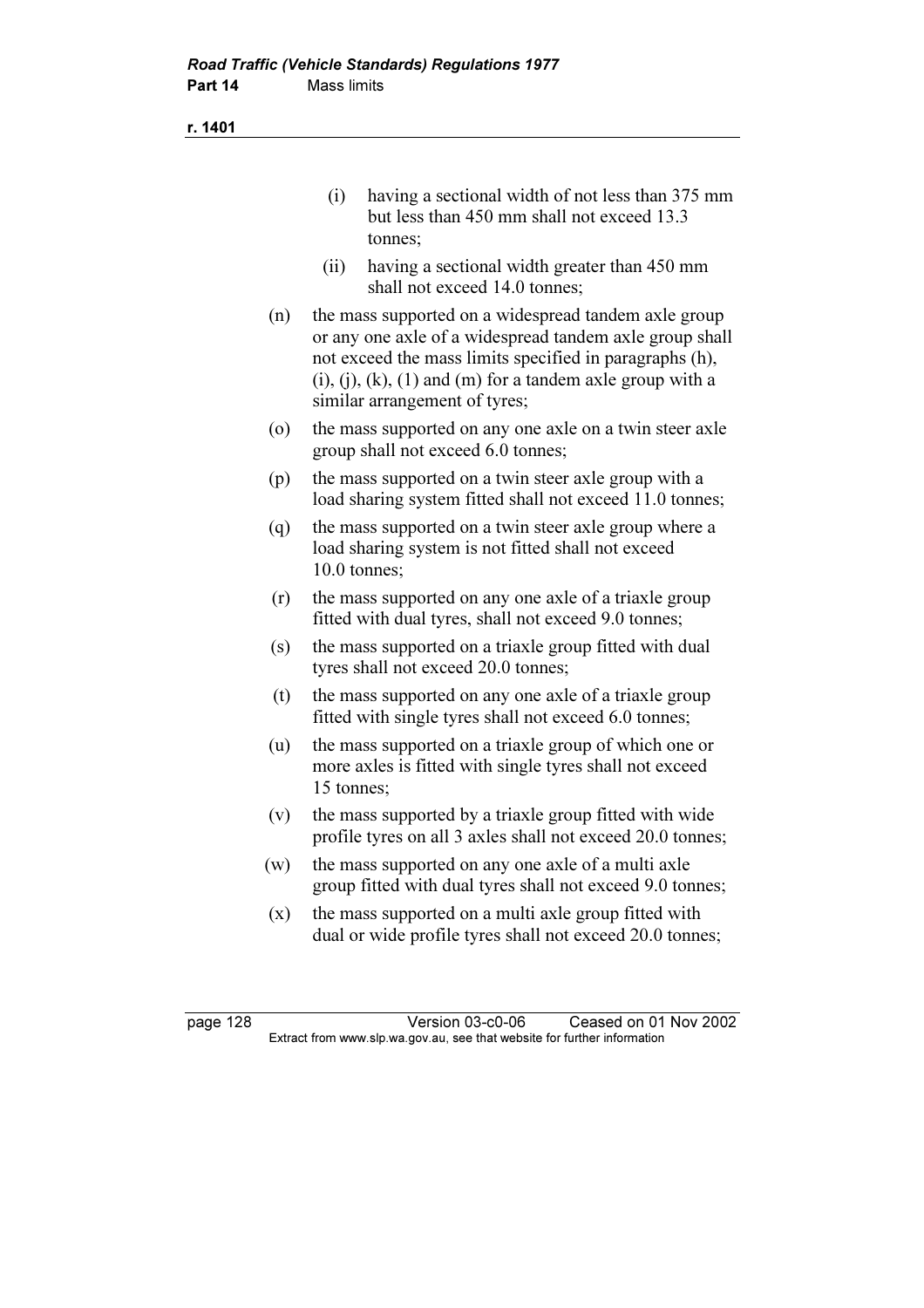- (y) the mass supported on one axle of a multi axle group fitted with single tyres shall not exceed 6.0 tonnes;
- (z) the mass supported on a multi axle group of which one or more axles is fitted with single tyres shall not exceed 15 tonnes;
- (aa) the mass supported on any one axle of a non load sharing axle group fitted with single tyres shall not exceed 4.6 tonnes;
- (bb) the mass supported on any one axle of a non load sharing axle group fitted with dual tyres shall not exceed 8.2 tonnes;
- (cc) the mass supported on a non load sharing axle group fitted with single tyres shall not exceed 9.1 tonnes;
- (dd) the mass supported on a non load sharing axle group of which one axle is fitted with single tyres and the other axles with dual tyres shall not exceed 11.2 tonnes;
- (ee) the mass supported on a non load sharing axle group fitted with dual tyres shall not exceed 13.2 tonnes.
- (4a) Notwithstanding subregulation  $(4)(c)$ ,  $(e)(i)$  and  $(f)$ , on any route service omnibus —
	- (a) the mass supported on any single tyre (other than a wide profile tyre) shall not exceed 3 tonnes;
	- (b) the mass supported on any single axle fitted with single tyres shall not exceed 6 tonnes; and
	- (c) the mass supported on any single axle fitted with dual tyres shall not exceed 10 tonnes.
- (5) Unless approved by the Commissioner of Main Roads, a retractable axle shall not be taken into account in assessing the maximum permissible axle loading of any axle or axle group which includes such a configuration.
- (6) The laden mass of a vehicle or a combination of vehicles shall not exceed that specified in column 2 of the table.

Ceased on 01 Nov 2002 Version 03-c0-06 page 129<br>Extract from www.slp.wa.gov.au, see that website for further information  $\mathbf{F}$  from which was the set that we besite for further information  $\mathbf{F}$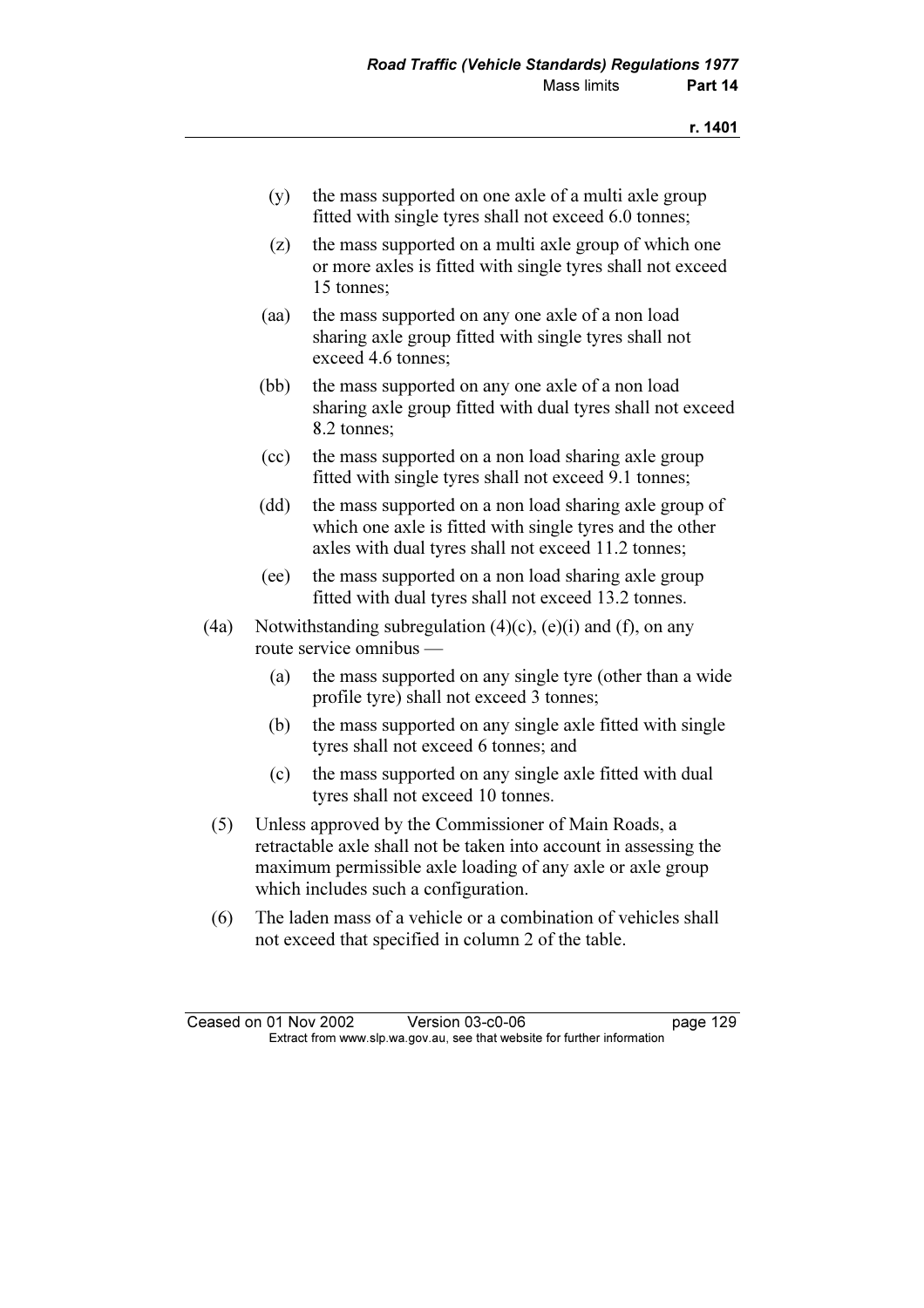| Axle mass table                                                             |                       |        |                                                        |  |  |
|-----------------------------------------------------------------------------|-----------------------|--------|--------------------------------------------------------|--|--|
| Column 1                                                                    |                       |        | Column <sub>2</sub>                                    |  |  |
| Overall axle spacing of the vehicle or combination of<br>vehicles in metres |                       |        | <b>Maximum</b><br>permitted<br>laden mass<br>in tonnes |  |  |
| 3.0                                                                         | or more but less than | 3.25   | 18.0                                                   |  |  |
| 3.25                                                                        | or more but less than | 3.5    | 18.9                                                   |  |  |
| 3.5                                                                         | or more but less than |        | 19.8                                                   |  |  |
| 3.75                                                                        | or more but less than |        | 20.7                                                   |  |  |
| 4.0                                                                         | or more but less than |        | 21.6                                                   |  |  |
| 4.25                                                                        | or more but less than | 4.5    | 22.5                                                   |  |  |
| 4.5                                                                         | or more but less than |        | 23.4                                                   |  |  |
| 4.75                                                                        | or more but less than |        | 24.3                                                   |  |  |
| 5.0                                                                         | or more but less than | $5.25$ | 25.2                                                   |  |  |
| 5.25                                                                        | or more but less than | $5.5$  | 26.1                                                   |  |  |
| 5.5                                                                         | or more but less than |        | 27.0                                                   |  |  |
| 5.75                                                                        | or more but less than |        | 27.9                                                   |  |  |
| 6.0                                                                         | or more but less than |        | 28.8                                                   |  |  |
| 6.25                                                                        | or more but less than |        | 29.7                                                   |  |  |
| 6.5                                                                         | or more but less than |        | 30.6                                                   |  |  |
| 6.75                                                                        | or more but less than |        | 31.5                                                   |  |  |
| 7.0                                                                         | or more but less than |        | 32.4                                                   |  |  |
| 7.25                                                                        | or more but less than |        | 33.3                                                   |  |  |
| 7.5                                                                         | or more but less than |        | 34.2                                                   |  |  |
| 7.75                                                                        | or more but less than |        | 35.1                                                   |  |  |
| 8.0                                                                         | or more but less than |        | 36.0                                                   |  |  |
| 8.25                                                                        | or more but less than | 8.5    | 36.9                                                   |  |  |
| 8.5                                                                         | or more but less than |        | 37.8                                                   |  |  |
| 8.75                                                                        | or more but less than |        | 38.7                                                   |  |  |
| 9.0                                                                         | or more but less than |        | 39.6                                                   |  |  |
| 9.25                                                                        | or more but less than |        | 40.5                                                   |  |  |
| 9.5                                                                         | or more but less than |        | 41.4                                                   |  |  |
| 9.75                                                                        | or more but less than |        | 42.3                                                   |  |  |
|                                                                             |                       |        | 42.5                                                   |  |  |

 (7) Prior to 1 July 1982 the aggregate mass of a goods vehicle manufactured before the date on which these regulations take effect shall be determined —

page 130 Version 03-c0-06 Ceased on 01 Nov 2002 Extract from www.slp.wa.gov.au, see that website for further information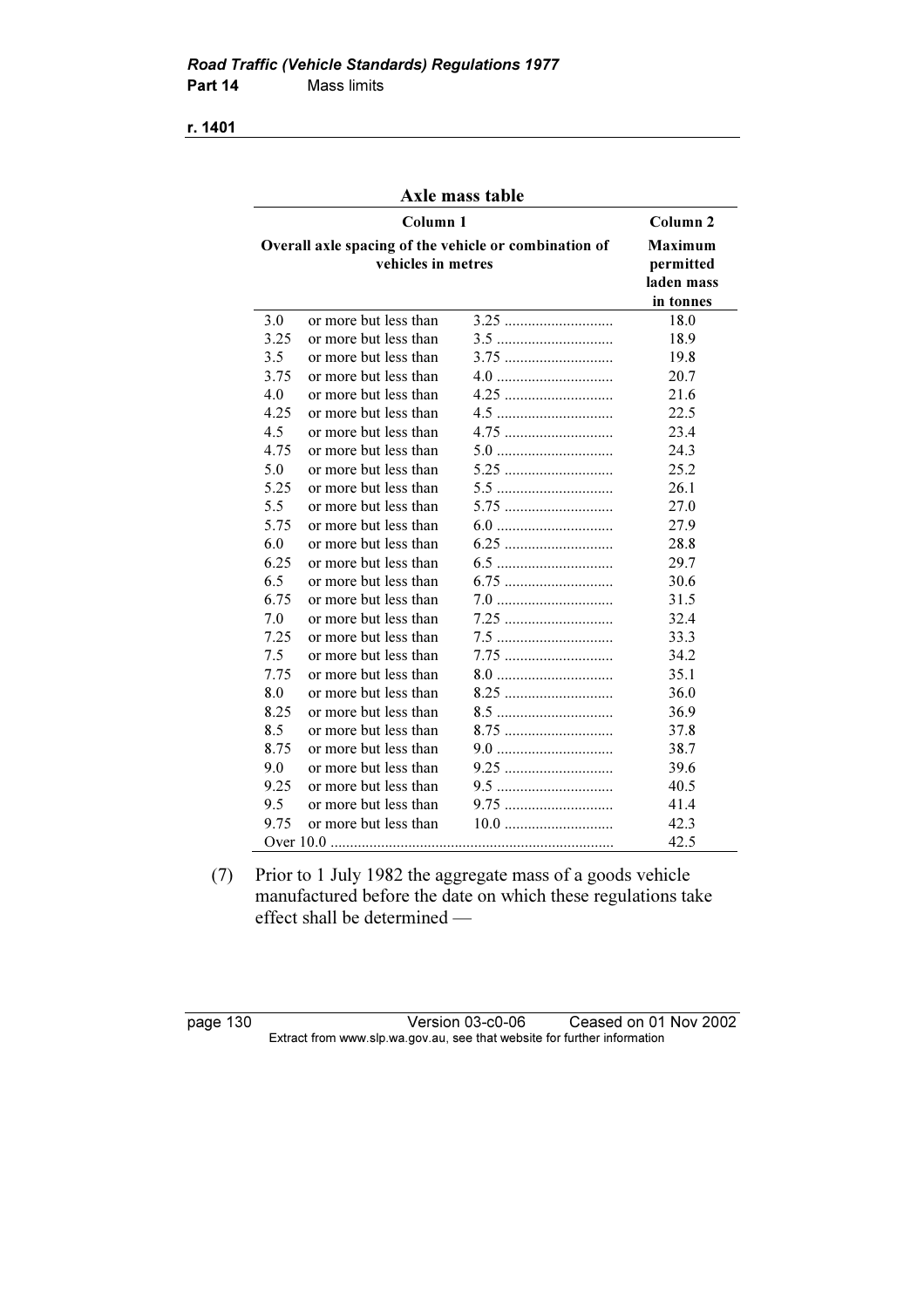- (a) where the manufacturer's gross vehicle mass does not exceed 2.5 tonnes, by adding to the manufacturer's gross vehicle mass 5%;
- (b) where the manufacturer's gross vehicle mass exceeds 2.5 tonnes, by adding to the manufacturer's gross vehicle mass 10%;
- (c) by adding the maximum supported mass prescribed by subregulation (4) for each axle or axle group on the vehicle; but the limit prescribed by subregulation (4)(d) may be increased by 10%; or
- (d) 42.5 tonnes,

whichever is the least.

- (8) The aggregate mass of a goods vehicle first registered after the date on which these regulations take effect, other than a goods vehicle to which subregulation (7) applies, and all goods vehicles for which an application for registration is made after 30 June 1982 may be determined by —
	- (a) the manufacturer's gross vehicle mass for that vehicle;
	- (b) the sum of the maximum supported mass prescribed by subregulation (4) for each axle or axle group on the vehicle; or
	- (c) 42.5 tonnes,

whichever is the least.

- (9) For vehicles registered before the date on which these regulations take effect, the aggregate mass for that vehicle shall be the aggregate weight or aggregate mass set out in the licence issued for that vehicle.
- (10) Notwithstanding subregulation (7) and (8), the Director General may determine a lesser aggregate mass equated with the practical carrying capacity of the vehicle.
- (11) Where the manufacturer's gross vehicle mass of a goods vehicle is not recorded by the Director General, the aggregate mass of the vehicle may be determined under subregulation (7) and (8)

Ceased on 01 Nov 2002 Version 03-c0-06 page 131<br>Extract from www.slp.wa.gov.au, see that website for further information  $\mathbf{F}$  from which was the set that we besite for further information  $\mathbf{F}$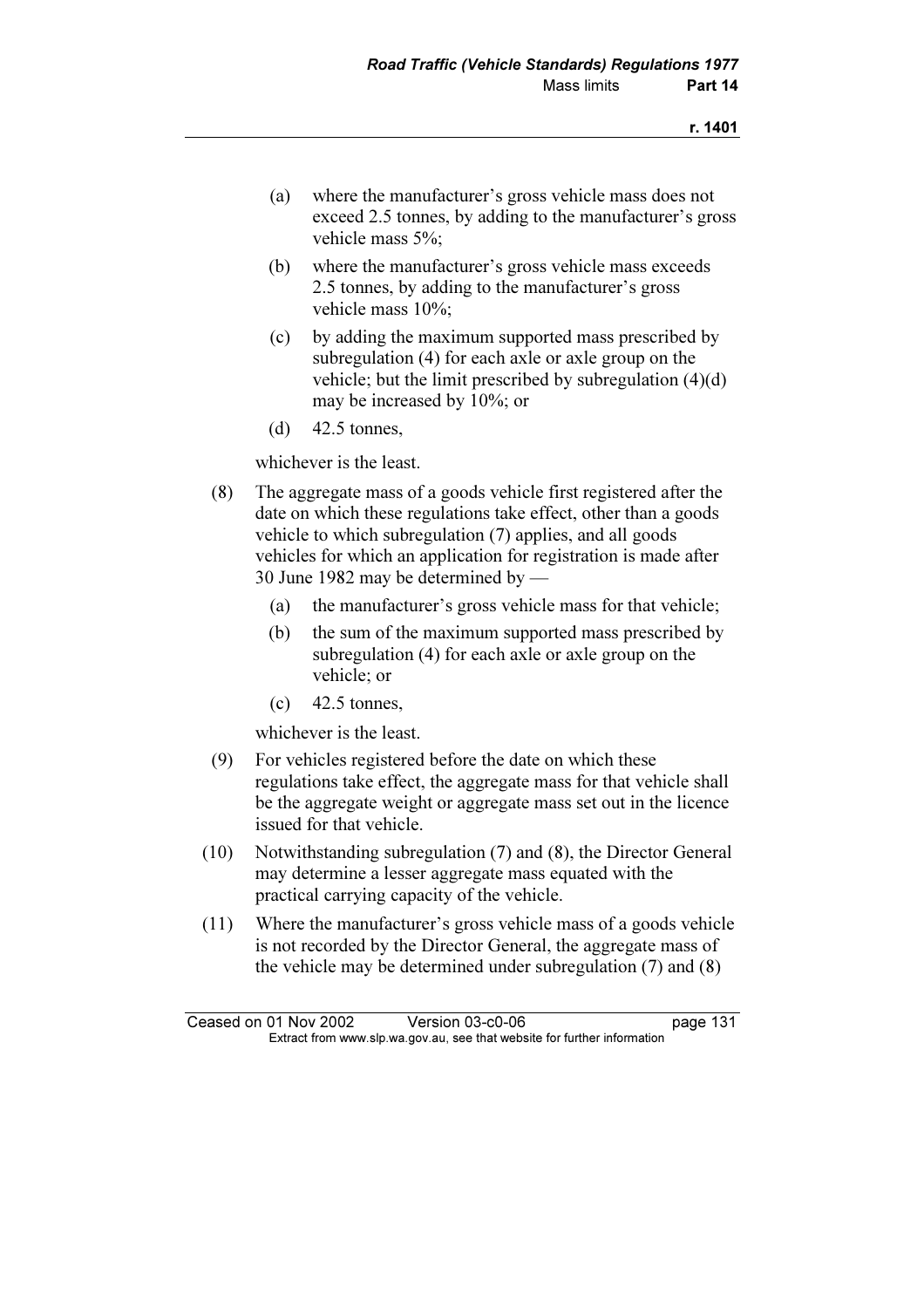by taking the recorded manufacturer's gross vehicle mass of a vehicle of similar construction.

- (12) Prior to 1 July 1982 the gross combination mass of a goods vehicle manufactured before the date on which these regulations take effect shall be determined —
	- (a) by adding to the manufacturer's gross combination mass for that vehicle 10% thereof;
	- (b) 42.5 tonnes; or
	- (c) in the case of a prime mover where the licence of the vehicle does not set out a gross combination mass for the vehicle, the aggregate weight set out in the licence for the vehicle,

whichever is the least.

- (13) The gross combination mass of a goods vehicle first registered after the date on which these regulations take effect, and all goods vehicles for which an application for registration is made after 30 June 1982 shall be determined —
	- (a) by the manufacturer's gross combination mass for that vehicle; or
	- (b) 42.5 tonnes,

whichever is the least.

- (14) Where the manufacturer's gross combination mass of a goods vehicle is not recorded by the Director General, the gross combination of that vehicle may be determined under subregulation (12) or (13), by taking the recorded manufacturer's gross combination mass of a vehicle of similar construction.
- (15) For the purpose of subregulation  $(1)(c)$ ,  $(3)(c)$ ,  $(7)(c)$  and  $(8)(b)$  —
	- (a) the only axles or axle groups which shall be considered are —
		- (i) single axle;

page 132 Version 03-c0-06 Ceased on 01 Nov 2002<br>Extract from www.slp.wa.gov.au, see that website for further information  $\mathbf{F}$  from which was the set that we besite for further information  $\mathbf{F}$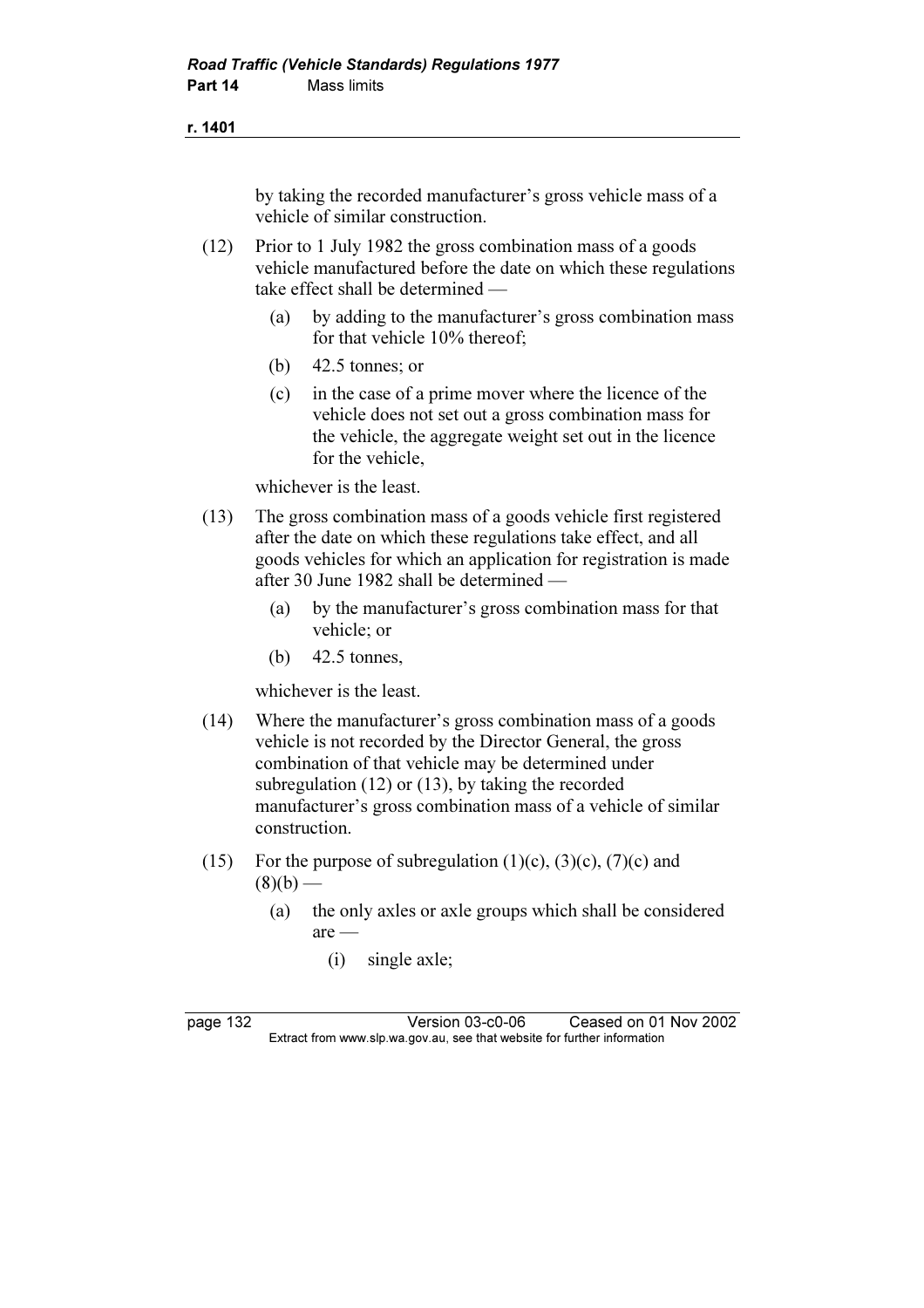- (ii) tandem axle group;
- (iii) triaxle group;
- (iv) multi axle group;
- (v) twin steer axle group;
- (vi) widespread tandem axle group; and
- (vii) non-load sharing axle group, as defined in these regulations;
- (b) in the case of a semi-trailer, only one axle or axle group of a type referred to in paragraph (a) located towards the rear of the vehicle shall be considered;
- (c) in the case of a trailer supported by only one axle or axle group, provided that the axle or axle group is of a type referred to in paragraph (a) shall be considered;
- (d) in the case of any other motor vehicle or trailer, including a trailer consisting of a converter dolly trailer and a semi-trailer (not being a vehicle referred to in paragraph (b) or (c)), towards the front of the vehicle and towards the rear of the vehicle, only one axle or axle group of a type referred to in paragraph (a) shall be considered.
- (16) The mass supported by additional axles or axle groups not complying with subregulation (15) shall be deemed to be supported by the nearest axle or axle group on the vehicle or component part of a combination of vehicles.
- (17) Where a goods vehicle has been added to or modified, at any time after manufacture the owner thereof may apply to the Director General for the determination of an aggregate mass or gross combination mass other than that previously determined in accordance with the provisions of this regulation; and having regard to the component parts, the addition to or modification of the vehicle, and on being satisfied the addition or modification is such as to vary the safe loading limits of the vehicle, the Director General may determine and authorise an aggregate

Ceased on 01 Nov 2002 Version 03-c0-06 page 133<br>Extract from www.slp.wa.gov.au, see that website for further information  $\mathbf{F}$  from which was the set that we besite for further information  $\mathbf{F}$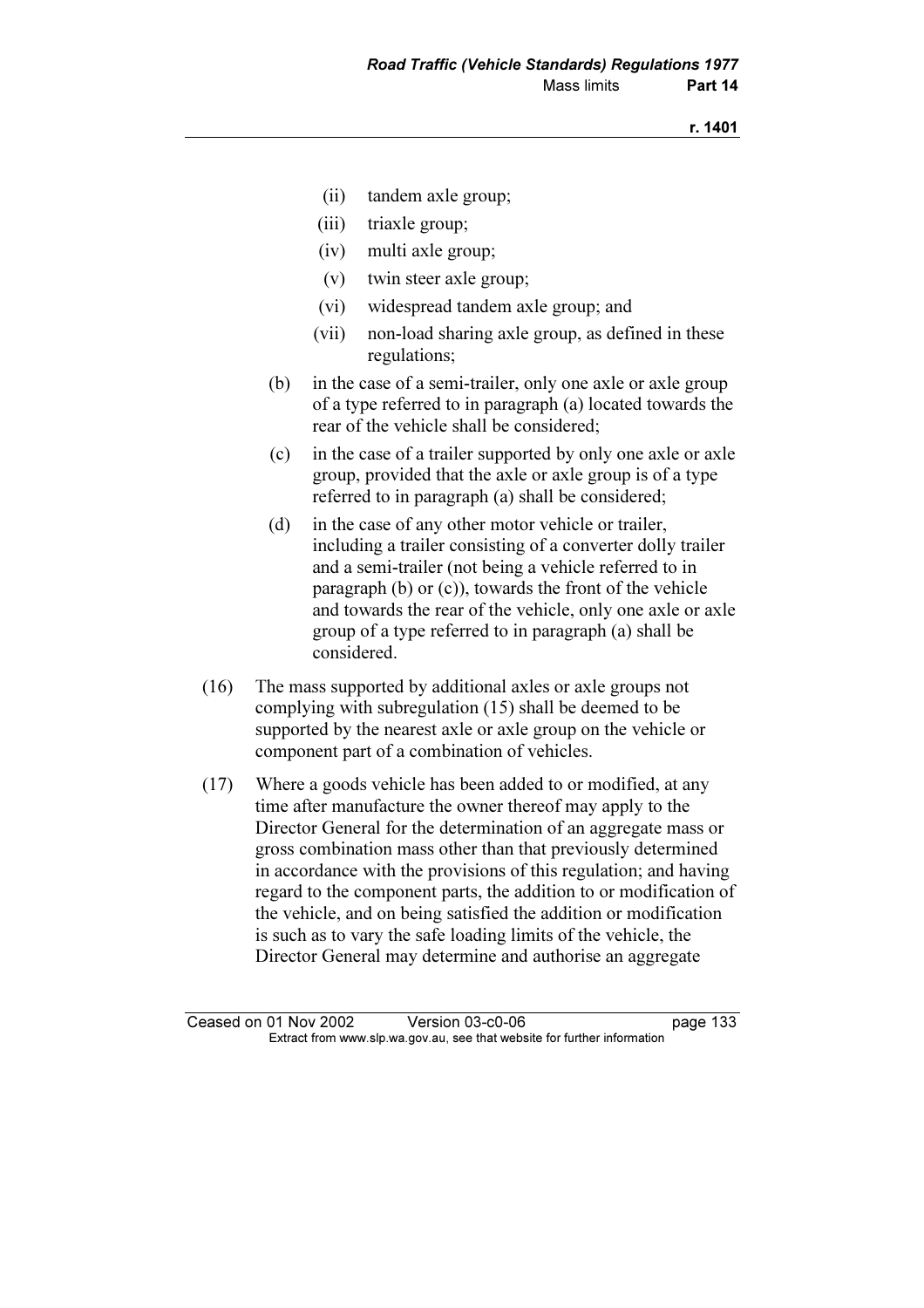mass or gross combination mass in accordance with the limitations of this regulation.

- (18) Every goods vehicle shall have the tare of the vehicle and aggregate mass of the vehicle distinguished respectively, by the letters "T" and "A" and, in the case of a motor wagon and prime mover, other than a passenger car derivative or a tractor, in addition the gross combination mass of the vehicle distinguished by the letter "C" permanently marked on the right hand side of the vehicle, in block letters and numerals of at least 50 mm in height, and be maintained, so as to be clearly legible at a distance of 5 metres.
- (19) A member of the Police Force, having in accordance with the provisions of these regulations, ascertained that the mass supported on a vehicle or any part of it exceeds the maximum mass permitted by the provisions of these regulations to be so supported may —
	- (a) require the driver to discontinue using the vehicle until the load has been removed or adjusted to ensure that the vehicle complies with these regulations; or
	- (b) require the driver to take the vehicle by a specified route to the nearest police station, or other suitable place and then to discontinue using the vehicle until the load has been removed or adjusted to the satisfaction of a member of the Police Force, to ensure the vehicle complies with these regulations,

 and until that requirement has been complied with, a person shall not drive or use the vehicle or permit or suffer a person to drive or use the vehicle.

- (19A) Where a driver who is required to discontinue using a vehicle under subregulation (19) is not the owner of the vehicle, he shall bring the requirement to the notice of the owner.
	- (20) The provisions of subregulation (7) to (16) do not apply to a station wagon or estate car.

page 134 Version 03-c0-06 Ceased on 01 Nov 2002<br>Extract from www.slp.wa.gov.au, see that website for further information  $\mathbf{F}$  from which was the set that we besite for further information  $\mathbf{F}$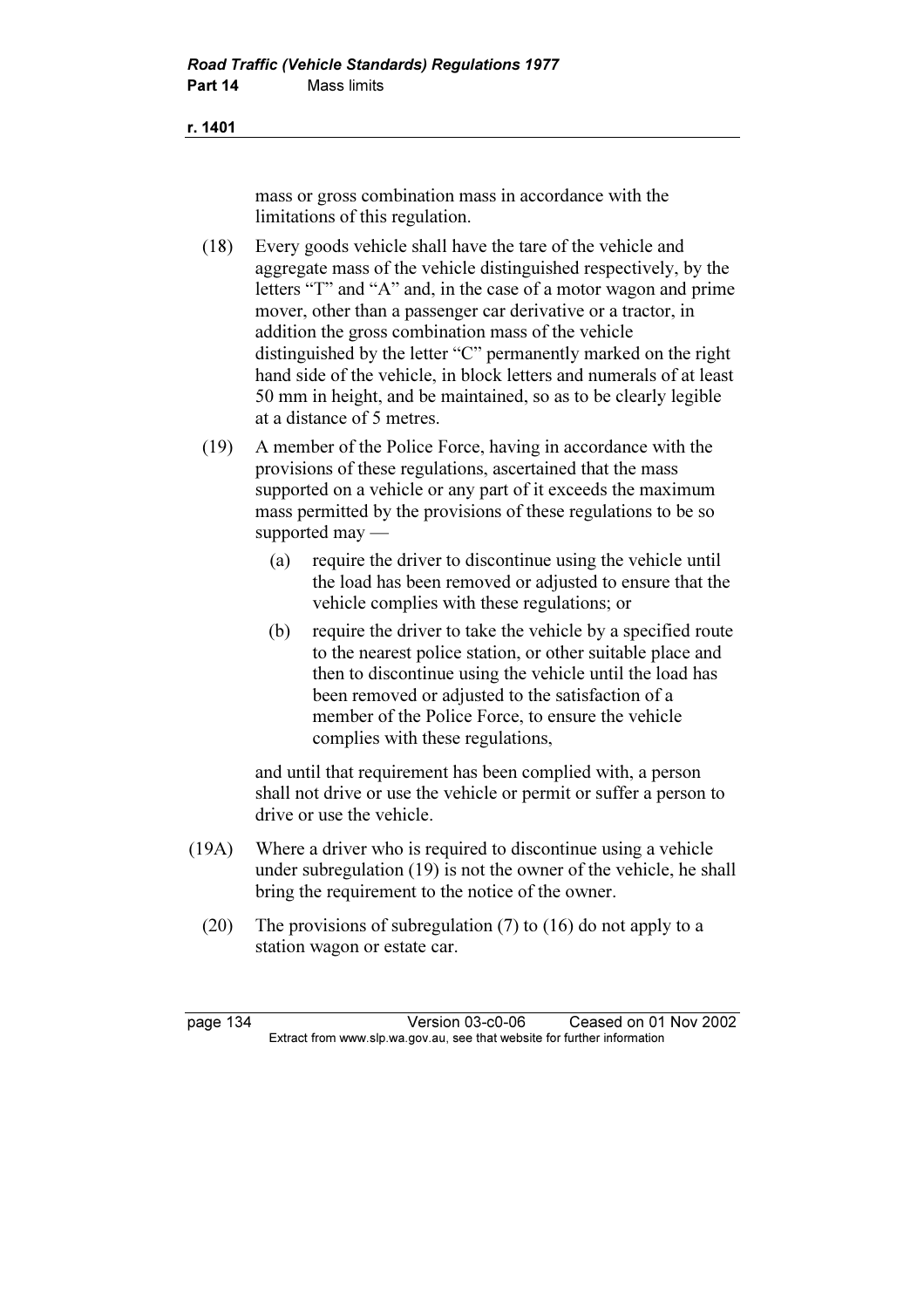(21) Nothing in this regulation authorises a person to drive, use, or permit the driving or using of a motor vehicle, on a road, in contravention of the provisions of any other regulation made under the Act.

> [Regulation 1401 amended in Gazette 11 May 1979 p. 1222; 25 May 1979 p. 1386-7; 13 Mar 1981 p. 939; 2 Feb 1982 p. 407; 25 May 1984 p. 1386; 14 Aug 1987 p. 3168-9; 11 Nov 1988 p. 4445; 18 Aug 1989 p. 2758; 29 Dec 1989 p. 4684; 31 Jan 1997 p. 685-6; 14 Sep 1999 p. 4537-8.]

### 1401A. Roads or routes for use of overmass vehicles

- (1) The Commissioner of Main Roads may, by notice in the Gazette, specify a road or a route on which an overmass vehicle may be driven or used in accordance with any conditions specified in the notice.
- (2) A person who drives or uses an overmass vehicle on a specified road or route in accordance with any conditions specified in the notice does not commit an offence only because the vehicle does not comply with regulation 1401.
- (3) If a member of the Police Force has reason to believe that an overmass vehicle is being driven or used on a specified road or route otherwise than in accordance with a condition specified in the notice, the member may direct the driver —
	- (a) to discontinue driving or using the vehicle until the condition is complied with; or
	- (b) to take the vehicle by a route indicated by the member of the Police Force to the nearest police station or other suitable place and then to discontinue driving or using it until the condition is complied with.
- (4) If the driver is not the owner of the vehicle, the driver must tell the owner that the direction has been given.
- (5) If the direction is not complied with, each of the following persons commits an offence —
	- (a) the owner of the vehicle;

Ceased on 01 Nov 2002 Version 03-c0-06 page 135<br>Extract from www.slp.wa.gov.au, see that website for further information  $\mathbf{F}$  from which was the set that we besite for further information  $\mathbf{F}$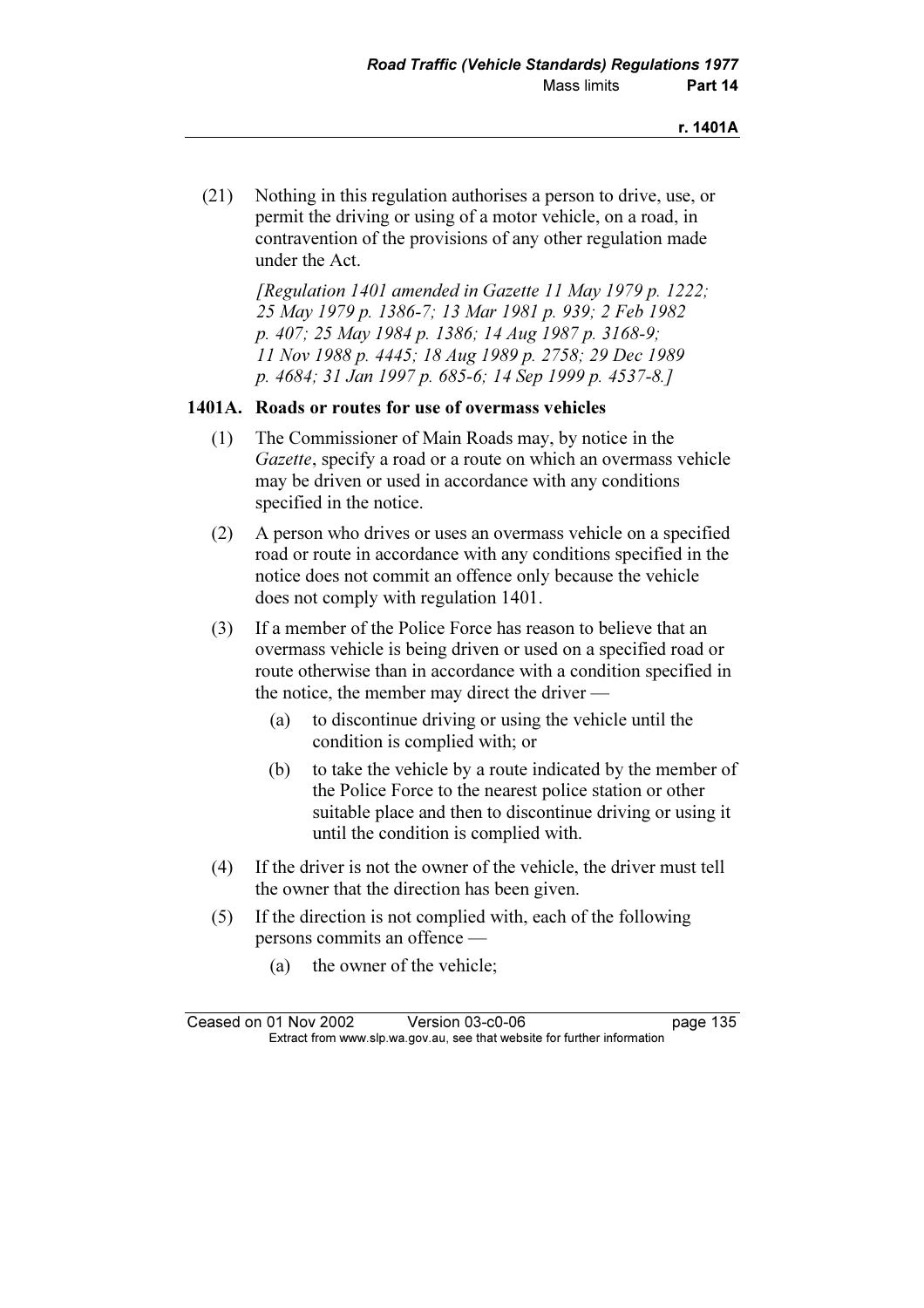- (b) the driver of the vehicle;
- (c) a person who drives or uses the vehicle except in accordance with the direction;
- (d) a person who permits another person to drive or use the vehicle except in accordance with the direction.

[Regulation 1401A inserted in Gazette 17 Nov 1998 p. 6256.]

### 1402. Special permits to carry excess mass

- (1) Notwithstanding any other provision of these regulations, upon payment of the fee prescribed in subregulation (2), the Commissioner of Main Roads may issue a permit, specifying excess mass limits and conditions for the following —
	- (a) the laden mass of a vehicle which may exceed the aggregate mass prescribed for that vehicle, provided that the laden mass, does not exceed the manufacturer's gross vehicle mass for that vehicle;
	- (b) the laden mass of a vehicle towing another vehicle or vehicles in combination which may exceed the gross combination mass of the towing vehicle, provided that the laden mass of the combination of vehicles does not exceed the manufacturer's gross combination mass of the towing vehicle;
	- (c) the maximum supported mass prescribed by regulation 1401(4) and (6), which may be exceeded; and
	- (d) the laden mass of a trailer prescribed by regulation 1401(2) which may be exceeded,

 but the excess mass limits specified in the permit shall not exceed, in the case of a trailer, the gross trailer mass rating of that trailer.

 (1a) The Commissioner may refuse to issue a permit under subregulation (1) if the owner or operator of the vehicle, trailer or combination of vehicles does not have a valid accreditation certificate issued under regulation 1107A(1) (the "accreditation certificate").

page 136 Version 03-c0-06 Ceased on 01 Nov 2002<br>Extract from www.slp.wa.gov.au, see that website for further information  $\mathbf{F}$  from which was the set that we besite for further information  $\mathbf{F}$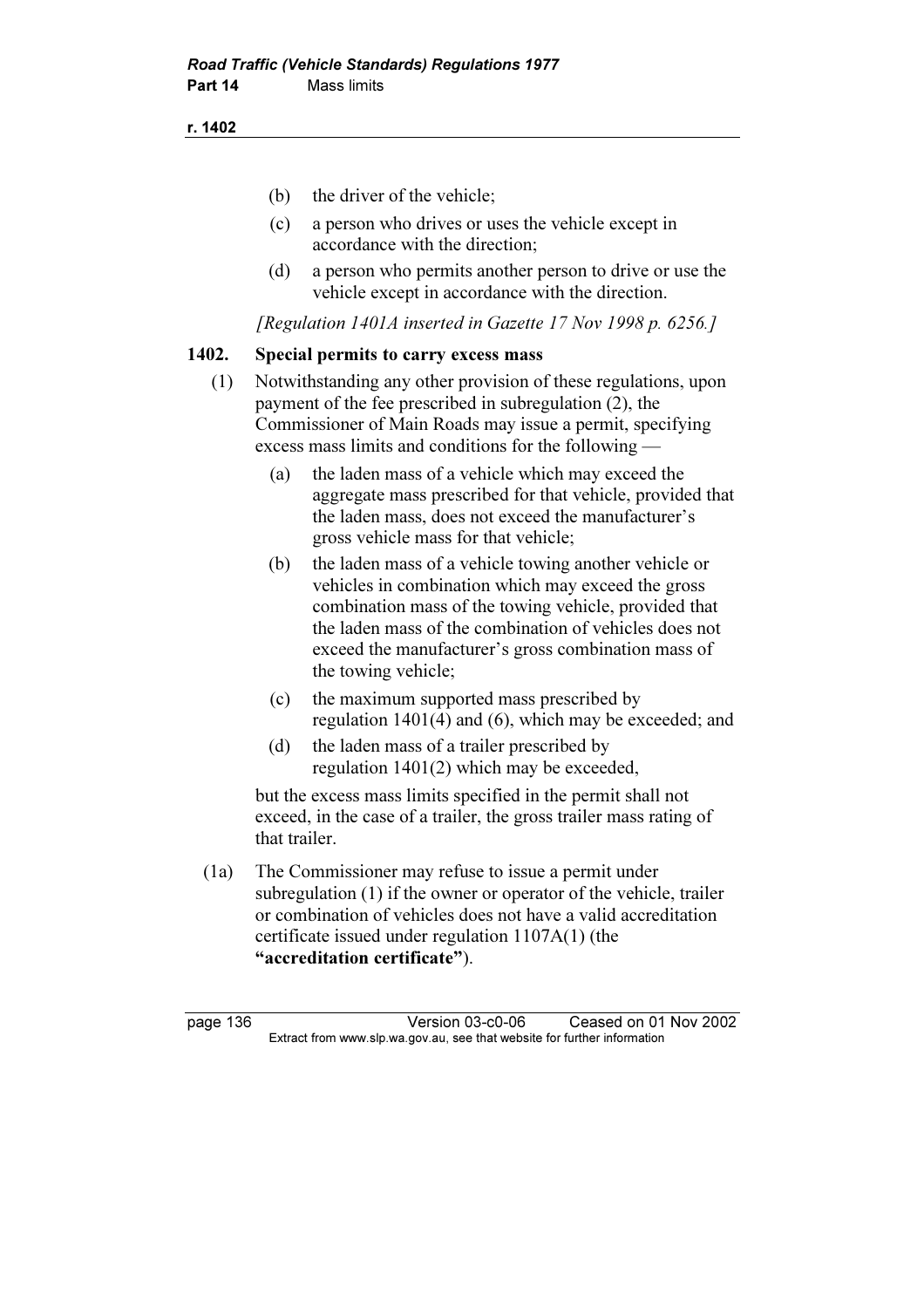- (1b) If the owner or operator of a vehicle, trailer or combination of vehicles does not have a valid accreditation certificate, the Commissioner may issue a permit subject to a condition that the owner or operator obtains an accreditation certificate by a date specified in the condition.
- (1c) A permit issued under subregulation (1) to a person who has a valid accreditation certificate is valid in relation to the vehicle, trailer or combination of vehicles in respect of which the permit was issued only during the period that the accreditation certificate of the owner or operator of the vehicle, trailer or combination of vehicles is valid.
- (2) The fee payable for a permit issued pursuant to subregulation  $(1)$  is —
	- (a) an amount of \$4 per month or portion thereof, for each tonne or part thereof by which the maximum supported mass prescribed in regulation 1401(4) on any axle group is to be exceeded, or a fee of \$10.00 whichever is the greater amount; and
	- (b) for a specified journey only, an amount of 1 cent per tonne kilometres or part thereof for the laden mass by which the maximum supported mass prescribed in regulation 1401(4) on any axle or axle group is to be exceeded, or a fee of \$3.00, whichever is the greater amount;
	- (c) in all other cases, a fee of \$10.00.
- (3) A person shall not drive or use a vehicle on a road pursuant to a permit issued under subregulation (1), or permit or suffer a vehicle to be so driven or used, unless —
	- (a) the permit is carried within the vehicle at all times while the vehicle is being so driven or used; and
	- (b) the permit is complied with in accordance with the terms and conditions specified in the permit.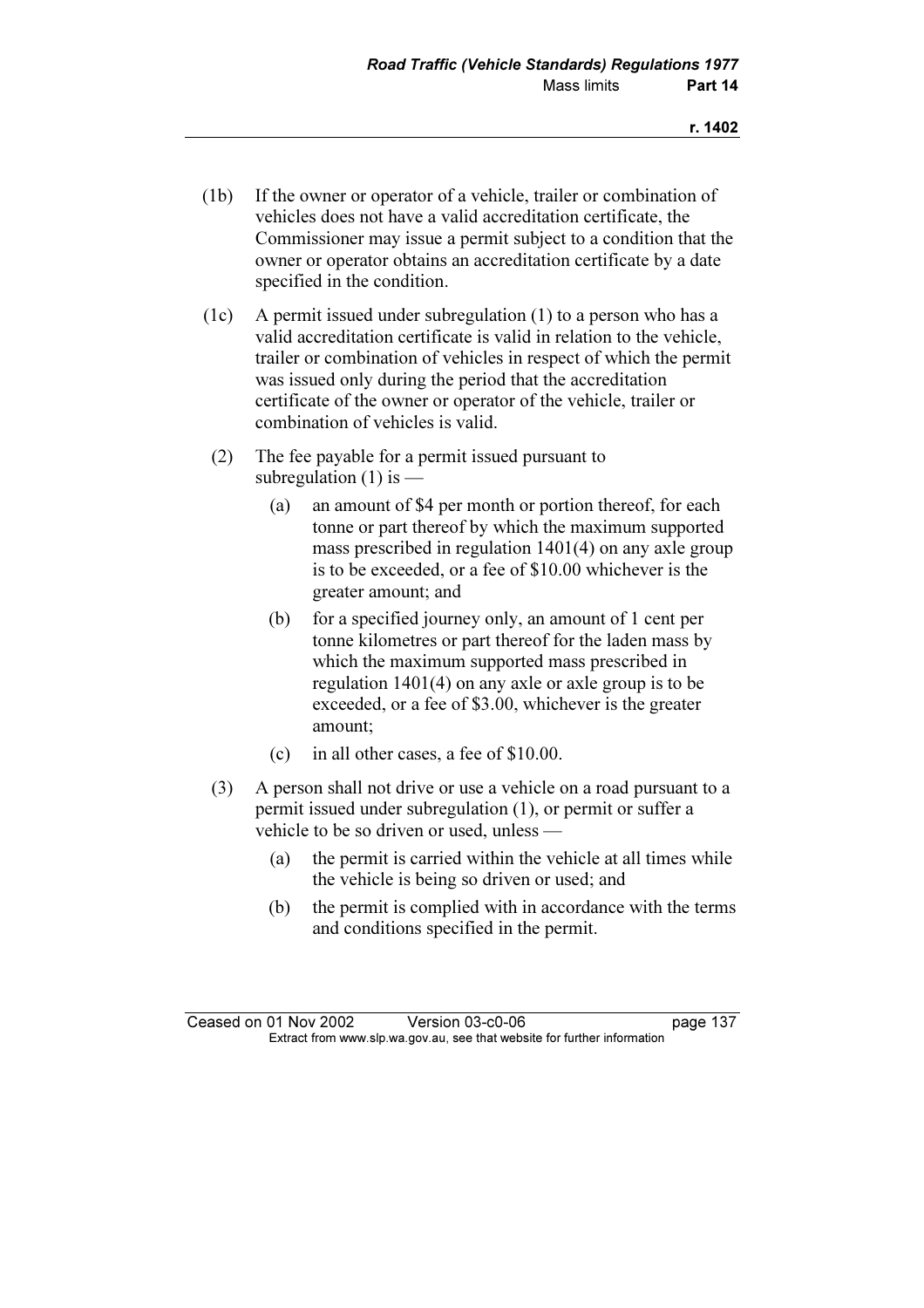- (4) Where a person drives or uses a vehicle in contravention of subregulation (3) the owner of the vehicle shall be deemed to have also contravened that subregulation.
- (5) A person driving or using a vehicle pursuant to a permit issued under subregulation (1) shall produce the permit for inspection by a member of the Police Force on demand.
- (6) Where subregulation (3) or (5) is contravened the Commissioner of Main Roads may, notwithstanding any other penalty provided, cancel the permit.

 [Regulation 1402 amended in Gazette 11 May 1979 p. 1222; 4 Jan 1980 p. 3-4; 2 Feb 1982 p. 407; 3 May 1985 p. 1540; 28 June 2002 p. 3118.]

## 1403. Ascertainment of laden masses or tare

- (1) Subject to subregulation (3) the laden mass or tare of a motor vehicle or the mass supported on any part of a motor vehicle may be ascertained —
	- (a) by weighing the vehicle or part of the vehicle on a registered public weighbridge or any weighbridge that has been verified under the provisions of the Weights and Measures Act 1915; or
	- (b) by use of one or more loadmeters of a type approved by the Minister and the mass ascertained less 2% thereof shall be deemed to be the actual mass supported on that part of the motor vehicle.
- (2) Where more than one loadmeter is used, the weight supported on that part of the vehicle shall be ascertained by aggregating the relevant readings of the loadmeters.
- (3) Notwithstanding the provisions of subregulation (1), the laden mass or (in the case of a motor vehicle not carrying a load) the tare of a motor vehicle computed from an aggregation of the relevant supported masses, ascertained pursuant to the

page 138 Version 03-c0-06 Ceased on 01 Nov 2002<br>Extract from www.slp.wa.gov.au, see that website for further information  $\mathbf{F}$  from which was the set that we besite for further information  $\mathbf{F}$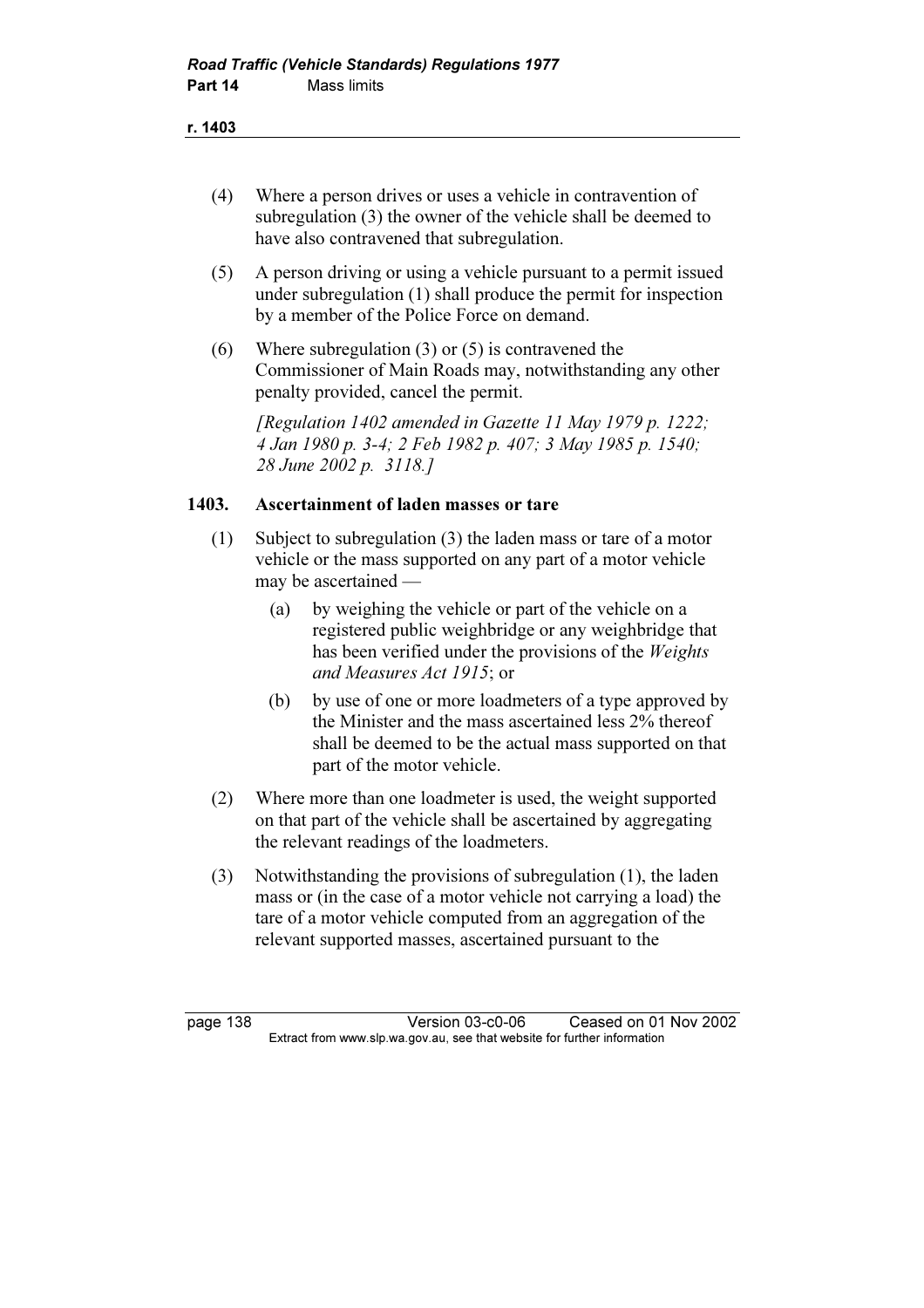provisions of subregulation (1), shall be taken as being the laden mass or (as the case may be) the tare of the vehicle.

- (4) Where the laden mass of, or the mass of the load carried by, or the mass supported on a motor vehicle, or the tare of a vehicle cannot be, or cannot conveniently be ascertained by any other means provided by this regulation —
	- (a) if the load comprises assembled plant, machinery or equipment of any kind, the mass of that load may be ascertained by reference to the manufacturer's specification (if any) relating to that plant, machinery or equipment and the mass therein specified is deemed to be the mass of the plant, machinery or equipment; and
	- (b) the tare of the vehicle may be ascertained by reference to the manufacturer's specification (if any) relating to that vehicle and the mass therein specified is deemed to be the mass of the vehicle.
- (5) For the purposes of subregulation (4) there is a presumption that any printed matter purporting to be a specification is a specification, in the absence of proof to the contrary.
- (6) The driver or person in charge of a motor vehicle shall comply with any reasonable direction, given by a member of the Police Force, for the purpose of ascertaining any mass mentioned in this regulation.
- (7) Where the driver or person in charge of a motor vehicle refuses or fails to comply with any direction of a member of the Police Force to drive that vehicle for the purpose of using loadmeters or any weighbridge, in accordance with subregulation (2), a member of the Police Force may drive that vehicle for that purpose and any purpose ancillary thereto.

[Regulation 1403 amended in Gazette 2 Feb 1982 p. 407; 21 Oct 1988 p. 4240; 3 Feb 1989 p. 342.]

Ceased on 01 Nov 2002 Version 03-c0-06 page 139<br>Extract from www.slp.wa.gov.au, see that website for further information  $\mathbf{F}$  from which was the set that we besite for further information  $\mathbf{F}$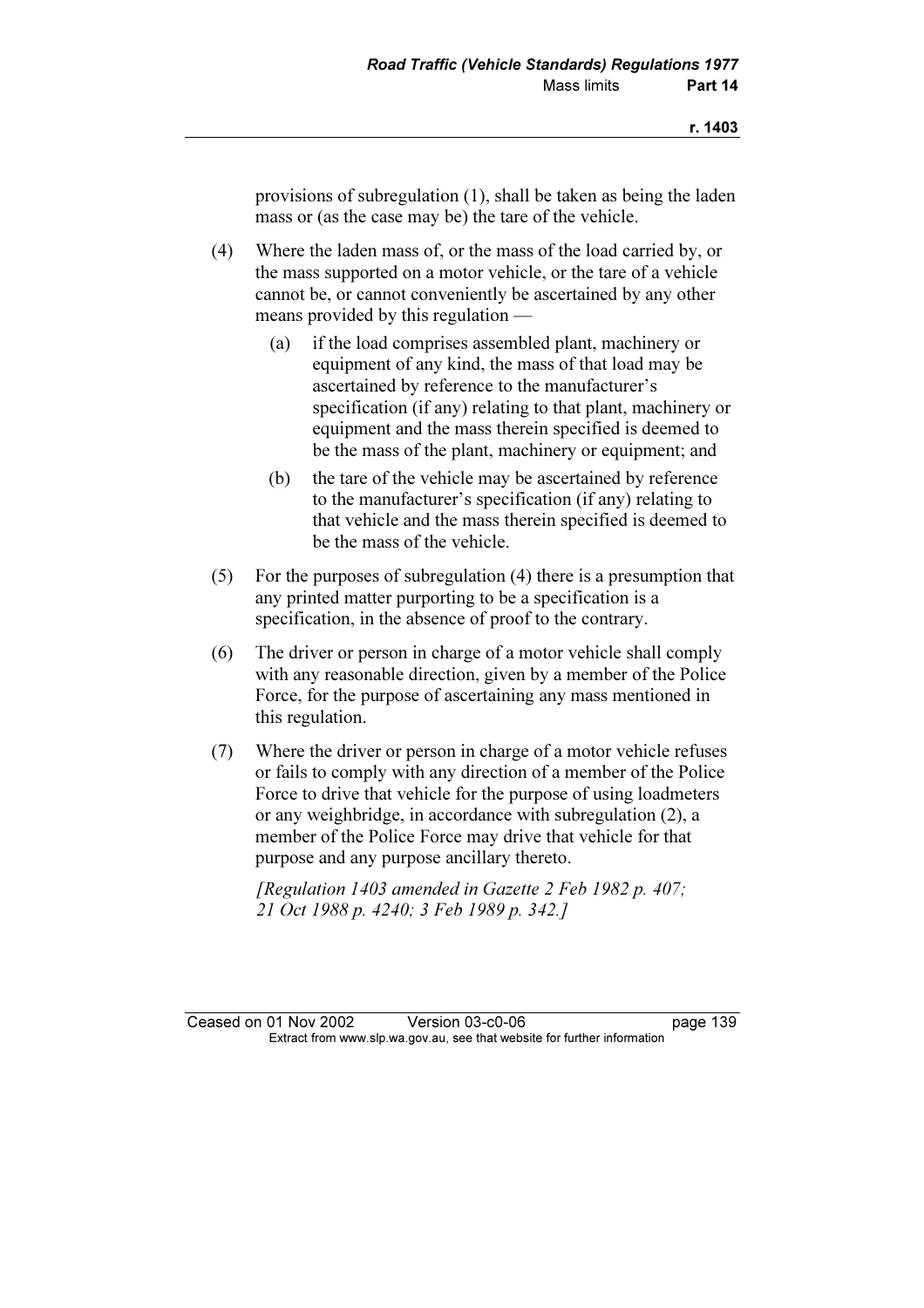# Part 15 — General provisions for public passenger carrying vehicles

## 1501. Ventilation

- (1) Effective means of ventilation shall be provided for omnibuses, independently of windows and door openings, but, in the case of a vehicle other than an omnibus, the equipment of a vehicle with suitable "no draught" or "vent" windows is a sufficient compliance with this subregulation.
- (2) Each window adjacent to a passenger seat in an omnibus shall be movable and be fitted with a suitable contrivance or finger grip for the purpose of opening and closing it.

## 1502. Fire extinguishers

- (1) Every omnibus shall be provided with and carry, in such a position as to be readily available for use —
	- (a) an efficient fire extinguisher of a capacity not less than 1.1 litres or the equivalent, if of a pressure type approved by the Director General; or
	- (b) not less than 2 efficient fire extinguishers each having a capacity not less than 1.1 litres, if of a non-pressure type, approved by the Director General.
- (2) A fire extinguisher fitted to an omnibus in accordance with this regulation shall be approved by, and be effectively maintained to the satisfaction of, the Director General.

[Regulation 1502 amended in Gazette 2 Feb 1982 p. 407; 31 Jan 1997 p. 685-86.]

## 1503. First aid kit

 (1) An omnibus, operating on a route, the whole or major portion of which route lies outside the Perth Region shall be equipped with a comprehensive and serviceable first-aid kit, carried in a position on the vehicle so as to be readily available for use.

page 140 Version 03-c0-06 Ceased on 01 Nov 2002<br>Extract from www.slp.wa.gov.au, see that website for further information  $\mathbf{F}$  from which was the set that we besite for further information  $\mathbf{F}$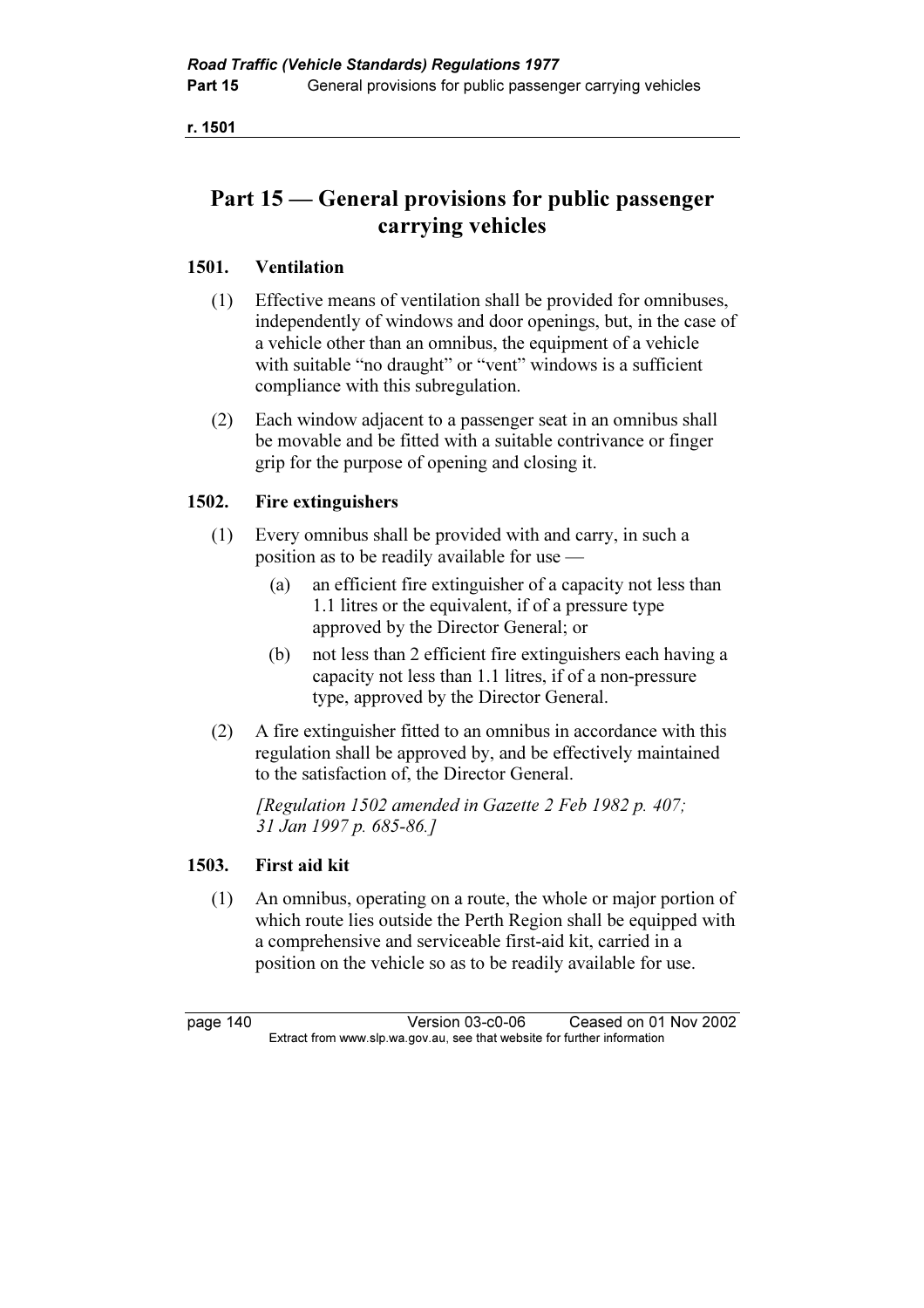# $(2)$  repealed]

 [Regulation 1503 amended in Gazette 8 Sep 1978 p. 3302; 14 Aug 1987 p. 3169.]

## 1504. Speedometer

- (1) An omnibus shall be fitted with an efficient speedometer that
	- (a) is serviceable at all times;
	- (b) indicates to the driver, within a margin of accuracy of plus or minus 10%, the speed at which the omnibus is being driven; and
	- (c) is illuminated whenever necessary for the driver's purpose.
- (2) The provisions of subregulation (1) do not apply to a school bus that —
	- (a) is not designed with a speedometer; and
	- (b) is licensed at the time of coming into operation of this subregulation, until on and after 1 January 1968.

Ceased on 01 Nov 2002 Version 03-c0-06 page 141 Extract from www.slp.wa.gov.au, see that website for further information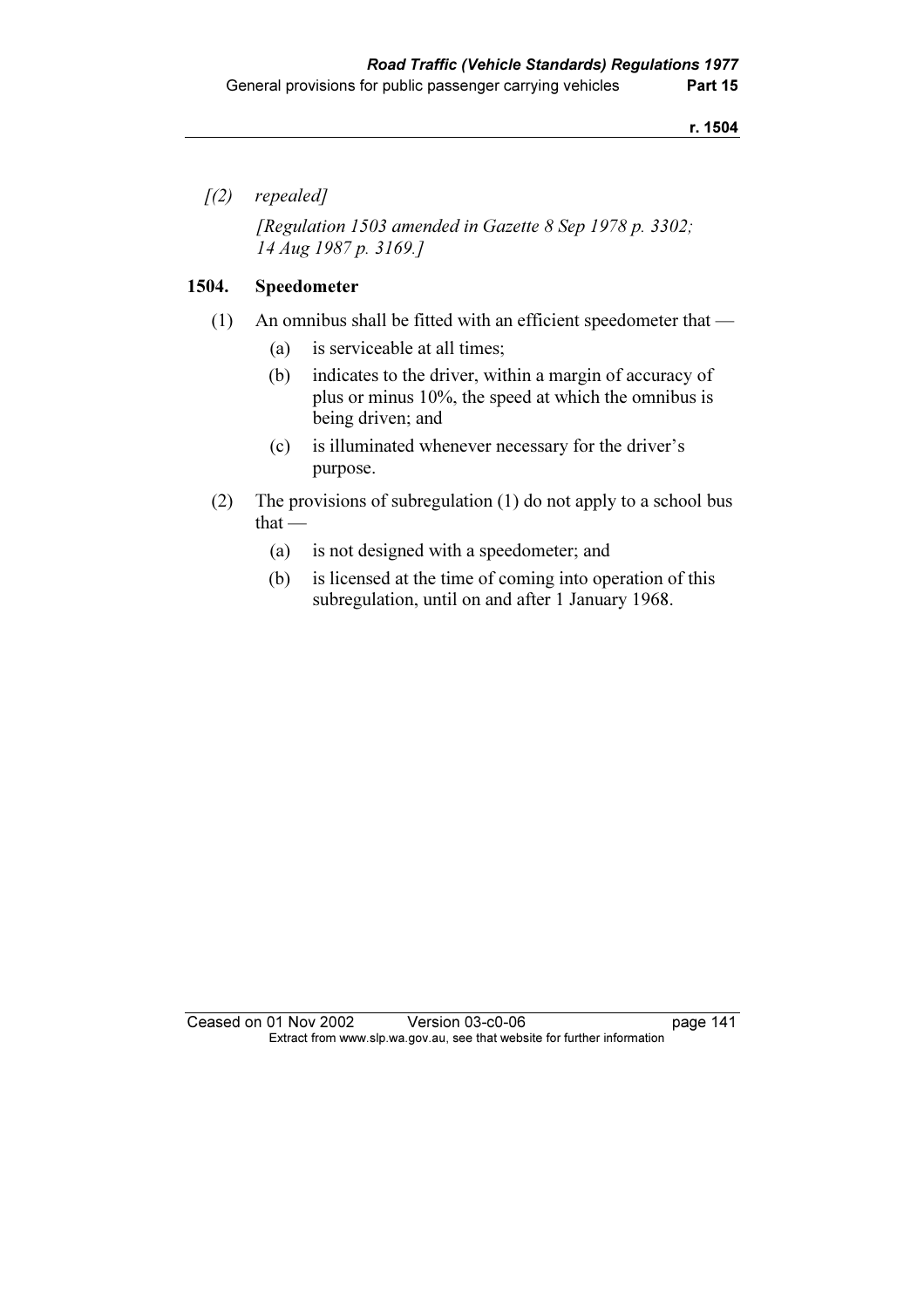# Part 16 — Special provisions for omnibuses and school buses

## 1601. Aisle and aisle width

- (1) An omnibus, other than a school bus, shall have a longitudinal aisle with a width of not less than 380 millimetres and a double deck omnibus shall have such an aisle on each deck; but in the case of a single deck omnibus that is to operate under circumstances which do not necessitate frequent stops for the purpose of taking up or setting down passengers en route, the Director General may approve the use of an omnibus that has no longitudinal aisle or has a longitudinal aisle with a width of 300 millimetres or more.
- (2) A school bus that is constructed with a longitudinal aisle shall have an aisle that is not less than 300 millimetres in width.

[Regulation 1601 amended in Gazette 2 Feb 1982 p. 407; 31 Jan 1997 p. 685-6.]

## 1602. Entrance and exit

- (1) An omnibus with a longitudinal aisle, shall have at least one means of entrance and exit on the left hand side and it shall  $be$  —
	- (a) kept clear of any obstruction;
	- (b) at least 550 millimetres in width;
	- (c) at least 1.8 metres in height from the lowest step to the top of the entrance and exit; and
	- (d) except in the case of an omnibus referred to in subregulation (2), fitted with a suitable handgrip to each side.
- (2) An omnibus not having a longitudinal aisle, and fitted with seats all of which are arranged in transverse rows, shall, as far as practicable, have a means of entrance and exit to each such row, by a door fitted to the left hand side of the omnibus, being —

page 142 Version 03-c0-06 Ceased on 01 Nov 2002<br>Extract from www.slp.wa.gov.au, see that website for further information  $\mathbf{F}$  from which was the set that we besite for further information  $\mathbf{F}$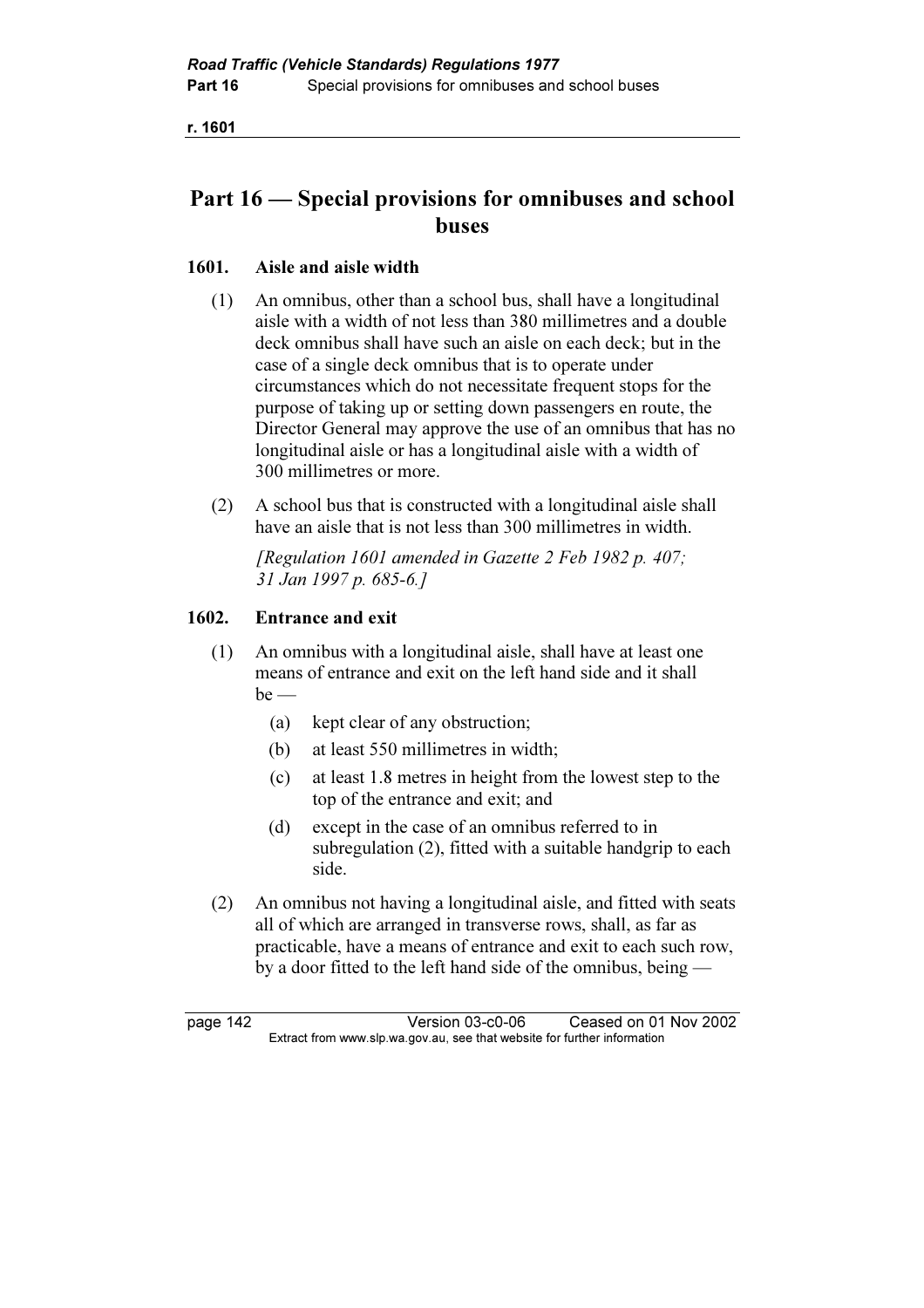- (a) not less than 550 millimetres in width, when measured at the height of the seat; and
- (b) not less than 1.4 metres in height, from the floor level to the top of the door.
- (3) In the case of a double deck omnibus, having a doorless opening connecting the lower deck with a rear platform, the provision of access to the platform from outside the omnibus by means of an opening, of not less than 910 millimetres in width, on the left hand side of the omnibus, and complying in other respects with the requirements of that subregulation, is sufficient compliance with the requirements of subregulation (1) of this regulation.
- (4) Means of entrance or exit, other than an emergency exit or a driver's door, shall not be provided on the right hand side of an omnibus.
- (5) A double deck omnibus that does not comply with the requirements of subregulation (3) shall have 2 entrances, one at the front and one at the rear, complying with the provisions of subregulation (1).

### 1603. Head room (interior height)

- (1) An omnibus with a longitudinal aisle, other than a double deck omnibus, shall be so constructed that the height inside the omnibus from any point on the floor on the centre line of the aisle to the roof is —
	- (a) not less than 1.8 metres where the omnibus is to be operated in a service necessitating frequent stops, for the purpose of taking up or setting down passengers, and is to be used for the carriage of both seated and standing passengers;
	- (b) not less than 1.68 metres, where the omnibus is to be operated in a service not necessitating frequent stops, for the purpose of taking up or setting down passengers, and is to be used for the carriage of seated passengers only;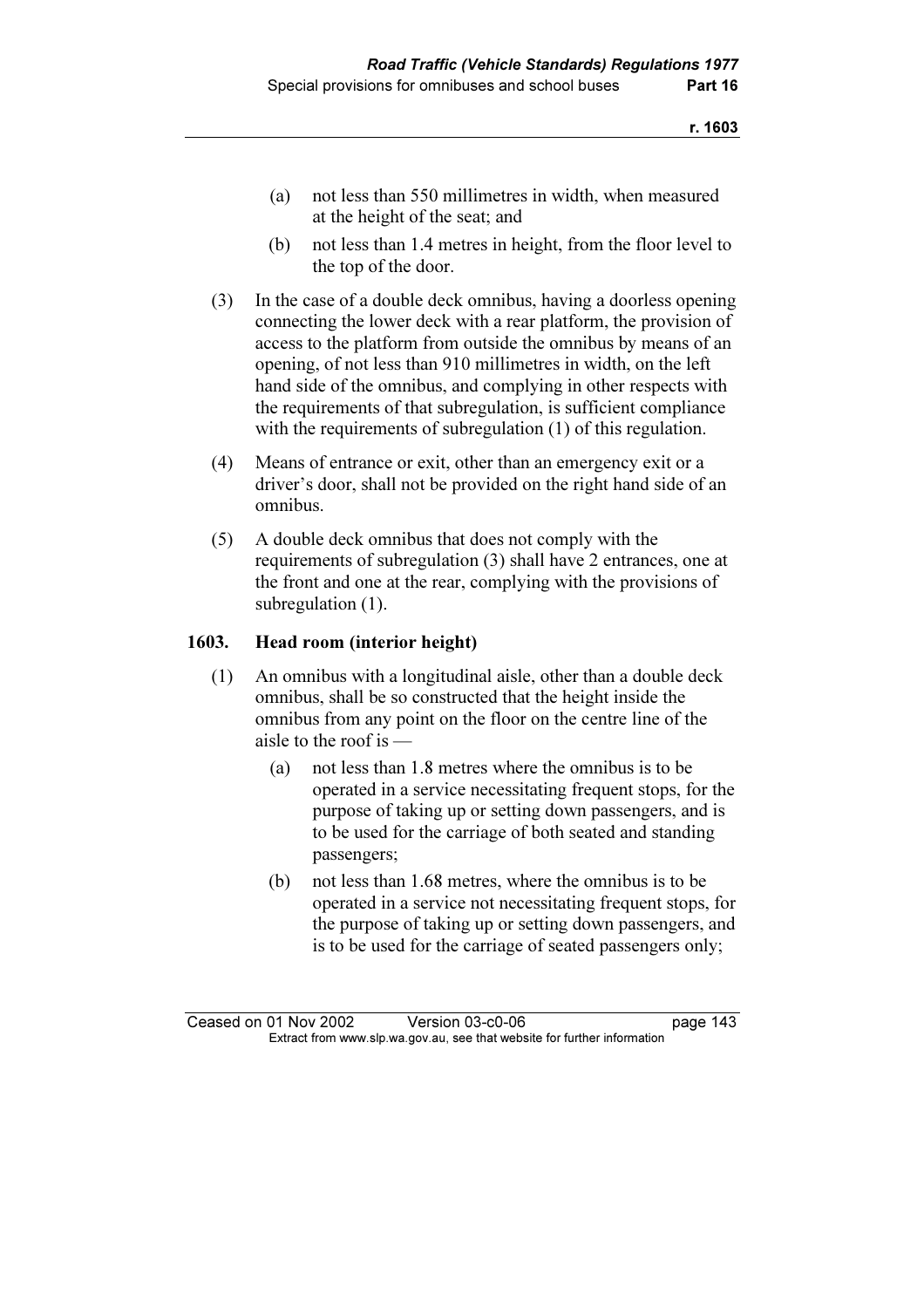- (c) not less than 1.5 metres in the case of a school bus with a tare of 1.5 tonnes or greater; and
- (d) not less than 1.375 metres in the case of a school bus with a tare of less than 1.5 tonnes.
- (2) An omnibus fitted with seats arranged in transverse rows, without the provision of a longitudinal aisle, shall be so constructed that the height inside the omnibus, from any point on the floor, on the longitudinal centre line of the omnibus, to the roof, is not less than 1.45 metres.
- (3) A double deck omnibus shall be so constructed that the height inside the omnibus from any point on the floor, on the centre line of the aisle, of either deck, to the roof of the deck, is not less than 1.68 metres.
- (4) Subregulation (1)(a) and (b) and subregulation (2), apply to an omnibus first registered on or after 1 January 1963 only.

## 1604. Steps

- (1) An omnibus shall have safe and convenient steps firmly and appropriately fitted at each entrance.
- (2) The lower step shall
	- (a) be not more than 400 millimetres, nor less than 250 millimetres, from the ground to the tread of the step, when the vehicle is unladen and is standing upon level ground; and
	- (b) have a tread that is not less than the width of the entrance and not less than 225 millimetres, in transverse depth.
- (3) The tread of steps other than the lower step shall be not less than 225 millimetres in transverse depth and shall have a clear width of not less than 450 millimetres.
- (4) Where interior lighting does not afford adequate illumination of the steps of an omnibus, a light, such as will adequately

page 144 Version 03-c0-06 Ceased on 01 Nov 2002<br>Extract from www.slp.wa.gov.au, see that website for further information  $\mathbf{F}$  from which was the set that we besite for further information  $\mathbf{F}$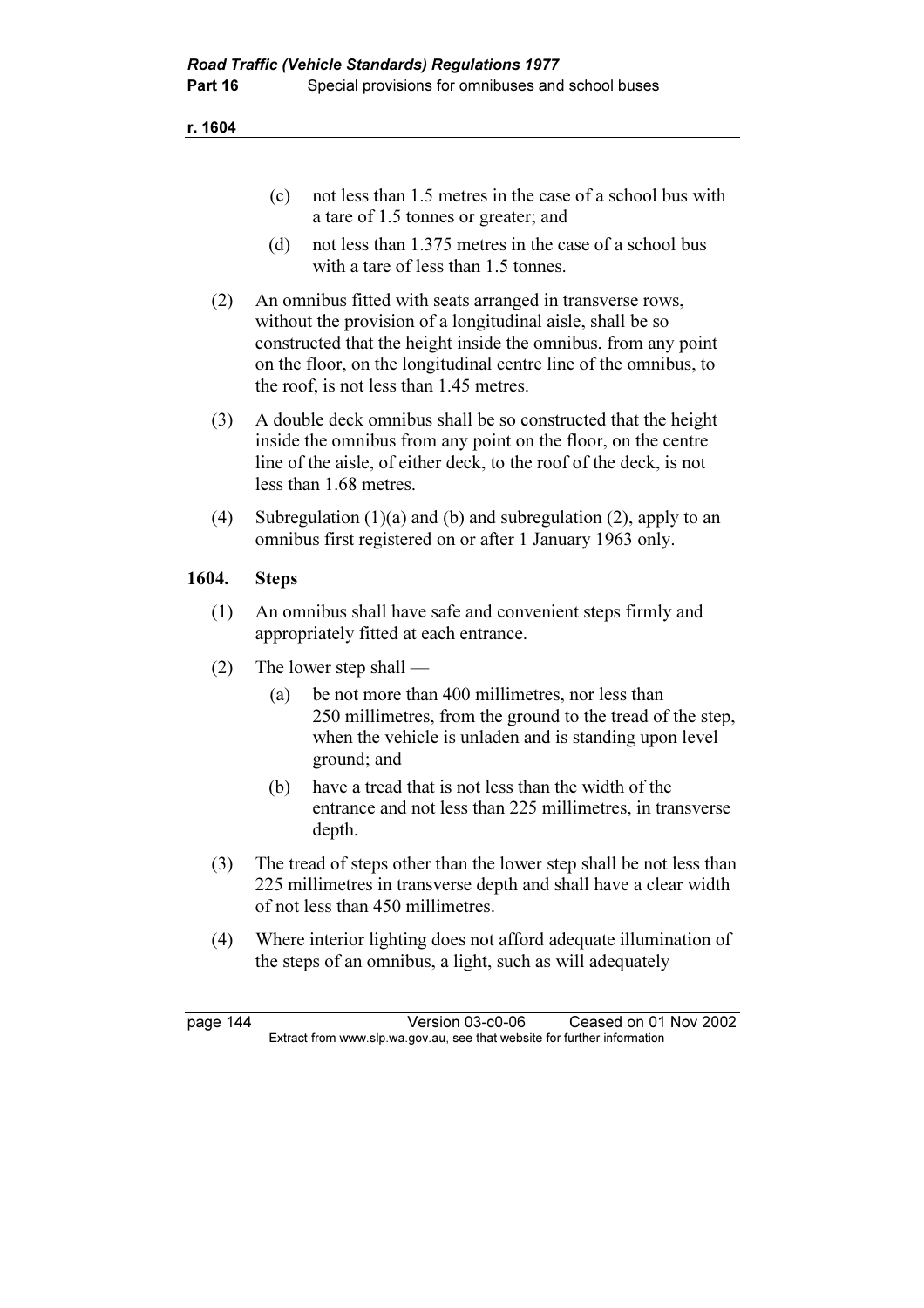illuminate the steps, shall be provided on either side or immediately above the well of the step.

## 1605. Guard rails and safety partitions

- (1) Where, in an omnibus, the driving position is not sufficiently enclosed, a suitable guard rail or panel shall be fitted about the driving position, to prevent a passenger from coming into contact with the driver or control levers of the vehicle and from obstructing the driver's view to the front and either side of the vehicle.
- (2) An omnibus shall have an effective safety partition fitted at the entrance and exit to the vehicle, between the well of the step and the foremost seat on the left hand side, behind the well of the step.

#### 1606. Inside mirror

 A mirror or mirrors of such dimensions, and so fitted, as to be capable of reflecting to the driver, whilst retaining his normal driving position, a view of such doors, door approaches and parts of the passenger compartment, generally, as are not directly visible to him, shall be provided within every omnibus.

## 1607. Hand straps

 A sufficient number of hand straps or hand grips shall be provided for the convenience and safety of passengers in an omnibus.

#### 1608. Floor

The floor of an omnibus shall be —

- (a) finished with a non-slip surface;
- (b) of sound construction; and
- (c) sealed so as to prevent fumes from the engine from entering the interior of the vehicle.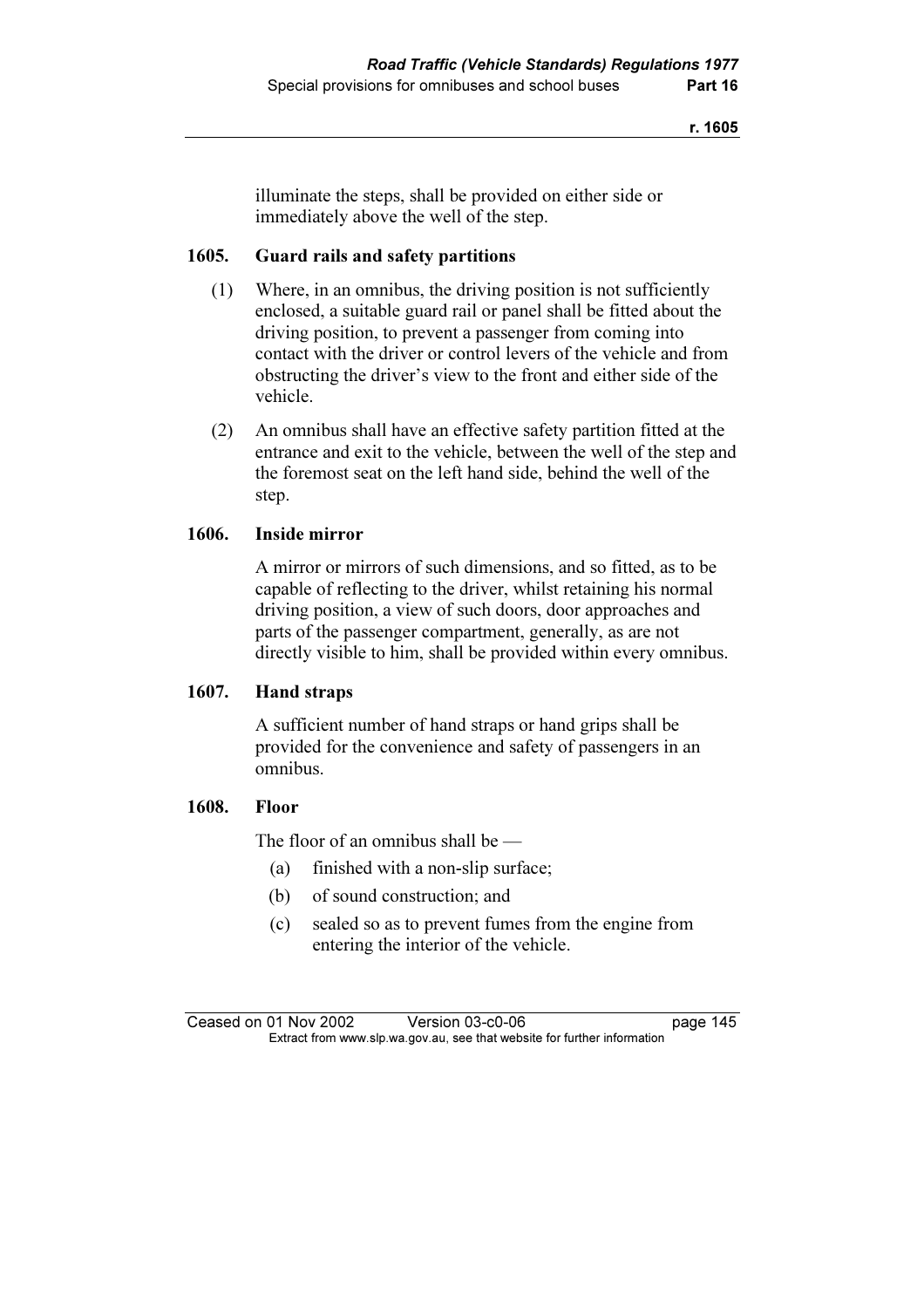## 1609. Fuel tank and filler pipe

- (1) The fuel tank and the fuel tank filler pipe of an omnibus shall not be located in its interior, in the engine compartment or in any separate compartment provided for the driver.
- (2) The fuel tank filler pipe shall be situated so that it is not less than 900 millimetres from either side of any entrance or exit referred to in regulation 1602 or any emergency exit referred to in regulation 1610 and shall be so arranged that any overflow or leakage of fuel cannot accumulate in or upon the omnibus.
- (3) Petrol or other volatile spirit shall not be carried on an omnibus except in the operating tanks provided for that purpose.

## 1610. Emergency exits

- (1) A single deck omnibus, other than such as is mentioned in subregulation (2), shall have —
	- (a) at least one means of emergency entrance and exit at the extreme rear of the passenger compartment, of a minimum area of 0.7 square metre and having no dimensions less than 530 millimetres; or
	- (b) at least one means of emergency entrance and exit fitted in the roof of the rear half of the passenger compartment, of a minimum area of 0.7 square metre and having no dimension less than 530 millimetres and, unless a door accessible to passengers is fitted in each side of the vehicle a further means of emergency entrance and exit, of not less than 600 millimetres by 530 millimetres in dimensions, is located in the rear half of the passenger compartment on the side of the vehicle opposite that in which the door is fitted.
- (2) In the case of a single deck omnibus that is propelled by fuel other than diesel fuel and has its engine fitted at the rear, there shall be means of emergency entrance and exit as prescribed by subregulation (1)(b), but the means of emergency entrance and

page 146 Version 03-c0-06 Ceased on 01 Nov 2002<br>Extract from www.slp.wa.gov.au, see that website for further information  $\mathbf{F}$  from which was the set that we besite for further information  $\mathbf{F}$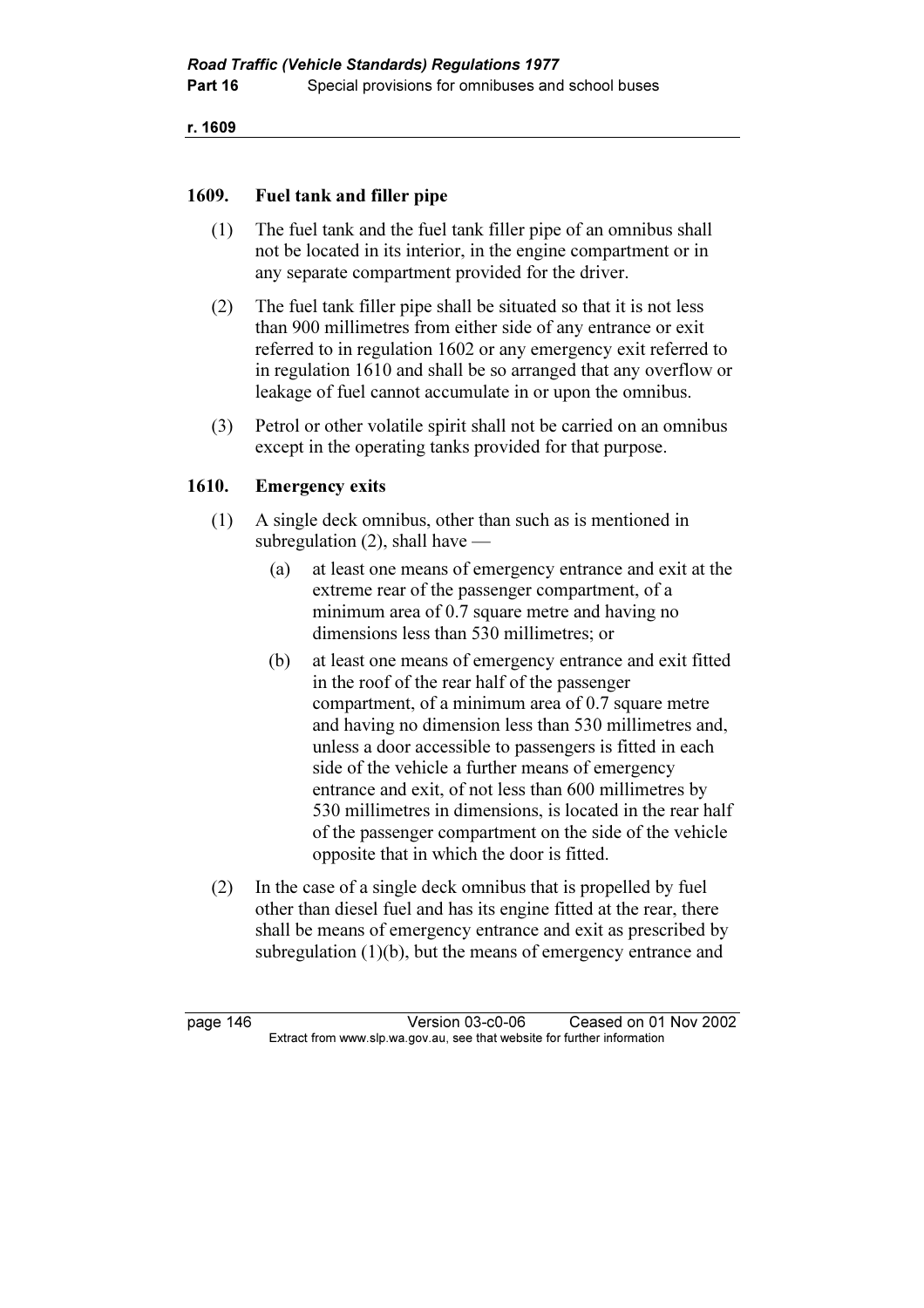exit fitted in the roof shall be fitted as near as practicable to the centre of the passenger compartment.

 (3) In the case of a double deck omnibus, there shall be, at the rear, at least 2 means of emergency entrance and exit, each having minimum dimensions of 1.37 metres by 530 millimetres, one situated above, and the other below, the level of the upper deck, but if  $-$ 

- (a) the omnibus is fitted with a rear platform in accordance with regulation  $1602(3)$ ;
- (b) access to the platform extends rearward to the left hand rear corner of the omnibus, and is extended transversely across the rear of the omnibus for a distance of not less than 450 millimetres; and
- (c) there is at the rear of the omnibus at least one means of emergency entrance and exit situated above the level of the floor of the upper deck, complying in other respects with the requirements of this subregulation.

the requirements of this subregulation are satisfied.

- (4) A means of emergency entrance and exit shall
	- (a) be kept clear of obstruction;
	- (b) be capable of being opened from both inside and outside; and
	- (c) be indicated by a prominent notice, inside and outside, displaying the words "Emergency Exit", with a description of operation, where necessary.
- (5) An emergency exit of the push in and push out type may be used, if it is of a type and construction approved by the Director General.
- (6) Where an emergency exit is too high to be easily reached by a person standing on the ground, a suitable hand grip shall be fitted beneath the emergency exit.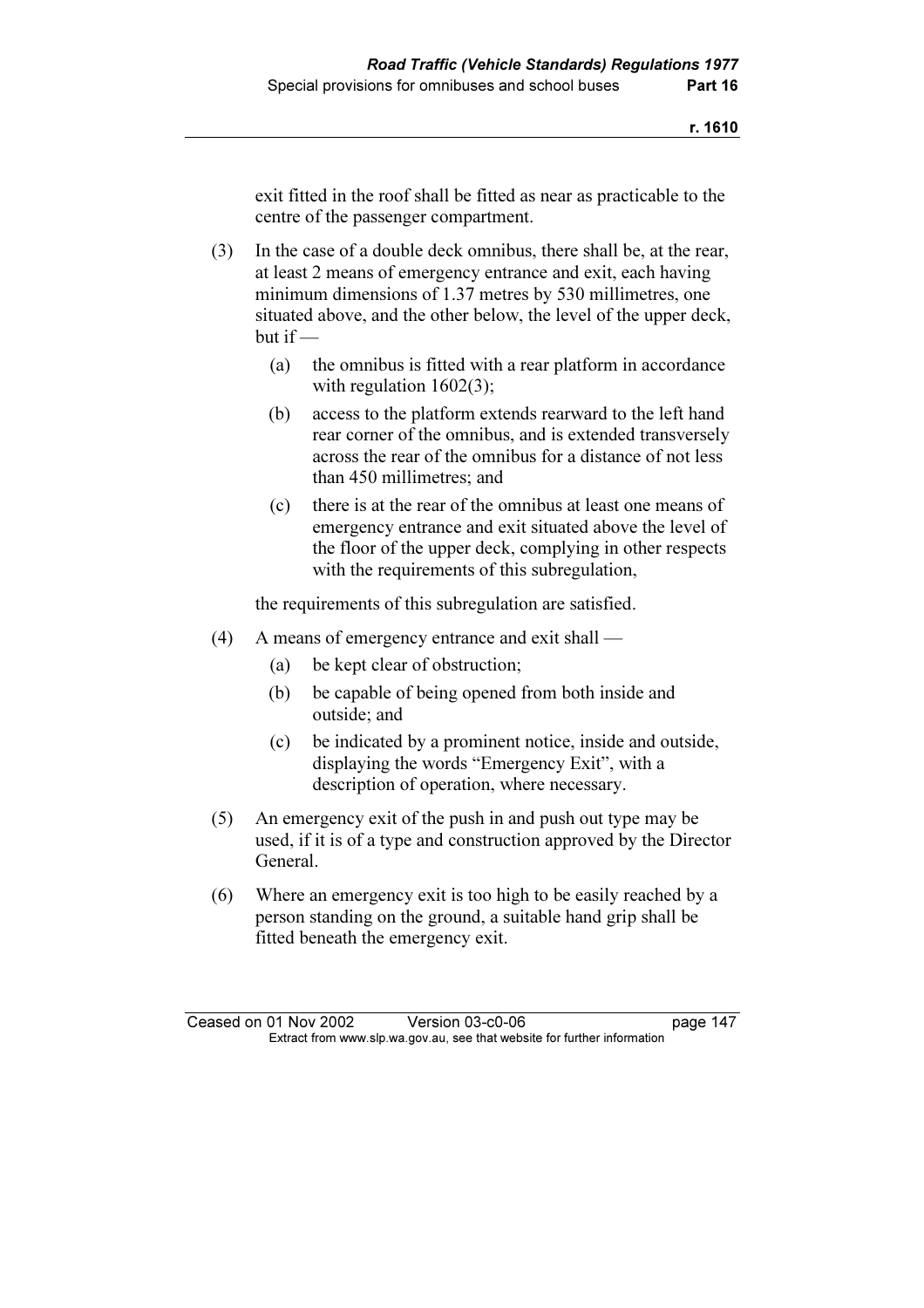[Regulation 1610 amended in Gazette 2 Feb 1982 p. 407; 31 Jan 1997 p. 685-6.]

#### 1611. Seats for passengers

 Seats for passengers in omnibuses shall be so constructed and fitted that —

- (a) a space of not less than 400 millimetres measured along the front of the seat, is provided for each passenger, and each seat is not less than 355 millimetres in depth, or, in the case of a school bus, 305 millimetres;
- (b) where seats face to the front of the omnibus, the shortest horizontal space between the inside back of one seat and the back of the seat in front is not less than 660 millimetres, or, in the case of a school bus, 580 millimetres and, where the seats face one another, the shortest distance between the inside back of one seat and that of the opposite seat is not less than 1.2 metres, or, in the case of a school bus, not less than one metre;
- (c) a floor space of not less than 200 millimetres, measured from the vertical plane at the front edge of the seat, is provided in front of each seat;
- (d) the height from the floor to the top of each seat is not less than 400 millimetres, or in the case of a school bus, not less than 380 millimetres;
- (e) each seat has a back so constructed that reasonable comfort and adequate support will be provided for passengers;
- (f) each passenger seat is soundly constructed and securely fixed to the structure of the omnibus; and
- (g) at least two-thirds of the seats are arranged transversely.

## 1612. Driver's seat

The driver's seat of an omnibus shall be —

page 148 Version 03-c0-06 Ceased on 01 Nov 2002<br>Extract from www.slp.wa.gov.au, see that website for further information  $\mathbf{F}$  from which was the set that we besite for further information  $\mathbf{F}$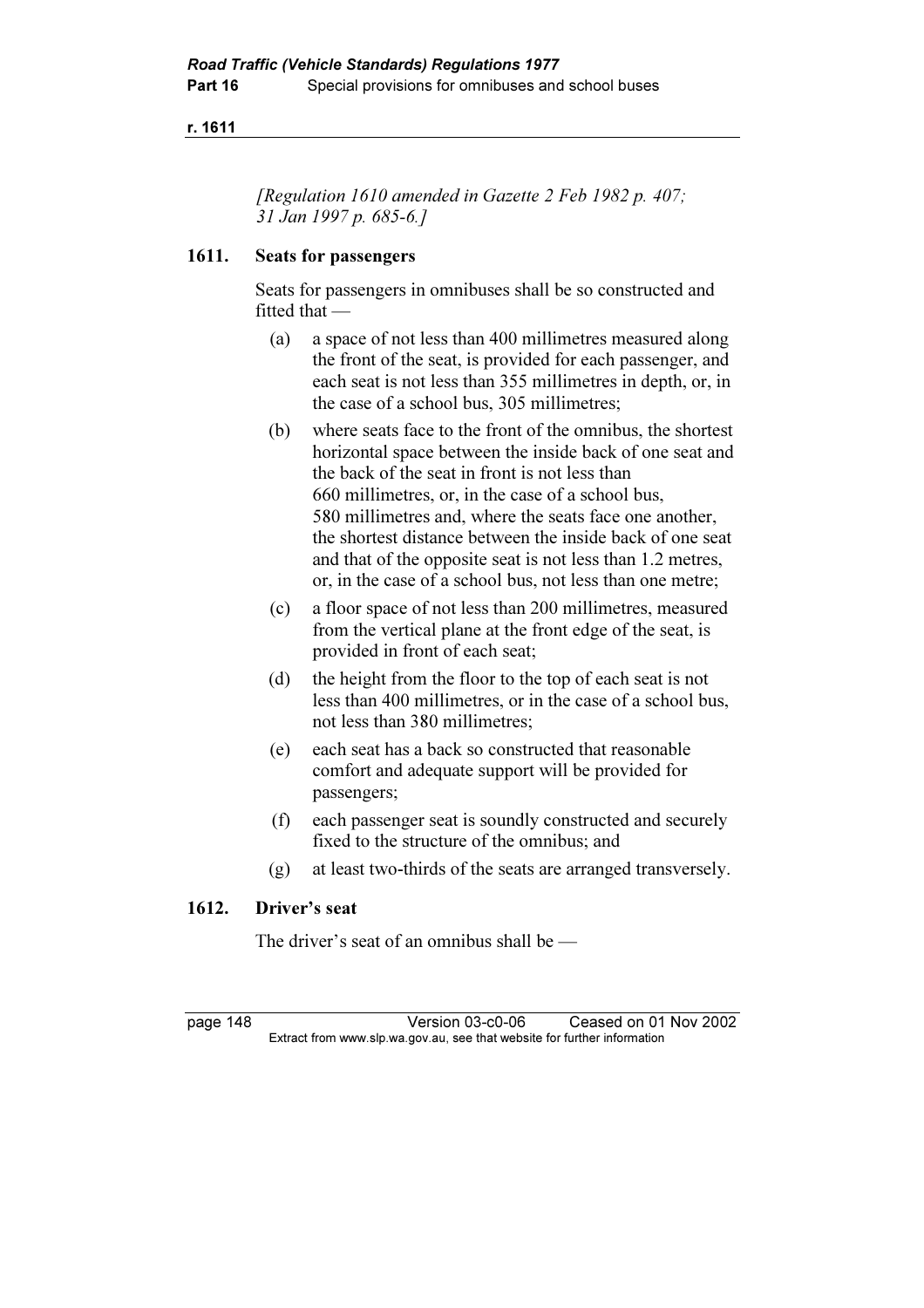- (a) so constructed that a person cannot occupy any portion of the seat on the right hand side of the driver;
- (b) soundly constructed and securely fitted to the vehicle; and
- (c) designed and so placed that the driver is comfortable and has proper control of the vehicle.

### 1613. Interior doors

 Interior doors or doors that open inwards shall not be fitted to an omnibus but the prohibition does not apply to a door, commonly known as a "Jack-Knife" door, so constructed that no part of the door opens inwards beyond the lowest step.

## 1614. Passenger stop signal

 An omnibus shall be equipped with a passenger stop signal, within convenient reach of every passenger, so as to provide communication with the driver.

### 1615. Signalling device for driver

 A signalling device to enable the driver of an omnibus to indicate his intention of stopping the vehicle and his intention to turn to the right, which complies with the requirements of these regulations, shall be attached to the omnibus.

## 1616. Furniture and appointments

- (1) The cushions and linings in an omnibus shall be  $-$ 
	- (a) of sound material;
	- (b) unless comprising sponge rubber, suitably sprung; and
	- (c) covered with leather or an approved substitute that is non-absorbent and not readily inflammable.
- (2) All hand and guard rails shall be securely fitted.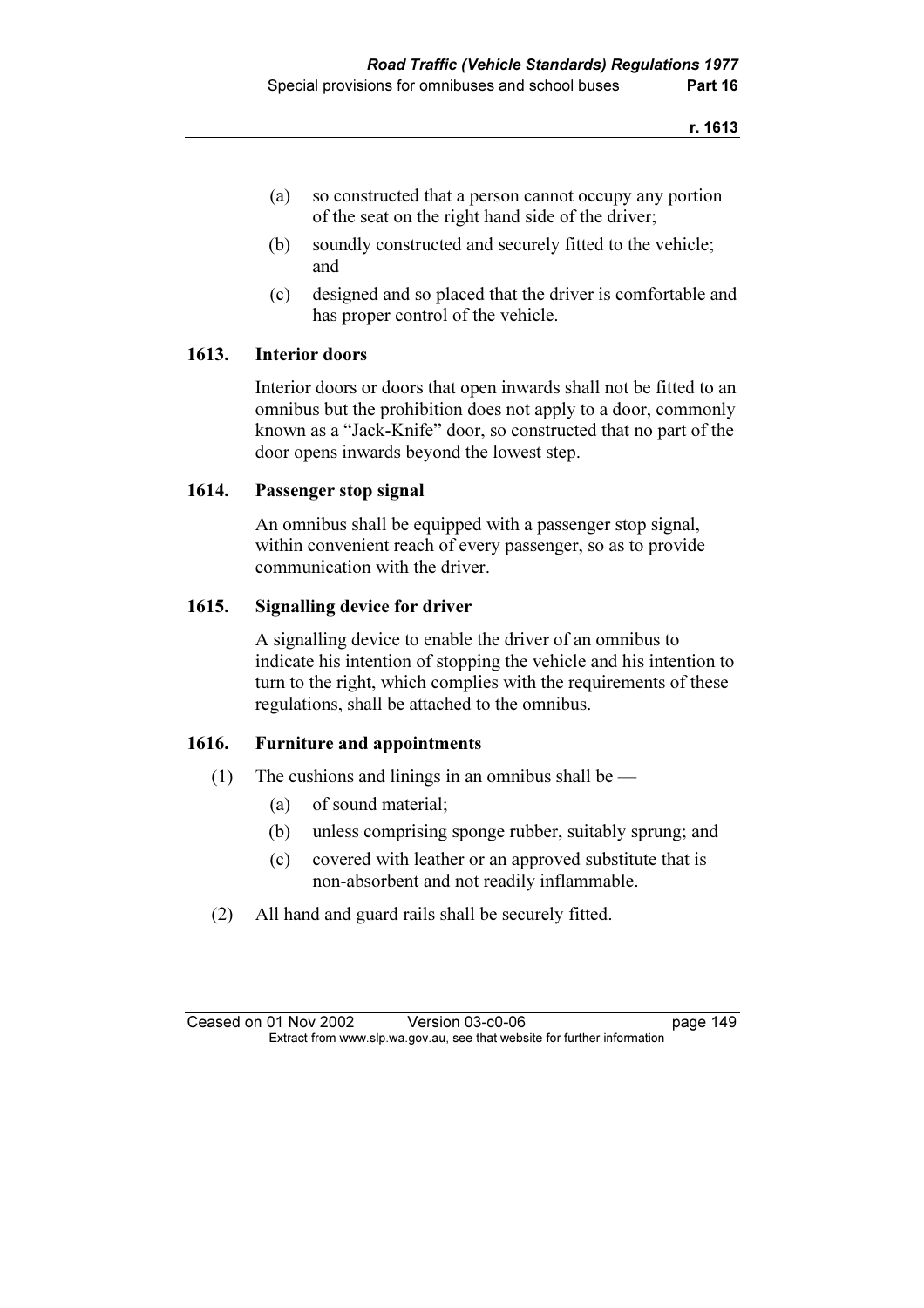## 1617. Interior lighting

 The interior of an omnibus shall be equipped with such lamps as give sufficient light for the reasonable convenience of the passengers.

## 1618. Special requirements for double deck omnibuses

 In addition to the requirements of these regulations, a double deck omnibus shall be so constructed that —

- (a) there is a suitable stairway to the upper deck of not less than 400 millimetres in width, fitted with a guard rail and guard panel;
- (b) the height of the floor of the upper deck does not exceed 2.75 metres from the ground and is constructed and drained as to prevent water entering the lower deck;
- (c) the upper deck is enclosed on all sides; and
- (d) the construction or seating capacity of the upper deck is such as will not interfere with the equilibrium or safety of the vehicle.

## 1619. Painting numbers and signs

- (1) The destination of an omnibus other than a school bus, when plying for hire, shall be clearly and conspicuously exhibited on the destination sign fitted to the vehicle, and be capable of being read, in daylight or when illuminated at night, at a distance of 27 metres.
- (2) Unless the Director General determines otherwise, a school bus shall have —
	- (a) the exterior of the body painted in a predominantly orange colour, relieved with green and the roof of cream or white; and
	- (b) the words "SCHOOL BUS" conspicuously painted on both the front and rear, in letters of not less than 100 millimetres in height.

page 150 Version 03-c0-06 Ceased on 01 Nov 2002<br>Extract from www.slp.wa.gov.au, see that website for further information  $\mathbf{F}$  from which was the set that we besite for further information  $\mathbf{F}$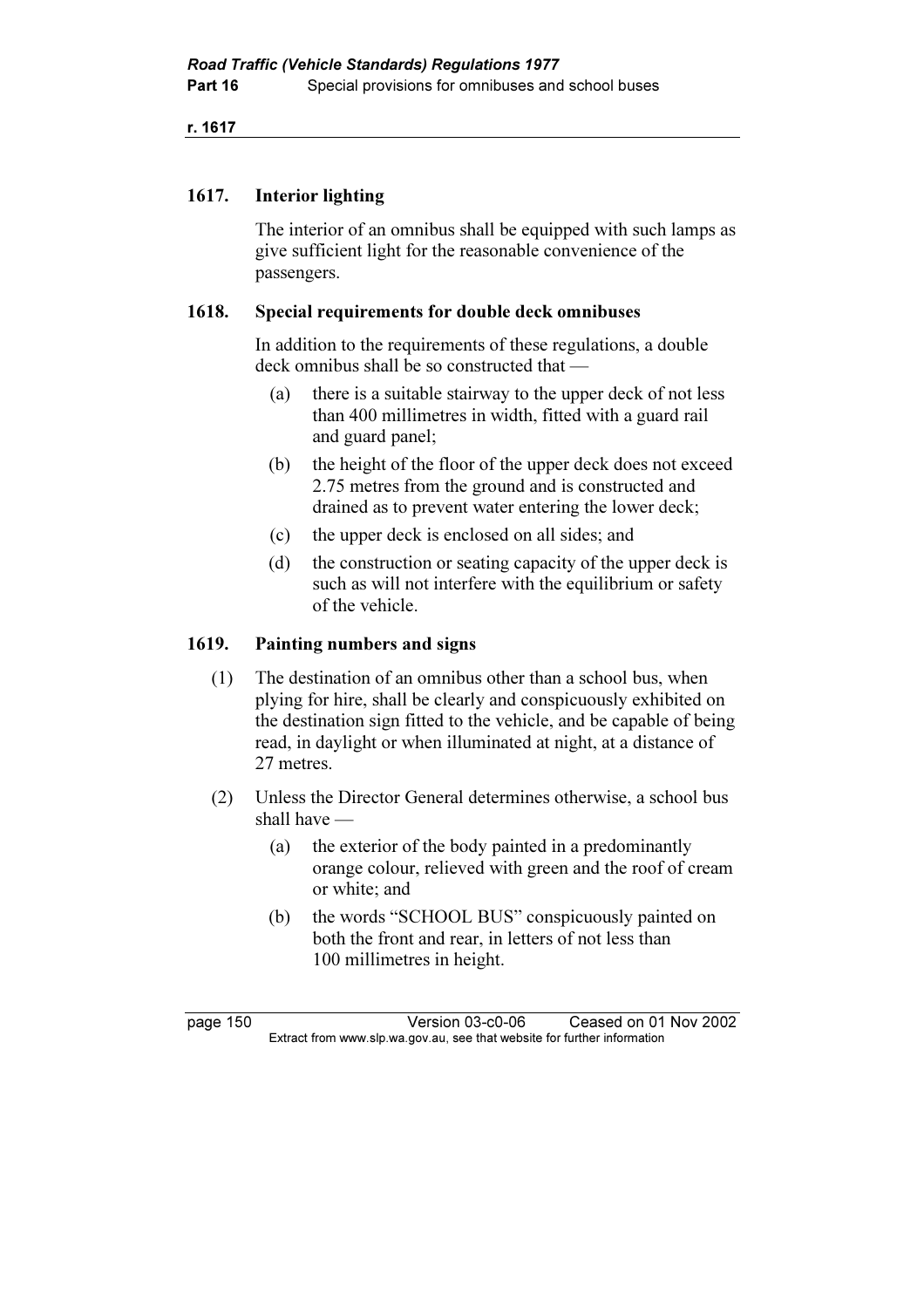(3) An omnibus shall be finished suitably by painting or other similar process.

[Regulation 1619 amended in Gazette 2 Feb 1982 p. 407; 31 Jan 1997 p. 685-6.]

#### 1620. Construction and alteration of chassis

- (1) The chassis of an omnibus shall be of good construction and of suitable type.
- (2) The construction of an omnibus shall not be altered or modified unless and until the approval in writing of the Director General has been obtained.
- (3) An omnibus shall not be constructed unless and until its chassis has been submitted for inspection by the Director General, together with the necessary blue-prints, where required, and a plan of the proposed body and seating arrangements.

[Regulation 1620 amended in Gazette 2 Feb 1982 p. 407; 31 Jan 1997 p. 685-6.]

#### 1621. Cleaning of omnibus

 An omnibus shall be kept in a clean and hygienic condition, and the floors shall be washed at least once a week with disinfectant solution.

### 1622. Number of passengers to be carried

- (1) The number of passengers an omnibus, other than a school bus, is licensed to carry is the number of seating and standing positions for the omnibus nominated to the Director General by the manufacturer and approved by the Director General.
- (1a) The Director General shall not approve a nomination under subregulation  $(1)$  if —
	- (a) where provision is made on the omnibus for luggage other than hand luggage —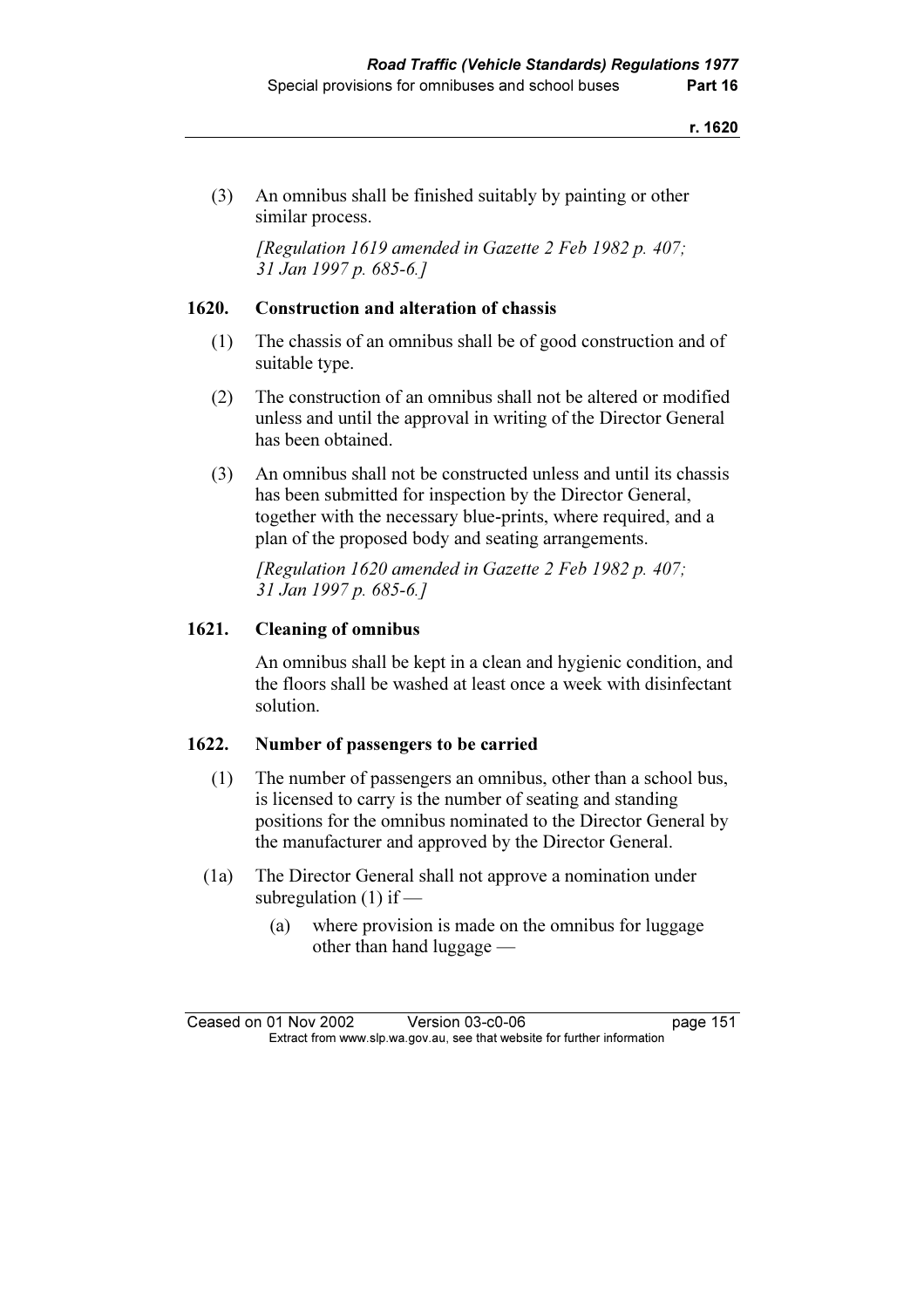```
(a x 80 kg) + Texceeds 
M
```
where

- a represents the number of seating and standing positions for the omnibus nominated to the Director General by the manufacturer;
- T represents the tare of the omnibus;
- M represents the permitted laden mass in kilograms of the omnibus calculated in accordance with regulation 1401;
- (b) where no provision is made on the omnibus for luggage other than hand luggage —

```
(b x 65 kg) + Texceeds 
M
```
where

- b represents the number of seating and standing positions for the omnibus nominated to the Director General by the manufacturer;
- T represents the tare of the omnibus;
- M represents the permitted laden mass in kilograms of the omnibus calculated in accordance with regulation 1401;
- (c) the number of seating and standing positions nominated to the Director General by the manufacturer exceeds one and a half times the number of seating positions for the omnibus nominated to the Director General by the manufacturer; or
- (d) the Director General is of the opinion that the proposed seating and luggage positions in the omnibus will cause the mass supported on any axle of the omnibus to exceed the prescribed mass limits.

page 152 Version 03-c0-06 Ceased on 01 Nov 2002<br>Extract from www.slp.wa.gov.au, see that website for further information  $\mathbf{F}$  from which was the set that we besite for further information  $\mathbf{F}$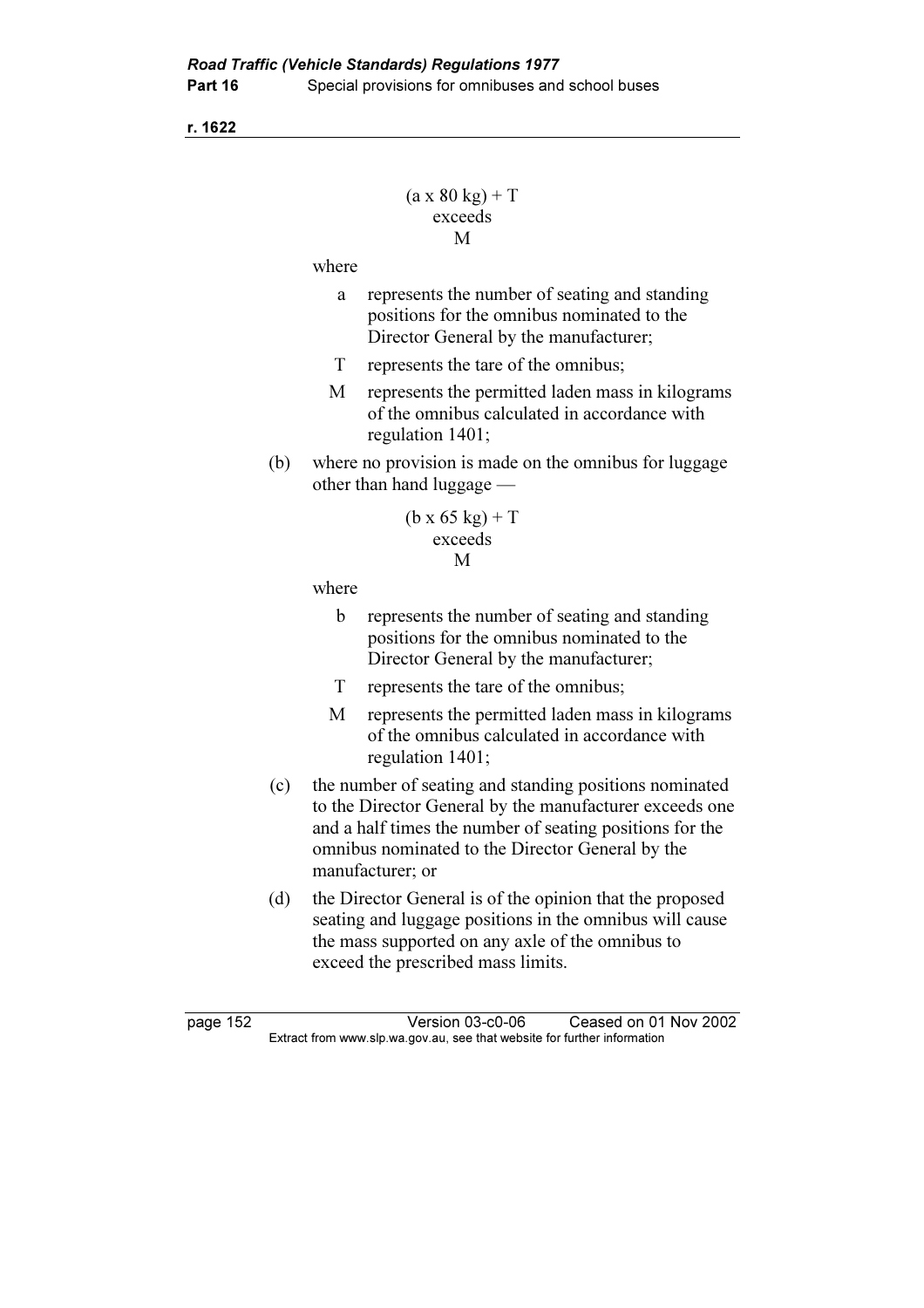- (2) The number of passengers that a school bus is licensed to carry is that number which is —
	- (a) in the case of a school bus that has an interior height of 1.5 metres or more, one and one-half times the seating capacity of the vehicle; and
	- (b) in the case of a school bus that has an interior height of less than 1.5 metres, the equivalent of the seating capacity of the vehicle.
- (3) The number of passengers an omnibus is licensed to carry under subregulation (1) or (2) shall be clearly displayed on the interior of the omnibus in letters and numerals of at least 25 millimetres in height.

[Regulation 1622 amended in Gazette 14 Aug 1987 p. 3169; 31 Jan 1997 p. 685-6.]

Ceased on 01 Nov 2002 Version 03-c0-06 page 153 Extract from www.slp.wa.gov.au, see that website for further information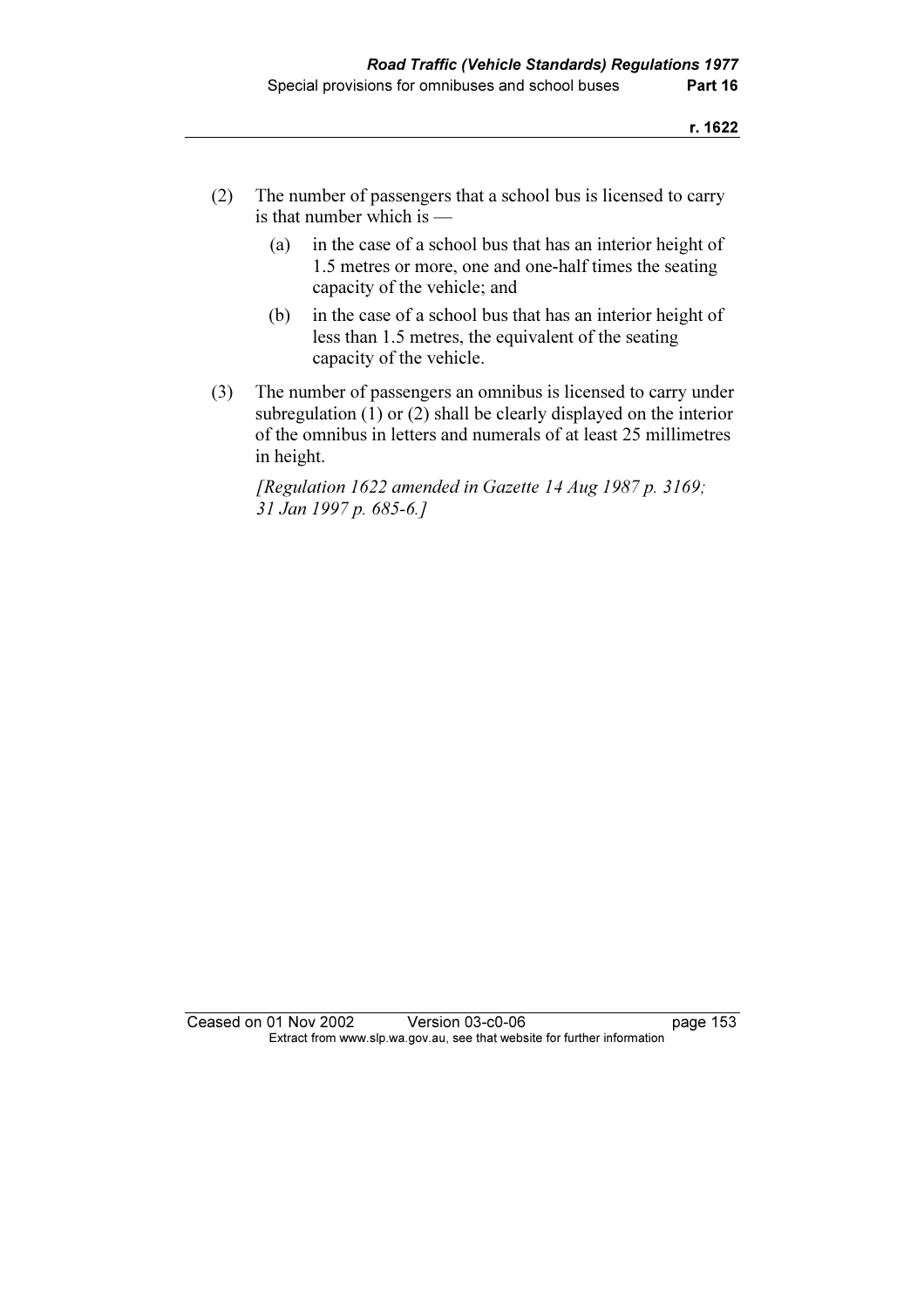# Part 17 — Special conditions for particular classes of vehicles

## 1701. Ventilation

 Where a vehicle is constructed principally for the carriage of goods, effective means of ventilation shall be provided for the driver, independently of the door and window openings, but the fitting to the vehicle of suitable "no draught" or "vent" windows is a sufficient compliance with these regulations.

## 1702. Forward control, rear engine and underfloor engine type vehicles — protection for driver

 Where an omnibus is so constructed that the chassis construction or the placement of the engine or other rigid components of the vehicle do not, in the opinion of the Director General, provide adequate protection for the driver and driving controls of the vehicle, additional protection shall be provided to the satisfaction of the Director General, immediately in front of the driver and the driving controls.

 [Regulation 1702 amended in Gazette 2 Feb 1982 p. 407; 31 Jan 1997 p. 685-6.]

[1703. Repealed in Gazette 4 Mar 1988 p. 678.]

### 1704. Steam vehicles — brakes

- (1) Where a motor vehicle is propelled by steam, the engine of the vehicle is, for the purpose of regulation 601, deemed to be an independent braking system, if the engine is capable of being driven in reverse and, is incapable of being disconnected from the driving wheel, except by the sustained effort of the driver.
- (2) Where a road roller propelled by steam is used solely for road-making purposes, the equipment of the road roller with at least one effective braking system capable of stopping and holding the vehicle, is sufficient compliance with the provisions of regulation 601.

page 154 Version 03-c0-06 Ceased on 01 Nov 2002<br>Extract from www.slp.wa.gov.au, see that website for further information  $\mathbf{F}$  from which was the set that we besite for further information  $\mathbf{F}$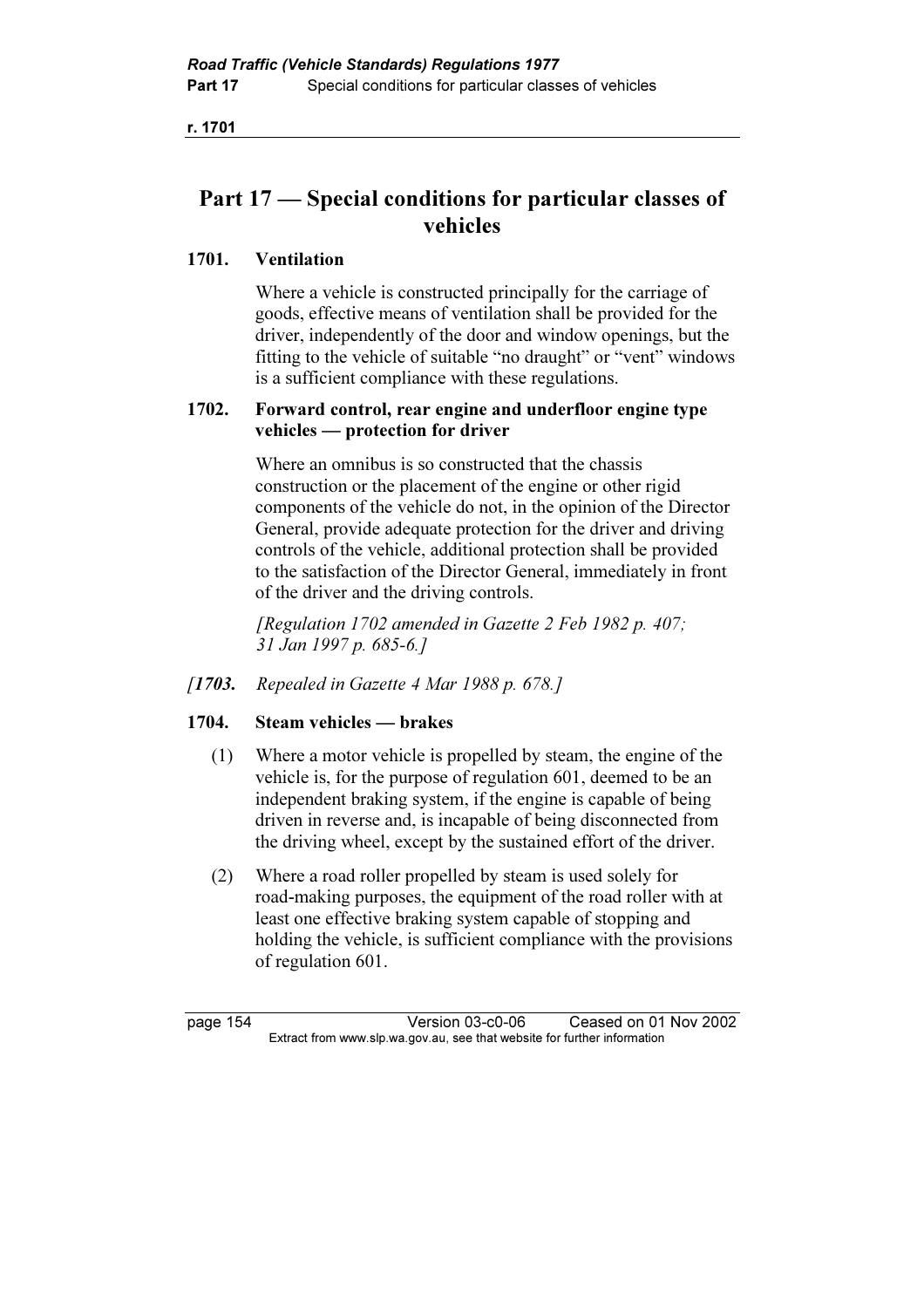## 1705. Articulated vehicle

 The semi-trailer of an articulated vehicle shall be securely joined to the prime mover.

## 1706. Sleeper berths

- (1) A sleeper berth of a sleeper cab motor vehicle shall
	- (a) be located within, or immediately adjacent to, the cab and, unless completely and securely separated from the remainder of that space, not be located within the cargo space or, at all, within a trailer, whether it forms part of an articulated vehicle or not;
	- (b) be so constructed that an occupant is unlikely to be thrown out, in the event of the sudden deceleration of the vehicle;
	- (c) be so constructed as to provide internal dimensions, generally rectangular in shape, of at least 1.9 metres, in length, and throughout that length, 530 millimetres, in width, and 530 millimetres, in height above the mattress, except that the corners of horizontals may be rounded to radii not exceeding 270 millimetres; and
	- (d) be properly equipped as sleeping quarters, with springs and a mattress or, alternatively with an innerspring, air or cellular rubber mattress, at least 100 millimetres, in thickness, together with usual and necessary bed-clothing and be so constructed as to permit the ready removal of mattress and bed-clothing.
- (2) Unless it forms part of the cab, with a doorway or opening, between the berth and the driver's position, of a least 450 millimetres in height and 910 millimetres in width or, in the case of berths installed prior to 31 December 1962 with an opening of sufficient area to contain an ellipse having a major axis of 600 millimetres and a minor axis of 400 millimetres, a sleeper berth shall be so designed, constructed and maintained as to provide an occupant with 2 exits, one at each side of the

Ceased on 01 Nov 2002 Version 03-c0-06 page 155<br>Extract from www.slp.wa.gov.au, see that website for further information  $\mathbf{F}$  from which was the set that we besite for further information  $\mathbf{F}$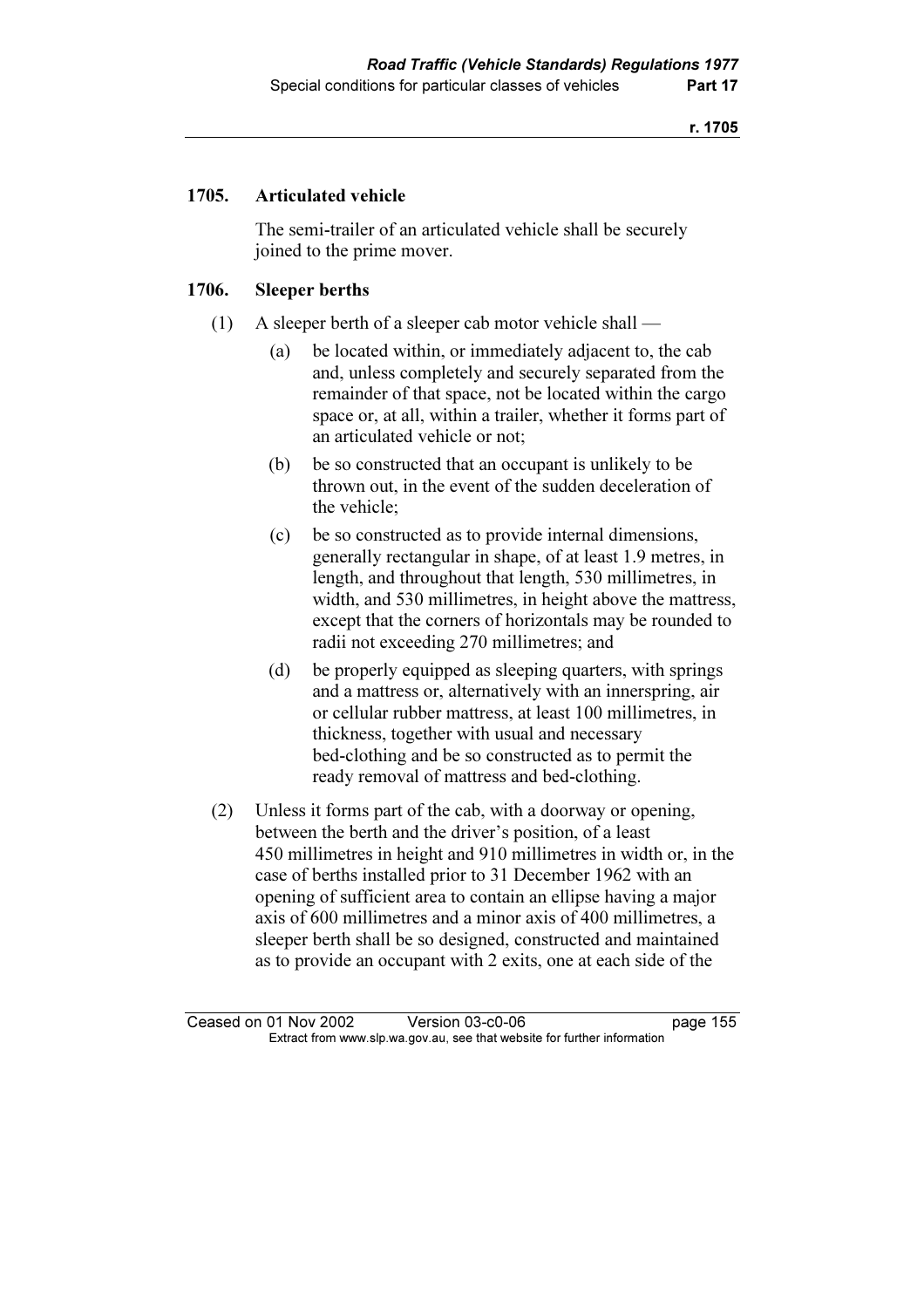vehicle, of at least 450 millimetres in height and 530 millimetres in width, capable of being used by him, without assistance.

- (3) Unless it is located within, or forms part of, or affords direct entrance to, the cab of the vehicle, a sleeper berth shall be provided with means of communication between an occupant and the driver, whether by telephone, speaker tube, buzzer, pull-cord or any other electrical or mechanical means.
- (4) A sleeper berth shall not be so located as
	- (a) to permit the ready entrance of gases from the vehicle's exhaust system;
	- (b) to be overheated by the vehicle's exhaust system; or
	- (c) in the event of a defect in the vehicle's fuel system, to enable fuel to leak into or upon it.
- (5) A sleeper berth shall be provided with louvres or such other adequate means of ventilation as will reasonably exclude dust and rain.

## 1707. Trailer type caravans

 A caravan of the trailer type shall be so designed, constructed and equipped that —

- (a) the chassis and body are of adequate strength and rigidity to ensure safe towing and stability under all road conditions;
- (b) it is, without movable contents, heavier at the forward end;
- (c) when equipped with springs of the leaf-type
	- (i) the springs are of suitable strength and design with a distance not greater than 915 millimetres between eye centres; and
	- (ii) the distance between the spring eyes is greater than the distance between the spring hangers;

page 156 Version 03-c0-06 Ceased on 01 Nov 2002<br>Extract from www.slp.wa.gov.au, see that website for further information  $\mathbf{F}$  from which was the set that we besite for further information  $\mathbf{F}$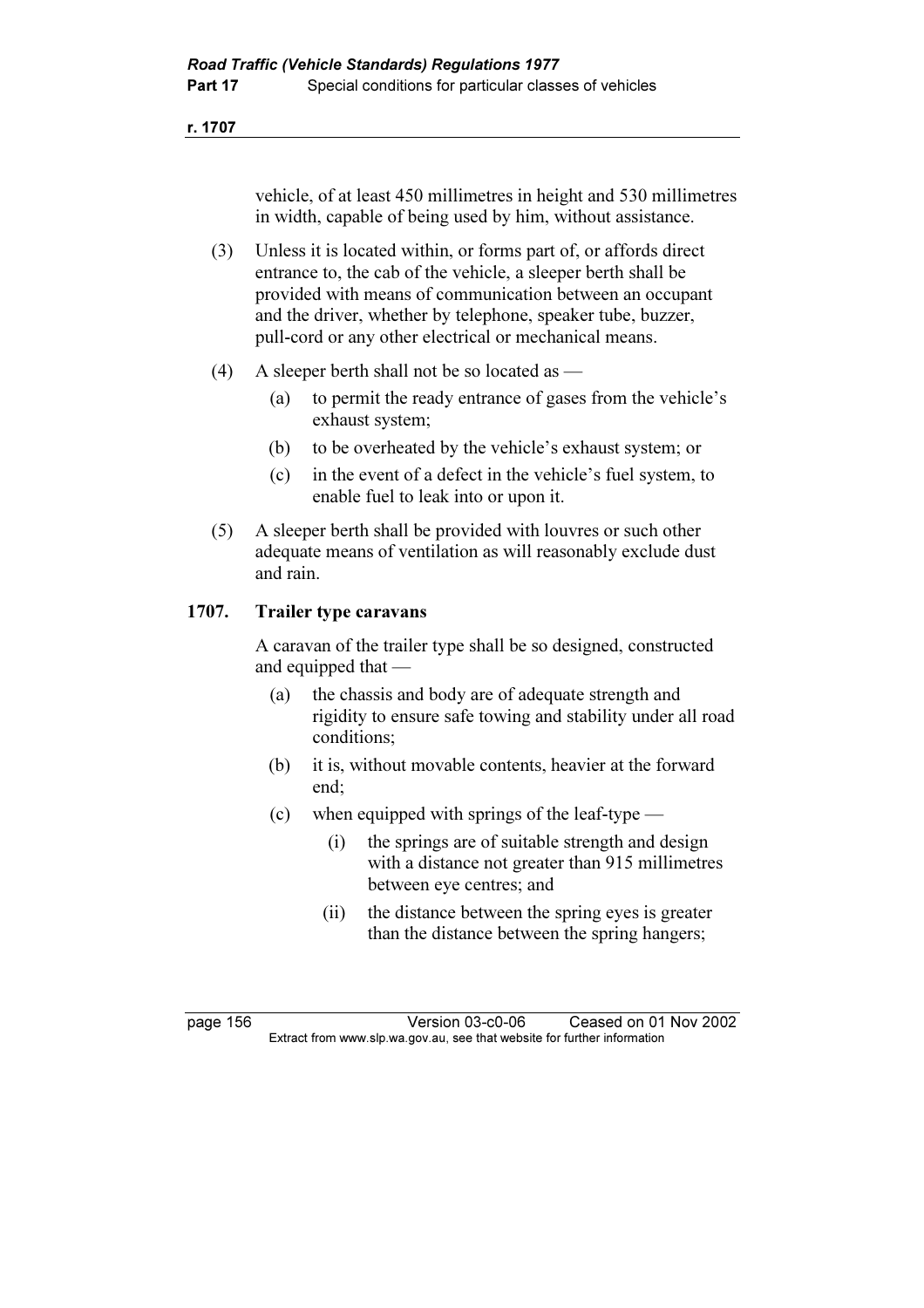- (d) when fitted with leaf springs and the caravan is unladen, there is a clearance of at least 100 millimetres between the axle and the chassis;
- (e) spring "U" bolts do not protrude below the lower edge of the rims of the wheels;
- (f) the springs are as widely spaced as practicable and in no case are more than 355 millimetres inside the outer alignment of the body;
- (g) the draw-bar is of sufficient strength to withstand all road shocks and extends backward from the forward end of the caravan body, at least as far as it extends forward;
- (h) where the draw-bar is single and centrally located, it is reinforced by radius rods or bars connected from the forward end of the draw-bar;
- (i) where a water tank is fitted, it is so placed that the rear extremity of the tank is not more than 460 millimetres to the rear of the axle and as near to floor level as practicable; and
- (j) the entrance door is on the left side or the rear end, and, in the case of a caravan equipped with fuel burning facilities or living or sleeping accommodation, is capable of being opened outward.

## 1708. Compression ignition engines

 A motor vehicle that is powered with a compression ignition engine and is first registered after 1 January 1971 shall be fitted with a locking device that will prevent the engine from starting accidentally or through inadvertence.

### 1709. Lavatories and wash basins on motor vehicles and trailers

 Every motor vehicle or trailer registered on or after 1 January 1971 which is equipped with any closet, urinal, lavatory basin, or sink shall comply with the following requirements —

 (a) no vehicle shall be equipped with a closet or urinal the contents of which can be discharged directly on to the road and, except in the case of a living van, every closet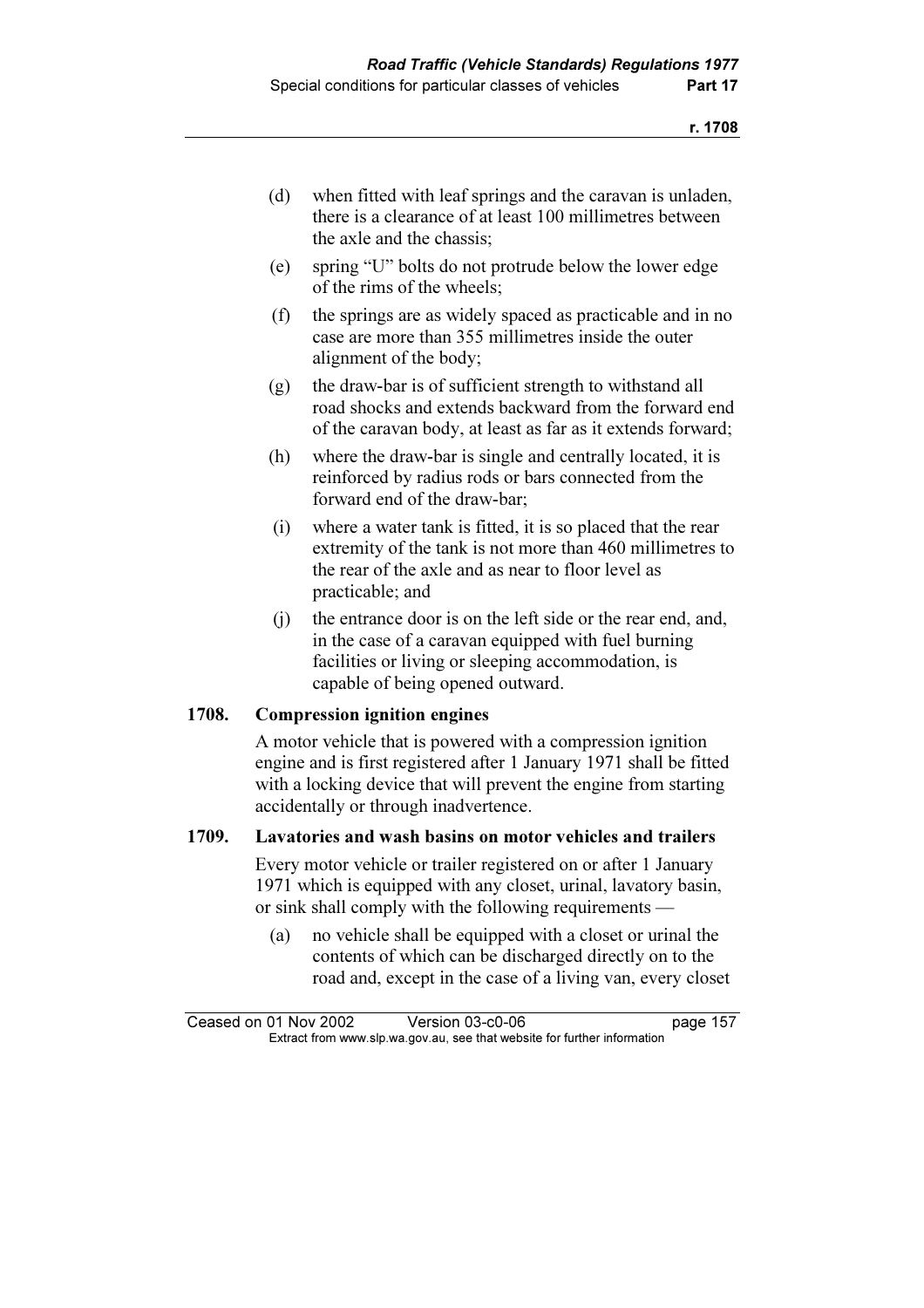pan or urinal pan shall empty into a tank carried by the vehicle, such tank being efficiently ventilated by means of a pipe the outlet of which is outside the vehicle;

- (b) every tank into which a closet pan or urinal pan empties and, where no such tank is fitted, every closet and urinal, shall contain non-inflammable and non-irritant chemicals of such character and in such quantity as to form at all times an efficient deodorant and germicide in respect of the contents of the tank, closet or urinal as the case may be; and
- (c) no lavatory basin or sink shall drain into any closet or urinal or into any tank into which a closet or urinal empties.

## 1710. Rear end protection

 Every semi-trailer manufactured on and after 1 July 1971 shall be provided with an approved continuous rear bumper which shall be so constructed and located that —

- (a) with the vehicle unladen, the contact surface of the bumper is not more than 610 millimetres from the ground;
- (b) the bumper contact surface is located not more than 610 millimetres forward of the rear of the vehicle and is painted white;
- (c) the ends of the bumper extend to within 300 millimetres of each side of the vehicle, unless the rearmost point of the tyres is within 610 millimetres of the rear of the vehicle, in which case the tyres shall be considered as meeting the requirements over their width;
- (d) the member which is, or directly supports the bumper contact surface is of material having no less strength than steel tubing of 102 millimetres outside diameter and 8 millimetres wall thickness; and
- (e) the structure supporting the member prescribed in paragraph (d) can transmit no less force than that

page 158 Version 03-c0-06 Ceased on 01 Nov 2002<br>Extract from www.slp.wa.gov.au, see that website for further information  $\mathbf{F}$  from which was the set that we besite for further information  $\mathbf{F}$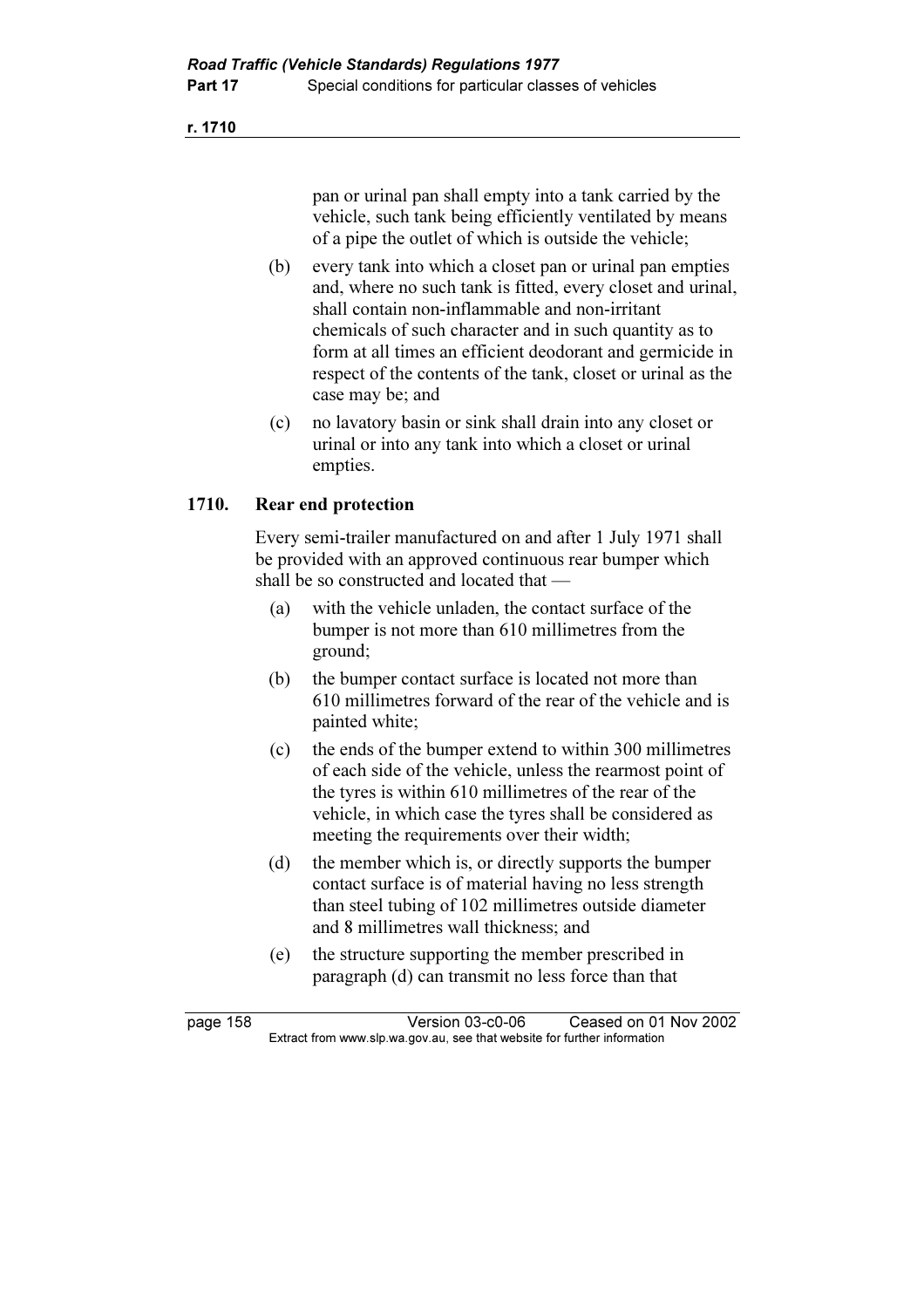member can sustain, and provides a continuous force path to vehicle members of a strength consistent with the forces to be sustained,

 but the provisions of this regulation shall not apply to a semi-trailer so constructed that —

- (f) cargo access doors, tailgates or other such structures when closed afford comparable protection; or
- (g) a vertical plane tangential to the rearmost surface of the rear wheels is 150 millimetres or less from a parallel vertical plane containing the rearmost point of the semi-trailer.

## 1711. Visibility of tray

 A horizontal band, having a uniform depth of at least 75 millimetres, white or silver in colour and clearly visible, shall be displayed by painting or otherwise across the full width of the rearmost portion of the tray of a motor vehicle, trailer or semi-trailer that, together with its equipment is 2.2 metres or more in width and has a body of the tray type.

# Ceased on 01 Nov 2002 Version 03-c0-06 page 159<br>Extract from www.slp.wa.gov.au, see that website for further information  $\mathbf{F}$  from which was the set that we besite for further information  $\mathbf{F}$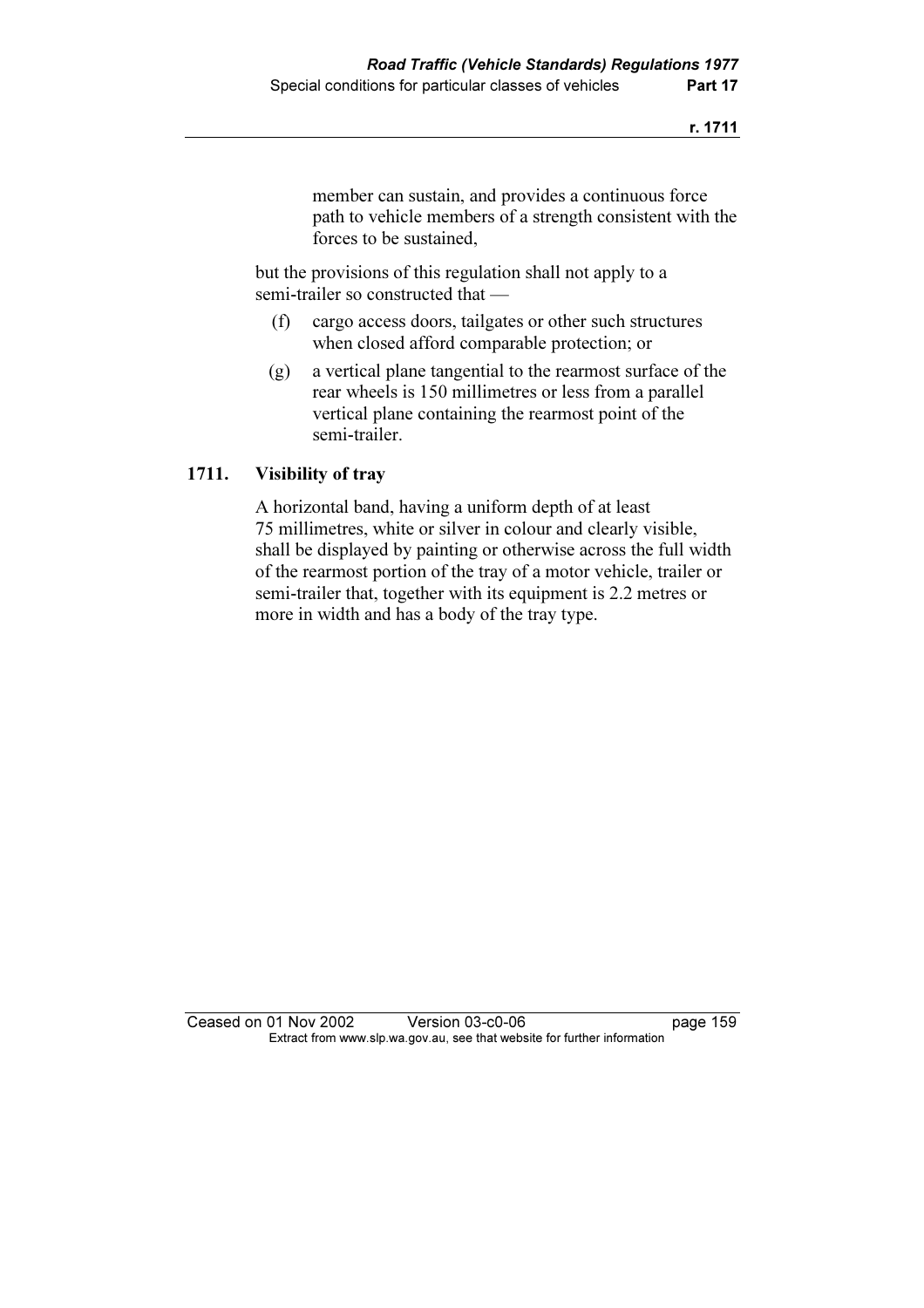# Part 18 — Special provisions for motor cycles

### 1801. Side-car

- (1) A side-car shall not be so attached to a motor cycle, or be of such mass or dimensions, as to prevent the driver —
	- (a) driving the vehicle with safety; and
	- (b) having a sufficient view to the front, rear and either side of the vehicle.
- (2) A side-car shall not be fitted to the right hand side of a motor cycle.

## 1802. Fittings for number plates

 For the purpose of enabling the prescribed number plate to be securely fitted to the cycle, a device of a type approved by the licensing authority shall be fitted to the rear of the cycle so that the centre of the plate is not more than 915 millimetres and not less than 300 millimetres from the ground.

[Regulation 1802 inserted in Gazette 11 Sep 1981 p. 3927.]

## 1803. Motor cycle and trailer

 Where a trailer is being towed by a motor cycle, the motor cycle, coupling and trailer shall conform with Australian Design Rule No. 44 — Special Purpose Vehicle Requirements.

 [Regulation 1803 inserted in Gazette 29 Dec 1989 p. 4684; (Erratum in Gazette 12 Jan 1990 p. 81).]

### 1804. Pillions and footrests

 A motor cycle shall not be used for the carrying of a passenger on a pillion, unless —

- (a) a suitable pillion seat, in a serviceable condition
	- (i) fixed to a steel base, having suitable lugs that are bolted to the rear mudguard or carrier, behind the rear of the rider's seat; or

page 160 Version 03-c0-06 Ceased on 01 Nov 2002<br>Extract from www.slp.wa.gov.au, see that website for further information  $\mathbf{F}$  from which was the set that we besite for further information  $\mathbf{F}$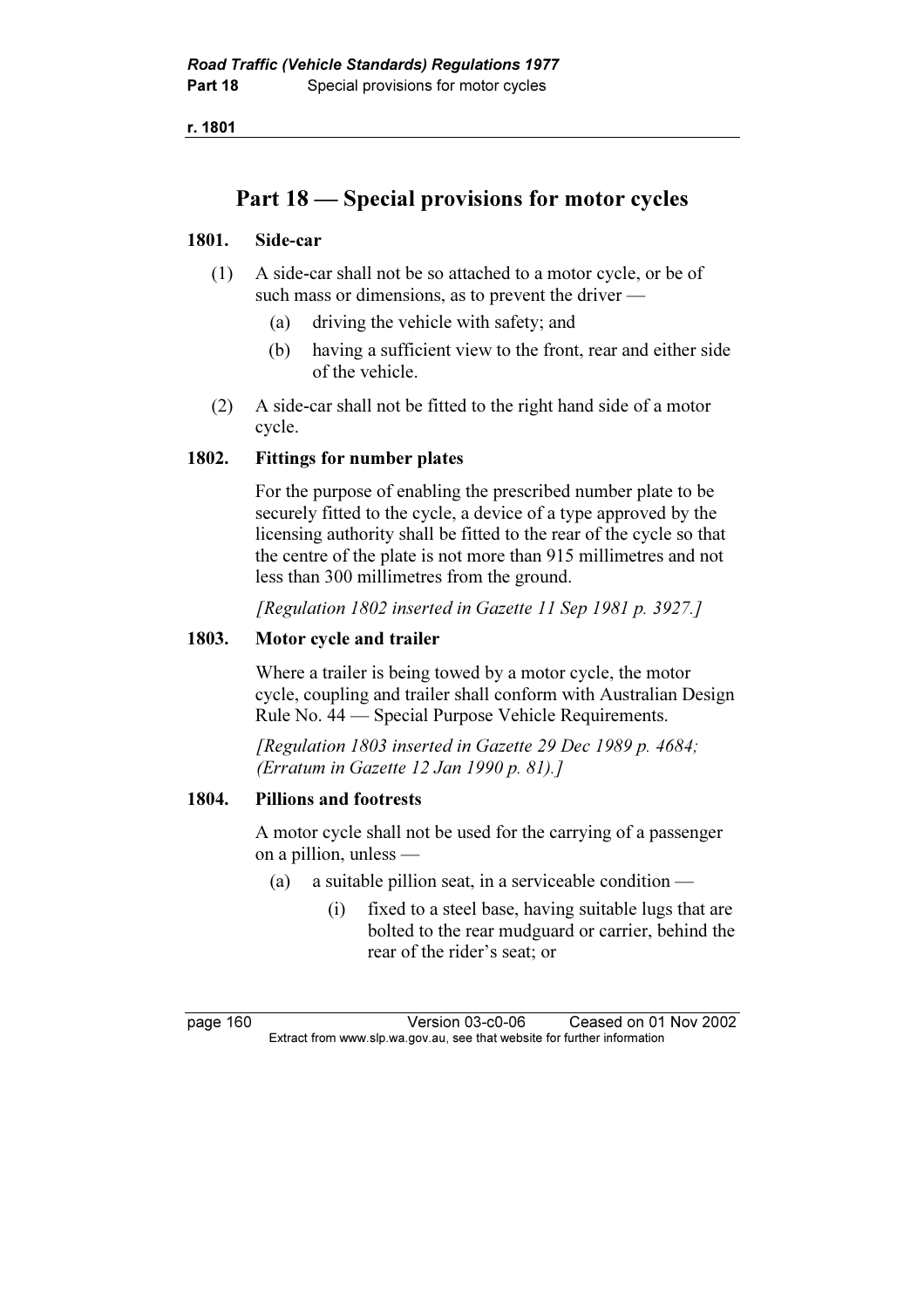(ii) being a properly constructed extension to the rider's seat;

and

 (b) a suitably constructed and located foot-rest on each side, is securely fitted to the motor cycle.

## 1805. Handlebars

- (1) Handlebars shall extend not less than 300 mm nor more than 450 mm on each side of the centre line of the motor cycle.
- (2) The height of the lowest part of the handgrip above the lowest part of the upper surface of the driver's seat shall not exceed 380 mm.
- (3) All steering gear and steering gear connections shall be designed to eliminate accidental detachment or over-locking.
- (4) The horizontal distance measured from the mid point between the head stem bearings to a point vertically above the centre of the front wheel shall not exceed 550 mm.

[Regulation 1805 amended in Gazette 11 Apr 1986 p. 1382.]

#### 1806. Chain guard

 Every motor cycle, which is chain driven shall if the frame or any other equipment does not provide such protection be fitted with an effective chain guard which shall provide protection from the front sprocket and at least the upper free-run of the drive chain.

[Regulation 1806 amended in Gazette 6 Jun 1980 p. 1673.]

### 1807. Rear vision mirrors

 Every motor cycle manufactured after 1 July 1975 shall be equipped with 2 rear vision mirrors —

 (a) designed and fitted in accordance with regulation 1006(1); and

Ceased on 01 Nov 2002 Version 03-c0-06 page 161<br>Extract from www.slp.wa.gov.au, see that website for further information  $\mathbf{F}$  from which was the set that we besite for further information  $\mathbf{F}$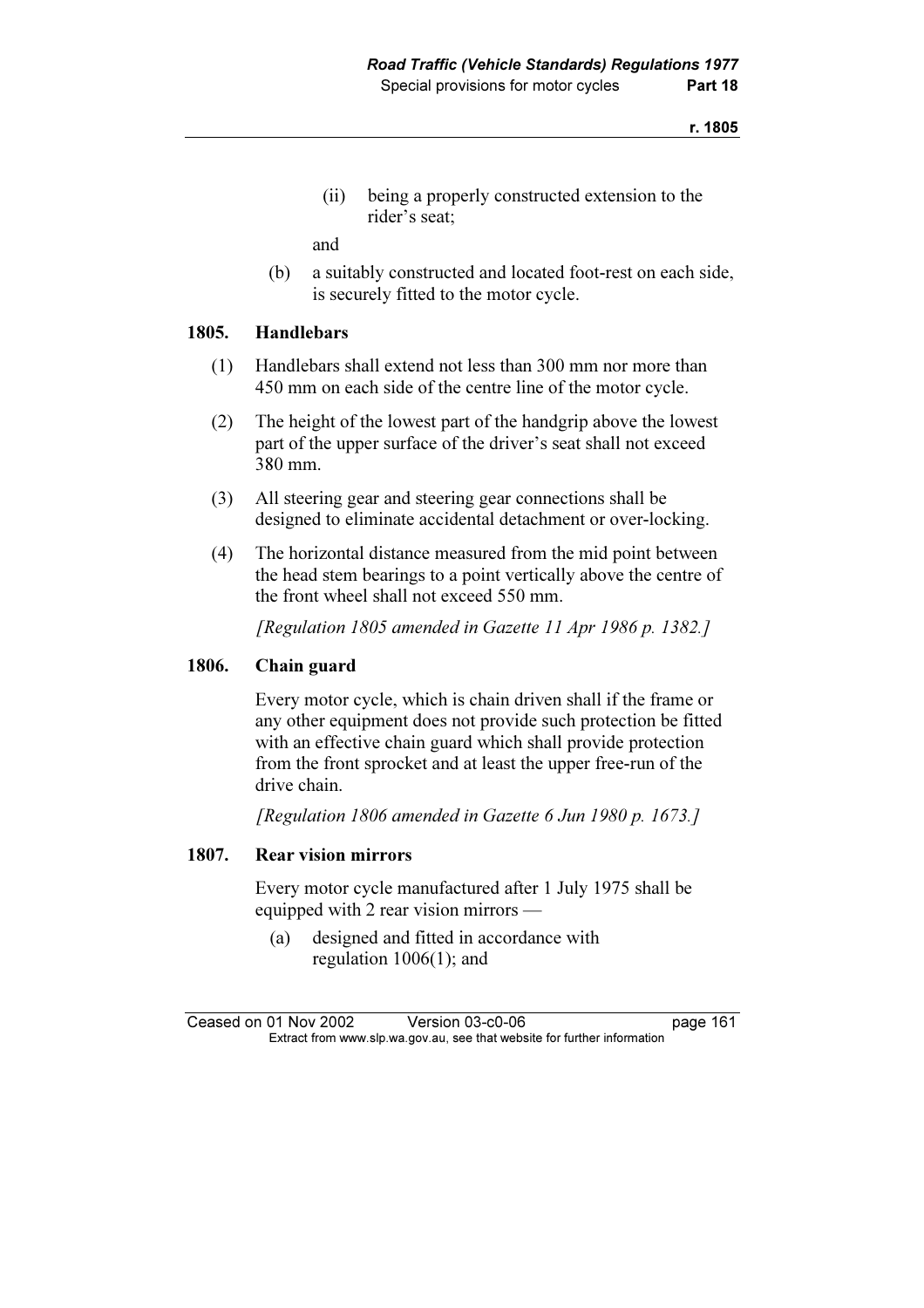(b) designed in accordance with regulation 1006(7).

[Regulation 1807 amended in Gazette 28 Aug 1987 p. 3438.]

page 162 Version 03-c0-06 Ceased on 01 Nov 2002 Extract from www.slp.wa.gov.au, see that website for further information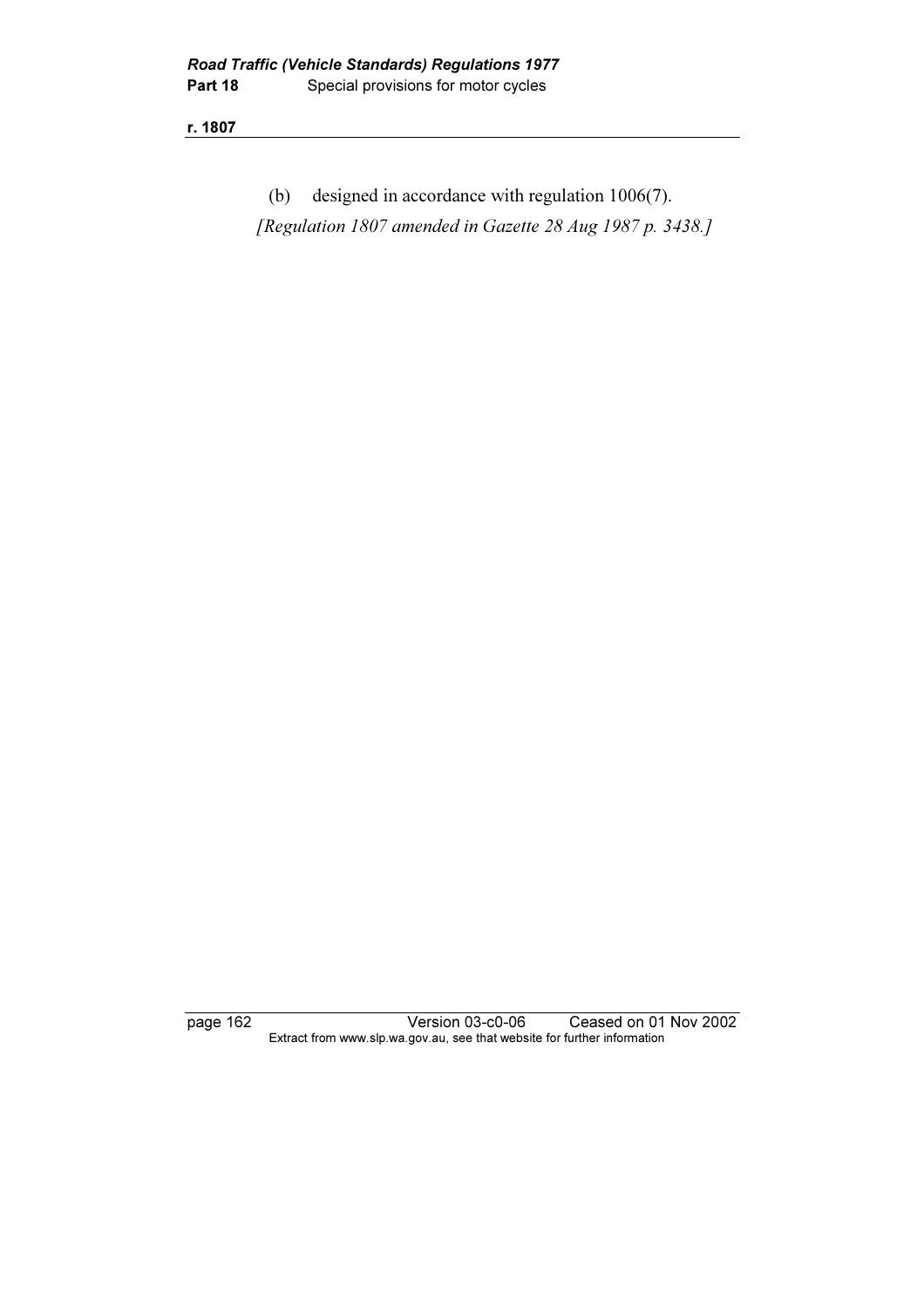# Part 20 — Vehicles drawn by animal power

## 2001. Interpretation

For the purposes of this Part —

"trailer" means a trailer attached to a vehicle drawn by animal power; and

"vehicle" means a vehicle drawn by animal power.

## 2002. Front and rear lights

- (1) A two-wheeled vehicle shall be equipped on opposite sides with 2 lamps, capable of showing a bright white light to the front, and a red light to rear, of the vehicle.
- (2) A four-wheeled vehicle, or a vehicle having more than 4 wheels other than a pole-type jinker, shall be equipped —
	- (a) on opposite sides at the front, at a height of not more than 1.9 metres from the ground, with 2 lamps capable of showing a bright, white light to the front; and
	- (b) at the rear of the vehicle in the centre or to the right hand side of the centre, at a height of not more than 1.5 metres from the ground, with a lamp capable of showing a bright, red light to the rear.
- (3) A pole-type jinker shall be equipped
	- (a) on opposite sides, at the front at a height of not more than 1.9 metres from the ground with 2 lighted lamps capable of showing a bright white light visible to the front of the jinker; and
	- (b) upon the rear end of the pole of the jinker, with a lamp capable of showing a bright red light to the rear.

## 2003. Rear reflectors

 (1) In addition to the rear light prescribed by regulation 2002, there shall be symmetrically fitted to each side of the rear of a vehicle or trailer a reflector, that —

Ceased on 01 Nov 2002 Version 03-c0-06 page 163<br>Extract from www.slp.wa.gov.au, see that website for further information  $\mathbf{F}$  from which was the set that we besite for further information  $\mathbf{F}$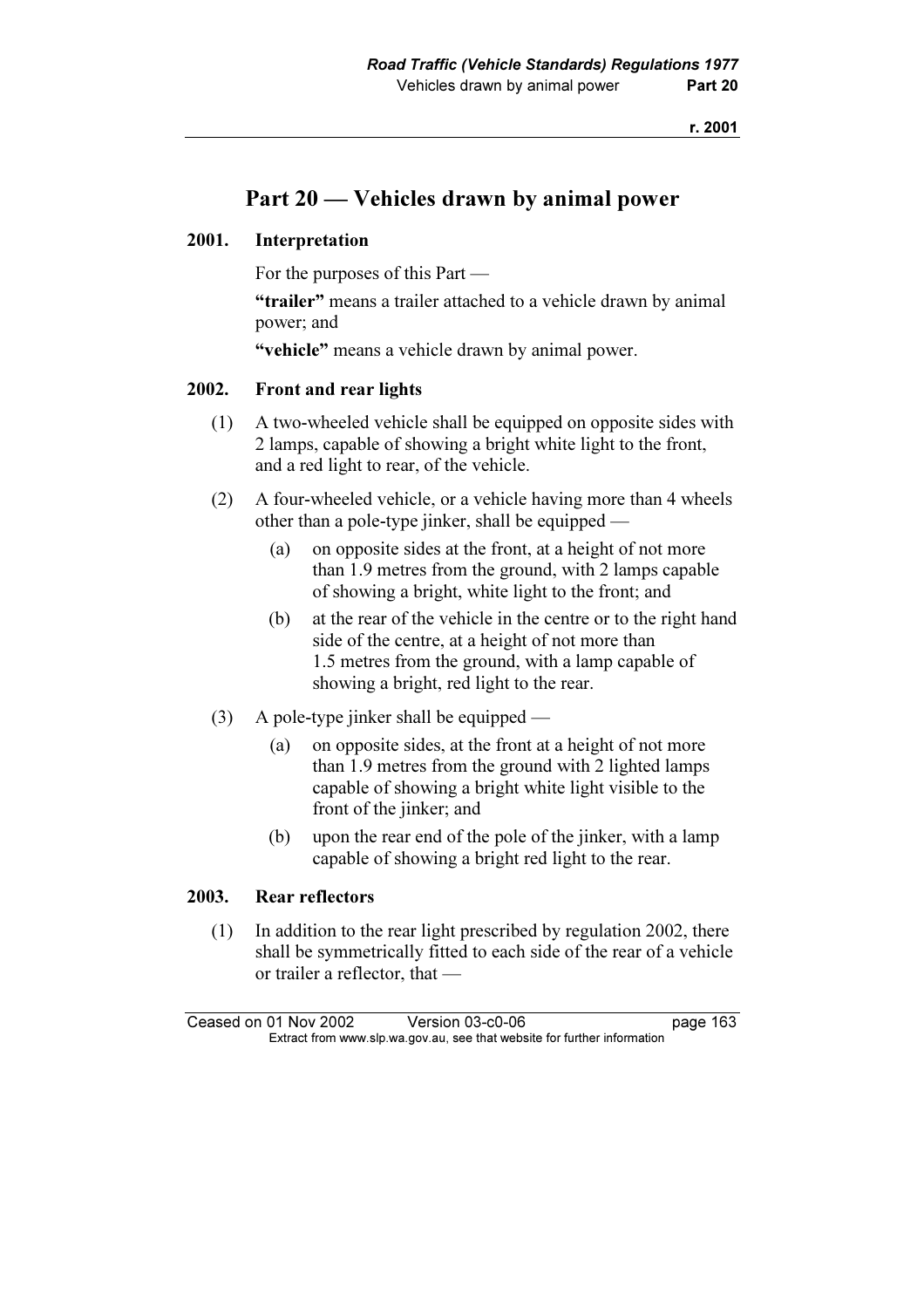- (a) is so placed that it is not higher than 1.5 metres from the ground; and
- (b) is capable of projecting a red reflection of light from the lamp of any following vehicle.
- (2) The provisions of subregulation (1) do not apply to a vehicle or trailer to which a reflector as prescribed by regulation 2005 is affixed.

### 2004. Front clearance lamps

- (1) A vehicle, other than a trailer, that, together with its load or equipment is 2.2 metres or more in width, shall be equipped on each side of the front of the vehicle with a lamp capable of showing a white light, only, to the front of the vehicle.
- (2) The lamps prescribed by subregulation (1) shall be fitted, so that no part of the vehicle or its load or equipment on the side of the vehicle to which the lamp is fitted, projects more than 150 millimetres, laterally, from the centre of the lamp.
- (3) The provisions of this regulation do not apply to a vehicle, of which no part, including its load or equipment on either side, projects more than 150 millimetres laterally from the centre of a lighted lamp, fitted pursuant to regulation 2002.
- (4) Where a vehicle drawing a trailer that, together with its load or equipment, is 2.2 metres or more in width, or that projects 150 millimetres or more on either side, beyond the width of the vehicle by which it is drawn, then, in addition to any other requirement of this Part with respect to lights on vehicles, a lamp, capable of showing a white light, only to the front, shall be fitted to each side of the front of the trailer, in such a manner that no part of the trailer, its load or equipment, on the side to which the lamp is fitted, projects more than 150 millimetres laterally from the centre of the lamp.

page 164 Version 03-c0-06 Ceased on 01 Nov 2002<br>Extract from www.slp.wa.gov.au, see that website for further information  $\mathbf{F}$  from which was the set that we besite for further information  $\mathbf{F}$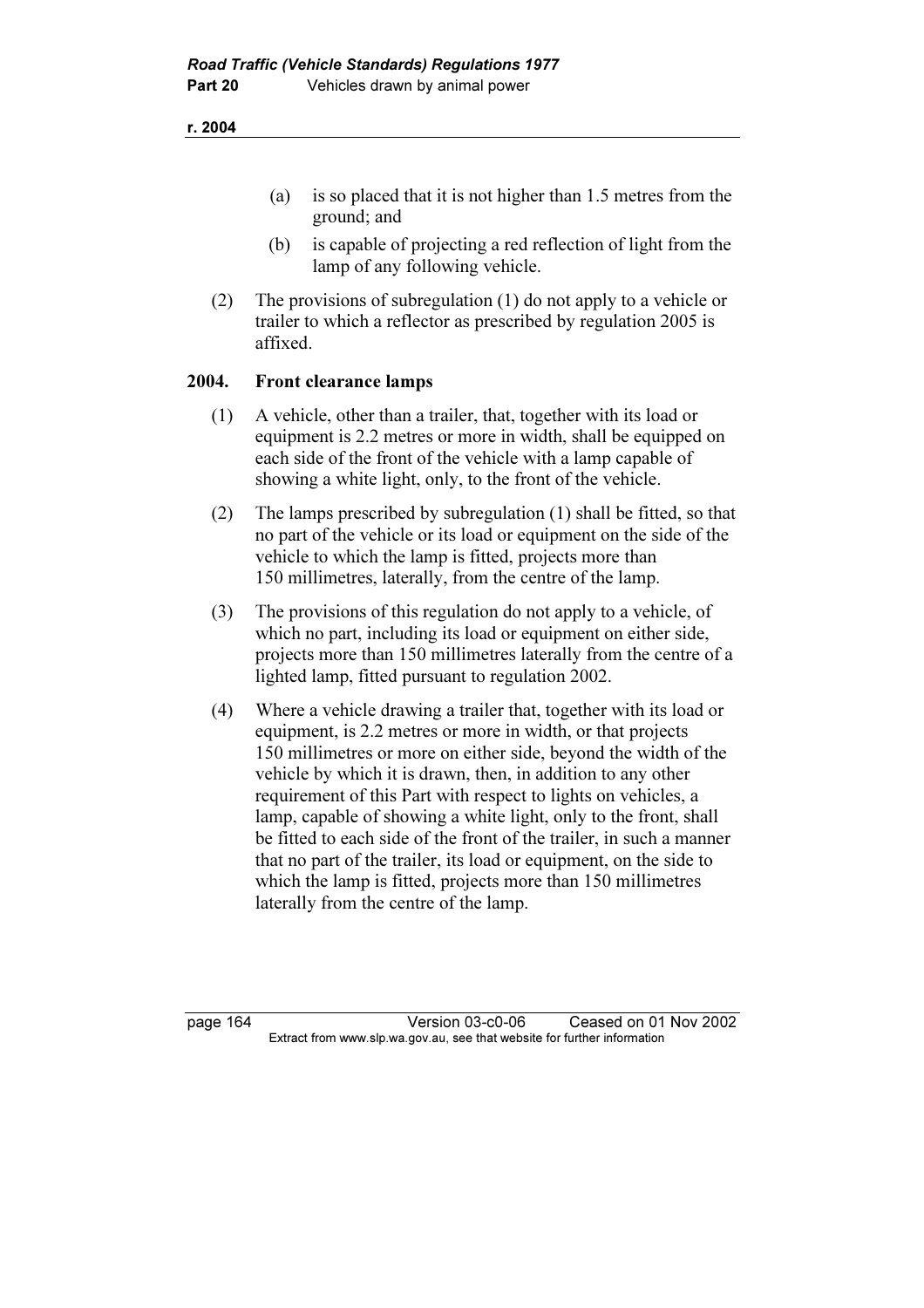## 2005. Rear clearance lamps or reflectors

 A vehicle that, together with its load or equipment is 2.2 metres or more in width shall have a lamp or reflector fitted to each side at the rear of the vehicle, or, in the case of a vehicle and trailer, at the rear of the trailer; and the lamp or reflector shall —

- (a) be so placed that it is not higher than 1.5 metres from the ground and no part of the vehicle or, in the case of a vehicle drawing a trailer, no part of the trailer, and no part of any load or equipment on either vehicle or trailer, projects, on either side on which the lamp or reflector is fitted, more than 150 millimetres laterally from the centre of the lamp or reflector; and
- (b) be capable of showing a clear red light to the rear and no other light.

## 2006. Requirements in regard to reflectors

 A reflector required to be fitted to a vehicle or trailer in accordance with regulations 2003 and 2005 shall —

- (a) have a diameter of not less than 32 millimetres and, if not circular, be of a size that a circle 32 millimetres in diameter might be described on its surface;
- (b) be such that, at any time during the hours of darkness, when light from a headlamp, complying with the provisions of these regulations applicable to motor vehicles, and placed at a distance not exceeding 100 metres, is projected directly on to the reflector, the reflector gives a red reflection that is clearly visible to the driver of the vehicle to which the headlamp is fitted.
- (c) if rectangular, be fitted in a vertical position; and
- (d) be unobscured and in a clean condition.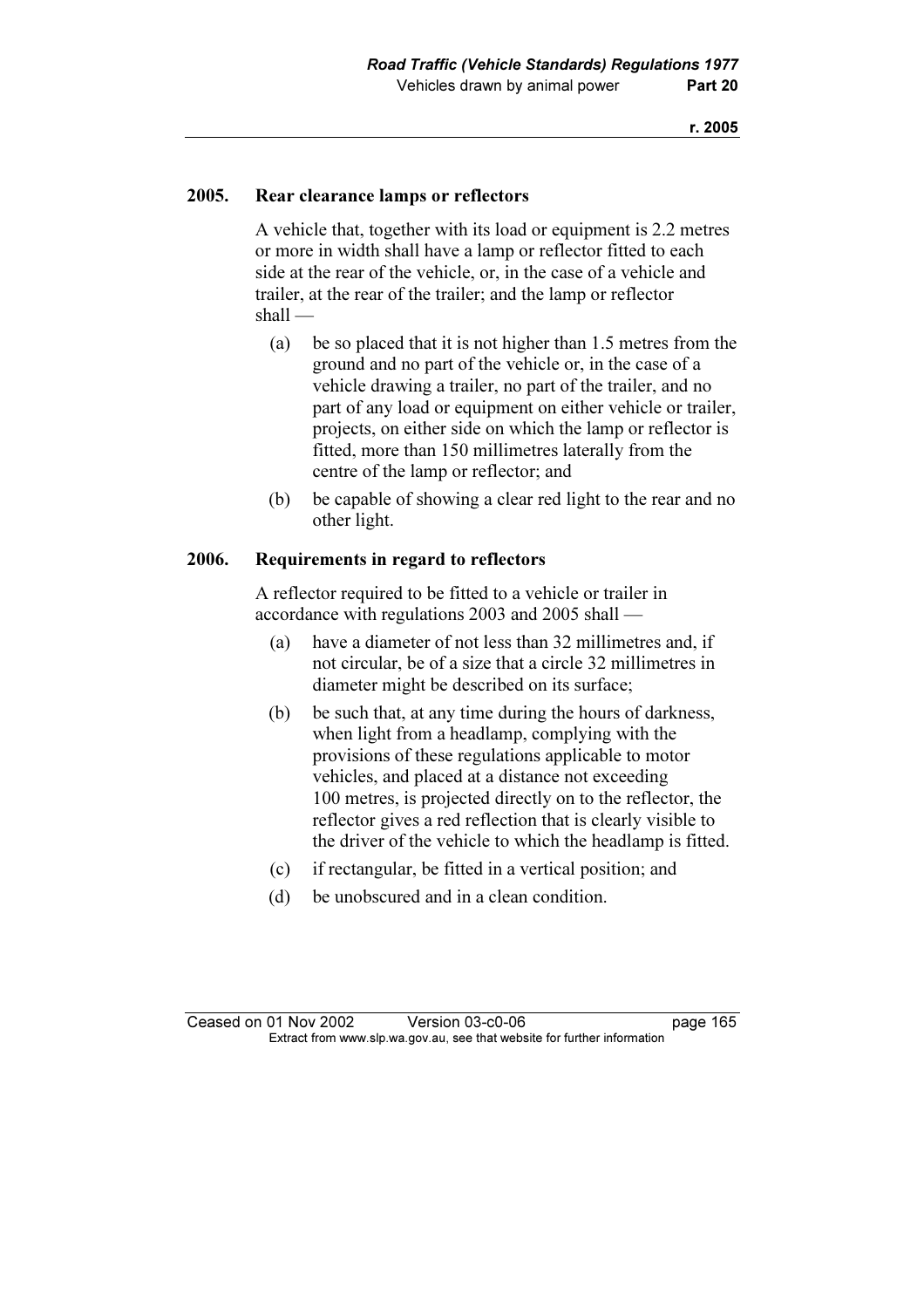## 2007. Light on projecting load

- (1) Where the load of a vehicle projects more than 1.2 metres beyond the rearmost portion of the vehicle, or where the load of a pole-type jinker projects beyond the rear end of the pole, a lamp capable of showing a clear red light shall be fitted upon the extreme rear of the load.
- (2) The light required by this regulation to be fitted is in addition to the rear light required by regulation 2002, and a person shall not place the rear light required by regulation 2002 upon the extreme end of the load.

## 2008. Maximum dimensions

 A vehicle, or a combination of vehicles together with its load or equipment shall not exceed 12 metres in length, 2.5 metres in width or 4 metres in height.

## 2009. Projecting loads

- (1) No part of a vehicle or its load shall project
	- (a) past the head of a horse or other animal drawing the vehicle;
	- (b) more than 1.2 metres backward of the body of a two-wheeled vehicle, or more than 1.2 metres backward of the body, or the rear wheels, of a four-wheeled vehicle; or
	- (c) more than 300 millimetres from the outerside of the wheels or body of the vehicle.
- (2) Notwithstanding the foregoing provisions of this regulation, a load, not exceeding 8 metres in length, may project more than 1.2 metres to the rear of a vehicle, if a red flag of not less than 300 millimetres square, or a red metal disc, of not less than 225 millimetres in diameter, is carried at the extreme rear end of the load and the flag or disc is kept clearly visible to persons on the road, in the near vicinity of the vehicle.

page 166 Version 03-c0-06 Ceased on 01 Nov 2002<br>Extract from www.slp.wa.gov.au, see that website for further information  $\mathbf{F}$  from which was the set that we besite for further information  $\mathbf{F}$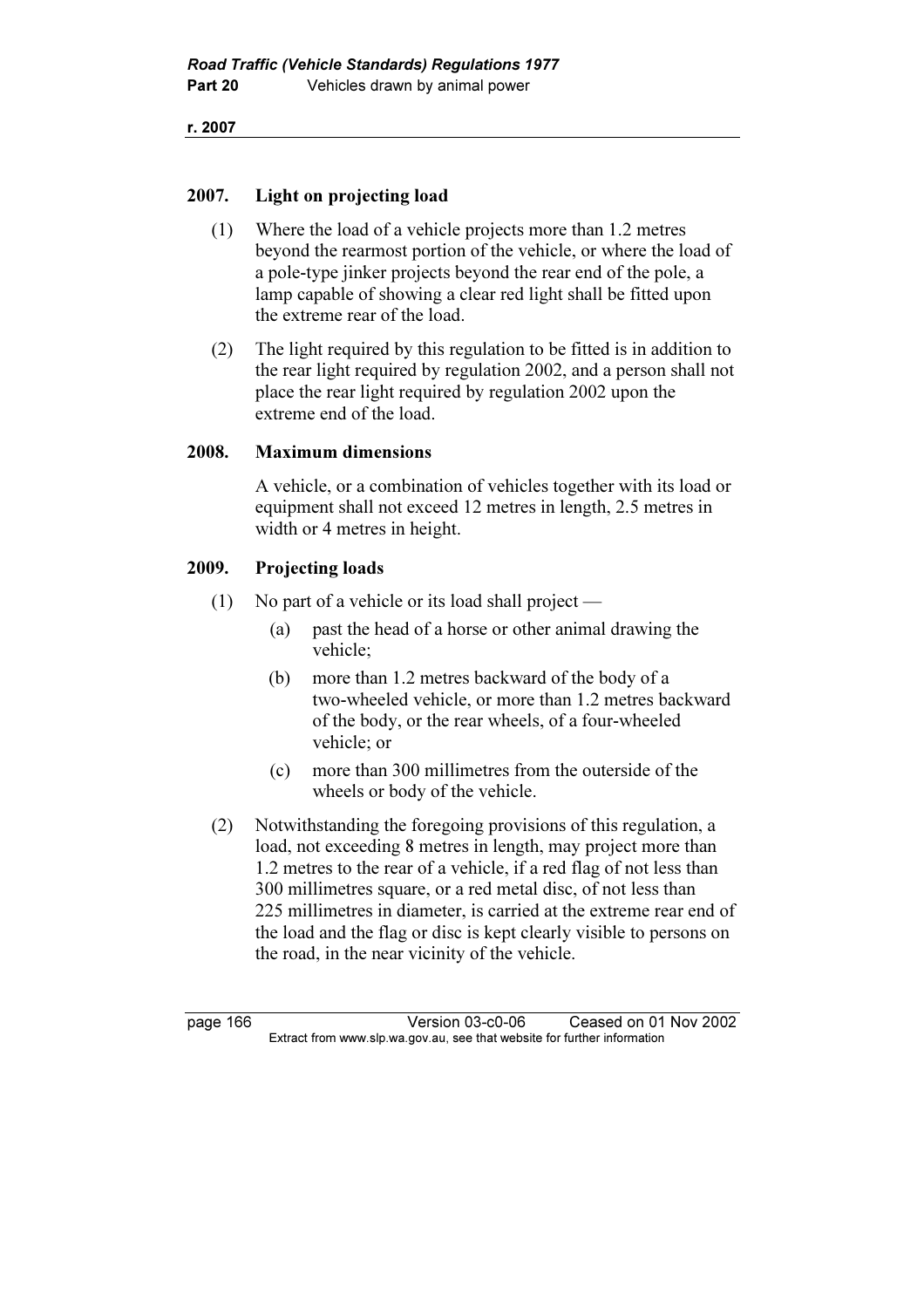## 2010. Brakes

- (1) An efficient brake capable of stopping and holding the vehicle shall be fitted in some convenient part of the vehicle, but a vehicle having 2 wheels and drawn by an animal attached to the vehicle by harness, that is suitable and sufficient to keep the animal attached to the vehicle, is deemed to be equipped with an efficient brake.
- (2) Notwithstanding the provisions of this regulation, the use of a nave brake is prohibited on an animal-drawn vehicle, exceeding one tonne in mass.

Ceased on 01 Nov 2002 Version 03-c0-06 page 167 Extract from www.slp.wa.gov.au, see that website for further information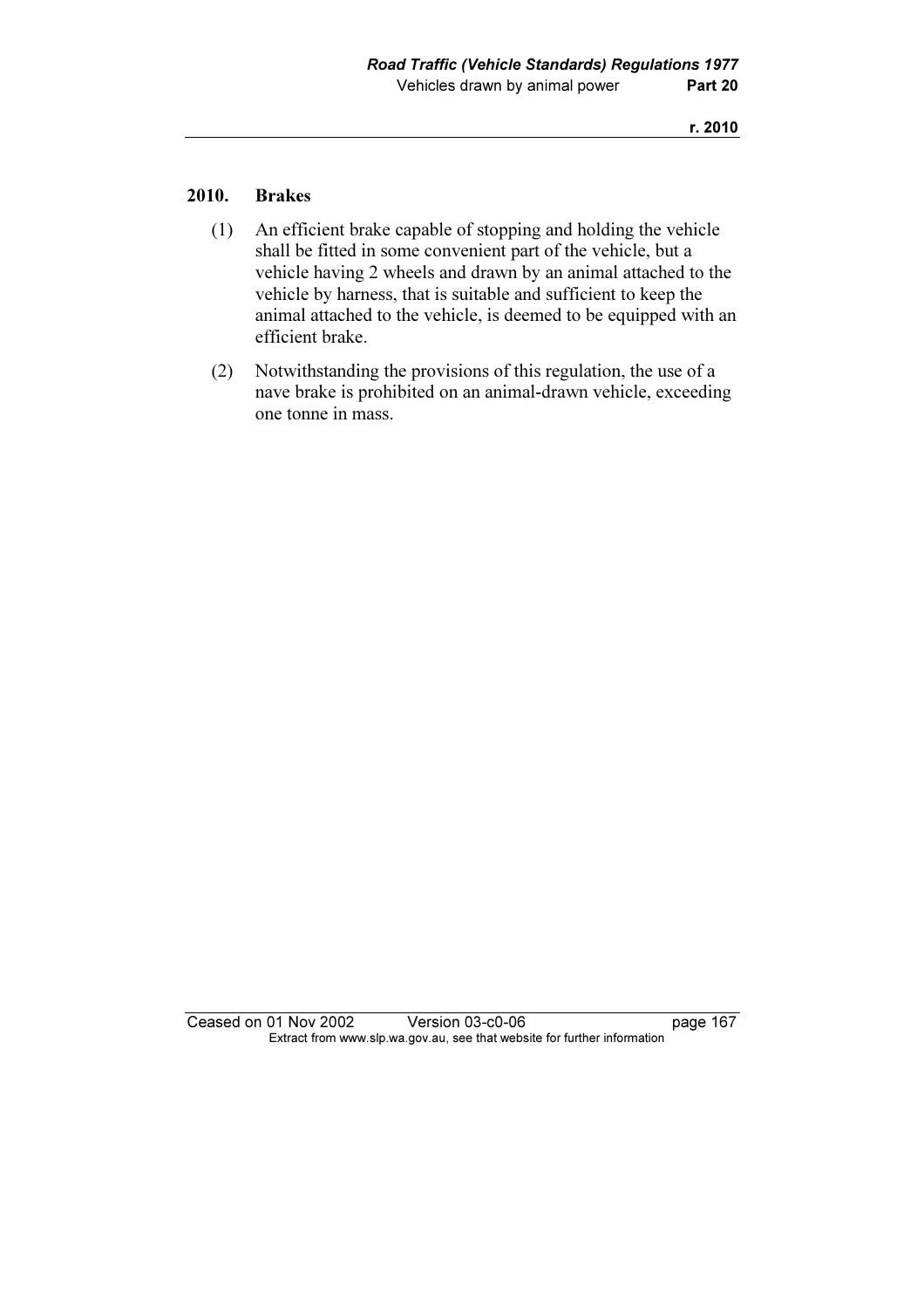# Part 30 — Special provisions for pedal cycles

### 3001. Brakes

 A bicycle shall be capable of being braked by either or both of the following means —

- (a) an effective foot brake operated by turning the pedals in the reverse direction; or
- (b) an effective hand operated brake fitted to the rear wheel having the operating handle fixed in a position providing for convenient operation.

### 3002. Bell

 A bicycle shall have a bell or other effective warning device fixed in a convenient position.

### 3003. Handle bar

 The handle bar of a bicycle shall extend not less than 200 millimetres nor more than 330 millimetres on each side of the centre of the bicycle and the height of the uppermost point of the handle bar shall not exceed the height of the uppermost part of the seat by more than 300 millimetres.

### 3004. Rake and angle of front forks

 The horizontal distance between the axle of the front wheel of a bicycle and a line dropped vertically from the centre of the pivot head bearing on the front tube of the frame shall not exceed 250 millimetres.

### 3005. Width of load

 The overall width of any equipment or load carried on a bicycle shall not exceed 660 millimetres.

page 168 Version 03-c0-06 Ceased on 01 Nov 2002<br>Extract from www.slp.wa.gov.au, see that website for further information  $\mathbf{F}$  from which was the set that we besite for further information  $\mathbf{F}$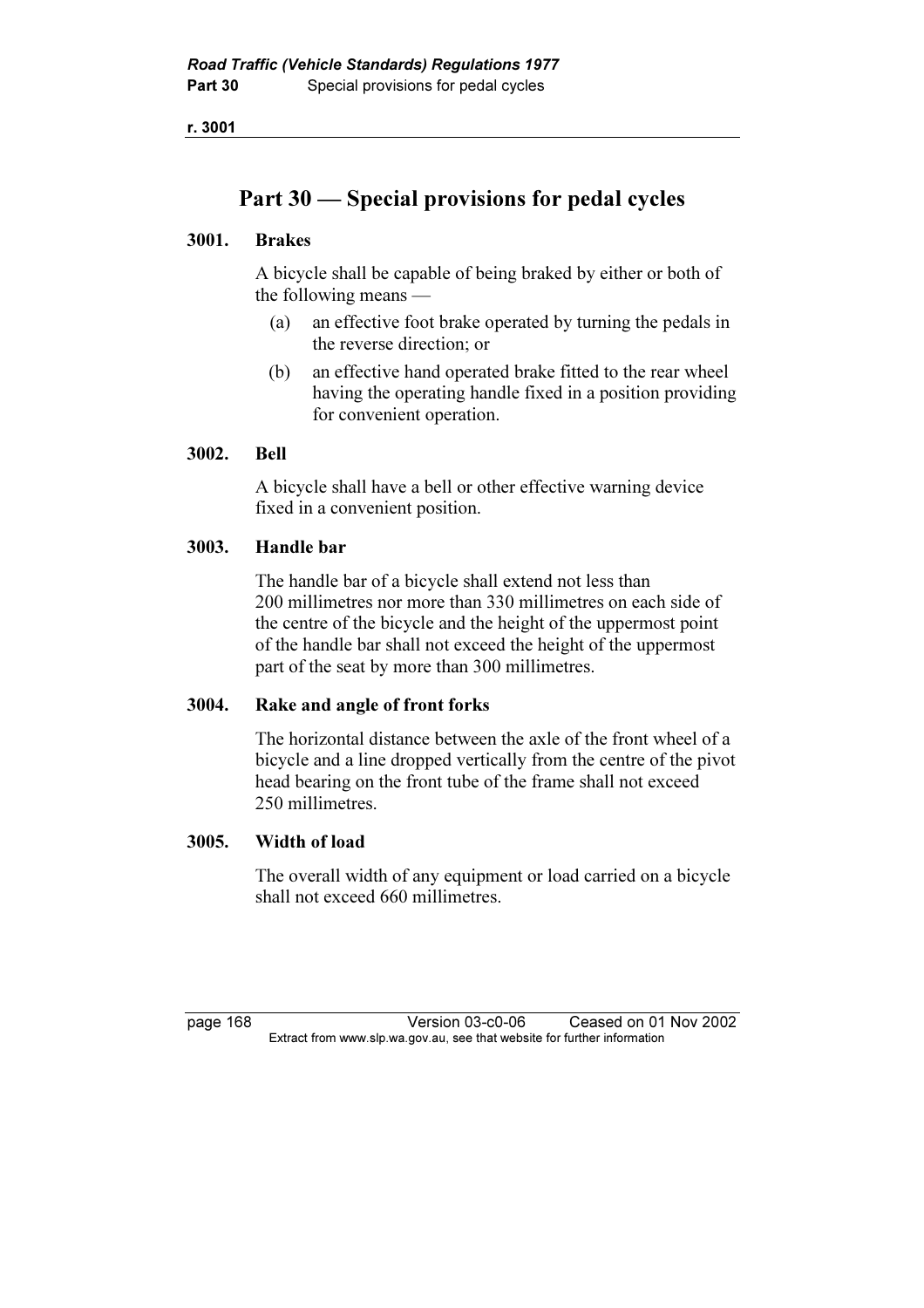## 3006. Reflector

- (1) A bicycle shall have affixed a reflector which will effectively reflect red light when illuminated by the headlight of a vehicle approaching from the rear and that reflector shall —
	- (a) comply with the requirements specified in regulation 503 and have a reflective area of not less than the area of a circle of 38 millimetres diameter;
	- (b) be mounted on the rear part of the bicycle at a height which is not less than 330 millimetres nor more than one metre;
	- (c) be mounted vertically and facing to the rear in such a manner that the light reflected from the headlight of a vehicle approaching from the rear is clearly visible to the driver of that vehicle.
- (2) The reflector may be in the form of a reflecting lens fitted to the rear lamp.
- (3) A bicycle shall not have affixed a reflector capable of reflecting red light in the forward direction.

### 3007. Lights

- (1) Where a bicycle is being ridden during the hours of darkness
	- (a) there shall be attached to the bicycle a lighted front light showing an unbroken white light that is clearly visible at a distance of 200 metres from the front of the bicycle; and
	- (b) there shall be attached to the bicycle or its rider a lighted rear light showing —
		- (i) an unbroken red light; or
		- (ii) a red light that flashes regularly at the rate of not less than 60 per minute,

 that is clearly visible at a distance of 200 metres from the rear of the bicycle.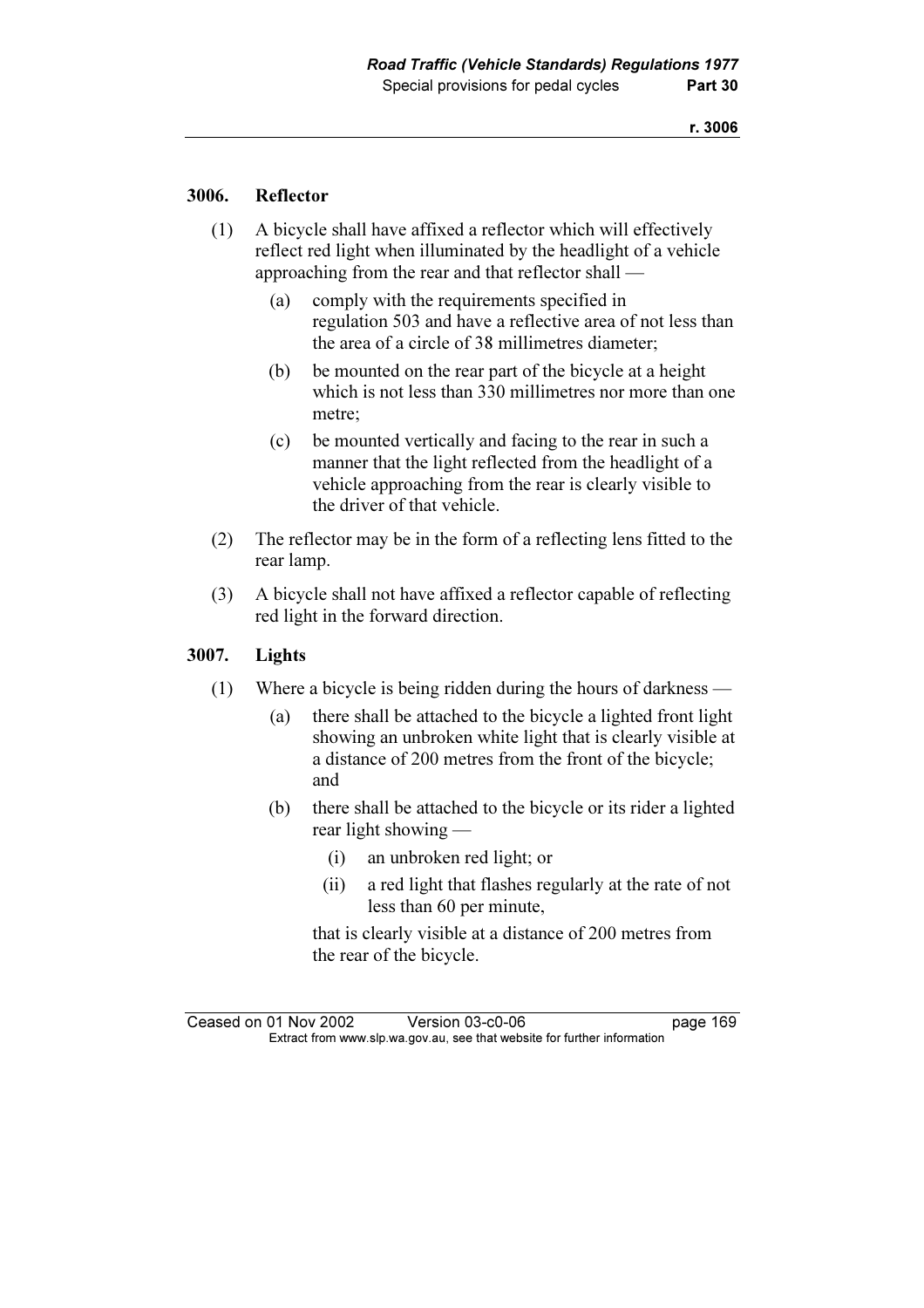- (2) The vertical distance from the ground to the centre of each light referred to in subregulation (1) is to be at least 330 millimetres.
- (3) In addition to the light required under subregulation  $(1)(a)$ , a front light showing a white flashing light may be attached to a bicycle or its rider.

[Regulation 3007 inserted in Gazette 16 Sep 1994 p. 4791-2.]

## 3008. Colour of rear mudguard

 Where a rear mudguard is fitted to a bicycle the surface of the mudguard facing to the rear shall be white or silver in colour.

### 3009. Reflectors

 When being ridden during the hours of darkness, a bicycle shall have affixed thereto —

- (a) upon each wheel, 2 yellow side reflectors complying with the requirements for reflectors in Australian Standard 1927-1978 and Australian Standard Specification for Reflectors for Pedal Bicycles 2142-1978; and
- (b) on both sides of each pedal, yellow pedal reflectors complying with the requirements for reflectors in Australian Standard Specification for Reflectors for Pedal Bicycles 2142-1978.

 [Regulation 3009 inserted in Gazette 19 Oct 1984 p. 3366; amended in Gazette 16 Sep 1994 p. 4792.]

### 3010. Child carrying seats

Any child carrying seat on a bicycle —

- (a) shall be securely attached to the frame of the bicycle;
- (b) shall be soundly constructed without sharp edges or protrusions;
- (c) shall not be located forward of or on the handlebars;

page 170 Version 03-c0-06 Ceased on 01 Nov 2002<br>Extract from www.slp.wa.gov.au, see that website for further information  $\mathbf{F}$  from which was the set that we besite for further information  $\mathbf{F}$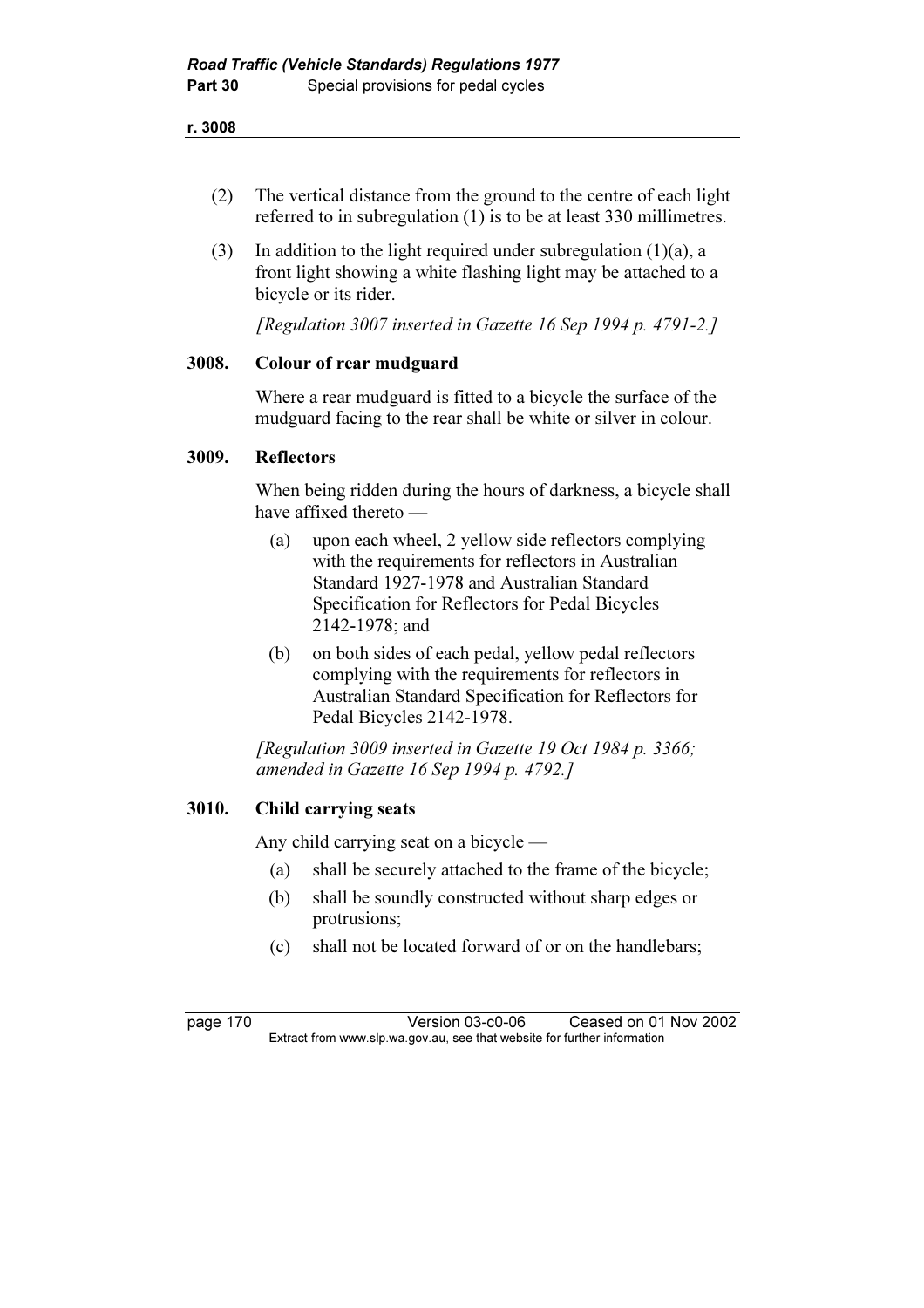- (d) where attached in close proximity to a wheel shall be fitted with a guard to prevent any part of the occupant of the seat from contacting any moving part of the bicycle; and
- (e) shall be fitted with
	- (i) a footrest or other device to steady the occupant; and
	- (ii) a restraining device which cannot be easily or accidentally released by the occupant of the seat.

[Regulation 3010 inserted in Gazette 13 May 1988 p. 1598.]

Ceased on 01 Nov 2002 Version 03-c0-06 page 171 Extract from www.slp.wa.gov.au, see that website for further information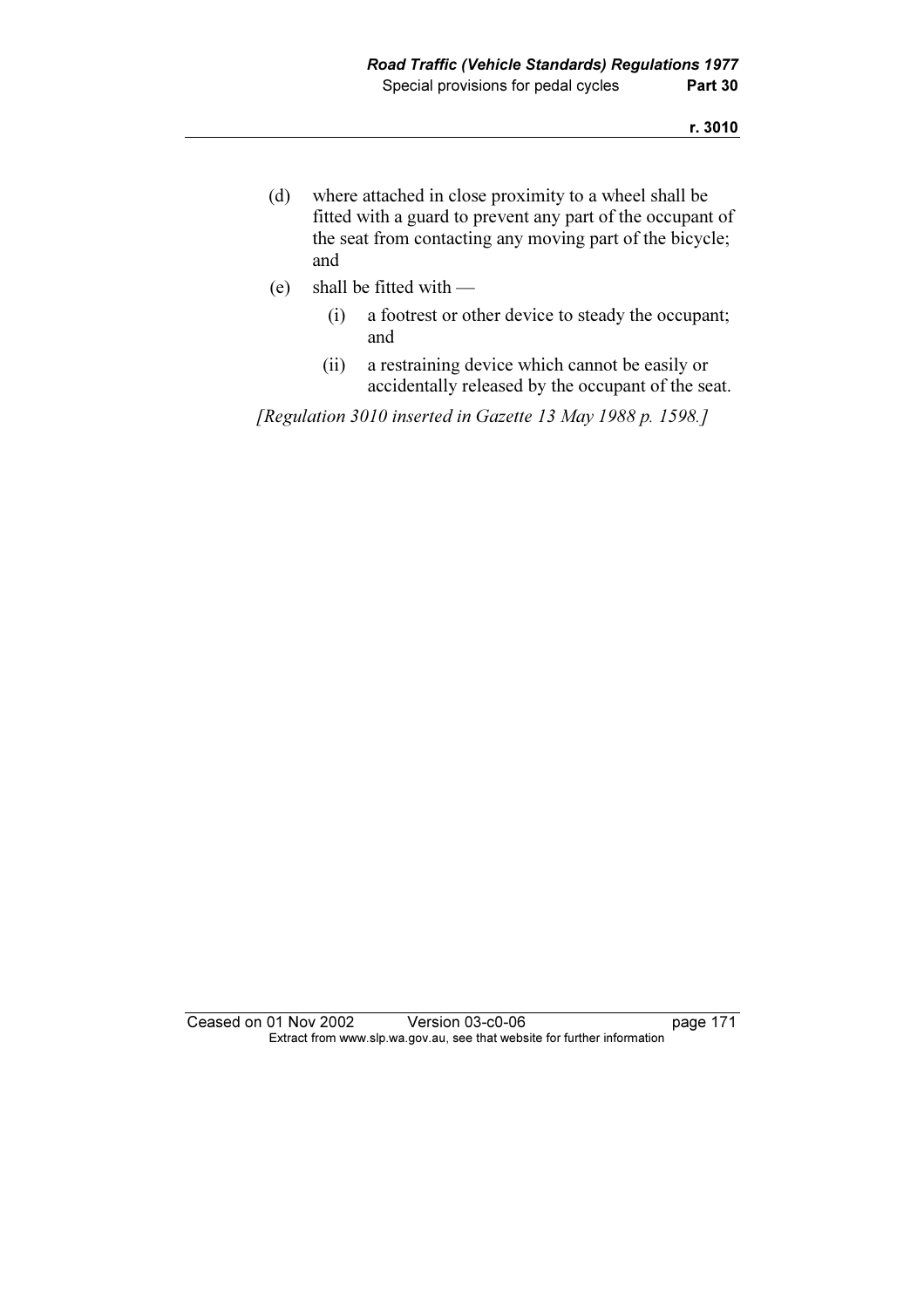## **Notes**

1 This is a compilation of the Road Traffic (Vehicle Standards) Regulations 1977 and includes the amendments made by the other written laws referred to in the following table. The table also includes information about any previous reprint.

Citation Gazettal Commencement Vehicle Standards Regulations  $1977<sup>9</sup>$  10 Nov 1977 p. 4136-89 14 Nov 1977 8 Sep 1978 p. 3302 8 Sep 1978 11 May 1979 p. 1222-3 11 May 1979 25 May 1979 p. 1384-7 25 May 1979 4 Jan 1980 p. 3 4 Jan 1980 6 Jun 1980 p. 1673 1 Jul 1980 (see r. 1) Vehicle Standards Amendment Regulations 1980 10 Oct 1980 p. 3462 10 Oct 1980 Vehicle Standards Amendment Regulations (No. 2) 1980 31 Dec 1980 p. 4428 1 Jan 1981 (see r. 2) Vehicle Standards Amendment Regulations 1981 13 Feb 1981 p. 613 13 Feb 1981 Vehicle Standards Amendment Regulations (No. 2) 1981 13 Mar 1981 p. 939 13 Mar 1981 Vehicle Standards Amendment Regulations (No. 3) 1981 8 May 1981 p. 1417 8 May 1981 Vehicle Standards Amendment Regulations (No. 4) 1981 24 Jul 1981 p. 3073 24 Jul 1981 Vehicle Standards Amendment Regulations (No. 2) 1981 11 Sep 1981 p. 3927 11 Sep 1981 Vehicle Standards Amendment Regulations 1982 2 Feb 1982 p. 406-7 2 Feb 1982

Compilation table

page 172 Version 03-c0-06 Ceased on 01 Nov 2002 Extract from www.slp.wa.gov.au, see that website for further information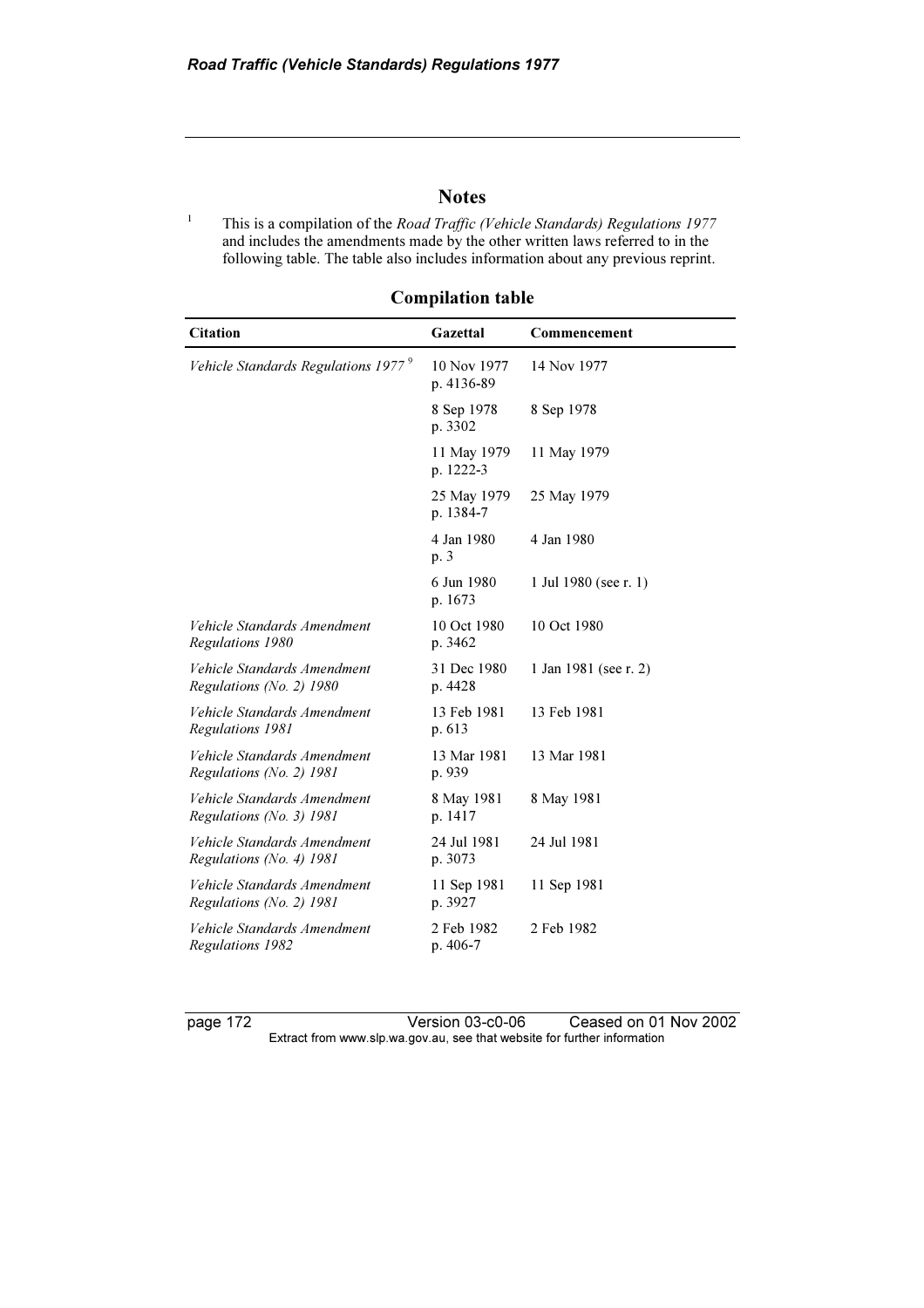| <b>Citation</b>                                                                                                                                    | Gazettal                                                            | Commencement                                              |  |
|----------------------------------------------------------------------------------------------------------------------------------------------------|---------------------------------------------------------------------|-----------------------------------------------------------|--|
| Reprint of the Road Traffic (Vehicle Standards) Regulations 1977 approved in Gazette<br>18 Aug 1982 p. 3177-247 (includes amendments listed above) |                                                                     |                                                           |  |
| Vehicle Standards Amendment<br>Regulations (No. 2) 1982                                                                                            | 8 Oct 1982<br>p. 4026                                               | 1 Nov 1982 (see r. 2)                                     |  |
| Vehicle Standards Amendment<br>Regulations 1983                                                                                                    | 25 Feb 1983<br>p. 654                                               | 1 Apr 1983 (see r. 2)                                     |  |
| Vehicle Standards Amendment<br>Regulations 1984                                                                                                    | 25 May 1984<br>p. 1385-6                                            | 25 May 1984                                               |  |
| Vehicle Standards Amendment<br>Regulations (No. 2) 1984                                                                                            | 19 Oct 1984<br>p. 3366                                              | 19 Oct 1984                                               |  |
| Vehicle Standards Amendment<br>Regulations (No. 3) 1984                                                                                            | 4 Jan 1985<br>p. 109                                                | 4 Jan 1985                                                |  |
| Vehicle Standards Amendment<br>Regulations 1985                                                                                                    | 1 Mar 1985<br>p. 791-2                                              | 1 Mar 1985                                                |  |
| Vehicle Standards Amendment<br>Regulations (No. 3) 1985                                                                                            | 3 May 1985<br>p. 1540                                               | 3 May 1985                                                |  |
| Vehicle Standards Amendment<br>Regulations (No. 2) 1985                                                                                            | 24 May 1985<br>p. 1765                                              | 24 May 1985                                               |  |
| Vehicle Standards Amendment<br>Regulations 1986                                                                                                    | 11 Apr 1986<br>p. 1382                                              | 11 Apr 1986                                               |  |
| Vehicle Standards Amendment<br>Regulations 1987                                                                                                    | 24 Apr 1987<br>p. 1419                                              | 24 Apr 1987                                               |  |
| Vehicle Standards Amendment<br>Regulations (No. 2) 1987                                                                                            | 29 May 1987<br>p. 2222-3<br>(Corrigendum<br>26 Jun 1987<br>p. 2473) | 26 Jun 1987 (see r. 3)                                    |  |
| Vehicle Standards Amendment<br>Regulations (No. 3) 1987                                                                                            | 14 Aug 1987<br>p. 3168-9                                            | 14 Aug 1987                                               |  |
| Vehicle Standards Amendment<br>Regulations (No. 4) 1987                                                                                            | 28 Aug 1987<br>p. 3438                                              | 28 Aug 1987                                               |  |
| Vehicle Standards Amendment<br>Regulations (No. 5) 1987                                                                                            | 24 Dec 1987<br>p. 4562                                              | 24 Dec 1987 (see r. 2 and Gazette<br>24 Dec 1987 p. 4561) |  |
| Vehicle Standards Amendment<br>Regulations 1988                                                                                                    | 4 Mar 1988<br>p. 678                                                | 4 Mar 1988                                                |  |

Ceased on 01 Nov 2002 Version 03-c0-06 page 173 Extract from www.slp.wa.gov.au, see that website for further information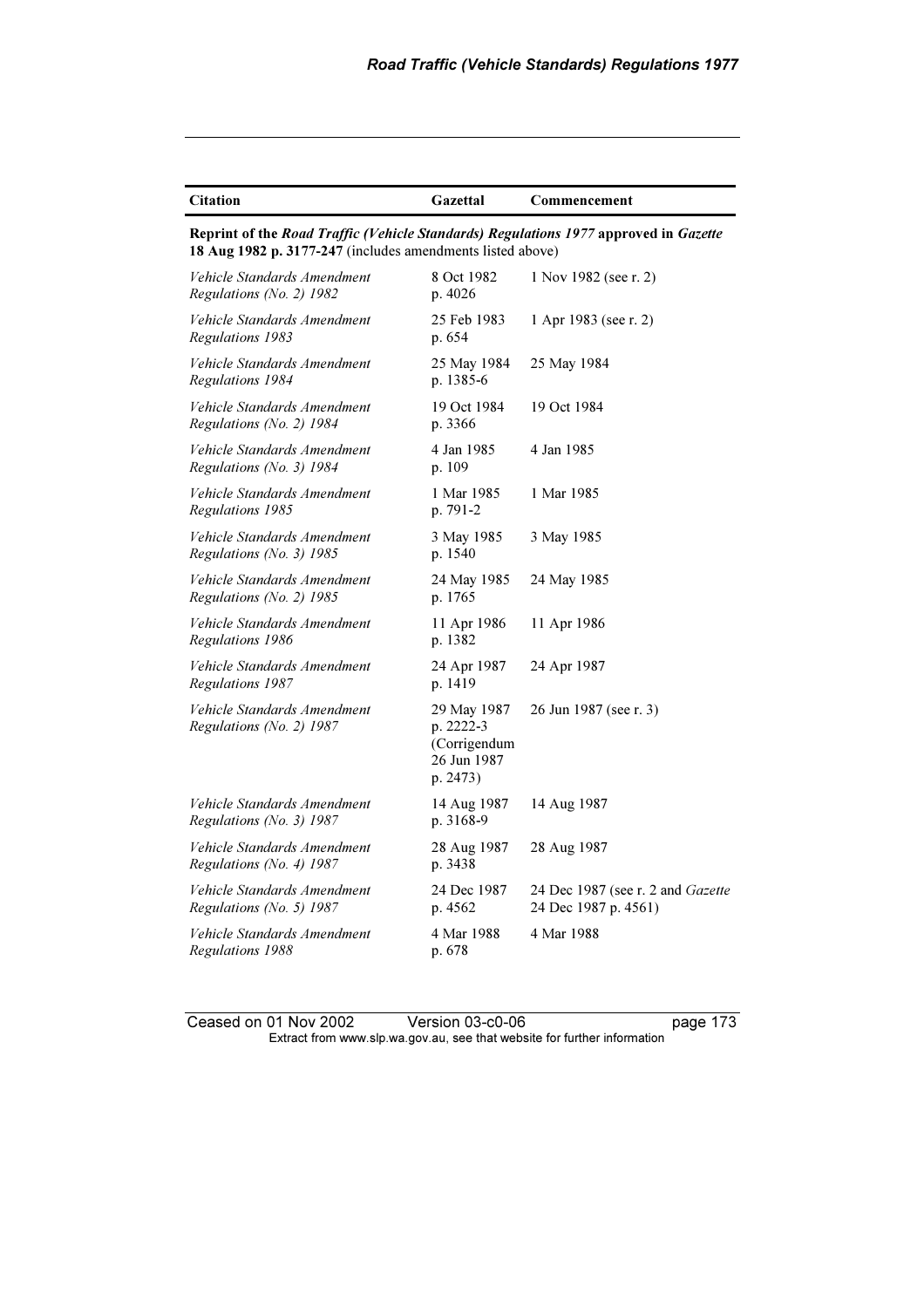| <b>Citation</b>                                          | Gazettal                                                       | Commencement           |
|----------------------------------------------------------|----------------------------------------------------------------|------------------------|
| Vehicle Standards Amendment<br>Regulations (No. 2) 1988  | 13 May 1988<br>p. 1598                                         | 13 May 1988            |
| Vehicle Standards Amendment<br>Regulations (No. 5) 1988  | 21 Oct 1988<br>p. 4240                                         | 21 Oct 1988            |
| Vehicle Standards Amendment<br>Regulations (No. 3) 1988  | 28 Oct 1988<br>p. 4286-7                                       | 28 Oct 1988            |
| Vehicle Standards Amendment<br>Regulations (No. 7) 1988  | 11 Nov 1988<br>p. 4445                                         | 11 Nov 1988            |
| Vehicle Standards Amendment<br>Regulations 1989          | 27 Jan 1989<br>p. 291                                          | 27 Jan 1989            |
| Vehicle Standards Amendment<br>Regulations (No. 2) 1989  | 3 Feb 1989<br>p. 342                                           | 3 Feb 1989             |
| Vehicle Standards Amendment<br>Regulations (No. 3) 1989  | 5 May 1989<br>p. 1382-4                                        | 5 May 1989             |
| Vehicle Standards Amendment<br>Regulations (No. 7) 1989  | 18 Aug 1989<br>p. 2758                                         | 18 Aug 1989            |
| Vehicle Standards Amendment<br>Regulations (No. 5) 1989  | 1 Sep 1989<br>p. 3021                                          | 1 Sep 1989             |
| Vehicle Standards Amendment<br>Regulations (No. 4) 1989  | 8 Sep 1989<br>p. 3175-6                                        | 8 Sep 1989             |
| Vehicle Standards Amendment<br>Regulations (No. 8) 1989  | 8 Sep 1989<br>p. 3175                                          | 1 Oct 1989 (see r. 2)  |
| Vehicle Standards Amendment<br>Regulations (No. 9) 1989  | 22 Dec 1989<br>p. 4609                                         | 22 Dec 1989            |
| Vehicle Standards Amendment<br>Regulations (No. 11) 1989 | 29 Dec 1989<br>p. 4684<br>(Erratum<br>12 Jan 1990<br>p. 81)    | 29 Dec 1989            |
| Vehicle Standards Amendment<br>Regulations (No. 2) 1990  | 30 Mar 1990<br>p. 1660-2<br>(Erratum<br>6 Apr 1990<br>p. 1767) | 1 Apr 1990 (see r. 2)  |
| Vehicle Standards Amendment<br>Regulations (No. 3) 1990  | 8 Jun 1990<br>p. 2683-4                                        | 30 Jun 1990 (see r. 2) |

page 174 Version 03-c0-06 Ceased on 01 Nov 2002 Extract from www.slp.wa.gov.au, see that website for further information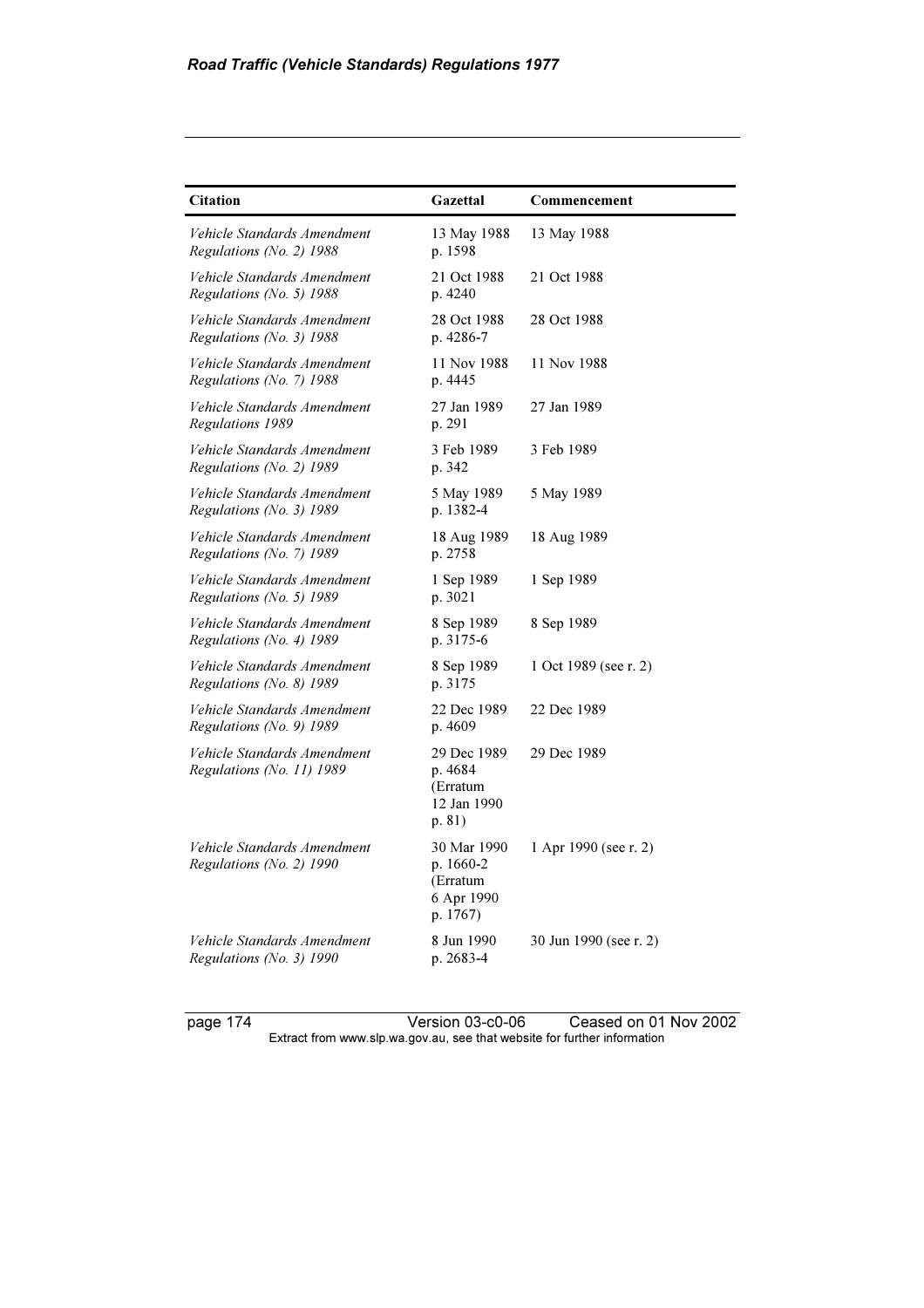| <b>Citation</b>                                                                                                          | Gazettal                 | Commencement                                                     |
|--------------------------------------------------------------------------------------------------------------------------|--------------------------|------------------------------------------------------------------|
| Vehicle Standards Amendment<br>Regulations (No. 4) 1990                                                                  | 7 Sep 1990<br>p. 4702    | 1 Oct 1990 (see r. 2)                                            |
| Regulations Amendment (Towed<br><b>Agricultural Implements)</b><br>Regulations 1990 Pt. 8                                | 28 Sep 1990<br>p. 5071-3 | 1 Nov 1990 (see r. 2 and Gazette<br>28 Sep 1990 p. 5073)         |
| Road Traffic (Vehicle Standards)<br>Amendment Regulations (No. 5) 1990                                                   | 21 Dec 1990<br>p. 6292   | 21 Dec 1990                                                      |
| Vehicle Standards Amendment<br>Regulations 1990                                                                          | 22 Feb 1991<br>p. 909    | 22 Feb 1991                                                      |
| Road Traffic (Vehicle Standards)<br><b>Amendment Regulations 1991</b>                                                    | 13 Dec 1991<br>p. 6244-6 | 1 Jan 1992 (see r. 2)                                            |
| Road Traffic (Vehicle Standards)<br>Amendment Regulations (No. 2) 1991                                                   | 24 Dec 1991<br>p. 6466-7 | 24 Dec 1991 (see r. 2 and <i>Gazette</i><br>24 Dec 1991 p. 6395) |
| Road Traffic (Vehicle Standards)<br><b>Amendment Regulations 1992</b>                                                    | 3 Mar 1992<br>p. 1093    | 3 Mar 1992                                                       |
| Road Traffic (Vehicle Standards)<br>Amendment Regulations (No. 2) 1992                                                   | 31 Dec 1992<br>p. 6392-3 | 31 Dec 1992                                                      |
| Road Traffic (Vehicle Standards)<br><b>Amendment Regulations 1994</b>                                                    | 16 Sep 1994<br>p. 4791-2 | 16 Sep 1994                                                      |
| Road Traffic (Vehicle Standards)<br><b>Amendment Regulations 1996</b>                                                    | 24 May 1996<br>p. 2189   | 24 May 1996                                                      |
| Reprint of the Road Traffic (Vehicle Standards) Regulations 1977 as at 29 Jul 1996<br>(includes amendments listed above) |                          |                                                                  |
| Road Traffic (Vehicle Standards)<br><b>Amendment Regulations 1997</b>                                                    | 31 Jan 1997<br>p. 685-86 | 1 Feb 1997 (see r. 2 and <i>Gazette</i><br>31 Jan 1997 p. 613)   |
| Road Traffic (Amendments to Fees)<br>Regulations 1997 Div 4                                                              | 13 May 1997<br>p. 2340-3 | 1 Jul 1997 (see r. 2)                                            |
| Road Traffic (Vehicle Standards)<br>Amendment Regulations (No. 2) 1997                                                   | 23 Dec 1997<br>p. 7441-3 | 1 Jan 1998 (see r. 2 and <i>Gazette</i><br>23 Dec 1997 p. 7400)  |
| Road Traffic (Vehicle Standards)<br><b>Amendment Regulations 1998</b>                                                    | 12 May 1998<br>p. 2797   | 1 Jul 1998 (see r. 2)                                            |
| Road Traffic (Vehicle Standards)<br>Amendment Regulations (No. 2) 1998                                                   | 23 Jun 1998<br>p. 3342   | 1 Jul 1998<br>(see r. 2)                                         |
| Road Traffic (Vehicle Standards)<br>Amendment Regulations (No. 3) 1998                                                   | 17 Nov 1998<br>p. 6254-6 | 17 Nov 1998                                                      |

Ceased on 01 Nov 2002 Version 03-c0-06 page 175 Extract from www.slp.wa.gov.au, see that website for further information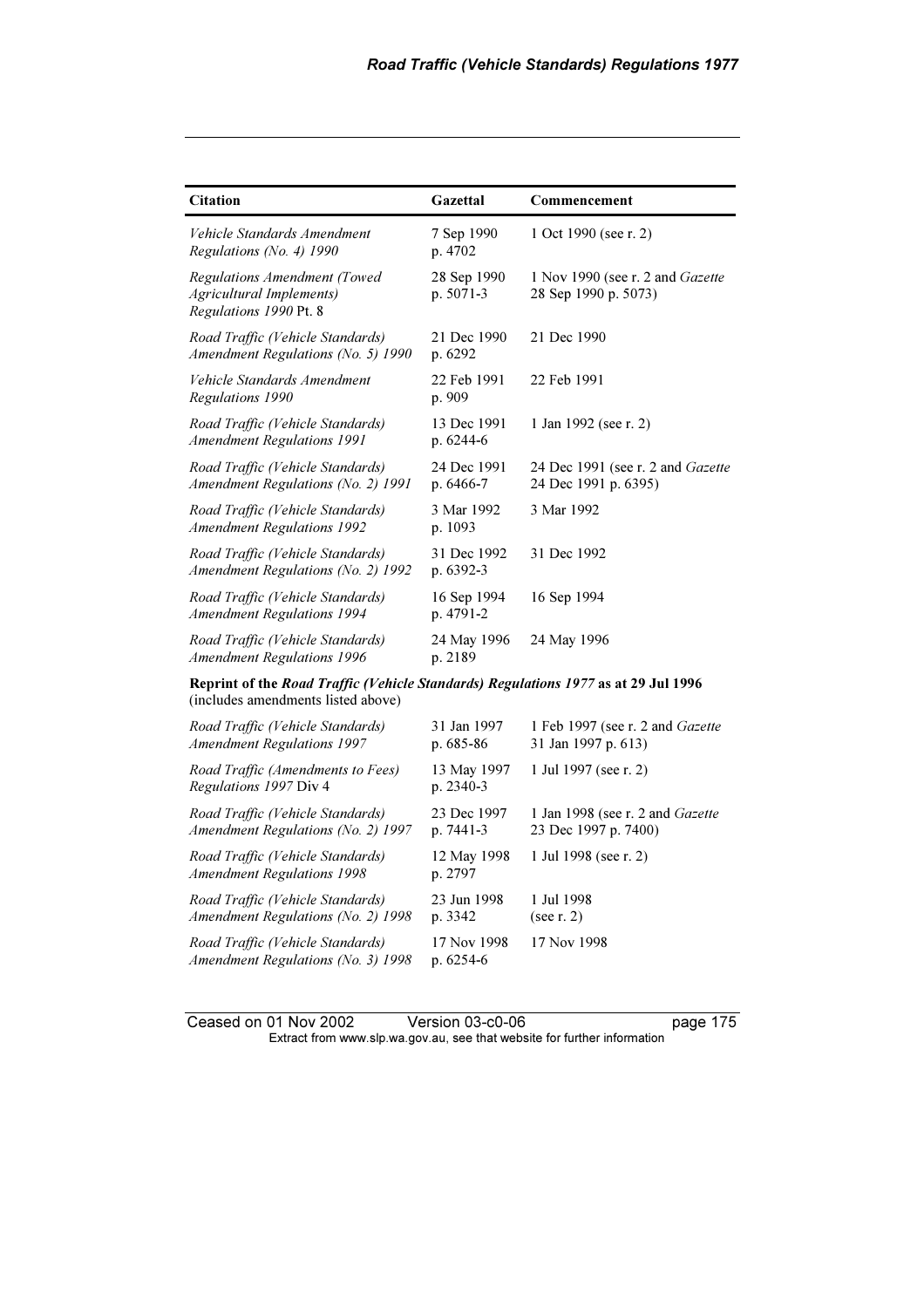| <b>Citation</b>                                                        | Gazettal                  | Commencement                                                     |
|------------------------------------------------------------------------|---------------------------|------------------------------------------------------------------|
| Road Traffic (Vehicle Standards)<br><b>Amendment Regulations 1999</b>  | 2 Feb 1999<br>$p. 353-5$  | 2 Feb 1999                                                       |
| Road Traffic (Vehicle Standards)<br>Amendment Regulations (No. 3) 1999 | 14 Sep 1999<br>p. 4537-8  | 14 Sep 1999                                                      |
| Road Traffic (Vehicle Standards)<br>Amendment Regulations (No. 2) 2000 | 17 May 2000<br>p. 2423-4  | 1 Jul 2000 (see r. 2)                                            |
| Road Traffic (Vehicle Standards)<br><b>Amendment Regulations 2000</b>  | 22 Sep 2000<br>p. 5439-42 | 22 Sep 2000 (see r. 2 and <i>Gazette</i><br>22 Sep 2000 p. 5435) |
| Road Traffic (Vehicle Standards)<br>Amendment Regulations (No. 3) 2001 | 29 June 2001<br>p. 3254   | 1 Aug 2001 (see r. 2)                                            |

Reprint of the Road Traffic (Vehicle Standards) Regulations 1977 as at 7 Sep 2001 (includes amendments listed above)

| Road Traffic (Vehicle Standards)<br><b>Amendment Regulations 2002</b>  | 17 May 2002<br>p.2565         | 1 Jul 2002 (see r. 2) |
|------------------------------------------------------------------------|-------------------------------|-----------------------|
| Road Traffic (Vehicle Standards)<br>Amendment Regulations (No. 2) 2002 | 28 Jun 2002<br>$p. 3116 - 18$ | 1 Jul 2002 (see r. 2) |

These regulations were repealed by the Road Traffic (Vehicle Standards) (Consequential Provisions) Regulations 2002 r. 3 as at 1 Nov 2002 (see r. 2 and Gazette 1 Nov 2002 p. 5388)

2 Repealed by the Road Traffic (Towed Agricultural Implements) Regulations 1995 r. 2.

- 3 As at the date this reprint was prepared the former municipal district of the City of Perth had been divided into 4 local government districts, namely the City of Perth, and the towns of Vincent, Cambridge and Victoria Park (formerly Shepperton).
- 4 Now known as the Local Government (Miscellaneous Provisions) Act 1960. Title changed by the Local Government Act 1995 s. 9.70 (Sch. 9.2, it. 2).
- 5 The Standards Association of Australia has changed its corporate status and its name. It is now Standards Australia International Limited (ACN. 087 326 690). It also trades as Standards Australia.
- <sup>6</sup> Repealed by the *Road Traffic Code 2000* r. 10.
- 7 Under the Public Sector Management Act 1994 names of departments may be changed. The former Western Australia Police Department is now called the Police Service.
- 8 Regulation 1003(4a) is spent.
- 9 Now the Road Traffic (Vehicle Standards) Regulations 1977; citation changed (see note under r. 101).

page 176 Version 03-c0-06 Ceased on 01 Nov 2002<br>Extract from www.slp.wa.gov.au, see that website for further information  $\mathbf{F}$  from which was the set that we besite for further information  $\mathbf{F}$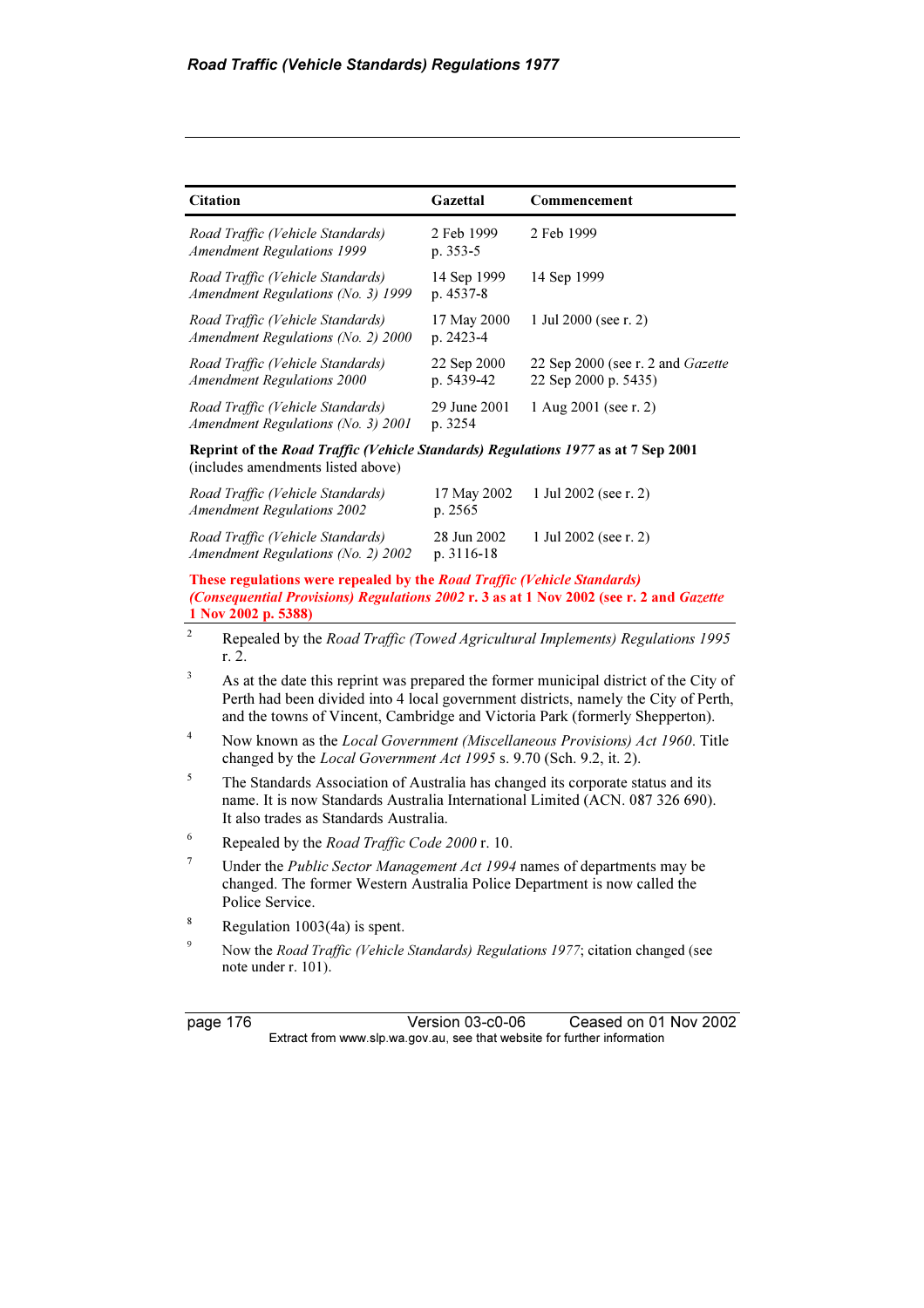Ceased on 01 Nov 2002 Version 03-c0-06 page 177 Extract from www.slp.wa.gov.au, see that website for further information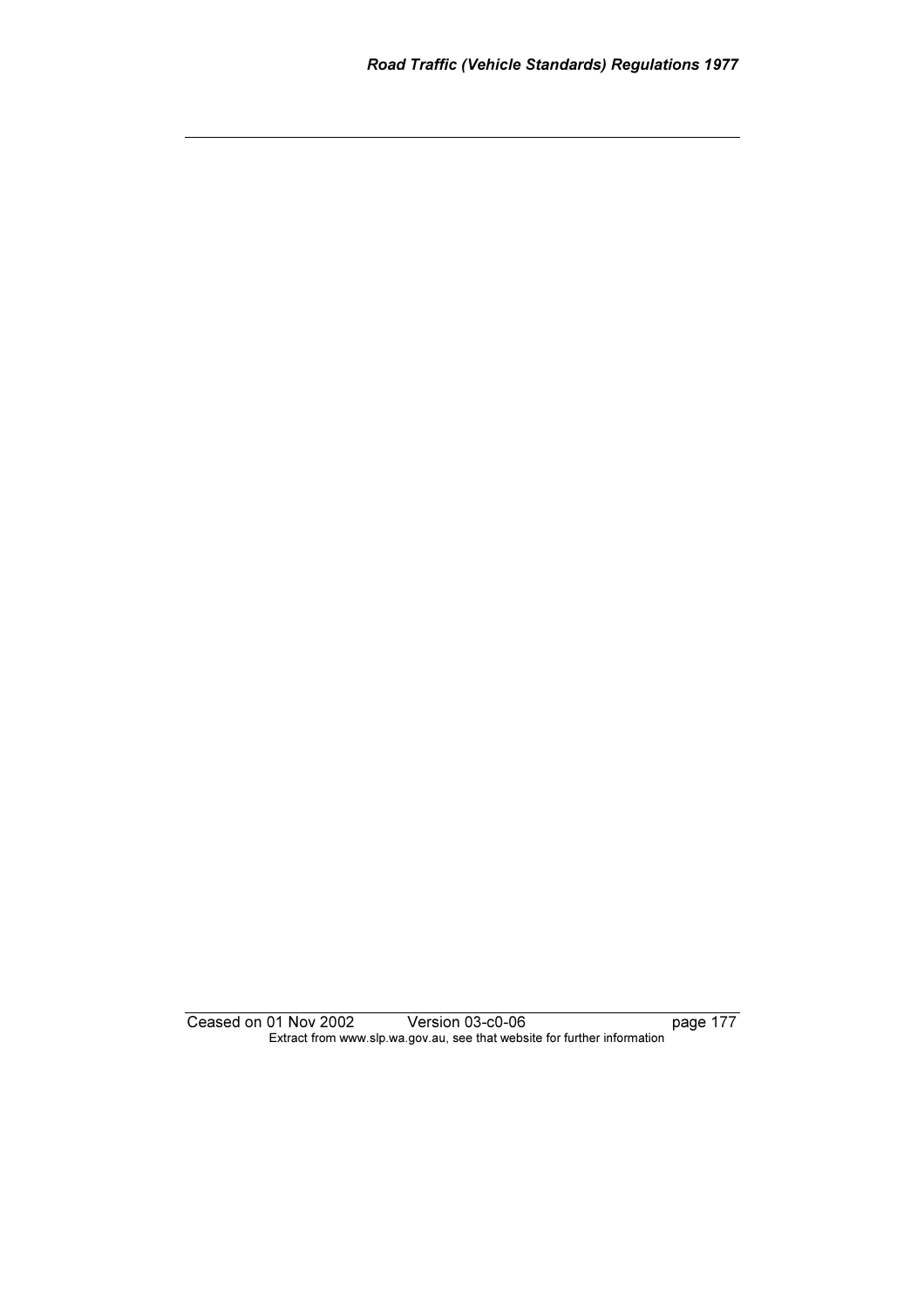## Defined terms

## **Defined terms**

[This is a list of terms defined and the provisions where they are defined. The list is not part of the law.]

| Defined term | Provision(s) |
|--------------|--------------|
|              |              |
|              |              |
|              |              |
|              |              |
|              |              |
|              |              |
|              |              |
|              |              |
|              |              |
|              |              |
|              |              |
|              |              |
|              |              |
|              |              |
|              |              |
|              |              |
|              |              |
|              |              |
|              |              |
|              |              |
|              |              |
|              |              |
|              |              |
|              |              |
|              |              |
|              |              |
|              |              |
|              |              |
|              |              |
|              |              |
|              |              |
|              |              |
|              |              |
|              |              |
|              |              |
|              |              |
|              |              |
|              |              |
|              |              |
|              |              |

page 178

Version 03-c0-06 Ceased on 01 Nov 2002 Extract from www.slp.wa.gov.au, see that website for further information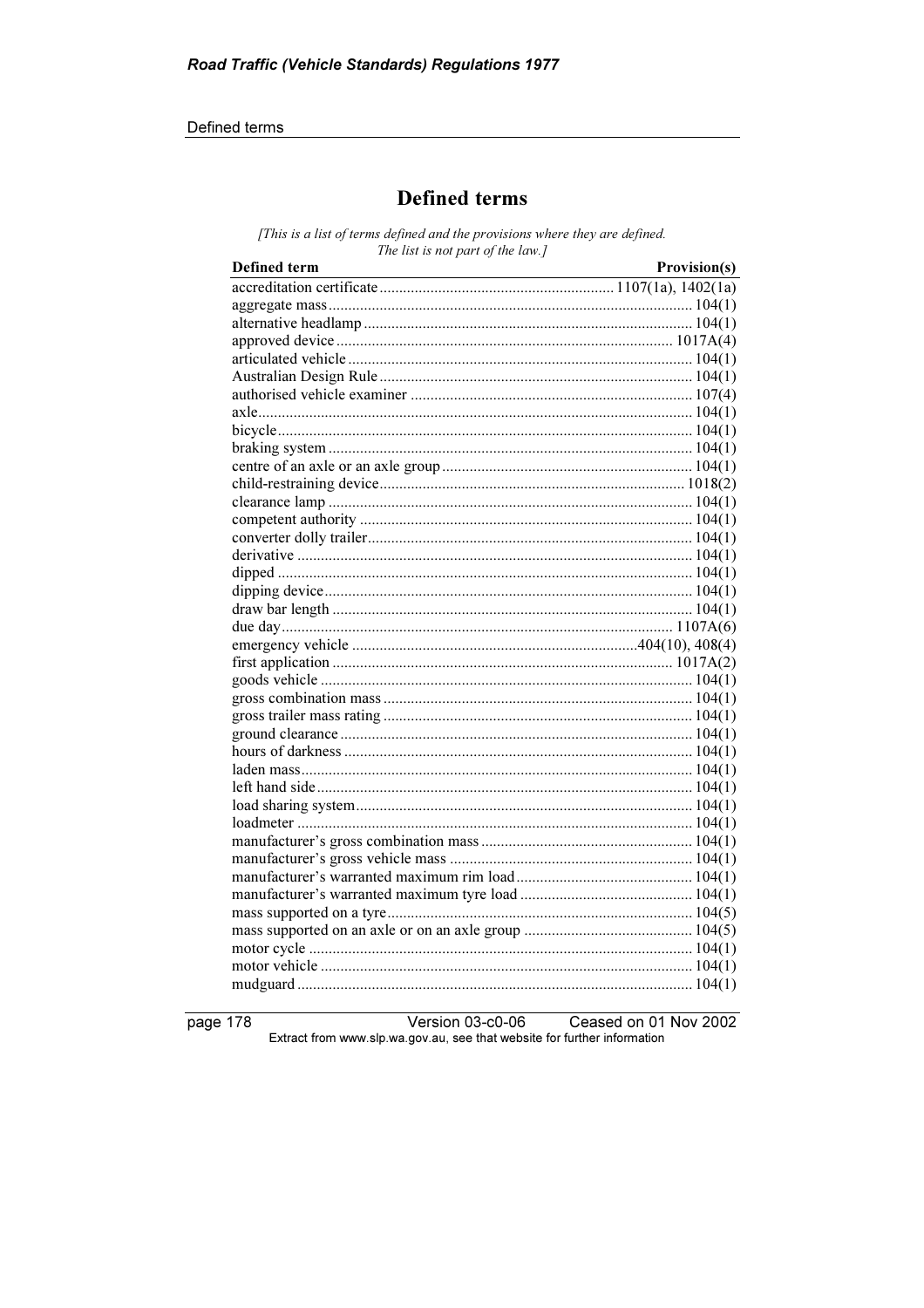## Defined terms

Ceased on 01 Nov 2002 page 179 Version 03-c0-06 Extract from www.slp.wa.gov.au, see that website for further information